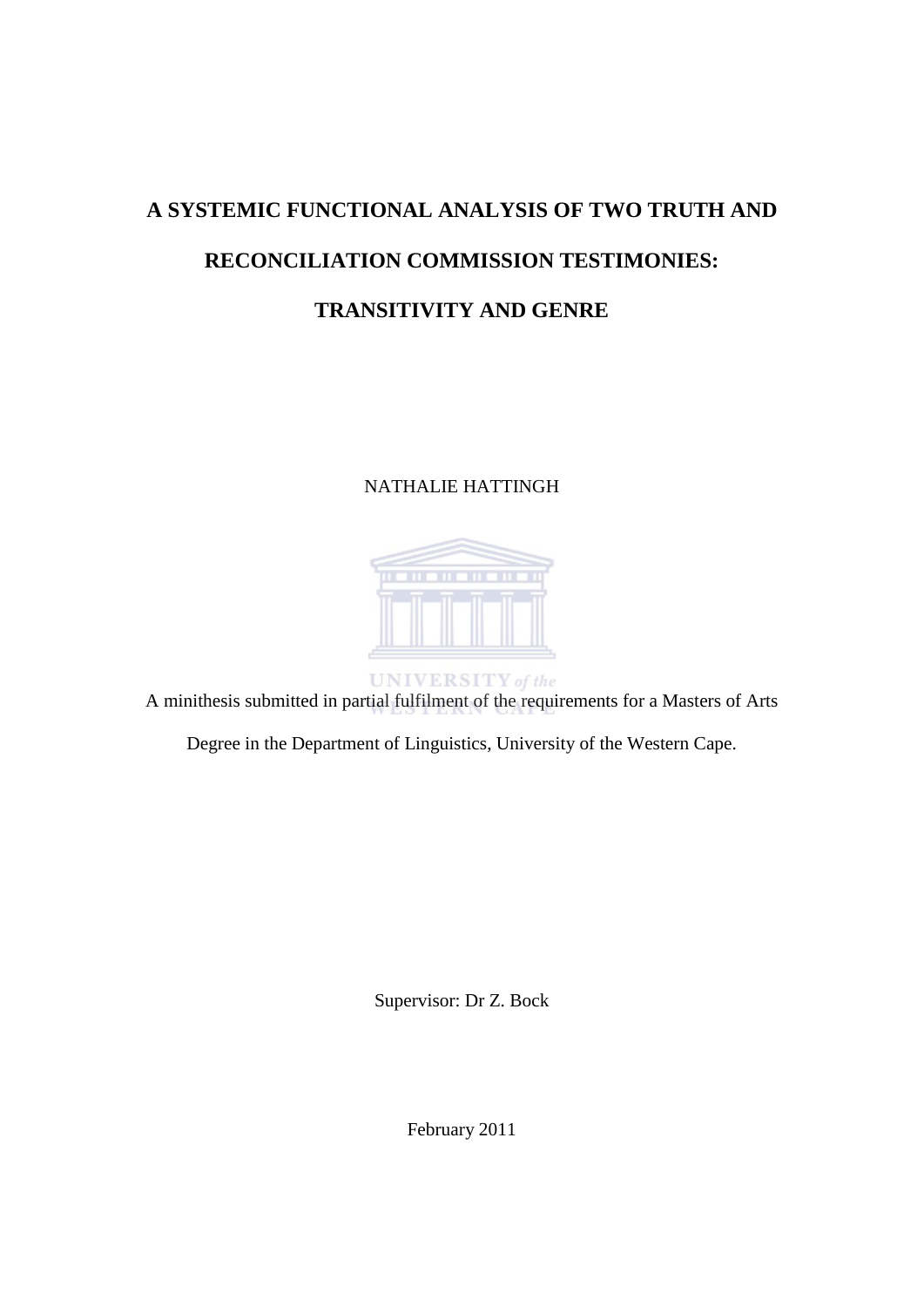# **A SYSTEMIC FUNCTIONAL ANALYSIS OF TWO TRUTH AND RECONCILIATION COMMISSION TESTIMONIES: TRANSITIVITY AND GENRE**

Nathalie Hattingh

m

**WESTERN CAPE** 

# <span id="page-1-0"></span>**KEYWORDS**

Systemic Functional Linguistics (SFL)

Transitivity

Genre

Translating and Interpreting

Truth and Reconciliation Commission (TRC)

Bonteheuwel Military Wing (BMW) VERSITY of the

Identity

Narrative

Recount

Afrikaans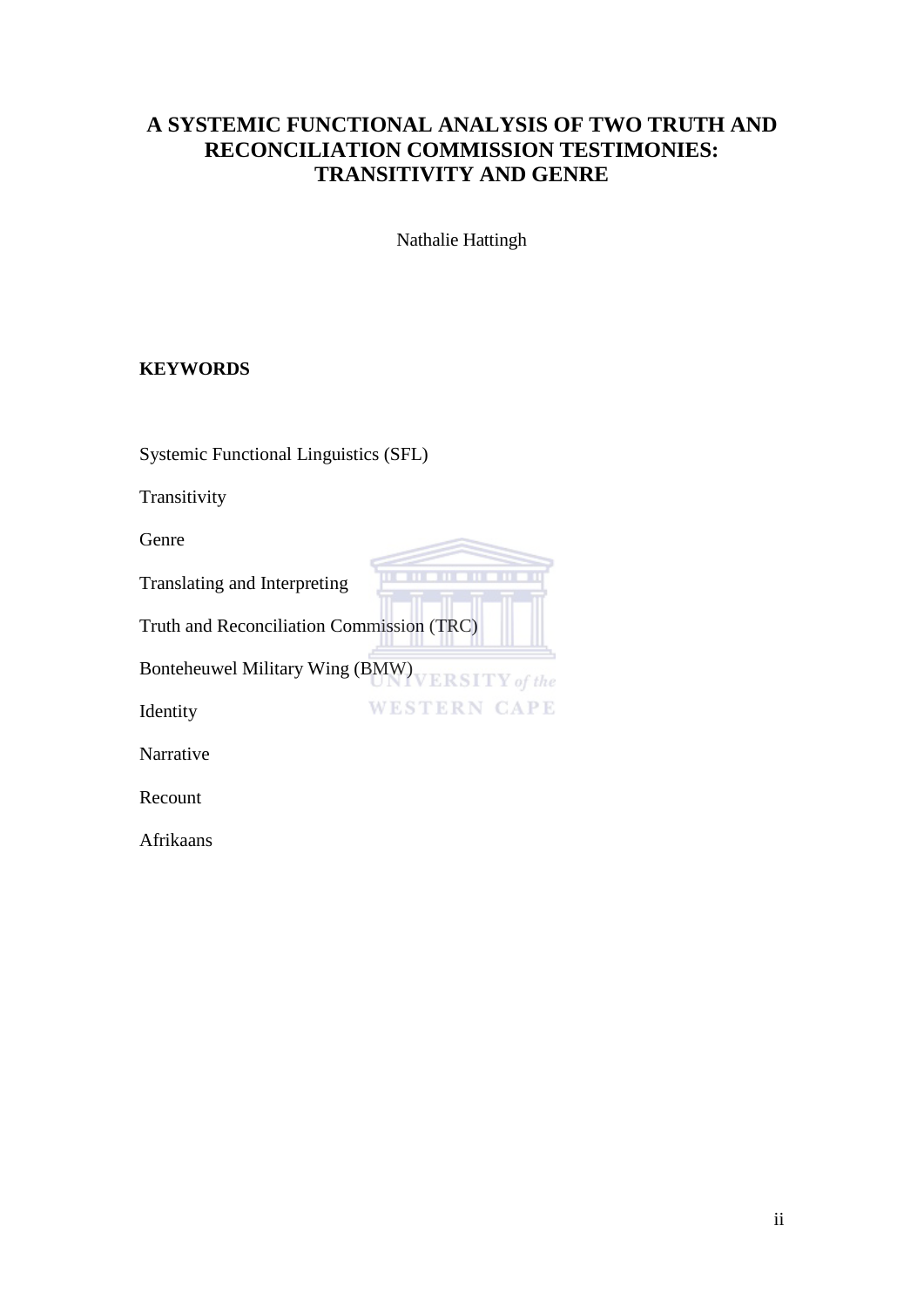# **ABSTRACT**

## <span id="page-2-0"></span>**A SYSTEMIC FUNCTIONAL ANALYSIS OF TWO TRUTH AND RECONCILIATION COMMISSION TESTIMONIES: TRANSITIVITY AND GENRE**

#### N. Hattingh

MA minithesis, Department of Linguistics, University of the Western Cape.

<span id="page-2-1"></span>This thesis examines how two narrators construe their experiences of the same events differently through the linguistic choices that they make, through a systemic functional analysis, as well as a genre analysis of two testimonies. The Human Rights Violations (HRV) hearings of the Truth and Reconciliation Commission (TRC) allowed testifiers to tell stories of their experiences during apartheid. The selected testimonies refer to the events that led up to the arrest and eventual torture of Faried Muhammad Ferhelst, as told by himself and his mother, Minnie Louisa Ferhelst. The frameworks used to analyse the testimonies are drawn from the transitivity and genre theories of Systemic Functional Linguistics. A clausal analysis of the transitivity patterns is used to compare the ways in which the testifiers construct their identities and roles when recounting their stories. The transitivity analysis of both testimonies shows that both Mrs Ferhelst and Faried Ferhelst construe themselves as the Affected participant through Material, Mental and Verbal clauses, and construe the police as the Causers, mostly through Material clauses. A genre analysis revealed that both testimonies took the form of narratives, in particular the Recount, a typical genre for relating narratives of personal experience. This research project also explores how the original Afrikaans versions of the testimonies differ from the translated English versions, available online on the TRC website. The Afrikaans versions were transcribed by the researcher from audio-visual records. A transitivity analysis reveals that the interpretation of the Afrikaans testimonies is fairly accurate, with a minimum loss of meaning. Thus in the case of these testimonies, the actual online record in English is an accurate reflection of their stories.

February 2011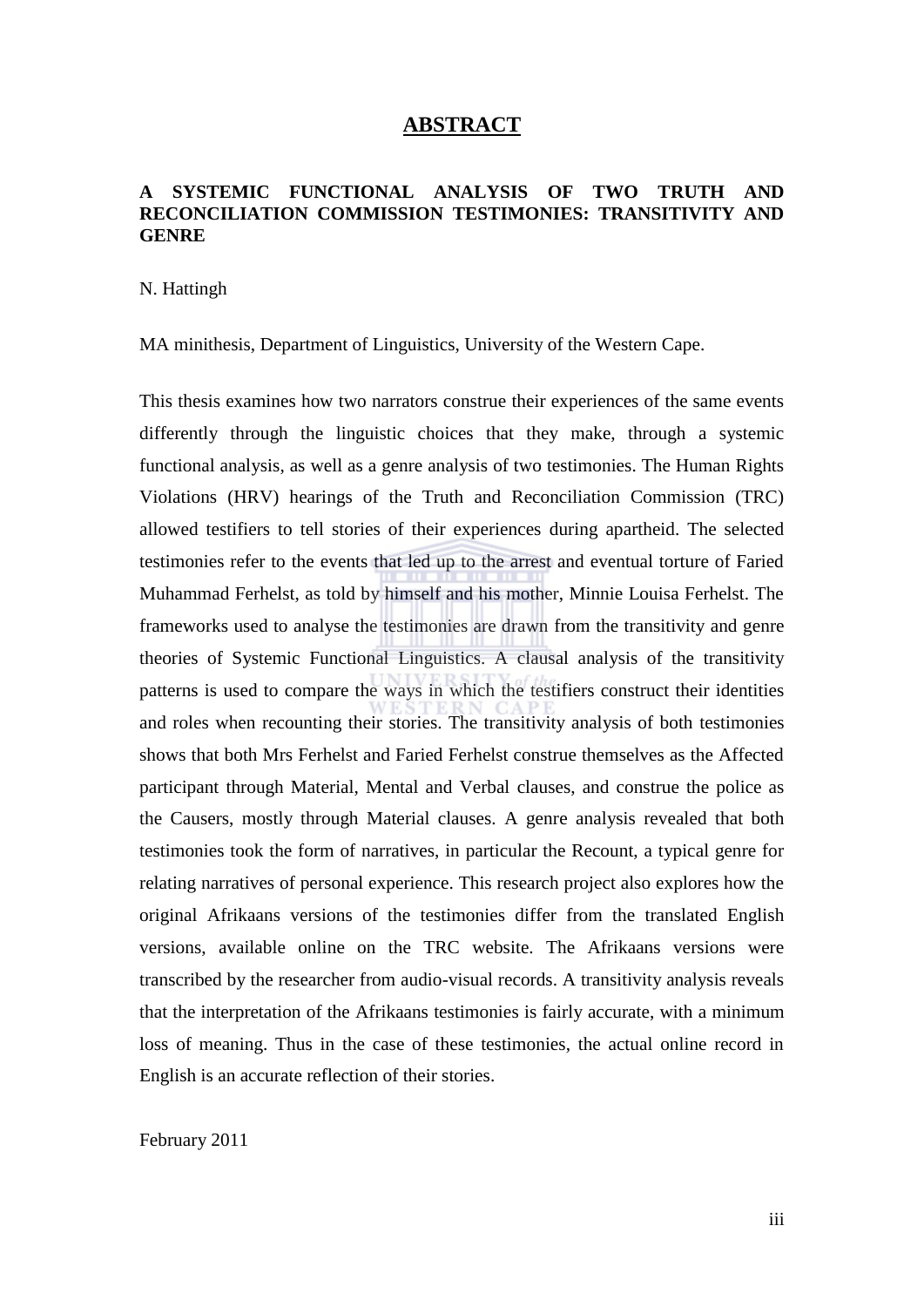# **DECLARATION**

I declare that *A Systemic Functional Analysis of Two Truth and Reconciliation Testimonies: Transitivity and Genre* is my own work, that it has not been submitted before for any degree or examination in any other university, and that all the sources I have used or quoted have been indicated and acknowledged as complete references.

**WESTERN CAPE** 

Nathalie Hattingh February 2011

| Signed: |                          |
|---------|--------------------------|
|         |                          |
|         | <b>UNIVERSITY</b> of the |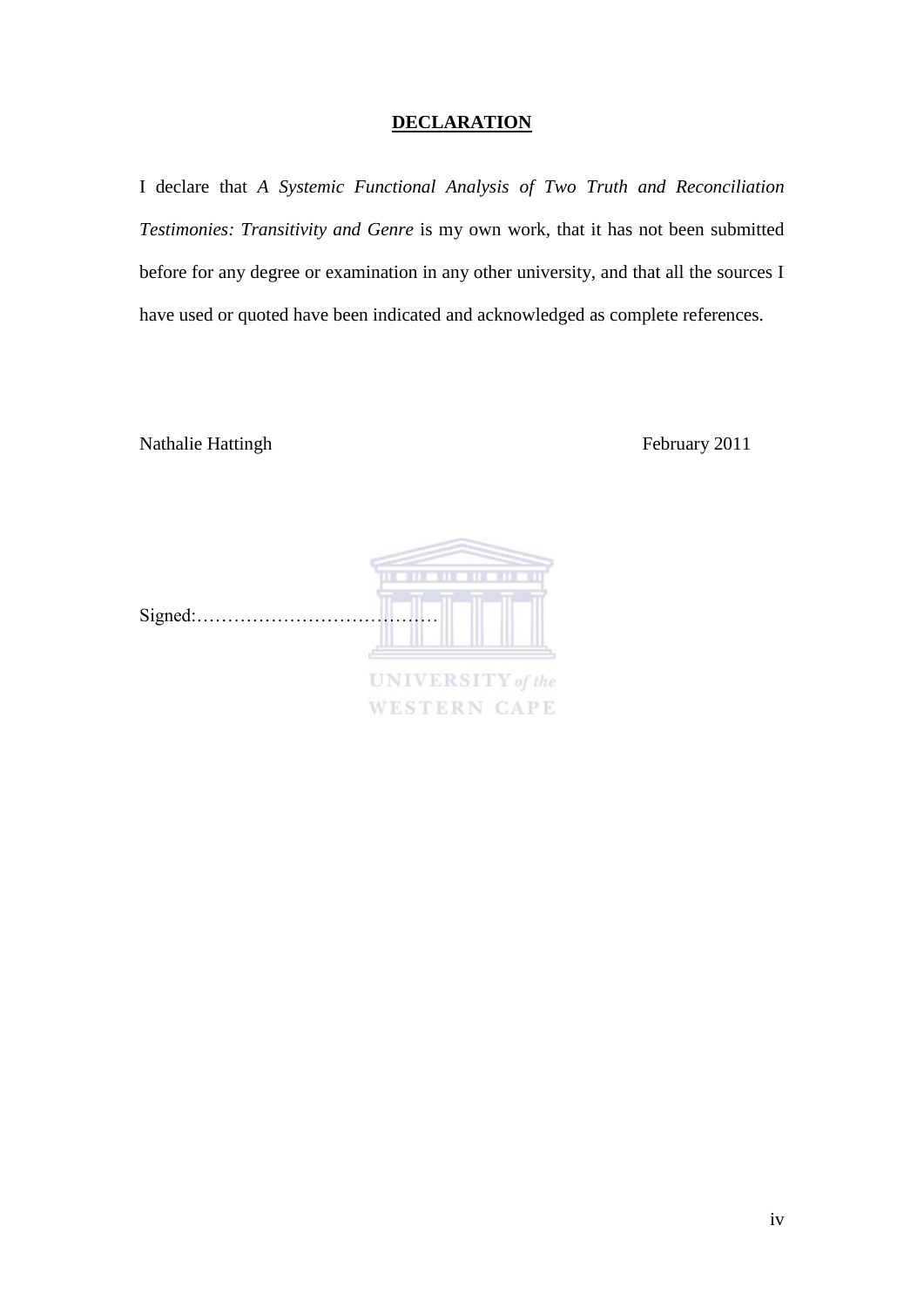<span id="page-4-0"></span>

|      | <b>THE HENER HENE</b>                                                                                                                                                                                                                                                                                                                                                                                                                                                                                                                                                                                                      |  |
|------|----------------------------------------------------------------------------------------------------------------------------------------------------------------------------------------------------------------------------------------------------------------------------------------------------------------------------------------------------------------------------------------------------------------------------------------------------------------------------------------------------------------------------------------------------------------------------------------------------------------------------|--|
| 1.1. | $\boxed{\textbf{INTRODUCTION}}.\quad \boxed{\textcolor{blue}{\overbrace{\textbf{INTRODUCTION}}}}\quad \boxed{\textcolor{blue}{\overbrace{\textbf{MT1}}}}\quad \boxed{\textcolor{blue}{\overbrace{\textbf{MT1}}}}\quad \boxed{\textcolor{blue}{\overbrace{\textbf{MT1}}}}\quad \boxed{\textcolor{blue}{\overbrace{\textbf{MT1}}}}\quad \boxed{\textcolor{blue}{\overbrace{\textbf{MT1}}}}\quad \boxed{\textcolor{blue}{\overbrace{\textbf{MT2}}}}\quad \boxed{\textcolor{blue}{\overbrace{\textbf{MT2}}}}\quad \boxed{\textcolor{blue}{\overbrace{\textbf{MT1}}}}\quad \boxed{\textcolor{blue}{\overbrace{\textbf{MT2}}}}\$ |  |
| 1.2. | 1.2.1.<br>1.2.2.<br>1.2.3.<br>1.2.4.                                                                                                                                                                                                                                                                                                                                                                                                                                                                                                                                                                                       |  |
| 1.3. | 1.3.1.<br>1.3.2.<br>i)<br>$\mathbf{ii}$<br>1.3.3.                                                                                                                                                                                                                                                                                                                                                                                                                                                                                                                                                                          |  |
| 1.4. | 1.4.1.                                                                                                                                                                                                                                                                                                                                                                                                                                                                                                                                                                                                                     |  |
| 1.5. | 1.5.1.<br>1.5.2.<br>1.5.3.<br>$\mathbf{i}$<br>1.5.4.<br>$\mathbf{i}$<br>$\mathbf{ii}$<br>1.5.5.                                                                                                                                                                                                                                                                                                                                                                                                                                                                                                                            |  |
| 1.6. |                                                                                                                                                                                                                                                                                                                                                                                                                                                                                                                                                                                                                            |  |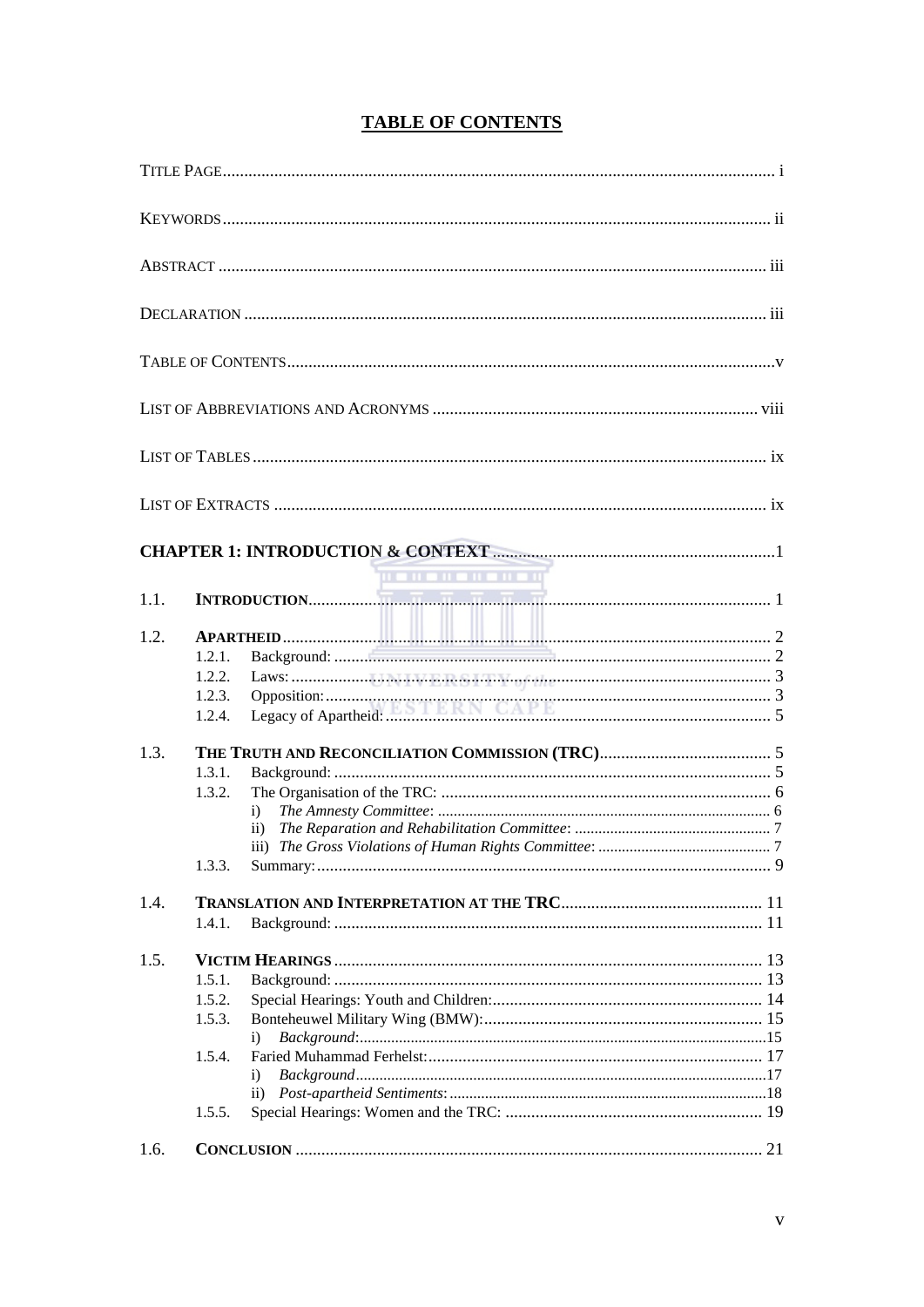| 1.7. |                                                                                                  |  |
|------|--------------------------------------------------------------------------------------------------|--|
|      |                                                                                                  |  |
| 2.1. |                                                                                                  |  |
| 2.2. | 2.2.1.<br>$\ddot{1}$<br>$\rm ii)$<br>V)                                                          |  |
|      | 2.2.2.<br>2.2.3.<br>2.2.4.<br>2.2.5.                                                             |  |
| 2.3. | 2.3.1.<br>2.3.2.<br>2.3.3.<br>2.3.4.<br>2.3.4.1.<br>2.3.4.2.<br>2.3.4.3.<br>2.3.4.4.<br>2.3.4.5. |  |
| 2.4. |                                                                                                  |  |
|      |                                                                                                  |  |
| 3.1. |                                                                                                  |  |
| 3.2. |                                                                                                  |  |
| 3.3. |                                                                                                  |  |
| 3.4. | 3.4.1.<br>3.4.2.                                                                                 |  |
| 3.5. |                                                                                                  |  |
|      | <b>CHAPTER 4: ANALYSIS OF TESTIMONY: FARIED MUHAMMAD FERHELST 57</b>                             |  |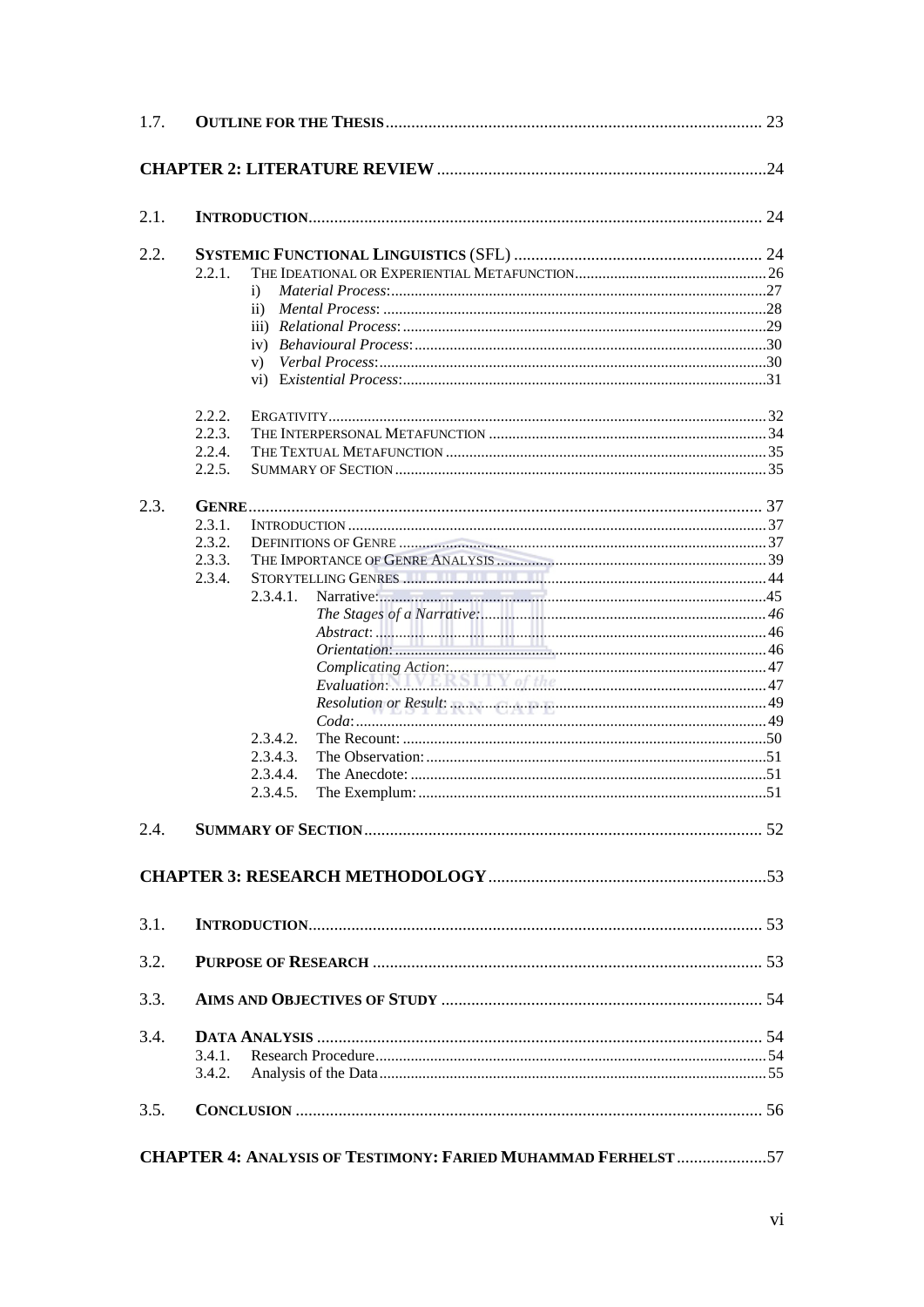| 4.1. |                   |  |
|------|-------------------|--|
| 4.2. |                   |  |
| 4.3. |                   |  |
|      | 4.3.1.            |  |
|      | 4.3.2.            |  |
|      | 4.3.3.            |  |
|      |                   |  |
|      | 4.3.4.<br>4.3.5.  |  |
|      |                   |  |
| 4.4. |                   |  |
| 4.5. |                   |  |
| 4.6. |                   |  |
|      | 4.6.1.            |  |
|      | 4.6.2.            |  |
|      | 4.6.3.            |  |
|      | 4.6.4.            |  |
|      | 4.6.5.            |  |
|      |                   |  |
| 4.7. |                   |  |
|      |                   |  |
|      |                   |  |
|      |                   |  |
| 5.1. |                   |  |
|      |                   |  |
| 5.2. |                   |  |
|      | UNIVERSITY of the |  |
| 5.3. |                   |  |
|      |                   |  |
|      | 5.3.2.            |  |
|      | 5.3.3.            |  |
|      |                   |  |
|      | 5.3.4.            |  |
| 5.4. |                   |  |
|      |                   |  |
| 5.5. |                   |  |
|      |                   |  |
|      |                   |  |
|      |                   |  |
| 6.1. |                   |  |
|      |                   |  |
| 6.2. |                   |  |
| 6.3. |                   |  |
|      |                   |  |
| 6.4. |                   |  |
|      |                   |  |
|      |                   |  |
|      |                   |  |
|      |                   |  |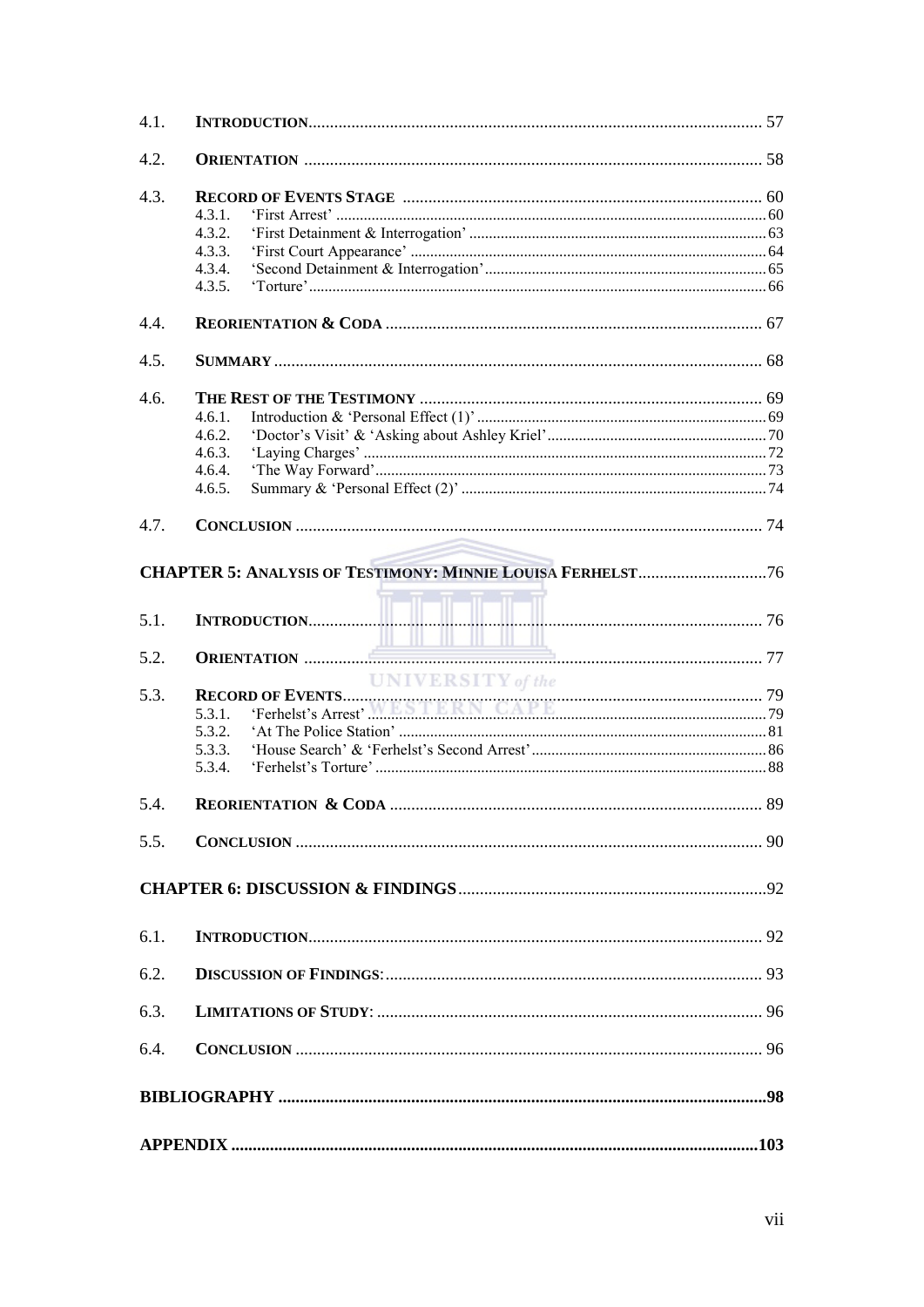# <span id="page-7-0"></span>**LIST OF ABBREVIATIONS AND ACRONYMS**

| $A$ :          | Used to identify Afrikaans clauses                |
|----------------|---------------------------------------------------|
| ANC:           | <b>African Nationalist Congress</b>               |
| <b>BEH:</b>    | <b>Behavioural Process</b>                        |
| <b>BISCO:</b>  | <b>Bonteheuwel Inter-Schools Congress</b>         |
| <b>BMW:</b>    | <b>Bonteheuwel Military Wing</b>                  |
| <b>BVA:</b>    | Bonteheuwel Veteran's Association                 |
| $\mathbf{E}$ : | Used to identify English clauses                  |
| <b>EXIST:</b>  | <b>Existential Process</b>                        |
| <b>GVHR:</b>   | Gross Violations of Human Rights (Committee)      |
| LFP:           | <b>Language Facilitation Program</b>              |
| MAT:           | <b>Material Process</b>                           |
| <b>MEN:</b>    | <b>Mental Process</b>                             |
| MK:            | Umkhonto we Sizwe                                 |
| NP:            | <b>National Party</b>                             |
| PAC:           | Pan African Congress                              |
| <b>REL:</b>    | <b>Relational Process UNIVERSITY</b> of the       |
| SB:            | Security Branch; reference to the security police |
| SFL:           | <b>Systemic Functional Linguistics</b>            |
| SRC:           | <b>Student Representative Council</b>             |
| TRC:           | <b>Truth and Reconciliation Commission</b>        |
| UDF:           | <b>United Democratic Front</b>                    |
| UIU:           | <b>Unrest Investigation Unit</b>                  |
| ULFE:          | Unit for Language Facilitation and Empowerment    |
| <b>VERB:</b>   | <b>Verbal Process</b>                             |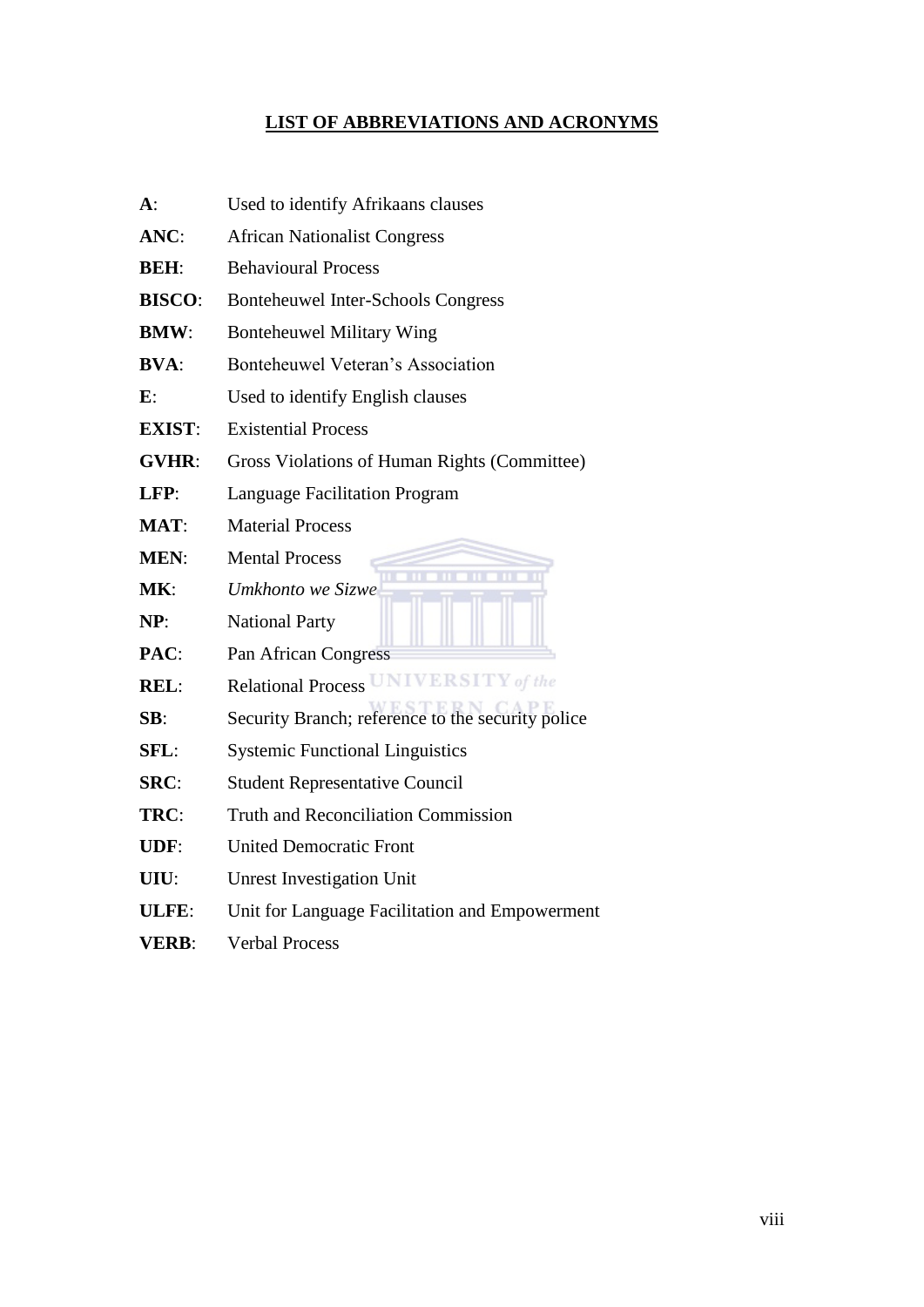# **LIST OF TABLES**

<span id="page-8-0"></span>

| <b>Table 5.6</b> : Overall Count-up pf Participants & Processes as per the Stages of the Recount  91 |  |
|------------------------------------------------------------------------------------------------------|--|
|                                                                                                      |  |
|                                                                                                      |  |



<span id="page-8-1"></span>

| Extract 4.3: 'First Arrest' [44-50] J.M.I.V.E.R.S.I.T.Y. of the manufacture of 1 |  |
|----------------------------------------------------------------------------------|--|
|                                                                                  |  |
|                                                                                  |  |
|                                                                                  |  |
|                                                                                  |  |
|                                                                                  |  |
|                                                                                  |  |
|                                                                                  |  |
|                                                                                  |  |
|                                                                                  |  |
|                                                                                  |  |
|                                                                                  |  |
|                                                                                  |  |
|                                                                                  |  |
|                                                                                  |  |
|                                                                                  |  |
|                                                                                  |  |
|                                                                                  |  |
|                                                                                  |  |
|                                                                                  |  |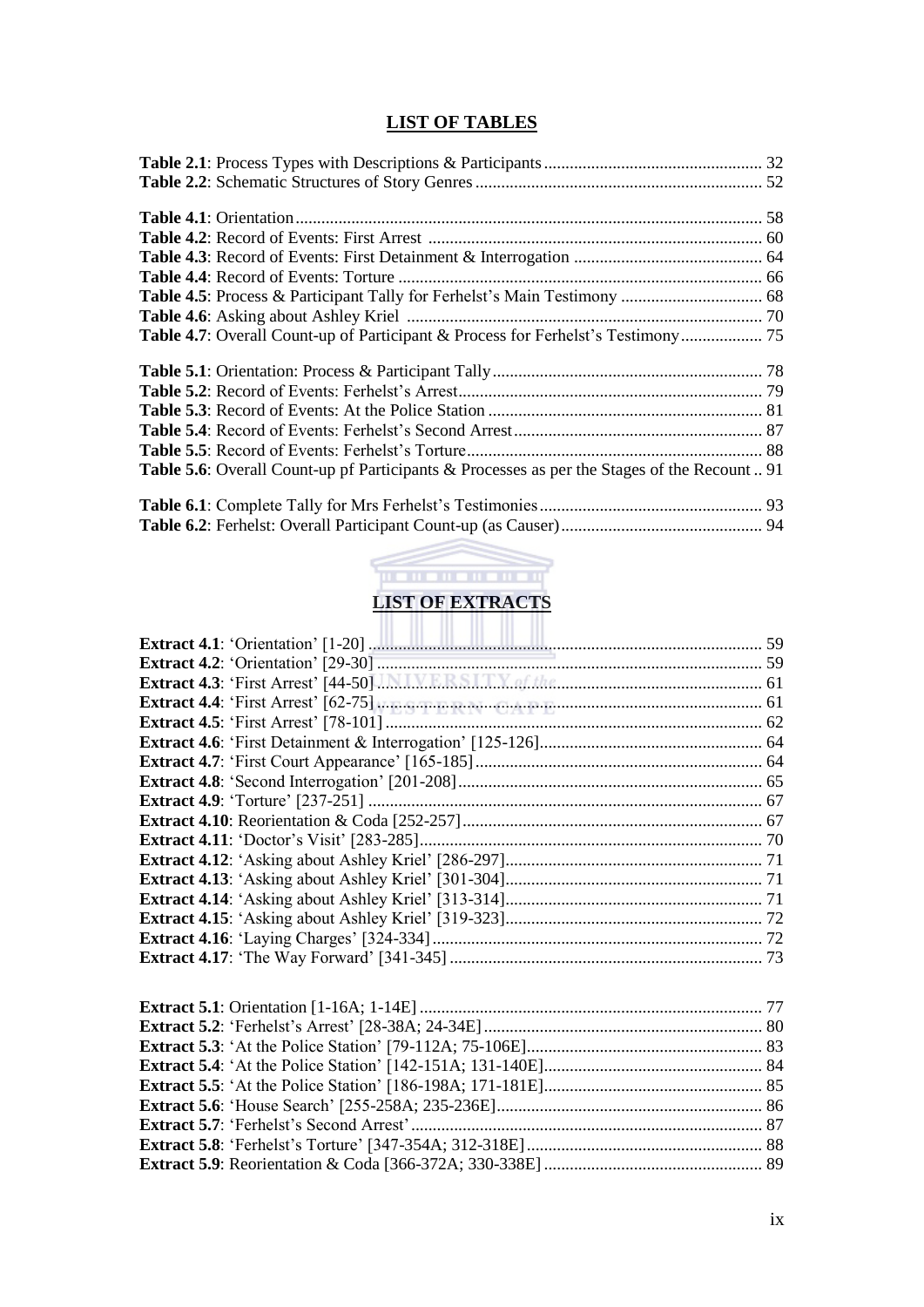# **CHAPTER 1 INTRODUCTION & CONTEXT**

#### <span id="page-9-1"></span><span id="page-9-0"></span>1.1. **INTRODUCTION**

People use language to make sense of the world around them, whether in written form or through speech. Halliday  $\&$  Matthiessen (2004: 29) state that language defines human experience, and experience is expressed through language – how people perceive the world around them both physically and mentally. Narratives come about when people express their experiences or perceptions of events, to make sense of their everyday lives. A speaker uses narrative not only to try and make sense of an event, but also to position him/herself (as well as others) in a particular way and within a particular social situation (Labov, 1972; Grabe, 2002; Eggins, 2004; and others). This thesis explores how speakers construe themselves and their experiences through the linguistic and discursive choices they make. This thesis will also focus on how they construe others, as well as how the same event is construed by different speakers.

This thesis will use testimonies taken from the hearings of the Truth and Reconciliation Commission (TRC), held in Cape Town in April 1996. The testimonies are those of a mother, Mrs Minnie Ferhelst and her son Faried Muhammad Ferhelst, a student activist who was tortured by the Security police in the mid-1980s. The mother's testimony was given in Afrikaans, and simultaneously interpreted into English. Ferhelst gave his testimony in English and Afrikaans, which was also interpreted simultaneously into English. The simultaneous English translations of these testimonies are available on the official TRC website.

The object of this research is to reveal how the two narrators construe their experiences (of the same events) differently through the linguistic choices that they make, through a systemic functional analysis, as well as a genre analysis, of the two respective testimonies. Another aim of this study is to reveal how the different narrators position themselves and other participants when recalling the same set of events. Lastly, this thesis explores whether these testimonies were accurately interpreted or captured in English, as they are represented on the official TRC website.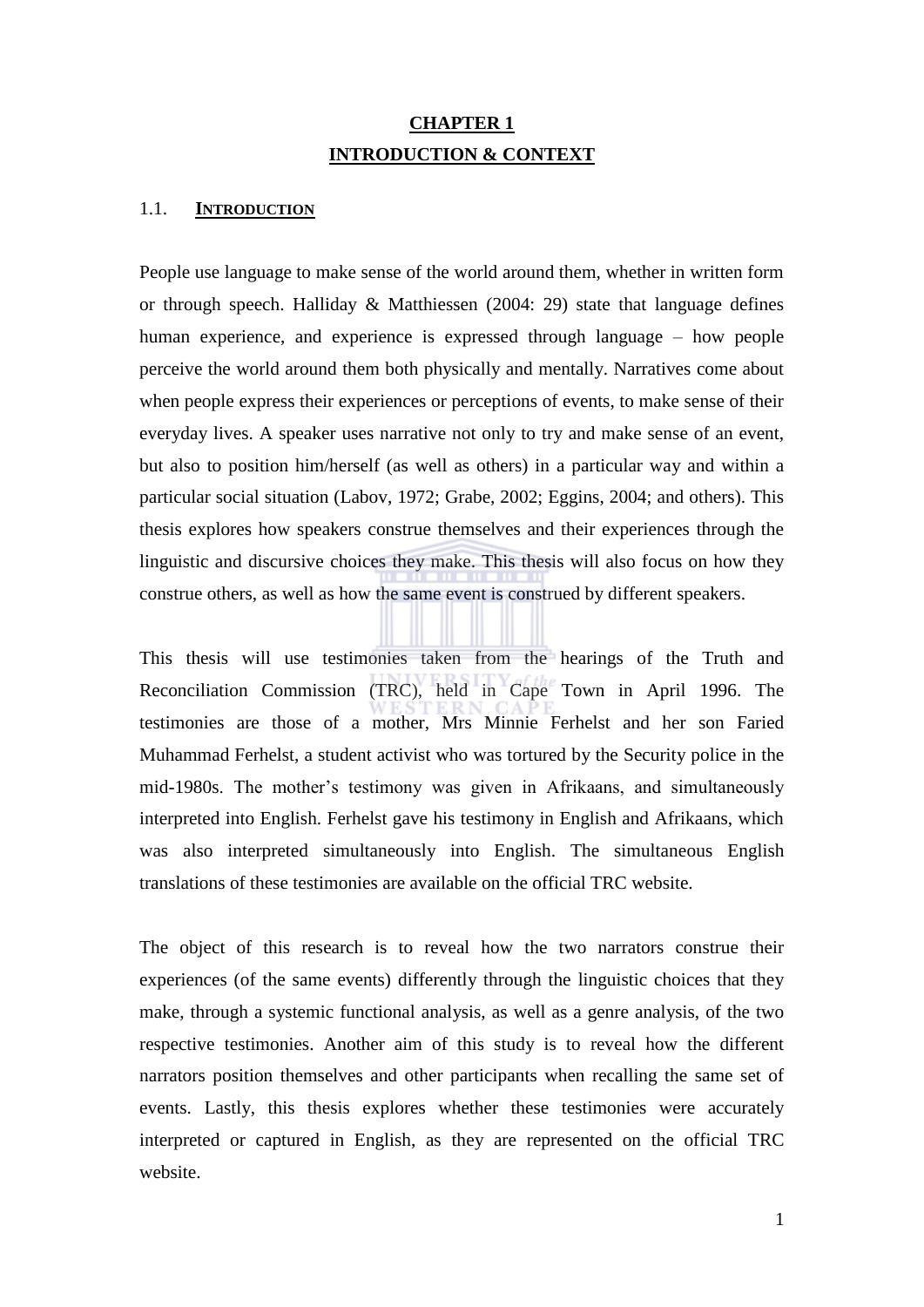In order to understand the context of the testimonies, it is necessary look at the historical context of the country, i.e. apartheid and the political situation that eventually necessitated the implementation of the TRC. This chapter will look at the following:

- A brief overview of the system of apartheid and its eventual abolishment;  $\bullet$
- How and why the TRC was commissioned, as well as its constituent committees;
- A brief discussion of the various hearings, including special hearings for victims and women respectively;
- The importance of making meaning by briefly discussing the interpretation and translation issues at the hearings; and
- What effects the system of apartheid has had on testifiers.

Finally, the chapter will conclude with a summary and a brief outline for the rest of the thesis, by briefly discussing chapters two to six.

<span id="page-10-0"></span>

<span id="page-10-1"></span>Apartheid was a system of racial segregation implemented in South Africa by the National Party (NP) in 1948. Apartheid means 'separateness' in Afrikaans (TRC Report, Vol 1: 29; Marks, 2006). The policy of apartheid expanded on the oppressive and prejudicial government laws that had existed already for nearly 200 years under colonialism. White settlers and black ‗tribal inhabitants' were already divided, even more so after the discovery of mineral rich lands in the 19<sup>th</sup> century (TRC Report, Vol 1: 29; 40). With the NP's election victory in 1948, the government "set out to segregate every aspect of political, economic, cultural, sporting and social life" (TRC) Report, Vol 1: 30; Marks, 2006), by amending existing laws or creating new ones that would achieve this separation.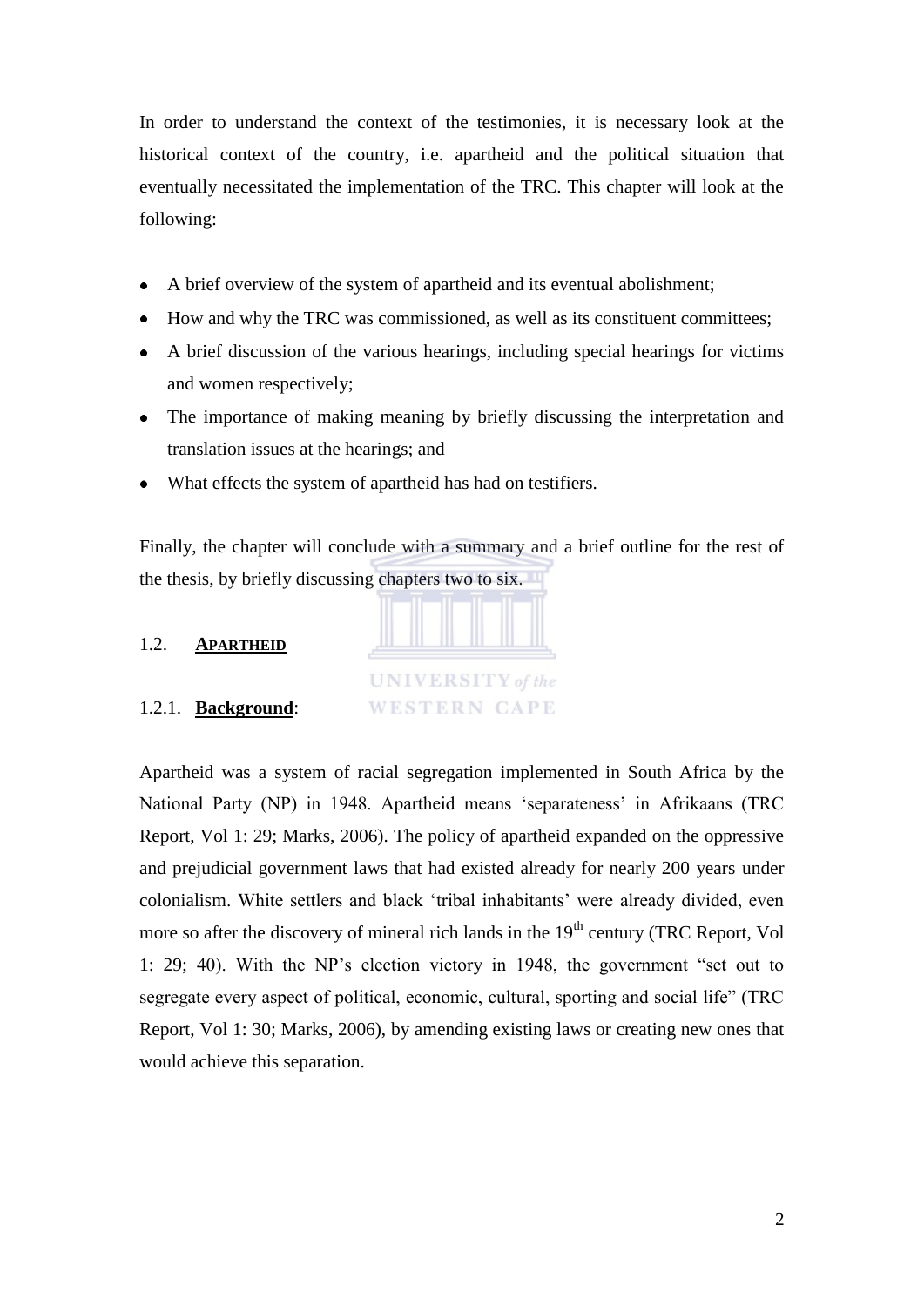#### <span id="page-11-0"></span>1.2.2. **Laws**:

To achieve complete societal segregation, the government implemented or altered existing forms of segregationist legislation and transformed it systematically into a set of (legally) discriminatory and racist laws. New policing forces were also put into operation to stifle any opposition to the government (TRC Report, Vol 1: 30).

One such law was the Population and Registration Act of 1951, which sought to classify South Africans according to race, as well as control and censor contact between races. Non-whites were restricted in terms of social, economic and political aspects: the government controlled where they could work, what work they could do, and where they could live. Blacks in particular were ostracised from every aspect of the political arena. Races were separated in terms of the Group Areas Act, which determined where particular races could live and work. Non-whites were resigned to often inferior facilities and services, including separate transport systems, hospitals, schools, churches and beaches. Better facilities were marked out for the use of whites only. Blacks' movement in and out of certain areas were controlled by the Pass Law: all blacks had to carry passes with them at all times (Marks, 2006).

#### **WESTERN CAPE**

#### <span id="page-11-1"></span>1.2.3. **Opposition**:

Many South Africans (including some white people) were against the government and its oppressive laws. The government branded all opposition as 'communists', then set in place stringent laws and policing to inhibit their opposition (Marks, 2006).

This did not prevent people from protesting and forming political parties to oppose the government. The African Nationalist Congress (ANC) was established as early as 1912 as one such opposition party, "to represent African views and fight government policies‖ (Marks, 2006). Opposition parties were mostly led by coloureds, Indians and blacks.

Protest movements came about in the 1950s, led by the ANC and the Pan African Congress (PAC). Protests were organised to be peaceful. However, in 1960, one such PAC-led protest culminated in the deaths of hundreds of people, and the wounding of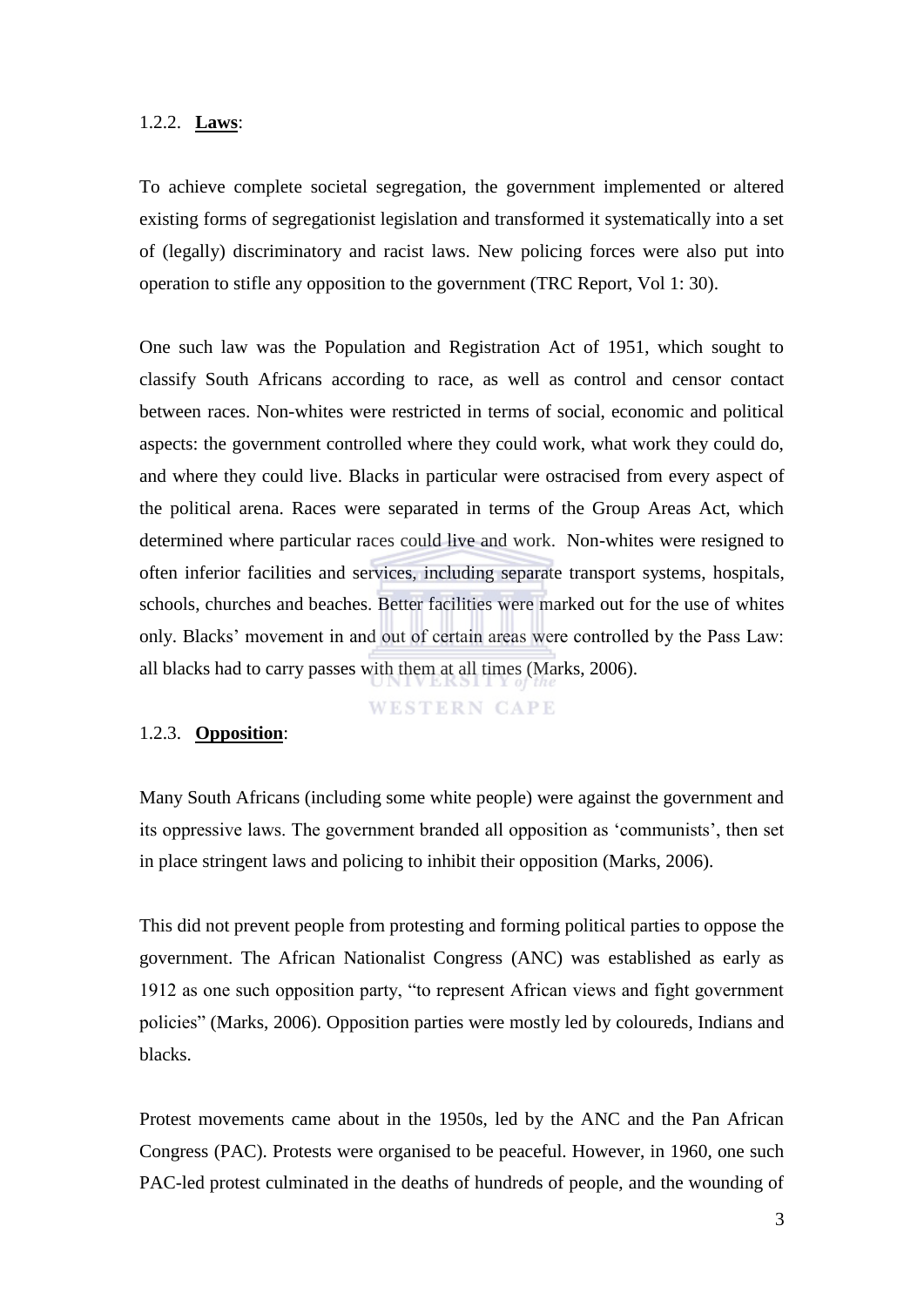many more as police opened fire (Sharpeville Massacre). Subsequently, all (black) political parties were banned by the government (including the ANC and PAC), their leaders arrested or sent into exile, while millions of blacks were relocated and sent to live in the so-called ‗Bantu homelands' (Bantustans). Blacks were eventually stripped of their South African citizenship, which meant that they could only work in South Africa, but had to return to their homelands when not working (Marks, 2006).

In 1961, the ANC formed the military wing, *Umkhonto we Sizwe* ('spear of the nation'; known as MK), as a means of undermining the apartheid government. MK served as the armed wing of the ANC who were, for the next 30 years, conducting affairs from underground. By 1969, the NP's political grip on the country was starting to slacken as Steve Biko established the Black Consciousness Movement. He was later murdered, while in custody by the Security police in 1977.

The early 1970s saw black workers take part in strikes and boycotts. One boycott in Soweto in 1976 saw police open fire on students protesting against the forced implementation of Afrikaans-only education. This event sparked worldwide indignation, and led to many countries placing sanctions on South Africa – economically, South Africa was segregated from the rest of the world. The 'Soweto Uprising' (as it came to be known) caused resurgence among many resistance fighters across the country. More protests followed in the form of strikes, boycotts and clashes between youths and police in the townships. Eventually the government declared a series of states of emergency (1985 and 1987) in a bid to quell the resistance. With increased resurgence from the blacks in the townships and sustained international boycotting taking its toll on the economy, the government was forced to rethink their apartheid policy. The government was forced to reorganise their apartheid legislation, by abolishing the Pass Law.

By the 1980s, both the government and resistance had failed to secure the country and bring it to stability (the resistance couldn't overthrow the government and the government could no longer control the public). In 1984, Asians and coloureds were introduced into Parliament, where they still only received separate representation. Blacks, however, were still not allowed representation in Parliament. This was not enough to satisfy the black communities and more violence and protests followed.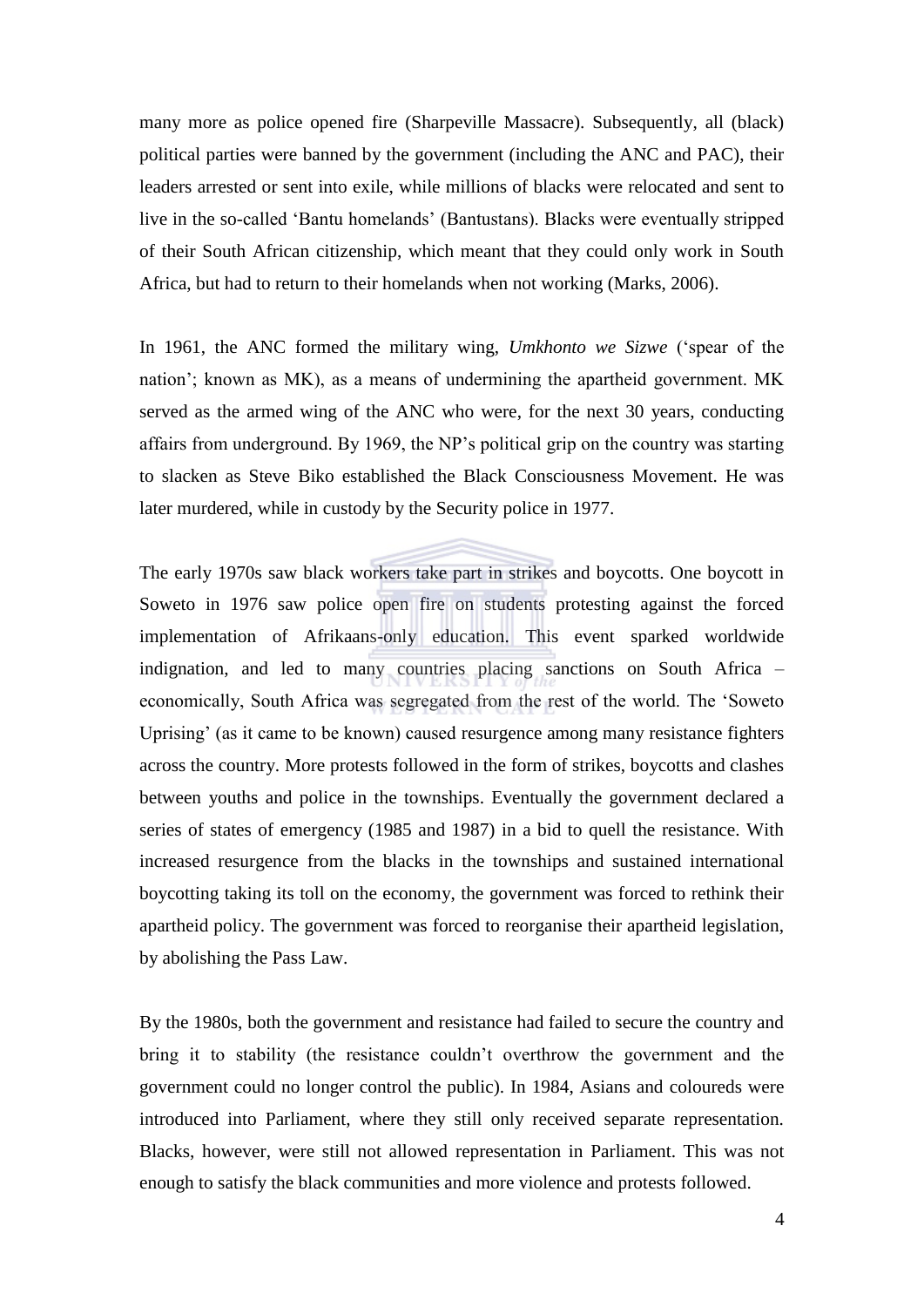In 1989, then President P.W. Botha resigned, ceding to F.W. de Klerk. By February 1990, De Klerk declared that apartheid was formally at an end. The bans on the ANC and PAC were lifted, and Nelson Mandela was released from prison. Talks were held to discuss post-apartheid legislation and preparations for elections were made. In April 1994, South Africa held its first democratic, multiracial elections, with Nelson Mandela elected as president of South Africa.

#### <span id="page-13-0"></span>1.2.4. **Legacy of Apartheid**:

The abolition of apartheid is regarded as one of the most important achievements of the 20<sup>th</sup> century. Years of "discrimination, exploitation and deprivation" (Marks, 2006) have left deep scars among the majority of South Africans. Many South Africans still face high levels of unemployment, inferior education, squalid housing and poor general living conditions (to name a few). Addressing injustices has proven to be difficult and painful for many. Living in fear was a reality for most people, particularly black people. The discriminating laws of apartheid meant that many were terrorised, harassed and tortured on a daily basis – mainly (but not restricted to) those who opposed the government (TRC Report, Vol 1: 34-35).

# <span id="page-13-1"></span>1.3. **THE TRUTH AND RECONCILIATION COMMISSION (TRC)**

#### <span id="page-13-2"></span>1.3.1. **Background**:

The (new) government recognised that there was a need to address the injustices perpetrated during the previous regime. In 1995, Parliament set up the Promotion of National Unity and Reconciliation Act, No. 34, an act that would serve to investigate the violations of human rights abuses perpetrated during apartheid (TRC Report, Vol 1: 24; 49; Marks, 2006).

The TRC was established to bring about closure, or ‗bridge the gap' created by apartheid. The Commission set out to inform the nation of the injustices perpetrated during apartheid by both the government and the liberation movements, and "to enable South Africans to come to terms with their past on a morally accepted basis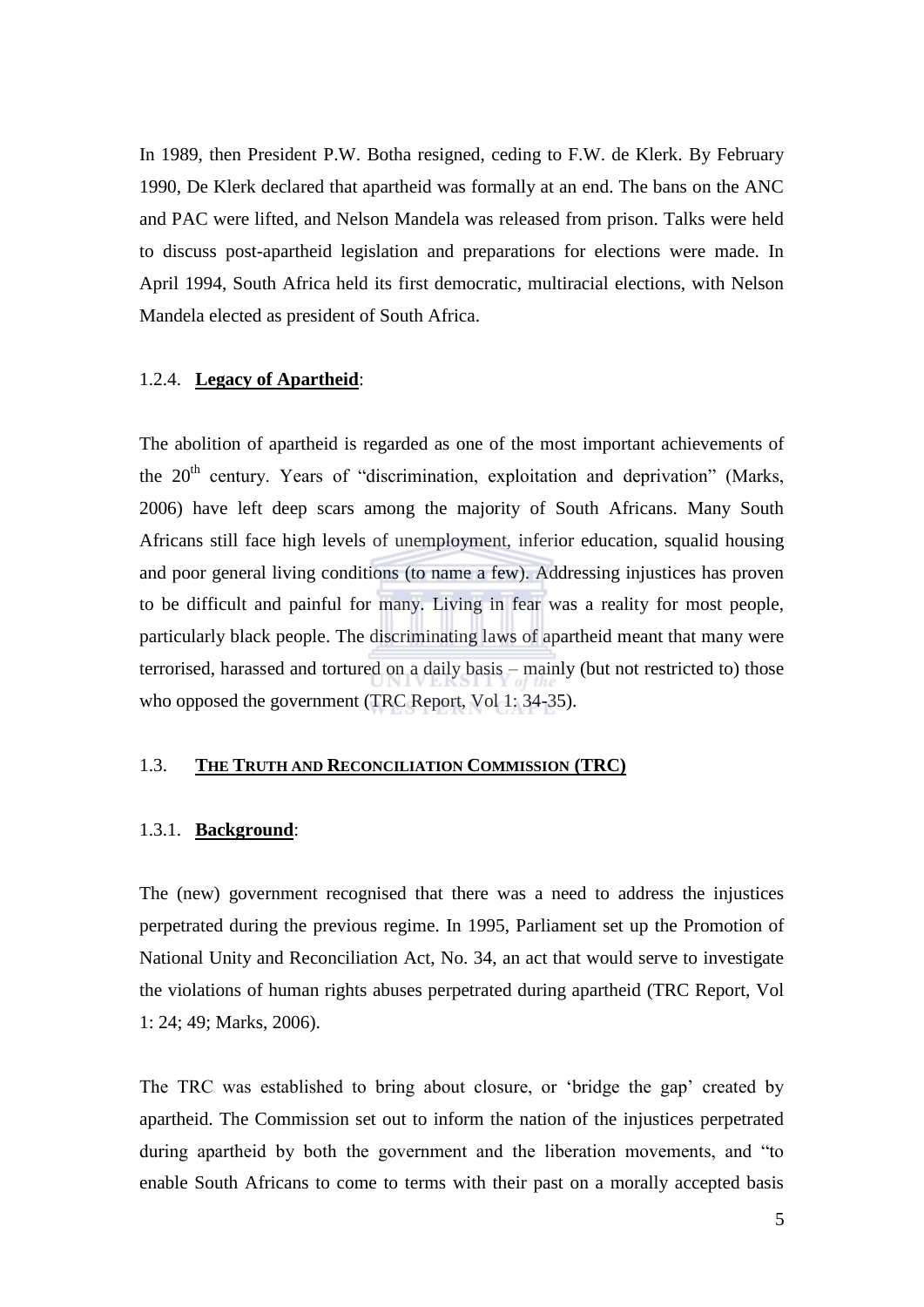and to advance the cause of reconciliation" (TRC Report, Vol 1: 48-49; Marks, 2006). The Commission sought to promote an understanding of the past, and to reinstate people's dignity. The Commission also provided perpetrators with an opportunity to tell the truth and gain some understanding of their own pasts, and to see the past from a different point of view (TRC Report, Vol 1: 49; Hay, 1999: 44).

The Truth and Reconciliation Commission Report is probably the most important document to come out of South Africa in decades which deals with the gross injustices of the past. The TRC Report (Vol 1: xiii; 24; 29) documented gross violations of human rights that had occurred over a 34-year period in South Africa (1960-1994). The Report is an assemblage of testimonies of victims, perpetrators and witnesses.

#### <span id="page-14-0"></span>1.3.2. **The Organisation of the TRC**:

The Commission was composed of three committees that dealt with different aspects of promoting truth and reconciliation. These were the Amnesty Committee, the Reparation and Rehabilitation Committee, and the Gross Violations of Human Rights Committee. All three will be detailed below.

#### <span id="page-14-1"></span>i) The Amnesty Committee:

The Amnesty Committee was established in accordance with provisions made by the Promotion of National Unity and Reconciliation Act (TRC Report, Vol 1: 267; Vol 5: 108). It was also the only committee of its kind to have been accorded the power to grant amnesty to perpetrators (Sarkin, 2004: 3). The function of the Committee was to invite and hear applications by perpetrators seeking amnesty for past abuses that they had committed. These offences would have occurred during the period set out by the Commission, as well as having been politically motivated to be considered for amnesty. Probably one of the most controversial institutions of the TRC, the Act made provision for those seeking amnesty to be exempted from further criminal or civil prosecution (TRC Report, Vol 1: 267; Vol 5: 108; Sarkin, 2004: 6; Christie, 2000: 149). According to Sarkin (2004: 4), only 1167 applicants have been granted amnesty (145 have received partial amnesty).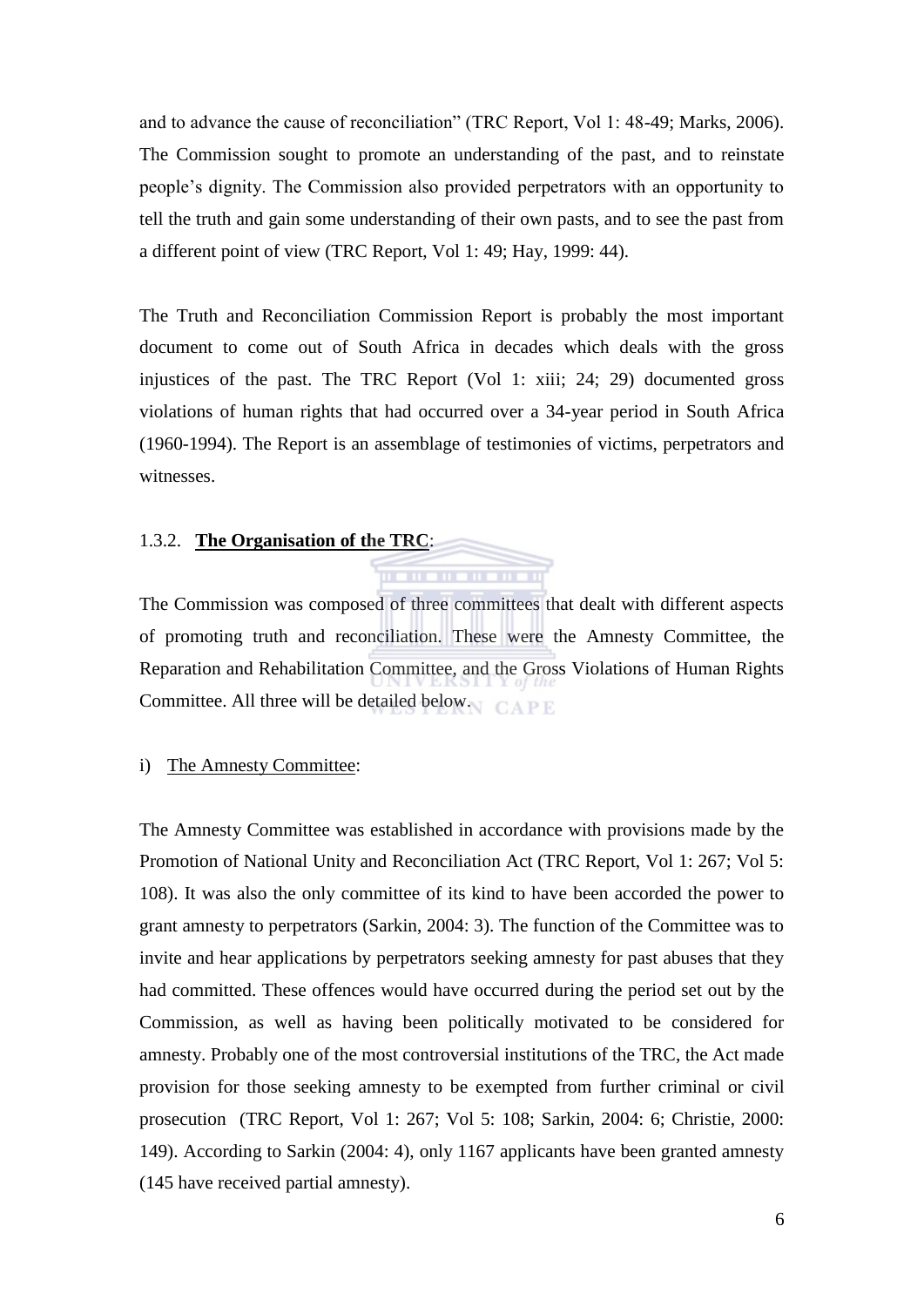## <span id="page-15-0"></span>ii) The Reparation and Rehabilitation Committee:

The function of the Reparation and Rehabilitation Committee was to facilitate healing among survivors or the families of victims who had suffered various immeasurable losses (TRC Report, Vol 5: 170). In South Africa, reparation and rehabilitation was deemed necessary as a measure to counter-balance the "generosity" afforded to perpetrators who received amnesty. As the recipients of amnesty cannot be tried criminally or civilly, it was argued the responsibility for ensuring reparations for victims or their families should lie with the government (TRC Report, Vol 5: 170; Christie, 2000: 149).

The Reparation and Rehabilitation Committee was responsible for the following (TRC Report, Vol 1: 285):

<u>n a ma ma ma ma m</u>

- To consider recommendations for reparation and rehabilitation as placed before them by the other committees and the Commission;
- To investigate all possible avenues with regards to the victim(s), what human rights abuses they suffered, and the extent thereof;
- To provide the government with suggestions that would enable giving victims suitable reparation and rehabilitation in order to give victims back their pride and honour;
- To offer suggestions on how reparation and rehabilitation should be made to victims;
- To offer suggestions about the establishment of institutions that would benefit victims and society as a whole and to suggest steps to prevent human rights abuses from recurring.

## <span id="page-15-1"></span>iii) The Gross Violations of Human Rights Committee:

Gross violations of human rights are defined by the Act as the "killing, abduction, torture or severe ill-treatment", and as the "attempt, conspiracy, incitement, instigation, command or procurement to commit" the above-mentioned deeds. Due to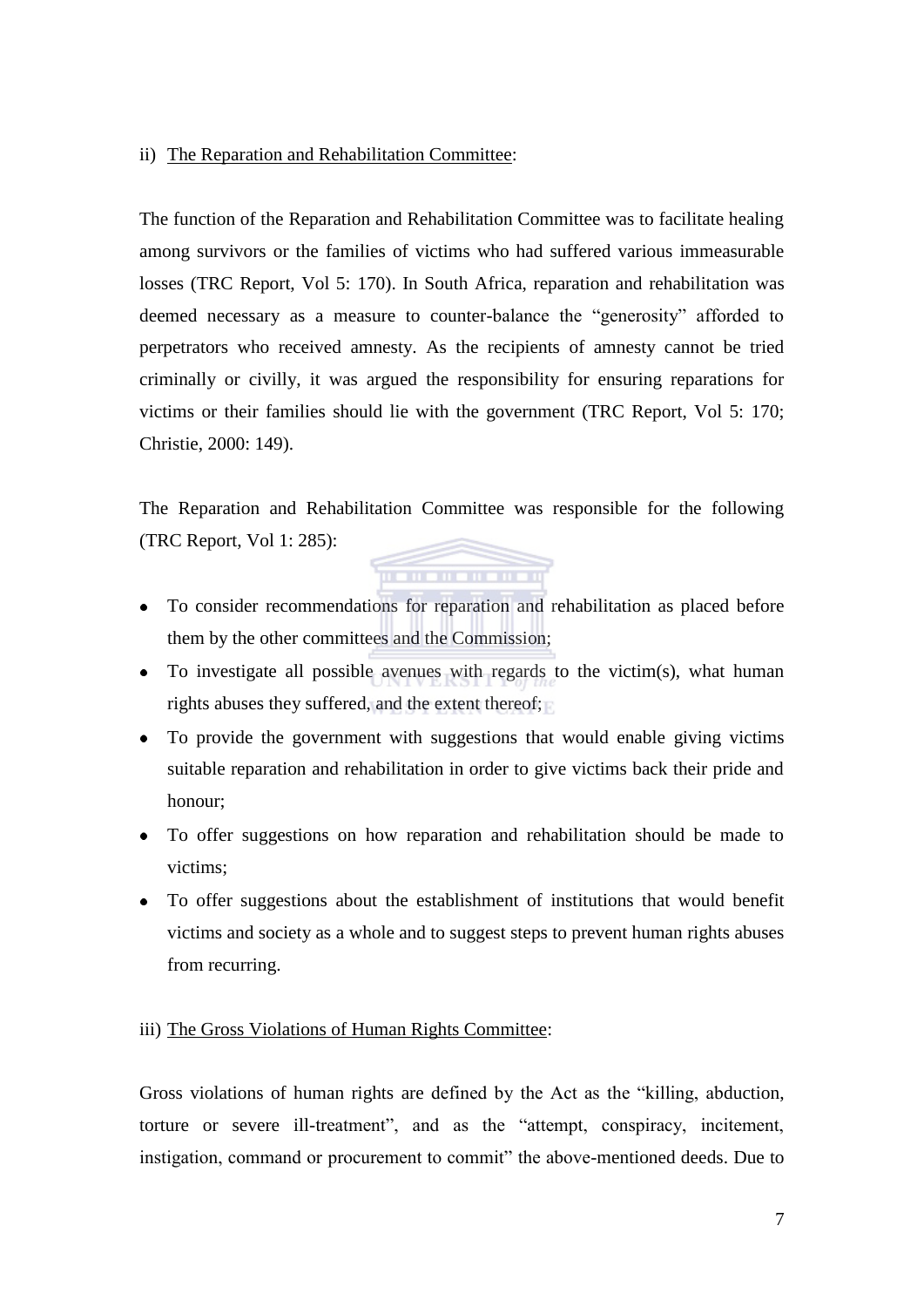the extent of human rights abuses committed during apartheid, the Commission had to restrict their investigations to those that culminated in severe physical and mental abuse, or deaths, as a result of political violence during the requisitioned period (TRC Report, Vol 1: 29). The Commission tried to represent the worst deeds of political violence perpetrated over this period, but acknowledged that their representations remain incomplete, as human rights abuses had been an occurrence stemming from South Africa's colonial history (TRC Report, Vol 1: 29; Vol 5: 4).

The Commission invited all those affected by apartheid to share their stories of human rights abuses. Over 21 000 statements were received. The statements were analysed and entered onto a database (TRC Report, Vol 3: 3). The Gross Violations of Human Rights (GVHR) Committee was established with regards to those who saw themselves as victims of GVHRs. It also set out to treat victims with the necessary respect and compassion due to them. The Commission decided that it was important to allow victims to relate their own experiences, thus, the notion of holding public hearings was conceived and put into operation (TRC Report, Vol 5: 1-2).

The Committee chose the testimonies that were heard at the public hearings. The chosen statements would reflect (TRC Report, Vol 5: 5-6):

- Representation(s) of both sides (victims and perpetrators) of the political arena of apartheid;
- Representations of human rights abuses over the entire mandated period;
- Opportunities for men, women, as well as the youth, to share their experiences; and
- (Near) accurate and complete representations of conflict within a particular region, so that others may also identify with victims' experiences.

The TRC came to be known through the public hearings, as it enjoyed extensive coverage by the media, both locally and internationally. The Commission was both commended and criticised: the TRC sought to bring about reconciliation which in turn was needed to facilitate forgiveness. Some people were unable to forgive, and did not submit statements to the Commission (TRC Report, Vol 5: 7).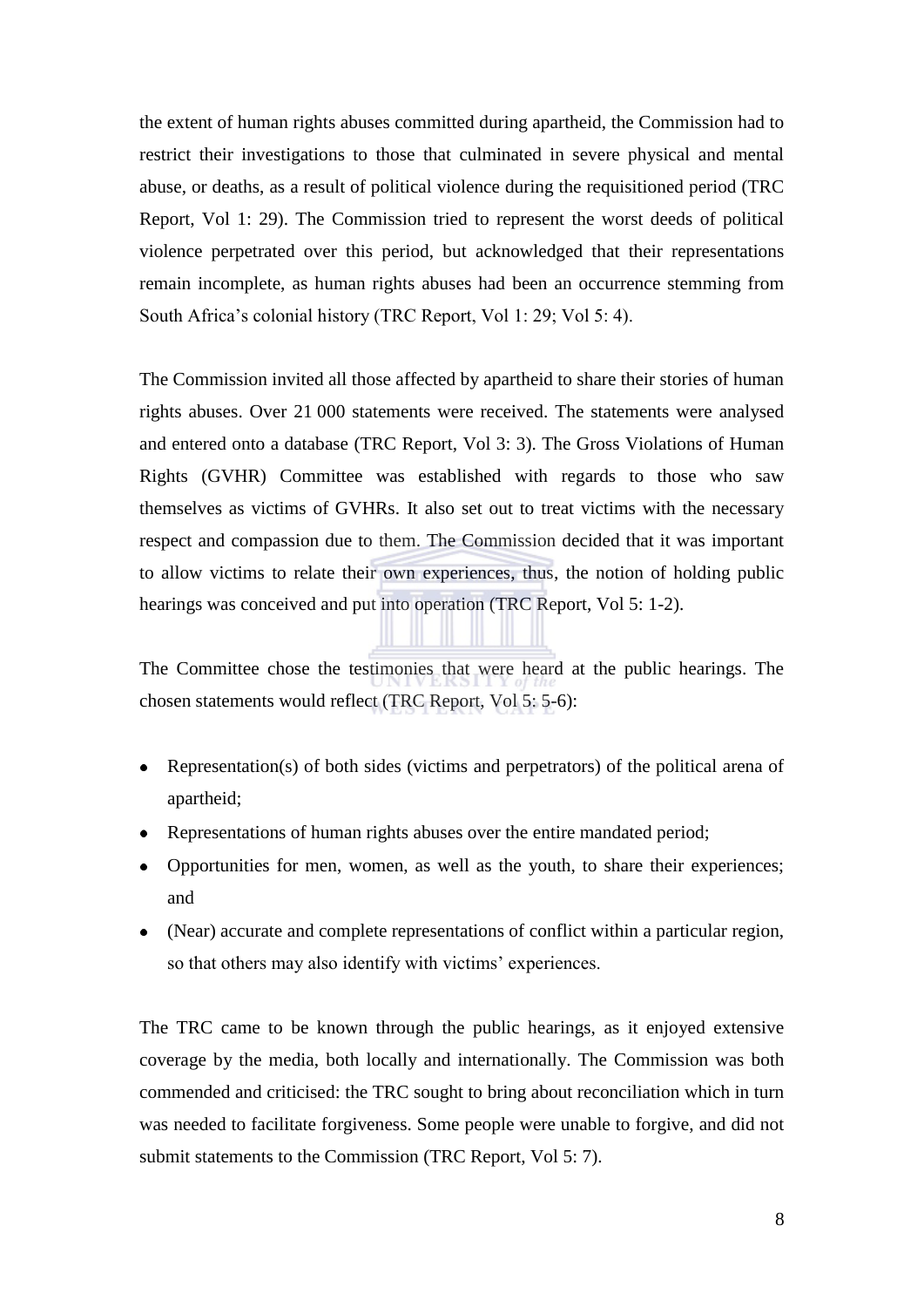#### <span id="page-17-0"></span>1.3.3. **Summary**:

The first few volumes of the TRC report appeared in October 1998; the final volume was published in April 2003. The Commission condemned all political organisations (both government and the liberation movements) for their respective involvement with human rights abuses. The Commission described the system of apartheid as in itself having been a "crime against humanity". Most of its criticism was thus reserved for the former National Party (NP) government (Marks, 2006; TRC Report, Vol 1: 29). However, the TRC was both widely lauded and criticised. These praises and criticisms are summarised below:

## For:

- The TRC was implemented in terms of conditions set out for it by Parliament, "for the promotion of reconciliation and national unity" (TRC Report, Vol 1: 49), and to identify the acts of human rights abuses perpetrated during apartheid (Doxtader, 2005: 7). Ultimately, the Act should be seen as a "result of political compromise and bargaining" (Hay, 1999: 47; also Christie, 2000: 162).
- $\bullet$ It made sure that no South African would forget the gross violations of human rights perpetrated during apartheid, to ensure that those violations would never be repeated, or denied that it ever took place (TRC Report, Vol 5: 8).
- The TRC of South Africa was different from the previous 30 truth commissions that were held around the world, as it was the first to be able to grant amnesty to perpetrators. (Sarkin, 2004: 3; 6).
- It received a high level of interest and support internationally (Sarkin, 2004: 6; Ross, 2003: 1)
- The TRC has opened the way to new "social possibilities" (Ross,  $2003: 1$ ), in that  $\bullet$ its public hearings allowed for the promotion of understanding through the recounting of narratives, for the therapeutic nature of storytelling (Graybill, 2002: 81-83), and for past abuses to be voiced and acknowledged (Hay, 1999: 44; Henry, 2000: 166). It succeeded in its objective of "restoring the human and civil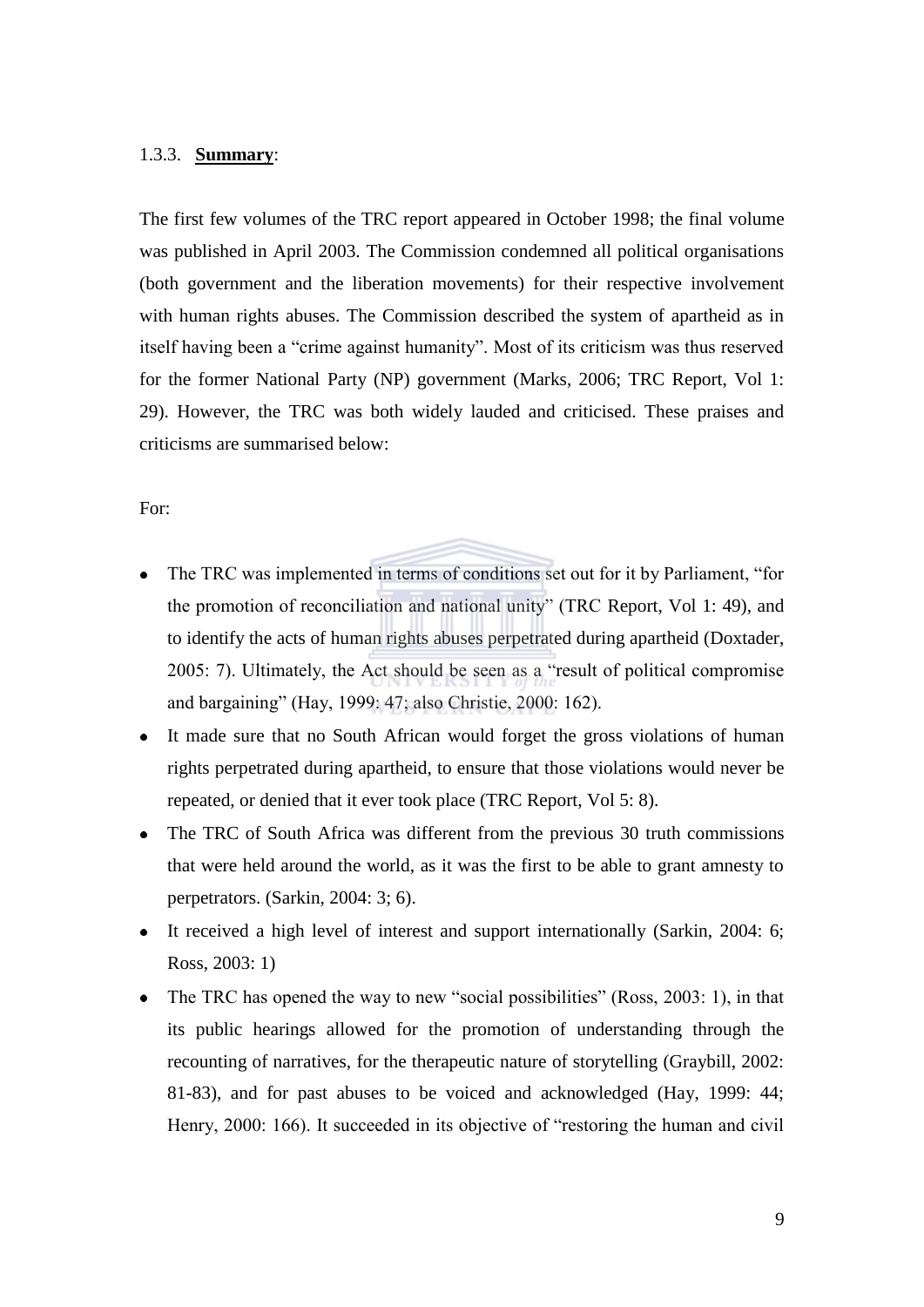dignity" (TRC Report, Vol 5: 8) by giving victims a platform to share their experiences;

The positive effects of the TRC prevail over the negative effects. The TRC was portrayed as a "healing intervention" (Ross, 2003: 1), and the work of the TRC has helped promote the healing of the nation (Hay, 1999: 44). However, the TRC is only one stepping stone towards the healing of a nation and requires patience and time (Christie, 2000: 146; 153; Sarkin, 2004: 34; Doxtader, 2005: 7-8).

# Against:

- $\bullet$ The TRC faced a lot of opposition from many spheres of society (Hay, 1999: 44). Perceptions of the TRC and public opinion differed greatly, as many felt angered by the Commission, which was accused of trying to assign blame (Sarkin, 2004: 6-7; 34).
- Some critics of the TRC wondered whether the TRC was probing the right issues. Some have doubts whether the TRC has really established "as complete a picture as possible" (TRC Report, Vol 1: 24). Years later, many gaps still remain, and the TRC archives are still inaccessible to the general public (Doxtader, 2005: 7-8). Achieving reconciliation, truth and justice may be in conflict with each other: truth may sometimes come at the expense of justice; also, justice may not always lead to reconciliation (Sarkin, 2004: 6-7; 34; Christie, 2000: 166).
- Addressing the injustices of apartheid still has not improved the standard of living for the majority of people. Many are still unemployed, uneducated, with inadequate housing, lack access to necessary resources, or have only a limited access to these resources (Christie, 2000: 148).
- Controversy surrounded the amnesty committee, not in terms of who should receive amnesty, but the methods, findings and conclusions of the Commission were criticised (Sarkin, 2004: 6-7; 34; Doxtader, 2005: 7-8).
- The healing benefits of testifying were overemphasised by the media and the TRC. Graybill  $(2002: 83-84)$  states that the TRC promoted the view that "as long" as there was crying", healing was taking place. The issue of restoring a victim's dignity in such a public display was sometimes regarded as demeaning to victims more than it was of therapeutic benefit.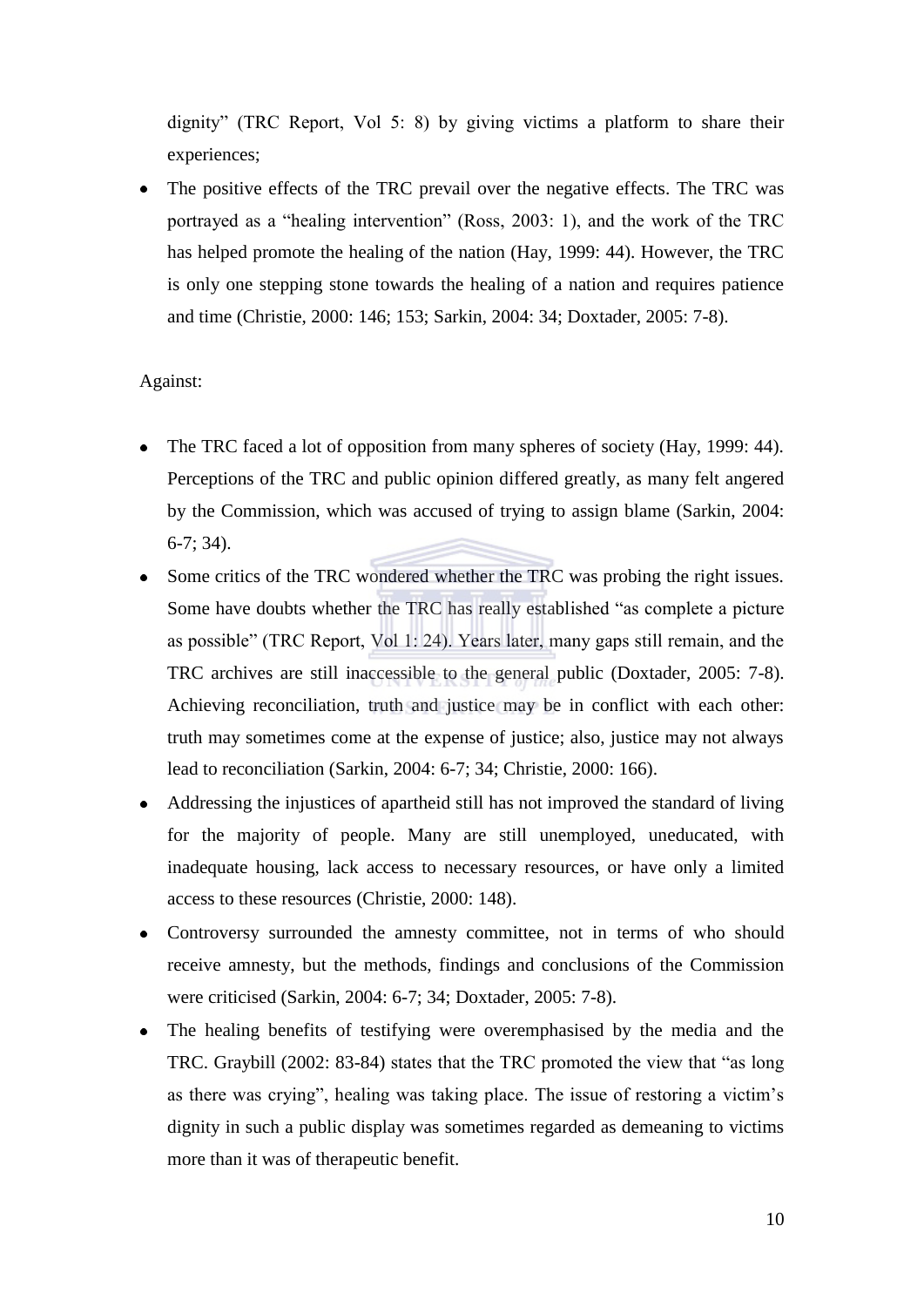The TRC undermined the suffering experienced by testifiers, as it "trivialised  $\bullet$ lived experiences of oppression and exploitation" (Henry, 2000: 166). The TRC failed to provide of adequate follow-up support for victims who testified, and many victims felt that they had to fend for themselves. Reparations made to victims were deemed inadequate by some, and the distribution of reparations has been slow and disappointingly little (Graybill, 2002: 83-84; Henry, 2000: 166).

#### <span id="page-19-0"></span>1.4. **TRANSLATION AND INTERPRETATION AT THE TRC**

#### <span id="page-19-1"></span>1.4.1. **Background**:

The TRC believed that all those testifying at its hearings should do so in a language of their choice. They believed that the effects thereof would be beneficial for testifiers if they conversed in their mother tongue or a language that they were comfortable with (TRC Report, Vol 1: 146; Vol 5: 7).

The new constitution of South Africa makes provision for 11 official languages; on this basis discrimination based on a person's language is prohibited, according to the Promotion of National Unity and Reconciliation Act, No. 34 of 1995 (Du Plessis & Wiegand, 1997; Bock & Mpolweni-Zantsi, 2006; Lotriet, 1997).

According to Lotriet (in Bock & Mpolweni-Zantsi, 2006:110), up to 1994 there was little investment in formal interpretation or translation services into the African languages because of the country's policy of only two official languages (Afrikaans and English). With the changing political situation in the country, the need for interpretation and translation services into all 11 official languages was recognised.

The diverse language needs necessitated the Commission to employ an interpretation service that could cater for a multilingual audience. They contracted the services of the Language Facilitation Programme (LFP) of the Unit for Language Facilitation and Empowerment (ULFE) of the University of the Free State. The LFP suggested that the Commission use a simultaneous interpretation service (TRC Report, Vol 1: 147; Vol 6: 749-750; Du Plessis & Wiegand, 1997: 163; Bock & Mpolweni-Zantsi, 2006:111).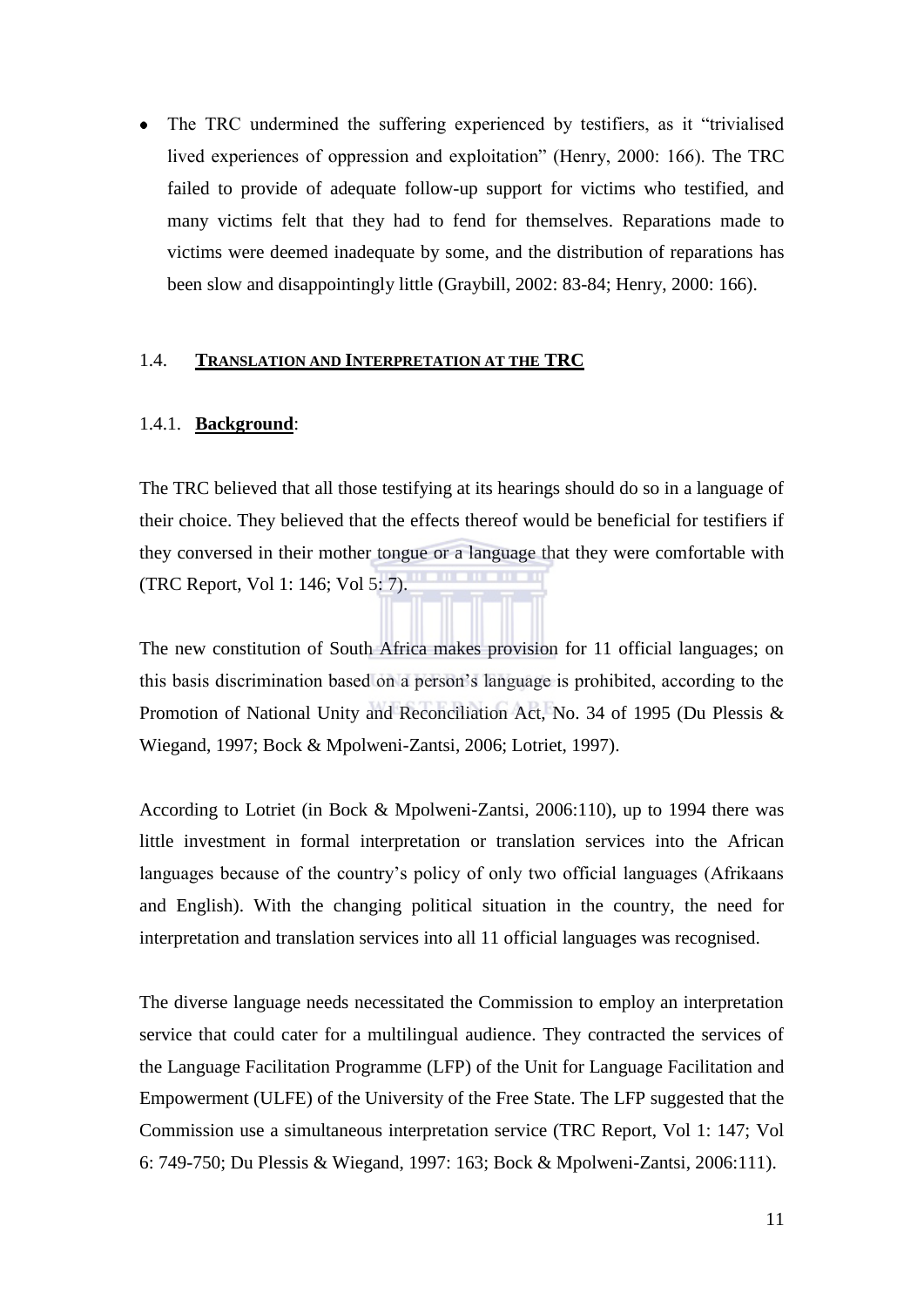Cilliers (2002: 13; also Howe & Martin, 2007: 140) makes the distinction between interpretation and translation: interpretation is the oral transfer of a message from one language into another; and translation is the written transfer of a message from one language into another.

The Commission had to acquire mobile interpreting equipment, and interpreters had to be recruited and trained. The LFP handled the recruitment and training of interpreters in the space of two months across the country. This took place in the form of short courses and limited in-service training. The candidates who were shortlisted were subjected to further tests, from which the final selection (23) was made. According to Du Plessis & Wiegand (1997: 165), it is better to describe the two-week training session as an orientation course (also, TRC Report, Vol 6: 750; Bock & Mpolweni-Zantsi, 2006: 111).

# . . . . . . . . . .

Although the simultaneous interpretation service was deemed successful, the interpreters were faced with many challenges within and outside the context of the TRC (Bock & Mpolweni-Zantsi, 2006:113-114; Lotriet, 1997: 170-171). These included: **WESTERN CAPE** 

- Ignorance surrounding the use of interpretation as a means of communication among people;
- A lack of trained interpreters in various spheres of society. These included a lack of training facilities and programmes for interpreters;
- Too little time to train the interpreters;
- Interpreters often had to avail themselves at short notice. They were away from their families for long periods at a time;
- The hearings placed a lot of physical and emotional strain on the interpreters;
- Often they had to interpret from or into English, which was not the first language of the majority of interpreters;
- Lack of resources, and inadequate handling of the mobile equipment created problems.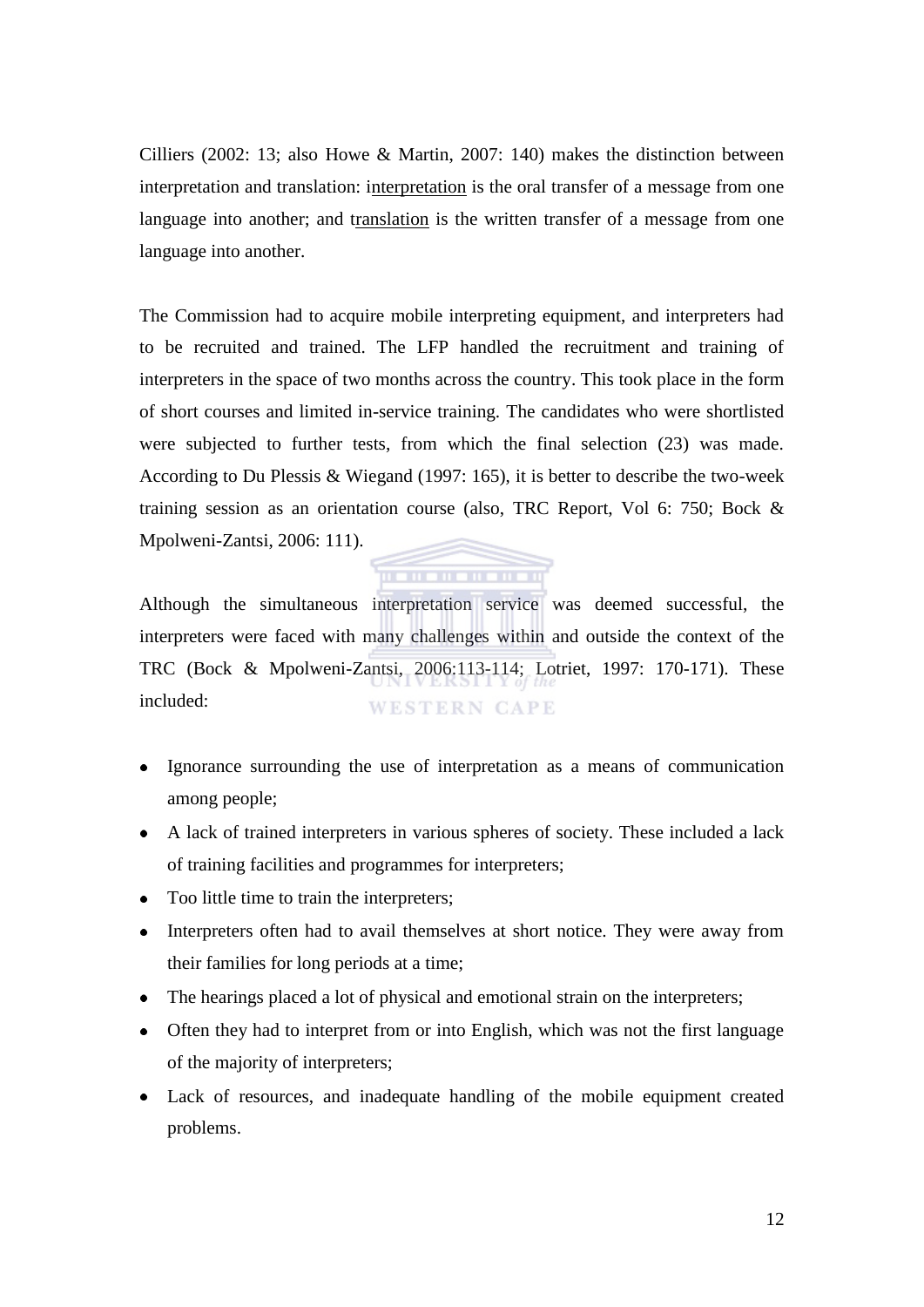According to Picard (1988: 25), it is necessary for an interpreter or translator to render a service as accurately as possible, to ensure the closest meaning possible to that which is being interpreted or translated. Picard (1988: 39) states that exact translation or interpretation is not always possible as personal preferences, cultural or world views, narrative styles, and so on, influence the interpretation or translation of texts (Bock *et al.*, 2006; also Bock & Mpolweni-Zantsi, 2006: 104). Simultaneous interpretation was valuable in terms of the time it saved, and the extensive volumes of terminology it had generated (TRC Report, Vol 6: 750; Bock & Mpolweni-Zantsi, 2006:114).

Researchers have found that the official online versions of testimonies are sometimes misinterpreted, additional information is sometimes added, or vital information has sometimes been omitted. This has implications for researchers because access to TRC testimonies in their original source languages is still fairly inaccessible. Only the online versions of testimonies are freely available (Bock *et al.*, 2006; Bock & Mpolweni-Zantsi, 2006: 104; Doxtader, 2005: 8).

#### <span id="page-21-0"></span>1.5. **VICTIM HEARINGS**

**UNIVERSITY** of the WESTERN CAPE

#### <span id="page-21-1"></span>1.5.1. **Background**:

Some victims who gave statements were invited to testify at the public hearings of the Truth and Reconciliation Commission (TRC). The hearings usually lasted two to five days, with approximately 20–60 people testifying (TRC Report, Vol 1: 145). There were 76 public hearings held across the country between April 1996 and June 1997. These hearings usually consisted of a panel of 3 to 17 Commissioners or Committee members (Ross, 2003: 13).

The public hearings were considered the most central part of the TRC, as they gave victims the opportunity to voice their stories of human rights abuses. They were an opportunity to share their hurt and anguish with the rest of society. The hearings sparked discussion among people, especially on how human rights abuses can be avoided in the future (TRC Report, Vol 1: 147).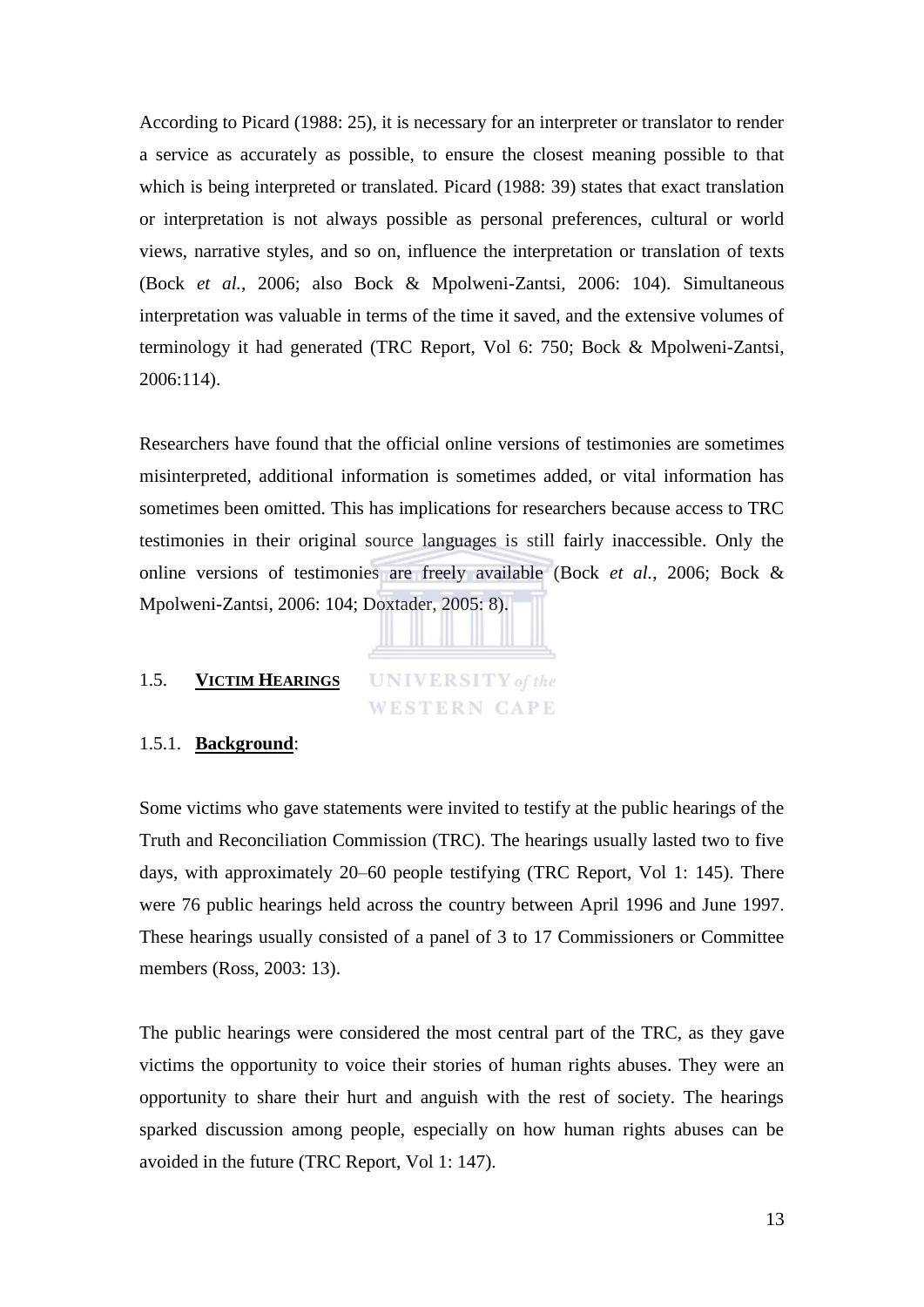Storytelling was a core aspect of the TRC hearings, through which testifiers voiced their experiences of past human rights abuses (Graybill, 2002: 81). Storytelling was seen as important as survivors often felt guilt or shame at what their activism had done to their families and friends. Victims often felt that their identities had been lost: they felt misunderstood, that their sacrifices had gone unnoticed, that people did not understand the pain they had suffered, and that they could fit into society. According to Graybill (2002: 81-82), "survivors often feel misunderstood and ignored, their sacrifice unacknowledged, their pain unrecognized, and their identity lost". Public storytelling was seen as an important step for victims to reclaim their identities. The TRC recognised that telling one's story had therapeutic advantages for victims, and that sharing one's story can lead to healing for both victims and perpetrators (Graybill, 2002: 82-83; 85). The negative side of telling stories of past abuses is that it reopens old wounds, and that people relive the trauma of the past, because, as Ross (2006: 121) states, "remembering and recounting harm is neither a simple nor neutral act‖. For some, telling their stories did not heal them, but made them bitter and angrier than before.

# **UNIVERSITY** of the

# <span id="page-22-0"></span>1.5.2. **Special Hearings: Youth and Children**:

The youth were among those who were not only witnesses, but were subjected to some of the worst violations of human rights suffered during apartheid. The TRC realised the impact political violence had on children and youth, and the role they played in the country's liberation. The Commission decided to institute special hearings for the youth to communicate their experiences (TRC Report, Vol 4: 248).

The TRC Report (Vol 4: 248) argues that many former youth activists may have suffered irreparable physical and psychological damage due to prolonged exposure to violence. Most of those who gave testimonies (on gross violations of human rights) told of the torment and harassment that youth and children suffered at the hands of the Security Forces. The former youth activists saw themselves as 'freedom fighters', liberators or soldiers. Few of the youth who testified referred to their own acts of heroism and tenacity that they displayed in the struggle. The Commission did not prompt those who did (testify) to describe themselves and others as heroes; testifiers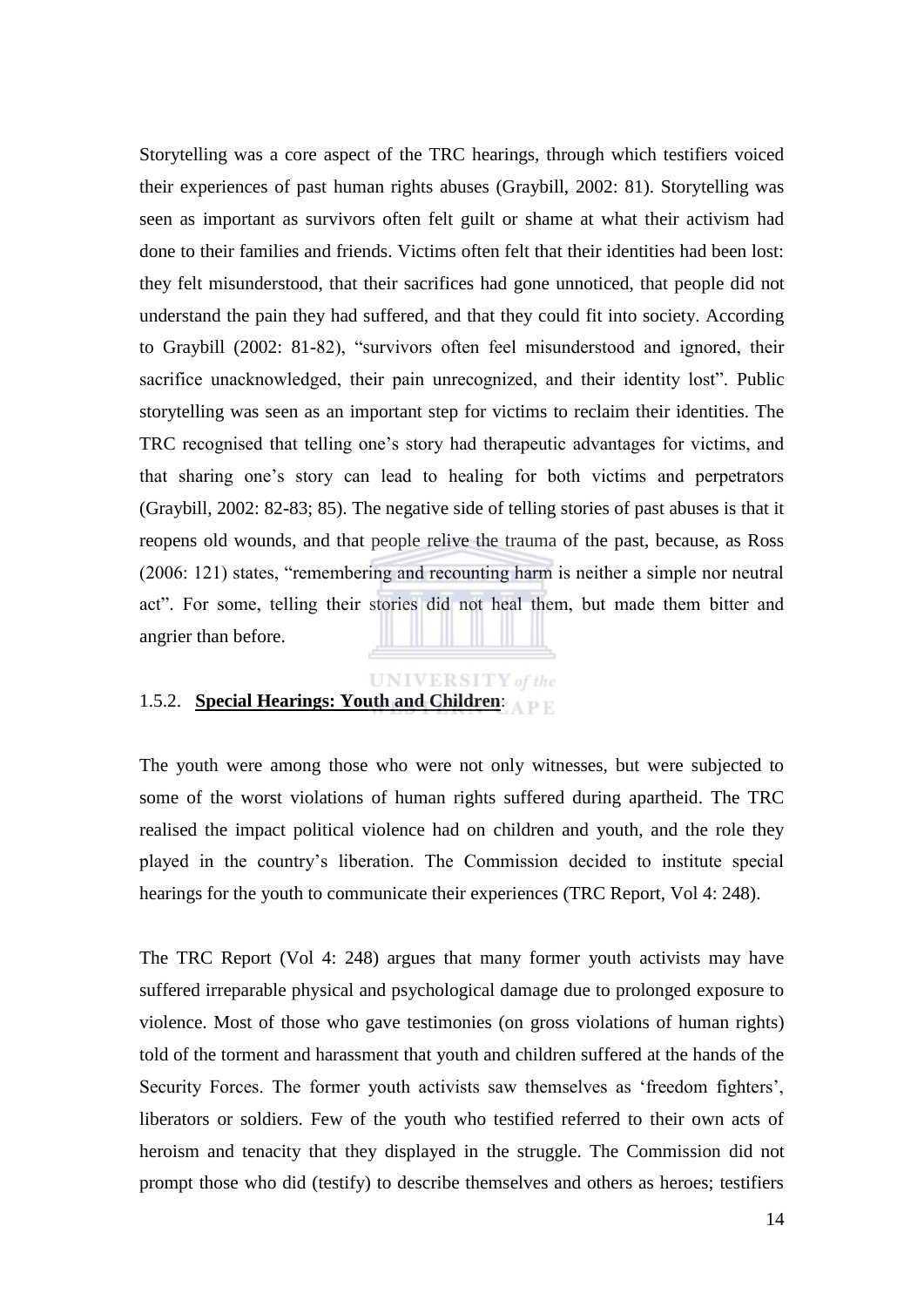chose the public hearings to share the effect their sacrifices have had on them, such as their loss of educational opportunities. They described how they had sacrificed their lives and livelihood for the country's liberation (TRC Report, Vol 4: 248-249).

Many children were kept in custody by the Security Forces, the largest number of them (about 80 000) between the two states of emergency in the 1980s. An estimated 48 000 were under the age of 25. Many suffered abuse and torture at the hands of the police while in detention. The abuses included depriving them of essentials such as food, water and proper sanitation; threatening to hurt their families; mental, physical and sexual abuse; and teargas in confined spaces, amongst others. Many young men, aged then between 13 and 24 years, reported being tortured and severely ill-treated. Many chose to run or hide from the police, as they feared detention (TRC Report, Vol 3: 484; Vol 4: 260-280; Marks & McKenzie, 1995: 228).

## <span id="page-23-0"></span>1.5.3. **Bonteheuwel Military Wing (BMW)**:

#### <span id="page-23-1"></span>i) **Background**:

#### **UNIVERSITY** of the

Some of the worst offences committed during the period of apartheid were carried out against children and youth. The youth had become increasingly agitated with the political situation in the country. The 1980s saw the political tensions in South Africa reach a climax. By 1984, resistance to the unjust apartheid system had increased, particularly among the youth in townships. Many townships became 'war zones' with ongoing clashes between youth and police. One such township was Bonteheuwel: a predominantly coloured area on the outskirts of Cape Town. It was created as a result of the Group Areas Act in the 1960s, following the forced removals of coloureds out of Cape Town (TRC Report, Vol 3: 482; Vol 4: 278).

The period between 1985 and 1989 saw the government impose even more stringent measures to curb political opposition, including two states of emergency (1985, 1987) and repression of the media. Increased police presence and power resulted in mass arrests, detentions and killing of activists, mainly youths who were leading the resurgence. Both the state and the resistance saw violence as their only means of gaining control (Marks & McKenzie, 1995: 223).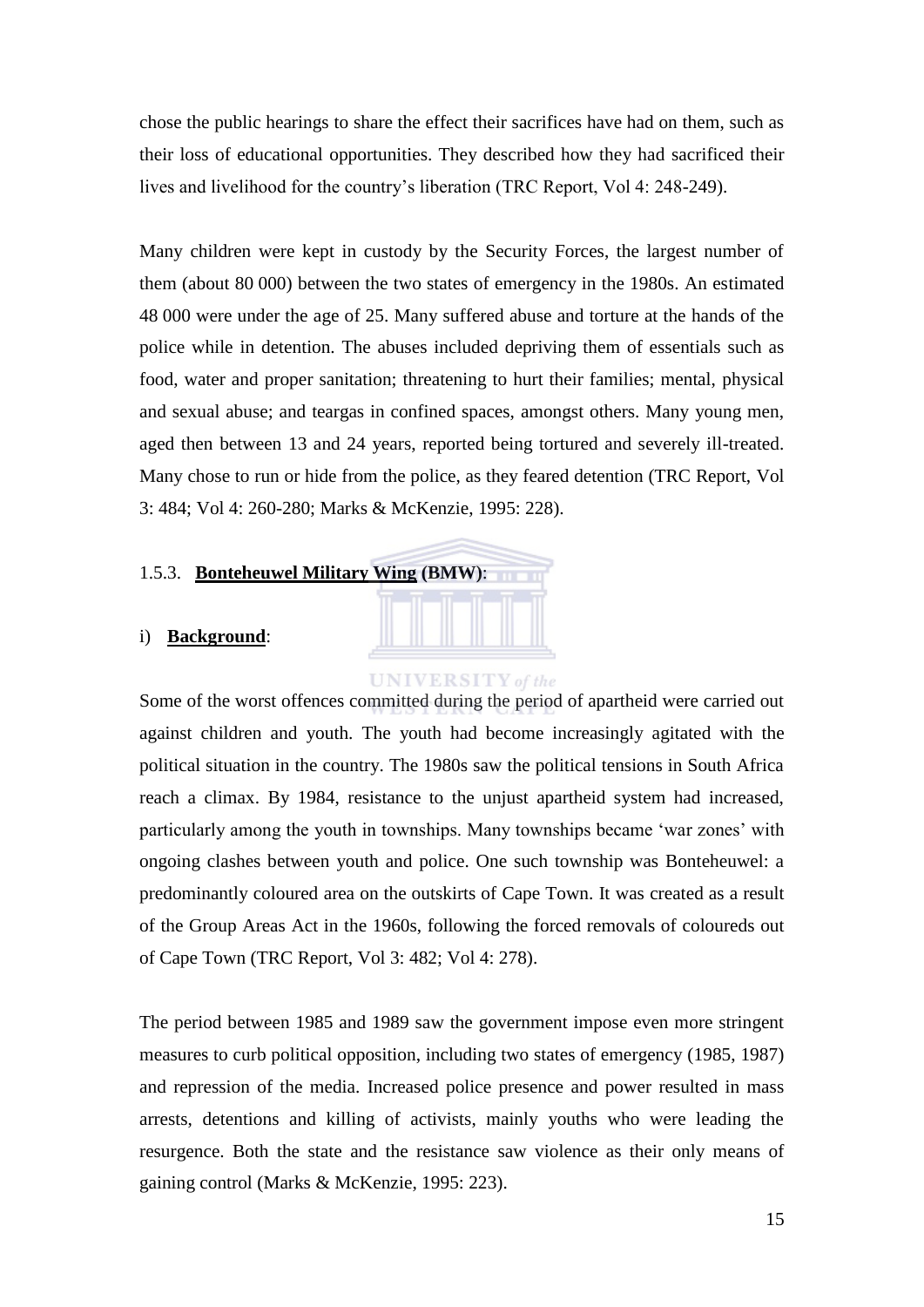By the mid-1980s Bonteheuwel was known as a regular site for political violence, mostly student-led. The youth sought to undermine the government by creating general chaos in the townships, rendering the areas ungovernable. They regarded it as their duty to help overthrow the apartheid regime and force political change. School children formed political organisations and held mass meetings to voice their rejection of the current political system and its unjust policies. In 1984, BISCO (Bonteheuwel Inter-Schools Congress) was formed, a combination of various SRCs that spoke out against the government (TRC Report, Vol 3: 482; Vol 4: 278; Marks & McKenzie, 1995: 223-224; 228).

By October 1985 BISCO was banned from holding meetings and rallies, along with an estimated 101 other organisations. BISCO's leaders, among them Ashley Kriel and Faried Muhammad Ferhelst, were forced to go into hiding from the authorities. The young activists decided that they needed to protect themselves from the security forces. At a meeting in 1985, the Bonteheuwel Military Wing (BMW) was created as ―a militant body to co-ordinate and intensify the revolutionary activities, especially at the Bonteheuwel High Schools". This new organisation would go against the government and police (TRC Report, Vol 3: 482; Vol 4: 278; Marks & McKenzie, 1995: 224; 228). It is estimated that BMW had over 100 members during its short existence. Members were nothing more than ordinary school children, aged between 14 and 18 years old. BMW was welcomed by fellow liberation organisations such as the ANC and the UDF, with whom they formed close ties (TRC Report, Vol 3: 482- 483; Vol 4: 278-279).

The BMW was a highly militant group. Some members joined MK cells inside South Africa or those in exile, where they received military training, including the handling of weapons and explosives. These members would then return to BMW to recruit and train more people, using their newfound expertise. They operated in small groups consisting of several different types. In particular, five groups (four members each) were referred to as the "gunmen" of Bonteheuwel: they carried out the more serious activities, such as arson and raids on civilian homes. The remaining units provided them with safety, money and weapons. The BMW acquired weapons from various sources, including comrades who were returning from exile and smuggling weapons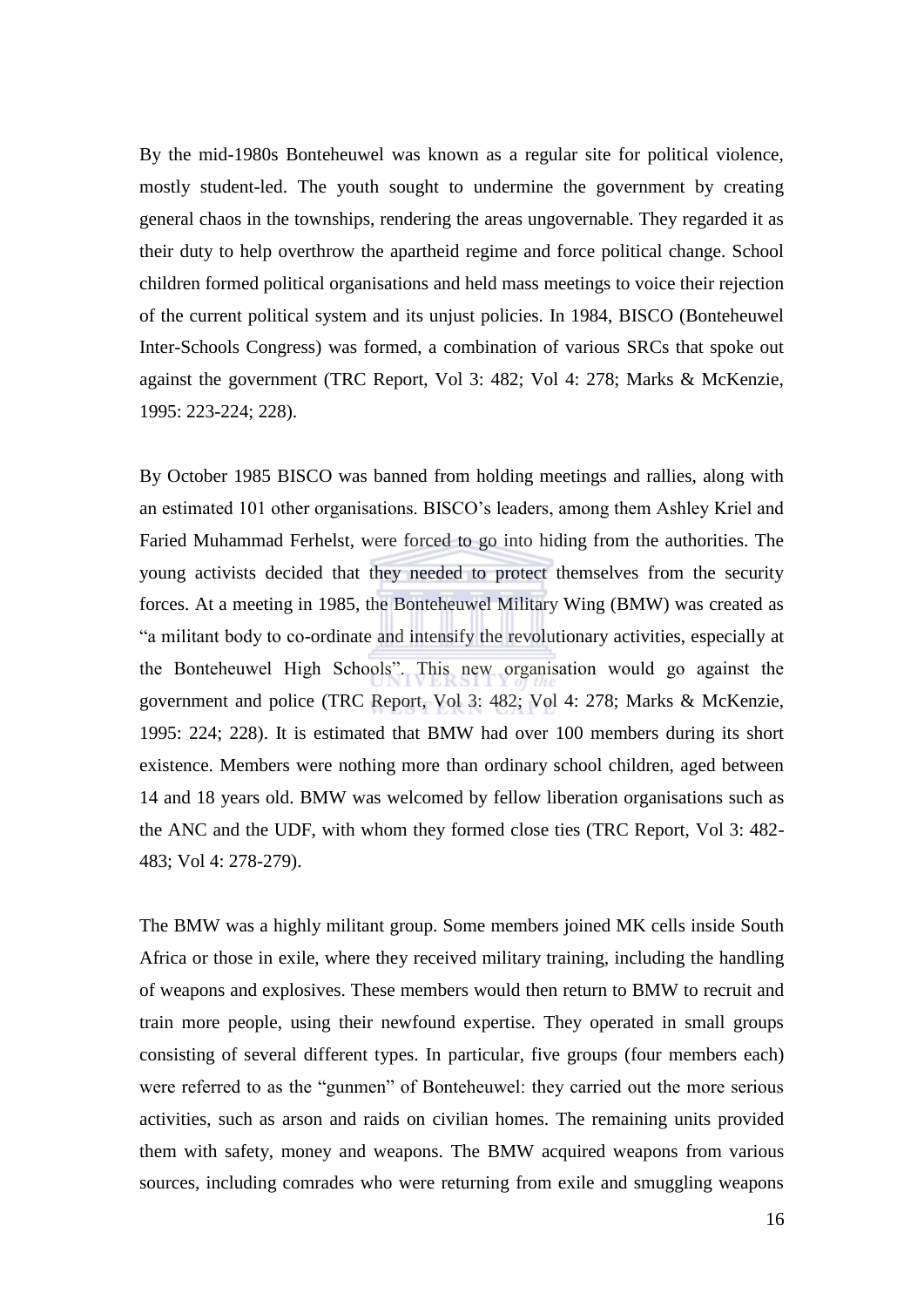into the country, stolen police weapons and from MK members operating in the Western Cape (TRC Report, Vol 3: 482; Vol 4: 279; Marks & McKenzie, 1995: 228).

By late 1986 and early 1987, Bonteheuwel had become a so-called 'war zone', with police unable to enter the area. BMW members launched attacks on police and government institutions, even community members perceived as helping the police and alleged ‗informers'. Vehicles containing food and supplies were hijacked and the produce redistributed among members of BMW and the community. Their various exploits made BMW a target for the security forces (TRC Report, Vol 3: 483; Vol 4: 279).

Police attempted to restore order, and by 1986, they established the special Unrest Investigation Units (UIU). These were charged with clamping down on the unrest and bringing down those responsible for it. The UIU were instructed to gain information as quickly as possible as well as by any means necessary. The UIU succeeded, when, during a raid in Athlone (late 1987), they invaded a BMW stronghold, basically bringing an end to the organisation. More arrests followed: between June 1987 and January 1988, more than 40 BMW members had been detained. By mid-1989, BMW had ceased to exist (TRC Report, Vol 3: 483-484; Vol 4: 279). Many former BMW members who testified before the Commission reported that they were severely tortured by police while in detention (TRC Report, Vol 3: 484; Vol 4: 279-280).

This study will look at the testimony of a former member of BMW, Faried Muhammad Ferhelst.

# <span id="page-25-0"></span>1.5.4. **Faried Muhammad Ferhelst**:

#### <span id="page-25-1"></span>i) **Background**

Faried Muhammad Ferhelst was one of the founding members of BMW at the age of 14 years. During the 1980s, he was on the run from the police, and often went without shelter or food. His mother occasionally left clothes and food for him at designated ‗safe' houses (Marks & McKenzie, 1995: 228). In 1987, while staying at a friend's house, he was arrested and taken into custody by the security police amid a squadron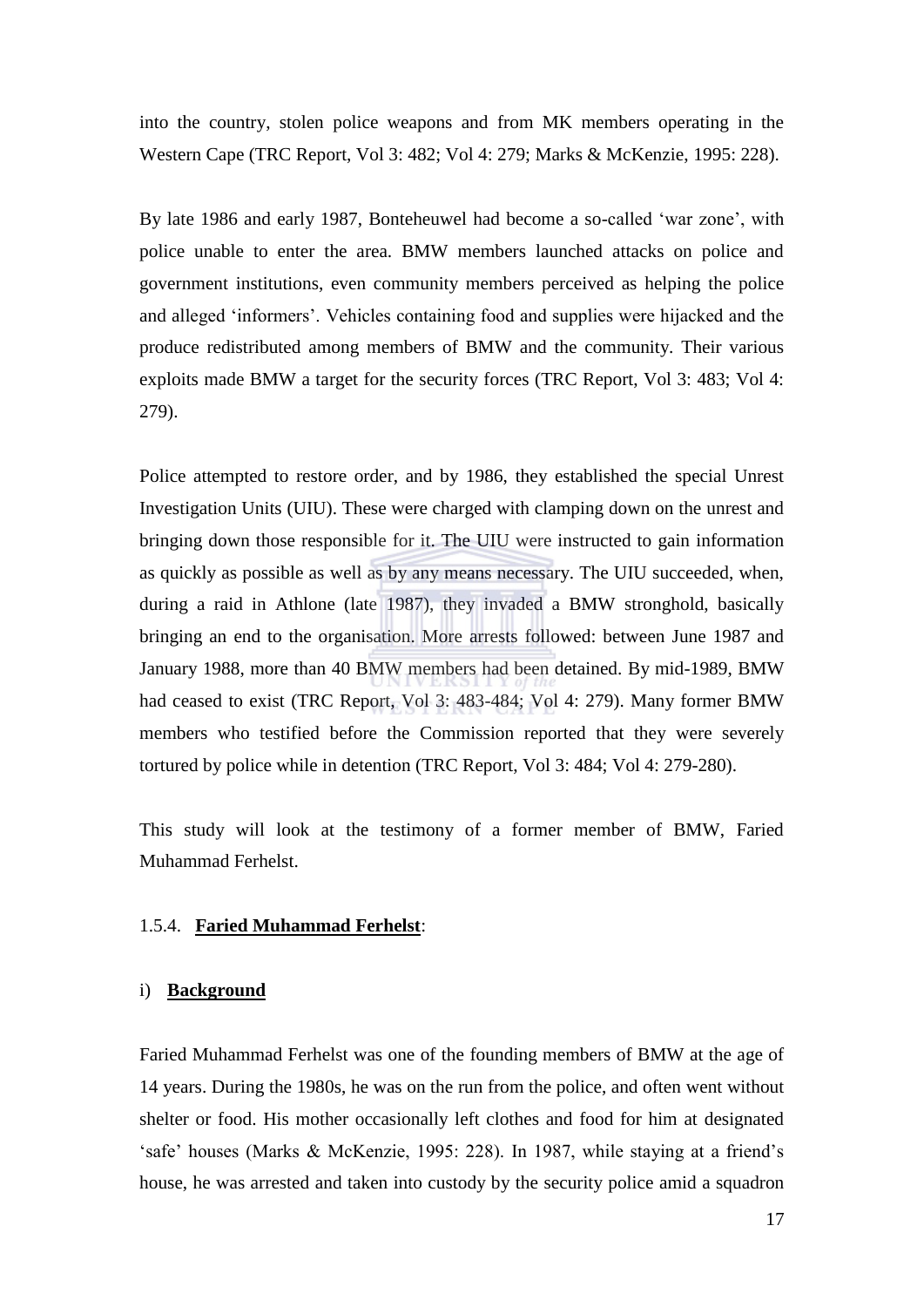of armoured cars and armed policemen. He was interrogated by the police, released and re-arrested, the latter resulting in his abduction and subsequent assault and torture.

He was chosen to appear before the Commission to share his experiences at the hands of the security police. During his testimony, he indicated his disappointment with the current government for their lack of support for the children and youth who had helped with the fight for liberation. He highlighted the plight of his fellow comrades. According to Ferhelst, these former activists do not have a proper education and consequently experience high levels of unemployment. Others have turned to crime, gangsterism or substance abuse. They find it difficult to find their place in society, as they do not share the community's sense of what is 'normal'; normal for them (growing up) meant running or hiding from the police, taking part in acts of violence and detentions by the security force. They lived with the fear on a daily basis, not only for themselves but for friends and families as well.

# <span id="page-26-0"></span>ii) **Post-apartheid Sentiments**:

The youth were an integral part of the country's racial liberation. Many sacrificed stable home lives and their education to take part in the collective violence, attacking anything or anyone associated with the government.

At the public hearings, many of the young victims told of their ongoing struggle to come to terms with their active participation in political violence, and the tremendous physical and mental scars this has left them with. Some have found it difficult to reintegrate into society, and maintain employment and relationships. In effect, their activism has left them feeling a major sense of loss, both emotional and material (TRC Report, Vol 4: 269-280).

A number of activists at the TRC spoke of how the new South Africa has not lived up to its promises, generating feelings of abandonment, displeasure and bitterness, especially towards the political groups that had supported and endorsed their political activities (TRC Report, Vol 4: 272; Marks & McKenzie, 1995: 222). Many still see themselves as freedom fighters, even after the fall of apartheid and the subsequent institution of a democratic government. The new government has turned out to be a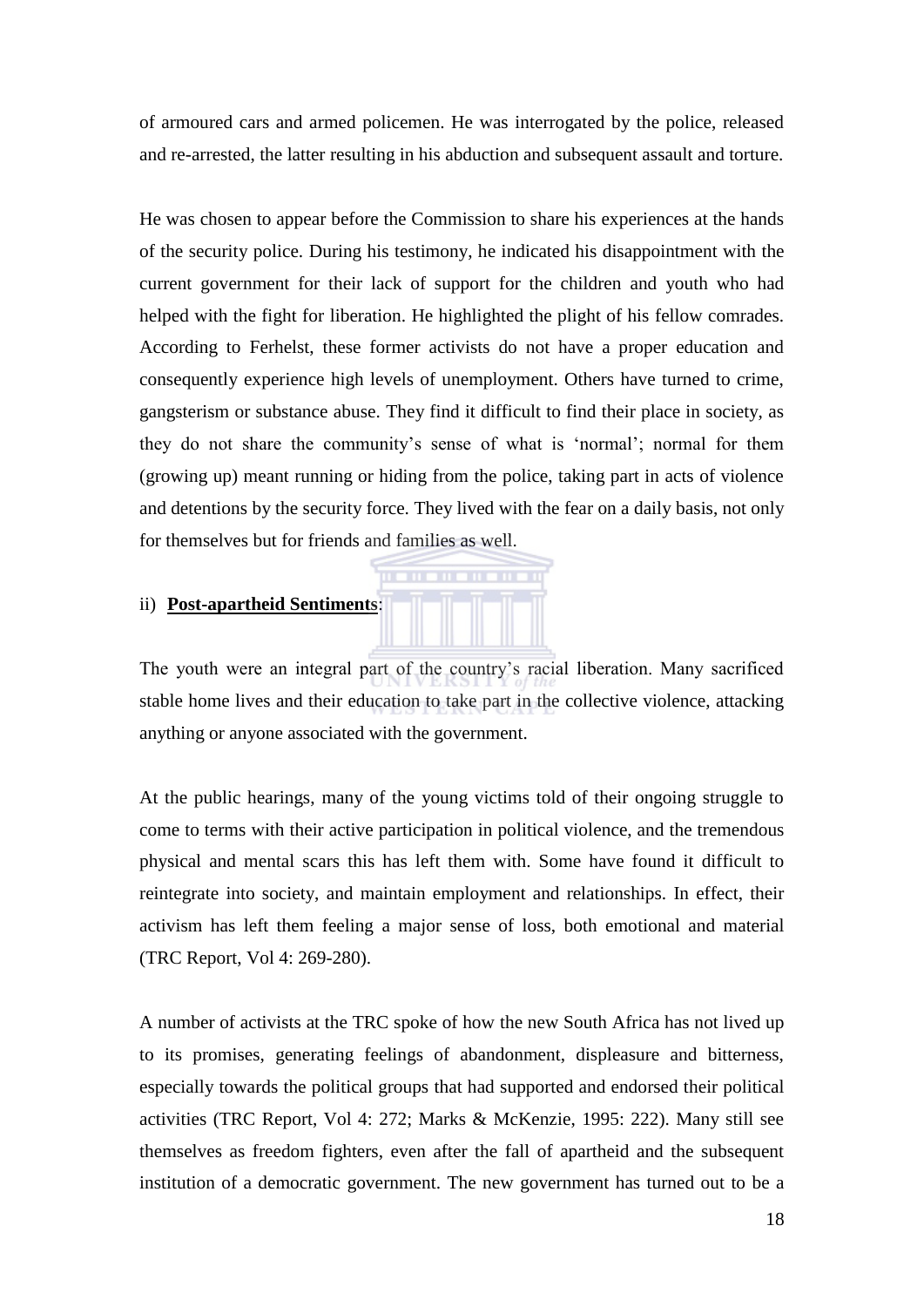major disappointment to many former activists. They felt excluded from the process of negotiation for democratic change. Some have turned to crime to survive, as they feel that the government has left them to fend for themselves (Marks & McKenzie, 1995: 225; 228).

Others have taken their dire situations and found something positive from it: some have built new lives for themselves, and have learnt to deal with and to overcome their past. They have become resilient, wise and tolerant leaders in their communities. Many have forgiven their perpetrators in their own bid for reconciliation, and have found their peace through the TRC and other organisation such as the Breakthrough Project. Another example is the Bonteheuwel Veteran's Association (BVA), founded by Faried Muhammed Ferhelst: its aim is to find solutions to unemployment, homelessness, lack of education and general support for struggling ex-members, and to help them reconstruct their lives in a positive way. The BVA is self-reliant, as the government has been slow in their support for these former activists. They regard themselves as liberators, not 'victims', who fought for the betterment of the nation; the sacrifices they had made have (in a sense) been worth the effort (TRC Report, Vol 4: 276-277; Marks & McKenzie, 1995:228).

#### **WESTERN CAPE**

#### <span id="page-27-0"></span>1.5.5. **Special Hearings: Women and the TRC**:

The TRC observed that fewer women than men had testified about violations of human rights committed against them (Ross, 2003). The Commission thus deemed it necessary to hold separate hearings for women.

The TRC created an environment where people's narratives "would be transformed into truth and history" (Motsemme, 2004: 911). Narrative was employed to show how "everyday identities become (re)formulated in various ways" (Motsemme, 2004: 914). Narratives not only reveal what happened, but also how and why the event happened, placing the emphasis on the meaning of the event in question.

Ross (2003) conducted research into the testimonies of women at the TRC hearings. Her findings revealed that when testifying, men and women's roles differed: women spoke mostly about males (usually relatives), while men tended to speak about their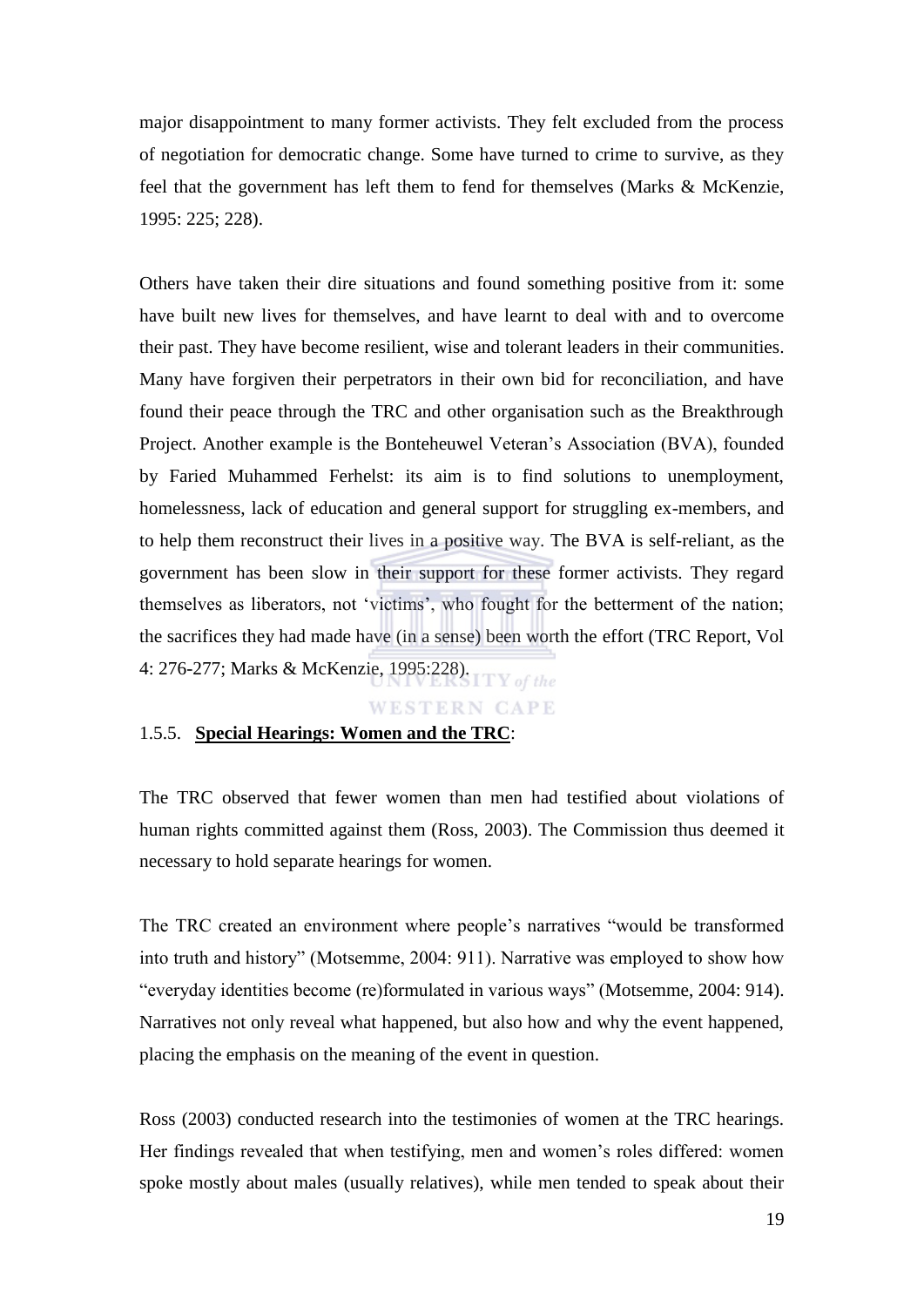own political activities and suffering (TRC Report, Vol 4: 283; Ross, 2003: 17). Ross (2003: 17) found that 79% of women testified about crimes committed against men, and 40% of women testified about violations committed against their sons. 62% of men testified about their own political experiences, which was almost 4 times more than testimonies given by women.

According to Kendall & Tannen (2001: 556; also TRC Report, Vol 4: 289), gender is a cultural construct. Identities and roles are constructed through negotiated social interaction – the way men and women interact reveals their social positioning within a culture (Kendall & Tannen, 2001: 556). These differing roles were revealed through their testimonies at the hearings. Women constructed positions for themselves as mothers, wives, sisters and daughters, mostly in relation to a politically active male relative. Women activists rarely testified about their own experiences and few came forward with their stories (TRC Report, Vol 4: 283; 289; Motsemme, 2004: 919; Ross, 2003: 17). **TITLE** 

According to Ross (2003: 46), most women began their testimonies by placing themselves within the sphere of daily life. The home was seen as a safe space in which they had control, and where their identities were created. The home was used to describe the forced intrusion of the state into their lives, causing disruption to what was deemed 'normal' or 'usual'. In their testimonies, women recounted feelings that they had failed to protect their homes and families. They had no 'breathing space'; the state used this regular imposition to disrupt the family or community's sense of morality (Feldman 1991, in Motsemme, 2004: 924). The state's intrusion into their homes resulted in feelings of inadequacy and loss of control over the one space women felt that they did control. Keeping quiet about what was happening around them maintained the illusion of stability of their daily lives (Motsemme, 2004: 909; 920; Ross, 2003: 42-43).

Women spoke of the loss or disappearance of a loved one and the anguish it caused. According to Ross (2003), they were more likely to reflect on the effects violence had on them on a psychological level than men. They described how they searched for their loved ones at police stations, mortuaries and prisons, amongst others. Women testified of the measures they took to protect their loved ones. Some feigned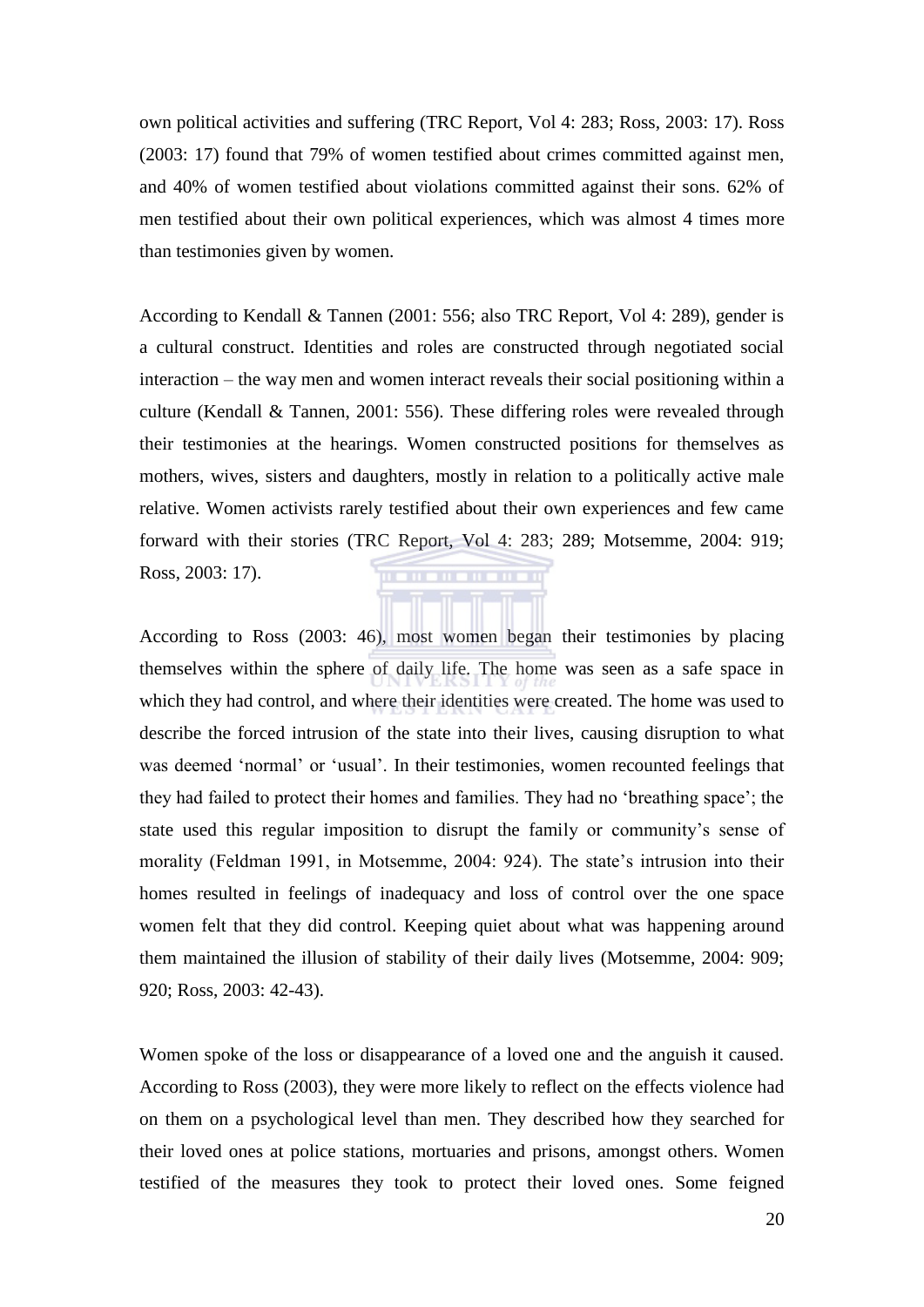ignorance about a family member's political activism; others defiantly stood up to the authorities (TRC Report, Vol 4: 293; Motsemme, 2004: 910; Ross, 2003: 43).

According to Ross (2003: 45), silence was employed as a means to survival – to deal with the loss of agency to corrupt and demeaning forces. Women also used silence as a means of protection. According to Motsemme (2004: 919; 921), silence can be regarded as a "form of recognition" among those in similar positions rather than blatant ignorance about one's social position (mother, wife or daughter). Many refused to cooperate with the authorities as a means of subverting the increased pressure the apartheid state was putting on them for information about politically active relatives. Some politically active women even hid their own activism from their family and friends.

Most women who testified at the Commission were older than men – between 37 and 60 years, whereas males were aged between 25 and 48 years. The age difference corroborates research that males between the ages of 13 and 24 had been politically active during the 1980s, a period of intense and violent conflict in the country. Women, on the other hand, testified mainly about their children, mostly about their sons (TRC Report, Vol 1: 170-171; Vol 4: 258ff in Ross, 2003: 19).

This research will look at the testimonies of Mrs Minnie Ferhelst and her son, Faried Muhammed Ferhelst, a former activist. The analysis of Mrs Ferhelst's testimony will include comparing her testimony in Afrikaans with the official English translated version, from the TRC website. The analysis will also look at how she construes herself as a mother, wife, as well as her construal of other participants in her testimony. The analysis of Mr Ferhelst's testimony will reveal how he construed himself as an innocent victim, pursued by the police for no apparent reason.

# <span id="page-29-0"></span>1.6. **CONCLUSION**

Apartheid was a system that sought to divide a nation according to race, to ensure white supremacy. It has left many wounds on people who were affected by it. For some, social inequalities, like inadequate housing and unemployment continue to exist (Marks, 2006; TRC Vol 4: 269-280).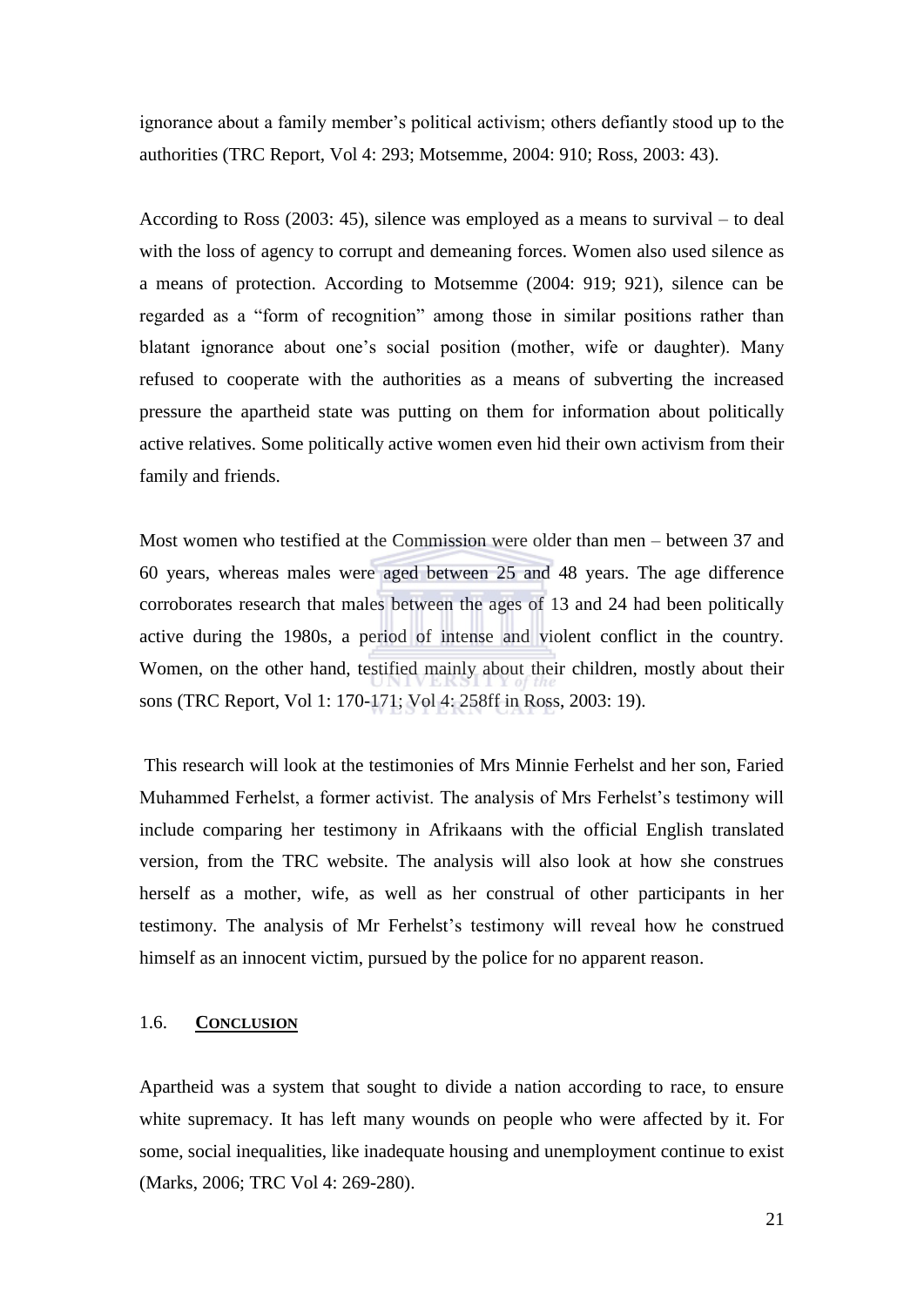The TRC was established to address the injustices perpetrated during apartheid, and to give a voice to those who had been silenced under apartheid. It was established to give a platform to victims, perpetrators and witnesses to share their experiences of the past, in a bid to aid healing and reconciliation. The TRC also wanted people to know about the human rights abuses perpetrated during apartheid, and to prevent those from re-occurring (TRC Report, Vol 1: 48-49; Vol 5: 8). The TRC hearings heard testifiers from all spheres of society. Many of the victims of apartheid were children or youth at the time, who now suffer for their activism, through unemployment, for example. Women, too, suffered the brunt of apartheid, many of whom lost loved ones, or were harassed by the security forces (TRC Report, Vol 4: 248-280; Motsemme, 2004; Ross, 2003).

The TRC hearings were made accessible through the Commission's implementation of an interpretation service, which allowed testifiers to speak in the language of the choice. Though some logistical concerns arose, the simultaneous interpretation service was seen as a success in the time and cost it saved the Commission, as well as the volumes of new terminology that it generated for future interpreters (TRC Report, Vol 1: 147; Vol 6: 749-750; Du Plessis & Wiegand, 1997; Lotriet, 1997; Bock & Mpolweni-Zantsi, 2006).

For many, the effects of apartheid still linger, and the TRC has been criticised for this. Many (Christie, 2000; Henry, 2000; Sarkin, 2004; Doxtader, 2005) believe that the TRC did not succeed in promoting reconciliation and healing. As Yazir Henry (2000: 173) stated, "[t]he TRC has initiated a process. It has not healed a nation. It could never do this." It has succeeded, though, in terms of exposing the truth as told by the many victims and perpetrators at its hearings. The hearings brought therapeutic healing for some, for others it has only uncovered deeply buried hurts and anger. All recognise that the TRC still has a long way to go to bring about reconciliation and healing. It may take many years to undo the damage wrought by apartheid and healing a nation will require patience. The TRC itself states that it should be seen as a small step towards reconciliation, and it only set the process in motion (TRC Report, Vol 3: 271; Graybill, 2002: 83). According to Henry (2000: 173), who wrote an article about his own testimony and his subsequent post-TRC stance: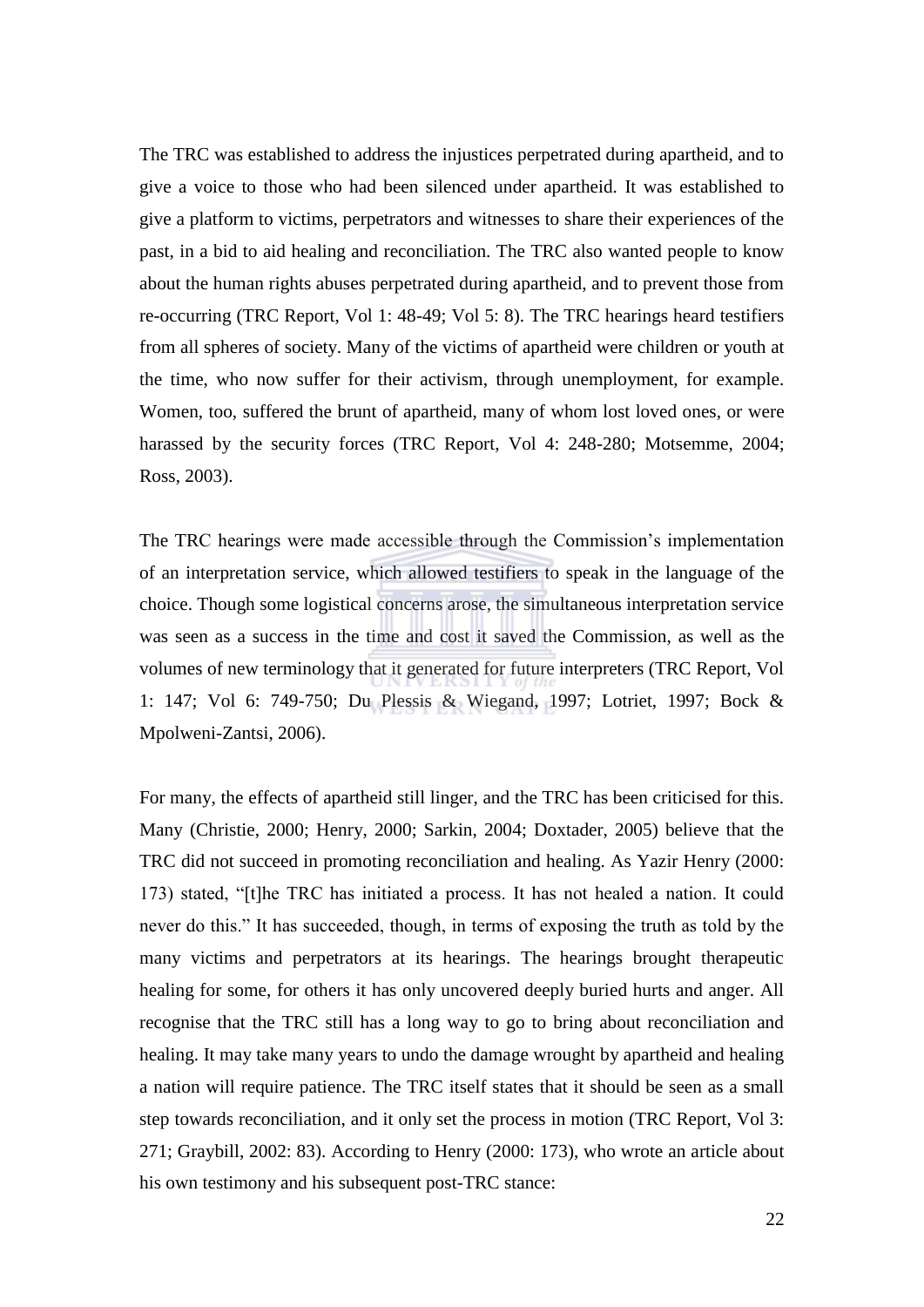―… Painful as it is, the truth should not be suppressed. Apartheid affected everybody. Everyone has a story to tell. People need to be given the opportunity to tell these stories, since there are different perceptions of truth. These different perceptions need to be addressed..."

# <span id="page-31-0"></span>1.7. **OUTLINE FOR THE THESIS**

This chapter has looked at the context of the TRC and the hearings that produced the testimonies. The rest of the thesis is divided as follows:

- Chapter two will provide the theoretical background to the study that will be used for the analysis of the data. This chapter will look at the theories of Systemic Functional Linguistics, narrative and constructing identity through one's linguistic choices.
- Chapter three will look at the research methodology that will be used for the **T 11** study.
- $\bullet$ In chapters four and five, the testimonies of Faried Muhammad Ferhelst and his mother, Minnie Ferhelst will be analysed respectively. Their testimonies will be analysed using the theory discussed in chapter two.
- Chapter six will be a summary and discussion of the key findings of the analyses.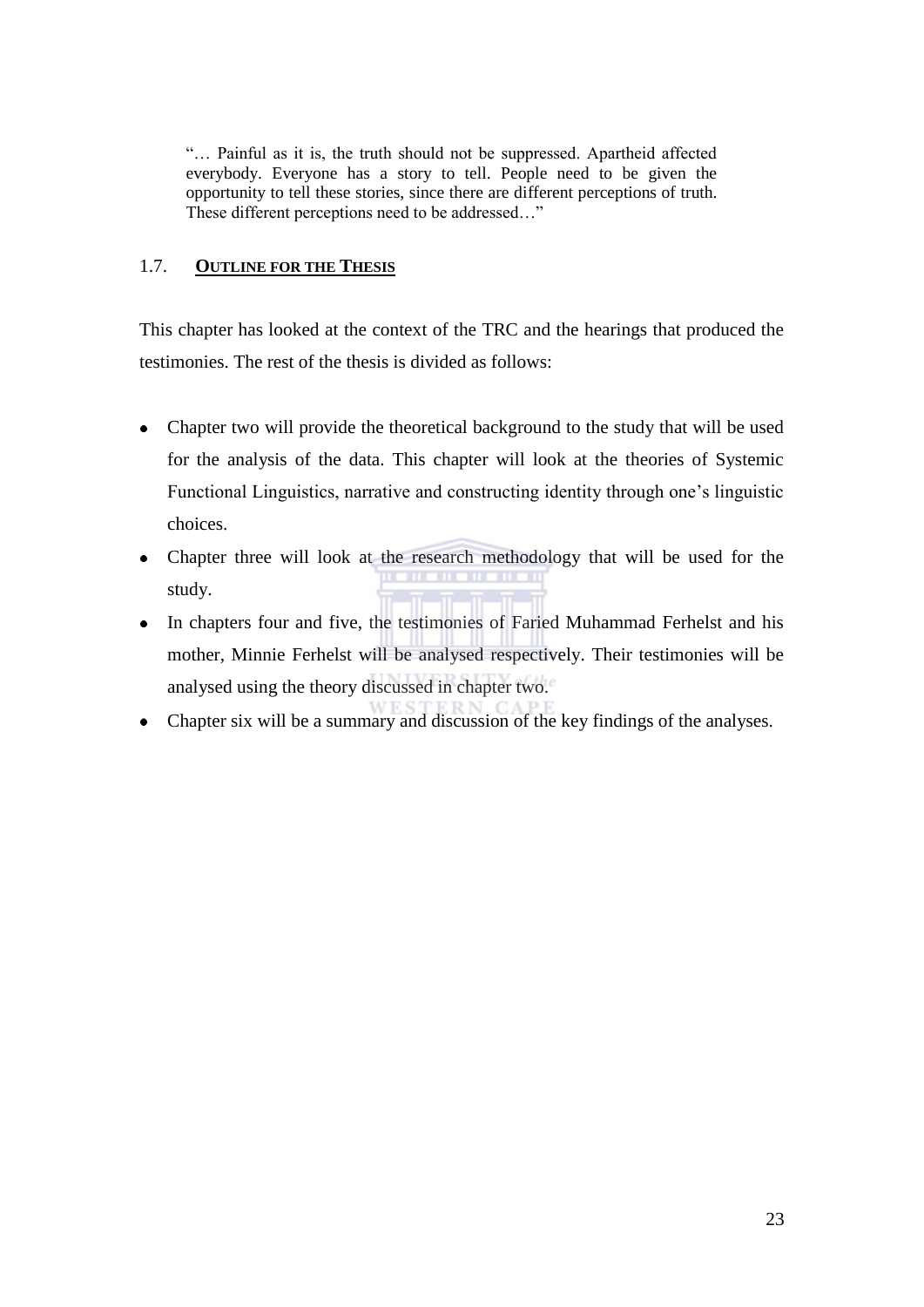#### **CHAPTER 2**

#### **LITERATURE REVIEW**

#### <span id="page-32-1"></span><span id="page-32-0"></span>2.1. **INTRODUCTION**

People use language to make sense of the world around them, both the physical world and their mental perceptions of it (Halliday & Matthiessen, 2004: 29). Speakers not only position themselves (and others) in relation to a particular event or participant, but place themselves within that particular social situation. This brief description is but an aspect of the theory that underpins this thesis, namely Systemic Functional Linguistics (SFL). This thesis will look at how speakers construe themselves and their experiences through the linguistic and discursive choices they make. This thesis will also focus on how they construe others, as well as how the same event is construed by different speakers. Also in this chapter will be a discussion of genre, attempts to define the term 'genre' and its various constituents. Examples of genre are also discussed, in particular the Narrative, as the testimonies used in this thesis take the form of the Recount narrative genre. Lastly, this chapter will end with a brief summary of the all the relevant discussions and theories.

The section that follows will focus on the revised work on Systemic Functional Linguistics by Halliday & Matthiessen (2004), also Eggins (2004), Ravelli (2000), Lock (1996) and others where noted.

# <span id="page-32-2"></span>2.2. **SYSTEMIC FUNCTIONAL LINGUISTICS (SFL)**

People use language every day, through speech or writing. People use language to interact with one another in ways that are meaningful (and informative), and to express their experiences of the world (Eggins,  $2004$ : 11). Language is a "system for creating meaning" (Halliday & Matthiessen, 1999; 511), and is the means through which meaning is expressed (Ravelli, 2000: 29). Language has a semantic purpose in that when we interact, we produce (particular) meanings within particular contexts (Eggins, 2004: 11; Halliday & Matthiessen, 1999: 1).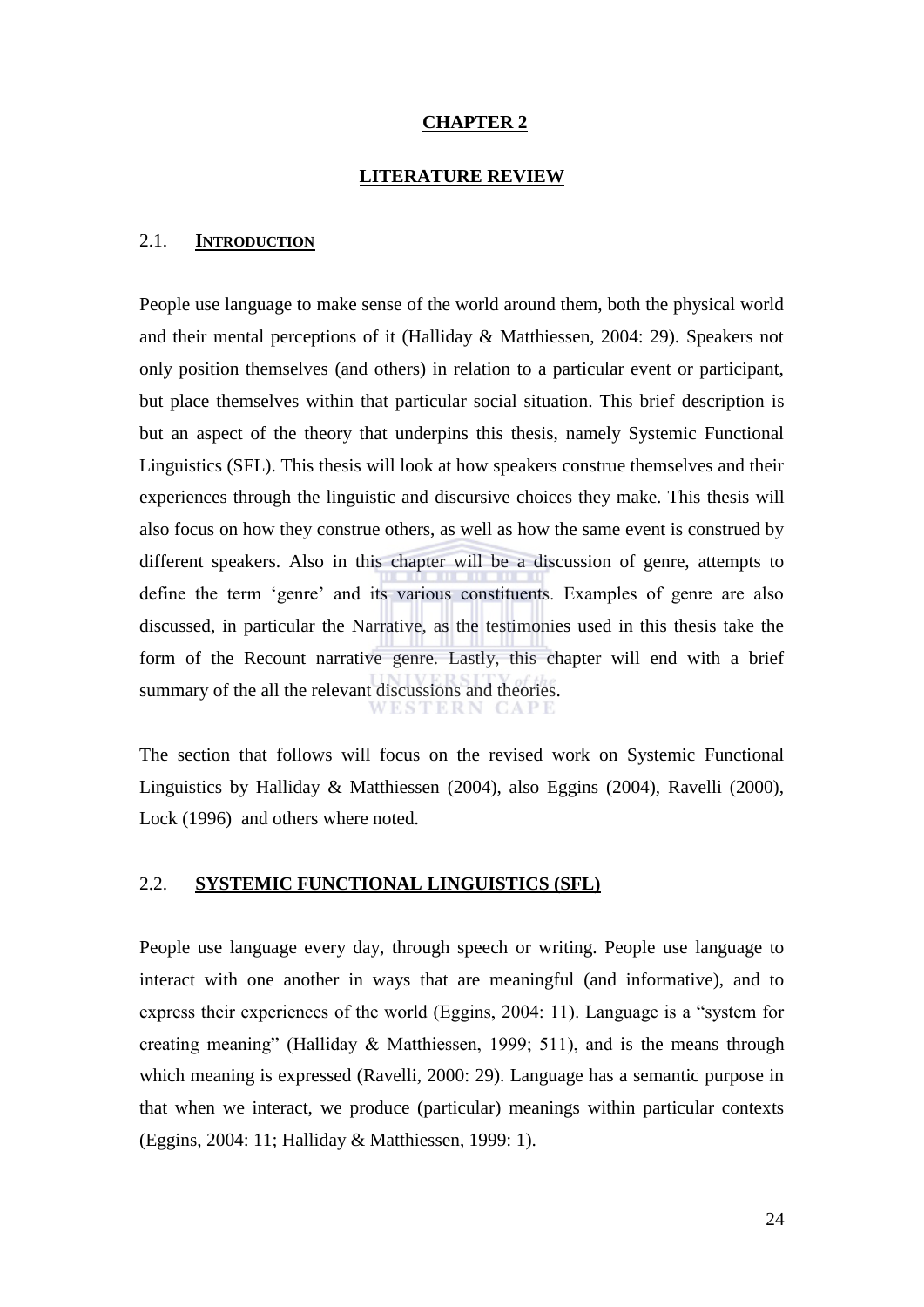Language forms the cornerstone of human experience: it expresses our views of the world (Halliday & Matthiessen, 1999: 3). Linguists have (long since) tried to establish how speakers (users) use language to encode their experiences of the world (Martin,  $2004: 73$ ), i.e. to "equate meaning with function" (Thompson,  $2004: 28$ ). This theory was developed (and elaborated) by Halliday (and others) and is referred to as Systemic Functional Linguistics (SFL).

SFL is defined in various ways by various linguists and language practitioners. SFL is a "multifunctional theory" (Fairclough, in Martin, 2000: 275) that can be used in the analysis of a variety of different texts, and in relating those texts to their contexts. According to Feez (2002: 44), SFL can be described as the organisation of a language system as a resource for people to construct texts that differ according to different social contexts. SFL is a "contextually sensitive and functional grammar", which allows movement between language and context in a "mutually predictive way" (Macken-Horarik, 2002: 42); in other words, Systemic Functional linguists look at how language differs from one context to another, thereby establishing a link between language use and context (Feez, 2002: 53; Fairclough, 2004: 5; Macken-Horarik 2002: 19). SFL also explores the relatively invariable organisation of language that makes texts recognisable within a society and culture, which form the underlying theory of genre (Halliday & Matthiessen 2004: 29). In other words, SFL is used to make sense of everyday interactions (Eggins, 2004: 1).

According to Thompson (2004; 28-30), SFL is not only concerned with individual words, but with all aspects of how those words combine to make meaning, for example, naming things, describing events or expressing ideas. According to Ravelli (2000: 34), meaning can only be interpreted if taken within the context in which it takes place. Meaning is gained by the choices that are made or could have been made (Eggins, 2004: 3). The overall purpose of language is for people to communicate with one another, i.e. "to make meanings with each other" (Eggins, 2004: 11). These meanings are all made simultaneously and can be obtained by looking at the clause. The clause is described by Halliday  $& \text{Mathiessen (2004: 168)}$  as a "multifunctional" construct‖. The functions of the clause can be separated in terms of three kinds of meaning – Theme, Subject and Actor, each of which carries its own distinctive meaning. Halliday & Matthiessen (2004: 48-60) refer to these three elements as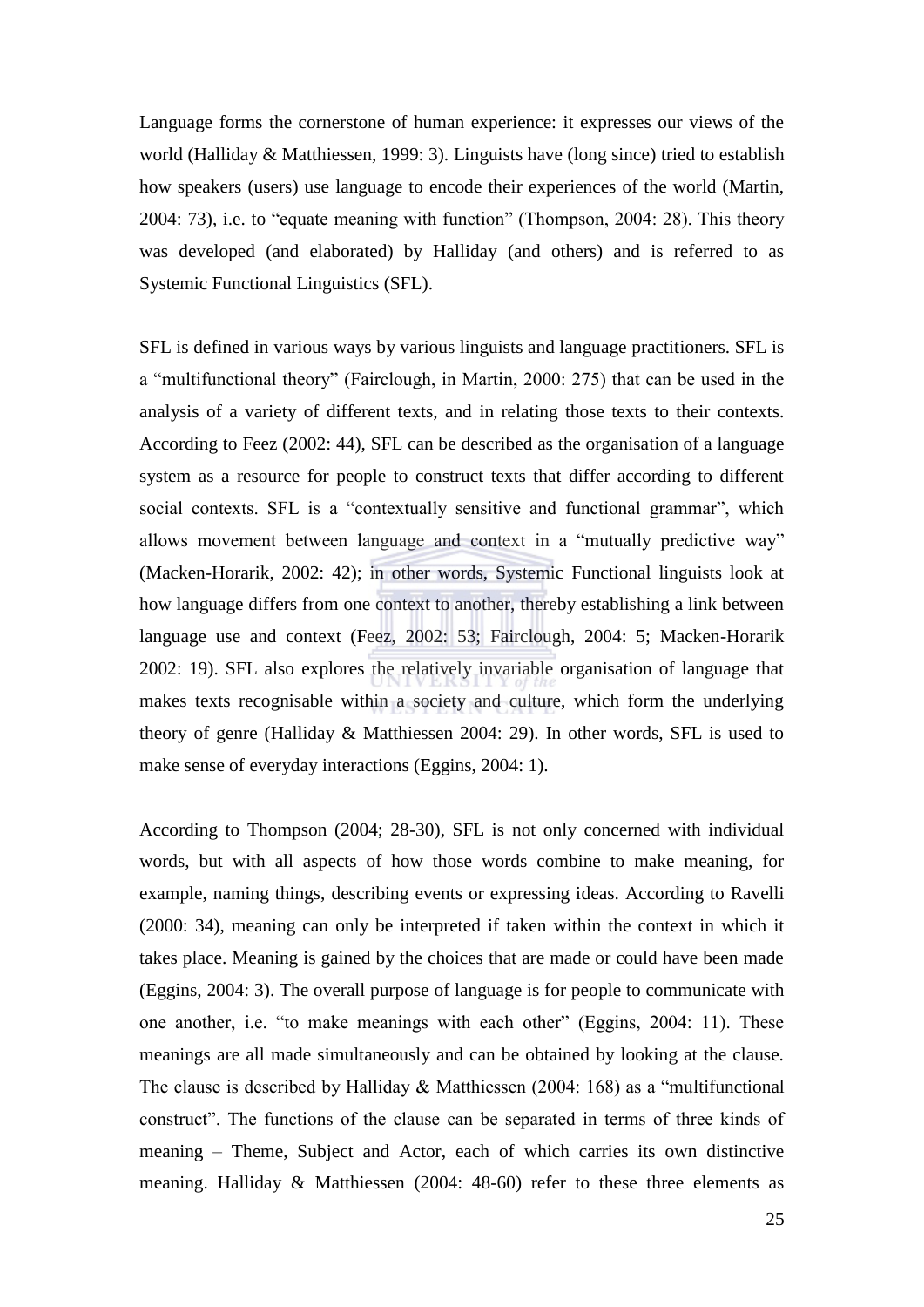Clause as message (Theme), Clause as exchange (Subject) and Clause as representation (Actor). Collectively these are known as **Metafunctions** – the textual metafunction (clause as message), the interpersonal metafunction (clause as exchange), and the ideational or experiential metafunction (clause as representation). Metafunctions are important in language as they are powerful tools for extracting and analysing meaning in a text and relating that meaning to its immediate social context (Martin, 2000: 296).

In the sections that follow, this thesis will attempt to explain each of the three metafunctions (as they pertain to this thesis).

#### <span id="page-34-0"></span>2.2.1. **THE IDEATIONAL OR EXPERIENTIAL METAFUNCTION**

The ideational or experiential metafunction describes how we perceive the world around us, both the physical (outside) world and the world of our thoughts and feelings. Halliday  $& \text{Mathiessen (2004: 29)}$  state that "there is no facet of human experience that can't be transformed into meaning", i.e. language is used to define human experience. Experience represents a constant flux of events, or "goings-on" (Halliday & Matthiessen, 2004: 170). These events, or "goings-on" form a representation (a 'figure') of our experiences of the world, the people we interact with and the circumstances in which these interactions take place (Martin, 2000: 276). This is referred to as **Transitivity**, which can be defined as an organised or structured system of how we make sense of reality.

A figure can be divided into three components (Halliday & Matthiessen, 2004: 175):

- The **process** itself, which is an activity or event that unfolds temporally "a way of being";
- The process is brought about by the **participants** involved and affected by it; and
- The **circumstances** surrounding the process, which represent additional information about the event.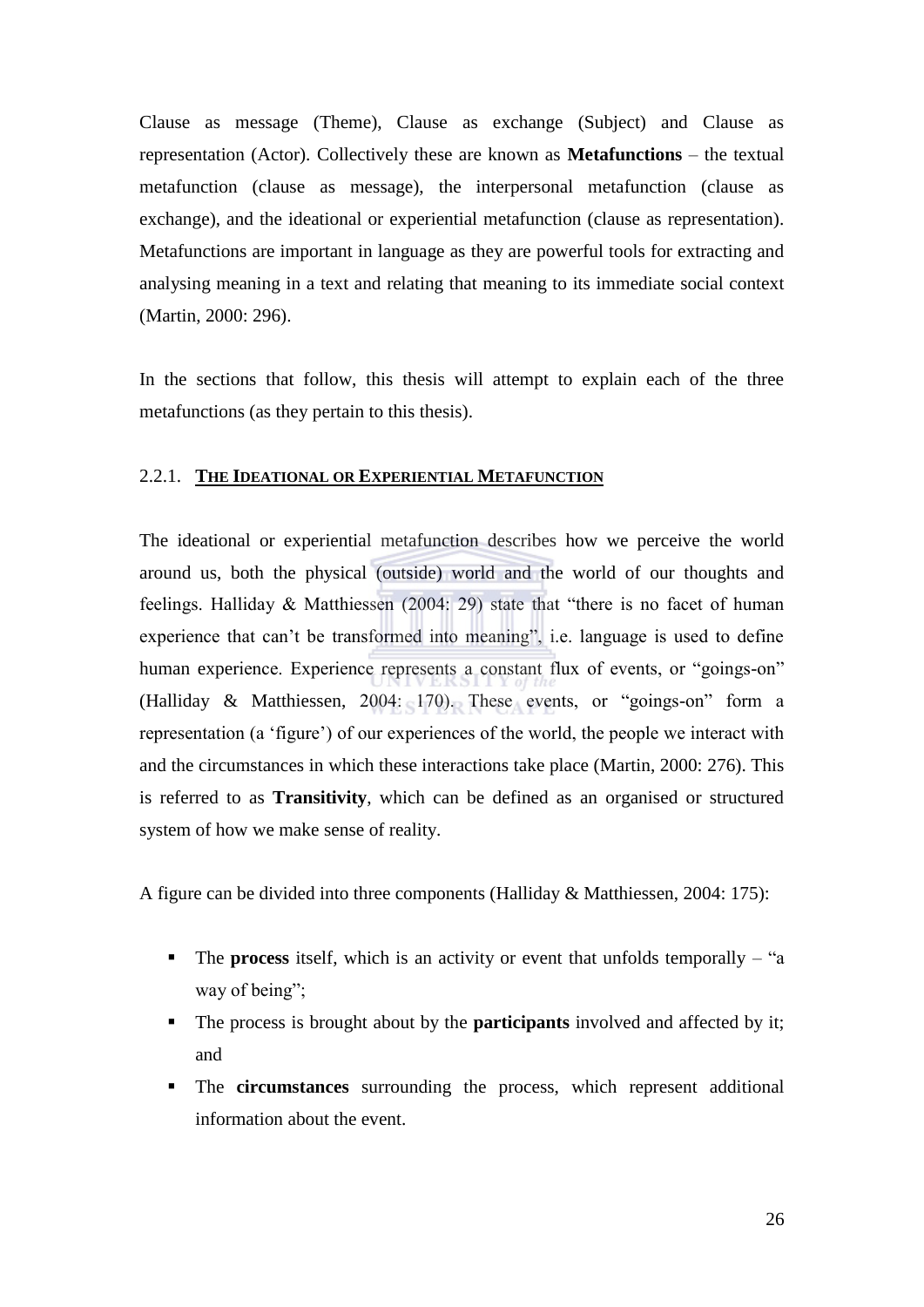The English language construes experience as a semantic configuration: the process, participant and circumstantial components are semantic categories through which experience is construed. Halliday & Matthiessen (2004: 170) distinguish between "inner" (i.e. our thoughts, feelings, and so on.) and "outer" experience (i.e. the world around us). Our outer experience includes events, people or things that cause things to happen. Our "inner" experience is a reflection of these "outer" events. Halliday  $\&$ Matthiessen posit that there is a clear distinction between the two processes, which are represented in the grammar of the clause. These two processes are referred to as Material and Mental processes respectively and will be discussed below.

Halliday & Matthiessen (2004: 170-171) distinguish between three main types of process in the English language, namely **Material**, **Mental** and **Relational**. There are also other processes which are considered borderline between the (three) main processes, sharing characteristics of at least two processes. These processes are **Behavioural**, **Verbal** and **Existential**.

#### <span id="page-35-0"></span>i) **Material Process**:



# **UNIVERSITY** of the

The Material process refers to the actual 'doing' or 'action' performed by a person or ‗thing'. The process reflects the action taking place through time, which is brought about by the participant, the Actor. The Actor typically occurs in the subject position of a clause, and is usually represented by a nominal group. The Actor is the participant who 'does' the action. Sometimes, the process extends to another participant – the one who 'receives' the action, known as the Goal. The Goal is realised in the position of the direct object, and is also realised by a nominal group (Lock, 1996: 72, 75). Both Actor and Goal can be animate or inanimate, i.e. it can be human, object or thing. A Material process may or may not have a Goal, depending on whether the clause is a ‗happening' (intransitive) or a ‗doing' (transitive).

Material processes need not only represent physical action processes; they can be abstract as well, though they are still regarded as action processes grammatically. However, such abstractions make it more difficult to distinguish between Actor and Goal. According to Ravelli (2000: 38), different processes construe different ‗actions' in a text. Doing a Transitivity analysis (of Material clauses) can reveal how different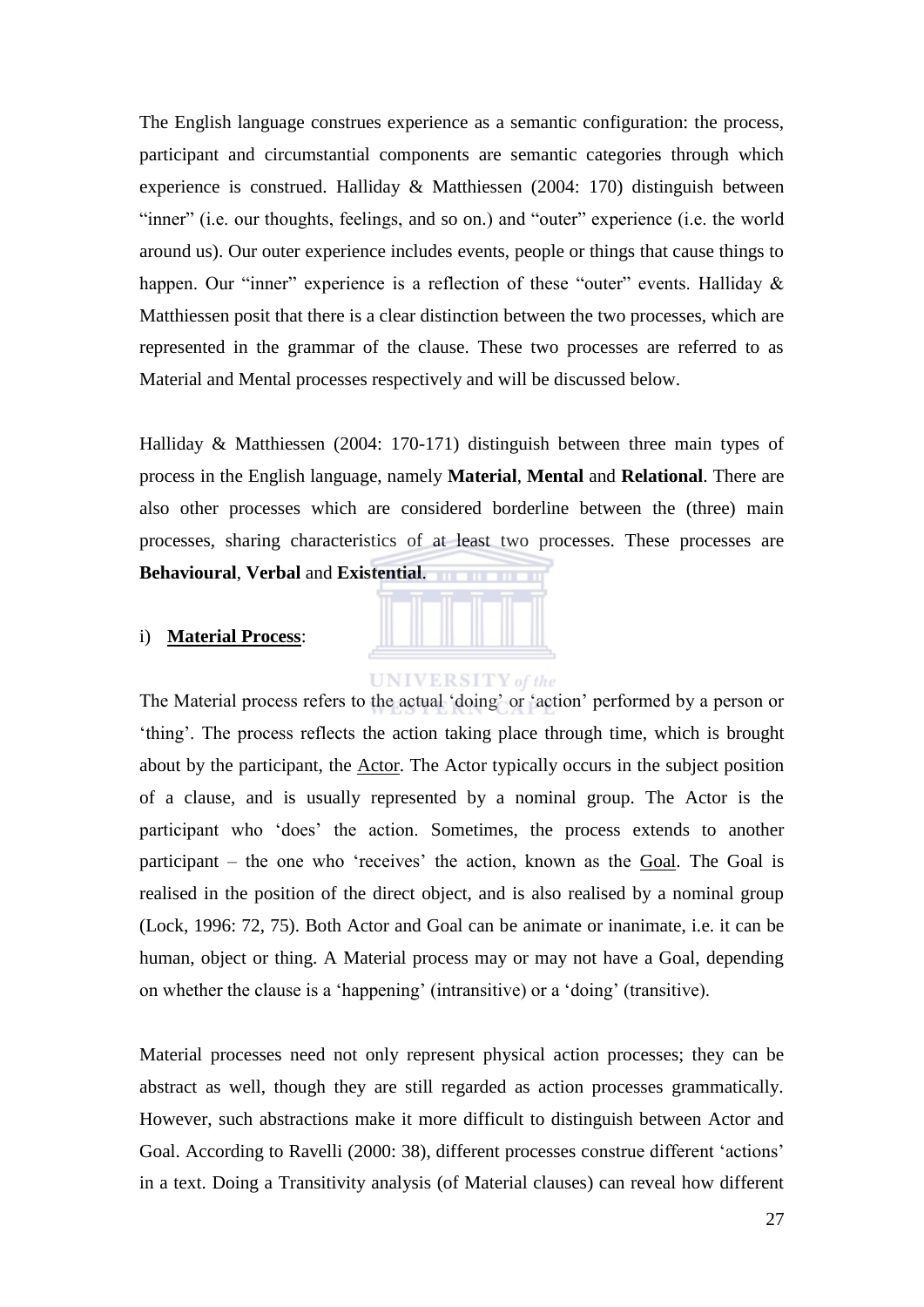participants construe actions differently, by observing (for example) how a particular clustering of Material processes can reveal important segments of action in a text. Combined with particular participants, this allows for more detailed analysis of texts.

## ii) **Mental Process**:

Mental processes refer to what goes on in our consciousness. The Mental process refers simply to what is being thought, felt or seen. The process may have two participants, namely the Senser and the Phenomenon.

The Senser is the participant who does the thinking, feeling, and so on; this participant is always human or "human-like" (Halliday  $&$  Matthiessen 2004: 201). The Senser is represented by a nominal group, but can be referred to pronominally. The Senser can also refer to:

<u> Alban Maria III a Ba</u>

- 1. a group of people as sharing one thought, feeling, and so on.;
- 2. it can represent a part of a person as being endowed with the ability to sense;
- 3. it can be the result of human consciousness; and lastly,
- 4. it can also be an inanimate object that has been "given life" or personified, i.e. an object or thing that is regarded as a conscious being.

The Phenomenon refers to the person or thing that is being felt, thought, perceived or wanted. It is represented by a nominal group that can be anything conceivable (e.g. human, animal or object). The Phenomenon can also be an act or a fact. It can be represented metaphorically, i.e. through a nominalisation that represents the process as a thing. (Halliday & Matthiessen 2004: 203; Lock, 1996: 105).

Halliday & Matthiessen (2004: 208), Lock (1996: 105) and others have divided Mental processes into four sub-types:

- Perception (e.g. seeing, feeling)
- Affection / Emotion (e.g. liking, hating)
- Cognition (e.g. thinking, remembering)
- Volition / Desideration (e.g. wanting, hoping)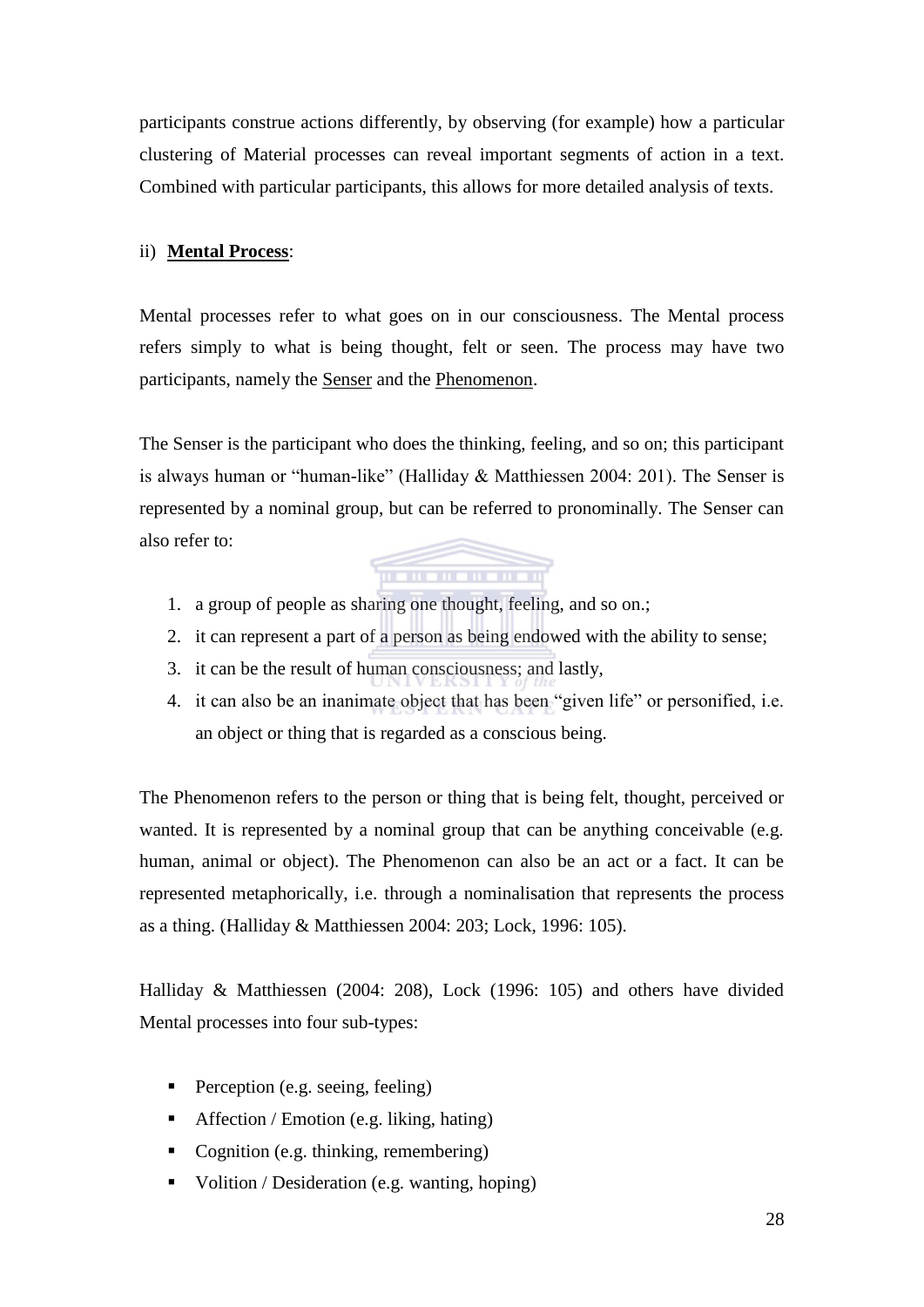Mental processes have the ability to set up one or more clauses as the result of a person's thinking. This result is known as the idea clause, and is regarded as separate from the Mental clause. When the idea clause and Mental clause are combined, they form a Projection: the Mental clause 'projects' the idea clause as a set of ideas that are the product of (a person's) consciousness.

#### iii) **Relational Process**:

This process indicates a relationship or connection between participants. According to Lock (1996: 126), Relational processes are about "what things are, what they are like, and what they possess". Relational clauses must have two participants which can be either an indefinite nominal group or a prepositional phrase. The reason for this is that "something is said to be something else" in a Relational process, in other words, a relationship is being established between two entities. As with the Phenomenon in Mental clauses, a Relational process can be a thing, act, or a fact.

The Relational process is usually realised by the verb 'to be' or 'to have', functioning on its own or as the main verb of the clause, (but not as an auxiliary), also through other verbs of a similar nature, like 'seems' or 'represents' (Halliday & Matthiessen 2004: 211, 214; Ravelli, 2000: 40). Relational processes construe experience as ‗being' rather than as an action or a thought or feeling. In fact, they are more like Mental processes, in that they describe participants as 'non-active' or stagnant. The difference is located in the tense – Relational clauses are distinctly in the simple present or past tense.

English sub-divides into three main Relational processes, intensive, circumstantial and possessive. Each of these three types consists of an attributive and an identifying mode, which makes six types of Relational clauses altogether. In the attributive mode, something is assigned or attributed to another, and is said to have or belong to a class. One of the participants is referred to as the  $\Delta$ ttribute – the participant to which a description or attribution is being made. The Attribute can normally be found in the position of the Complement / Object of a clause. The Attribute is usually ascribed to some entity, known as the Carrier. The Carrier is typically found in the position of the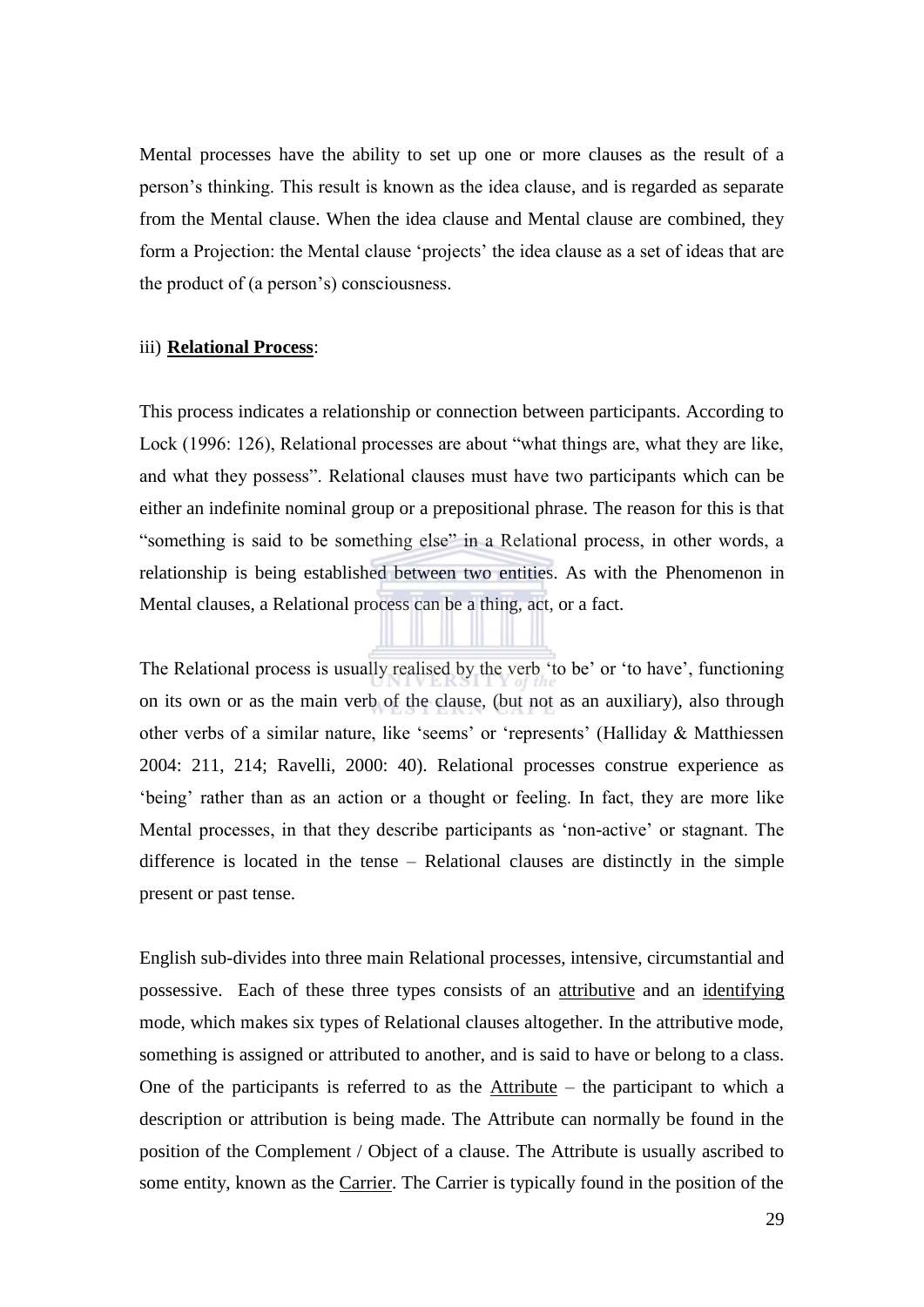subject of the clause. For example in the clause "I was still young", "I" is the Carrier and "young" represents the Attribute.

The identifying mode involves ascribing an identity to one entity by comparing it with another entity. The participant which is being identified is the Identified. The entity which is used to make the identification, is referred to as the Identifier. Either one can be the subject of the clause, depending on the voice of the clause. If the clause is in the operative (active) voice, then the subject is the Token; if the voice is in the receptive (passive), then the subject is referred to as the Value.

One important difference between the attributive and identifying modes, is that attributive relational clauses cannot be changed into the passive, whereas the identifying relational clauses have passive forms.

#### iv) **Behavioural Process**:

The Behavioural process refers to processes that are associated with the physiological and psychological workings of a participant. Examples are sleeping, eating or breathing (Halliday & Matthiessen, 2004: 248; Ravelli, 2000: 39; Lock, 1996: 116).

A Behavioural process, or Mental-Action process (Lock, 1996: 116), is characterised by features of both Material and Mental processes. As with the Senser of a Mental process, there must be a participant who is animate, usually human, known as the Behaver. A Behavioural process generally only consists of a Behaver and the Process. Sometimes the behaviour is disguised as a participant, referred to as the Behaviour. A Behavioural process is also coupled with certain circumstantial elements – Matter, Manner and Place, of which circumstance of Place usually occurs as a prepositional phrase (Halliday & Matthiessen, 2004: 250-251).

#### v) **Verbal Process**:

This process refers to the different ways of 'saying'. According to Halliday  $\&$ Matthiessen (2004: 253), Verbal processes are "symbolic relationships" in the human mind which are played out through language, i.e. by saying or telling. Verbal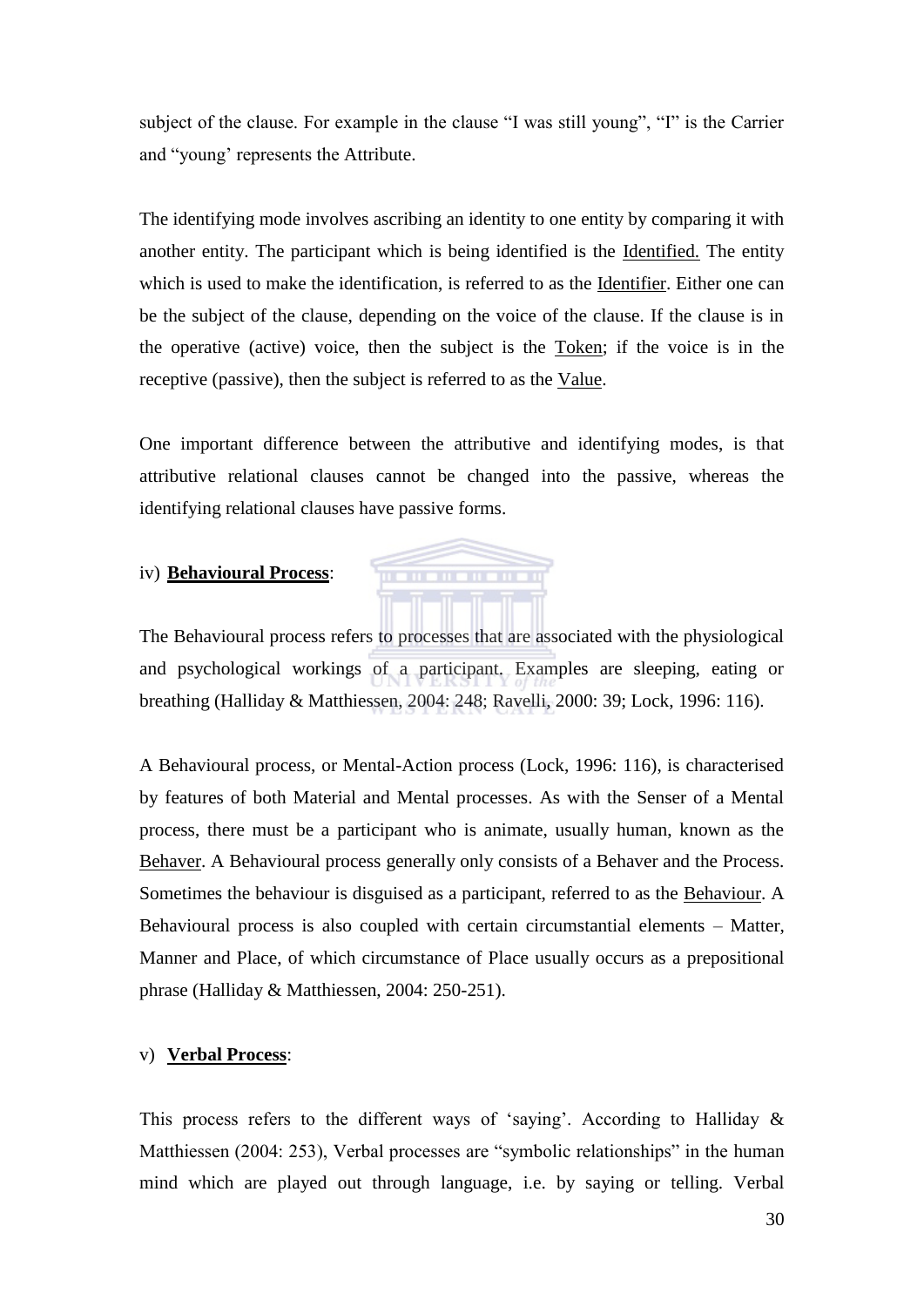processes typically appear in the form of "x said, then y said", followed by a quote. The verb 'say' and other related verbs of saying generally make up the verbal group. What makes Verbal processes important is that they set up dialogic relations, which is especially important in narratives (Halliday & Matthiessen, 2004: 252; Ravelli, 2000: 41; Lock, 1996: 116).

Verbal processes are a combination of the Mental and Relational processes and therefore share characteristics of both, most prominently, the capacity to project. The projection, i.e. "what is said", forms the secondary clause. Therefore, Verbal processes contain two clauses, similar to the idea clause of a Mental process (Halliday & Matthiessen, 1999: 108-114; 129; also 2004: 253; Martin & Rose, 2003: 74-75).

The participant is typically realised by the Sayer, which can be anything represented as saying something. What is said is known as the Saying (Lock, 1996; 116) or the Verbiage (Halliday & Matthiessen, 2004). Verbal processes recognise three different participants, apart from the Sayer. These are:

- The Receiver / Addressee is the entity to whom the Saying is directed; it is  $\bullet$ represented as a nominal group, which can stand on its own, or may be indicated by a preposition. The nominal group can refer to an animate being, a group or an institution. It may also form the subject in a receptive clause. All of this, though, depends on the verb that realises the Process.
- Verbiage refers to what is said, representing it as a "class of thing". It may  $\bullet$ refer to the gist of what is said, or may be in reference to a saying.
- $\bullet$ The Target is the participant that is 'targeted' by the Saying. A Verbal process that contains a Target does not generally project indirect speech.

## vi) **Existential Process**:

This process relates to something that exists or happens. Like Relational processes, the Existential process is realised by the verb 'to be', but also other verbs of a similar nature, (e.g. exist, become). Existential processes do not frequently occur in discourse, but may occur in the Orientation stage of a Narrative, where they may serve to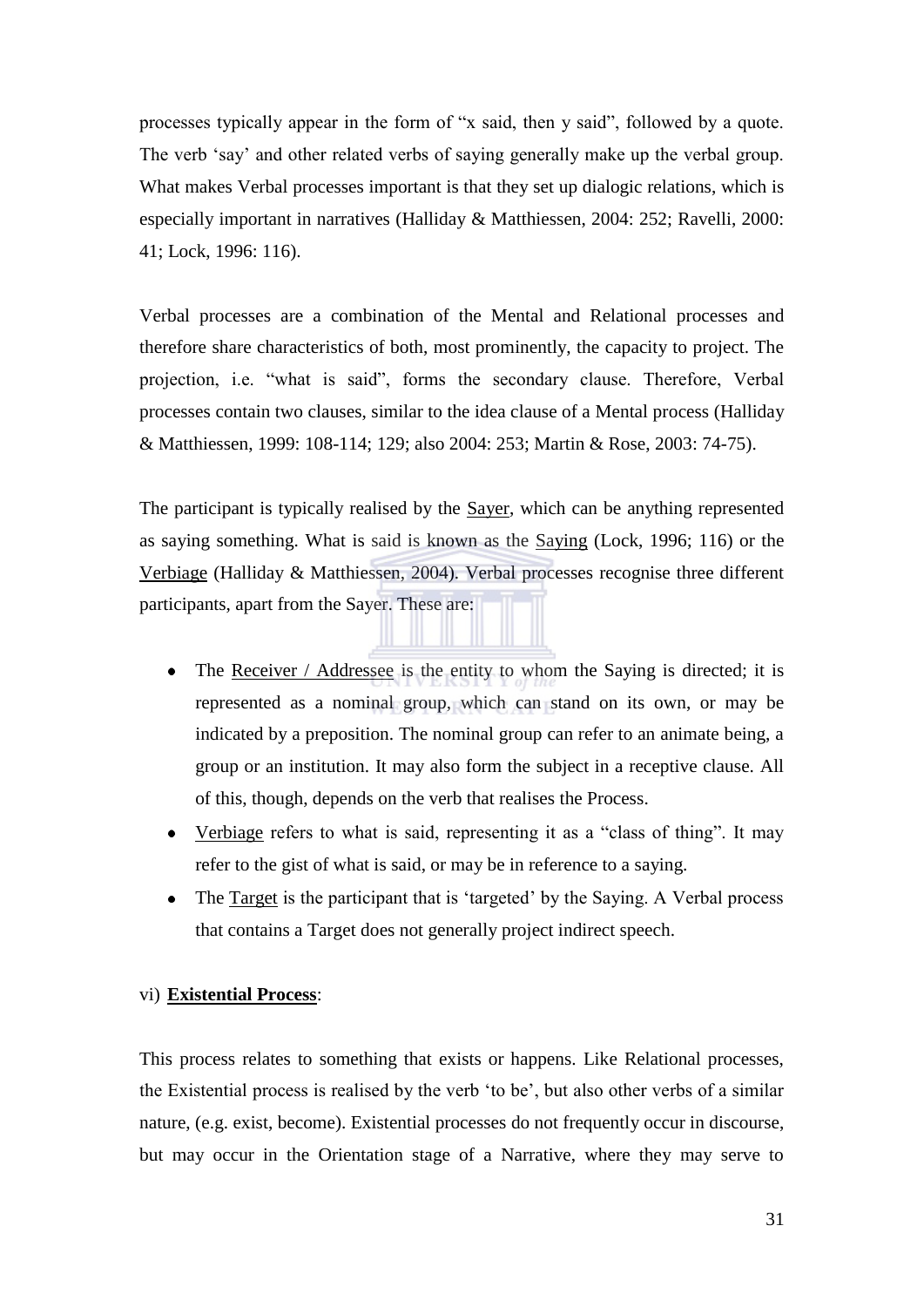introduce key participants. The ability to orientate is often presented in the form of circumstantial components of time and place. After the Orientation stage they may serve as an introduction into the main narrative. The only participant is the Existent, which is anything that is said to exist; it can be an event, situation, institution, or  $person - anything that is constructed as a 'thing'. Existential processes are realised by$ "there", which is neither a participant nor a circumstance. It serves no purpose in the structure of Transitivity within the clause, and is simply a 'feature of existence" (Halliday & Matthiessen, 2004: 256-258; Ravelli, 2000: 41; Lock, 1996: 139).

The processes and their participants are summarised as follows:

| Table 2.1                                                          | PROCESS TYPES WITH DESCRIPTIONS & PARTICIPANTS                         |                                                                |  |  |  |  |
|--------------------------------------------------------------------|------------------------------------------------------------------------|----------------------------------------------------------------|--|--|--|--|
| <b>Process Type</b>                                                | <b>Description</b><br><b>Participant</b>                               |                                                                |  |  |  |  |
| <b>Material</b>                                                    | Physical / abstract action                                             | Actor: Goal                                                    |  |  |  |  |
| <b>Mental</b>                                                      | Perception, Affection / Emotion, Cognition,<br>Volition / Desideration | Senser: Phenomenon                                             |  |  |  |  |
| <b>Relational</b>                                                  | Process of 'being' or 'having'                                         | Carrier; Attribute<br>Identified / Identifier<br>Token / Value |  |  |  |  |
| <b>Behavioural</b>                                                 | Physiological and psychological process (e.g.<br>breathing, sleeping)  | Behaver; Behaviour                                             |  |  |  |  |
| Verbal                                                             | Process of 'saying'                                                    | Sayer<br>Receiver / Addressee<br>Verbiage<br>Target            |  |  |  |  |
| <b>Existential</b><br>Something that exists or happens<br>Existent |                                                                        |                                                                |  |  |  |  |
| Table adapted from Halliday & Matthiessen (2004).                  |                                                                        |                                                                |  |  |  |  |

## 2.2.2. **ERGATIVITY**

Agency is a complex aspect of human experience. Agency can be found in all different types of processes. According to Halliday & Matthiessen (1999: 559-560), agency is expressed through language as a "fundamental complementarity": Transitivity distinguishes between two perspectives of English grammar, i.e. between the 'doer' and the 'done to' (transitive perspective); or the process may present the action as having occurred by itself, or as having been caused by an outside or external agent or causer (ergative perspective) (Thompson, 2004: 135; Halliday & Matthiessen, 2004: 282-284). These two basic perspectives are explained in this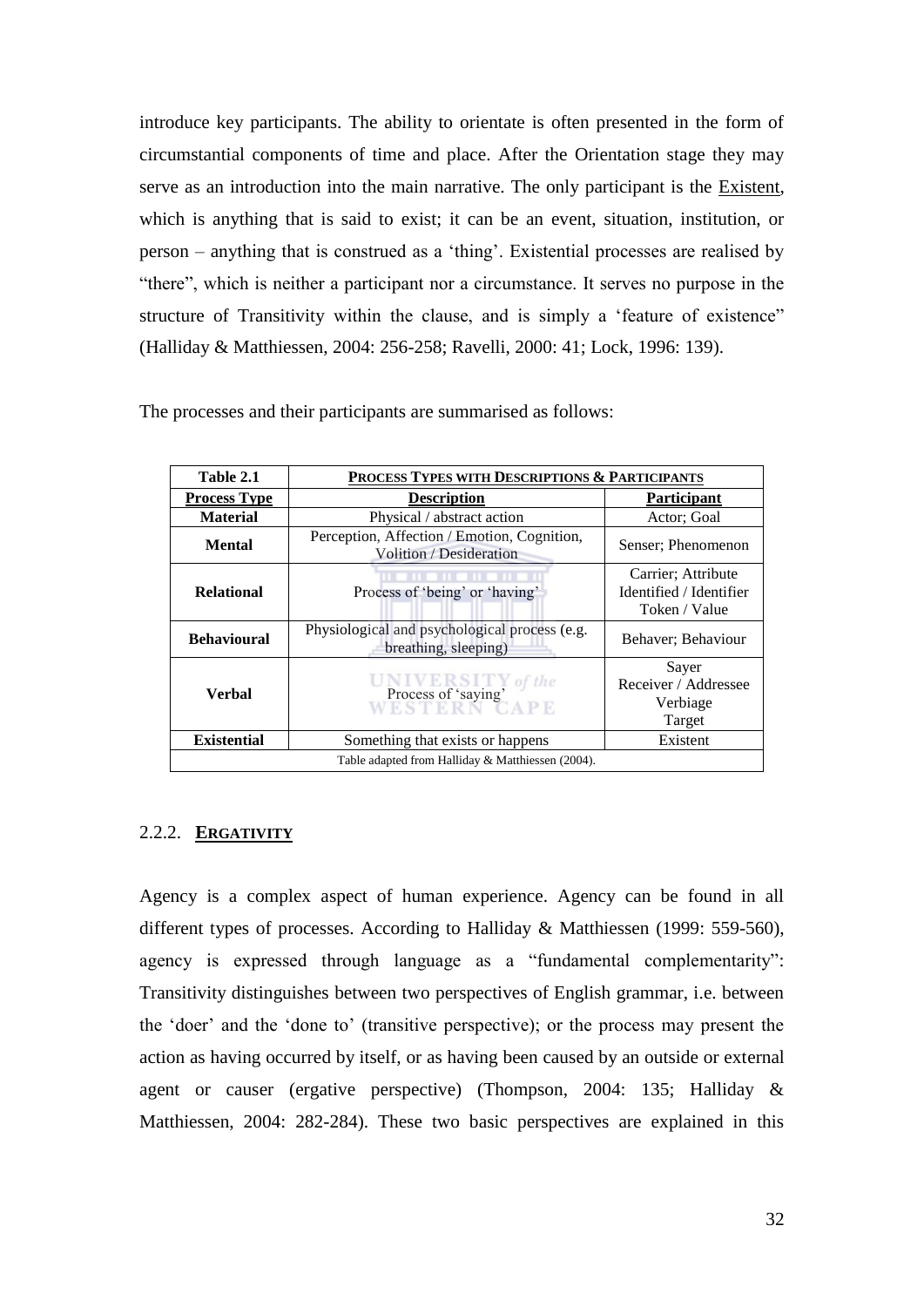section, with reference to Halliday & Matthiessen (1999; 2004), Lock (1996) and Thompson (2004).

The transitive perspective refers to processes with regards to "actions" which have two participants – the 'doer' or Actor who brings about the action. The second participant (Goal) may or may not be affected by the action.

The concept of Ergativity is closely related to that of causation, which refers to one participant portrayed as "causing a state or event" (Lock, 1996: 125). This represents the system of Ergativity, and it is expressed through a special class of verbs (ergative verbs). The ergative perspective refers to a type of analysis that describes participants in terms of Causer and Affected (Lock, 1996: 89). The grammar of English represents Ergativity in terms of "happenings" (Halliday & Matthiessen, 1999: 559-560), i.e. Ergativity represents one participant as being affected by the action (Affected), which may or may not be caused by another or external participant (Causer). For example, in "The pulled me up", "he" is the Causer of the action; "me" is the recipient of that action, i.e. the Affected participant.

## **UNIVERSITY** of the

In the English language one can express an action as having occurred on its own, or as having been caused by someone or something else. The means through which the process is conveyed is referred to as the Medium, and bears a relation to that of Goal in Material processes. The 'external causer' of the process is referred to as the Causer or Agent, and is similar to the Actor-role of Material processes (Lock, 1996: 57; Halliday & Matthiessen, 2004: 284; Thompson, 1993: 93). Ergative clauses may feature with or without a Causer.

In terms of the Transitivity system, Ergativity is important in the composition of the message, i.e. the decision on whether or not to add or leave out agency. Sometimes locating agency can be problematic (Martin, 2003: 73). Breaking the text into its processes and participants can help in assigning agency, and to see how agency is distributed in the text. The system of Ergativity carries great importance with regards to the system of voice. Clauses that are construed without agency are known as middle, i.e. they are neither active nor passive. Clauses that carry agency are referred to as non-middle or effective clauses – they can be either active or passive. Non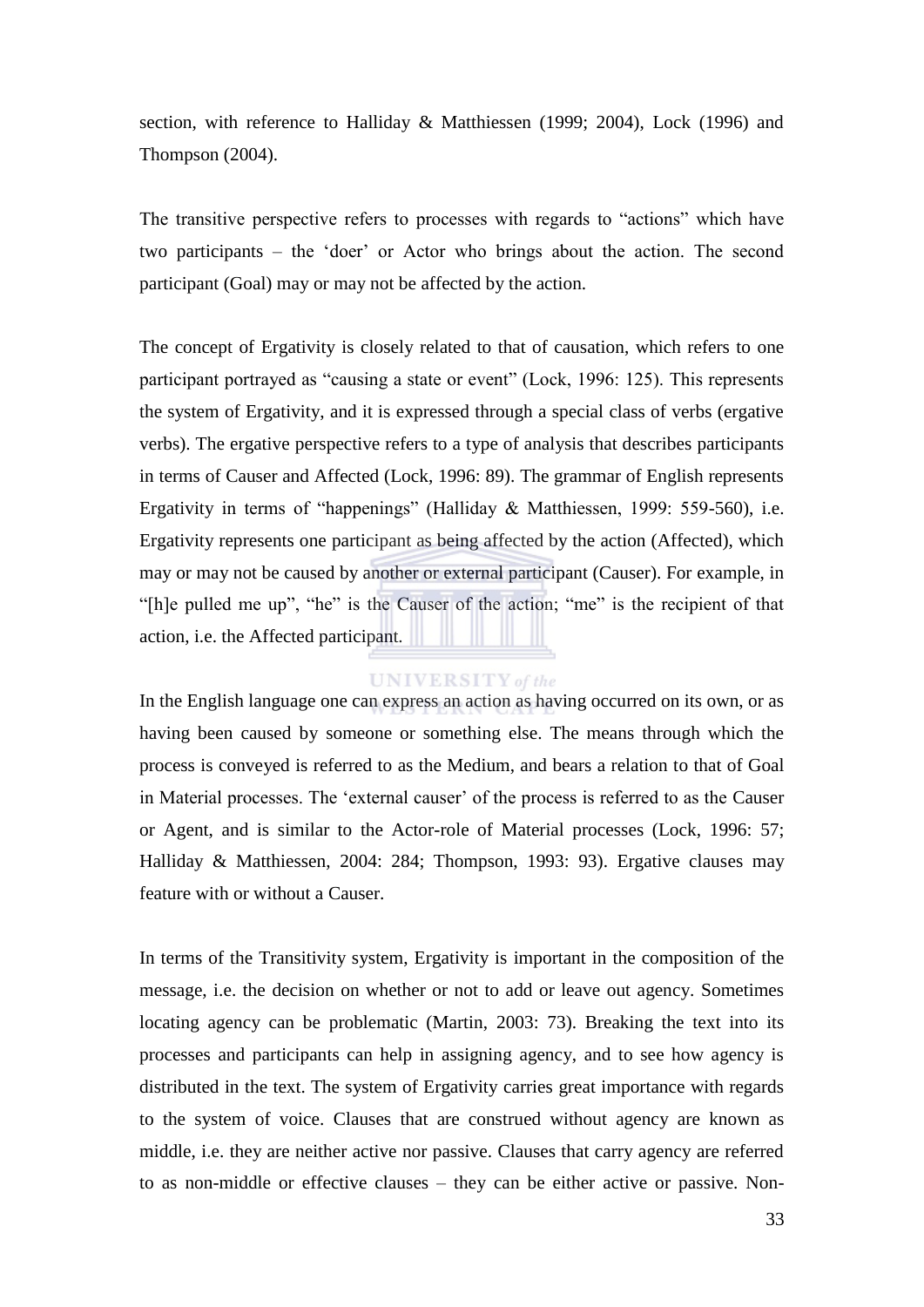middle clauses are realised explicitly (by naming the Agent) or implicitly (by making it passive and omitting the Agent).

These two models, transitive and ergative, form the basis of the Transitivity system in that they complete each other. Both systems, though, have sparked some controversy among grammarians: some (grammarians) believe a single clause can be analysed for both Transitivity and Ergativity; others believe that only one system is conveyed in the clause at a time (depending on the verb) and not both together (Halliday  $\&$ Matthiessen, 2004: 285).

#### 2.2.3. **THE INTERPERSONAL METAFUNCTION**

The clause expresses three meanings simultaneously. One of these meanings, the ideational metafunction, was discussed in the preceding section, which dealt with how language is used to represent our experiences of the world around us (clause as representation). On another level, the clause expresses how language is used to enact personal relations, or how language is used in terms of information or service exchange(s), i.e. how participants construe themselves in relation to their roles, attitudes and relationships with other participants. This is reflected through the interpersonal metafunction (clause as exchange). As this metafunction is not dealt with in this thesis, a brief description of what it entails follows below.

The interpersonal metafunction refers to an exchange of meaning and the building of relationships between people. This metafunction is realised through speech roles – giving and demanding, information, and goods and services. These four realise the speech functions of offer, command, statement and question. All this is represented in the system of Mood. Mood refers to the level of involvement between speakers and listeners. Mood indicates the mood of the clause, i.e. whether the clause is declarative, interrogative or imperative. Mood also selects for tense, modality and polarity. Modality expresses 'degrees of uncertainty' (Halliday & Matthiessen, 2004: 147; Thompson, 2004: 66); it functions as either Modulization (degrees of probability and usuality) or Modulation (degrees of obligation and inclination). Polarity refers to whether a clause is positive or negative.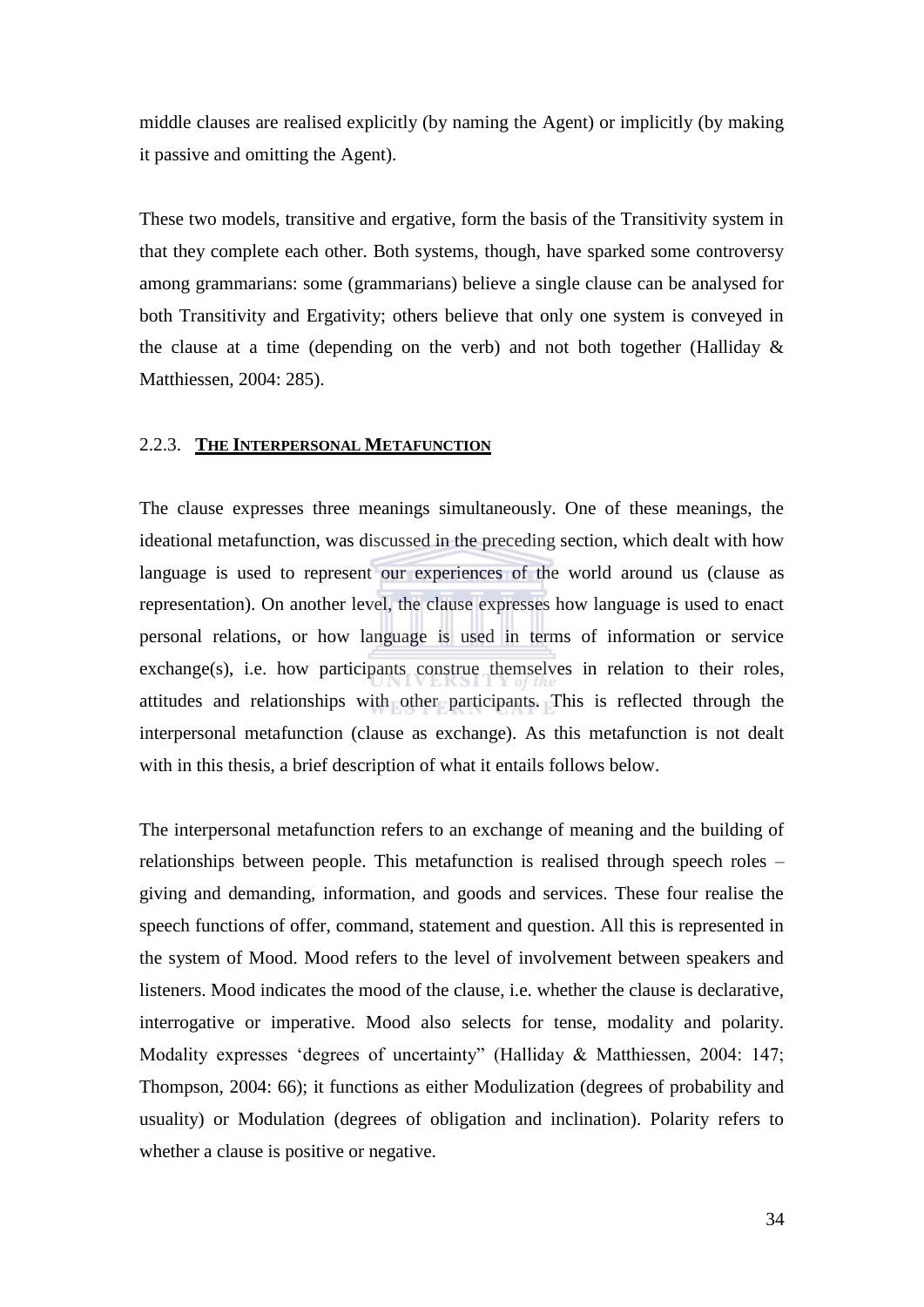#### 2.2.4. **THE TEXTUAL METAFUNCTION**

In order for a text to make sense, it is important that the components of the text follow in a logical or meaning-making order. So far, this chapter has outlined two ways of expressing meaning in the clause: the experiential and the interpersonal metafunctions. These two metafunctions realise that "messages" or interactions are about something and addressing someone (Halliday & Matthiessen, 2004: 30). The third of Halliday's metafunctions enables us to do that: the textual metafunction (clause as message) allows for the ideational and interpersonal meanings of a clause to be organised in order for the text to make sense. The textual metafunction relates to how language is used to organise the message of a text in relation to its context. The choice of how to structure the message is made as we speak, and is determined by the situation in which it is produced (Ravelli, 2000: 51; Lock, 1996: 9, 220). As with the interpersonal metafunction, the textual metafunction is not dealt with in this thesis, and is summarised below. . . . . . . . . . . .

The textual metafunction represents the clause as message – how the clause is organised to convey a message. Theme occurs in the first position of the clause – the "point of departure" of the clause, or simply, what the clause is about. The Theme is selected by the speaker or writer. The Theme extends up to and ends with the experiential function; the rest of the clause is known as the Rheme. The experiential constituent of the clause expresses the topical Theme; other Themes, namely the textual and the interpersonal, occur before the topical Theme. Inherently thematic features serve to orientate the clause, while characteristically thematic elements express the attitude and point of view of the speaker in reference to the content of the message.

#### 2.2.5. **SUMMARY OF SECTION**

Systemic Functional Linguistics (SFL) is a "contextually sensitive grammar" that is used to make sense of the world around us. SFL looks at the relationship between language and context. Together with genre theory, SFL looks at how people use language to construct texts in different social contexts (Macken-Horarik, 2002: 42).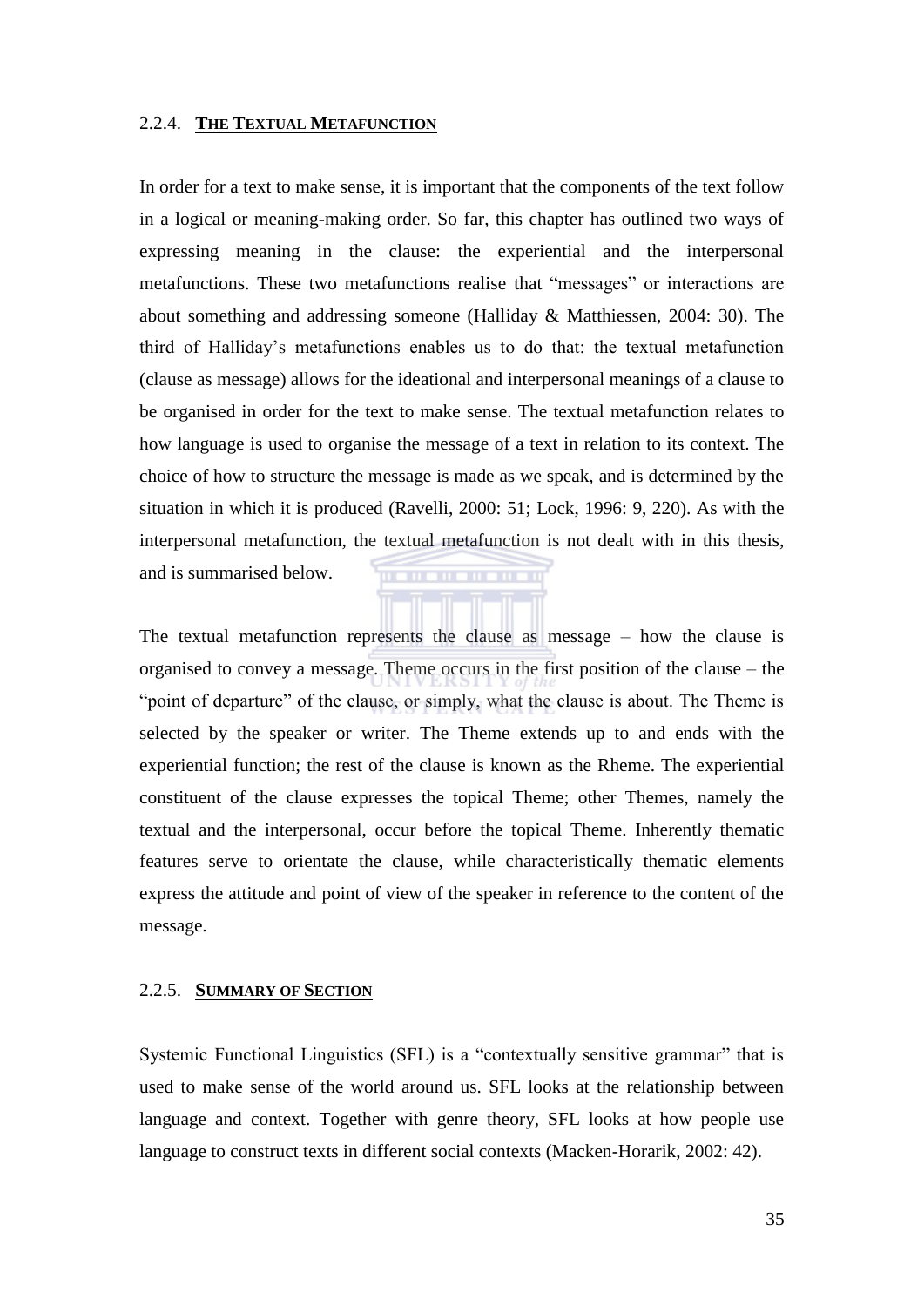The clause expresses meaning about the world around us. According to Halliday (1994, 2004) the clause carries with it three distinct meanings or metafunctions – the experiential metafunction (clause as representation), the interpersonal metafunction (clause as exchange), and the textual metafunction (clause as message).

The experiential metafunction expresses how experience is represented  $-$  the  $^{\circ}$ goingson' around us. This is achieved through the system of Transitivity, which allows for the construal of experience. Transitivity consists of six Process types: Material, Mental, Relational, Behavioural, Verbal and Existential. The purpose of a Transitivity analysis is that it allows for the analysis or representation of how people perceive the world around them, and how people make sense of reality (Halliday & Matthiessen, 1999; 2004). Reality is construed through what people do or say, i.e. the different actions, events, and relationships between various participants in particular circumstances (Eggins, 1994: 266). The analysis involves determining the processes, participants and circumstances realised by the clause. Analysis can explain how the field of situation is being construed ("what's being talked about") and how shifts in field can be achieved (Eggins, 1994: 266). Analysis allows for different perspectives of experience or different representations of the world or the same events.

#### **WESTERN CAPE**

The interpersonal metafunction refers to the exchange of meaning and the level of involvement between speakers and listeners. An interpersonal analysis can reveal the relationships between and the feelings towards other participants in the testimony. Lastly, the textual metafunction refers to how the clause is organised to communicate a message. Textually, an analysis can reveal how the different speakers organised the different meanings of the clause to present certain information.

Concluding this section is the system of Ergativity. The system of Transitivity is complemented by the system of Ergativity. Ergativity is construed as an action that occurs by itself, or is caused by an external agent or causer. The Medium is the means through which the process is conveyed, while the external entity is referred to as the Agent. Both the transitive and ergative models form the basis of the system of Transitivity.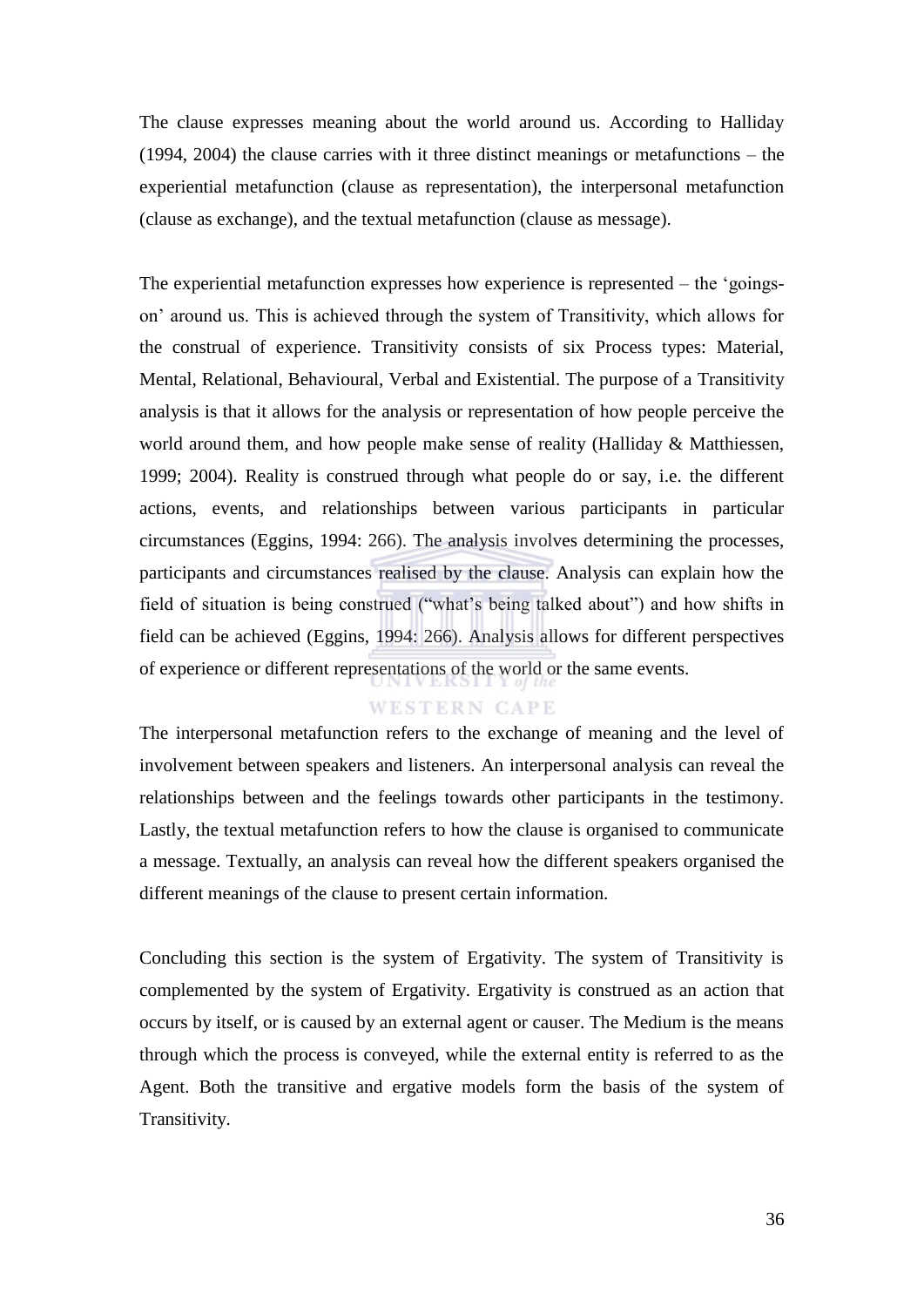In terms of this thesis: a Transitivity analysis will reveal how testifiers position themselves in relation to their perpetrators, *i.e.* as "victims" who were Affected by the police (Agents / Causers). An analysis will reveal the different choices speakers made while testifying: through their testimonies, speakers reveal their own perspectives on certain events, also their feelings and their perceptions of other participants, as well as how different participants view the same events.

#### 2.3. **GENRE**

#### 2.3.1. **INTRODUCTION**

In SFL, language is used to describe speakers or writers' choices within particular contexts. The purpose of language is to enable speakers to communicate and make meaning with others. By studying genre, theorists attempt to bring together the aspects of context, content and language that are produced in a particular discourse event (Eggins, 1994: 7; Paltridge, 2001: 2; Johns, 2002: 3).

This research will draw on theories from Eggins (2004), Halliday & Hasan (1989), Cortazzi and Jin (2000), Labov (1972), Johns *et al*. (2002), and others where noted.

#### 2.3.2. **DEFINITIONS OF GENRE**

Over the years, genre has been identified in various ways by different practitioners and theorists, such as Halliday & Hasan (1989) and Eggins (2004), to name just two. According to Johns (2002: 3), "genre has become a term that refers to complex oral or written responses by speakers or writers to the demands of a social context". However, these theorists and practitioners all have different views on how genre should be defined.

What these theorists do agree on, is the fact that genre has not only been widely defined, but that the notion of genre has evolved considerably over the years. Genre is no longer seen as just a definition of written texts; genre encompasses contextual perspectives of genre as well as its formal features. Genre also takes into account that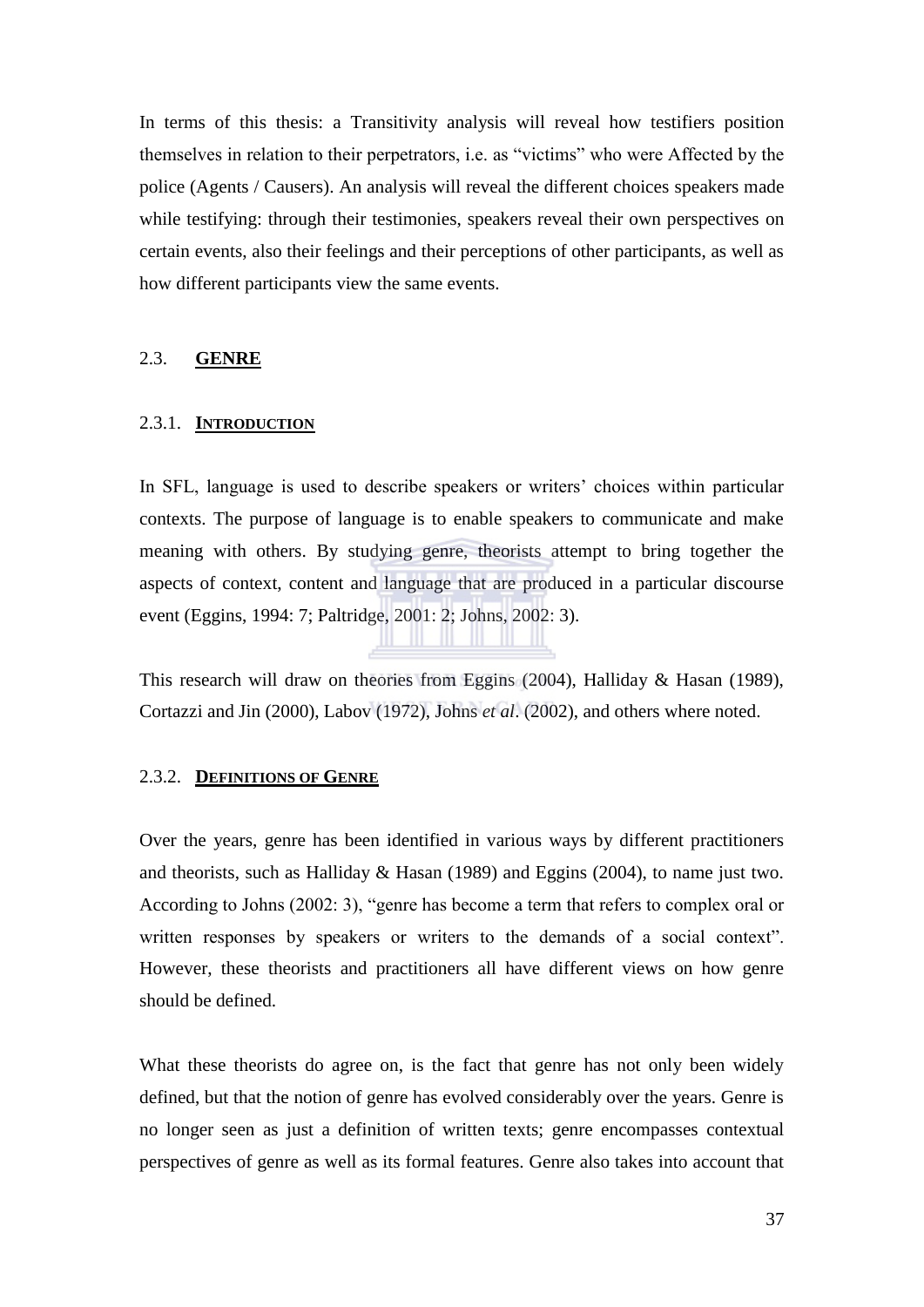texts are adaptable, and that users of genre have the ability to mould texts to suit the particular discourse situation, as well as the needs of different audiences and purposes (Johns *et al.*, 2002; Martin & Rose, 2007: 8).

According to Eggins (2004: 74) genres are extensive in their diversity. Genres can be found in many disciplines (including literary studies and films). Genres are also used in and as part of our every day lives, from buying and selling things to recounting an event (Eggins, 2004: 55-56). Genre is characterised as typical responses that arise from situations that are recurring in a specified context (e.g. service encounters). Genres are "complex mental abstractions" that are constantly changing, "socially situated", and constantly modified to suit the needs of different audiences or purposes (Johns, 2002: 237-238, Coe, 2002: 180; Paltridge, 2001: 3)

One of the most widely cited definitions of genre is that of Martin & Rose  $(2007: 8)$ : ―…a staged, goal-oriented social process; social because we participate in genres with other people; goal-oriented because we use genres to get things done; staged because it usually takes us a few steps to reach our goals." In other words, genre is a cultural (communal) activity that is aimed towards some goal or purpose in a (generically) patterned way, by members of a culture or community, through the use of language.

Another definition, posited by Swales  $(1990: 39, 45, 58)$ , is that genre is a "class of communicative events", in which language plays an important part. In SFL, "social systems" are expressed through language; language, in turn, defines, is defined by, and (can) redefine a society (Martin, 2000: 279). Genre arises wherever language is used in a meaningful way by a particular culture. Membership into a (particular) genre involves sharing in a set of communicative purposes. These communicative purposes are employed by members of a discourse community to achieve their community's goals. This allows members to create and draw meaning(s) from the text (Eggins, 2004: 55). Analysing particular genres can also reveal (critically) the cultural work or aspect genre is trying to achieve and who will benefit from it (Eggins, 2004: 82).

Meanings that are conveyed through particular texts can reflect certain cultural values that dominate and thus benefit certain sectors. Meaning is derived by identifying the purpose of the text, which tells the reader how to interpret the text. A text therefore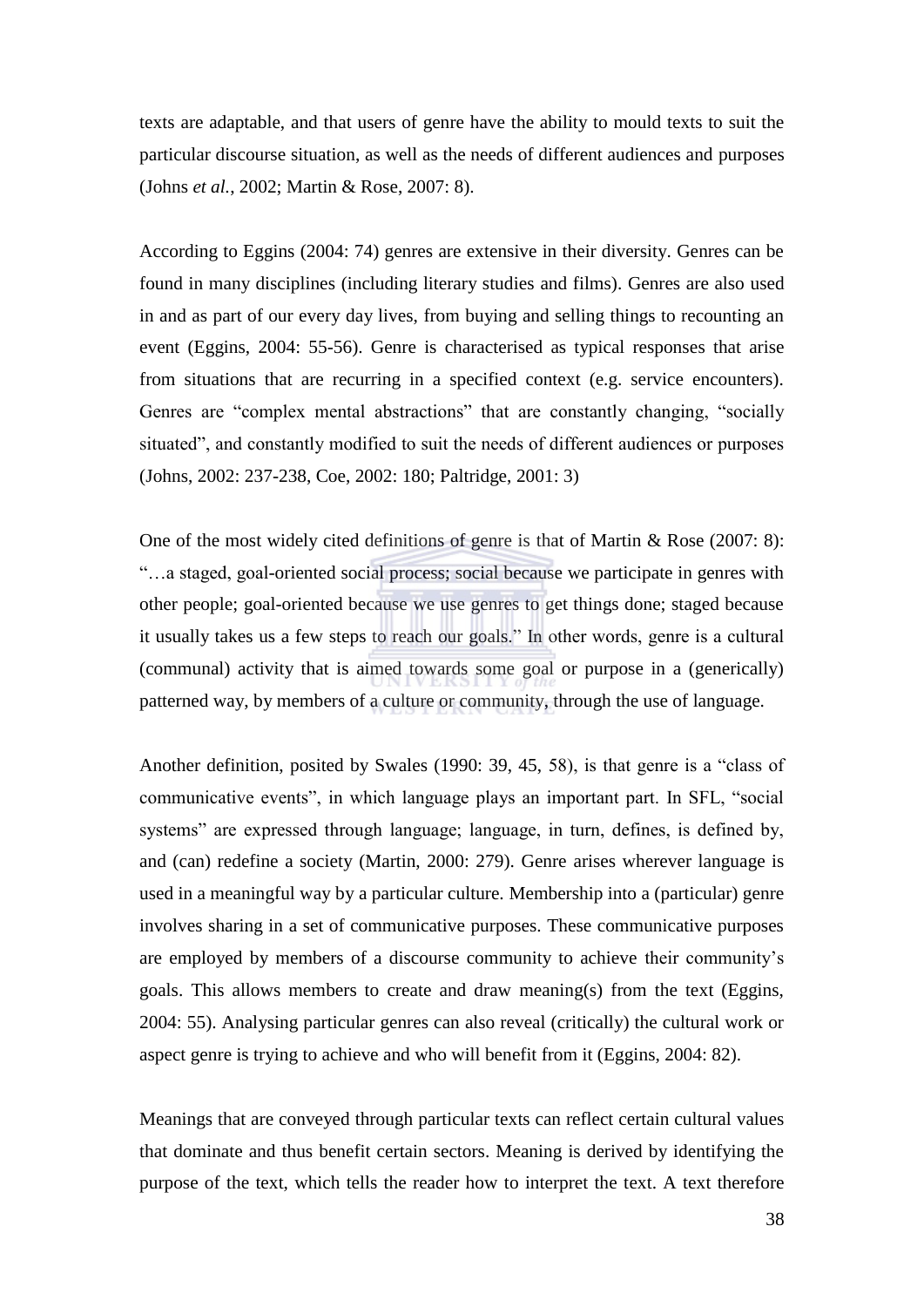has to be coherent (and cohesive) for it to be understood, or "unproblematic" (Eggins, 2004: 54). Cohesion also depends on the relationship between the text and its context for the text to be understood within a particular culture or community (ibid; also Hasan, 1989: 113). This can only be achieved through a continual sharing of genre knowledge within the given culture. Eggins (2004: 84) states that "genres are about expectation, not about determination". Genres can be shaped to readers' needs as well as be accessible and conscious of the needs of readers. According to Hasan (1989: 114), meanings are encoded either implicitly or explicitly, depending on the context of situation.

#### 2.3.3. **THE IMPORTANCE OF GENRE ANALYSIS**

Genre analysis plays an important part in realising the cultural and social aspects of the language that is being used. According to Eggins (2004: 70), the following points are applications in the systemic analysis of genre:

- 1. To find out why some texts work and why others are deemed unsuccessful;
- 2. To differentiate between various genres and their different realisation patterns in service encounters as well as interpersonal situations;
- 3. To understand similarities or diversities between fiction and non-fiction genres;
- 4. To perform critical analyses of texts.

It is important for the analysis of texts to distinguish between text types. By looking at the generic identity of a text, we are identifying in what ways particular texts are "similar to, reminiscent of other texts circulating in the culture" (Eggins, 2004: 55). The text is considered problematic if the generic identity is unclear. According to SFL, the generic identity of a text can be found by focusing on: register configuration, schematic structure and realisation patterns. (Eggins, 2004: 56).

**Register configuration** relates categories of linguistic features with situational features in which they regularly occur, i.e. the "co-occurrence of a particular contextual cluster" (Eggins, 2004: 56).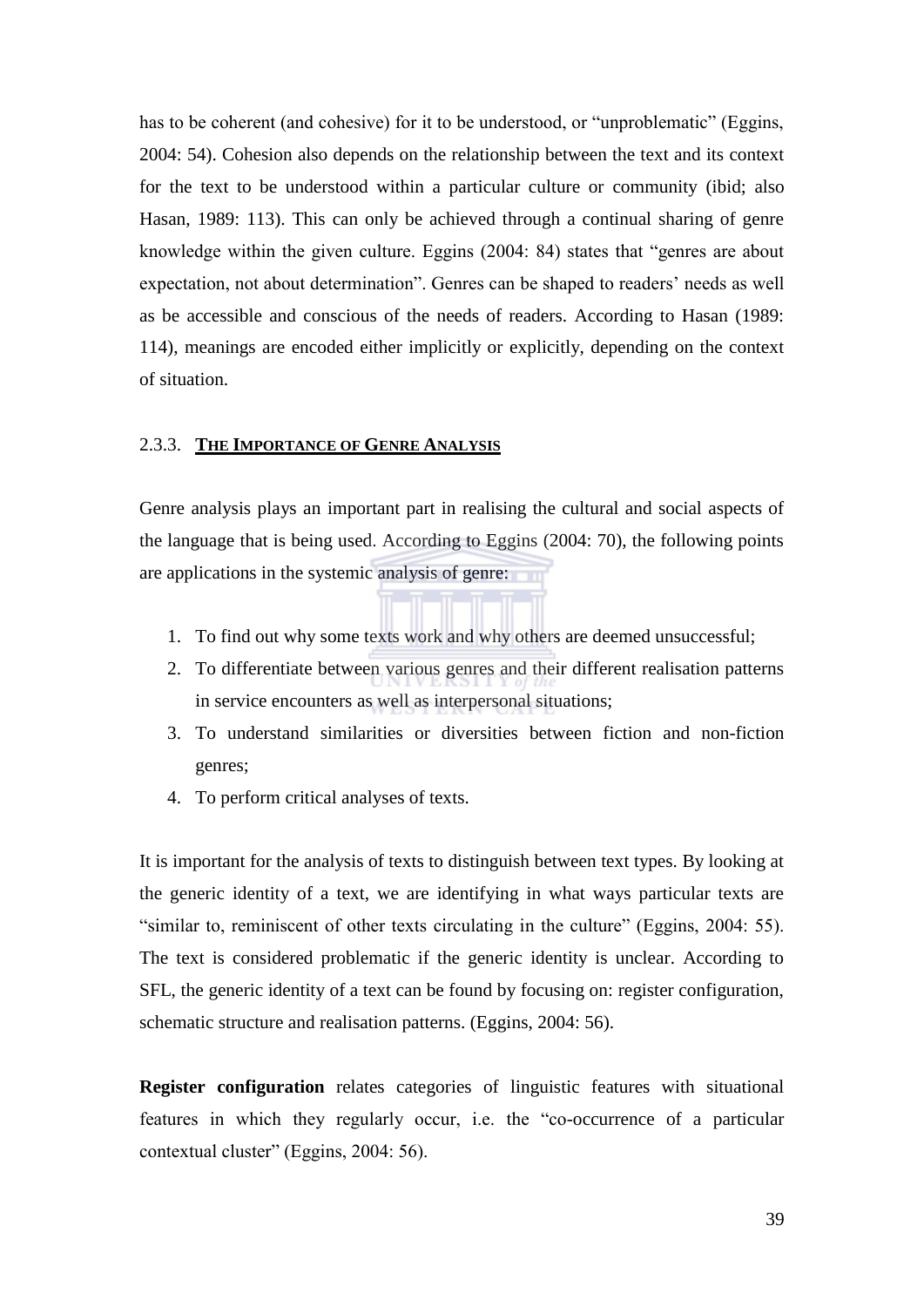The theory of register includes three dimensions which constitute the context of situation. These patterns can be found in situations where the interaction is said to recur or is predictable in its use of language (Eggins, 2004: 58; Halliday (1985, 1994, 2004 and others). The context of situation refers to the environment of the text, which includes the situation in which the text was articulated. The context of situation expresses certain variables that are specific to the situation. Together these values construct the register of a text (i.e. the meaning patterns that are associated with the text). These variables have an effect on the language of a text (see also, Swales (1990); Halliday & Hasan (1989) and Paltridge (2001). These variables are:

- i) Field refers to a specified social action, event or circumstance in which discourse is produced in terms of content or ideas based on the language or lexical choices people make. Field refers to "what is going on" (Macken–Horarik, 2002: 19; 24), or what the text is about; the content of discourse comprises one aspect of field.
- ii) Tenor refers to "who" is taking part in a communicative event: it refers to the relationships, attitudes and feelings between participants in a particular situation (Macken–Horarik, 2002: 19; 24).
- iii) Mode refers to "how" the message is represented  $-$  how language is used to represent the message, i.e. whether written or spoken. Mode can also be reflected as operating along a scale – from most "spoken" to most "written" (Macken– Horarik, 2002: 19; 24-25). Mode is influenced by two types of semiotic distances: the distance of the speaker / writer from the events being described; and the distance between the participants themselves, i.e. an interaction with plenty of feedback to little or no feedback (Eggins, 2004: 58; Swales, 1990: 40, amongst others).

According to Halliday (1978: 122-123), Hasan (1989: 102) and Swales (1990: 40), these three variables "act as determinants of the text through their specification of the register; at the same time they are systematically associated with the linguistic system through the functional components of the semantics". What this means is that field, tenor and mode are also related to the semantic components of a text, i.e. ideational, interpersonal and textual. Thus, field is also related to managing ideas; tenor is associated with organising personal relations, and mode is linked with managing discourse itself. These three variables offer a descriptive framework for analysis; they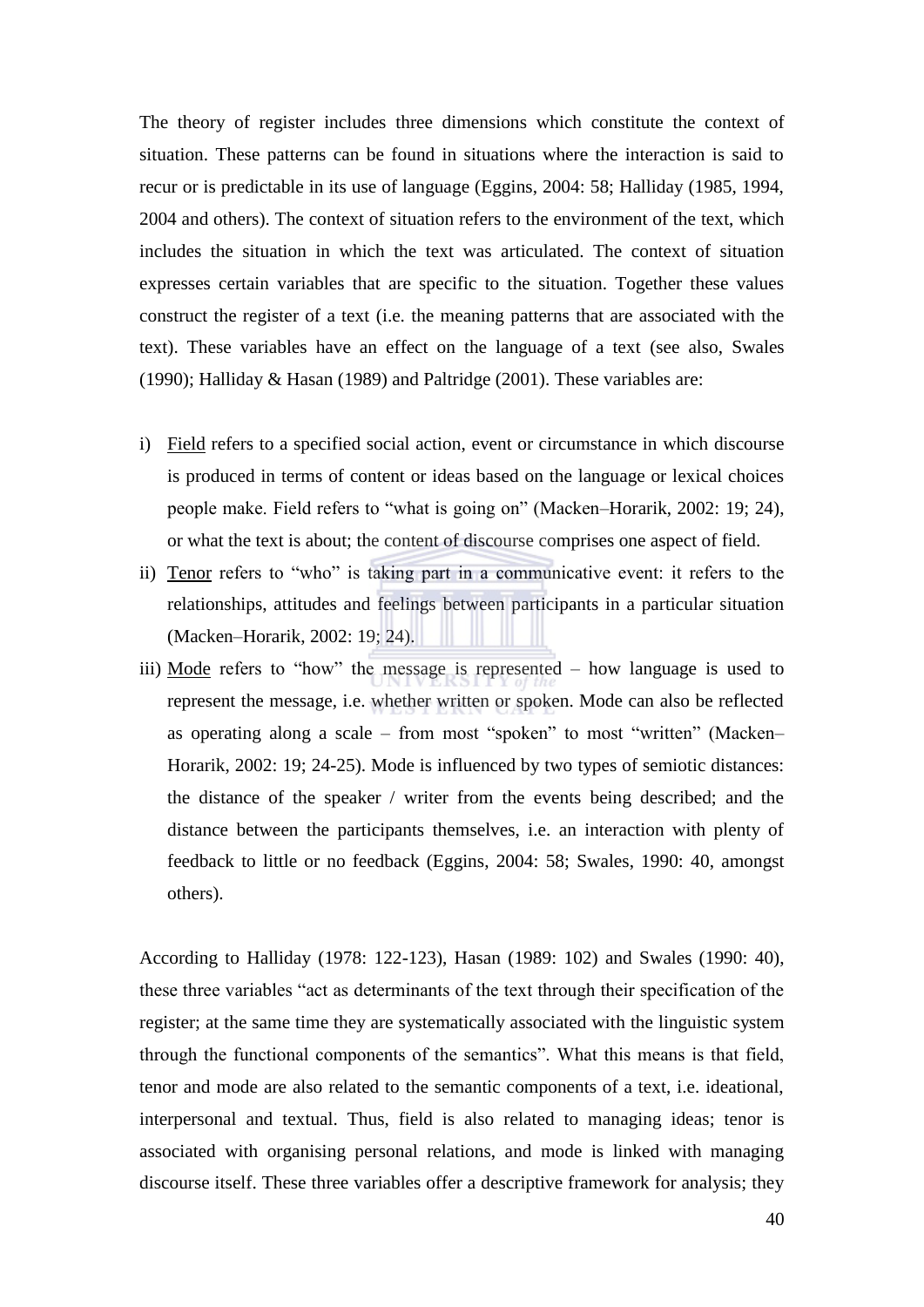are not to be seen as types of language use. According to Swales (1990: 40; also Hasan, 1989: 62), the connection between genre and register cannot always be differentiated and should not be confused: genre refers to completed texts, whereas register refers to choices with regard to stylistics. Genre, according to Macken– Horarik  $(2002: 20)$  is (just) "another layer of context of situation".

Genres come about when the values for field, tenor and mode "regularly co-occur" (Eggins, 2004: 58; Hasan, 1989: 70) in specific situations in a culture. This means that interactions within particular contexts become standard or set, and can lead to institutional genres. In other words, when values for field, tenor and mode become standard or set in particular contexts, interactions (in these situations) are seen as ―conventionalised‖; these conventionalised interactions then become the preferred type of interaction within these recurring situations. Thus, the concept of register is related to the environment in which the text is produced, i.e. the context of situation (Halliday, 1985: 6) and genre relates to the social purpose and distinguishing schematic structure of a text.

Genres are made up of a number of predictable elements or stages that occur in sequence. A stage can only really 'exist' if it is ascribed a functional label. The label must describe what the stage is doing or what the stage is about (i.e. its function) in relation to the text as a whole, as well as being as specific as it can be to the particular genre (Eggins, 2004: 64). Genres are staged because one cannot make all the meanings one wants to make at the same time. The meaning of the text as a whole is furthered by each stage, therefore ensuring successful interpretation of the genre. These functional stages, referred to as the **schematic structure** of a genre, are developed through our constant mediation with others within particular situations. Schematic structure refers to the "staged, step-by-step organisation of genre" (Eggins, 2004: 59). The schematic structure is a way of moving from one point to another in a way that is culturally specific as well as accomplishing its culturally specific functions.

A schematic structure of a genre can have defining or obligatory elements. These can be determined by asking which stages can be left out and still perform a complete function within the specific genre. The obligatory elements of a genre help the sender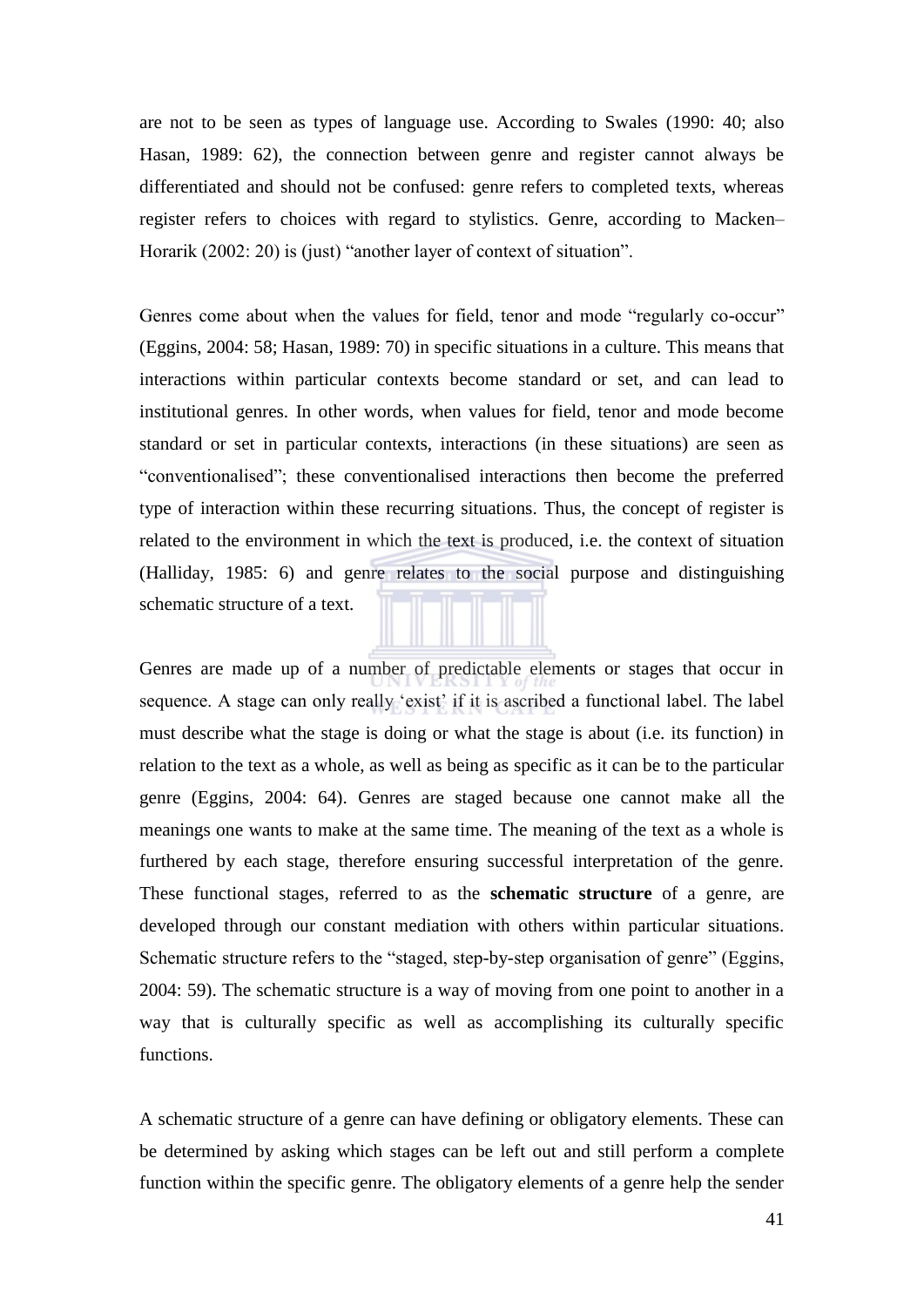or audience determine whether or not a text is complete or incomplete (Hasan, 1989: 109). Optional stages only occur if it is necessary for the comprehension of a text; a text can therefore function without the optional stages (Hasan, 1989: 111). One definition of genre can thus be found by looking at its obligatory structure, as well as its optional elements (Eggins, 2004: 64; also Hasan, 1989: 62).

There are two important notions that come about when describing the schematic structure of a genre: constituency and functional labelling. **Constituency** refers to the constituent stages that make up a genre. When describing its schematic structure, we are describing its constituent stages, i.e. the layers that the genre is made up of. **Functional labelling** refers to formal criteria, which refers to breaking the text into units of the same type according to the form of each constituent part (e.g. text into paragraphs, paragraphs into sentences, and sentences into words); and functional criteria, which refers to how each constituent connects to the text as a whole on a functional level; the text is broken into the different functions of each constituent stage (Eggins, 2004: 60).

Important to the functional approach to language is the relation between context and the types of meaning in language. This means that "each dimension of social context" is related in predictable and systematic ways to each type of meaning" (Eggins, 2004: 65-66). According to functional analysis, language is an integral and naturally occurring part in social life.

Although identifying the schematic structure of a text is important to the generic analysis of a text, this analysis cannot be performed without an analysis of the realisation patterns of each constituent element of the schematic structure (Eggins, 2004: 65). Realisation is the "way a meaning becomes encoded or expressed in a semiotic system" (Eggins, 2004: 65).

Eggins (2004: 66) explores two consequences of the relation between language and social life. Firstly, different genres have differing **realisation patterns**. This would mean that speakers employ different choices in grammar for each genre that they participate in to achieve their desired goals. Secondly, each genre's schematic stages will differ in their realisation patterns. According to Eggins (2004: 66), if each stage is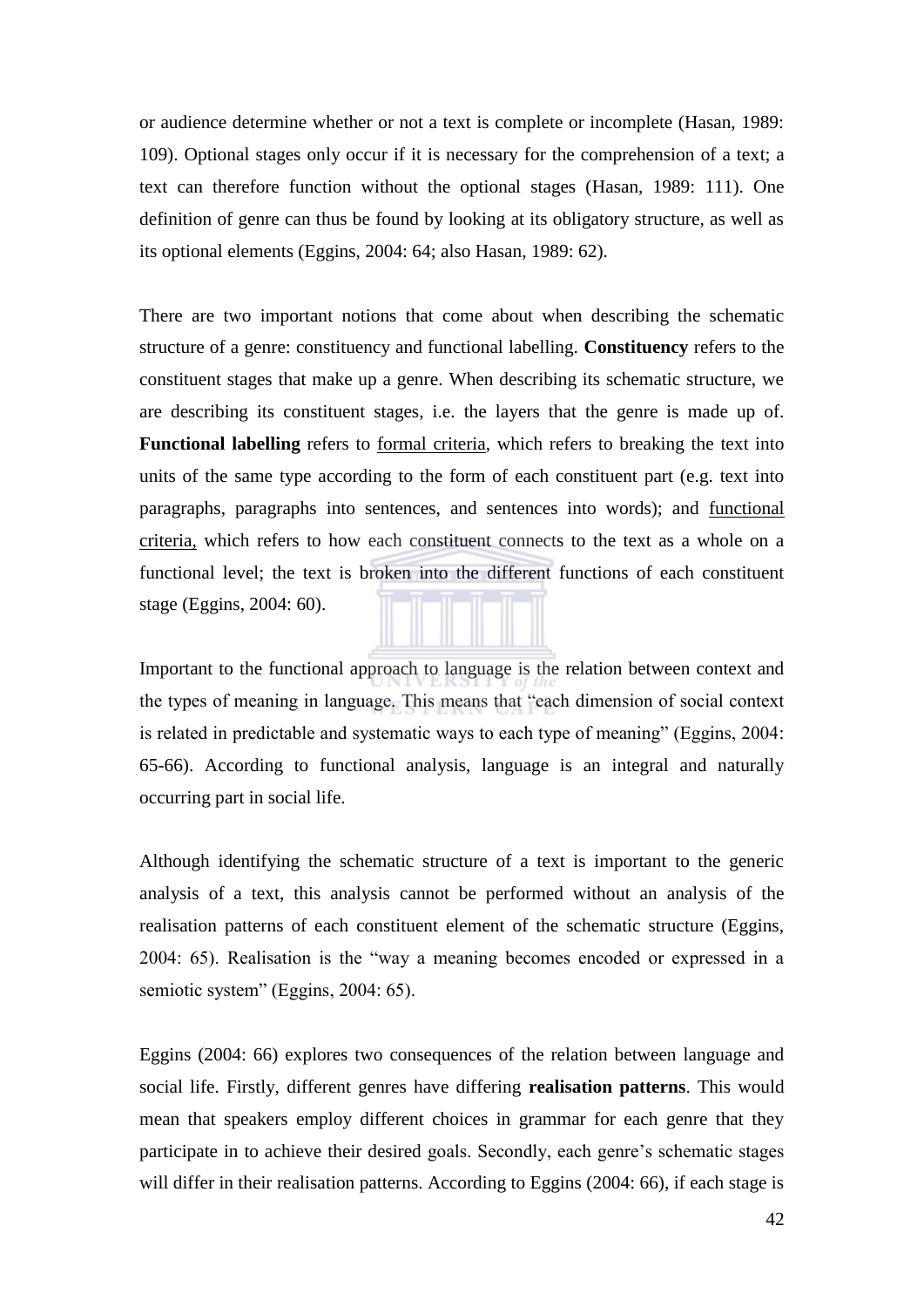comprised of different elements, then each stage will employ different lexicogrammatical choices.

To ascertain how many stages should be present, one has to look closely at the language that the text uses. Language will reveal that each schematic structure is connected to particular kinds of lexico-grammatical features, and, through determining the grammatical formations of each schematic structure, both the number of stages required and the boundaries between stages can be determined. This also applies to the connection between stages and realisation patterns of any text that one wishes to analyse (Eggins, 2004: 68-69).

Some stages have a fixed set of realisation patterns while others are constrained by linguistic structures and groupings of specific linguistic options. Some stages can also be realised through non-verbal actions.

**THE REPORT OF A 49 YO F RD RD** 

Grabe (2002: 250-251) states that the evolution of the notion of genre has overlooked two important concepts that need to be included within the (new) changing theories of genre. Basically, Grabe defines **macro-genres** as including two text types, narratives and expository texts. **WESTERN CAPE** 

Martin (2002: 269) argues that genre refers to clustering texts together; for Grabe, macro-genre refers to grouping genres together. Martin contests this view of Grabe's – that there are only two macro-genres. Examples of macro-genres then, according to Martin (2002: 270-274), include service encounters and interviews, amongst others. Examples of narrative genres include personal recounts, observations and Western news stories. Narrative is regarded as the most fundamental genre within a context of culture (Rothery & Stenglin, 1997: 239). Bhatia (2002: 280) suggests that what Grabe refers to as macro-genres are best termed Genre colonies, which are "firmly grounded in specific, though to some extent, flexible, rhetorical contexts". Genre colonies include various members, roughly brought together in terms of their communicative purpose, "rhetorical standards" and contexts they seem to share, as well as in terms of their lexico-grammatical and discoursal features.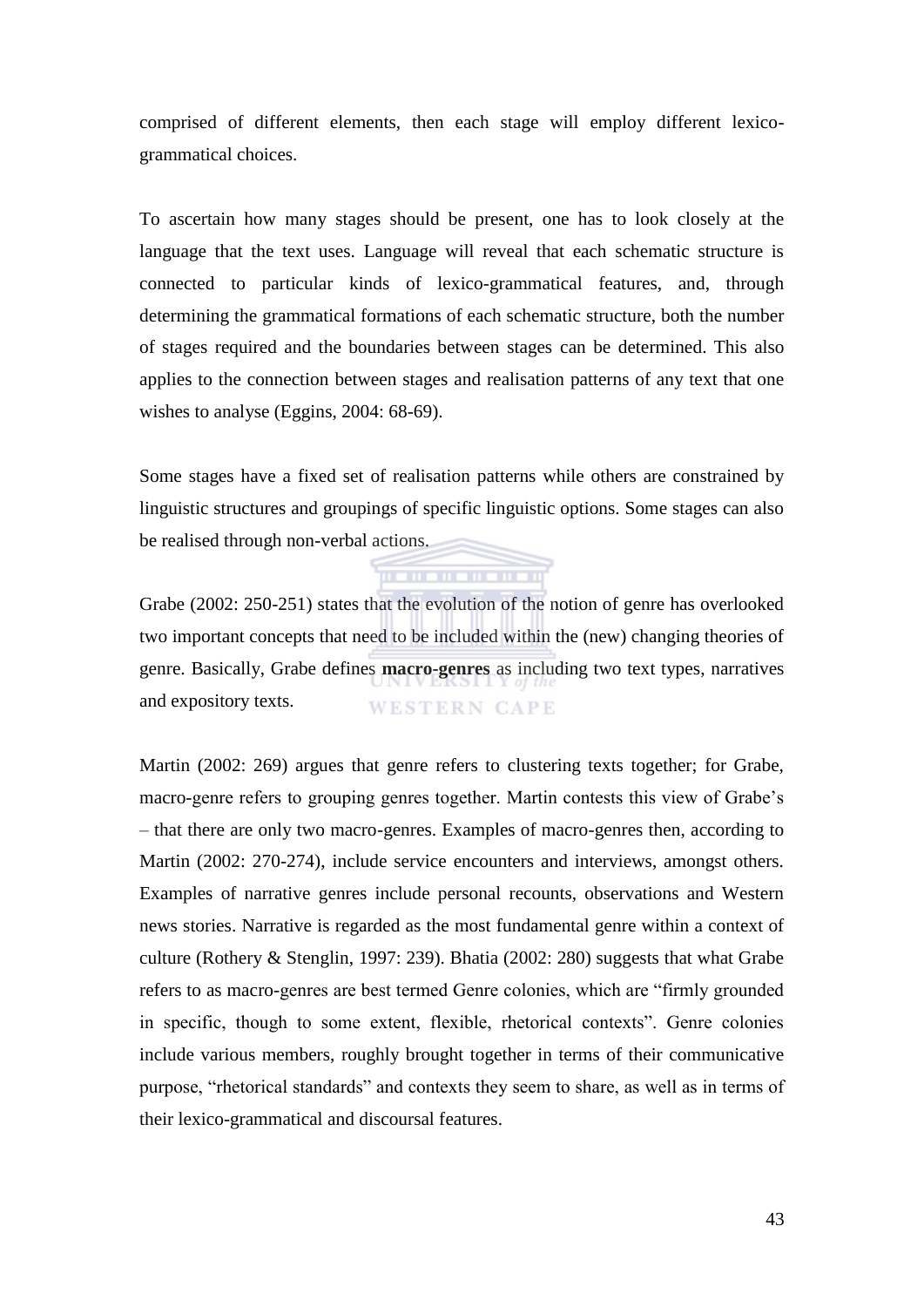Grabe's so-called macro-genres all share some characteristics with regard to their intended communicative purpose, how they go about communicating and the degree to which they are associated with relating rhetorical contexts and traditions.

The factor that determines whether a genre belongs to a narrative family is not the order in which the events follow, but how they convey or evaluate the speaker's experience (Martin, 2002: 270).

To summarise: genre has been identified and defined in various ways by various theorists. It is a complex term that refers to oral as well as written structures by speakers or writers, according to the social context they find themselves in. Genre can be identified by looking at its generic structure, register configuration and schematic structure and realisation patterns.

#### 2.3.4. **STORYTELLING GENRES**

SFL theories of genre draw heavily on Labov & Waletzky's (1967) theory of Narrative, in particular Systemic Functional linguists such as Martin & Plum (1997). Martin & Plum state that Labov & Waletzky's work has provided the foundation for much genre research on Narrative: their work enables researchers to analyse how people use language in their everyday lives in their communities and with people around them.

Labov & Waletzky's (1967) main premise was that simple narrative structures can be found in the stories people tell. They believed that all forms of narratives have a combination of simple or basic narrative structures; they wanted to relate these simple structures to the functional features of language by looking at a range of stories told by ordinary speakers. To do this, they looked at the most basic unit of language that could realise those functions, i.e. the clause (Labov & Waletzky, 1967: 13), by relating a series of sequential clauses to the sequence of events as they unfold in the narrative (Labov & Waletzky, 1967: 20).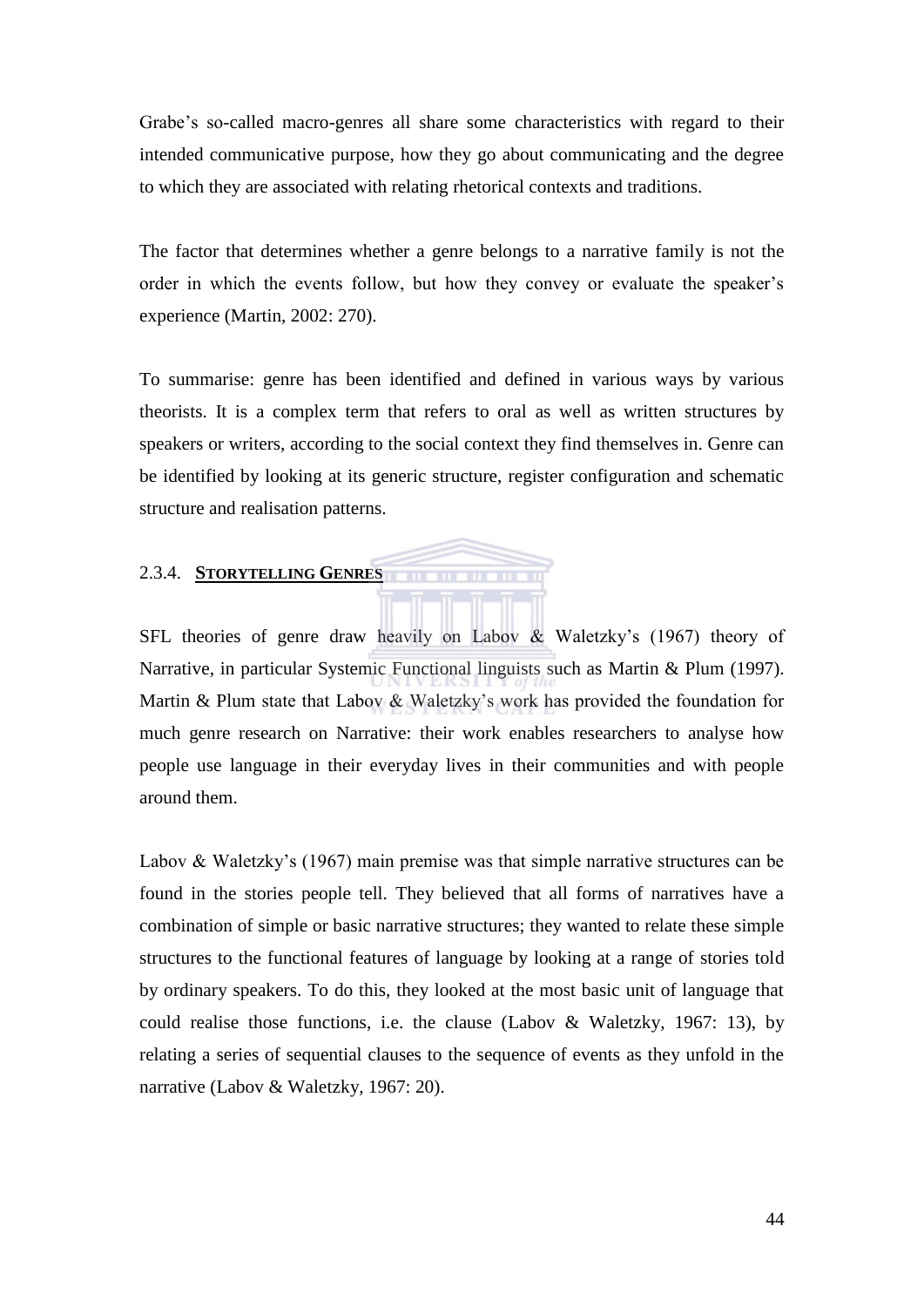As mentioned above (Rothery & Stenglin, 1997), Narratives are regarded as a fundamental genre within a culture. The following section will look at and discuss the Narrative genre, as well as its stages and other examples of genre.

As mentioned previously, genres are defined by their obligatory stages (as well as their optional stages). Martin  $&$  Plum (1997) state that narratives fall under the heading of story genres, as do Recounts, Observations, Anecdotes and Exemplums. These are all examples of (story) genres in that they foreground stages through which a story goes to achieve a social purpose. Each of these story genres are described below.

#### 2.3.4.1. **Narrative**:

People use language to tell their stories and make sense of the world around them. According to Abbott (2002: 17; Middleton & Edwards, 1994: 36), stories are "always mediated" and "something that we construct". Narratives are produced when these stories are used to express people's experiences and feelings (Halliday & Matthiessen, 2004: 29). Many 'victims' were encouraged to tell their stories at the public hearings of the TRC. Many of these testimonies can be seen as storytelling genres, according to their generic structure.

The testimonies of the TRC took the form of informal storytelling, so that the testifiers could express their experiences to the best of their knowledge and capabilities. Many testimonies were told in the form of a narrative (Graybill, 2002: 81). Narratives are a way of describing events that occurred in the past and "involve" people accounting for their decisions retrospectively" (Garfinkel (1967), in Watson, 1996: 260). According to Billig (1994: 62), narratives are "jointly reconstructed through discourse", and therefore take the past as its subject. Narratives have to do with 'protagonists' or characters who have to resolve a problematic situation (Labov, 1972: 359). Narratives brings together "human agency and activity" (Watson, 1996: 260) and have to do with human "action", "intention" and "potential" (Grabe, 2002: 253).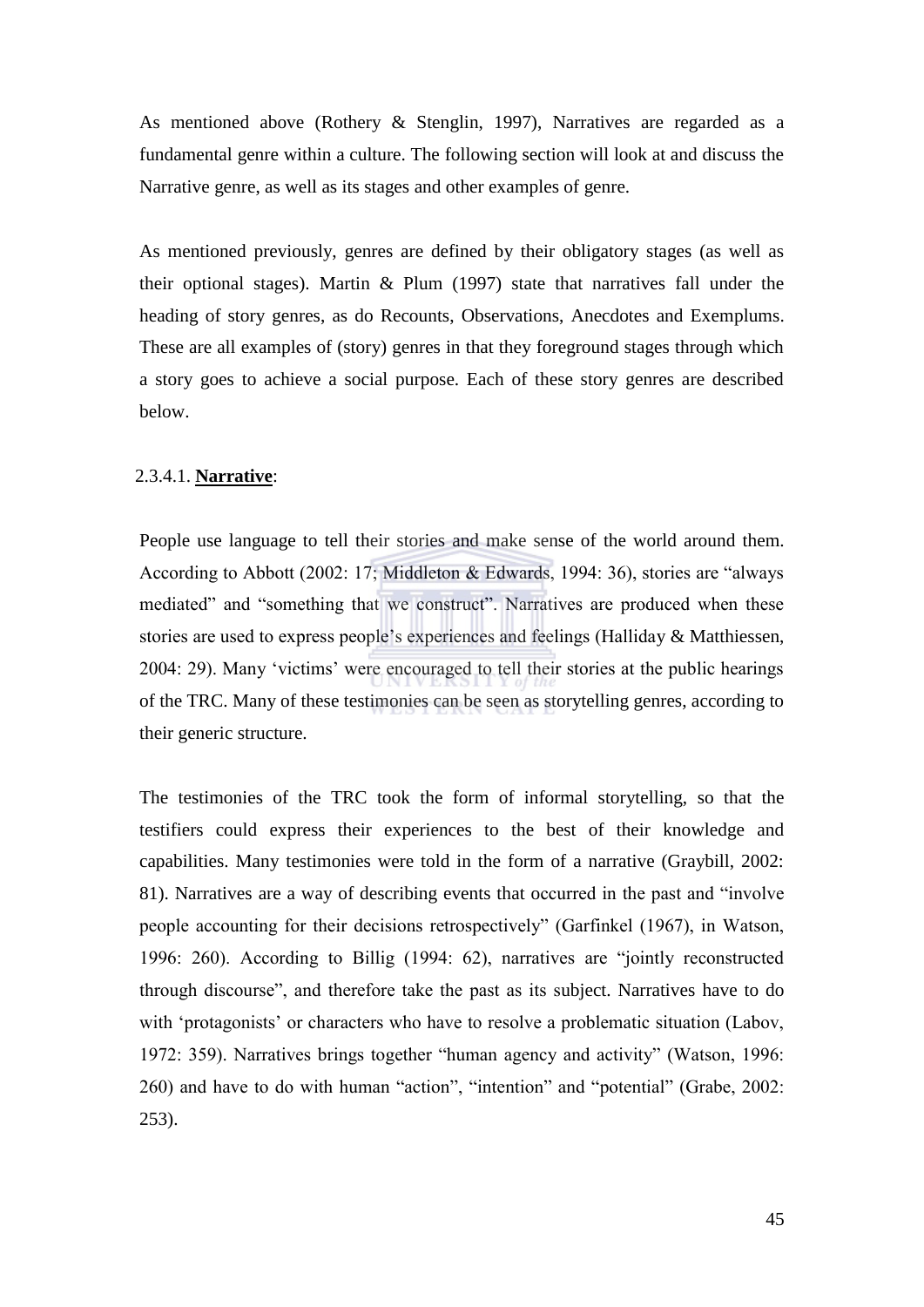The SFL theory of Narrative genre is based on Labov & Waletzky (1967) and Labov's (1972) six-part structure. This section will also refer to work done in this field by Toolan (1991), Eggins & Slade (1997), Martin & Plum (1997), and others where noted.

#### **The Stages of a Narrative**:

One approach to describing past experience is to match the sequence of events to the sequence of clauses, in the order that the events actually occurred. Labov & Waletzky (1967) and Labov's (1972) work on narrative revealed that Narrative can be looked at in terms of six distinct, functional stages: Abstract, Orientation, Complicating Action, Evaluation, Resolution, and Coda. These stages are detailed below.

#### **Abstract**:



The Abstract is found at the beginning of the narrative, indicating that a story is about to be told, and why the story is worth telling. The Abstract usually comprises one or two clauses (Labov, 1972: 370). According to Toolan (1991: 152-154) the Abstract is an optional stage, and may give a shortened account of the narrative itself. Abstracts are requests for longer talking turns, by summarising the story in an ‗inflated' way.

#### **Orientation**:

The Orientation section indicates the setting of a story, by revealing the participants, time, place and the activities that participants find themselves in. The Orientation section is usually located at the beginning of a narrative – between the Abstract and Complicating Action; it is (usually) characterised as a set of free clauses (before the first narrative clause of the Complicating Action). Free clauses are defined as freemoving clauses in a narrative and are "not confined by any temporal juncture" (Labov, 1972; 361). These clauses have the potential to be moved around freely in the text, without distorting the meaning thereof (Toolan, 1991: 150). A narrative clause refers to clauses that are ordered according to the sequence of events as it happened. Unlike free clauses, narrative clauses cannot be shifted around without distorting the meaning potential of the text. They must occur in sequence; it is impossible to tell the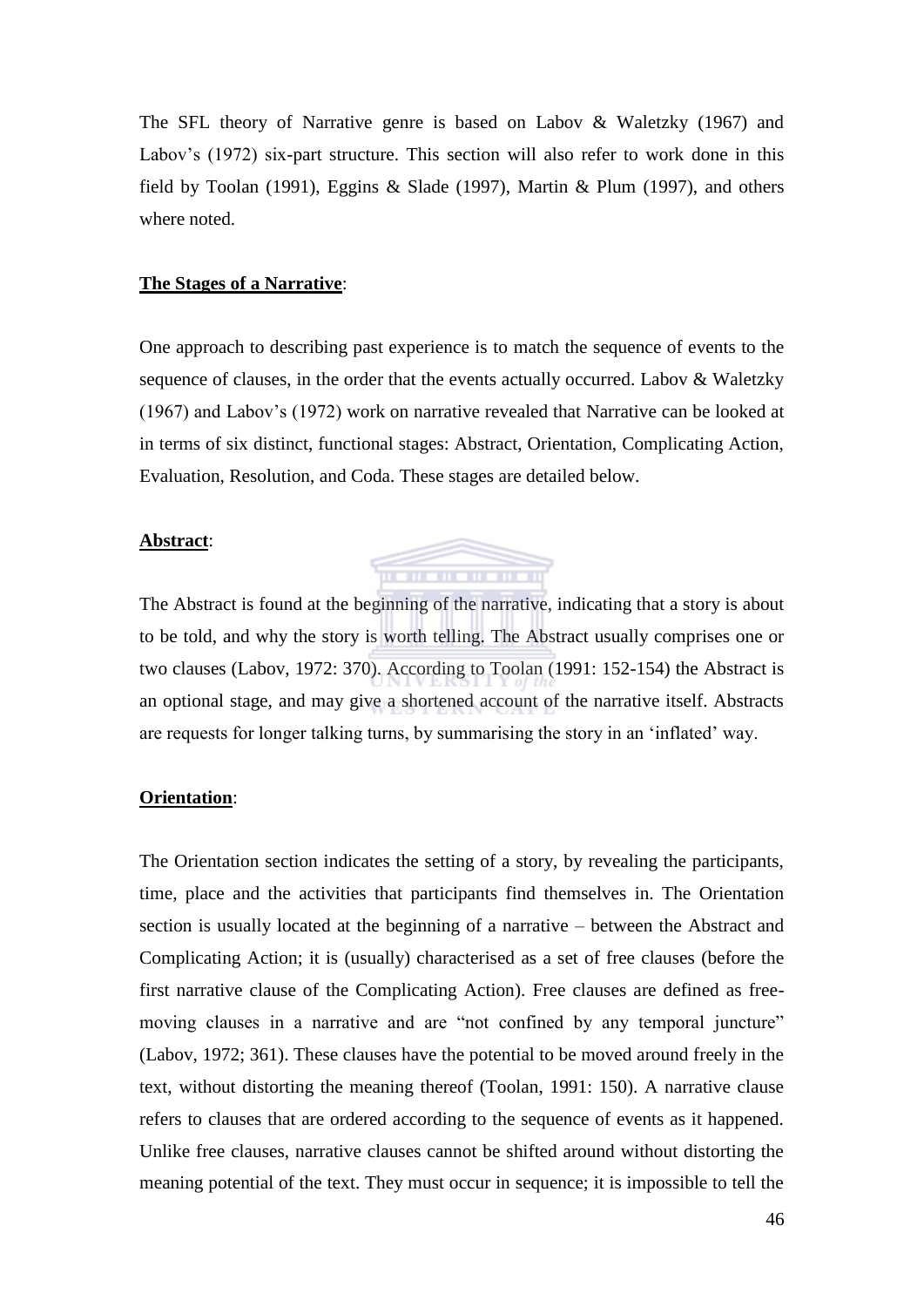same story if the clauses of the text are reordered (Labov, 1972: 361; Toolan, 1991: 148-149). In theory, all free clauses can be placed at the beginning of the narrative. Free clauses may be found at many significant points throughout the narrative. There they serve a different role in the narrative – by deferring the action, i.e. evaluating the story. (Labov & Waletzky, 1967: 32)

## **Complicating Action**:

The Complicating Action of a narrative is where the problem or crisis that had been described in the Abstract or Orientation sections is told. Clauses are arranged in sequence of how the event unfolds. The problem usually escalates into a crisis that needs to be resolved. A narrative can comprise of several Complicating Action sections (Eggins & Slade, 1997: 239-240).

#### **Evaluation**:



Narratives are usually a response to some "outside stimulus", and create a "point of personal interest" (Labov & Waletzky, 1967: 34). The structure of a narrative is influenced by what the narrative is set out to achieve.

According to Labov (1972: 366) Evaluation is perhaps the most important stage of a narrative. According the Cortazzi  $\&$  Jin (2000: 105), evaluation "marks the part of the narrative, giving it prominence in any way that shows a departure from the local norm of the text". In other words, Evaluation makes a text noteworthy, worth telling, and is conventional for narratives of personal experience.

Labov & Waletzky (1967: 40) define Evaluation as groups of free clauses, multi– coordinated or restricted clauses. Evaluation "suspends" or delays the action, by interrupting the narrative's flow of events at a critical stage. Although Evaluation is usually found between the Complicating Action and Resolution stages, Evaluative comments can be found throughout a narrative; therefore, a narrative can have more than one Evaluation section. Evaluation often reveals the attitude of the narrator towards what is being retold, and how the narrator expects the story to be interpreted (Labov, 1972: 374). In order to recognise the Evaluation section of a narrative, it is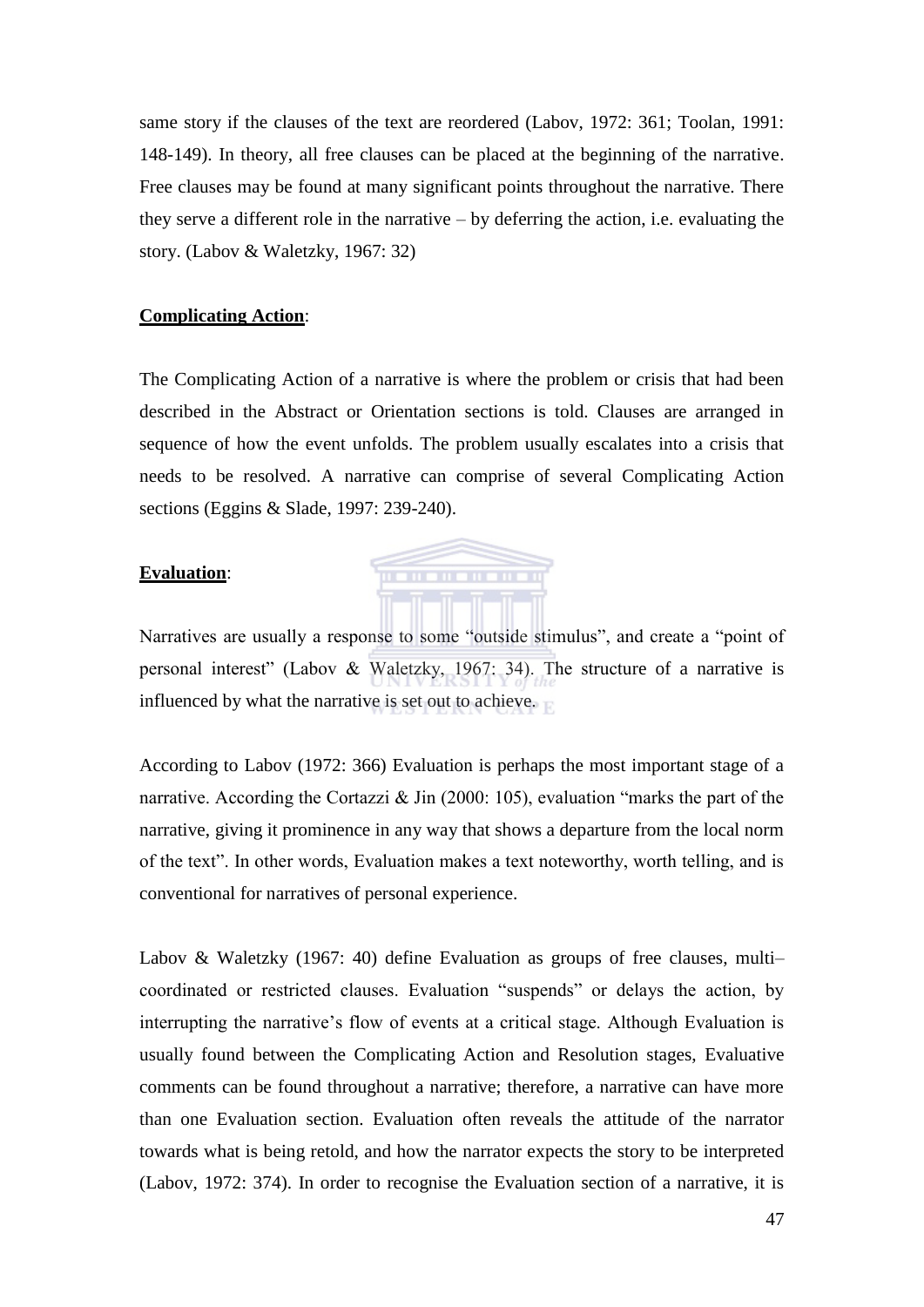important to know why the evens were told in the first place, i.e. why the events were worth telling.

Cortazzi & Jin (2000: 107) state that there is often more than one level of Evaluation. To them, Evaluation is an ambiguous term. Firstly, what they term the "primary" or structural element of Evaluation is its position between the Complicating Action and the Resolution. Here, Evaluation delays the action sequence, preventing the story from going forward (temporarily). It also reveals the "point" of the story – why it was told in the first place. Secondly, Evaluation can be found at almost any point in the narrative, and can coincide with other stages of the narrative (e.g. Evaluation can also merge with the Resolution stage). This secondary Evaluation device is a "rhetorical underlining": it indicates the part that was evaluated semantically, prosodically or grammatically. Almost any element in the narrative can be signalled in this way by the narrator. These two points are important because without it, the narrative will not make sense, in other words, it will lack "structural definition" (Labov & Waletzky, 1967: 39; Eggins & Slade, 1997: 240).

The problem of classifying Evaluation as a secondary structure, argue Cortazzi & Jin (2000: 107) is that Evaluation does not have a readily identifiable position in a text, and therefore can appear almost anywhere in a text, and may be accomplished through any linguistic means, i.e. phonologically or grammatically, for example. Interpretation of Evaluation is also derived from the listener's acquired cultural and contextual knowledge.

Labov (1972) distinguished between two types of Evaluation: those that occur inside (internal) the text, and those that occur outside the text (i.e. external). These devices are briefly listed below (Labov, 1972: 371-380; Toolan, 1991; Labov & Waletzky, 1967).

Internal Evaluation typically takes the form of:

- intensifiers (quantifiers, repetition),
- comparators (negatives, questions, imperatives),  $\bullet$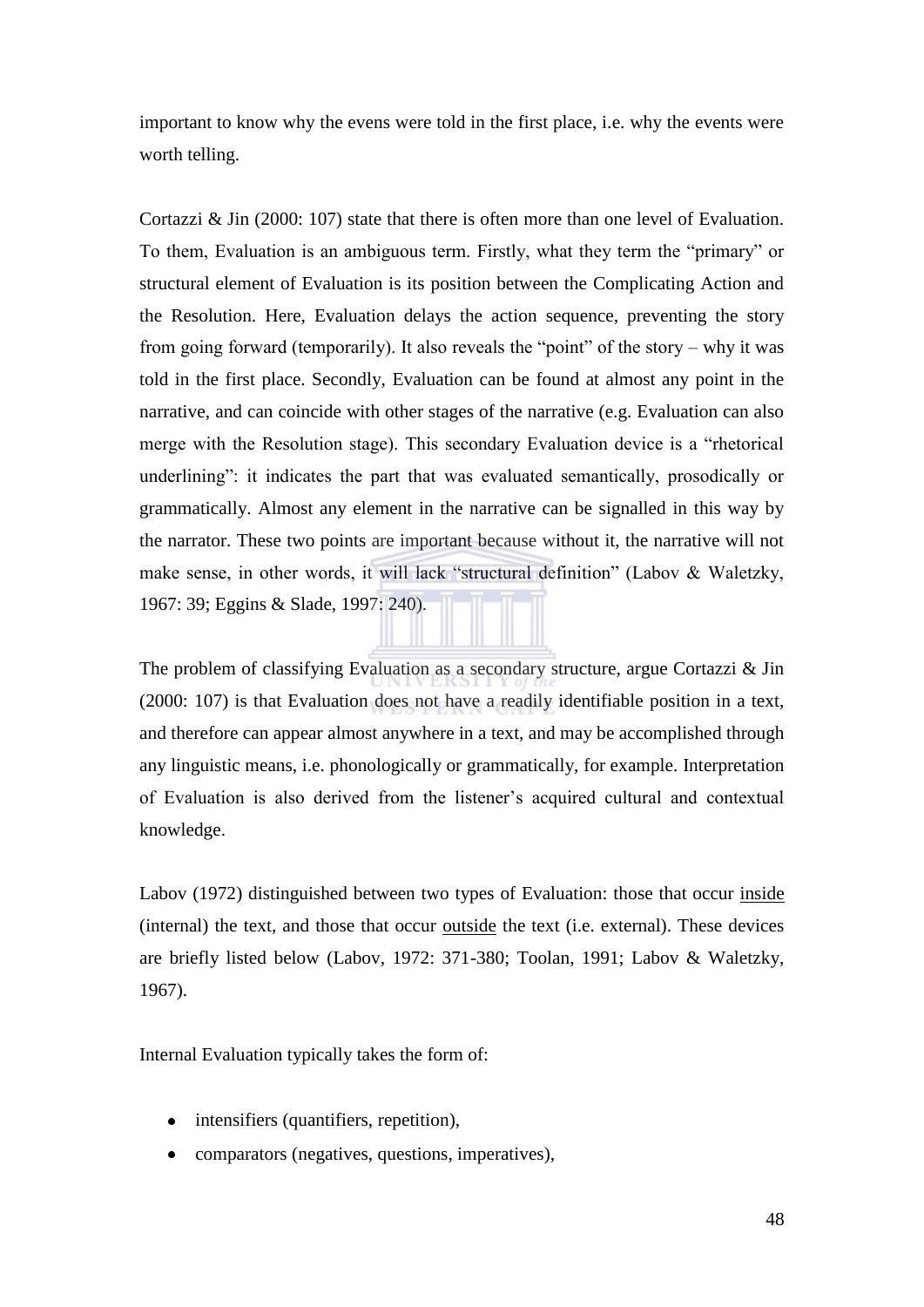- correlatives (progressives) and  $\bullet$
- explicatives, which are clauses that usually begin with "while" or "although" (qualification), or "since" / "because" (causal).

Toolan (1991: 156) and Labov (1972: 370-374) disclose five ways of supplying External or Embedded Evaluation, which do not disrupt the succession of narrative clauses. These range from:

- 1. The wholly external Evaluation, where the narrator interrupts the flow of the narrative to address the audience directly to evaluate his or her own thoughts or feelings on the events being retold.
- 2. The narrator quotes himself or something he may have said, thought or felt at the time of the event retold, rather than addressing it (directly) to the audience;
- 3. The narrator quotes himself as speaking to another participant;
- 4. The narrator quotes a third person's direct words;
- 5. The narrator describes what participants did, rather than what they said. This is referred to as Evaluative Action.

#### **UNIVERSITY** of the **Resolution or Result**: **WESTERN CAPE**

The Evaluation is typically followed by the Resolution, in which the crisis (which was suspended through the Evaluation) is resolved. The narrative generally returns to sequentially ordered clauses in the past tense (Eggins & Slade, 1997: 240). The Resolution may coincide with the Evaluation section, if the Evaluation forms the last element of the narrative (Labov & Waletzky, 1967: 39).

## **Coda**:

The Coda is a set of free clauses that indicate the end of the narrative. The audience is brought back to the present, as the narrator reiterates what was expressed at the beginning of the narrative, i.e. "the point at which they entered the narrative" (Labov, 1972: 365; Eggins & Slade, 1997: 243). Its main function is to return the narrative to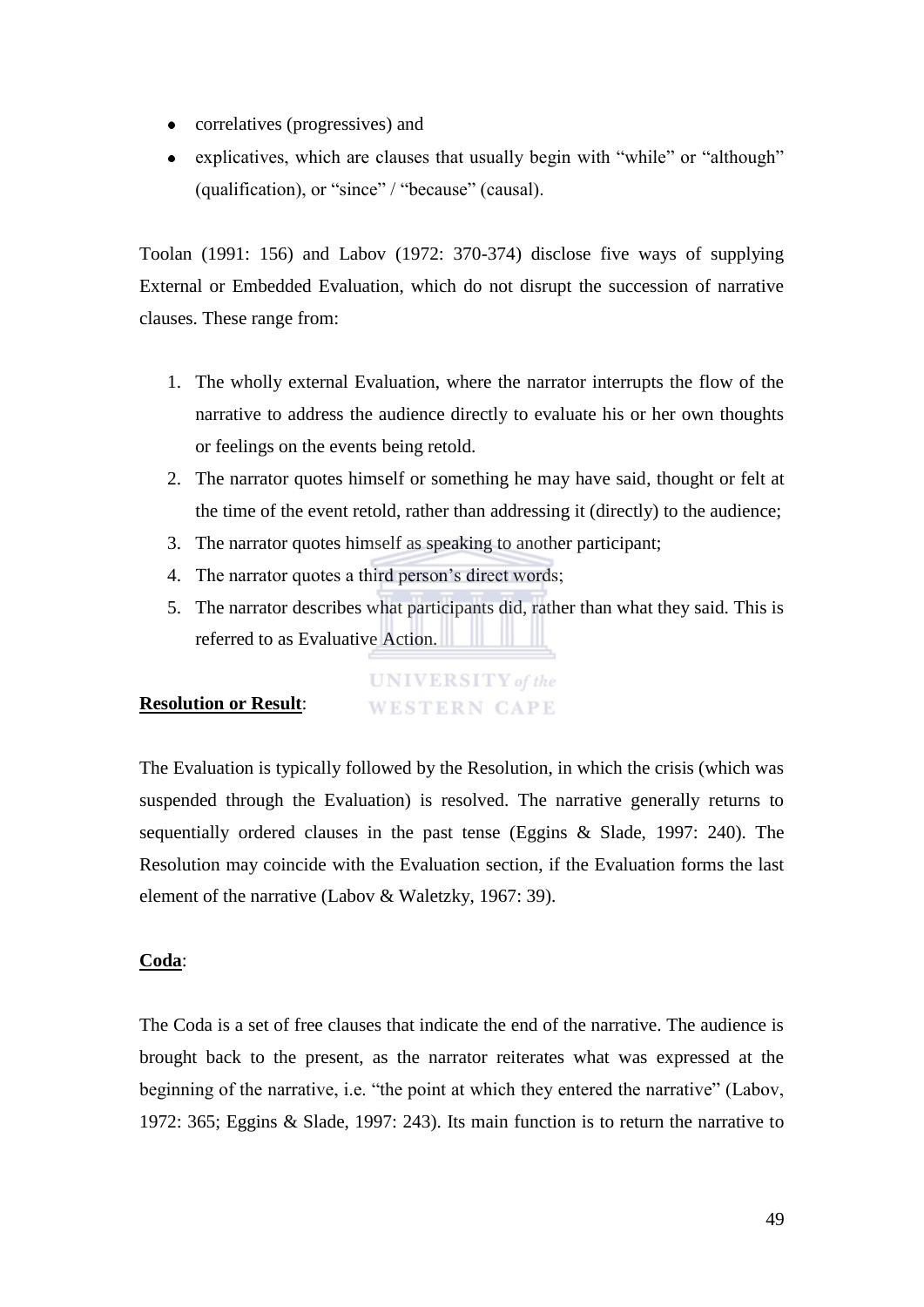the present. This is accomplished through a number of ways (Toolan, 1991: 161-162; Labov, 1972: 365):

- By stating explicitly that the narrative is over;  $\bullet$
- Through the use of deixis; linguistically, codas frequently make use of demonstratives such as 'that', 'there' or 'those' to refer to someone or something, instead of mentioning the thing or person explicitly. This is typical of narratives of personal experience. By using "the" or "that", the narrator indicates a switch to the present tense, and the end of the narrative;
- $\bullet$ By following the actions of the main character of the story up to the present.

According to (Labov & Waletzky, 1967: 40), a narrative may end with the Resolution; therefore the Coda is an optional stage. Codas also function as an Evaluation of the events that were told in the Complicating Action, and indicate how those events have subsequently (or consequently) impacted on the narrator's life.

The Complicating Action is the only stage necessary in recognising a text as a narrative though (Labov, 1972: 370; Toolan, 1991: 147). The Abstract, Orientation and Resolution stages form the referential function of a narrative, while the Evaluation section is functional in nature, answering the question: "why was story told in the first place?"

SFL theorists have identified four other storytelling genres. These are the Recount, Observation, Anecdote and Exemplum, all of which are discussed below.

#### 2.3.4.2. **The Recount**:

The Recount has two obligatory stages, namely the Orientation stage, which orients the listener to the time, place, circumstances and participants of the event in question; and the Record of Events stage, in which the main events unfold relatively unproblematically. This stage is similar to the Complicating Action of a narrative  $-$  it deals with a sequence of events that culminates in a crisis. The Record of Events is typically realised by Material processes. The Reorientation stage of the Recount is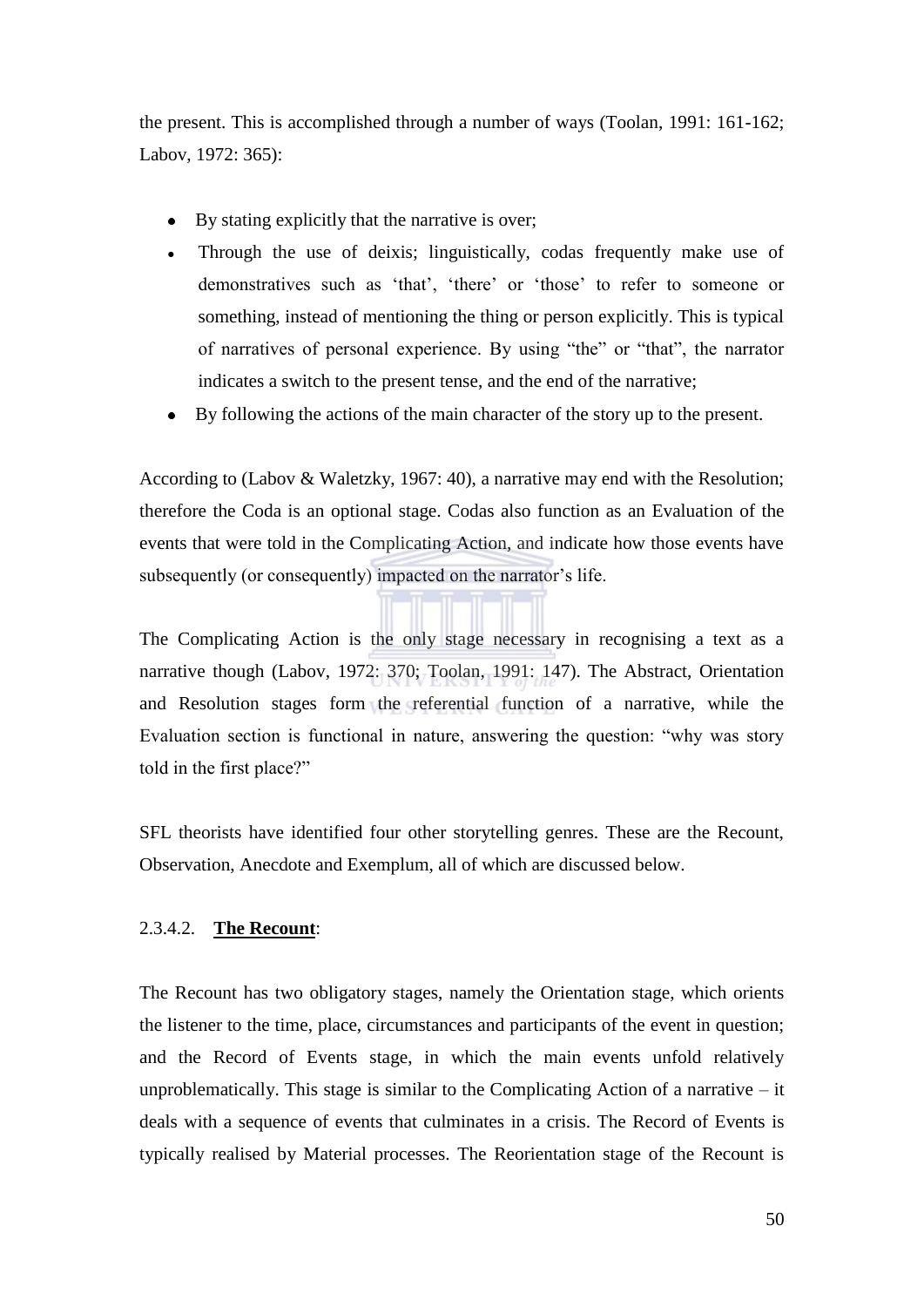optional; it serves the same function as the Coda in a narrative, and brings the reader / listener back to the present.

#### 2.3.4.3. **The Observation**:

The (obligatory) stages for Observation are the Orientation, Event Description and the Comment as middle and end stages respectively. The latter two stages can come about discretely and can be spread throughout the text. What makes the Observation different from the other genres is that the Events Description stage does not follow according to a temporally ordered sequence of events, as with the Recount and Narrative. It is a description of a (single) moment in time. It realises the experiential meaning of the text. The Comment stage gives the Events Description stage importance as it realises interpersonal meanings. According to Rothery & Stenglin (1997: 240-242), the Comment stage "focuses on significance and interest in local

events for its own sake".



#### 2.3.4.4. **The Anecdote**:

The Anecdote evokes reaction or emotion from the listener, by relating unusual or noteworthy events. The Reaction stage is where the narrator draws on the listener's shared experience, and is also where it affects an emotional response through repetition of the extraordinary event of the previous stage, the Remarkable Event.

#### 2.3.4.5. **The Exemplum**:

In the Exemplum, the narrator expresses a "judgment" of the extraordinary event being told, though it is not used to evoke an emotional response. It is similar to the Narrative in that both describe a disruption to people's lives. It invites listeners to agree or disagree with story participants.

The table below summarises the schematic structure of the above-mentioned story genres. The optional stages are presented in brackets.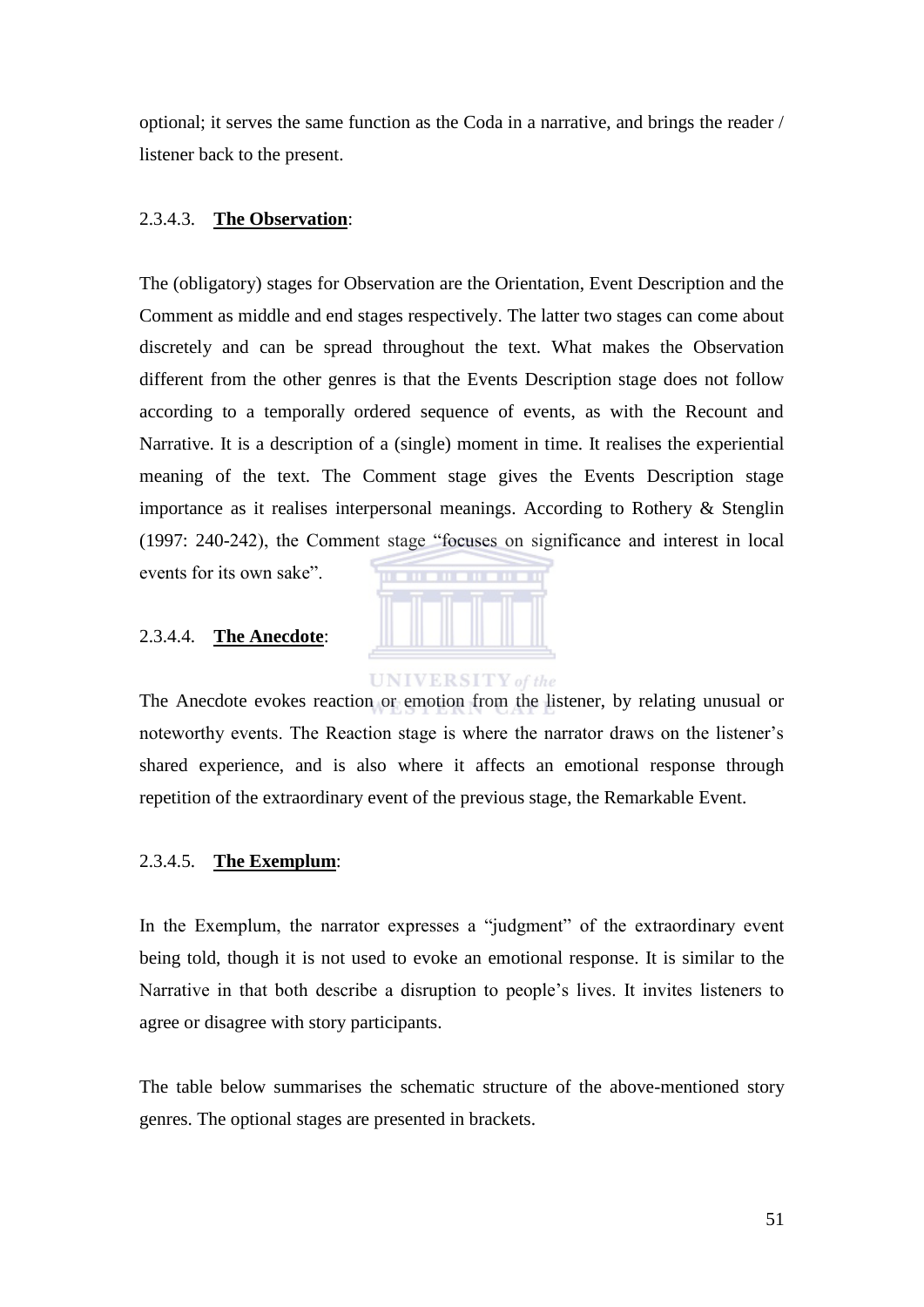| Table 2.2          | <b>SCHEMATIC STRUCTURES OF STORY GENRES</b>                                                                     |  |  |  |  |
|--------------------|-----------------------------------------------------------------------------------------------------------------|--|--|--|--|
| <b>Narrative</b>   | (Abstract) $\land$ Orientation $\land$ Complicating Action $\land$ Evaluation $\land$ Resolution $\land$ (Coda) |  |  |  |  |
| <b>Recount</b>     | (Abstract) ^ Orientation ^ Record of Events ^(Reorientation)                                                    |  |  |  |  |
| <b>Observation</b> | (Abstract) $\land$ Orientation $\land$ Events Description $\land$ Comment $\land$ (Coda)                        |  |  |  |  |
| Anecdote           | (Abstract) ^ (Orientation) ^ Remarkable Event ^ Reaction ^ (Coda)                                               |  |  |  |  |
| <b>Exemplum</b>    | (Abstract) $\land$ (Orientation) $\land$ Incident $\land$ Interpretation $\land$ (Coda)                         |  |  |  |  |
|                    | Table adapted from Eggins & Slade (1997), Martin & Rose (2007).                                                 |  |  |  |  |

## 2.4. **SUMMARY OF SECTION**

Genre has a wide range of definitions, but the most commonly held view is that it is staged and goal-oriented with a social purpose. A genre can be distinguished by looking at its generic features, by focusing on its register configuration, schematic structure and realisation patterns. Register constitutes the three aspects of the context of situation – field, tenor and mode. Register can also be described as referring to the stylistics of a text (Swales, 1990: 40; Hasan, 1989: 62). Schematic structure refers to the predictable stages of a genre. These determine whether a genre is complete or incomplete. It describes a genre's obligatory and optional stages.

There exists a highly disputed view on macro-genres. Martin (2002) defines macrogenres as grouping genres; Grabe (2002) defines it as grouping texts. Bhatia (2002) states that macro-genres should be referred to as genre colonies. There are more than two macro-genres, examples are service encounters and interviews.

This chapter also looked at storytelling genres, in particular narratives and other storytelling genres. Narrative is the most fundamental of the genres. It is a description of past events, by relating and resolving the protagonist's problem. It is described as dealing with human interaction.

Other examples of genres that were discussed include the Recount, Observation, Anecdote and Exemplum. The Recount is particularly important for the analysis of the TRC testimonies, as discussed in chapters four and five. However, before turning to the analyses, the next chapter presents the research methodology followed in this thesis.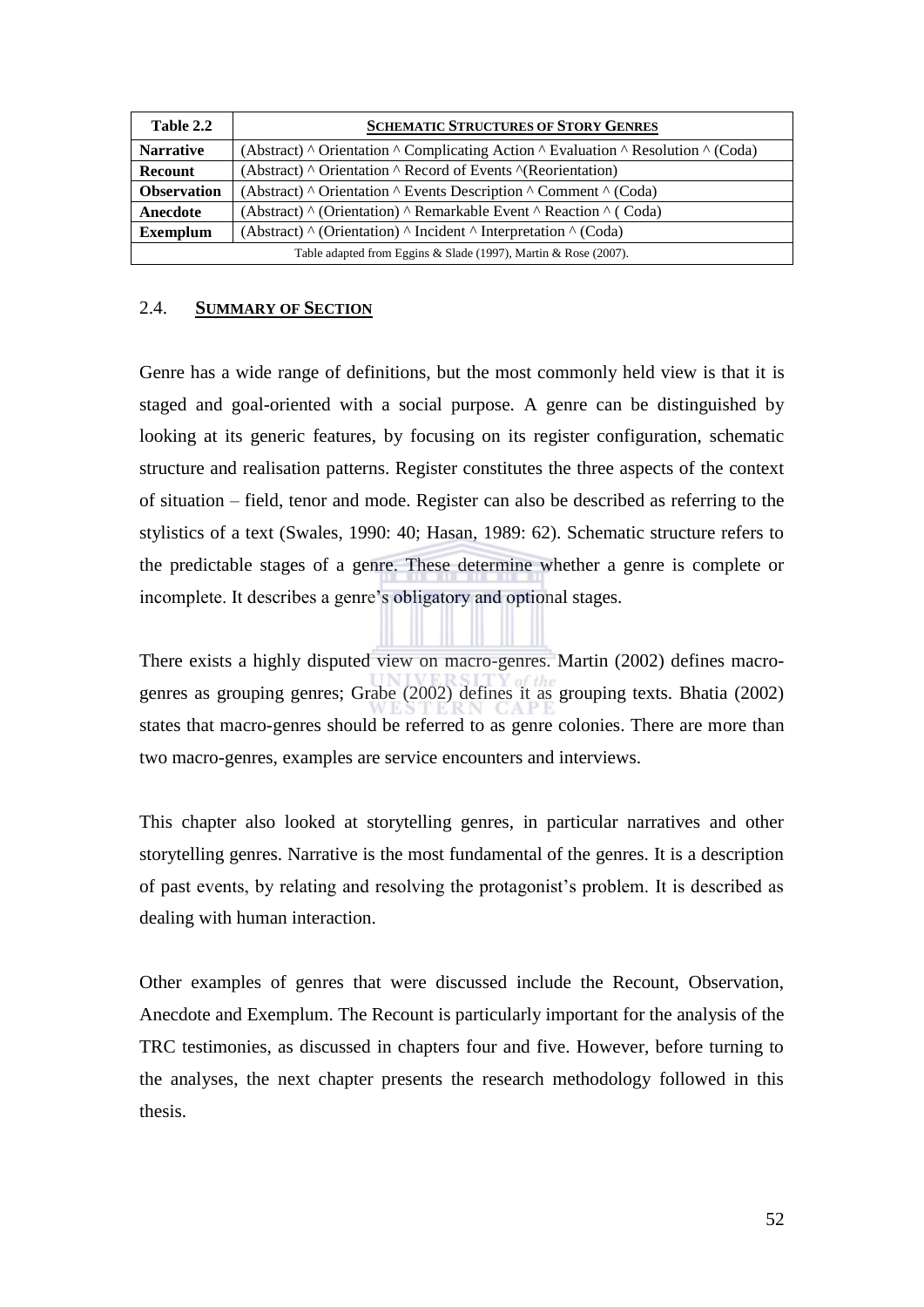### **CHAPTER 3**

#### **RESEARCH METHODOLOGY**

#### 3.1. **INTRODUCTION**

This chapter will discuss the research methodology used for this thesis. This chapter will look at the subjects and data drawn on for this research, including how the data was collected and prepared for analysis.

## 3.2. **PURPOSE OF RESEARCH**

This thesis aims to explore how different narrators construe themselves, other participants, as well as their beliefs, attitudes and feelings in the stories they tell. This study will also look at how the two narrators construe their experiences, and how they represent and organise information.

Researchers rely on prior knowledge when doing research. Researchers need to use this prior knowledge or "pre-understanding" when they want to distinguish between what Terre Blanche *et al.* (2006: 378) refer to as the speaker's intended meaning and the receiver's interpreted meaning. Researchers can only offer interpretations of the speaker's intended meaning, as it is difficult to know exactly what it is that the speaker meant to convey. Speaker's meaning here refers to what was 'lost' during the interpretation process. It is therefore necessary to look at what meanings were lost or affected during the interpretation process when the narrators testified in Afrikaans, and their testimonies were transcribed into English.

Receiver's interpretation refers to knowledge or understanding of the context which they bring to bear on the interpretation process. Context influences the linguistic choices that speakers make. In terms of this research, it is essential to know and take into account the context in which the events in question took place and to offer, as far as is possible, accurate interpretations.

According to Watson (1996: 261):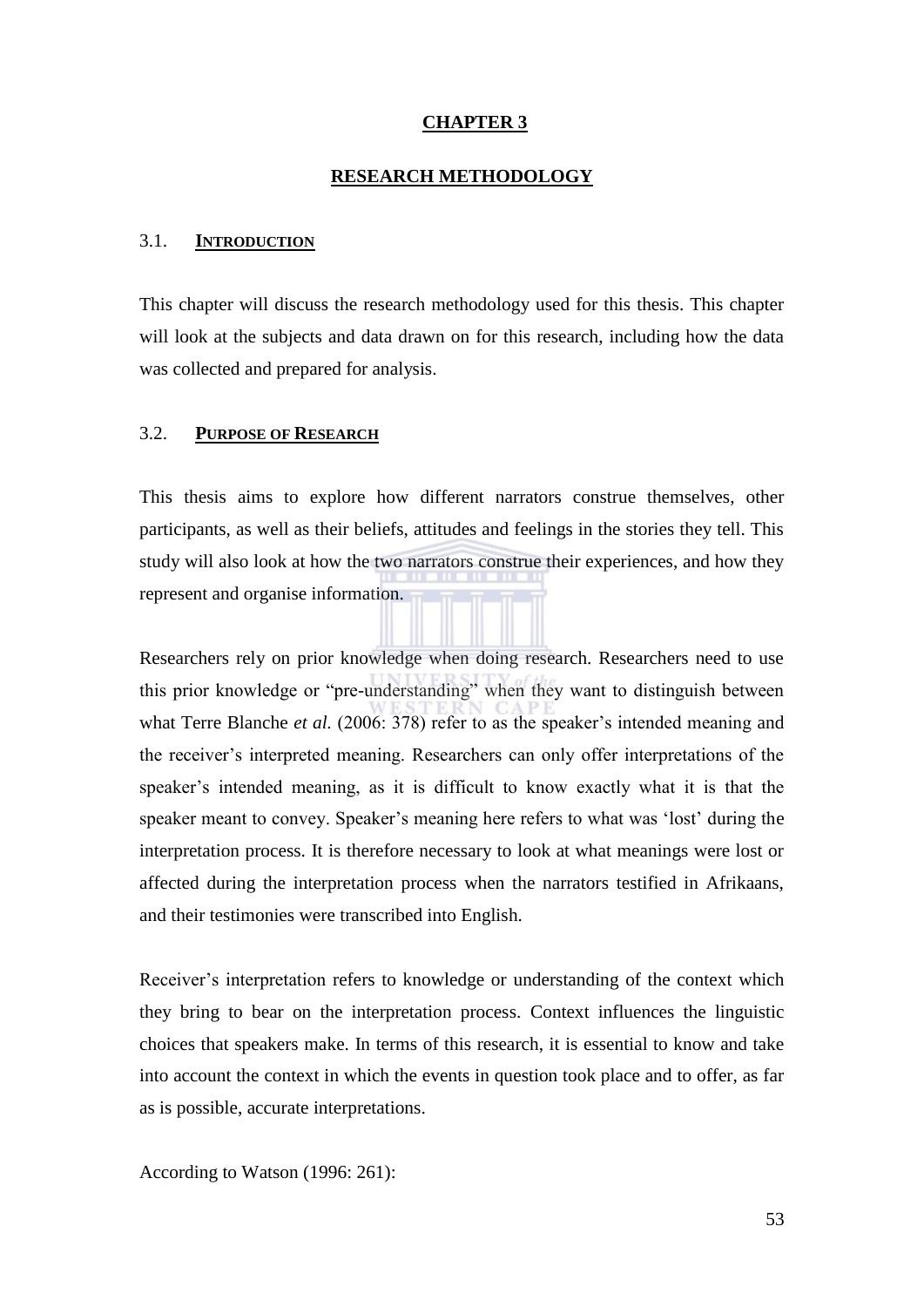"...Whenever we wish to understand 'what actually happened' in the lives of people we are studying (or of people we know socially), we have little to go on other than the words that are spoken to us by these people themselves or by people who know them. To reach our own interpretation of 'what happened', it is therefore vital to recognize the importance of interpretive work which the individuals themselves have engaged in when constructing their accounts. Part of what each of us is, as a unique individual with a distinctive self-identity, is the outcome of the stories which we construct to make sense of ourselves and others of who we are and where we have come from. These stories emerge out of culturally constructed meanings but they also help us to reconstruct and change these meanings."

#### 3.3. **AIMS AND OBJECTIVES OF STUDY**

This study aims to reveal how the two narrators construe their experiences (of the same events) differently through the linguistic choices that they make. The theoretical basis for this research will be Systemic Functional Linguistics (SFL), Transitivity and genre, in particular the storytelling genres, Narrative and Recount. The aim is the reveal how the different narrators position themselves and other participants when recalling the same set of events. This thesis will also explore the differences and similarities between the original (Afrikaans) texts and the transcribed online English texts, in an attempt to identify what meanings were lost or affected during the interpretation process. **WESTERN CAPE** 

The objectives of this study are thus:

- How testifiers construe themselves and their experiences in their testimonies, as well as other participants;
- whether these testimonies were accurately interpreted or captured in the official (online) translation.

## 3.4. **DATA ANALYSIS**

#### 3.4.1. Research Procedure

The texts used for this research are the testimonies of Faried Muhammad Ferhelst and his mother, Minnie Louisa Ferhelst. Both Ferhelst and his mother's testimonies were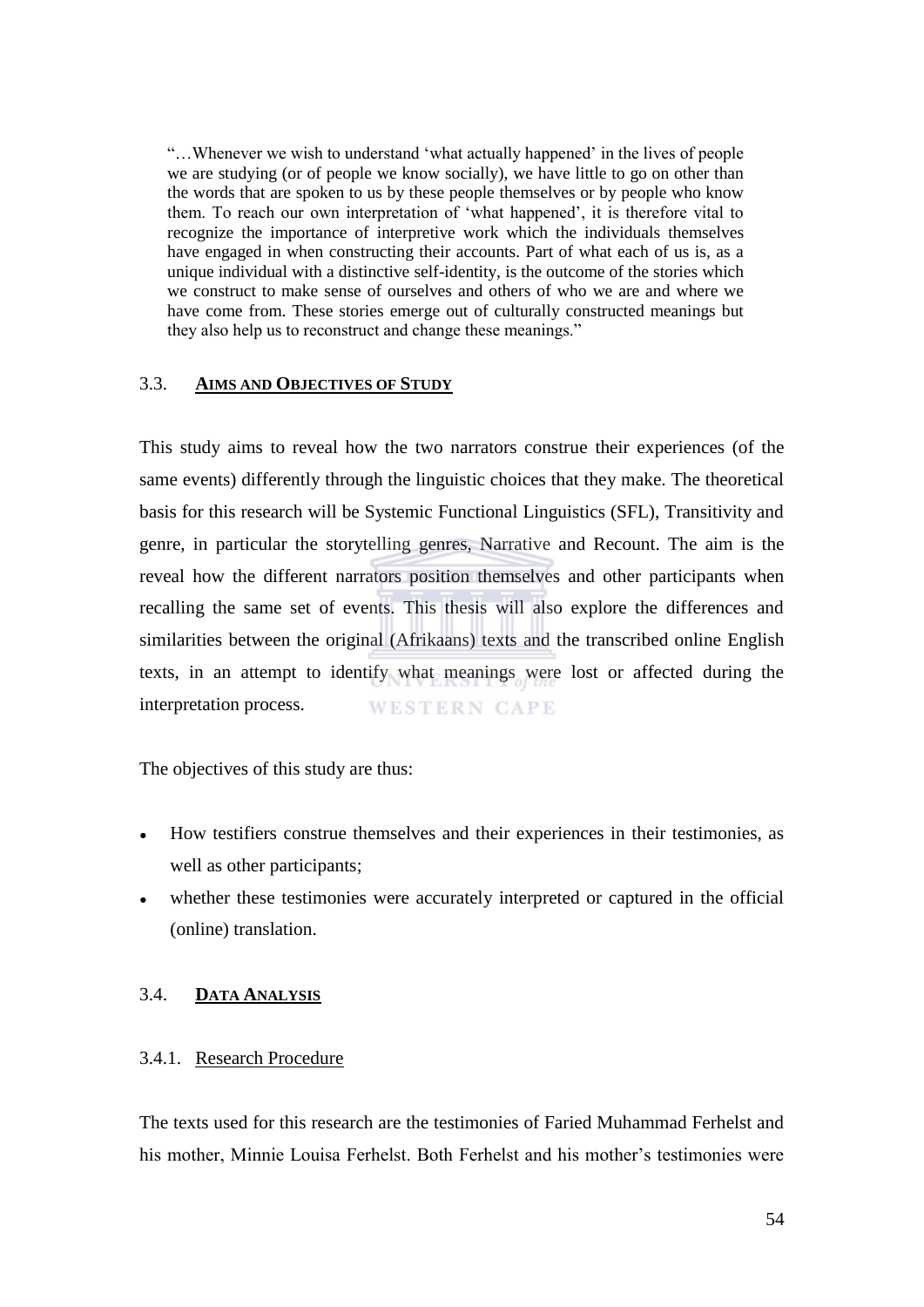transcribed from the SABC video recordings of the TRC, with both the original language used by the testifier and the English voice over. The testimonies were translated simultaneously from Afrikaans into English during the hearing. Minnie Ferhelst's testimony was given only in Afrikaans, while only a section of Muhammad Ferhelst's testimony was in Afrikaans, the rest in English.

#### 3.4.2. Analysis of the Data

The respective testimonies were (both) broken up into clauses for the analyses. A Transitivity analysis was done using SFL, and the processes and participants for each clause were identified. The participants were identified and counted. The processes that occurred more frequently were identified and also the participants who occurred mainly within those particular clauses and processes. All the processes were counted up and tabulated to give a complete transitive analysis of both testimonies. This was complemented by an ergative analysis which explored the extent to which the main participants were in the roles of Causer or Affected.

A genre analysis was done according to the theories posited by analysts such as Eggins & Slade (1997), and Martin & Plum (1997). The genre analysis revealed that both testimonies took the form of a Recount, with its constituent stages of Orientation, Record of Events, Reorientation and Coda. The Record of Events was further divided into segments and labelled for an easier and in depth analysis of both testimonies. The Transitivity and generic patterns are then discussed to ascertain how Mrs Ferhelst and her son construe their experiences and position themselves and their audiences in relation to these patterns.

One of the research aims already mentioned is to see if there are any similarities or differences between the testimony in the original language and the English interpreted versions. This thesis will attempt to show that very little meaning was lost during the interpretation of the Afrikaans into English, with exceptions, which will be discussed in the respective chapters (four and five).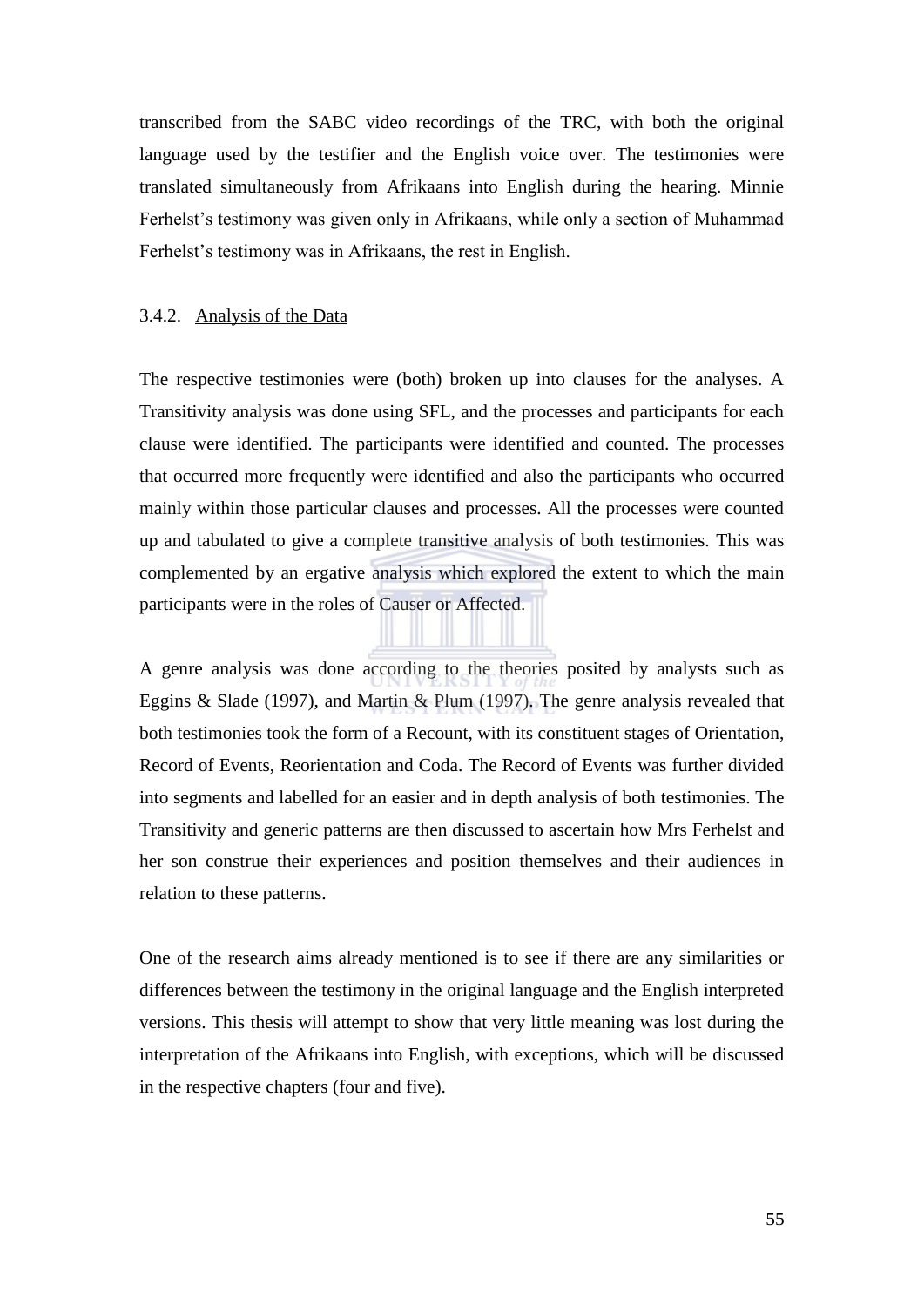## 3.5. **CONCLUSION**

This chapter has attempted to outline the research methodology of this thesis. The methods discussed were that of Transitivity and genre analysis, as well as brief descriptions of the participants of the study, and the methods used for the preparation and analyses of the respective testimonies.



**UNIVERSITY** of the **WESTERN CAPE**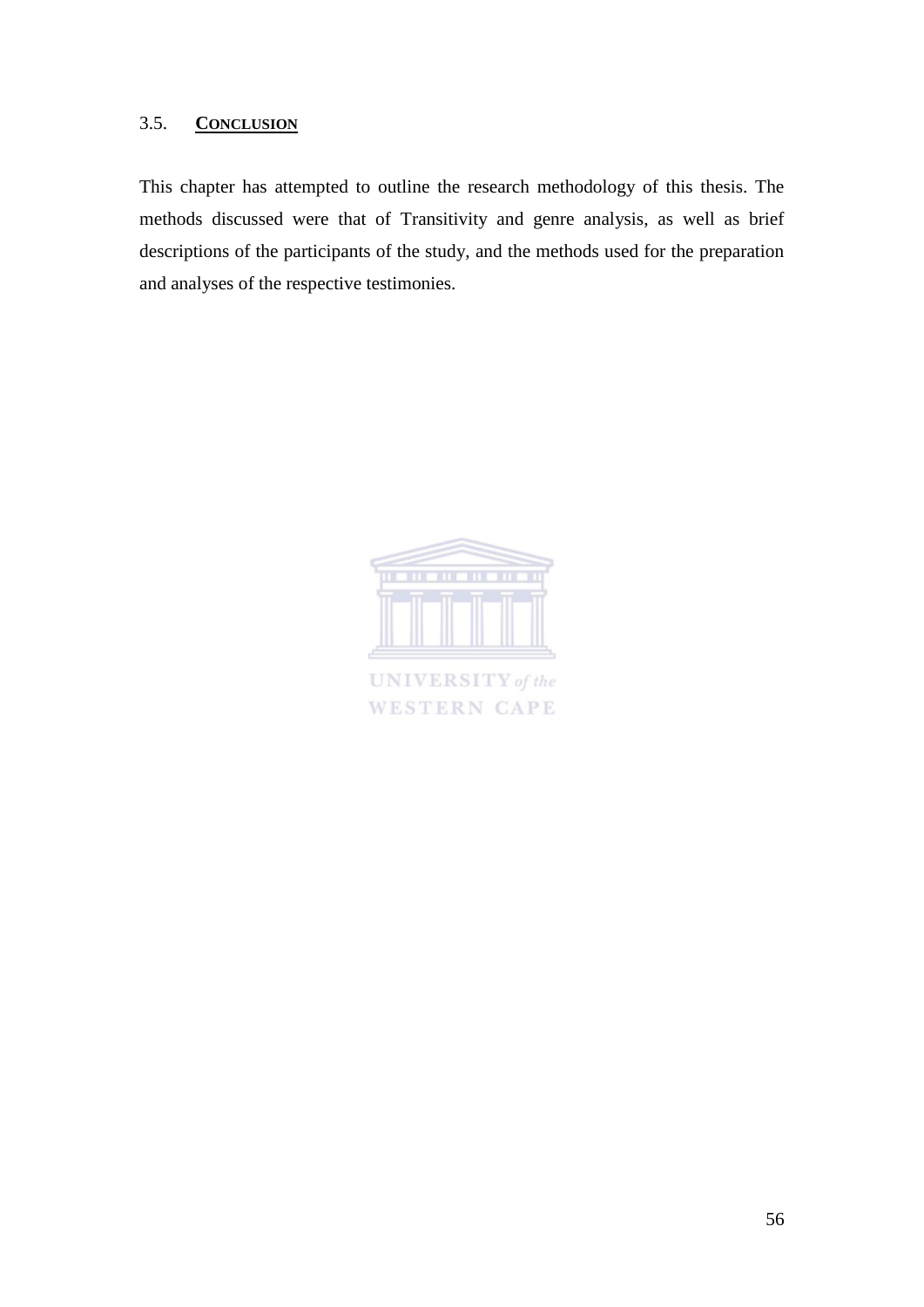#### **CHAPTER 4**

#### **ANALYSIS OF TESTIMONY: FARIED MUHAMMAD FERHELST**

#### 4.1. **INTRODUCTION**

Muhammad Ferhelst was a member of the Bonteheuwel Military Wing (BMW) during the 1980s when he was an adolescent. As a member of BMW, he sought to oppose the government by actively resisting them, which resulted in his eventual arrest in the late 1980s. Ferhelst gave his account at the TRC hearings, held at the University of the Western Cape in 1996. In his testimony, Ferhelst revealed how he and other members of BMW were harrassed, detained and tortured by the Security police, and the consequent effects his political activism has had on him personally. He also appealed for the plight of his former BMW comrades, who are struggling to adjust to life outside of the military organisation.

In this chapter, I will argue that the Transitivity, Ergativity and genre analysis reveals the following:

# **UNIVERSITY** of the

#### WESTERN CAPE

- Ferhelst's testimony takes the form of a Recount, with stages Orientation, Record  $\bullet$ of Events and Reorientation. The analysis is presented stage by stage, with each stage appearing as a sub-section in this chapter. The text is broken into separate clauses and numbered. The overall clause structuring is based on Halliday & Matthiessen (2004).
- A Transitivity analysis of the Record of Events reveals how Ferhelst positions  $\bullet$ himself in terms of other participants, which follows a Causer and Affected pattern. Ferhelst thus ascribes the identity of 'innocent victim' (Affected) to himself, and that of aggressor (Causer) to the Security Branch (SB). This is most evident in the number of MAT clauses in which the SB's appear as the Causers, while Ferhelst is the main participant in MEN and VERB clauses.
- Throughout the rest of the testimony, Ferhelst details the current situation of his  $\bullet$ fellow BMW comrades. He uses mostly MEN and REL processes to describe their inner and real world conflicts, as well as his own.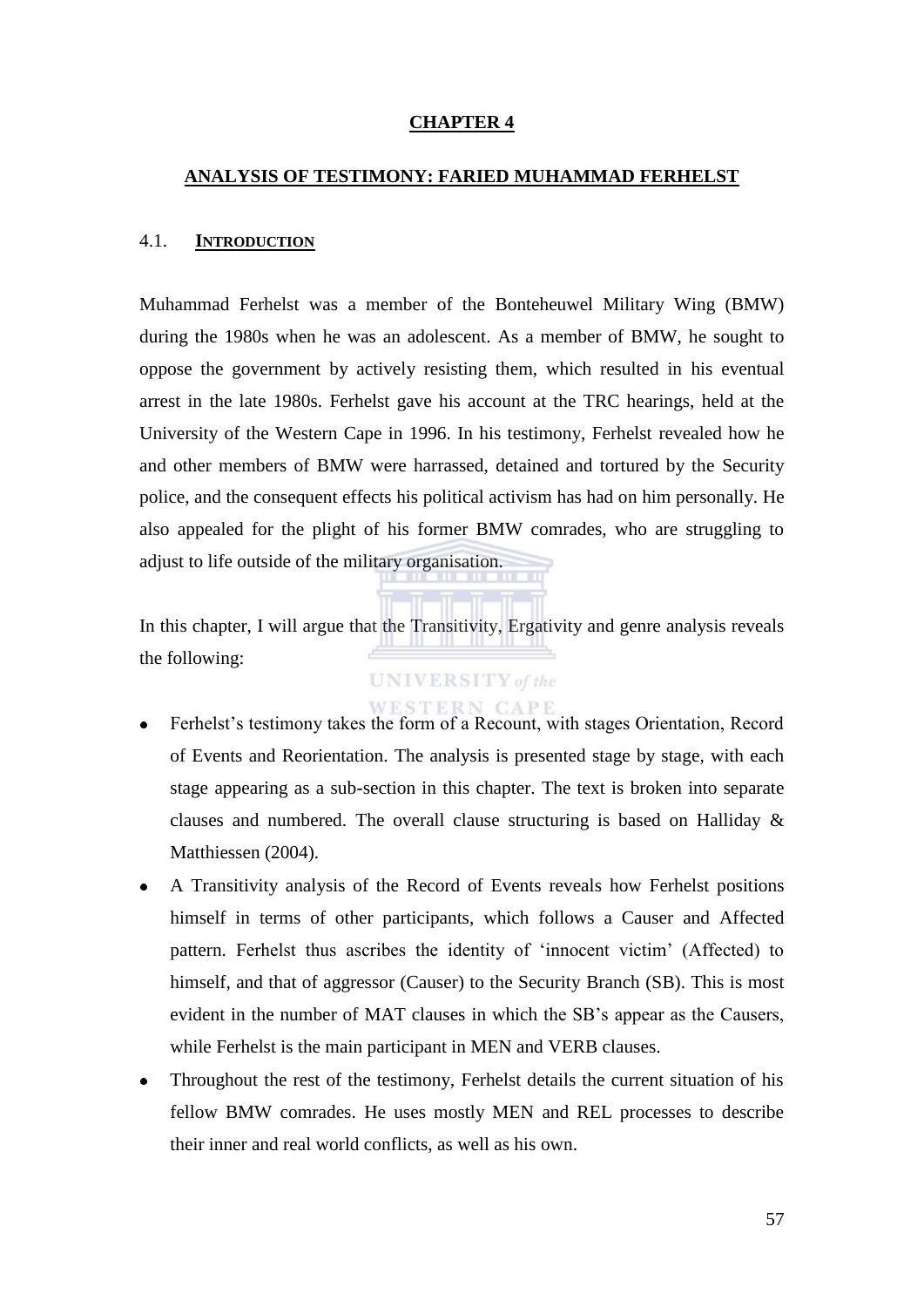$\bullet$ Both the English (online) and the Afrikaans are similar in content, with a few exceptions, which will be discussed.

This chapter ends with a summary and a table containing the overall process counts for both the English and the Afrikaans versions of the testimony.

#### 4.2. **ORIENTATION** [1–38]

In the orientation, Ferhelst orientates the audience as to the time, place, participants and circumstances of his involvement in the liberation struggle; he uses REL clauses to illustrate his and BMW's innocence and youth, giving the impression they were harassed for no apparent reason. This is thus typical of an Orientation section (see Chapter two). Ferhelst starts by giving an account of the political situation in the country from 1984 to 1986, expressed through mostly MAT (22) and REL processes  $(10).$ . . . . . . . . . . .

The table below shows the participant count for the orientation section. The participants listed are the Causers of the action, and the numbers in the respective columns show how many times these participants occurred within a particular process. The participant count for the Orientation section can thus be broken up as follows:

| Table 4.1                                                                                             | <b>ORIENTATION</b>       |                 |            |        |      |       |
|-------------------------------------------------------------------------------------------------------|--------------------------|-----------------|------------|--------|------|-------|
|                                                                                                       | No. of<br><b>Clauses</b> | <b>Ferhelst</b> | <b>BMW</b> | Police | You* | Other |
| <b>MAT</b>                                                                                            | 22                       | 2               | 10         | 5      |      |       |
| <b>MEN</b>                                                                                            | 5                        |                 | 3          |        |      |       |
| <b>REL</b>                                                                                            | 10                       | $\mathfrak{D}$  | 6          |        |      | 2     |
| <b>BEH</b>                                                                                            |                          |                 |            |        |      |       |
| <b>TOTAL</b>                                                                                          | 38                       |                 | 20         | 5      |      |       |
| * imperative use                                                                                      |                          |                 |            |        |      |       |
| Table adapted from: Rothery & Stenglin (1997), Martin & Rose (2003),<br>Halliday & Matthiessen (2004) |                          |                 |            |        |      |       |

He describes himself as being "young" at that time, and refers to himself and the other activists as "children" (clauses  $7-9$ ) – implying innocence, vulnerability and helplessness through a series of REL clauses (16–19). Ferhelst presents this background as if it was usual, even customary for "children" of his age to be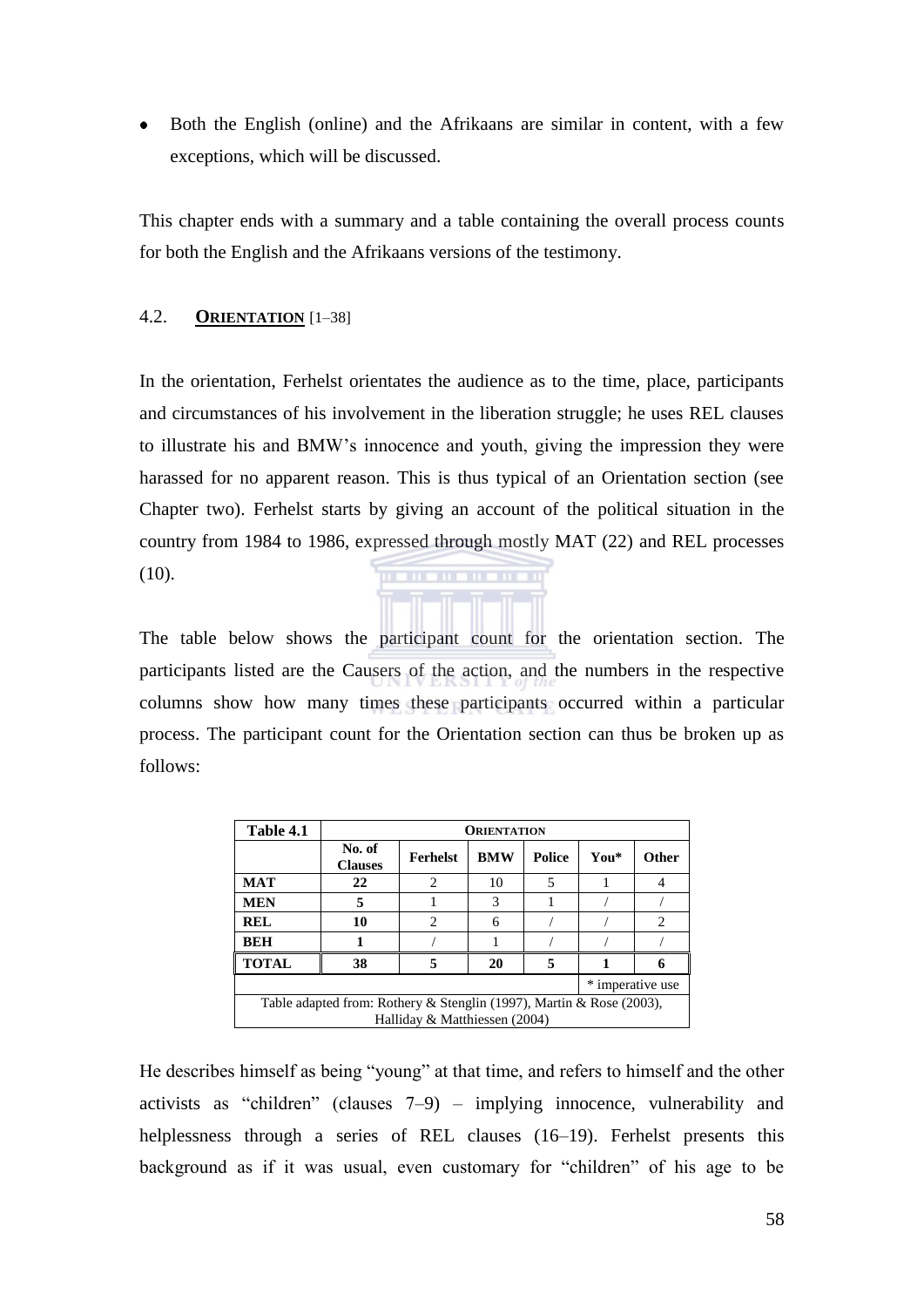politically active. (Note: the words that are in square brackets are not in the original testimony but have been re-inserted to aid the analysis.)

|                  | <b>Extract 4.1</b><br>'Orientation'              |                                                                 |            |  |  |
|------------------|--------------------------------------------------|-----------------------------------------------------------------|------------|--|--|
| 1.               |                                                  | Um [2] uh my involvement started in 1984 late 1984 uh           | <b>MAT</b> |  |  |
| 2.               | I came home from school one day                  |                                                                 |            |  |  |
| 3.               | and the cops were looking for me                 |                                                                 |            |  |  |
| $\overline{4}$ . |                                                  | why up till today I don't know.                                 | <b>MEN</b> |  |  |
| 5.               | uh BISCO                                         | Uh 1985 in the beginning I joined like SRC's on the schools [2] | <b>MAT</b> |  |  |
| 6.               |                                                  | and like we were on the run.                                    | <b>REL</b> |  |  |
| 7.               | I was still young                                |                                                                 | REL        |  |  |
| 8.               |                                                  | and I [was] like any child                                      | REL        |  |  |
| 9.               | who was afraid                                   |                                                                 | REL        |  |  |
| 10.              |                                                  | what this people was gonna do                                   | <b>REL</b> |  |  |
| 11.              |                                                  | an' the information [that] we got from other children           | <b>MAT</b> |  |  |
| 12.              |                                                  | [who] were caught                                               | <b>MAT</b> |  |  |
| 13.              | is $[that]$                                      |                                                                 | REL        |  |  |
| 14.              |                                                  | they gonna kill us [2] like                                     | <b>MAT</b> |  |  |
| 15.              |                                                  | we didn't know what to do [3]                                   | <b>MEN</b> |  |  |
| 16.              |                                                  | um [2] in 1985 where [we?] like basically had nowhere to go,    | REL        |  |  |
| 17.              |                                                  | [we had] nobody to turn to in fact [2].                         | <b>REL</b> |  |  |
| 18.              | At night we don't – didn't have places to sleep, |                                                                 | REL        |  |  |
| 19.              | 'cause we [were] afraid. [3]                     |                                                                 | <b>REL</b> |  |  |
| 20.              |                                                  | Sometimes we went without food for days 3, 4 days.              | <b>BEH</b> |  |  |

Ferhelst creates distance early on between himself and the Security police. In clause 3, he refers to them as "the cops", an informal reference to the police. After that initial introduction, he refers to them as "they", ascribing the SBs a group identity. In effect, Ferhelst establishes early on that it was "us" (those fighting against apartheid) against "them" (those upholding apartheid):

| <b>Extract 4.2</b><br>'Orientation' |                     |                                                        |            |
|-------------------------------------|---------------------|--------------------------------------------------------|------------|
|                                     | 29. and we thought, |                                                        | <b>MEN</b> |
| 30.1                                |                     | well what can we do to protect us against these people | <b>MAT</b> |

Most notably throughout the orientation is Ferhelst's switch from first person ("I") to the plural form "we". The pronoun "we" occurs in seven MAT clauses. This creates a group identity with BMW. "We" also occurs in five REL clauses, which express shared group sentiments – as a group they all stood for the same things, and all underwent the same treatment at the hands of the Security police. "I" occurs three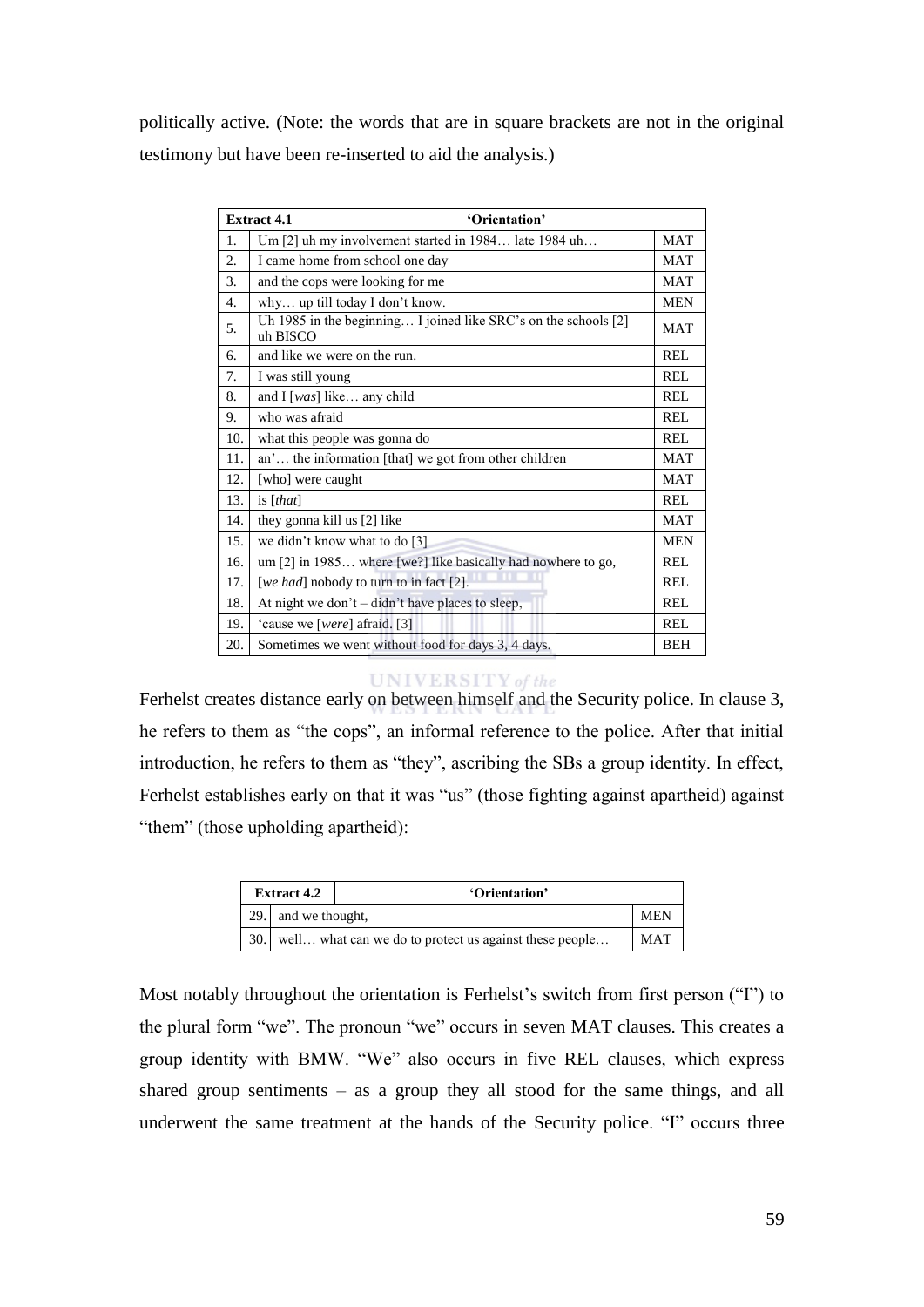times in clauses 1–5 (two MAT; one MEN), and once as an evaluation in clauses 7 and 8.

## 4.3. **RECORD OF EVENTS STAGE** [39–251]

After setting the background in the Orientation section, Ferhelst starts his main narrative in the Record of Events. In this section, Ferhelst details how he was pursued and eventually arrested by the Security Branch, who then tortured him to gain information. This section has been broken up into sub-sections or phases and labelled for ease of reference, which are:

- ‗First Arrest' [39–118];  $\bullet$
- ‗First Arrest and Interrogation' [119–164];  $\bullet$
- $\bullet$ ‗First Court Appearance' [165–185];
- ‗Second Detainment and Second Interrogation' [186–208]; and  $\bullet$
- ‗Torture' [209–251].

# 4.3.1. **'First Arrest'** [39–118]



Ferhelst appears (as Actor) in 11 MAT process clauses, but he is not acting against the police (e.g. clause 44 below). This is in contrast to the police (eight MAT) and Van Brakel (nine MAT), who do act against him (e.g. pulling him up or bursting into the room). Although these numbers are quite similar, Ferhelst represents the police as having physically acted against him as Causers, resulting in him receiving that action, i.e. being the Affected participant.

| <b>Table</b><br>4.2 | <b>RECORD OF EVENTS:</b><br><b>First Arrest [39-118]</b> |                 |            |                      |        |     |              |
|---------------------|----------------------------------------------------------|-----------------|------------|----------------------|--------|-----|--------------|
|                     | No. of<br><b>Clauses</b>                                 | <b>Ferhelst</b> | <b>BMW</b> | Van<br><b>Brakel</b> | Police | You | <b>Other</b> |
| <b>MAT</b>          | 37                                                       | 11              | 3          |                      | 8      |     | 6            |
| <b>MEN</b>          | 11                                                       | 7               |            |                      |        |     |              |
| <b>REL</b>          | 14                                                       |                 |            |                      |        |     | 10           |
| <b>VERB</b>         | 9                                                        | 3               |            | 5                    |        |     |              |
| <b>BEH</b>          |                                                          |                 |            |                      | ↑      |     |              |
| <b>TOTAL</b>        | 80                                                       | 37              |            |                      | 13     | ∍   |              |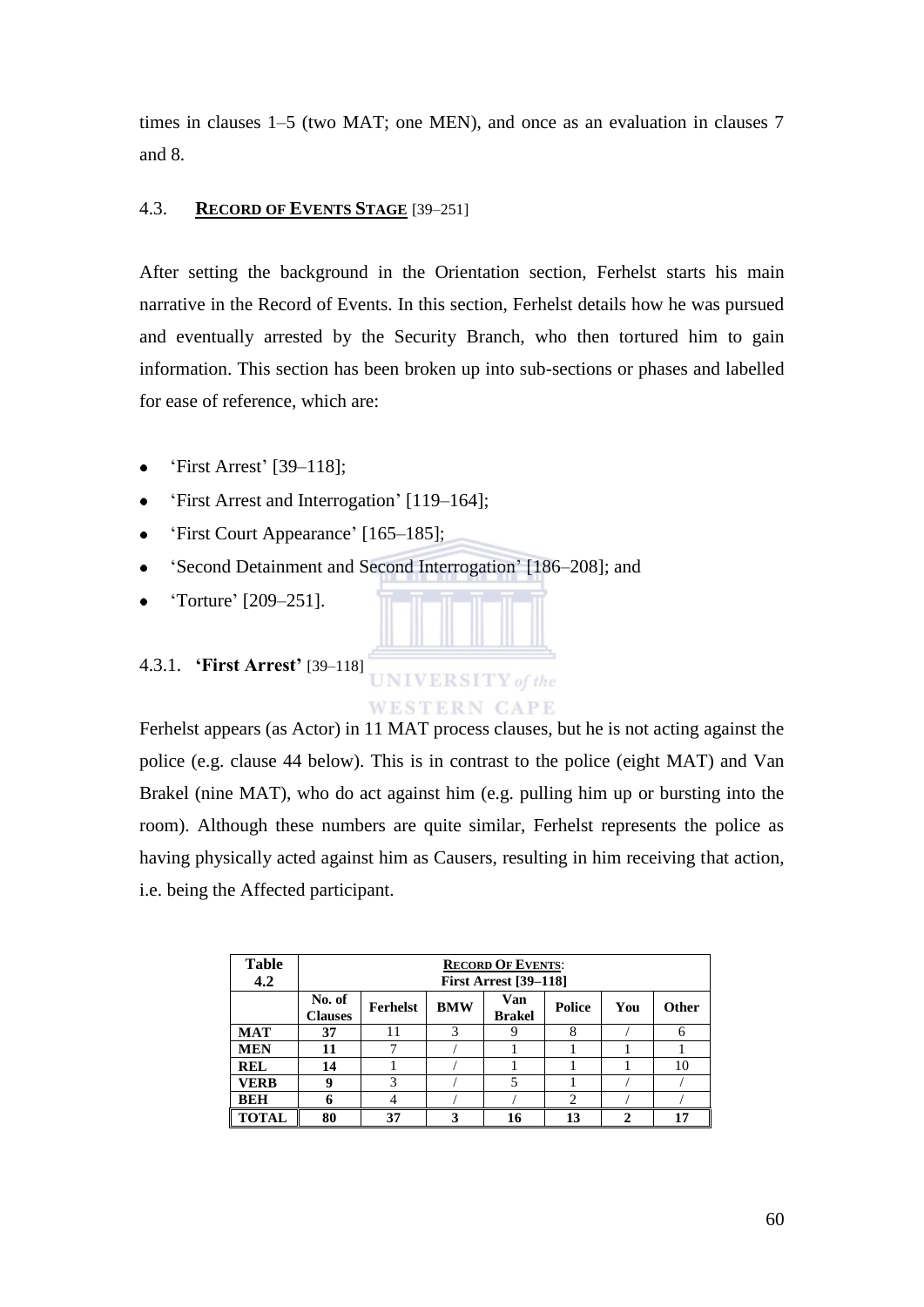Ferhelst, however, relies on describing his thoughts as he was not able to act physically: he appears in seven MEN process clauses, most notably clauses 45–50 (below), where MEN clause 45 signals an evaluation sequence. A feature of Ferhelst's testimony was that he created distance between himself and the police, as well as his own emotions, mostly through the use of the impersonal pronoun "you":

|     | <b>Extract 4.3</b><br>'First Arrest'              |                                         |            |
|-----|---------------------------------------------------|-----------------------------------------|------------|
| 44. |                                                   | but I got back into bed.                | <b>MAT</b> |
| 45. |                                                   | I heard the cars pull up.               | <b>MEN</b> |
| 46. | Your – at that time your senses are so developed, |                                         |            |
| 47. | you can hear a car a mile for uh                  |                                         | <b>MEN</b> |
| 48. |                                                   | when it brakes.                         | <b>MAT</b> |
| 49. |                                                   | like your senses – everything becomes – | REL        |
| 50. | you become suspicious of everything and everybody |                                         | REL.       |

Ferhelst uses the pronoun as a form of detachment. Also, "you" and "everything and everybody" (50) are used in a very generic sense: it describes his state of vigilance, of constantly having to be alert or aware of "everything and everybody". This state of alertness is also a feeling that he shared with the other activists.

Another MEN clause signals external evaluation when Ferhelst contemplates the reasons why the police would pursue him. This extract is also indicative of how Ferhelst viewed the police. He takes himself out of the action (so to speak) – he is the implied Affected, as the police were there for him:

|     | <b>Extract 4.4</b>                                     | 'First Arrest'                         |             |
|-----|--------------------------------------------------------|----------------------------------------|-------------|
| 62. | I thought,                                             | <b>MEN</b>                             |             |
| 63. |                                                        | is all this people just coming for me? | MAT         |
| 64. |                                                        | What did I do wrong?                   | <b>MAT</b>  |
| 65. |                                                        | What did I do SO badly                 | <b>MAT</b>  |
| 66. |                                                        | that this people want me so?           | <b>MEN</b>  |
| 67. | Um I then realise that.                                |                                        |             |
| 68. | well, all the threats we got                           |                                        | <b>MAT</b>  |
| 69. | from uh all the information we got from other children |                                        | MAT         |
| 70. | who were caught,                                       |                                        | MAT         |
| 71. |                                                        | well this people are going to kill me, | <b>MAT</b>  |
| 72. | that's                                                 |                                        | REL         |
| 73. | what they said                                         |                                        | <b>VERB</b> |
| 74. | an' um I got back into bed                             |                                        | <b>MAT</b>  |
| 75. | and [ $I$ ] laid. [2]                                  |                                        | <b>BEH</b>  |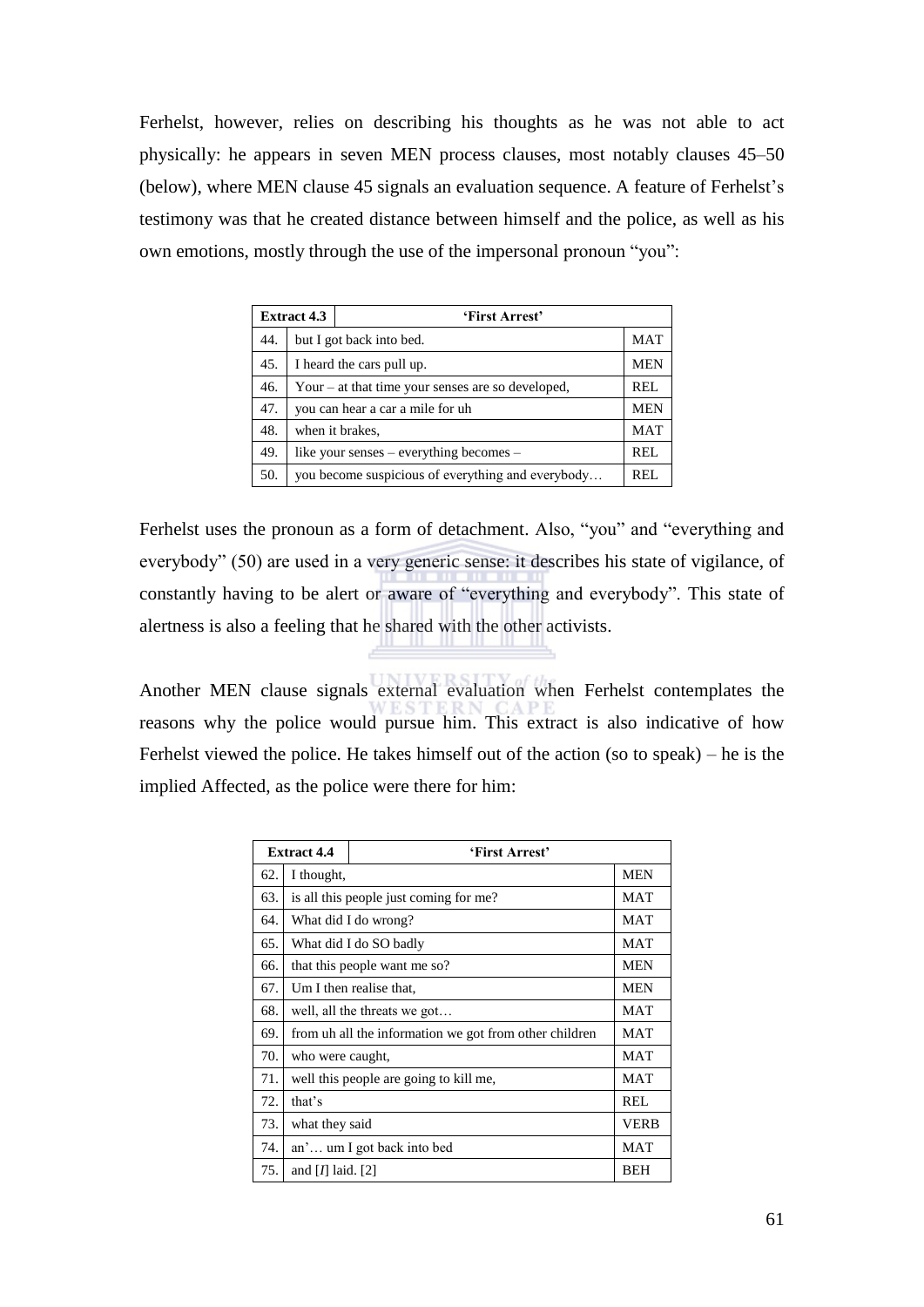In these clauses (62–75), Ferhelst steps away from the story to evaluate what he had thought (at that time). According to Tannen  $(2007: 117)$  the "casting their thoughts as dialogue allows a dramatization based on the state of their understanding of events at the time, rather than on the clarity of hindsight" (also in Watson,  $1996$ :  $260$ ; Wetherall, 1996: 305). He expresses confusion, fear and perplexity as to why the police wanted him through two MEN clauses and three MAT clauses (64, 65 and 71). Ferhelst had already summarised the situation as inevitable (clause 56: "but it was too  $late$ ) – he could not run because the house was surrounded by armed policemen.

Ferhelst introduces change through two EXIST clauses (78–79): the police enter the house. Ferhelst mentions Van Brakel for the first time in clause 80, but only implicitly – his name is only mentioned in clause 90. Ferhelst refers to Van Brakel very seldom by name – throughout the Record of Events, the name "Van Brakel" occurs only three times (see, for example, clauses 90, 137 and 201). From introducing Van Brakel as "this captain" (in clause 80), until the end of the main narrative (i.e. clause 377), Ferhelst regularly refers to him by using the pronoun "he"  $(21 \text{ times})$ , as well as "This captain"  $(80, 173)$ , "that man"  $(87)$ , "die kaptein"  $(335)$ . These references act as strategies to distance him from Van Brakel. Ferhelst's anger and hatred comes to the fore in clauses 85–89, where he disrupts the flow of activity sequence to express the direct words Van Brakel told him that day he was arrested. He addresses the audience directly, signalled through three VERB processes.

| <b>Extract 4.5</b><br>'First Arrest' |                                                                |                                                              |              |  |  |
|--------------------------------------|----------------------------------------------------------------|--------------------------------------------------------------|--------------|--|--|
| 78.                                  |                                                                | and there was this uh commotion in the dining room. [2]      |              |  |  |
| 79.                                  |                                                                | Um there was approximately 20 to 30 cops in the dining room, | <b>EXIST</b> |  |  |
| 80.                                  |                                                                | and this captain burst into the room                         | MAT          |  |  |
| 81.                                  | that I was laying.                                             |                                                              | <b>BEH</b>   |  |  |
| 82.                                  |                                                                | I was still in a shorts [2].                                 | <b>REL</b>   |  |  |
| 83.                                  | He pulled me up                                                |                                                              |              |  |  |
| 84.                                  | he said $uh$                                                   |                                                              |              |  |  |
| 85.                                  | can I use the exact words                                      |                                                              |              |  |  |
| 86.                                  |                                                                | because like it's hard for me to forget                      | REL          |  |  |
| 87.                                  |                                                                | what that man said that day                                  | <b>VERB</b>  |  |  |
| 88.                                  |                                                                | and like I tried to forget                                   | <b>MEN</b>   |  |  |
| 89.                                  | but it's always there.                                         |                                                              |              |  |  |
| 90.                                  | Uh this captain his name is Van Brakel uh                      |                                                              |              |  |  |
| 91.                                  | he he came into that room, he and about four, five other SB's. |                                                              |              |  |  |
| 92.                                  | He said to me,                                                 |                                                              |              |  |  |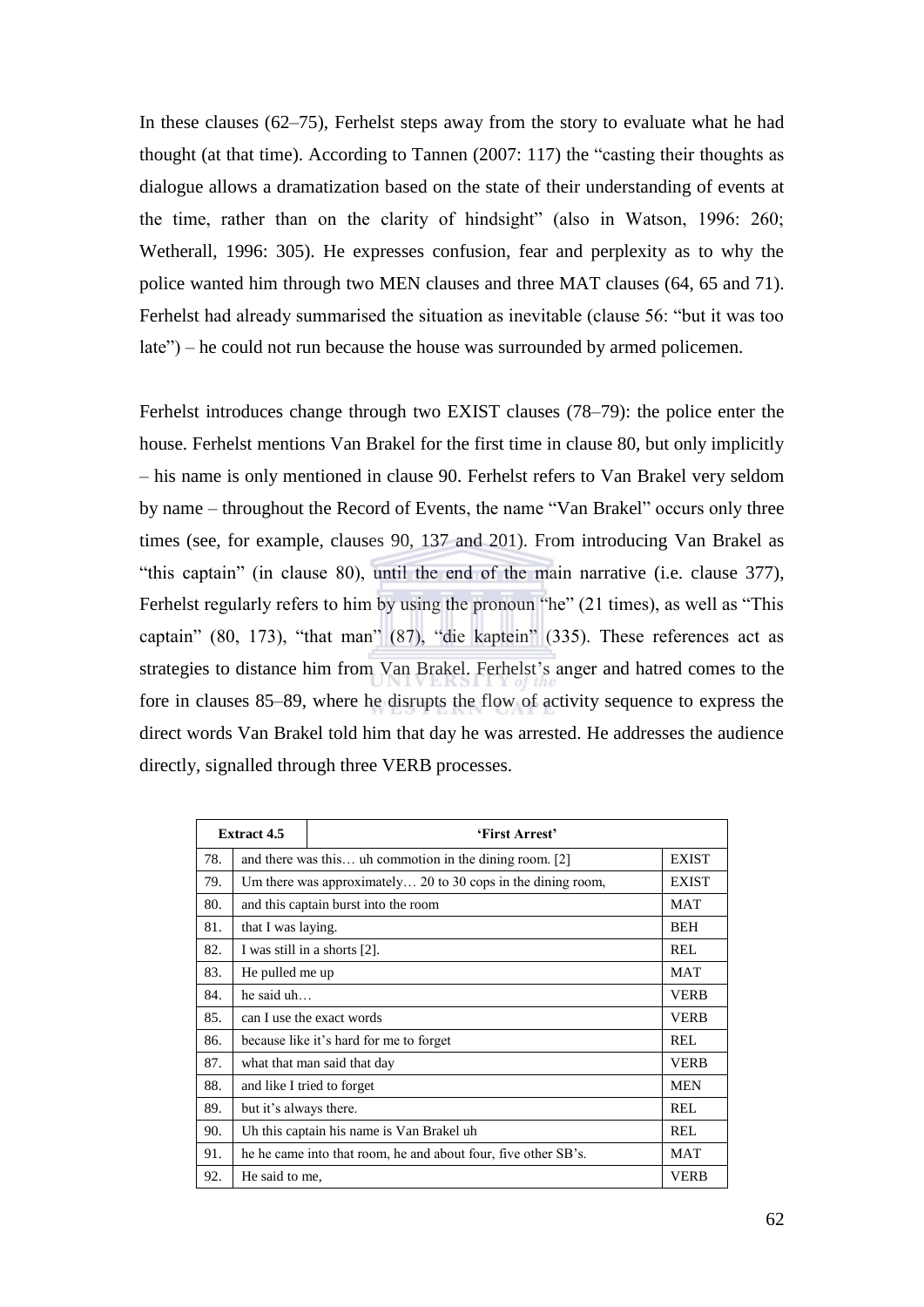| 93.  | "you - jou slym etter gemors. Ons het jou. (you piece of trash, we have<br>vou now.) | REL          |
|------|--------------------------------------------------------------------------------------|--------------|
| 94.  | Ons gaan jou nou vrek maak." (Now we going to kill you.)                             | <b>MAT</b>   |
| 95.  | And like there was uh one of the other guys was with me in the room.                 | <b>EXIST</b> |
| 96.  | His name is Mymoona Begg                                                             | REL          |
| 97.  | but he doesn't know $-$                                                              | <b>MEN</b>   |
| 98.  | he wasn't politically active or anything like that.                                  | REL          |
| 99.  | They took him out of the room                                                        | <b>MAT</b>   |
| 100. | and then they started to hit me                                                      | <b>MAT</b>   |
| 101. | [they] smack me around                                                               | <b>MAT</b>   |

The pronoun "ons" ("we") is used when Ferhelst recalls more of Van Brakel's exact words in clauses 92–94. This is one example of how Van Brakel, according to Ferhelst, never referred to himself in the singular – throughout the Record of Events, Van Brakel is quoted as using the plural pronoun to show off his superiority and that he never acted alone. This use of external evaluation and the use of quotation reveal Ferhelst's impressions of Van Brakel. Quotations, according to Koven (2001: 514), can be used to assign particular types of identities to specific individuals. Koven  $(2001: 518)$  states that "speakers make their quoted characters use particular languages to inhabit, position themselves relative to, or even juxtapose linguistically embodied social identities". Speakers also do this when quoting themselves. Therefore, by quoting Van Brakel's direct words, Ferhelst positions him as a specific identity type, i.e. as a smug and rude individual.

#### 4.3.2. **'First Detainment & Interrogation'** [119–164]

In this part of the Record of Events, Ferhelst is interrogated by the police for the first time. This is evident from the number of VERB processes (11) in this section, as Ferhelst refused to answer Van Brakel's questions. Once again, references to the police dominate: they are mentioned in 17 of the 22 MAT process clauses. Ferhelst does not appear in any MAT clauses (he cannot act, he is in police custody); he is the Senser in four MEN and the Sayer in four VERB clauses, therefore confined to his thoughts and words.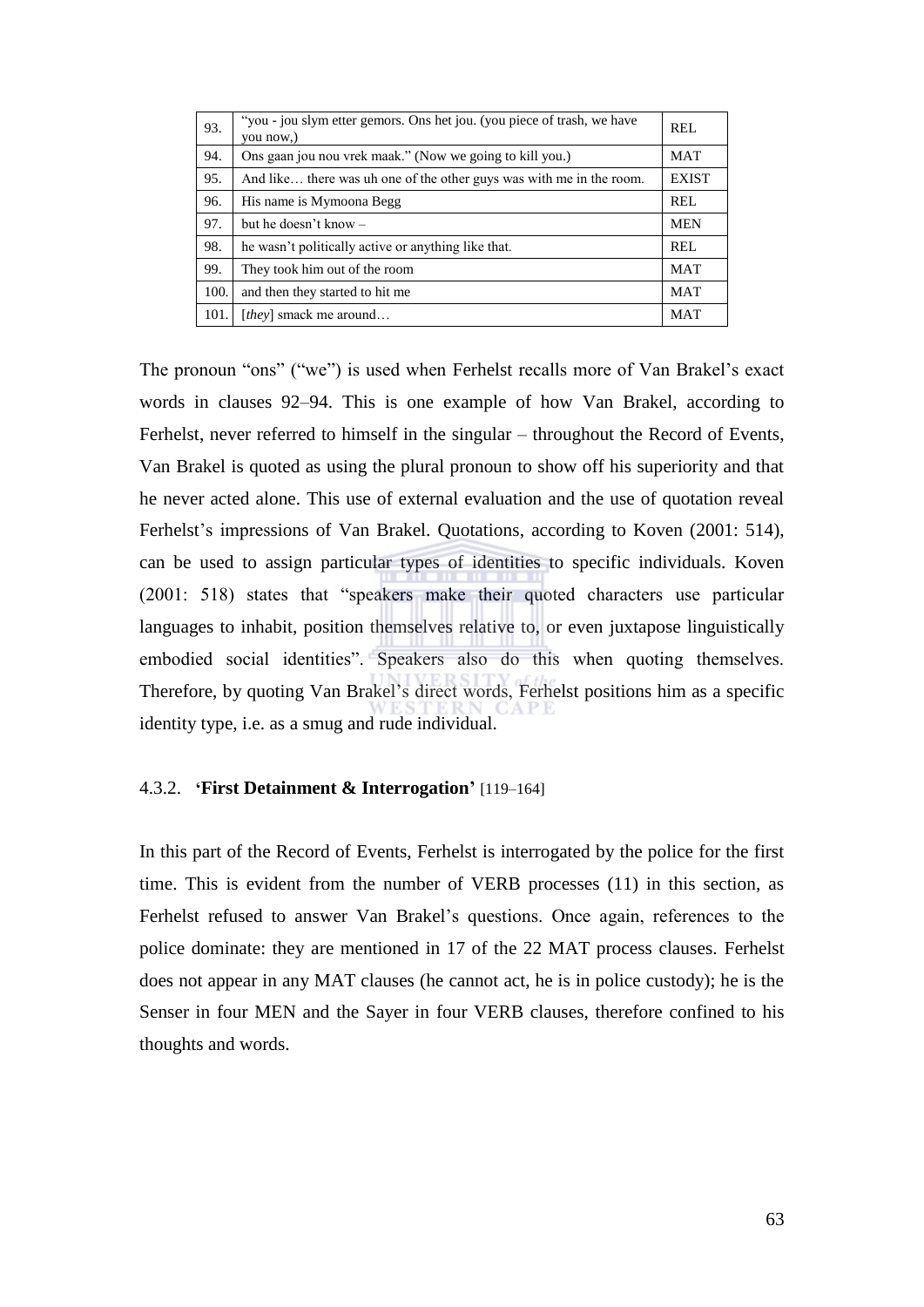| <b>Table</b><br>4.3 | <b>RECORD OF EVENTS</b><br><b>First Detainment &amp; Interrogation</b>                        |  |  |    |  |  |  |  |
|---------------------|-----------------------------------------------------------------------------------------------|--|--|----|--|--|--|--|
|                     | Van<br>No. of<br>Ferhelst<br><b>Police</b><br><b>Other</b><br><b>Brakel</b><br><b>Clauses</b> |  |  |    |  |  |  |  |
| <b>MAT</b>          | 22                                                                                            |  |  | 17 |  |  |  |  |
| <b>MEN</b>          | 6                                                                                             |  |  |    |  |  |  |  |
| <b>REL</b>          |                                                                                               |  |  |    |  |  |  |  |
| <b>VERB</b>         | 11                                                                                            |  |  |    |  |  |  |  |
| <b>BEH</b>          | 3                                                                                             |  |  |    |  |  |  |  |
| <b>TOTAL</b>        | 46                                                                                            |  |  | 22 |  |  |  |  |

Another example of how Ferhelst used dialogue to construe Van Brakel is contained in clauses 125-126:

| <b>Extract 4.6</b> |                       | 'First Detainment & Interrogation'                     |             |
|--------------------|-----------------------|--------------------------------------------------------|-------------|
|                    | 125. $\vert$ He said, |                                                        | <b>VERB</b> |
|                    |                       | 126.   "ag, hou hou jou bek donner" (shut up, bastard) | <b>VERB</b> |

His words are in the imperative, but can be interpreted as being more dismissive of Ferhelst's pleas than as a direct order to keep quiet. The interjection "ag" achieves this (dismissiveness), relegating the imperative to a statement. The meaning of " $ag$ ", though, is not carried over into the English translation (it could be roughly translated as "oh"). In the English, the imperative directly orders Ferhelst to shut up, therefore, the meaning of this expression is lost.  $E \to N$  CAPE

## 4.3.3. **'First Court Appearance'** [165–185]

Clauses 165–185 are dominated by MAT processes, with Ferhelst the Actor (but not Causer) – "I" comes across in eight of the 13 MAT processes. Ferhelst briefly switches from the first person to the plural form "we" in clauses  $170-171$ . Ferhelst establishes a group identity, by using words such as "we", and "our [Section 29 papers]‖. In clause 173–174, however, he reverts to the singular after he is confronted by Van Brakel (presumably), as his focus of his testimony shifts from references to a shared activist experience to his own personal narrative.

| <b>Extract 4.7</b> |                             | 'First Court Appearance' |            |
|--------------------|-----------------------------|--------------------------|------------|
| 165.               | Then I went to court [2] uh |                          | <b>MAT</b> |
| 166.               | I was denied bail.          |                          | <b>MAT</b> |
| 167.               | For that ten days I can say |                          | VFRR       |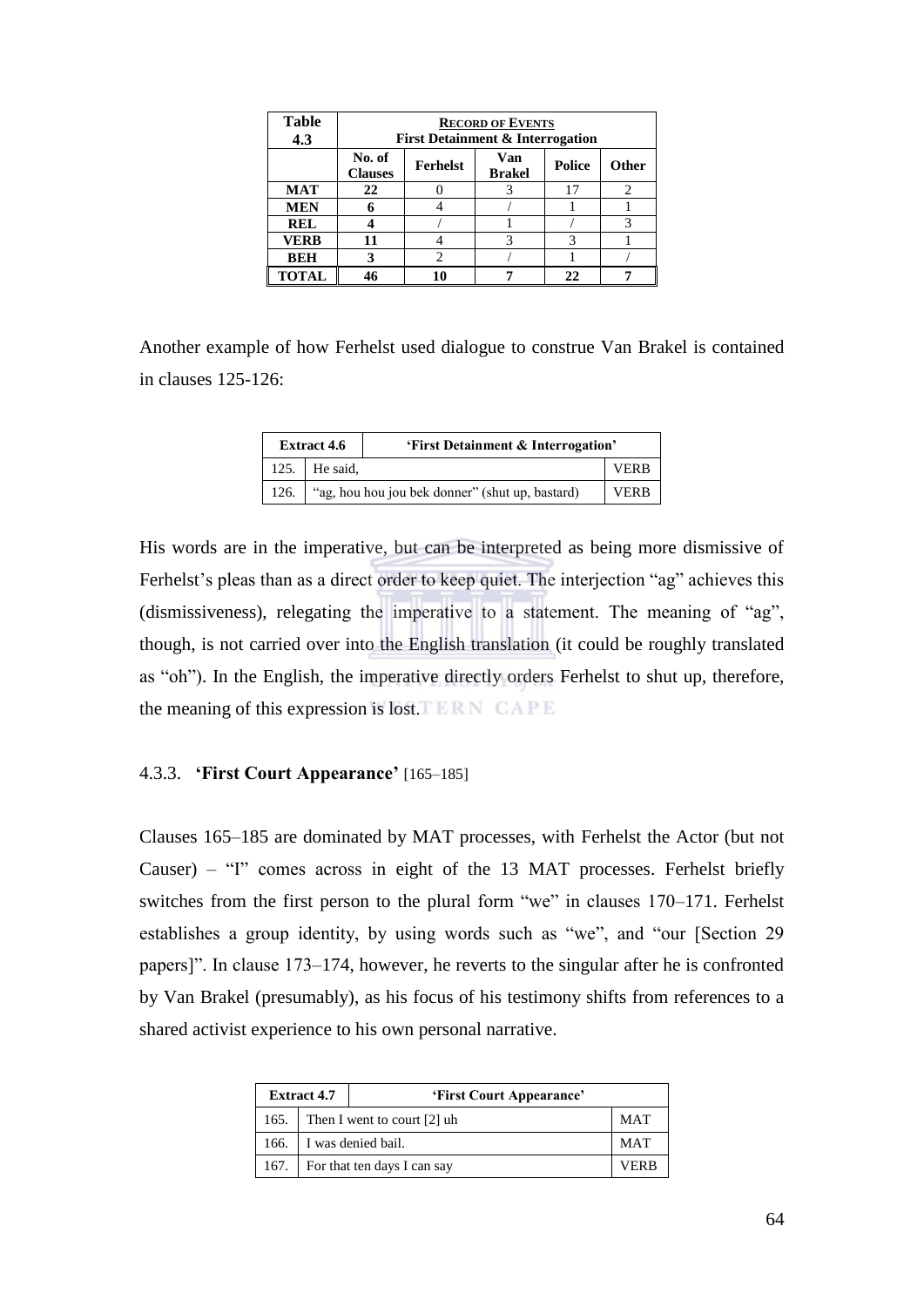| 168. | I was like interrogated for say about seven days. [2] | <b>VERB</b> |
|------|-------------------------------------------------------|-------------|
| 169. | Then I got bail.                                      | <b>MAT</b>  |
| 170. | Uh before we got bail $-$                             | <b>MAT</b>  |
| 171. | the day before we got bail,                           | <b>MAT</b>  |
| 172. | our Section 29 papers were there uh                   | REL.        |
| 173. | this captain reckons to me                            | <b>VERB</b> |
| 174. | [that] he's gonna detain me under Section 29          | <b>MAT</b>  |
| 175. | so I said.                                            | <b>VERB</b> |
| 176. | "well you must do                                     | <b>MAT</b>  |
| 177. | whatever you want to,"                                | <b>MEN</b>  |
| 178. | but as soon as I walk out of the court                | <b>MAT</b>  |
| 179. | I started running                                     | <b>MAT</b>  |
| 180. | because I know                                        | <b>MEN</b>  |
| 181. | what what were on their minds. [2]                    | REL.        |
| 182. | Luckily I got away                                    | <b>MAT</b>  |
| 183. | but and I got a date to appear later $-$              | <b>MAT</b>  |
| 184. | when $I - at a$ later date I came to court            | <b>MAT</b>  |
| 185. | the charges were dropped against me,                  | <b>MAT</b>  |

Ferhelst also appears as the Affected participant in clause 185: Agency demonstrates the ‗done to' versus the ‗doers'; Ferhelst does not explicitly state who did or gave him what – he is the Affected, but omits the Causer(s). All can be inferred from the text, though.

# **UNIVERSITY** of the **WESTERN CAPE**

## 4.3.4. **'Second Detainment & Interrogation'** [186–208]

In this section, the story takes a twist  $-$  a policeman that Ferhelst knew points him out and he is rearrested. The police (Causers) take him from one police station to another, i.e. Ferhelst is still in the role of Affected. When Van Brakel enters the room, he becomes the sole aggressor (clause 201–208) and the narrative focuses on the contest between Ferhelst and Van Brakel. (In this sense, Ferhelst's testimony is similar to that of other young activists, who frequently depicted themselves as heroes pitted against the police adversaries. See, for example, the analysis of Colin de Souza in Bock & Duncan, 2006, and Bock, 2010).

|      | <b>Extract 4.8</b><br>'Second Interrogation' |                                               |            |  |
|------|----------------------------------------------|-----------------------------------------------|------------|--|
| 201. | uh at about 7 or 8 Van Brakel came.<br>MAT   |                                               |            |  |
| 202. |                                              | He started asking me questions<br><b>VERB</b> |            |  |
| 203. | [he started] smacking me around what         |                                               | <b>MAT</b> |  |
| 204. |                                              | and then left again,                          | <b>MAT</b> |  |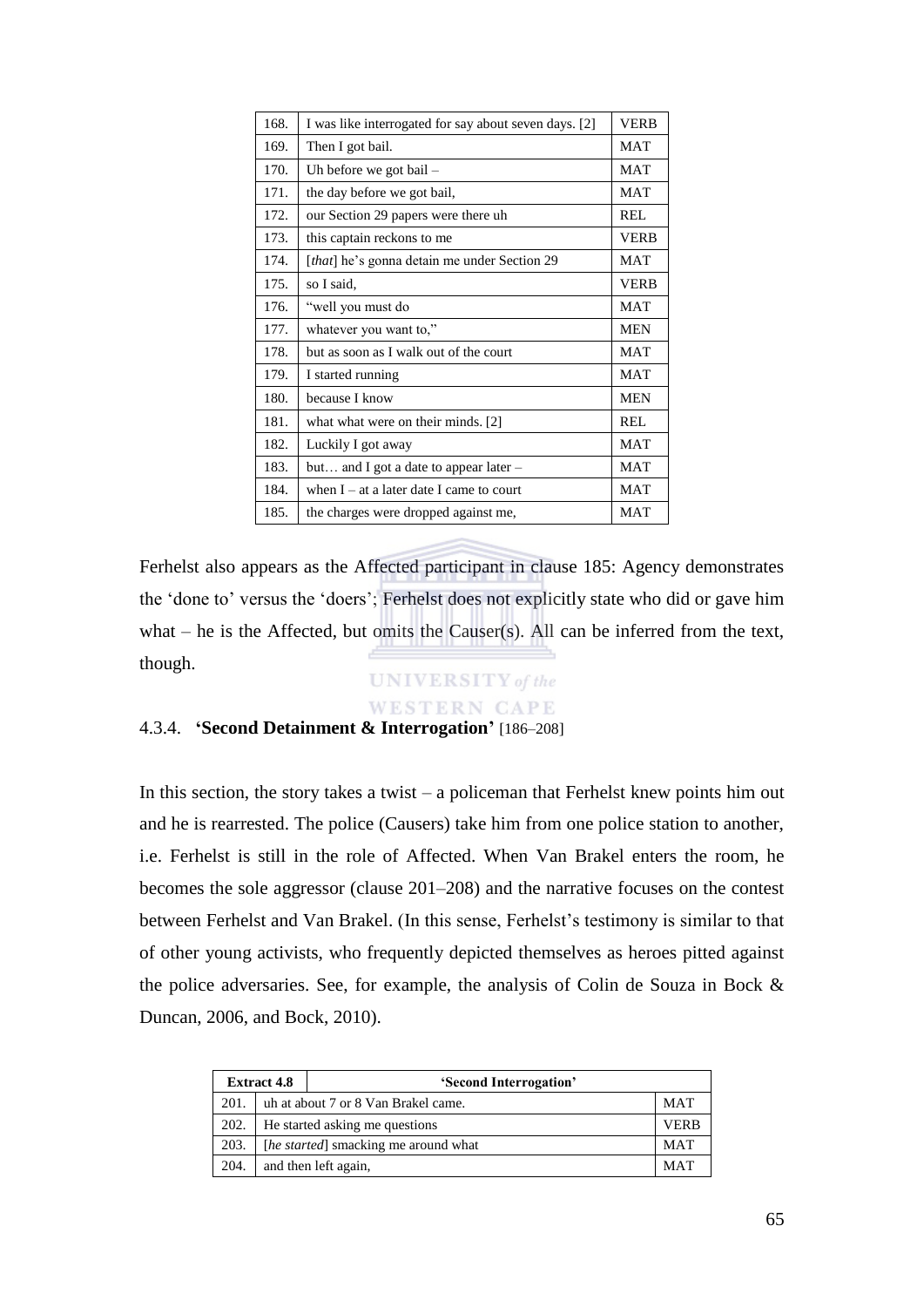| 205. | and he said uh,                                                                          | <b>VERB</b> |
|------|------------------------------------------------------------------------------------------|-------------|
| 206. | "ons maak jou nog vrek, voor jy uit die tronk uit." They told me<br>they would kill me.] | <b>MAT</b>  |
| 207. | Um [2] I thought                                                                         | <b>MEN</b>  |
| 208. | [that] everything was okay for the night.                                                | <b>REI</b>  |

Van Brakel does all the talking (two VERB  $-$  201, 205) and the hitting (one MAT – 203). Ferhelst represents this rather nonchalantly, as if being smacked around by the police was a common thing. In clause 206, Ferhelst quotes Van Brakel's direct Afrikaans words; he uses the pronoun "ons" to intimidate, scare Ferhelst, as well as to display his power. The English translation, however, is in indirect reported speech and tones down the original meaning (Bock *et al.*, 2006), and "voor jy uit die tronk uit" (own translation – "before you leave prison / jail") is omitted.

## 4.3.5. **'Torture'** [209–251]

In clauses 209–251, Ferhelst's story comes to a climax. As with the beginning of the Record of Events, he orientates the audience to the time and place of his incarceration, and the physical state that he was in before the police entered the cell. The SBs were the only Causers of the situation, as is evident from the high number of MAT clauses with the SBs as Subject. Of the 27 MAT clauses in this section, they appear in 21 of them. Ferhelst appears in two MAT clauses, but once again only as the Affected. He does not explicitly state who the Causers are (although this is inferred from the context). Ferhelst's responses are confined to four MEN clauses and one REL clause, as he was obviously unable to defend himself against the very physical nature of the torture.

| <b>Table</b><br>4.4 | <b>RECORD OF EVENTS</b><br>Torture [209 - 251] |                                                  |    |  |   |  |  |  |  |
|---------------------|------------------------------------------------|--------------------------------------------------|----|--|---|--|--|--|--|
|                     | No. of<br><b>Clauses</b>                       | <b>Police</b><br><b>Ferhelst</b><br>You<br>Other |    |  |   |  |  |  |  |
| <b>MAT</b>          | 27                                             | $\overline{c}$                                   | 21 |  |   |  |  |  |  |
| <b>MEN</b>          | 5                                              |                                                  |    |  |   |  |  |  |  |
| <b>REL</b>          | 7                                              |                                                  |    |  | 6 |  |  |  |  |
| <b>VERB</b>         | 1                                              |                                                  |    |  |   |  |  |  |  |
| <b>BEH</b>          | $\mathbf 2$                                    |                                                  |    |  |   |  |  |  |  |
| <b>EXIST</b>        |                                                |                                                  |    |  |   |  |  |  |  |
| <b>TOTAL</b>        | 43                                             | o                                                | 21 |  |   |  |  |  |  |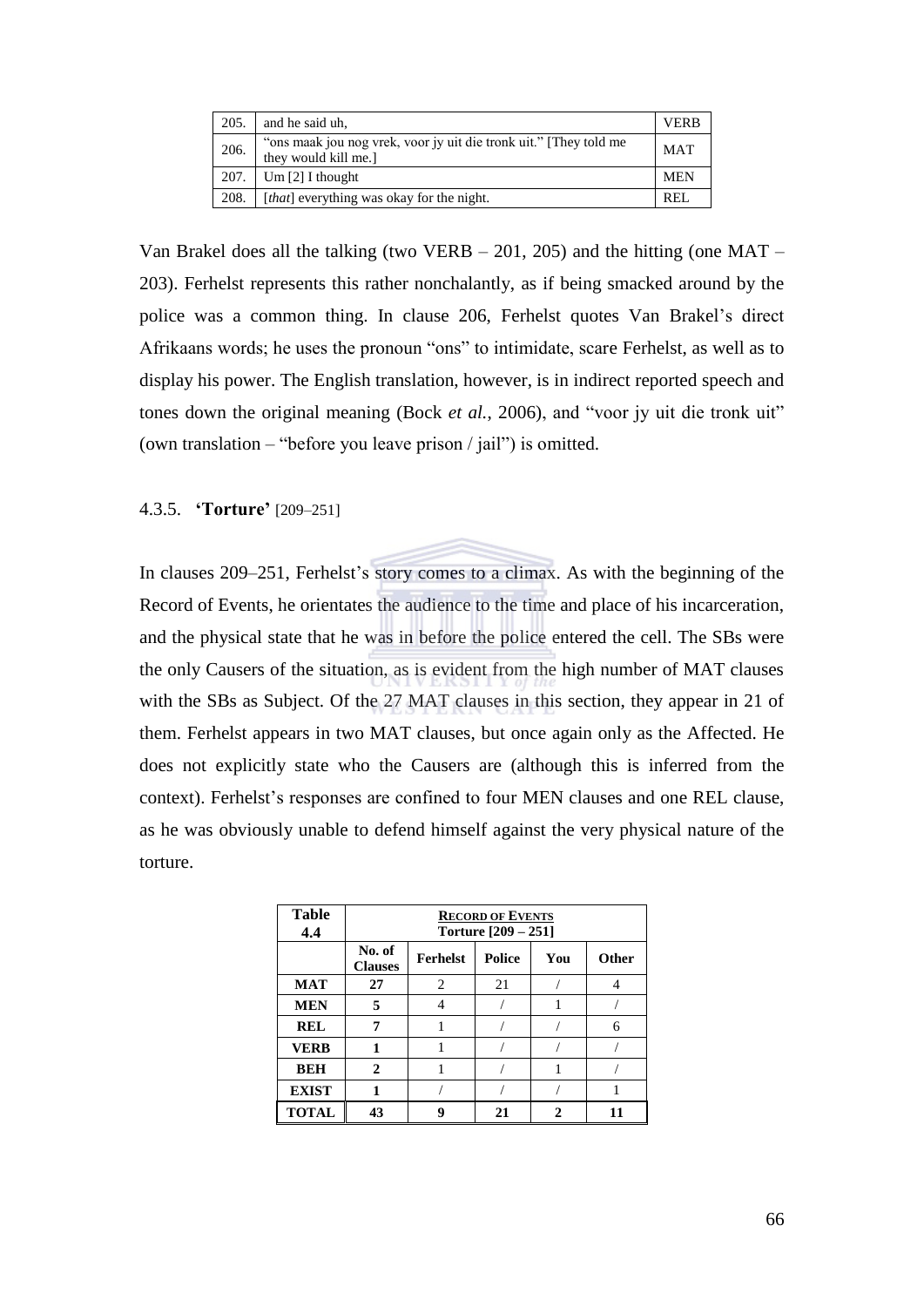In clauses 237–251, Ferhelst evaluates the situation by describing the physical and mental torture he went through, by using the pronoun "you". In the context, Ferhelst detaches himself from the mental and physical pain by generalising it. The use of the non-referential "you" downplays the event emotionally by making it less personal.

|      | <b>Extract 4.9</b>                                                                     | 'Torture'                            |             |  |
|------|----------------------------------------------------------------------------------------|--------------------------------------|-------------|--|
| 237. | Um like, the majority of the time when they hit you                                    |                                      |             |  |
| 238. | your didn't - you didn't even feel the pain<br><b>MEN</b>                              |                                      |             |  |
| 239. |                                                                                        | because you passed out or something. | <b>BEH</b>  |  |
| 240. | It went uh                                                                             |                                      | MAT         |  |
| 241. | as I can say                                                                           |                                      | <b>VERB</b> |  |
| 242. | <b>MAT</b><br>that went on for [2] for that period.                                    |                                      |             |  |
| 243. | After that night it was every night, half past 2, 3 o'clock every night.<br><b>REL</b> |                                      |             |  |
| 244. | <b>MAT</b><br>They came to fetch me.                                                   |                                      |             |  |
| 245. |                                                                                        | Um [3] I can't remember for how long | <b>MEN</b>  |  |
| 246. | that went on.                                                                          |                                      | <b>MAT</b>  |  |
| 247. |                                                                                        | but to me it felt like               | <b>REL</b>  |  |
| 248. |                                                                                        | it $\ldots$ went on for $\ldots$     | <b>MAT</b>  |  |
| 249. | it felt like $a -$ almost a couple of years, just that short period<br><b>REL</b>      |                                      |             |  |
| 250. | because what $-$ of what people $-$ the way they handle you,<br><b>MAT</b>             |                                      |             |  |
| 251. |                                                                                        | the way they hit you.                | MAT         |  |
|      |                                                                                        |                                      |             |  |

# 4.4. **REORIENTATION** [252–255] & **CODA** [256–257]

**WESTERN CAPE** 

In the Reorientation, Ferhelst brings the audience back to a time after the torture. He does not mention exactly how long was held and tortured (even though it was only for a "short period" (249)). He mentions his fellow comrades in clauses 254–255 (explicitly), who were detained and released with him. He is still the Affected, and the Agent of his release (i.e. the police, law) are omitted and treated as if these events had occurred by themselves.

In the Coda, Ferhelst signals the end of his account with a REL clause (256–257), indicating that he has finished his story.

|      | <b>Extract 4.10</b>                                                     | <b>Reorientation &amp; Coda</b>                                       |            |  |  |  |  |
|------|-------------------------------------------------------------------------|-----------------------------------------------------------------------|------------|--|--|--|--|
|      | <b>REORIENTATION</b> [252-255]                                          |                                                                       |            |  |  |  |  |
|      |                                                                         |                                                                       |            |  |  |  |  |
|      | 252. Um after that, they took me to uh Victor Verster [2]<br><b>MAT</b> |                                                                       |            |  |  |  |  |
| 253. |                                                                         | where I was [2] originally detained.                                  | <b>MAT</b> |  |  |  |  |
| 254. |                                                                         | Uh later on I was released on [2] bail with the other fellow comrades | <b>MAT</b> |  |  |  |  |
| 255. | who was with me                                                         |                                                                       | MAT        |  |  |  |  |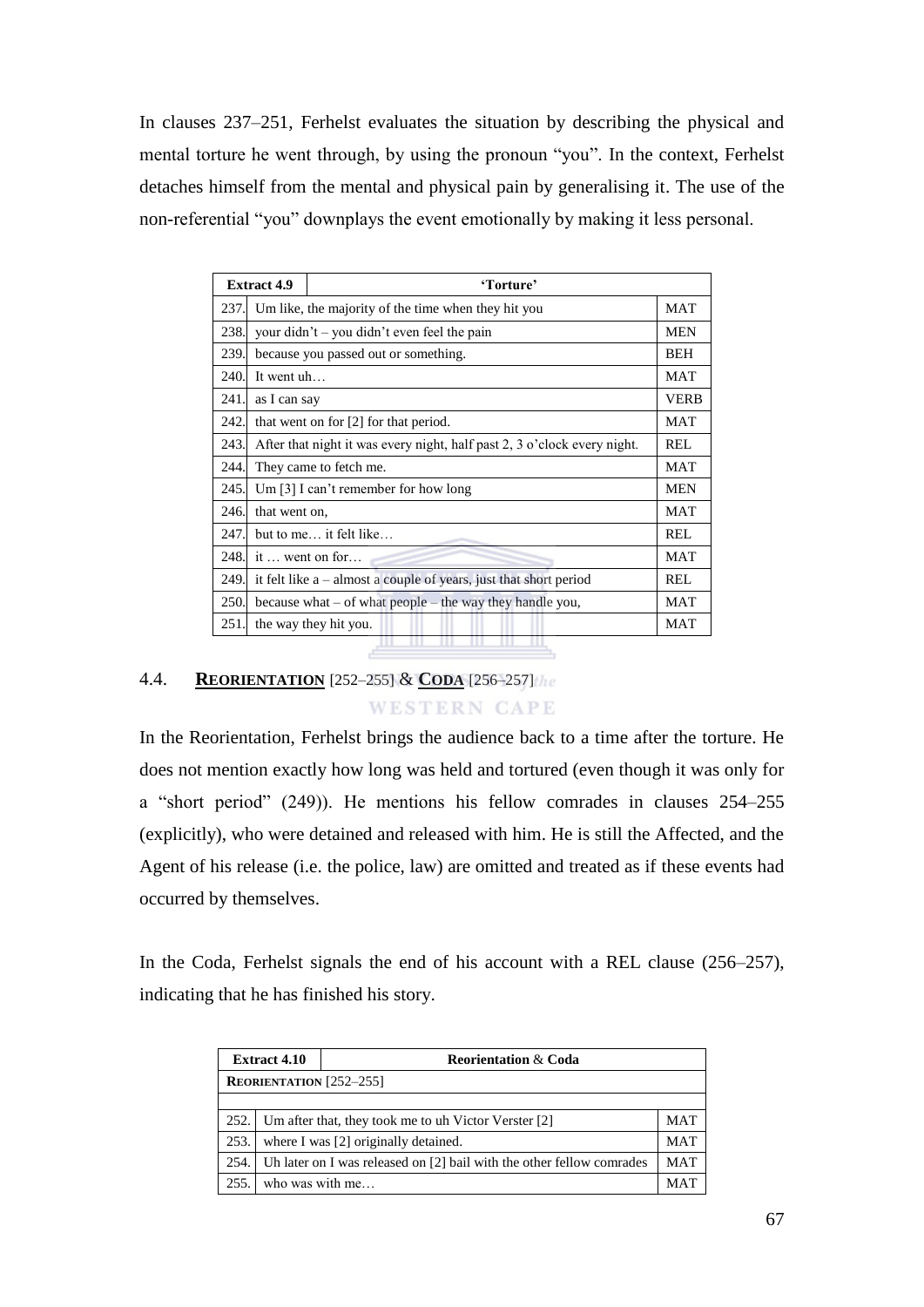| $\text{CODA}$ [256–257] |                       |            |  |  |  |
|-------------------------|-----------------------|------------|--|--|--|
|                         |                       |            |  |  |  |
|                         | $256.$ I think        | <b>MEN</b> |  |  |  |
|                         | 257. that's about it. | REI        |  |  |  |

## 4.5. **SUMMARY**

In his testimony, Ferhelst gives his account of his harassment and torture endured at the hands of the Security police. He describes what happened in the Record of Events, which is structured in a chronological sequence of events. The participants are mainly Ferhelst, Van Brakel and the Security police. In the Orientation stage, mostly REL processes are attributed to BMW, through which Ferhelst establishes his activist identity. In the Record of Events stage, most of the MEN clauses are attributed to Ferhelst, on the one hand, and most of the MAT clauses are attributed to the police and Van Brakel. Ferhelst has an almost equal number of MEN and MAT processes, an indication of how his 'agency' is increasingly limited to his thoughts and feelings.

This table is a summary of the participant distribution of the main testimony according to section and process.<br>UNIVERSITY of the

|                         | <b>DO L DAVIT</b><br><b>CONTRACTO</b><br>PROCESS & PARTICIPANT TALLY FOR FERHELST'S MAIN TESTIMONY<br>Table 4.5 |                 |                |                      |                |                         |                |                         |
|-------------------------|-----------------------------------------------------------------------------------------------------------------|-----------------|----------------|----------------------|----------------|-------------------------|----------------|-------------------------|
|                         |                                                                                                                 | <b>Ferhelst</b> | <b>BMW</b>     | Van<br><b>Brakel</b> | <b>Police</b>  | You / Jy                | <b>Other</b>   | <b>TOTALS</b>           |
|                         | <b>MAT</b>                                                                                                      | $\overline{2}$  | 10             | $\overline{0}$       | 5              | 1                       | $\overline{4}$ | 22                      |
| Orientation             | <b>MEN</b>                                                                                                      | $\mathbf{1}$    | 3              | $\theta$             | 1              | $\overline{0}$          | $\overline{0}$ | 5                       |
|                         | <b>REL</b>                                                                                                      | $\overline{2}$  | 6              | $\theta$             | $\theta$       | $\Omega$                | $\overline{c}$ | 10                      |
|                         | <b>BEH</b>                                                                                                      | $\theta$        | 1              | $\theta$             | $\theta$       | $\theta$                | $\theta$       | $\mathbf{1}$            |
|                         |                                                                                                                 | 5               | 20             | $\bf{0}$             | 6              | $\mathbf{1}$            | 6              | 38                      |
|                         |                                                                                                                 |                 |                |                      |                |                         |                |                         |
|                         | <b>MAT</b>                                                                                                      | 24              | 5              | 17                   | 52             | $\mathbf{0}$            | 13             | 111                     |
|                         | <b>MEN</b>                                                                                                      | 20              | $\overline{0}$ | $\overline{2}$       | $\overline{2}$ | $\overline{2}$          | $\overline{c}$ | 28                      |
|                         | <b>REL</b>                                                                                                      | $\overline{4}$  | $\theta$       | $\overline{c}$       | $\overline{2}$ | 1                       | 21             | 30                      |
|                         | <b>VERB</b>                                                                                                     | 11              | $\overline{0}$ | 11                   | 5              | $\overline{0}$          | 1              | 28                      |
|                         | <b>BEH</b>                                                                                                      | 7               | $\theta$       | $\theta$             | $\overline{4}$ | $\mathbf{1}$            | $\overline{0}$ | 12                      |
| <b>Record of Events</b> | <b>EXIST</b>                                                                                                    | $\Omega$        | $\Omega$       | $\theta$             | $\theta$       | $\theta$                | $\overline{4}$ | $\overline{\mathbf{4}}$ |
|                         |                                                                                                                 | 66              | 5              | 32                   | 65             | $\overline{\mathbf{4}}$ | 41             | 213                     |
|                         |                                                                                                                 |                 |                |                      |                |                         |                |                         |
|                         | <b>MAT</b>                                                                                                      | $\overline{2}$  | $\theta$       | $\mathbf{0}$         | $\mathbf{1}$   | $\theta$                | $\mathbf{1}$   | $\overline{\mathbf{4}}$ |
| Reorient<br>ation       |                                                                                                                 | $\overline{2}$  | $\mathbf{0}$   | $\bf{0}$             | $\mathbf{1}$   | $\bf{0}$                | $\mathbf{1}$   | $\overline{\mathbf{4}}$ |
|                         |                                                                                                                 |                 |                |                      |                |                         |                |                         |
|                         | <b>MEN</b>                                                                                                      | 1               | $\Omega$       | $\theta$             | $\Omega$       | $\mathbf{0}$            |                | $\mathbf{1}$            |
| Coda                    | <b>REL</b>                                                                                                      | $\mathbf{0}$    | $\theta$       | $\theta$             | $\theta$       | $\theta$                | $\mathbf{1}$   | $\mathbf{1}$            |
|                         |                                                                                                                 | $\mathbf{1}$    | $\bf{0}$       | $\bf{0}$             | $\bf{0}$       | $\bf{0}$                | $\mathbf{1}$   | $\overline{2}$          |
|                         |                                                                                                                 |                 |                |                      |                |                         |                |                         |
| <b>TOTALS</b>           |                                                                                                                 | 74              | 25             | 32                   | 72             | 5                       | 49             | 257                     |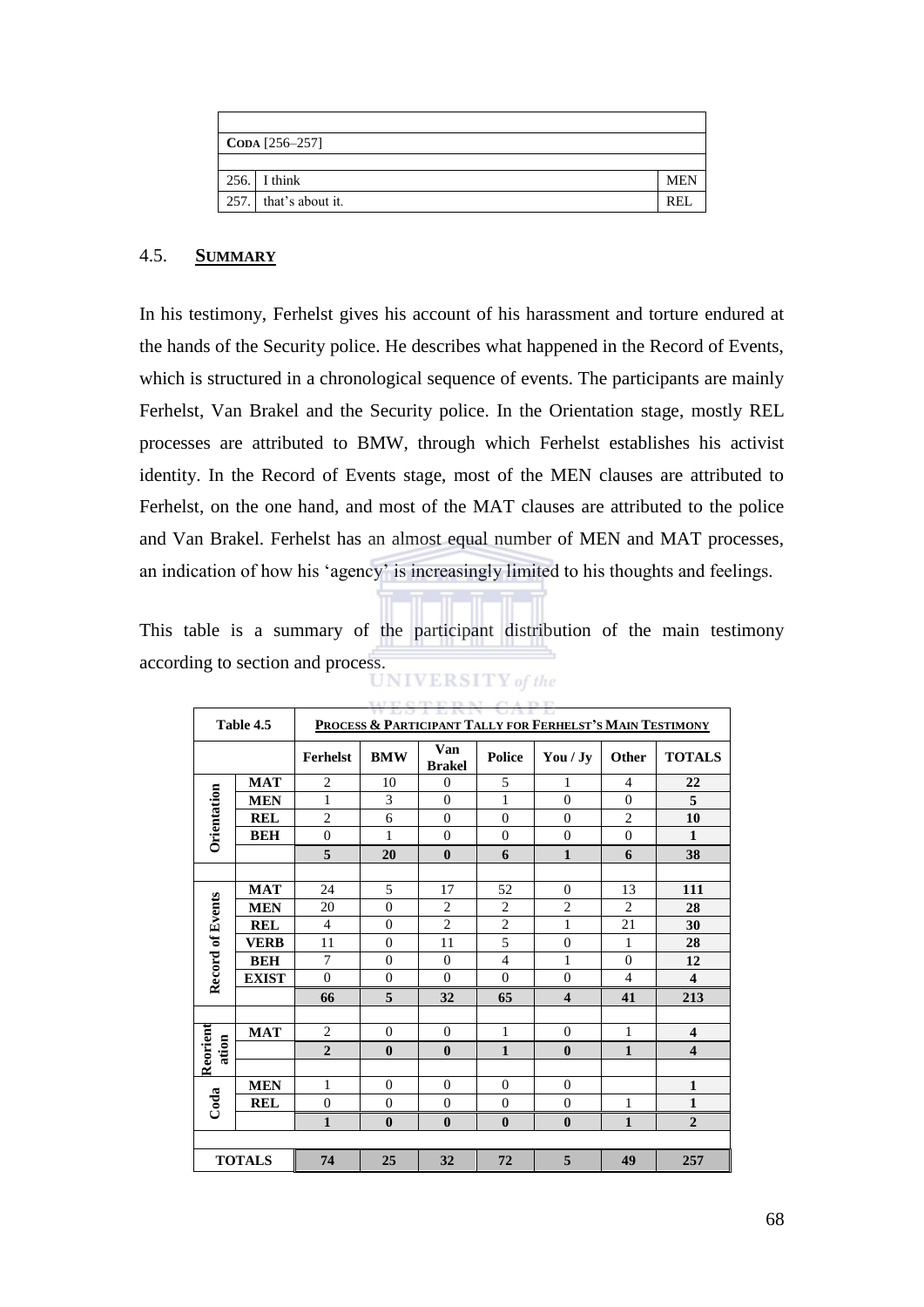This section demonstrates clearly how Ferhelst construes Van Brakel in relation to himself (i.e. how Ferhelst assigns identity roles). Ferhelst construes himself in the role of Affected – he is always being ‗done to'. The principal Causers are always either Van Brakel or the SBs. Almost the entire testimony is construed in this way. Ferhelst's portrayal also serves to demonstrate his innocence, youth and lack of understanding of how dangerous it was to be politically active during that time.

## 4.6. **THE REST OF THE TESTIMONY** [285–377]

After his main narrative, Ferhelst proceeded to respond to the questions asked by the panel of Commissioners.

## 4.6.1. **Introduction & 'Personal Effect (1)'** [258–274]

This section of Ferhelst's testimony is significant because he switches to Afrikaans to answer some of the Commissioners' questions (his main testimony was entirely in English). The shift is triggered by the interlocutor (Potgieter) and the acoustics. This section aims to show whether there are any discrepancies between the online translated version and the original transcribed testimonies.

Ferhelst explains the effect the events had on him then and how they still affect him in the present. After his release from prison, he quickly realised that the political situation in the country had changed, and that there was no longer a need for the extreme means of self-defence that they as a group had trained for. They had suffered mentally and physically for their cause, and now they were left to fend for themselves. He feels he and his comrades were abandoned and forgotten after their release from prison. For many of them, integrating back into society was difficult, as they were highly "militarised" as a result of their struggle involvement (Marks & McKenzie, 1995).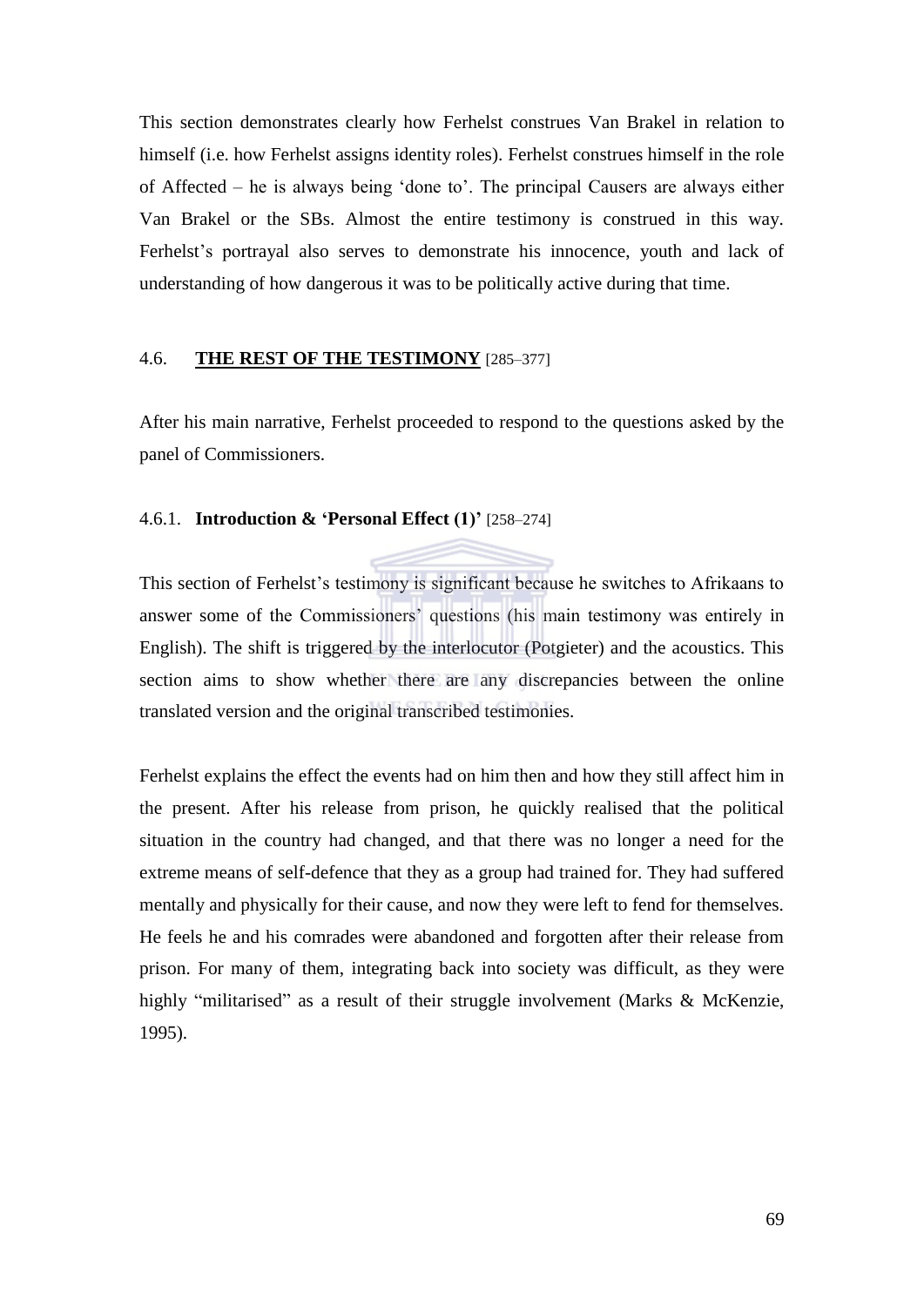#### 4.6.2. **'Doctor's Visit'** [275–285] & **'Asking about Ashley Kriel'** [286–323]

At some point during his torture, Ferhelst was taken to a doctor to see to his injuries. Ferhelst is prompted by the Commissioner to describe his physical and mental abuse inflicted by the Security police in clauses 275–285. The direct words of the doctor in clause 284–285 below, do not appear in the translated version on the official website. This could be translated as either "There is nothing (fuck-all) wrong with the bastard" or "The bastard is fine".

| <b>Extract 4.11</b> |                             | 'Doctor's Visit' |  |
|---------------------|-----------------------------|------------------|--|
| 283.                | and he reckons to the SB,   | VERB             |  |
| 284.                | "die donner makeer fok all. | REL              |  |
| 285.                | Vat hom hier weg".          | <b>MAT</b>       |  |

Ferhelst switches to Afrikaans from clauses 286–323. As with the main story, the MAT processes in this section reflect the actions of the SBs. Van Brakel does not have a physically active role even though he appears in two MAT clauses, as he is the one who interrogates Ferhelst (three VERB processes in Afrikaans). The only actions available to Ferhelst were through his thoughts and words. UNIVERSITY of the

| <b>Table</b><br>4.6 |                   | Asking About Ashley Kriel [286–323] |            |                      |               |               |              |  |  |  |  |  |  |
|---------------------|-------------------|-------------------------------------|------------|----------------------|---------------|---------------|--------------|--|--|--|--|--|--|
|                     | No. of<br>clauses | <b>Ferhelst</b>                     | <b>BMW</b> | Van<br><b>Brakel</b> | <b>Police</b> | Jy            | <b>Other</b> |  |  |  |  |  |  |
| <b>MAT</b>          | 17                |                                     |            |                      |               |               |              |  |  |  |  |  |  |
| <b>MEN</b>          |                   |                                     |            |                      |               | $\mathcal{D}$ |              |  |  |  |  |  |  |
| <b>REL</b>          |                   |                                     |            |                      |               |               |              |  |  |  |  |  |  |
| <b>VERB</b>         |                   |                                     |            |                      |               |               |              |  |  |  |  |  |  |
| <b>BEH</b>          |                   |                                     |            |                      |               |               |              |  |  |  |  |  |  |
| <b>TOTAL</b>        | 38                |                                     |            |                      |               |               |              |  |  |  |  |  |  |

#### **WESTERN CAPE**

In clause 291A, the interpreter opts for a less aggressive-sounding translation, "in my gesig gedruk", which is interpreted as the SB "giving" the gun to him. The meaning is lost in the translation, as one can interpret the English as the SB giving the gun to Ferhelst willingly, instead of forcefully persuading him to take his own life before they do it.

In clause 297 of the Afrikaans, Ferhelst relates that he was "opgetel" ("picked up"). The Afrikaans translates roughly to "when I was picked up" (i.e. jailed). No mention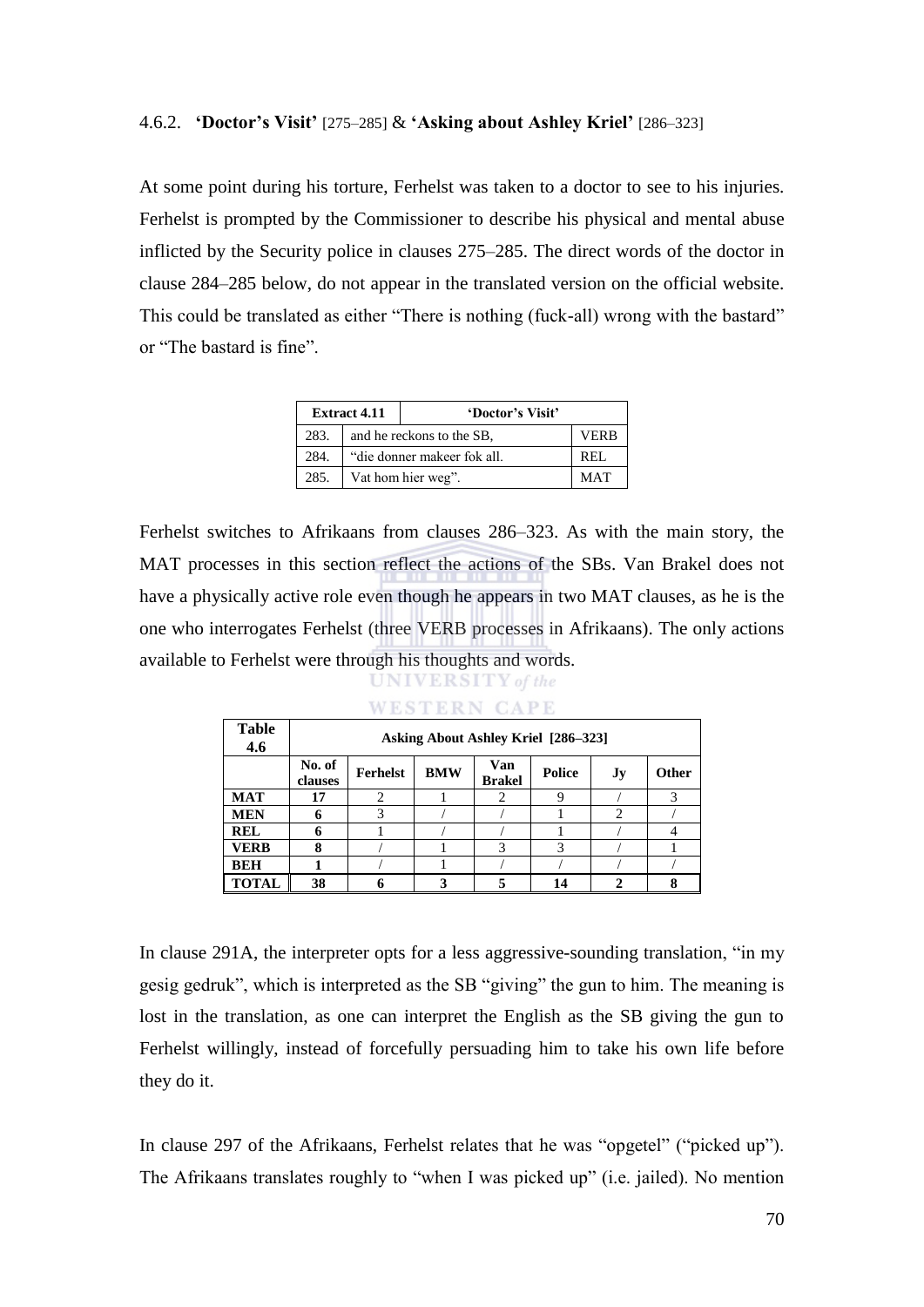is made of this in the English (online) version, which only refers to his initial days of interrogation.

|      | <b>Extract 4.12</b>                                 |                                                                                      |             | 'Asking about Ashley Kriel'                                         |             |
|------|-----------------------------------------------------|--------------------------------------------------------------------------------------|-------------|---------------------------------------------------------------------|-------------|
| 286. |                                                     | Um, like uh in die eerste – die eerste en<br>tweede aand, was dit oor my kop gewees. | REL         | Like - in the first and second evenings the<br>bag was over my head | REL         |
| 287. | [gebruik],                                          | Like die derde aand toe hulle die sak                                                | MAT         | but on the third night one of the                                   |             |
| 288. | uh het een van die polisiemanne die sak<br>afgehaal |                                                                                      |             | policeman took off the bag.                                         | <b>MAT</b>  |
| 289. |                                                     | Ek was like, half unconscious um.                                                    | <b>REL</b>  | I was virtually unconscious                                         | <b>REL</b>  |
| 290. |                                                     | Hy't toe die haelgeweer gevat,                                                       | MAT         | and he then took the rifle                                          | MAT         |
| 291. | in my gesig gedruk                                  |                                                                                      | MAT         | and gave it to me                                                   | <b>MAT</b>  |
| 292. | en gesê                                             |                                                                                      | <b>VERB</b> | and said                                                            | <b>VERB</b> |
| 293. |                                                     | "hoekom trek jy nie self die trigger nie?                                            | <b>MAT</b>  | "why don't you pull the trigger"                                    | <b>MAT</b>  |
| 294. |                                                     | Want ons gaan jou tog vrek maak".                                                    | <b>MAT</b>  | because we going to kill you anyway."                               | MAT         |
| 295. | my interrogate                                      | Um en ook um toe hulle – toe hulle vir                                               | <b>VERB</b> | And when they interrogated me $-$                                   | <b>VERB</b> |
| 296. |                                                     | dis um vir die eerste tien dae                                                       | REL         | I am talking now of the first ten day<br>period                     | <b>VERB</b> |
| 297. |                                                     | wat ek opgetel was,                                                                  | MAT         |                                                                     |             |
|      |                                                     |                                                                                      |             | Van Brakel made a statement that -                                  | VERB        |

In the Afrikaans, clauses 301–302 are transcribed as Ferhelst using Van Brakel's direct words, whereas the English (online) uses reported speech, which results in a loss of narrative immediacy (Schiffrin, 1981).

|      | $\cup$ N I V E K S $\cup$ Y of the |                                 |             |                              |             |  |  |  |  |  |
|------|------------------------------------|---------------------------------|-------------|------------------------------|-------------|--|--|--|--|--|
|      | <b>Extract 4.13</b>                | $N$ $\mathbb{F}$ $\mathbb{C}$ . |             | 'Asking about Ashley Kriel'  |             |  |  |  |  |  |
| 301. | en hy't OOK gesê                   |                                 | <b>VERB</b> | [He] also said that          | <b>VERB</b> |  |  |  |  |  |
| 302. | "Ons weet                          |                                 | <b>MEN</b>  | they knew                    | <b>MEN</b>  |  |  |  |  |  |
| 303. | waar hy is,                        |                                 | <b>REL</b>  | where Ashley was             | <b>REL</b>  |  |  |  |  |  |
|      |                                    |                                 |             | and that they would find him | <b>MAT</b>  |  |  |  |  |  |
| 304. |                                    | en ons gaan hom vrek skiet".    | <b>MAT</b>  | and kill him.                | <b>MAT</b>  |  |  |  |  |  |

Internal evaluation comes in the form of repetition in clauses 313–314. These MAT clauses serve to strengthen the specific action (i.e. the shooting of Ashley Kriel) and also delay the action. In the English (online) version, Ashley Kriel's shooting is only mentioned once. Once again, this leads to some loss of evaluative meanings (Bock *et al.*, 2006).

|      | <b>Extract 4.14</b> |                                 | 'Asking about Ashley Kriel' |                  |            |  |  |  |
|------|---------------------|---------------------------------|-----------------------------|------------------|------------|--|--|--|
| 313. |                     | toe skiet hy vir Ashley.        | MAT                         | They shot Ashley | <b>MAT</b> |  |  |  |
| 314. |                     | Toe toe SKIET hulle vir Ashley. | <b>MAT</b>                  |                  |            |  |  |  |

"Jy" (319–323) is used in the same way as "you" in English in the previous section (the Record of Events); it appears as a means of distancing himself from the physical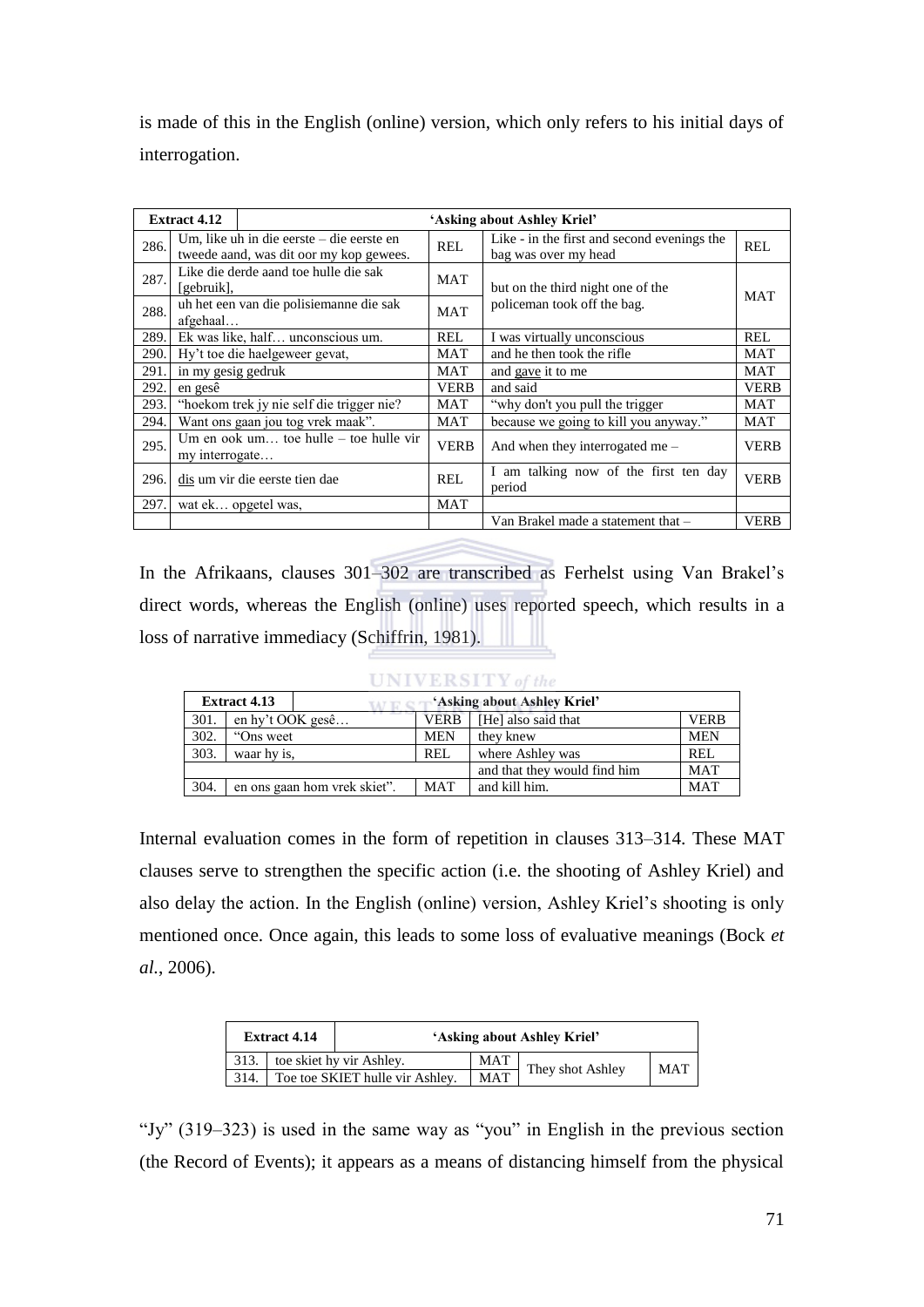and mental effects of his torture and political involvement by making the situation more general. He also creates a 'picture' in the minds of the audience of the police, by describing the police as "mense van daad"  $(316)$  (men of action) – as people who carried out their threats and therefore dangerous.

|       | <b>Extract 4.15</b>                                         |                                | 'Asking about Ashley Kriel' |                                                                        |            |  |  |  |
|-------|-------------------------------------------------------------|--------------------------------|-----------------------------|------------------------------------------------------------------------|------------|--|--|--|
| 319.  | Uh in in die interrogation, maak jy<br>so peace met jouself |                                | <b>MEN</b>                  | And during the interrogation you make<br>a sort of peace with yourself | <b>MEN</b> |  |  |  |
|       |                                                             |                                |                             | and you you realise that                                               | <b>MEN</b> |  |  |  |
| 320.  | dat wat gebeur,                                             |                                | MAT                         | what must be.                                                          | <b>MAT</b> |  |  |  |
| 321   | moet gebeur. [2]                                            |                                | MAT                         | must be.                                                               | <b>MAT</b> |  |  |  |
| 322.1 |                                                             | Um, om dit so te stel          | <b>VERB</b>                 | $To - if I can put it this way$                                        | <b>REL</b> |  |  |  |
| 323   | ergste.                                                     | dat jy prepare jouself vir die | <b>MEN</b>                  | you you actually prepare yourself for<br>the worst.                    | <b>MEN</b> |  |  |  |

To summarise: this section focused on some of the translation issues of the testimony. The interpretation and translation of the Afrikaans testimony into the English is more or less verbatim, with a few exceptions, e.g. the English online version tended to avoid repetition, and some information was not always interpreted from the Afrikaans to the English. This resulted in small losses of ‗emotional meanings' which do not significantly alter the meanings.

# **UNIVERSITY** of the 4.6.3. **'Laying Charges'** [324–334]

What is significant in this section is what was omitted by the interpreter in the English (online) version. Clause  $328$  ("Hulle wat ek by daai tyd was?...") is not in the translated version, but is replaced with a statement, "the police could do whatever they wanted to‖ (MAT). Also, the Afrikaans is a description of the way the police were in those days, hence the question and REL process. Clause 334 is a repetition of clause 324, and is not mentioned in the English. Again the English is translated as a statement, whereas the Afrikaans is stated as a rhetorical question: the issue was not whether he was able to lay charges against his perpetrators, but rather to whom. The rhetorical question expresses more his subjective feelings of powerlessness or helplessness as opposed to the English 'statement of fact'.

|      | <b>Extract 4.16</b> |                               |            | 'Laving Charges'                     |            |
|------|---------------------|-------------------------------|------------|--------------------------------------|------------|
| 324. | eintlik nie.        | Het ek klagtes gelê? Um nie   | <b>MAT</b> | Did I lay charges? Well, not really. | <b>MAT</b> |
| 325. |                     | Like, daai tyd as ons kan kyk | <b>MEN</b> | At the time, you know,               | <b>MEN</b> |
| 326  | wat kon wie doen?   |                               | <b>MAT</b> | what could we really do.             | <b>MAT</b> |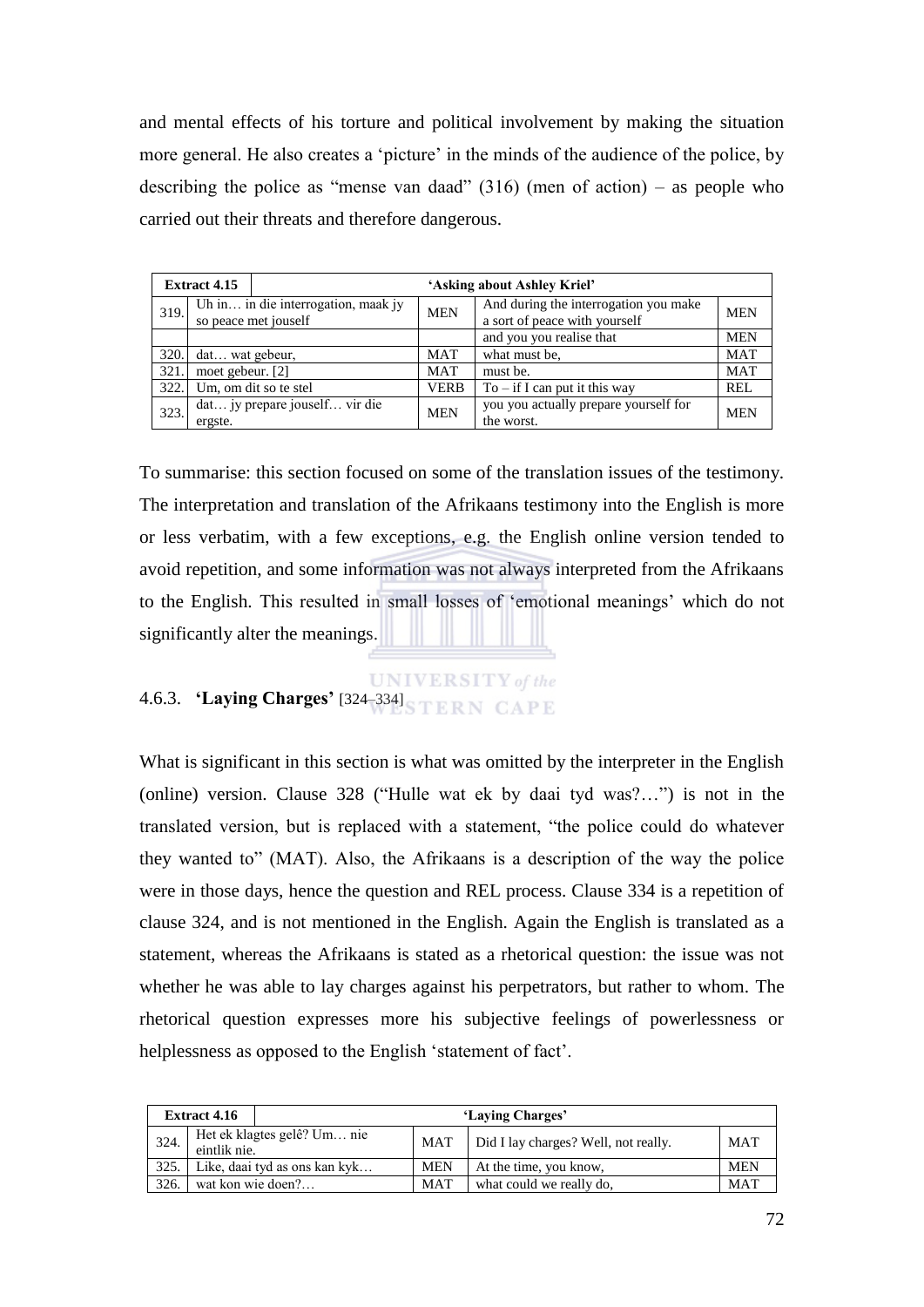| 327. | Niemand kon niks doen nie.          | <b>MAT</b>               | nobody could really do anything.                               | <b>MAT</b>   |
|------|-------------------------------------|--------------------------|----------------------------------------------------------------|--------------|
|      |                                     |                          | The police could do                                            | <b>MAT</b>   |
|      |                                     | whatever they wanted to. | <b>MEN</b>                                                     |              |
| 328. | Hulle wat ek by daai tyd was?       | <b>REL</b>               | Who who would I make the charge to, to<br>the police?          | <b>MAT</b>   |
| 329. | Aan wie lê ek –                     | <b>MAT</b>               |                                                                |              |
| 330. | aan wie sê ek                       | <b>VERB</b>              | Who could I tell                                               | <b>VERB</b>  |
| 331. | wat met my gebeur,                  | MAT                      | what was happening to me?                                      | <b>MAT</b>   |
| 332. | môre doen hulle dieselfde ding      | <b>MAT</b>               | The same thing would happen the day $-$<br>they very next day. | <b>MAT</b>   |
|      |                                     |                          | Nothing would happen.                                          | <b>MAT</b>   |
| 333. | niemand gaan niks doen daaraan nie. | <b>MAT</b>               | There was nobody to investigate my<br>complaint.               | <b>EXIST</b> |
| 334. | Waarom moet ek 'n klag maak?        | <b>BEH</b>               |                                                                |              |

## 4.6.4. **'The Way Forward'** [335–365]

In this section, he expresses the effects that the struggle has had on all of those affiliated with BMW, mostly through REL (11) and MEN (10) processes. They feel betrayed, ignored and rejected, not just by the government but by society as well. In these (REL) clauses, Ferhelst expresses his sense of responsibility towards those he had recruited. He does not name his comrades. He refers them as "mense" (341) ("people"), which is quite general. The English translates to "our people", which is more specific. "Ons" is used to create a group identity (343–344). Here, "hulle" (345) is a reference to BMW members. WERSITY of the

|  | .<br> |  |
|--|-------|--|
|  |       |  |

|       | <b>Extract 4.17</b>    |                                  |            | 'The Way Forward'                      |             |  |  |  |
|-------|------------------------|----------------------------------|------------|----------------------------------------|-------------|--|--|--|
|       |                        |                                  |            | And secondly, what I would like to say | <b>VERB</b> |  |  |  |
|       |                        | 341. hierso's mense buitekant um | REL        | is that our people outside $-$         | REL.        |  |  |  |
| 342.1 | ek was nie alleen nie. |                                  | REL        | I was not alone.                       | REL         |  |  |  |
|       |                        | 343. Ons was 'n military wing,   | <b>REL</b> | We were a military wing. A whole       | REI.        |  |  |  |
| 344.  | ons was 'n klomp. [3]  |                                  | <b>REL</b> | group of us.                           |             |  |  |  |
| 345.  | As ek na hulle kyk     |                                  | <b>MEN</b> | If I look at them $-$                  | <b>MEN</b>  |  |  |  |

Afrikaans has slightly more MAT processes (8) than English (6), but these clauses do not necessarily describe physical action. Verbs such as 'kon kry' (could get), 'gerecruit' (recruited), 'gewen' (won), 'opgeoffer' (sacrificed), 'kan doen' (can do), and ‗omkyk' (look after) – do not all refer to actual physical action, but can be interpreted both ways. For example, the verb 'opgeoffer' (sacrificed) could mean the act of having pledged themselves to their cause, or as having given up their lives for their cause. This is significant if compared with MAT processes associated with the police throughout his testimony, which described (more) overtly physical actions (e.g. hitting, taking, cuffing, pulling).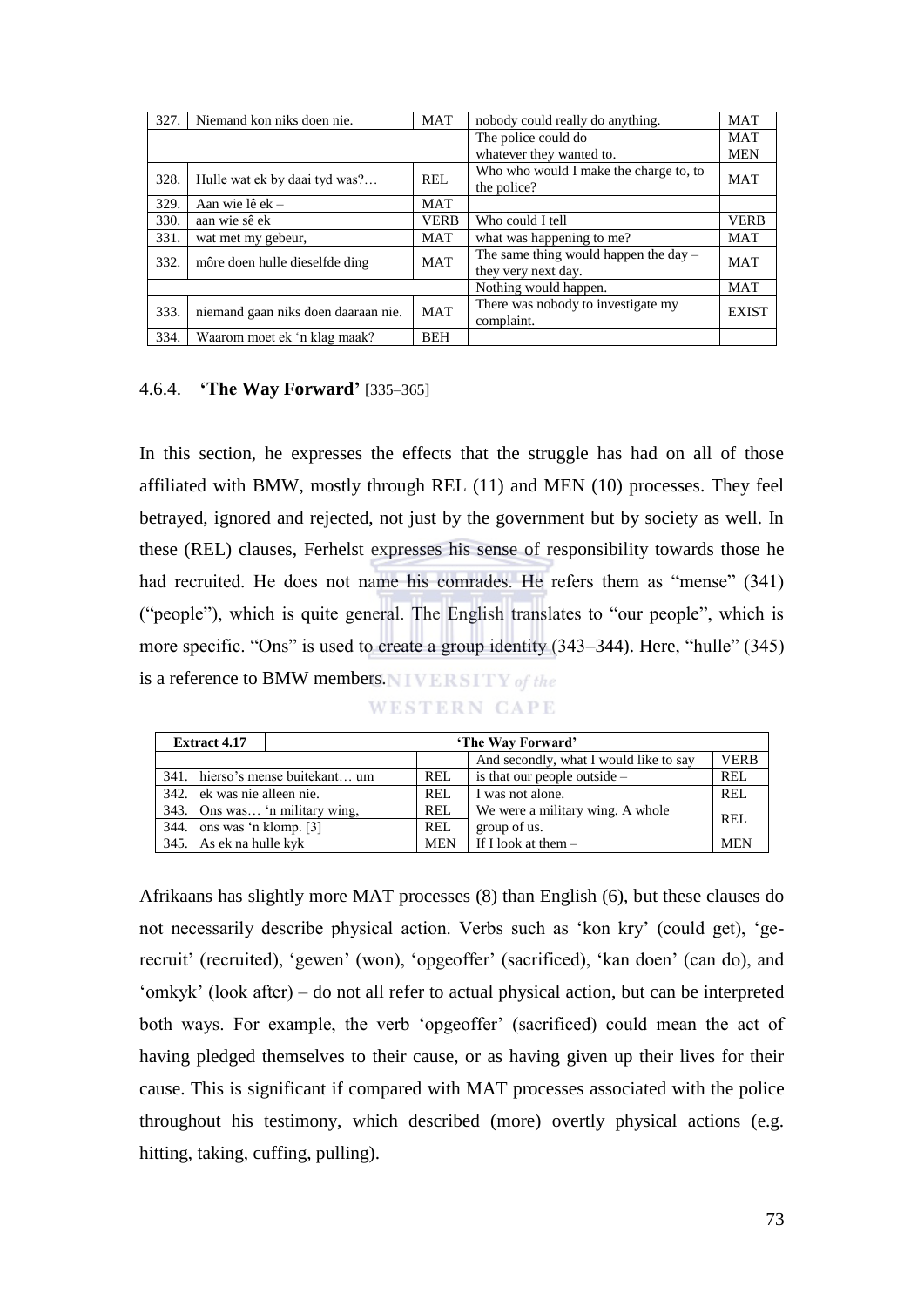To summarise: Ferhelst uses this platform (i.e. the Commissioner's question) to highlight the plight of his fellow comrades, whom he feels have been forgotten. He does this through a series of REL  $(11)$  and MEN clauses  $(13 / 7)$ . He expressed his feelings of discontent for them and not so much for himself. He re-establishes a group identity, but only briefly (341-345). He does not assign blame or responsibility (other than to himself) – he does not say who is supposed to take care of his comrades. He simply appeals for help.

### 4.6.5. **Summary & 'Personal Effect (2)'** [336–377]

Lastly, in the last 12 clauses, Ferhelst reverts to speaking English. Ferhelst is the only participant (in ten of the 12 clauses). The three REL clauses describe his current situation (of employment) and also his emotional situation. The Commissioner then concludes proceedings.



**UNIVERSITY** of the

## 4.7. **CONCLUSION**

Ferhelst was a founding member of the Bonteheuwel Military Wing (BMW) in the 1980s. They fought against the injustices of the apartheid government. Many were in their early teenage years. They received military training and recruited members in the community. In 1985, Ferhelst was arrested by the Security police, interrogated and tortured (TRC Report, Vol 3: 482; Vol 4: 278; Marks & McKenzie, 1995: 224; 225).

Ferhelst's story takes the form of a Recount. In the Record of Events stage, Ferhelst takes us through his arrest, interrogation, re-arrests and subsequent torture and release. His story takes the form of 'us' against 'them', with the Security police as the aggressors and Ferhelst as the affected party; therefore the police, and references to them, are mostly MAT processes. The majority of Ferhelst's responses to them are MEN and VERB, as these were the only actions available to him in a situation of extremely unequal physical power.

The Transitivity analysis of this testimony can be summarised as follows: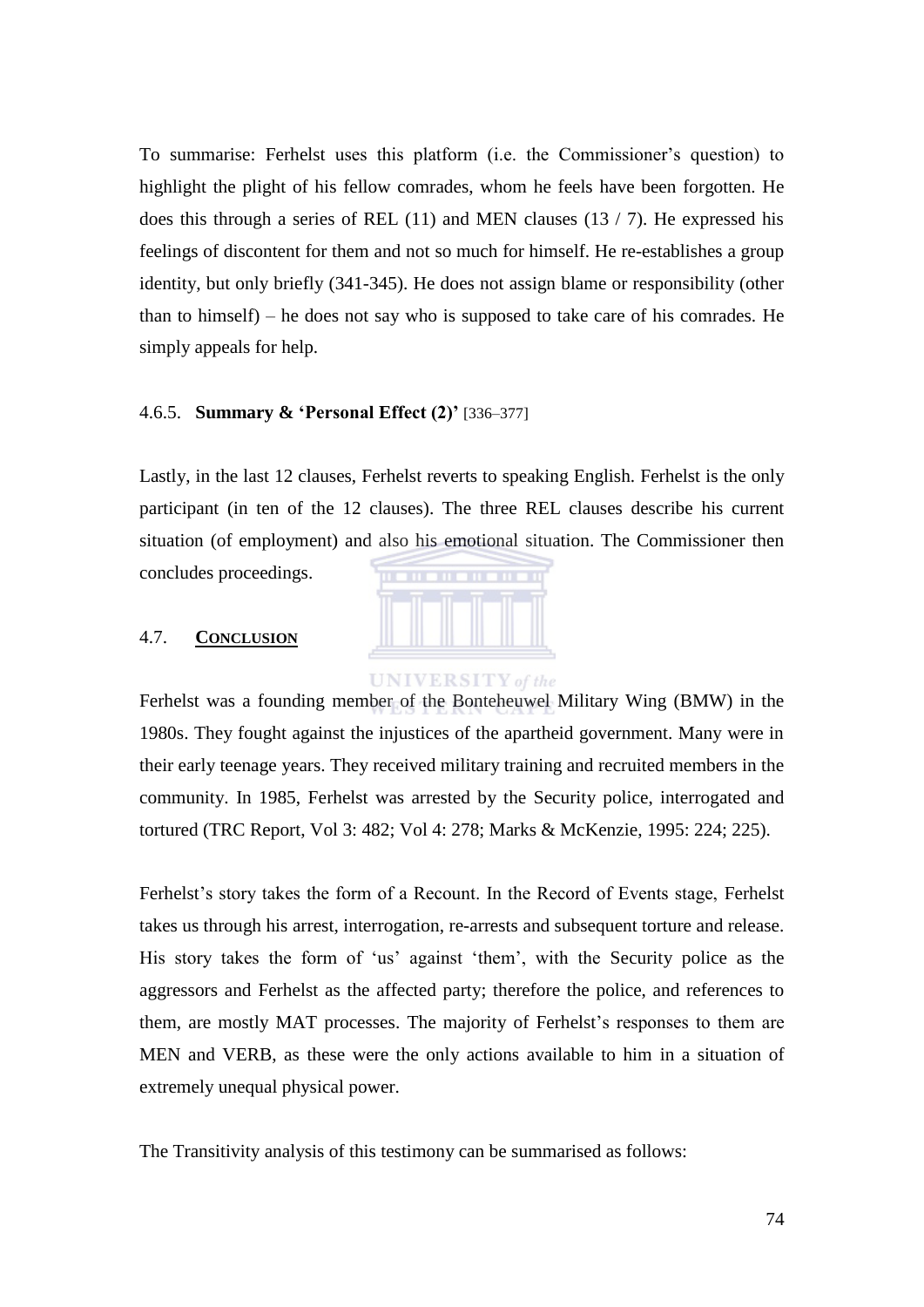|                          | Table 4.7        | <b>OVERALL COUNT-UP OF PARTICIPANT &amp; PROCESS FOR FERHELST'S</b><br><b>TESTIMONY</b> |                  |                         |                          |                         |                  |                         |  |  |
|--------------------------|------------------|-----------------------------------------------------------------------------------------|------------------|-------------------------|--------------------------|-------------------------|------------------|-------------------------|--|--|
|                          |                  | <b>Ferhelst</b>                                                                         | <b>BMW</b>       | Van Brakel              | <b>Police</b>            | You / Jy                | Other            | <b>TOTALS</b>           |  |  |
|                          | <b>MAT</b>       | $\overline{2}$                                                                          | 10               | $\overline{0}$          | 5                        | $\mathbf{1}$            | $\overline{4}$   | 22                      |  |  |
|                          | <b>MEN</b>       | $\mathbf{1}$                                                                            | 3                | $\mathbf{0}$            | $\mathbf{1}$             | $\boldsymbol{0}$        | $\overline{0}$   | $\sqrt{5}$              |  |  |
|                          | <b>REL</b>       | $\overline{2}$                                                                          | 6                | $\mathbf{0}$            | $\overline{0}$           | $\overline{0}$          | $\overline{2}$   | 10                      |  |  |
| Orientation              | <b>BEH</b>       | $\boldsymbol{0}$                                                                        | $\mathbf{1}$     | $\boldsymbol{0}$        | $\boldsymbol{0}$         | $\boldsymbol{0}$        | $\boldsymbol{0}$ | $\mathbf{1}$            |  |  |
|                          |                  | 5                                                                                       | 20               | $\boldsymbol{0}$        | 6                        | $\mathbf{1}$            | 6                | 38                      |  |  |
|                          |                  |                                                                                         |                  |                         |                          |                         |                  |                         |  |  |
|                          | <b>MAT</b>       | 24                                                                                      | 5                | 17                      | 52                       | $\boldsymbol{0}$        | 13               | 111                     |  |  |
|                          | <b>MEN</b>       | 20                                                                                      | $\boldsymbol{0}$ | $\overline{2}$          | $\overline{c}$           | $\overline{c}$          | $\overline{c}$   | 28                      |  |  |
|                          | <b>REL</b>       | $\overline{4}$                                                                          | $\mathbf{0}$     | $\overline{2}$          | $\overline{c}$           | $\mathbf{1}$            | 21               | 30                      |  |  |
|                          | <b>VERB</b>      | 11                                                                                      | $\boldsymbol{0}$ | 11                      | 5                        | $\boldsymbol{0}$        | $\mathbf{1}$     | 28                      |  |  |
|                          | <b>BEH</b>       | $\boldsymbol{7}$                                                                        | $\boldsymbol{0}$ | $\boldsymbol{0}$        | $\overline{\mathcal{L}}$ | $\mathbf{1}$            | $\boldsymbol{0}$ | 12                      |  |  |
| <b>Record of Events</b>  | <b>EXIST</b>     | $\mathbf{0}$                                                                            | $\boldsymbol{0}$ | $\mathbf{0}$            | $\overline{0}$           | $\boldsymbol{0}$        | $\overline{4}$   | $\overline{\mathbf{4}}$ |  |  |
|                          |                  | 66                                                                                      | 5                | 32                      | 65                       | $\overline{\mathbf{4}}$ | 41               | 213                     |  |  |
|                          |                  |                                                                                         |                  |                         |                          |                         |                  |                         |  |  |
| Reorient<br>ation        | <b>MAT</b>       | $\overline{c}$                                                                          | $\boldsymbol{0}$ | $\boldsymbol{0}$        | $\mathbf{1}$             | $\boldsymbol{0}$        | $\mathbf{1}$     | $\overline{\mathbf{4}}$ |  |  |
|                          |                  | $\overline{2}$                                                                          | $\boldsymbol{0}$ | $\bf{0}$                | $\mathbf 1$              | $\bf{0}$                | $\mathbf{1}$     | $\overline{\mathbf{4}}$ |  |  |
|                          | <b>MEN</b>       | $\mathbf{1}$                                                                            | $\overline{0}$   | $\overline{0}$          | $\boldsymbol{0}$         | $\boldsymbol{0}$        | $\boldsymbol{0}$ | $\mathbf{1}$            |  |  |
| Coda                     | <b>REL</b>       | $\boldsymbol{0}$                                                                        | $\mathbf{0}$     | $\overline{0}$          | $\overline{0}$           | $\boldsymbol{0}$        | $\mathbf{1}$     | $\mathbf{1}$            |  |  |
|                          |                  | $\mathbf{1}$                                                                            | $\bf{0}$         | $\overline{\mathbf{0}}$ | $\bf{0}$                 | $\bf{0}$                | $\mathbf{1}$     | $\overline{2}$          |  |  |
|                          |                  |                                                                                         |                  |                         |                          |                         |                  |                         |  |  |
|                          | <b>MAT</b>       | 13                                                                                      | $\overline{4}$   | $\overline{\mathbf{4}}$ | 11                       | $\mathbf{1}$            | 12               | 45                      |  |  |
|                          | <b>MEN</b>       | 11                                                                                      | 1                | $\mathbf{1}$            | $\mathbf{1}$             | $\overline{c}$          | $\tau$           | 23                      |  |  |
| Rest of The<br>Testimony | <b>REL</b>       | 13                                                                                      | $\overline{7}$   | $\boldsymbol{0}$        | $\overline{c}$           | $\boldsymbol{0}$        | 13               | 35                      |  |  |
|                          | <b>VERB</b>      | $\overline{4}$                                                                          | $\overline{2}$   | $\overline{3}$          | $\overline{3}$           | $\boldsymbol{0}$<br>í.  | 3                | 15                      |  |  |
|                          | <b>BEH</b>       | $\mathbf{1}$                                                                            | $1_{\pm 7}$      | $\boldsymbol{0}$        | $\boldsymbol{0}$         | $\boldsymbol{0}$        | $\mathbf{0}$     | $\overline{2}$          |  |  |
|                          | <b>SUB TOTAL</b> | 42                                                                                      | 15               | 8                       | 17                       | $\mathbf{3}$            | 35               | 120                     |  |  |
|                          |                  |                                                                                         |                  |                         |                          |                         |                  |                         |  |  |
|                          | <b>TOTALS</b>    | 116                                                                                     | 40               | 40                      | 89                       | 8                       | 84               | 377                     |  |  |

What follows the main narrative, is a series of questions asked by the panel of Commissioners. Here, Ferhelst pleads for the plight of his fellow comrades, whose roles in the struggle have been forgotten and ignored. This is seen in the high number of MEN and REL clauses, which reflects the emotional, mental and physical consequences of their political involvement and consequent struggle to reintegrate into society.

Another important point is Ferhelst's switch from English to Afrikaans. Even though the interpretation of his testimony into English does not greatly differ from that of the Afrikaans, some exceptions do occur where the meaning is lost in the translation. At times, these result in small losses to the emotional meanings expressed in his testimony.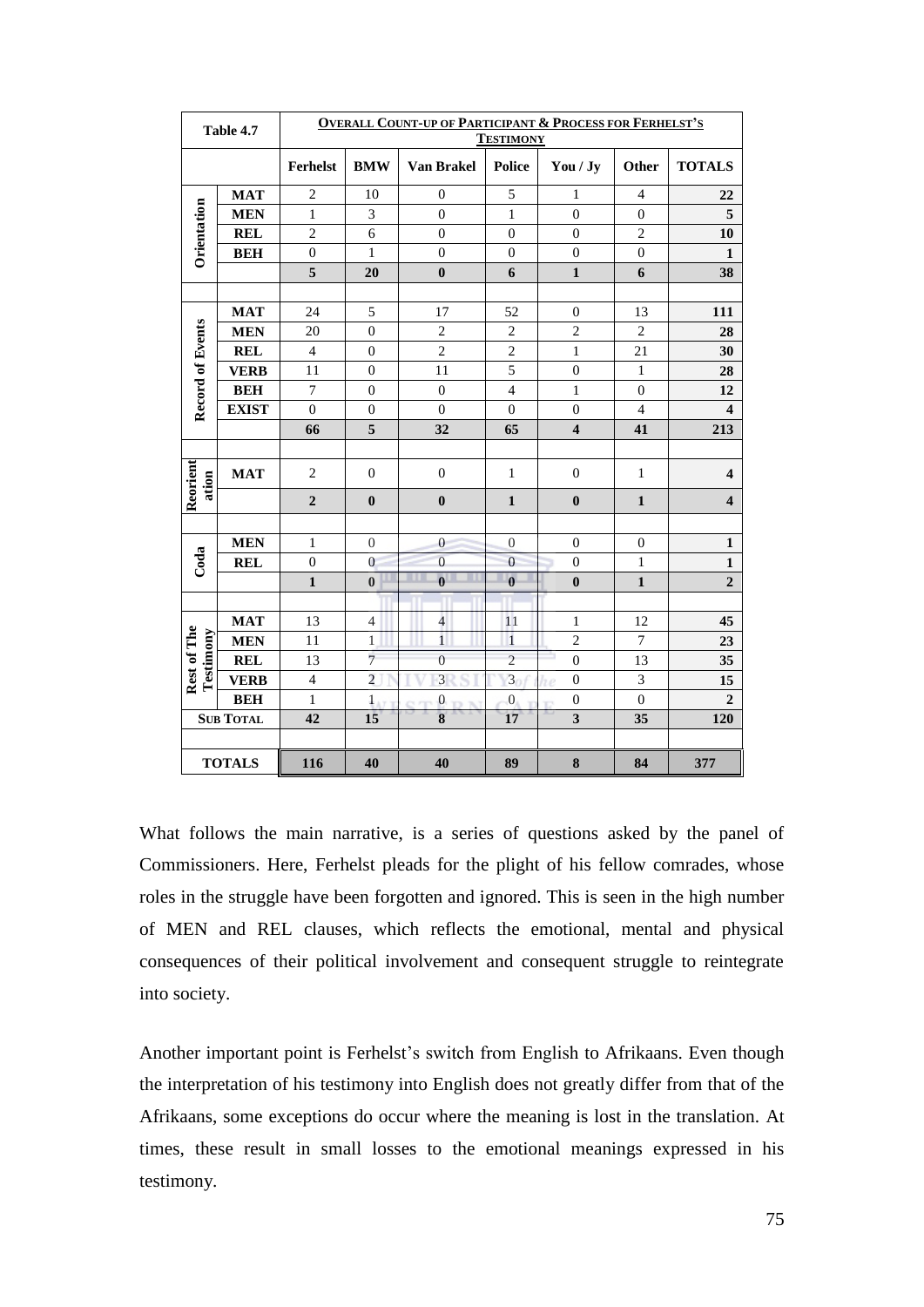#### **CHAPTER 5**

#### **ANALYSIS OF TESTIMONY: MINNIE LOUISA FERHELST**

#### 5.1. **INTRODUCTION**

Minnie Louisa Ferhelst is the mother of Muhammad Ferhelst, a political activist and member of the anti-apartheid group BMW. She was not politically active, but was aware of her son's activities. She testified with him at the Tygerberg TRC hearings, and detailed her own harassment at the hands of the police. Mrs Ferhelst's testimony starts at a point before Ferhelst's, and continues until his re-arrest (after his second court appearance). Mrs Ferhelst testified before Ferhelst, but as Ferhelst was the political activist and ‗victim', his testimony was analysed first (Chapter four). Mrs Ferhelst's testimony is about Ferhelst, and her description of the police, and her emotional and psychological struggles to see her son. In this sense, her testimony is typical of the majority of other women who testified at the TRC in that her testimony was about a male member of her family (Ross, 2003).

Mrs Ferhelst's original testimony was in Afrikaans, which was simultaneously translated into English during the TRC hearing. In terms of this analysis, Mrs Ferhelst's testimony (also) takes the form of a Recount, with the relevant constituent stages. Each stage has been further labelled for ease of analysis. Each testimony has been broken up into clauses and each clause has been numbered. Each process has been analysed in terms of Transitivity. Because this thesis deals with both the original Afrikaans and English (online) testimonies, this thesis will distinguish between the Afrikaans and English clauses, by putting either "A" (Afrikaans) or "E" (English) after the relevant clause number (e.g. 1A / 2E). It is important to distinguish between the two testimonies, as not all clauses correspond, e.g. a clause that appears in the Afrikaans testimony may not necessarily have been translated into the English (and vice versa).

In this chapter, I will argue that the Transitivity, Ergativity and genre analysis reveal the following: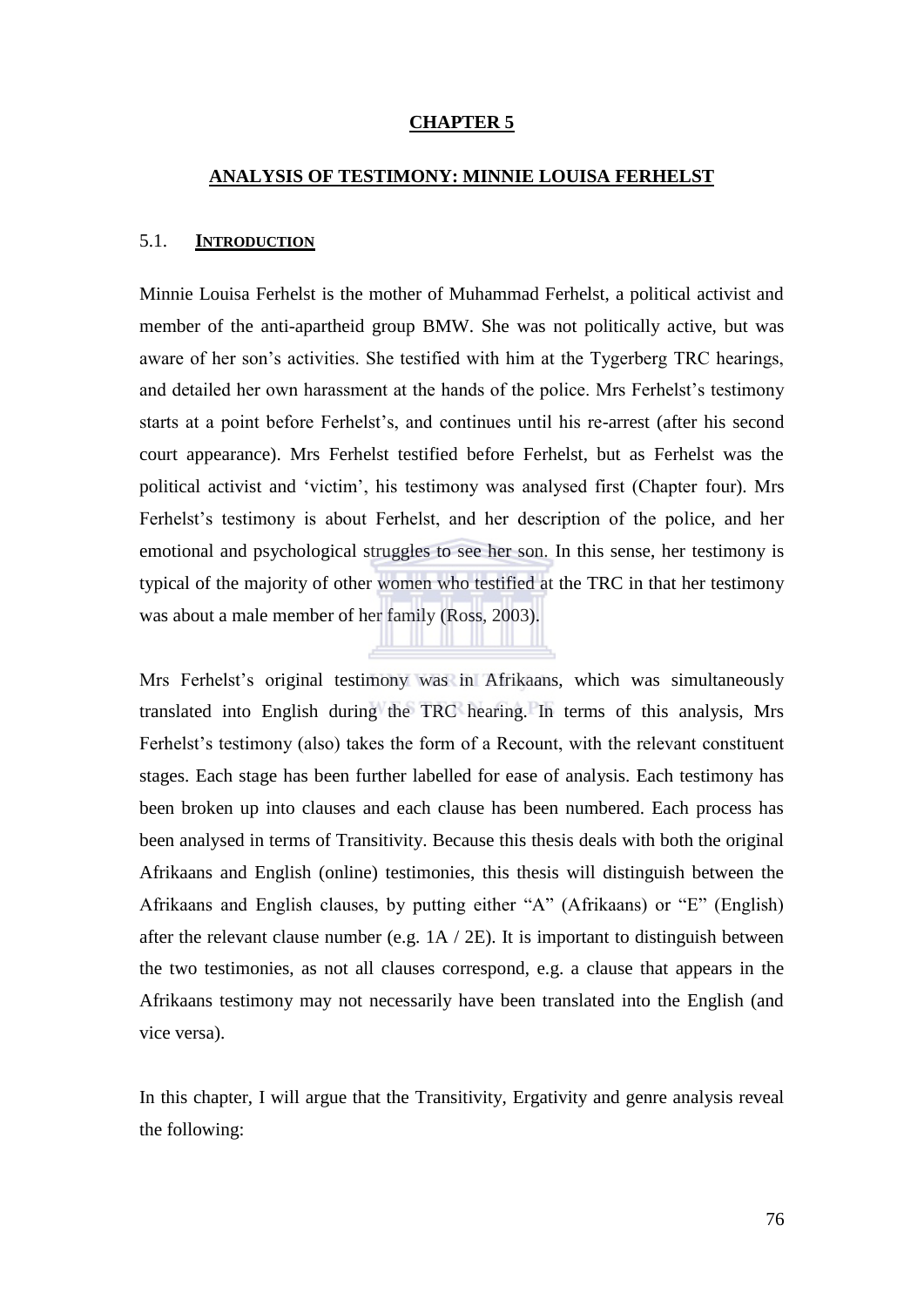- How Mrs Ferhelst positions herself, Ferhelst, as well as the police, i.e. as with Ferhelst, she is the Affected; this should be reflected through the high number of MEN, REL, VERB and BEH clauses; the police are the Causers, reflected through the high number of MAT clauses that they appear in; and
- Both the Afrikaans testimony and the English (online) testimonies are similar in content and translation, the exceptions will be discussed.

This chapter will end with a summary of the major processes.

## 5.2. **ORIENTATION** [1–27A; 1–23E]

In the Orientation section, Mrs Ferhelst orientates the audience to the time in question and her roles as mother and housewife. The Afrikaans testimony has 27 clauses, with 12 MAT clauses and 12 REL clauses. The high number of REL clauses is not uncommon for an Orientation section, as Mrs Ferhelst is giving background information to the testimony. This is also true for the English testimony, which has 23 clauses of which ten are MAT and nine REL clauses. Mrs Ferhelst shifts the story in clause 3 (both testimonies) to introduce the police who were looking for Ferhelst: **UNIVERSITY** of the

|     | <b>Extract 5.1</b>                                        |                                                             |            |                                   | <b>ORIENTATION</b>                                      |            |  |  |  |
|-----|-----------------------------------------------------------|-------------------------------------------------------------|------------|-----------------------------------|---------------------------------------------------------|------------|--|--|--|
|     |                                                           | <b>AFRIKAANS TESTIMONY</b>                                  |            | <b>ENGLISH ONLINE TRANSLATION</b> |                                                         |            |  |  |  |
| 1.  |                                                           | Ek was eintlik by die huis, altyd maar                      | REL        | 1.                                | I was at home.                                          | <b>REL</b> |  |  |  |
| 2.  |                                                           | en Donavan was Standerd 9 gewees by<br>Spes Bona Hoërskool. | REL        | 2.                                | Donovan was in Standard 9 at Spes Bona<br>High School   | <b>REL</b> |  |  |  |
| 3.  |                                                           | En um dit het so gebeur                                     | REL        | 3.                                | and it so happened                                      | <b>MAT</b> |  |  |  |
| 4.  |                                                           | dat die polisie vir hom gesoek het                          | <b>MAT</b> | $\overline{4}$ .                  | that the police were looking for him.                   | <b>MEN</b> |  |  |  |
| 5.  | en um hulle het                                           |                                                             | REL        |                                   |                                                         |            |  |  |  |
| 6.  | elke week het hulle gekom, omtrent twee<br>keer per week. |                                                             | <b>MAT</b> | 5.                                | And they would come every week at least<br>once a week. | <b>MAT</b> |  |  |  |
| 7.  |                                                           | Um my kinders was baie klein gewees                         | <b>REL</b> | 6.                                | My children were still very small at the time.          | <b>REL</b> |  |  |  |
| 8.  |                                                           | en um en uh ek het een dogter gehad                         | REL        | 7.                                | I had one daughter                                      | <b>REL</b> |  |  |  |
| 9.  | wat gewerk het                                            |                                                             | <b>MAT</b> | 8.                                | who was working                                         | <b>REL</b> |  |  |  |
| 10. |                                                           | en die anders was nog klein gewees                          | REL        |                                   |                                                         |            |  |  |  |
| 11. |                                                           | hulle't skool gegaan                                        | <b>MAT</b> | 9.                                | and the others were still at school.                    | <b>REL</b> |  |  |  |
| 12. |                                                           | en dan het hulle oggend ure kom klop                        | <b>MAT</b> | 10.                               | And they would come                                     | <b>MAT</b> |  |  |  |
|     | daar                                                      |                                                             |            | 11.                               | and knock in the early morning hours.                   | <b>MAT</b> |  |  |  |
| 13. |                                                           | en dan moet ek die deur oopmaak.                            | MAT        |                                   |                                                         |            |  |  |  |
| 14. | Die polisie wat gekom het                                 |                                                             | <b>MAT</b> | 12.                               | The policeman that came                                 | <b>MAT</b> |  |  |  |
| 15. | was meeste um Kaptein Van Brakel                          |                                                             | <b>REL</b> | 13.                               | were mostly Captain Van Brakel and others,              | <b>REL</b> |  |  |  |
| 16. |                                                           | en dan het hulle my huis deursoek.                          | <b>MAT</b> | 14.                               | and they would search my house,                         | <b>MAT</b> |  |  |  |

REL clauses serve to describe her anguish as a mother. From clauses 5–11A / 5–9E, Mrs Ferhelst describes her everyday life, and her children through REL clauses (four each). Clause 9 of the English testimony deviates from the Afrikaans (clauses 10–11)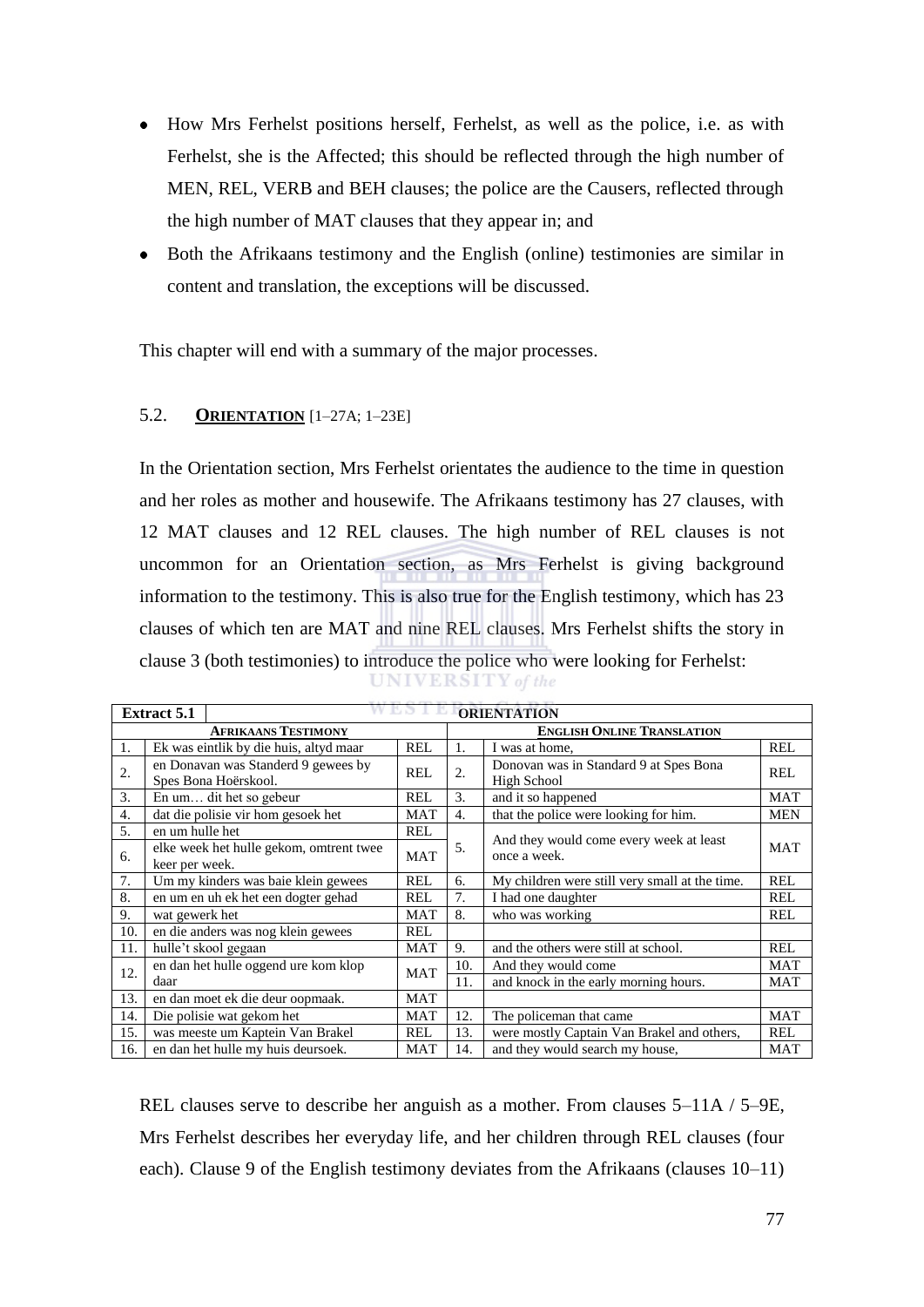– the Afrikaans repeats how young her children were at the time, while the English testimony avoids this repetition.

For both the Afrikaans and English testimonies, the majority of the MAT clauses have the police as main participant ('doer' of the action). These eight MAT clauses for both testimonies describe how the police harassed her family with constant nightly raids and their general disregard for her and her family. She presents these raids as having been part of their everyday lives. The MAT clauses describe clearly how the police were the Causers of the action, while Mrs Ferhelst and family merely received that action.

In clause 15A / 13E, Captain Van Brakel is introduced (both REL clauses). This information is inferred, as testifiers gave statements before the hearings, therefore the Commissioners would know and follow the testimonies without interruption. Mrs Ferhelst merely mentions that he was the one policeman who took part in most of the searches the police performed on her home. The English testimony refers to "Van Brakel and others", while the Afrikaans only refers to Van Brakel.

### **UNIVERSITY** of the

In summary: in this section Mrs Ferhelst orientates the audience to the background of her testimony. She mostly uses REL clauses (three in Afrikaans, four in English) to describe how powerless she was against them. The REL clauses here serve to uphold the definition of the Orientation section. She also represented the police as 'doers' of the action, and herself and her family as receiving that action, through MAT clauses (eight for both Afrikaans and English). The table below shows that the pattern for both the English and Afrikaans testimonies is similar in their distribution of MAT and REL clauses that have Mrs Ferhelst and the police as participants.

| Table 5.1     |                          | <b>ORIENTATION: PROCESS &amp; PARTICIPANT TALLY</b> |   |                                                                                |   |                         |    |       |   |   |          |   |
|---------------|--------------------------|-----------------------------------------------------|---|--------------------------------------------------------------------------------|---|-------------------------|----|-------|---|---|----------|---|
|               | No. of<br><b>Clauses</b> |                                                     |   | <b>Mrs</b><br>Ref:<br><b>Ref: Police</b><br><b>Ferhelst</b><br><b>Ferhelst</b> |   | Ref:<br><b>Children</b> |    | Other |   |   |          |   |
| Language      | E                        | A                                                   | E | A                                                                              | E | A                       | E  | A     | E | A | E        | A |
| <b>MAT</b>    | 11                       | 12                                                  |   |                                                                                |   |                         | 8  | 8     |   | 2 | ◠        |   |
| <b>MEN</b>    | $\overline{2}$           |                                                     |   |                                                                                |   |                         |    |       |   |   | $\Omega$ |   |
| <b>REL</b>    | 8                        | 12                                                  | 3 | 4                                                                              |   |                         |    | ◠     | 3 | 2 | 3        | 3 |
| VERB          |                          | $\Omega$                                            |   |                                                                                |   |                         |    |       |   |   | $\theta$ |   |
| <b>BEH</b>    | 2                        | ↑                                                   |   |                                                                                |   |                         |    |       |   |   |          |   |
| <b>EXIST</b>  | 0                        | $\Omega$                                            |   |                                                                                |   |                         |    |       |   |   | $\Omega$ |   |
| <b>TOTALS</b> | 23                       | 27                                                  | 4 | 6                                                                              | 3 | 3                       | 10 | 10    | 5 | 5 | n        | 3 |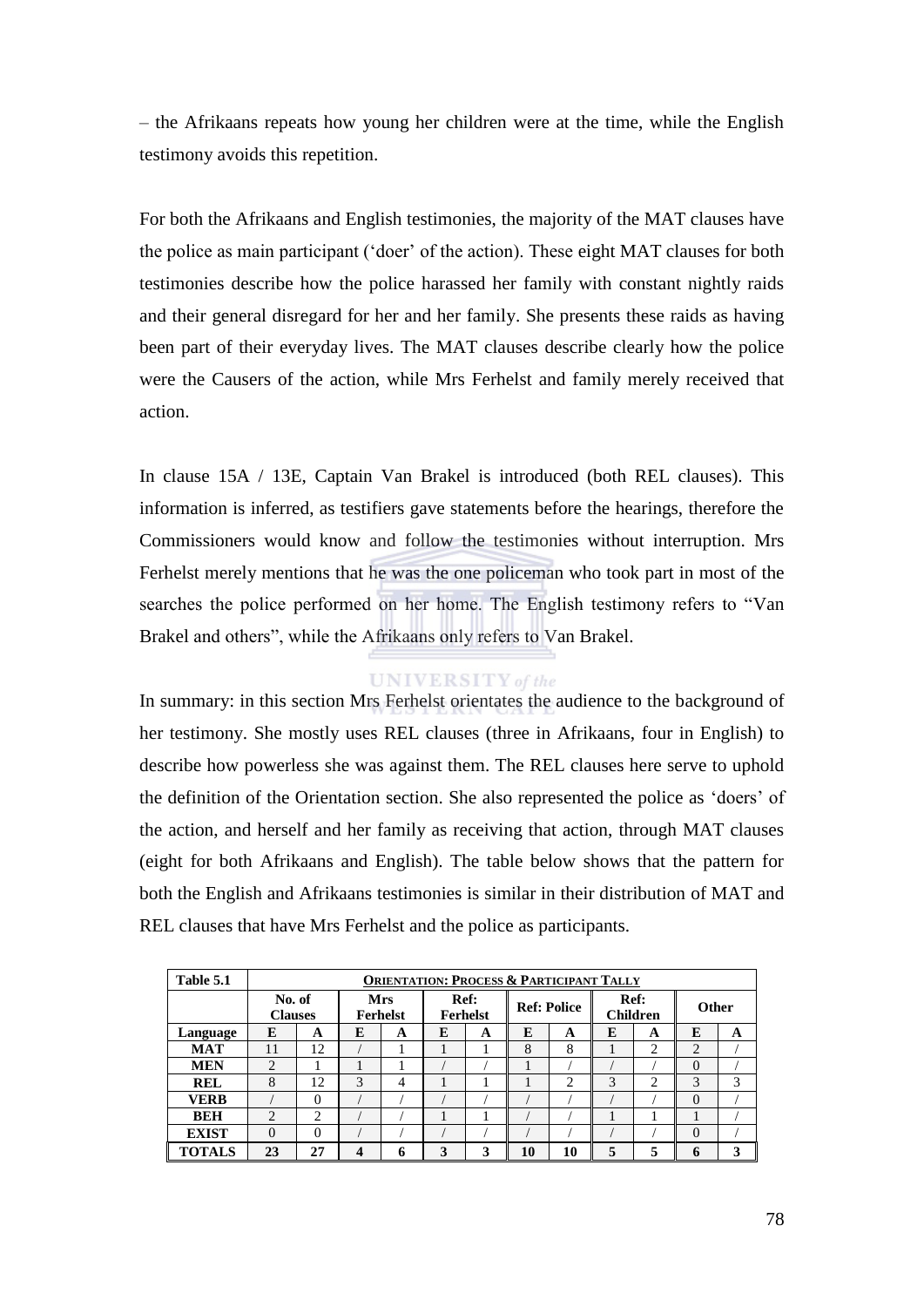## 5.3. **RECORD OF EVENTS** [28–365A; 24–329E]

The Record of Events is the main part of the Recount, i.e. where the action unfolds. The Record of Events for this testimony has been analysed according to phases for ease of analysis, which are:

- ‗Ferhelst's Arrest' [28–73A; 24–70E];  $\bullet$
- ‗At The Police Station' [73–236A; 71–219E];  $\bullet$
- 'House Search'' [239–276A; 221–253E] and 'Ferhelst's Second Arrest' [277– 319A; 254–289E]; and
- ―Ferhelst's Torture' [320–365A; 290–329E].

## 5.3.1. **'Ferhelst's Arrest'** [28–73A; 24–70E]

In this section, Mrs Ferhelst describes what Motsemme (2004: 920) refers to as "illusions of stability". Mrs Ferhelst presents a normal family situation, with Ferhelst at home  $(28-30A; 24-26E)$ . This "illusion" is quickly shattered when the police come and arrest Ferhelst and he has to flee again. The Afrikaans section contains 46 clauses of which 18 are MAT, and 13 are VERB. The English testimony has 19 MAT, and 13 VERB out of 47 clauses. Both sections are signalled by an EXIST clause, indicating a change of direction from the previous (Orientation) section.

| Table 5.2     |    |                          |          |                               |          |                 |                      | <b>RECORD OF EVENTS</b><br><b>Ferhelst's Arrest</b> |               |    |              |        |              |              |
|---------------|----|--------------------------|----------|-------------------------------|----------|-----------------|----------------------|-----------------------------------------------------|---------------|----|--------------|--------|--------------|--------------|
|               |    | No. of<br><b>Clauses</b> |          | <b>Mrs</b><br><b>Ferhelst</b> |          | <b>Ferhelst</b> | Van<br><b>Brakel</b> |                                                     | <b>Police</b> |    | Lawyer       |        | <b>Other</b> |              |
| Language      | E  | A                        | E        | A                             | E        | A               | E                    | A                                                   | E             | A  | E            | A      | E            | A            |
| <b>MAT</b>    | 19 | 18                       | 5        | 5                             | 6        | 3               | $\Omega$             | $\Omega$                                            | 8             | 9  | $\Omega$     | 0      | $\Omega$     | л.           |
| <b>MEN</b>    | 4  | 5                        | 3        | 4                             | $\Omega$ | 0               | $\Omega$             | $\Omega$                                            |               |    | $\Omega$     | 0      | $\Omega$     | $\theta$     |
| <b>REL</b>    | 9  | 8                        | 3        | 3                             | 6        | 5               | $\Omega$             | $\theta$                                            | 0             | 0  | $\Omega$     | 0      | $\Omega$     | $\theta$     |
| <b>VERB</b>   | 13 | 13                       | 9        | 5                             | $\theta$ | $\Omega$        | $\theta$             |                                                     |               | 4  | 2            | 2      |              |              |
| <b>BEH</b>    |    |                          | $\Omega$ | $\Omega$                      |          |                 | $\theta$             | $\Omega$                                            | 0             | 0  | $\Omega$     | 0      | $\Omega$     | $\Omega$     |
| <b>EXIST</b>  |    |                          | $\Omega$ | $\theta$                      | $\Omega$ | 0               | $\theta$             | $\Omega$                                            | 0             | 0  | $\theta$     | 0      | $\theta$     | $\theta$     |
| <b>TOTALS</b> | 47 | 46                       | 20       | 17                            | 13       | q               | $\mathbf{0}$         |                                                     | 10            | 14 | $\mathbf{2}$ | ↑<br>∠ | 1            | $\mathbf{2}$ |

In the Afrikaans testimony, clause 33 signals the first of 13 VERB clauses. This is a typical feature of Mrs Ferhelst's testimony, where VERB clauses (whether direct or indirect) are second only to MAT clauses. This reflects her role as a concerned parent who was continuously questioned by the police as well as constantly asking about her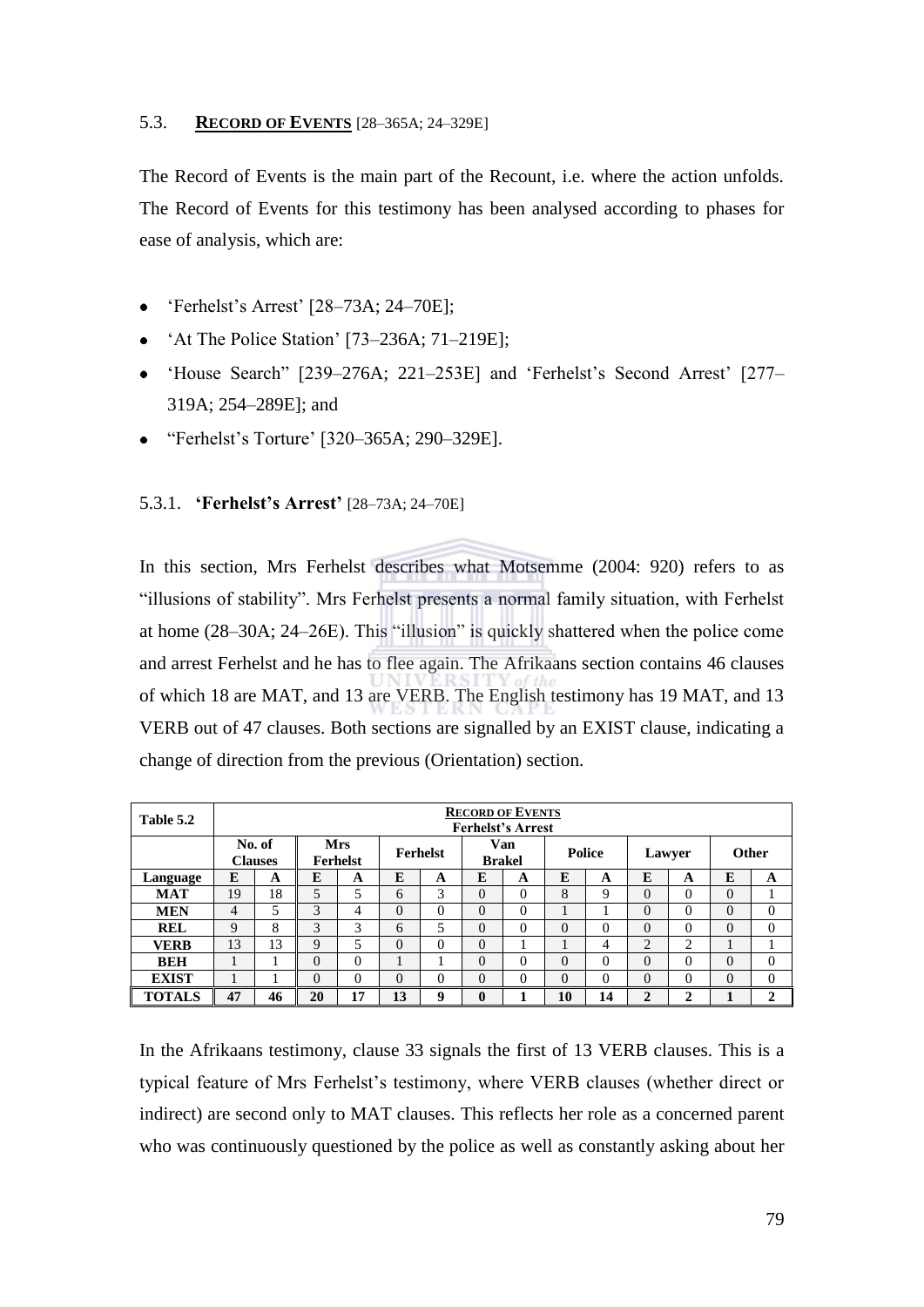son and his whereabouts. The first VERB clause is signalled by clause 32 in English when Mrs Ferhelst reports what the police had said.

|     | <b>Extract 5.2</b>             |                                                                 |              |                       | 'Ferhelst' Arrest'                                   |              |
|-----|--------------------------------|-----------------------------------------------------------------|--------------|-----------------------|------------------------------------------------------|--------------|
|     |                                | <b>AFRIKAANS TESTIMONY</b>                                      |              |                       | <b>ENGLISH ONLINE TRANSLATION</b>                    |              |
| 28. |                                | En daar was 'n tyd                                              | <b>EXIST</b> | 24.                   | There was a stage                                    | <b>EXIST</b> |
| 29. |                                | toe Donavan by die huis gewees het                              | <b>REL</b>   | 25.                   | where Donovan was at home                            | <b>REL</b>   |
| 30. |                                | toe't ek hom winkel toe gestuur saam<br>met my tweeling dogters | <b>MAT</b>   | 26.                   | and I sent him to the shop with my<br>twin daughters | <b>MAT</b>   |
| 31. | en toe hulle terug kom         | MAT                                                             | 27.          | and when he came back | MAT                                                  |              |
| 32. |                                | en toe het die polisie vir hom gevat.                           | <b>MAT</b>   | 28.                   | the police arrested him.                             | MAT          |
| 33. |                                | En en toe vra ek vir hulle                                      | <b>VERB</b>  | 29.                   | And I wanted to know                                 | <b>MEN</b>   |
| 34. |                                | hoekom vat hulle hom.                                           | MAT          | 30.                   | why they were arresting him.                         | MAT          |
| 35. |                                | Hy't niks gedoen nie.                                           | MAT          | 31.                   | he hadn't done anything                              | MAT          |
| 36. | Toe sê hulle                   |                                                                 | <b>VERB</b>  | 32.                   | and they said                                        | <b>VERB</b>  |
| 37. | hulle vat hom vir ondervraging |                                                                 | <b>MAT</b>   | 33.                   | they were taking him for questioning<br>him.         | <b>MAT</b>   |
| 38. |                                | en daar't hulle hom gehou.                                      | <b>MAT</b>   | 34.                   | They kept him                                        | <b>MAT</b>   |

Mrs Ferhelst is the Sayer ("ek") in five VERB clauses, the police in four VERB clauses, in the Afrikaans testimony. In English, Mrs Ferhelst is the Sayer ("I") in nine VERB clauses, with the police in one VERB clause. Another feature of Mrs Ferhelst's testimony is that she used a lot of direct speech, which was then interpreted as reported speech. The shift from direct into indirect speech is one of the ways in which some of the emotional intensity of her story is lost (Schiffrin, 1981; Bock, 2010). Again, the police are described as the aggressors (e.g. 32A; 28E above), Mrs Ferhelst or Ferhelst those affected by the action. Mrs Ferhelst's fear is expressed through MEN clauses (four in Afrikaans; three in English). Basically the only ‗action' available to Mrs Ferhelst is through VERB clauses, as the majority of the VERB clauses (throughout her testimony) are attributed to her.

The police are introduced in clause 32A and 28E; thereafter they are referred to as "hulle" / "they" (as with Ferhelst). In this case, the pronoun is used as an impersonal tool to create distance between her and the police. Again, as with Ferhelst in Chapter four, it is "us vs. them". The police are Causers in nine of 18 MAT clauses in the Afrikaans testimony, and seven (of 21) MAT clauses in English. They are always referred to in the plural or as a unit, except where individuals are mentioned (Van Brakel, Strydom, certain police officers), in contrast with herself and Ferhelst as individuals. In this way, they are positioned as the 'other' in her testimony.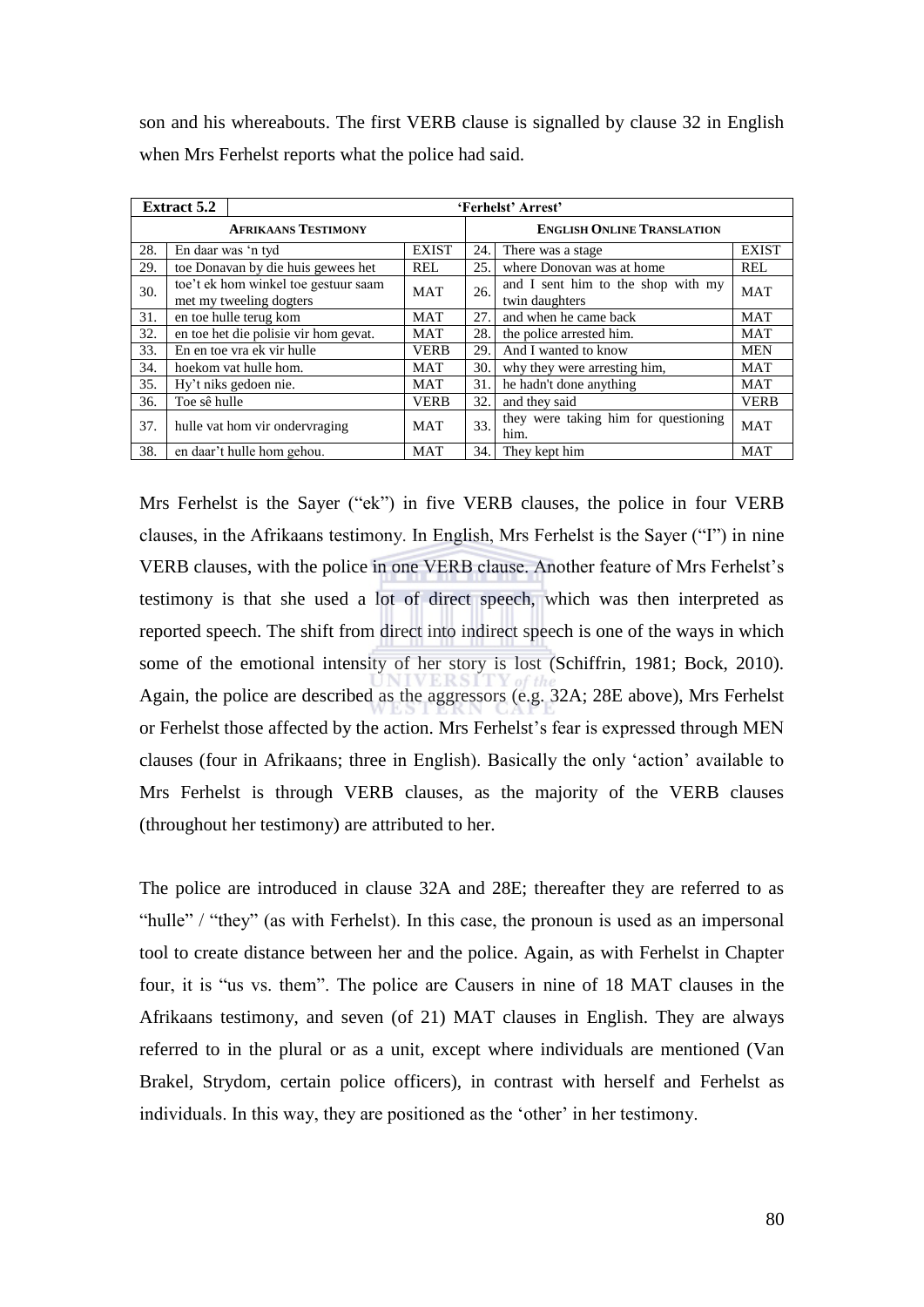Mrs Ferhelst refers to Ferhelst in three MAT clauses in Afrikaans and six MAT clauses in English. He is not an Actor though, as actions are being done to him, for example, the police arrest him and charge him. Throughout her testimony, Ferhelst is never an active participant, for example, clauses 30A / 26E, and 32A / 28E in Extract 5.2 above. Ferhelst is described through REL clauses (five for Afrikaans, six for English). He is always described in terms of his youth, innocence or his whereabouts.

In summary: this section details how uncooperative the police were at that time, as well as the lack of resources available to Mrs Ferhelst, and how normal family life was just an "illusion" (Motsemme, 2004: 920) to those who were politically active. This section shows how similar the English and Afrikaans testimonies are in terms of their Transitivity patterns (see Table 5.2 above). Mrs Ferhelst also features in nine Afrikaans and five English VERB clauses, as her words (and thoughts) were the only 'actions' she could perform. The police are described through mostly MAT clauses, while Mrs Ferhelst and Ferhelst are affected by their actions.

# 5.3.2. ‗**At The Police Station**' [73–236A; 71–219E]

### **UNIVERSITY** of the

This section of the Record of Events is the main section of Mrs Ferhelst's testimony and therefore the focus of her testimony. This section details Mrs Ferhelst's interrogation at the hands of Van Brakel and Strydom; how they tried to coerce her into implicating Ferhelst and other members of BMW by threatening her, particularly using her child as leverage to obtain information (Ross, in TRC Report, Vol 4, 291). Mrs Ferhelst shows "displays of defiance" (Motsemme, 2004: 919) as she refused to comply with the police. This section contains a total of 165 clauses in Afrikaans, and 150 in English, with the dominant participants being Mrs Ferhelst, Van Brakel and the police, as reflected in the table below.

| Table 5.3     |     |                          |          |                                    |          |          |          |                      | <b>RECORD OF EVENTS</b><br><b>At the Police Station</b> |                |          |                |                |                                    |          |              |
|---------------|-----|--------------------------|----------|------------------------------------|----------|----------|----------|----------------------|---------------------------------------------------------|----------------|----------|----------------|----------------|------------------------------------|----------|--------------|
|               |     | No. of<br><b>Clauses</b> |          | <b>Mrs</b><br>Ferhelst<br>Ferhelst |          |          |          | Van<br><b>Brakel</b> |                                                         | Ref:<br>Police |          | Ref:<br>Lawyer |                | <b>Other</b><br><b>Imperatives</b> |          |              |
| Language      | E   | A                        | E        | A                                  | E        | A        | E        | A                    | E                                                       | A              | E        | A              | E              | A                                  | E        | A            |
| <b>MAT</b>    | 56  | 62                       | 18       | 22                                 |          | 4        | 10       | 9                    | 16                                                      | 17             | ↑        | $\Omega$       | 6              | 6                                  |          |              |
| <b>MEN</b>    | 21  | 20                       | 15       | 14                                 |          |          |          | 0                    | $\overline{c}$                                          |                | $\Omega$ | $\Omega$       | $\theta$       |                                    | $\Omega$ |              |
| <b>REL</b>    | 18  | 22                       | 5        | 5                                  | 5        | 4        |          | ◠                    |                                                         | 0              | ↑        | 3              | $\Omega$       |                                    | 4        | 6            |
| <b>VERB</b>   | 43  | 49                       | 19       | 16                                 | $\theta$ | $\theta$ | 11       | 20                   | 7                                                       | 8              | $\Omega$ | $\Omega$       | $\overline{2}$ |                                    | $\Omega$ | $\Omega$     |
| <b>BEH</b>    | 9   | 10                       | ⇁        | 8                                  |          | 0        | $\theta$ |                      |                                                         |                | $\Omega$ | $\Omega$       | $\Omega$       |                                    | $\Omega$ | $\Omega$     |
| <b>EXIST</b>  | 3   | C<br>∠                   | $\theta$ | 0                                  | $\theta$ | 0        | $\theta$ | 0                    | $\Omega$                                                | 0              | $\Omega$ | 0              | 0              |                                    | $\Omega$ | $\Omega$     |
| <b>TOTALS</b> | 150 | 165                      | 64       | 65                                 | 8        | 9        | 23       | 32                   | 27                                                      | 27             | 4        | 3              | 8              | q                                  | 5        | $\mathbf{o}$ |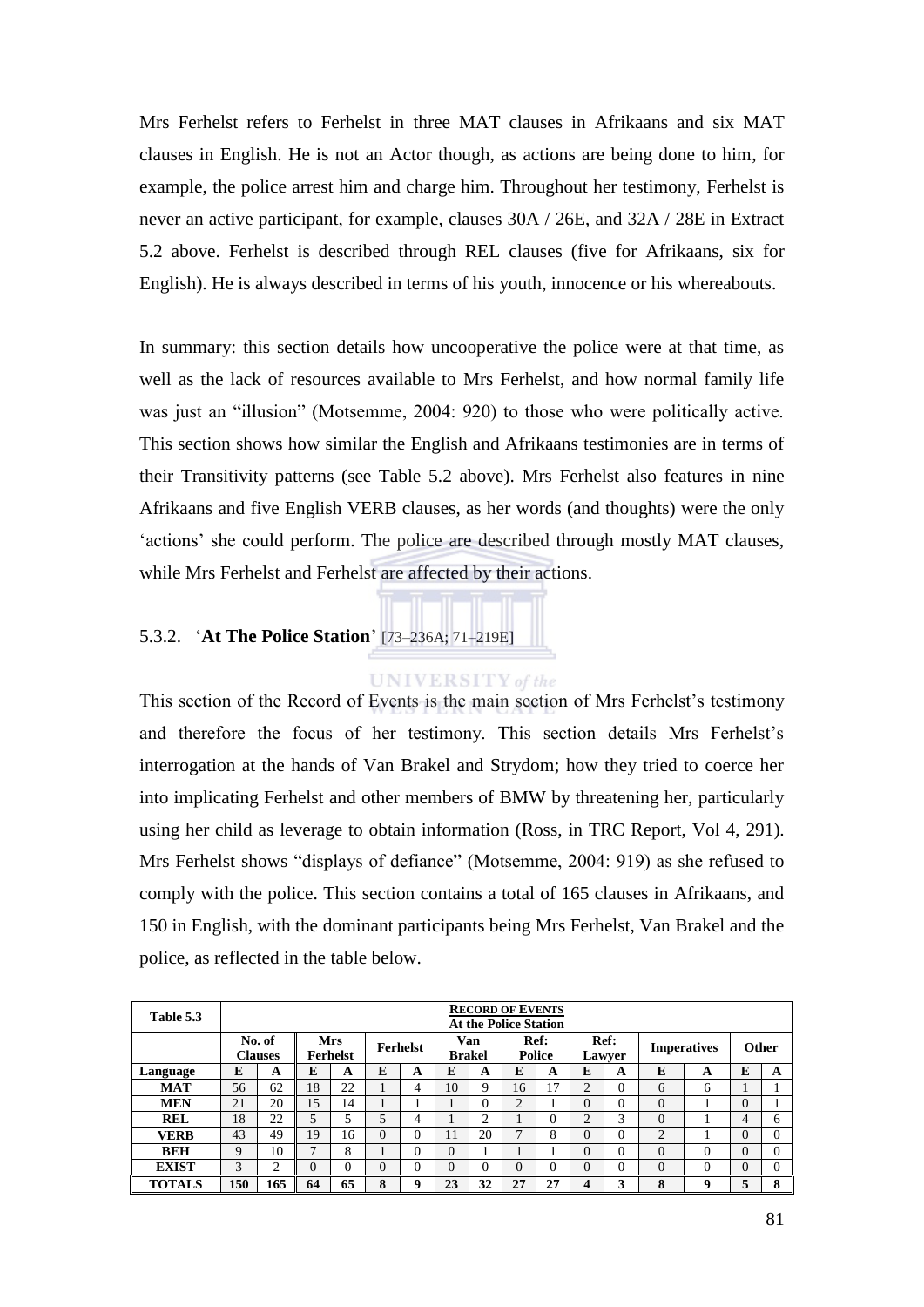The high number of MAT clauses for Mrs Ferhelst (22 Afrikaans; 18 English) does not, however, indicate that she had any control of the situation – merely her attempts at locating her son. She (and Ferhelst) are receiving the action from the police or Van Brakel, hence the high number of MAT clauses that the police occur in as Actor (see Table 5.3). She is resigned thus to her thoughts and feelings, represented by MEN clauses (14 Afrikaans; 15 English) – the most compared to the police (one Afrikaans; two English) and Van Brakel (one English).

Mrs Ferhelst's uses a high percentage of VERB clauses in this section – dialogue forms an integral part of her testimony, as this section of the Record of Events will show. Mrs Ferhelst is the "Sayer" in 16 clauses in Afrikaans and 19 in English – more or less the same as Van Brakel (20 Afrikaans; 11 English) but more than the police (eight Afrikaans; seven English). These VERB clauses come in the form of reported speech (direct and indirect). . . . . . . . . . . .

There are various reasons why a speaker would incorporate reported speech into a story. According to Tannen (2007: 39), reported speech creates a sense of involvement with the listener, used to invoke the listener's imagination – to place them in time and space of the events being told; in this way, the message being conveyed by the speaker comes across more effectively (Tannen, 2007). Reported speech is also used as a means to evaluate or express the speaker's thoughts or feelings towards the participant whose speech they are recreating. Kuo's research (2001, in Tannen, 2007: 18) has found that reported speech is used to create a sense of ―… credibility as they present positive images of themselves and negative images of their opponents, as well as to evade responsibility and distance themselves from the purported source of the information they thus impart". This is (what I believe) Ferhelst and Mrs Ferhelst are doing in their testimonies, i.e. by representing what the police said (and did) in a particular way, they are establishing a negative picture of the police.

This section contains the most clauses of direct and indirect speech of the testimony. In Afrikaans, Mrs Ferhelst quotes directly in 11 clauses, and indirectly reports in six clauses. In English, the interpreter interpreted this as direct quotes in seven clauses,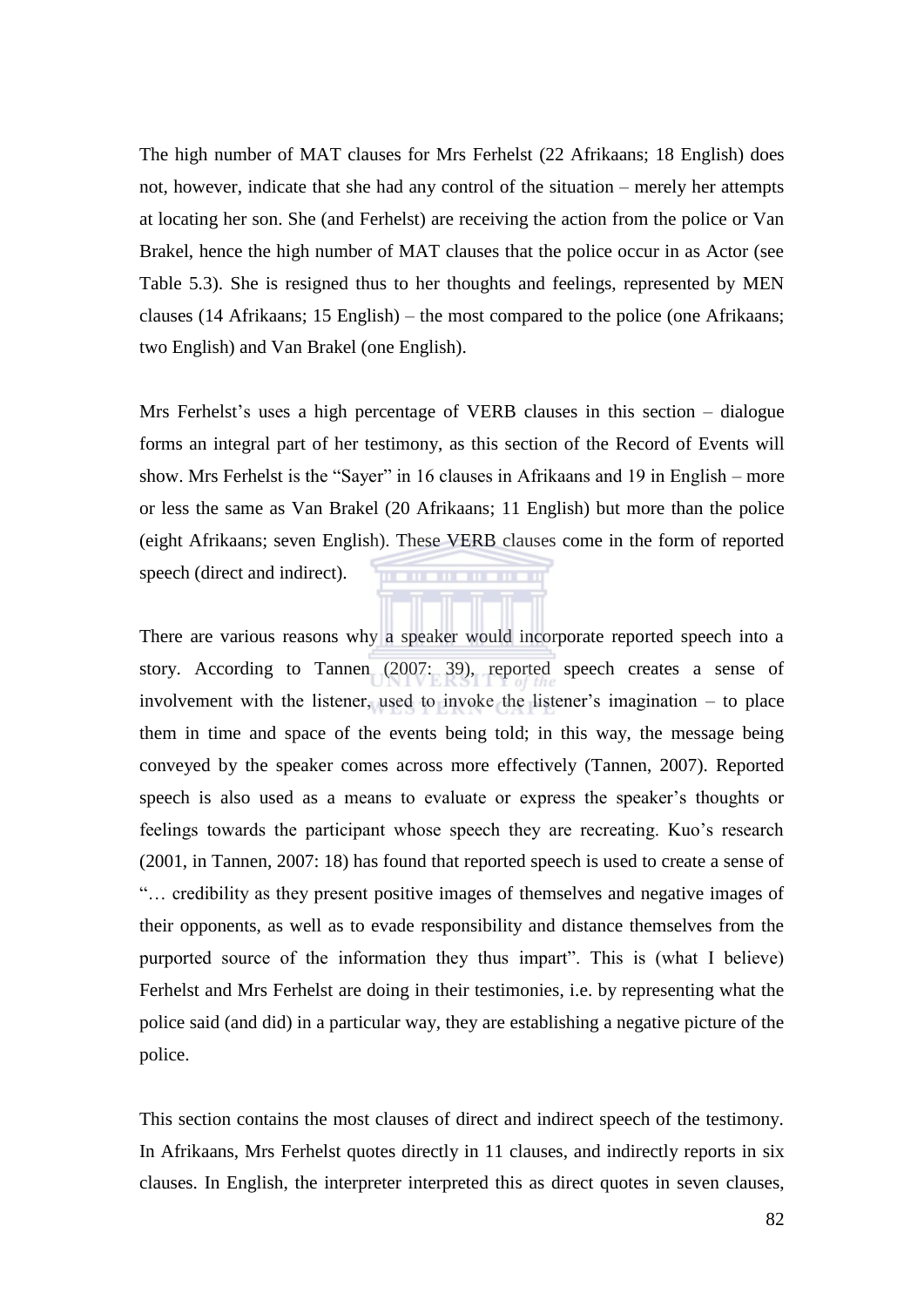and reports in 13 clauses. There is a discrepancy between Afrikaans and English: the interpreter did not always interpret direct speech Mrs Ferhelst used as direct speech. This explains the higher number of reported speech clauses in the English online version. The resultant effect is a loss of immediacy in the narrative (Schiffrin, 1981).

This extract below shows a series of "he said, she said" type of responses. Mrs Ferhelst employs various forms of **External Evaluation** (Labov, 1972) as she recalls exactly what she said, as well as the direct words of Van Brakel, Strydom and other members of the police (e.g. 80–83A; 76–80E). External Evaluation refers to evaluation that occurs 'outside' the text, and do not disrupt the flow of the narrative (Toolan, 1991; Labov, 1972). The extract below serves as an example of how Mrs Ferhelst used reported speech to relay the type of things Van Brakel would have said.

|      | <b>Extract 5.3</b> |                                                           |             |            | 'At The Police Station'                                  |                           |
|------|--------------------|-----------------------------------------------------------|-------------|------------|----------------------------------------------------------|---------------------------|
|      |                    | <b>AFRIKAANS TESTIMONY</b>                                |             |            | <b>ENGLISH ONLINE TRANSLATION</b>                        |                           |
| 79.  | polisiestasie      | Ek het gekom by Bishop Lavis se                           | <b>MAT</b>  | 75.        | And when I got to Bishop Lavis police<br>station.        | <b>MAT</b>                |
| 80.  |                    | en ek het gevra by die polisiekantoor                     | <b>VERB</b> | 76.        | I asked                                                  | <b>VERB</b>               |
| 81.  |                    | of ek vir hom die skoon klere kan gee,                    | <b>MAT</b>  | 77.        | if I could give him clean clothes                        | MAT                       |
| 82.  |                    | en um hulle het vir my gesê<br>UN                         | <b>VERB</b> | 78.<br>79. | and they refused<br>saying that                          | <b>MEN</b><br><b>VERB</b> |
| 83.  |                    | nee, hulle kan dit nie vat nie.<br><b>TAT T</b>           | <b>MAT</b>  | 80.        | they couldn't take it.                                   | MAT                       |
| 84.  |                    | Um ek het toe gevra                                       | <b>VERB</b> | 81.        | I asked                                                  | <b>VERB</b>               |
| 85.  |                    | of ek met die kaptein [kan] praat.                        | <b>VERB</b> | 82.        | if I could speak to the captain,                         | <b>VERB</b>               |
| 86.  |                    | Hulle het vir my gesê                                     | <b>VERB</b> |            | and I was sent to captain Van Brakel's                   |                           |
| 87.  |                    | "gaan na Kaptein Van Brakel."                             | <b>MAT</b>  | 83.        | office.                                                  | <b>MAT</b>                |
| 88.  |                    | Hulle het my gestuur na kamer nommer.                     | <b>MAT</b>  | 84.        | I was given the office number.                           | <b>VERB</b>               |
| 89.  | Ek het gegaan      |                                                           | <b>MAT</b>  |            |                                                          |                           |
| 90.  |                    | en ek het sy - uh Donavan se klein<br>broertjie saamgehad | REL         | 85.        | And Donovan's younger brother was<br>with me.            | REL                       |
| 91.  |                    | en um toe ek klop daar aan die deur                       | <b>MAT</b>  | 86.        | When I knocked on the door,                              | <b>MAT</b>                |
| 92.  | toe sê hy          |                                                           | <b>VERB</b> | 87.        | I was told to come inside                                | <b>VERB</b>               |
| 93.  | ek moet inkom      |                                                           | <b>MAT</b>  |            |                                                          |                           |
| 94.  | Mnr Strydom daar.  | en toe was Kaptein Van Brakel en 'n                       | REL         | 88.        | and Captain Van Brakel and a Mr<br>Strydom were there.   | REL                       |
| 95.  |                    | En toe sê Kaptein Van Brakel, um                          | <b>VERB</b> | 89.        | Captain Van Brakel then said                             | <b>VERB</b>               |
| 96.  |                    | "mevrou, ons wag al so lankal vir jou.                    | <b>BEH</b>  | 90.        | "ma'am we have been waiting for you<br>for a long time   | <b>BEH</b>                |
| 97.  | Um ek's bly        |                                                           | <b>REL</b>  | 91.        | I am happy                                               | <b>REL</b>                |
| 98.  | jy't gekom."       |                                                           | <b>MAT</b>  | 92.        | that you have come."                                     | <b>MAT</b>                |
| 99.  | Ek sê toe vir hom, |                                                           | <b>VERB</b> | 93.        | I then told him                                          | <b>VERB</b>               |
| 100. | gee,               | "ek wil net die skoon klere vir my kind                   | <b>MAT</b>  | 94.        | that I just want to give my child these<br>clean clothes | <b>MAT</b>                |
| 101. | verskyn."          | want die kind moet voor die hof                           | MAT         | 95.        | because he is due to appear in Court.                    | MAT                       |
| 102. |                    | En uh hy sê toe vir my                                    | <b>VERB</b> | 96.        | He then said                                             | <b>VERB</b>               |
| 103. | "nee, nee kom in." |                                                           | <b>MAT</b>  | 97.        | "please come inside"                                     | <b>MAT</b>                |
| 104. |                    | En um toe het ek daar gesit                               | <b>BEH</b>  | 98.        | and I sat there                                          | <b>BEH</b>                |
| 105. |                    | en toe het hy vir my gesê                                 | <b>VERB</b> | 99.        | and he said to me                                        | <b>VERB</b>               |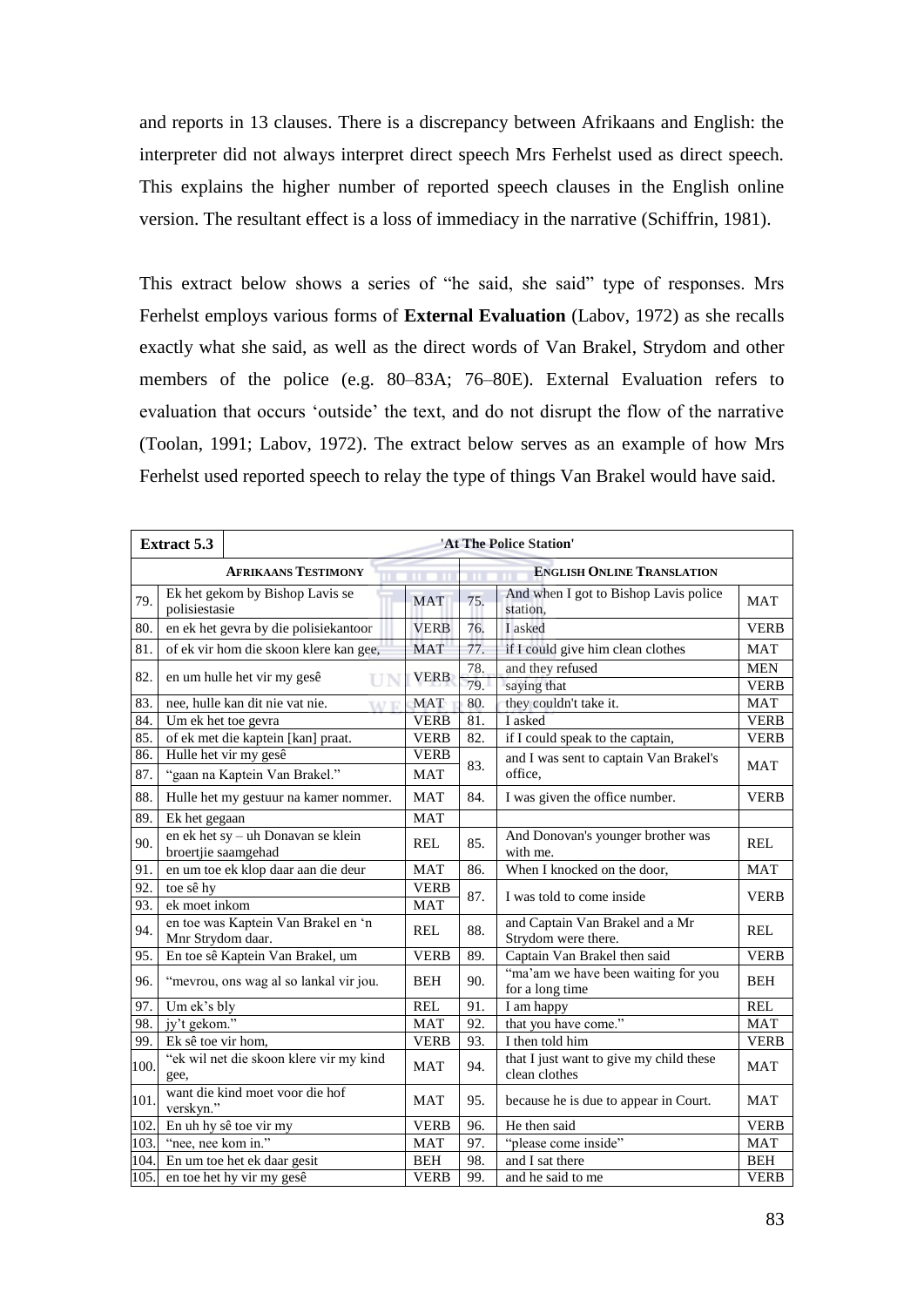| 106. "jy gaan nie huis toe nie. | <b>MAT</b>  | 100. | "you are not going home,      | <b>MAT</b>  |
|---------------------------------|-------------|------|-------------------------------|-------------|
| 107. Ons gaan jou toesluit."    | <b>MAT</b>  | 101. | we are going to lock you up." | <b>MAT</b>  |
| 108. Maar ek wou toe weet       | <b>MEN</b>  |      | 102. I I then wanted to know  | <b>MEN</b>  |
| 109. wat het ek gedoen          | MAT         | 103. | what I had done               | <b>MAT</b>  |
| $110.$ en hy sê                 | <b>VERB</b> | 104. | and he said                   | <b>VERB</b> |
| $111.$ "ek sê                   | <b>VERB</b> | 105. | "I told you,                  | <b>VERB</b> |
| 112. jy gaan nie huis toe nie." | MAT         | 106. | you are not going home."      | <b>MAT</b>  |

In the above extract Mrs Ferhelst is adding (creating) suspense or a "sense of drama" (Tannen, 2007: 106) by attempting to recreate a scene through dialogue. According to Koven (2001: 514), dialogue is a means through which the speaker attempts to convey or establish "particular kinds of local, quotable identities" – of themselves and those being quoted (Koven, 2001: 513). Also, dialogue is "an important source of emotion in discourse" (Tannen, 2007: 39).

The words that are quoted as someone's direct speech may not necessarily be what was said by the person being quoted, but these words may resemble "credible" utterances" (Koven, 2001: 514) attributed to actual people to construe them as "linguistically stereotypable kinds of people" (Koven, 2001: 517). In other words, the quoted person is made to speak in a certain way so as to convey how the speaker remembered or perceived the quoted person. By conveying the direct words of the police, for example, Mrs Ferhelst is describing the type of people the police were, as representatives of the apartheid state; how they tried to coerce her into implicating her son and other BMW members, with the type of things they would have said (but might not necessarily have said) – i.e. by positioning them and herself as positive and negative people (Kuo (2001), in Tannen, 2007: 18; also Koven 2001: 518).

Below is another example of Mrs Ferhelst quoting someone's direct words, this time, Strydom, the other policeman who was with Van Brakel in his office.

|      | <b>Extract 5.4</b>                         |                                       |             |                                   | 'At The Police Station'                |             |  |  |  |
|------|--------------------------------------------|---------------------------------------|-------------|-----------------------------------|----------------------------------------|-------------|--|--|--|
|      |                                            | <b>AFRIKAANS TESTIMONY</b>            |             | <b>ENGLISH ONLINE TRANSLATION</b> |                                        |             |  |  |  |
| 142. | ander polisieman um                        | en uh Strydom sê toe vir my – die     | <b>VERB</b> | 131.                              | Strydom the other policeman said to me | <b>VERB</b> |  |  |  |
| 143. | "mevrou kyk hier,                          | <b>MEN</b>                            | 132.        | "ma'me you must remember          | <b>MEN</b>                             |             |  |  |  |
| 144. | jy moet ophou um speel saam met ons        |                                       | MAT         | 133.                              | play the game with us                  | <b>MAT</b>  |  |  |  |
| 145. | (inaudible)                                | en dan sal ons jou seun laat uitkom   | MAT         | 134.                              | and we will release your son,          | <b>MAT</b>  |  |  |  |
| 146. |                                            | maar as jy nie saam met ons speel nie | MAT         | 135.                              | but if you do not play the game,       | MAT         |  |  |  |
| 147. | dan gaan ons hom hier hou vir 6<br>maande. |                                       | <b>MAT</b>  | 136.                              | we will keep him here for six months   | <b>MAT</b>  |  |  |  |
| 148. |                                            | Ons sal hom nooit weer terug laat kom | <b>MAT</b>  | 137.                              | and will not let him come out again."  | <b>MAT</b>  |  |  |  |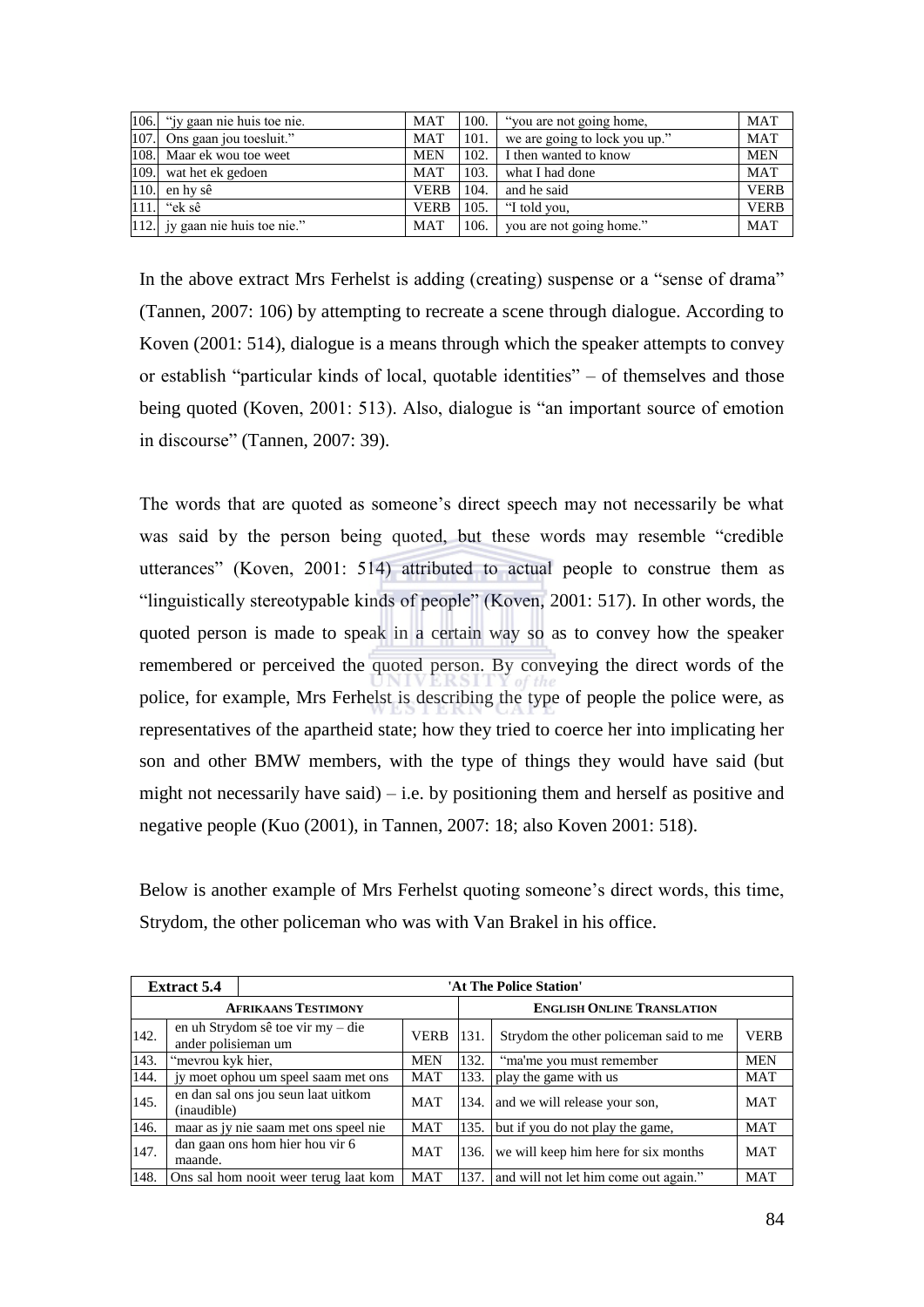|      | $\mathbf{nie}$ "                              |            |      |                                         |     |
|------|-----------------------------------------------|------------|------|-----------------------------------------|-----|
| 149  | En um, ek was toe baie hartseer,              | REL        |      | 138. My heart was very sore             | REL |
| 150. | want Donavan was 'n skoolkind                 | <b>REI</b> |      | 139. because Donovan was a school child | REL |
|      | en hy was nog nooit in die gevangenis<br>nie. | REL        | 140. | who had never been in jail.             | REL |

Strydom tries to coerce her into implicating her son and the other members of BMW. Coercion and threats against loved ones were a common means by police to obtain information from people at the time, women in particular (Ross, TRC Vol 4: 291). He does this through a number of MAT clauses (five for both English and Afrikaans), implying that her refusal to cooperate was not "playing the game" (144A; 133E).

Clauses 191–192A are not translated into English, and represent one of the few omissions in the interpreted English version. Note that the gist of 190–192A is captured by the indirect quote in English "that you are still going to cry much more". The direct speech and more elaborated Afrikaans utterance has more emotional appeal, and thus these meanings are lost in the interpreted (official) version. Also, Mrs Ferhelst "was told" (174E; also  $176E$ ) that she was going to cry – the agent who said those words is inferred from the context.

|      | <b>Extract 5.5</b>  |                                       |             |      | 'At the Police Station'                                     |              |  |  |  |  |  |  |  |
|------|---------------------|---------------------------------------|-------------|------|-------------------------------------------------------------|--------------|--|--|--|--|--|--|--|
|      |                     | <b>AFRIKAANS TESTIMONY</b>            |             |      | <b>ENGLISH ONLINE TRANSLATION</b>                           |              |  |  |  |  |  |  |  |
| 186. | en hy sê            |                                       | <b>VERB</b> | 171. | And they said                                               | <b>VERB</b>  |  |  |  |  |  |  |  |
| 187. | n <sub>1e</sub> .   | hy's (inaudible) vir Donavan Ferhelst | <b>REL</b>  | 172. | that there was nothing of Donovan.                          | <b>EXIST</b> |  |  |  |  |  |  |  |
| 188. |                     | En op daai moment het ek gehuil       | <b>BEH</b>  | 173. | I was then crying                                           | <b>BEH</b>   |  |  |  |  |  |  |  |
| 189. | en hy sê            |                                       | <b>VERB</b> | 174. | and I was told                                              | <b>VERB</b>  |  |  |  |  |  |  |  |
| 190. |                     | "iy sal nog sommer huil, mevrou.      | <b>BEH</b>  | 175. | that you are still going to cry much more                   | <b>BEH</b>   |  |  |  |  |  |  |  |
| 191. | Dis nog trane       |                                       | <b>REL</b>  |      |                                                             |              |  |  |  |  |  |  |  |
| 192. | wat jy gaan stort!" |                                       | <b>BEH</b>  |      |                                                             |              |  |  |  |  |  |  |  |
| 193. | En hy't ook gesê    |                                       | <b>VERB</b> | 176. | and I was told                                              | <b>VERB</b>  |  |  |  |  |  |  |  |
| 194. |                     | "daai prokureur wat jy het,           | <b>REL</b>  | 177. | that the attorney $-$ "the attorney you have<br>is a crook, | <b>REL</b>   |  |  |  |  |  |  |  |
|      |                     |                                       |             | 178. | but we will $-$                                             | <b>MAT</b>   |  |  |  |  |  |  |  |
| 195. | hy's 'n ou skelm,   |                                       | <b>REL</b>  | 179. | who robs poor people,                                       | <b>MAT</b>   |  |  |  |  |  |  |  |
| 196. |                     | maar ek sal hom kry.                  | MAT         |      |                                                             |              |  |  |  |  |  |  |  |
| 197. |                     | Uh hy's 'n ou skelm                   | <b>REL</b>  | 180. | he is a crook                                               | <b>REL</b>   |  |  |  |  |  |  |  |
| 198. |                     | wat die arme mense so beroof."        | <b>MAT</b>  | 181. | he robs poor people."                                       | MAT          |  |  |  |  |  |  |  |

Van Brakel continued his verbal harassment, this time attacking the lawyer. She recalls Van Brakel's direct words, "hy sal hom kry" (MAT, 196A). This clause is not in the English version, and roughly translates into he will "get" him. Van Brakel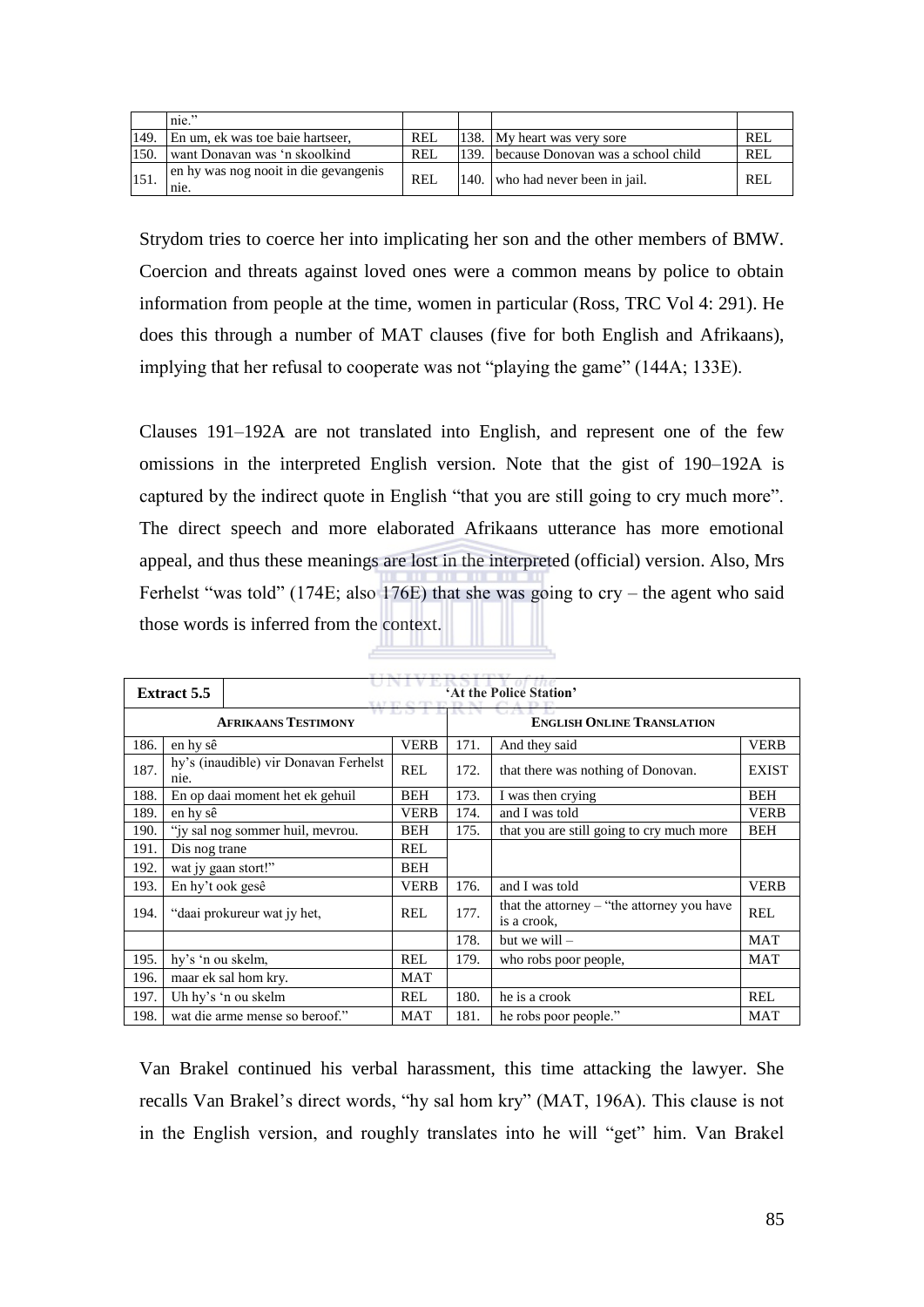attempts to discredit the lawyer, by describing him through REL clauses (three in Afrikaans; two in English) as a "skelm" or "crook" (194–198A; 177–181E).

Also worth mentioning is the high number of BEH clauses with Mrs Ferhelst as the Behaver – of the ten BEH clauses in the Afrikaans section, eight BEH clauses belong to Mrs Ferhelst. She cries (188A / 175E) and sits (181A / 167E), i.e. roles that are not associated with 'agency'.

In summary: this section is the main section of the Record of Events. Mrs Ferhelst was interrogated by Van Brakel and Strydom, who tried to coerce her into implicating Ferhelst and his fellow comrades. Even though Mrs Ferhelst appears in 22 of the 62 MAT clauses in the Afrikaans testimony, and 18 in the English, she is by no means the ‗doer' of the actions: she is giving clothes, being sent, sitting and so on, which is reflected in 16 MAT clauses in Afrikaans and 14 MAT clauses in English that she appears as the Affected. As she is giving a near verbatim account of the events, VERB processes also tend to dominate this section of her testimony, in both the Afrikaans and English versions (see Table 5.3).

## **UNIVERSITY** of the

# 5.3.3. **'House Search'** [239–276A; 221–253E] & **'Ferhelst's Second Arrest'** [277–319A; 254–289E]

The section labelled 'House Arrest' is a description of what happened after Mrs Ferhelst's initial confrontation with Van Brakel and Strydom. This section shows how the police were the Causers of the action, and Mrs Ferhelst the Affected and unable to act against them, even though she appears in seven MAT clauses. This is reflected in the type of verbs Mrs Ferhelst used here: Van Brakel "let" her go (i.e. 'allowed' her to go), or she "had to" get back into the car.

|      | <b>Extract 5.6</b> |                                     |            |      | 'House Search'                     |            |
|------|--------------------|-------------------------------------|------------|------|------------------------------------|------------|
|      |                    | <b>AFRIKAANS TESTIMONY</b>          |            |      | <b>ENGLISH ONLINE TRANSLATION</b>  |            |
| 255. |                    | En um en toe het Van Brakel –       | <b>REL</b> | 235. | They eventually let me - let me go | <b>MAT</b> |
| 256. |                    | ek het uitgeklim toe $hy -$         | <b>MAT</b> | 236. | but I couldn't go too far          | MAT        |
| 257. |                    | hy het my toe laat loop,            |            |      |                                    |            |
| 258. |                    | en uh maar ek mag nie ver gaan nie. | <b>MAT</b> |      |                                    |            |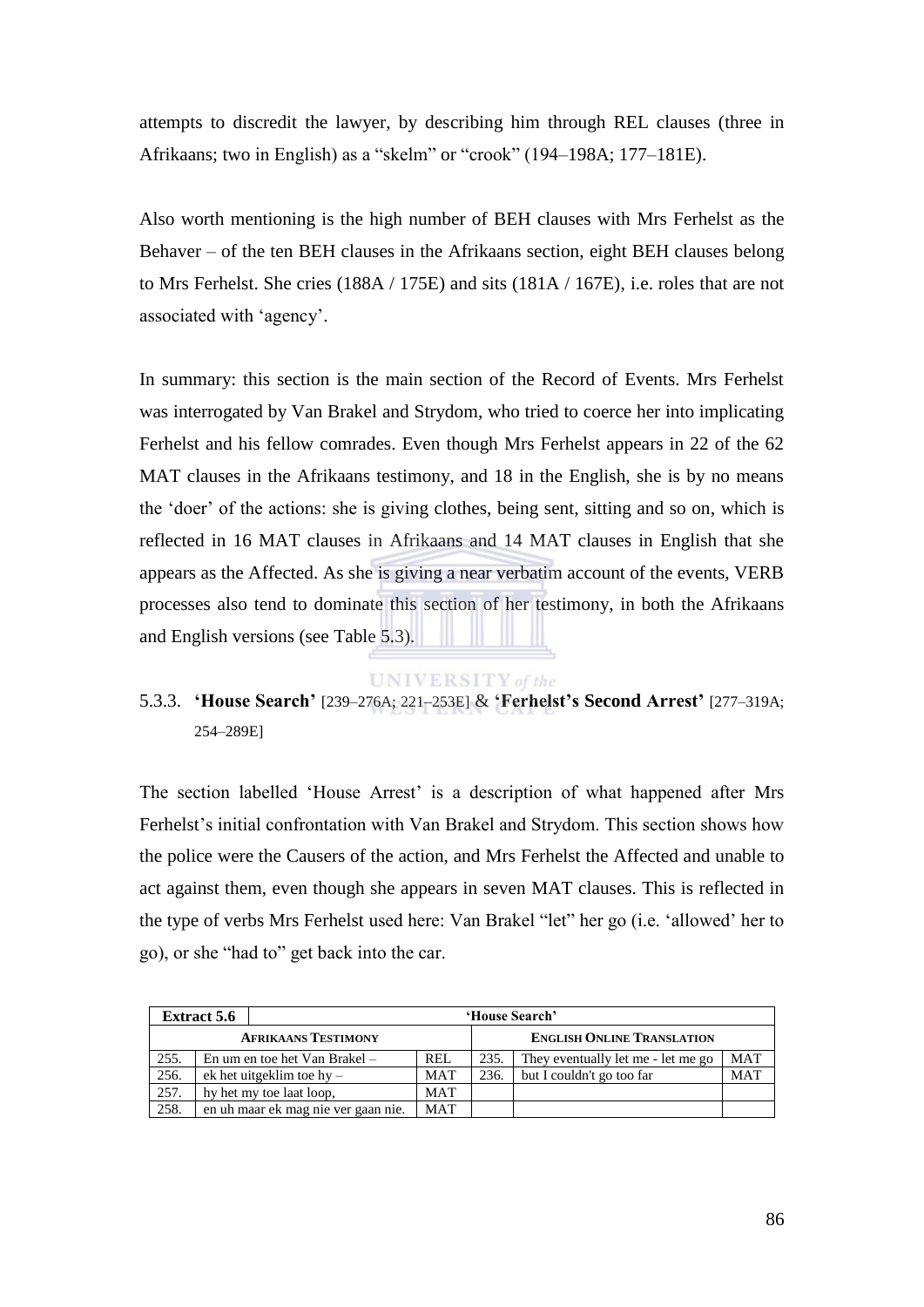In the section marked "Ferhelst's Second Arrest', Ferhelst and Mrs Ferhelst's testimonies overlap. Mrs Ferhelst describes a time after one of Ferhelst's court appearances, and his consequent re-arrest. Two more participants are introduced, the magistrate and Gary Harris. It is important to remember (here) that Ferhelst testified after his mother, but because their stories coincide at this point, it can be assumed that it is the same policeman that Ferhelst mentioned, i.e. Gary Harris. This section does not show any significant differences, except that clauses 280–282A are in indirect speech which was translated as direct speech in the English. Ferhelst appears as the Affected in four MAT clauses (Afrikaans and English):

|      | <b>Extract 5.7</b> |                                                                           |            |                                   | 'Ferhelst's Second Arrest'                         |            |  |  |  |  |
|------|--------------------|---------------------------------------------------------------------------|------------|-----------------------------------|----------------------------------------------------|------------|--|--|--|--|
|      |                    | <b>AFRIKAANS TESTIMONY</b>                                                |            | <b>ENGLISH ONLINE TRANSLATION</b> |                                                    |            |  |  |  |  |
| 277. |                    | Maar die die $-$ 'n tyd daarna het<br>Donavan toe – het hy nou voorgekom, | <b>MAT</b> | 254.                              | But a while later Donovan appeared<br>again        | <b>MAT</b> |  |  |  |  |
| 284. |                    | het HY – Donavan vooruit geloop.                                          | <b>MAT</b> | 260.                              | Donovan was walking in front                       | <b>MAT</b> |  |  |  |  |
| 304. |                    | Hy't nou net uitgekom."                                                   | <b>MAT</b> | 277.                              | he has just been released."                        | <b>MAT</b> |  |  |  |  |
| 313. | polisiestasie.     | Hy was opgesluit by uh Brackenfell se                                     | <b>MAT</b> | 284.                              | he was locked up at Brackenfell police<br>station. | <b>MAT</b> |  |  |  |  |
|      |                    |                                                                           |            |                                   |                                                    |            |  |  |  |  |
|      |                    |                                                                           |            |                                   |                                                    |            |  |  |  |  |

His 'actions' are described from Mrs Ferhelst's point of view, with the police doing all the physical actions (e.g. taking him, or locking him up).

To summarise this section: the processes that dominate are MAT and VERB, though the role of the participants differ: the police are physically doing the action to Mrs Ferhelst and Ferhelst, e.g. 'taking' him, 'locking him up. Mrs Ferhelst has the most VERB clauses – she is speaking or pleading with the police or shouting or screaming as her son is re-arrested. A summary of these patterns follows in the table below:

| Table 5.4     | <b>RECORD OF EVENTS</b><br><b>Ferhelst's Second Arrest</b> |                |                 |                         |   |                       |   |                |        |              |              |                |                |                |
|---------------|------------------------------------------------------------|----------------|-----------------|-------------------------|---|-----------------------|---|----------------|--------|--------------|--------------|----------------|----------------|----------------|
|               | <b>Mrs</b><br>No. of<br><b>Clauses</b><br>Ferhelst         |                |                 | Ref:<br><b>Ferhelst</b> |   | Ref:<br><b>Police</b> |   | Ref:<br>Lawyer |        | Magistrate   | <b>Other</b> |                |                |                |
| Language      | E                                                          | A              | E               | A                       | E | A                     | E | A              | E      | A            | E            | A              | E              | A              |
| <b>MAT</b>    | 19                                                         | 20             | ⇁               | 8                       | 4 | 4                     | 4 | 5              |        |              | 2            |                |                |                |
| <b>MEN</b>    | $\overline{4}$                                             | 6              | 4               | 3                       |   |                       |   |                |        |              |              | $\overline{c}$ |                |                |
| <b>REL</b>    | 3                                                          | 4              |                 |                         |   | 2                     |   |                |        |              |              |                | $\overline{2}$ | 2              |
| <b>VERB</b>   | ⇁                                                          | 9              | 4               | 5                       |   |                       |   |                |        |              |              |                |                |                |
| <b>BEH</b>    |                                                            | $\overline{c}$ |                 |                         |   |                       |   |                |        |              |              |                |                |                |
| <b>EXIST</b>  | 2                                                          | $\overline{c}$ |                 |                         |   |                       |   |                |        |              |              |                | $\overline{c}$ | $\overline{c}$ |
| <b>TOTALS</b> | 36                                                         | 43             | 15 <sup>5</sup> | 16                      | 5 | n                     | 6 | 6              | ↑<br>∠ | $\mathbf{2}$ | 3            | 4              | 5              | 6              |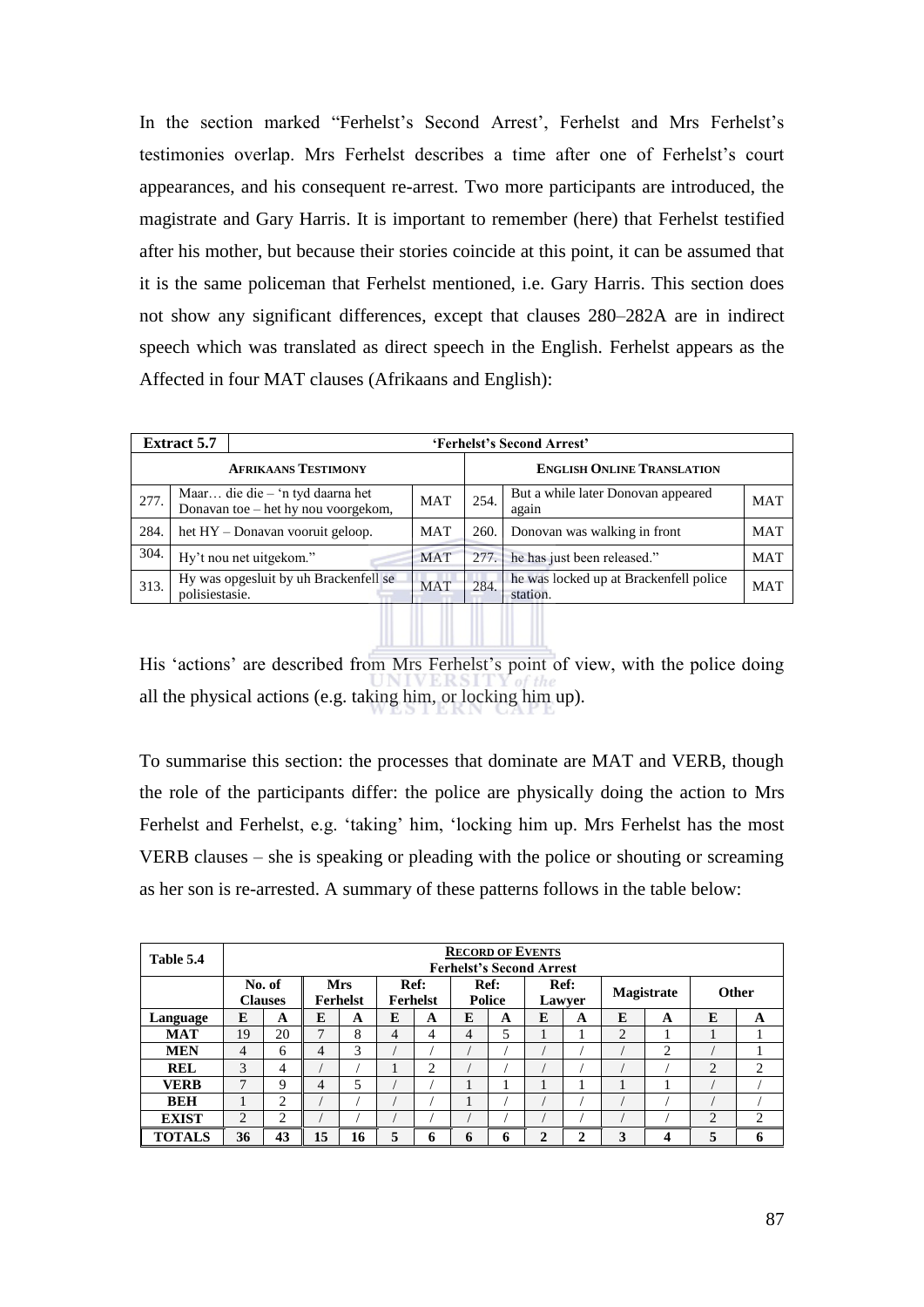### 5.3.4. **'Ferhelst's Torture'** [320–365A; 290–329E]

In this final section of the Record of Events, Mrs Ferhelst discovers that her son is being tortured. This section consists of 46 clauses for the Afrikaans testimony, and 40 clauses for the English. Mrs Ferhelst appears in nine of the 21 MAT clauses for the Afrikaans, and in eight of the 20 MAT clauses in the English. She is resigned to actions, such as going, giving or opening his clothes. She is also the main participant in most of the VERB clauses of this section – in the Afrikaans, she appears in four of the eight VERB clauses, as well as four clauses of the nine VERB clauses in the English translation. The roles of the participants (in this section) are thus very similar.

| Table 5.5     |             | <b>RECORD OF EVENTS</b><br><b>Ferhelst's Torture</b> |                |                                             |                              |            |                    |                |                    |   |                |    |  |
|---------------|-------------|------------------------------------------------------|----------------|---------------------------------------------|------------------------------|------------|--------------------|----------------|--------------------|---|----------------|----|--|
|               |             | No. of<br><b>Clauses</b>                             |                | <b>Ref: Ferhelst</b><br><b>Mrs Ferhelst</b> |                              |            | <b>Ref: Police</b> |                | <b>Ref: Lawyer</b> |   | <b>Other</b>   |    |  |
| Language      | E           | A                                                    | E              | $\mathbf{A}$                                | E                            | A          | E                  | A              | E                  | A | E              | A  |  |
| <b>MAT</b>    | 20          | 21                                                   | 8              | 9                                           |                              |            | 5                  | 3              |                    |   | 5              | 7  |  |
| <b>MEN</b>    | 4           | 6                                                    | $\overline{4}$ | 4                                           |                              |            |                    | $\overline{c}$ |                    |   |                |    |  |
| <b>REL</b>    | 4           | 8                                                    |                |                                             |                              |            |                    | $\overline{c}$ |                    |   | $\overline{2}$ | 5  |  |
| <b>VERB</b>   | $\mathbf Q$ | 8                                                    | $\overline{4}$ | 4                                           |                              |            | 3                  | $\overline{c}$ | $\overline{2}$     | 2 |                |    |  |
| <b>BEH</b>    |             |                                                      |                | $\overline{\phantom{0}}$                    |                              |            |                    |                |                    |   |                |    |  |
| <b>EXIST</b>  | 2           | 2                                                    |                | $\mathcal{L}_{\mathcal{M}}$                 | <b>COL</b><br>$\mathbb{Z}^f$ | <b>FEB</b> |                    |                |                    |   | $\overline{2}$ | 2  |  |
| <b>TOTALS</b> | 40          | 46                                                   | 18             | 19                                          |                              | -          | $\mathbf Q$        | 9              | 3                  | 3 | 9              | 14 |  |

**WESTERN CAPE** 

In clauses 347–354A / 312–318E, she describes how she discovered that Ferhelst was being tortured. The construction of these clauses allows for the agent of the torture to be omitted, even though this information is inferred from the context of the testimony (not just the agent, but also, in a sense, the Affected). It is only in the last clause  $(365A / 329E)$  that she mentions explicitly that her child is being tortured – "[dat] my kind ge-torture word" ("[that] my child was being tortured").

|      | <b>Extract 5.8</b><br>'Ferhelst's Torture' |              |                                   |                               |              |  |  |  |  |  |  |
|------|--------------------------------------------|--------------|-----------------------------------|-------------------------------|--------------|--|--|--|--|--|--|
|      | <b>AFRIKAANS TESTIMONY</b>                 |              | <b>ENGLISH ONLINE TRANSLATION</b> |                               |              |  |  |  |  |  |  |
| 347. | By die huis gekom um                       | MAT          | 312.                              | and when I got home,          | <b>MAT</b>   |  |  |  |  |  |  |
| 348. | toe ek die klere oopmaak,                  | <b>MAT</b>   | 313.                              | when I opened up the clothes, | <b>MAT</b>   |  |  |  |  |  |  |
| 349. | toe sien ek                                | <b>MEN</b>   | 314.                              | I saw                         | <b>MEN</b>   |  |  |  |  |  |  |
| 350. | daar's bloed                               | <b>EXIST</b> | 315.                              | that there were $-$           | <b>EXIST</b> |  |  |  |  |  |  |
|      |                                            |              | 316.                              | the clothes were bloodstained | REL          |  |  |  |  |  |  |
| 351. | maar dit was uitgewas                      | <b>MAT</b>   | 317.                              | although it had been rinsed.  | <b>MAT</b>   |  |  |  |  |  |  |
| 352. | maar die stains is nog daar.               | REL          |                                   |                               |              |  |  |  |  |  |  |
| 353. | Ooe [en dit was seker die dag              | REL          |                                   |                               |              |  |  |  |  |  |  |
| 354. | wat] ek vreeslik gehuil het.               | <b>BEH</b>   | 318.                              | I cried that day,             | <b>BEH</b>   |  |  |  |  |  |  |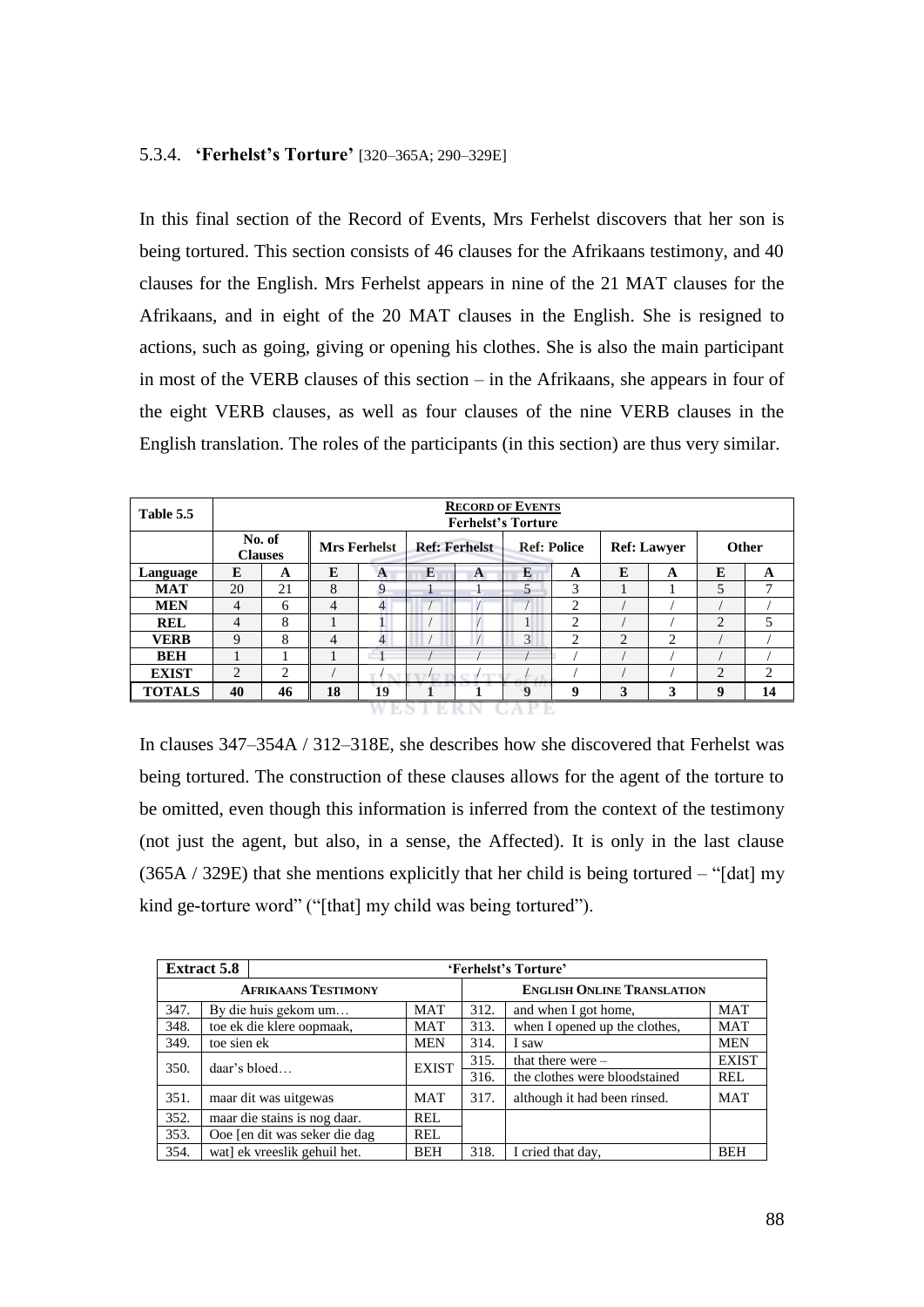In summary: in this section, Mrs Ferhelst describes how she discovered that Ferhelst was being tortured. Although MAT clauses are in the majority, neither Mrs Ferhelst nor the police are actually acting upon the other, therefore their roles (here) are fairly similar. Once again MEN clauses describe her inner anguish, and VERB clauses show the contrast between the two policemen who tried to help her, and other policemen (Van Brakel, Strydom) mentioned previously in her testimony.

## 5.4. **REORIENTATION** [366–372A; 330–336E] & **CODA** [372A; 337–338E]

In this section, Mrs Ferhelst primarily quotes what the lawyer said to her the day she went to take Ferhelst's bloodstained clothes to him. She construes him as very helpful and kind, as well as determined to get some answers for her. Here he is referred to as "hy" / "he" (366A; 330E). In clause 336E in the English translation there is a reference to "they" – in this context it can only be assumed that this refers to the Security police. . . . . . . . . . . .

The Coda concludes her testimony, by stating how she was eventually allowed to see her son after her ordeal. The Afrikaans only has one clause whereas the English has two clauses. **WESTERN CAPE** 

|      | <b>Extract 5.9</b>             |                                        |                                   | <b>REORIENTATION &amp; CODA</b> |                                                     |             |  |  |  |
|------|--------------------------------|----------------------------------------|-----------------------------------|---------------------------------|-----------------------------------------------------|-------------|--|--|--|
|      |                                | <b>AFRIKAANS TESTIMONY</b>             | <b>ENGLISH ONLINE TRANSLATION</b> |                                 |                                                     |             |  |  |  |
|      |                                |                                        |                                   |                                 |                                                     |             |  |  |  |
|      |                                | <b>REORIENTATION</b> [366-372]         | <b>REORIENTATION:</b> [330–336]   |                                 |                                                     |             |  |  |  |
| 366. | En uh hy't gesê<br><b>VERB</b> |                                        |                                   | 330.                            | And he said to me                                   | <b>VERB</b> |  |  |  |
| 367. |                                | "gaan nie hier weg nie                 | MAT                               | 331.                            | "you are not going to leave here"                   | <b>MAT</b>  |  |  |  |
|      |                                |                                        |                                   | 332.                            | even if it means                                    | REL         |  |  |  |
| 368. |                                | al moet jy heeldag vandag hier sit     | BEH                               | 333.                            | you have to sit here all day,                       | BEH         |  |  |  |
| 369. |                                | dan moet ons uh uh 'n [hofsaak?] kry   | MAT                               |                                 |                                                     |             |  |  |  |
|      |                                |                                        |                                   | 334.                            | we are $-$                                          | REL         |  |  |  |
| 370. |                                | en na die en (inaudible) supreme court | <b>MAT</b>                        | 335.                            | and we have to go to the Supreme                    | <b>MAT</b>  |  |  |  |
|      | toe gaan,                      |                                        |                                   |                                 | Court,                                              |             |  |  |  |
| 371. | gaan kyk."                     | maar vandag moet hulle [na die kind]   | <b>MEN</b>                        | 336.                            | but today they must allow us to see<br>this child." | <b>MEN</b>  |  |  |  |
|      |                                |                                        |                                   |                                 |                                                     |             |  |  |  |
|      |                                | <b>CODA</b> [372]                      |                                   | CODA: [337-338]                 |                                                     |             |  |  |  |
|      |                                |                                        | 337.                              | And I spent the whole day there | MAT                                                 |             |  |  |  |
| 372. | gaan kyk het.                  | So het ek daai dag tot ons nou vir hom | <b>MEN</b>                        | 338.                            | until we got to see him.                            | <b>MEN</b>  |  |  |  |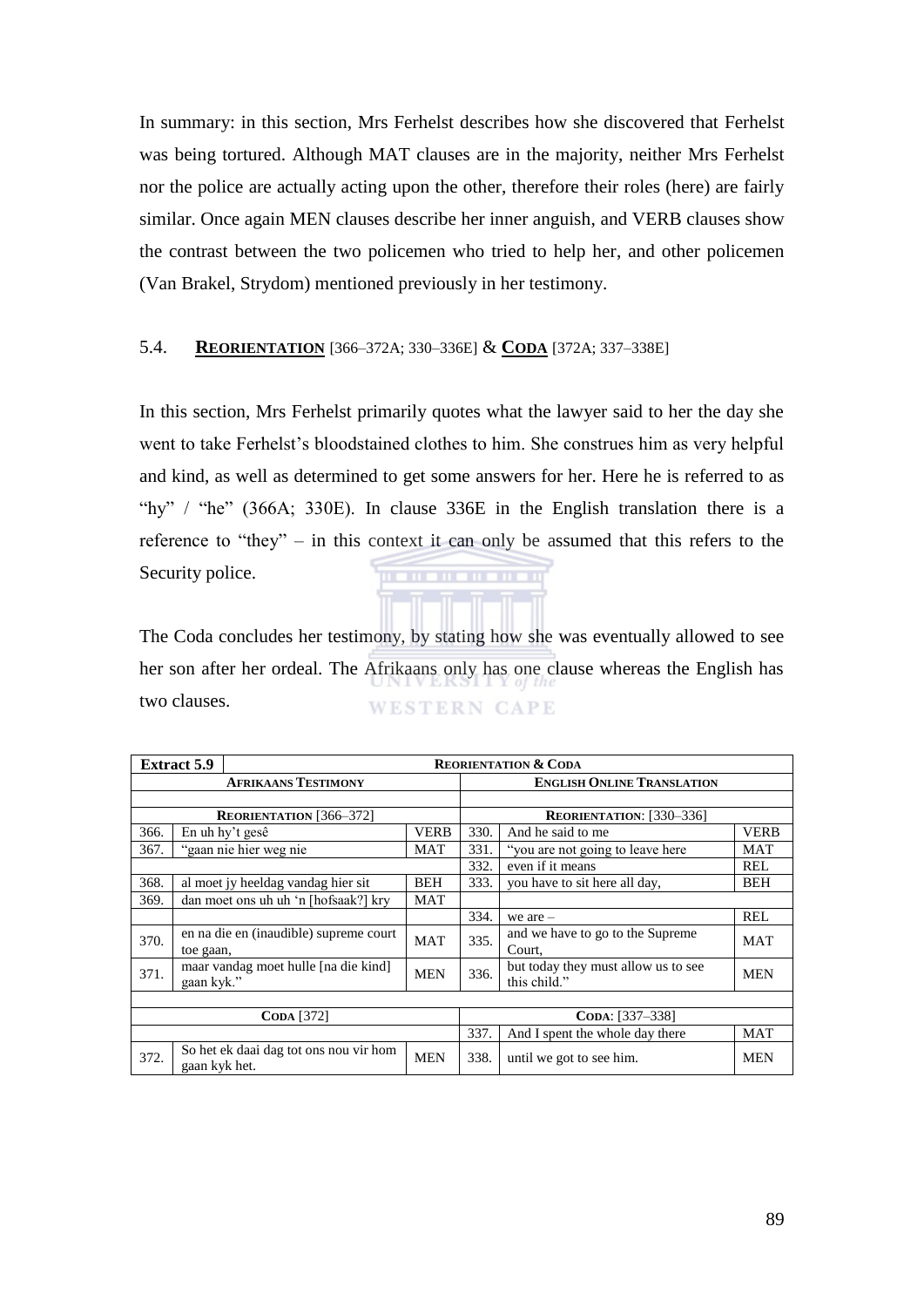## 5.5. **CONCLUSION**

Mrs Ferhelst's testimony is a typical example of the types of information that was conveyed by women during the TRC testimonies (Ross, 2003; Motsemme, 2004). As was characteristic of women's testimonies, she spoke of the political involvement and mistreatment of a family member (and herself) at the hands of the Security police, and the psychological effects this had on her as a mother and caregiver.

Mrs Ferhelst's testimony was given in Afrikaans, and translated into English simultaneously during the hearing. This chapter attempted to show the differences between the (original) Afrikaans testimony and the English version that is available on the TRC website. Though the loss of meaning was minimal, the emotional meanings of Mrs Ferhelst's testimony were at times not carried over into the English online version.



In terms of the Transitivity analysis, this chapter has attempted to show how the police were (mostly) the Causers of the actions, with Mrs Ferhelst and her family the Affected. Although Mrs Ferhelst (and Ferhelst) appears in a number of MAT clauses, their actions are not those associated with people who are in the more powerful position. Mrs Ferhelst is also the main participant in the majority of VERB clauses, which means that her 'actions' were mainly restricted to her words and thoughts as she could not physically act against the police. Rather, her role was defined by her verbal interactions with the police and her anxieties and fears as mother of an activist on the run.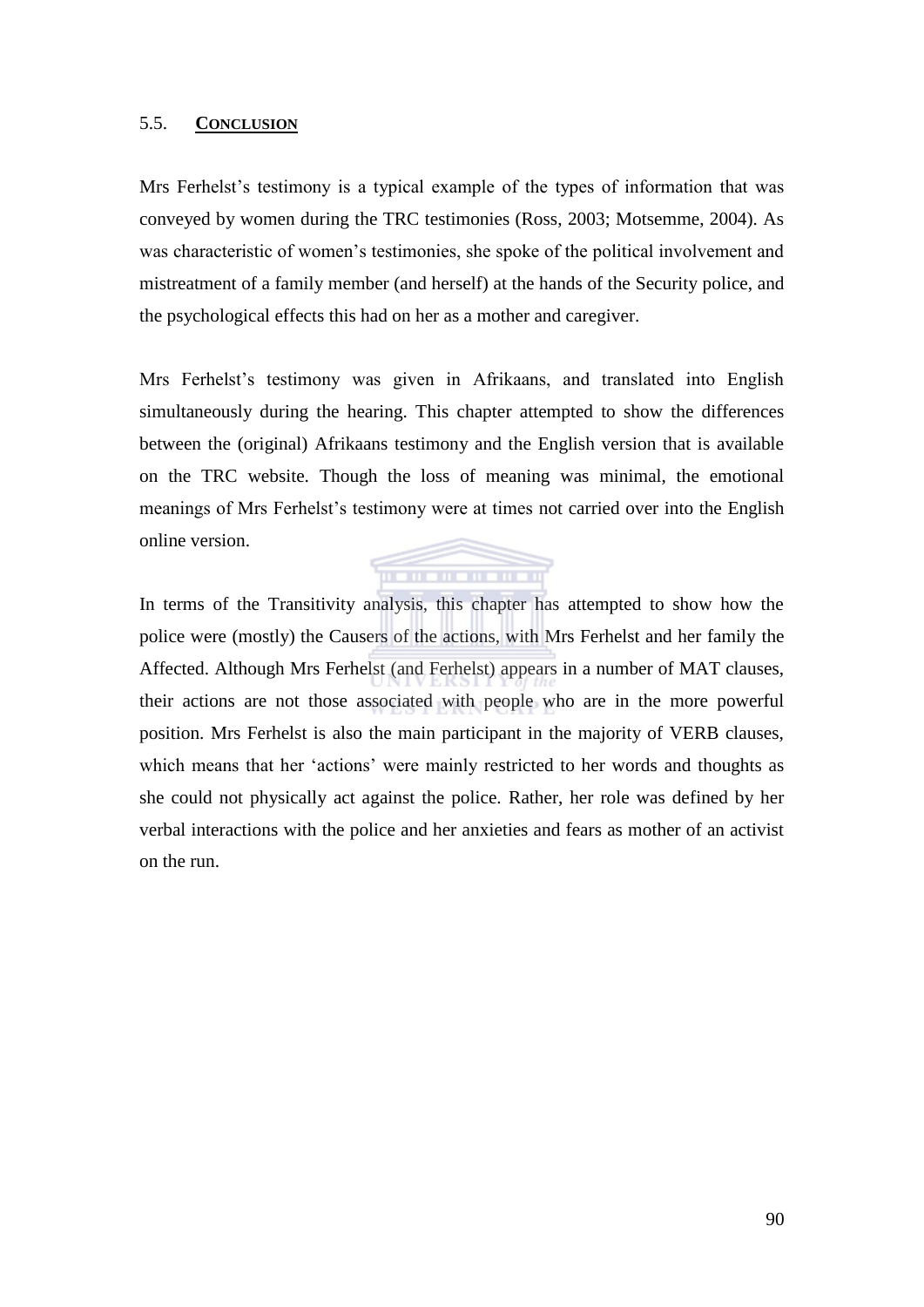| Table 5.6<br>OVERALL COUNT-UP OF PARTICIPANT AND PROCESSES AS PER THE STAGES OF THE RECOUNT |               |                |                         |                               |                  |                |                |                         |                  |                |                 |                |                |                |                         |                |
|---------------------------------------------------------------------------------------------|---------------|----------------|-------------------------|-------------------------------|------------------|----------------|----------------|-------------------------|------------------|----------------|-----------------|----------------|----------------|----------------|-------------------------|----------------|
|                                                                                             |               |                |                         | <b>Mrs</b><br><b>Ferhelst</b> |                  | Ferhelst       |                | Van<br><b>Brakel</b>    |                  | <b>Police</b>  | <b>Attorney</b> |                | Other          |                |                         | <b>TOTALS</b>  |
|                                                                                             |               | Language       | E                       | A                             | E                | A              | E              | A                       | E                | $\mathbf{A}$   | E               | A              | E              | A              | E                       | A              |
|                                                                                             |               | <b>MAT</b>     | $\mathbf{0}$            | 1                             | 1                | 1              | $\mathbf{0}$   | $\theta$                | 8                | 8              | $\Omega$        | $\Omega$       | $\overline{2}$ | $\overline{2}$ | 11                      | 12             |
| Orientation                                                                                 |               | <b>MEN</b>     | $\mathbf{1}$            | $\mathbf{1}$                  | $\theta$         | $\overline{0}$ | $\Omega$       | $\theta$                | 1                | $\Omega$       | $\Omega$        | $\Omega$       | $\theta$       | $\Omega$       | $\overline{2}$          | $\mathbf{1}$   |
|                                                                                             |               | <b>REL</b>     | 3                       | $\overline{4}$                | 1                | $\mathbf{1}$   | $\Omega$       | $\theta$                | 1                | $\overline{2}$ | $\theta$        | $\Omega$       | 3              | 5              | 8                       | 12             |
|                                                                                             |               | <b>BEH</b>     | $\Omega$                | $\theta$                      | 1                | $\mathbf{1}$   | $\theta$       | $\overline{0}$          | $\Omega$         | $\Omega$       | $\Omega$        | $\Omega$       | $\mathbf{1}$   | $\mathbf{1}$   | $\overline{2}$          | $\mathbf{2}$   |
|                                                                                             |               | <b>SUB TOT</b> | $\overline{\mathbf{4}}$ | 3                             | 3                | 3              | $\mathbf{0}$   | $\bf{0}$                | 10               | 10             | $\mathbf{0}$    | $\bf{0}$       | 6              | 8              | 23                      | 27             |
|                                                                                             |               |                |                         |                               |                  |                |                |                         |                  |                |                 |                |                |                |                         |                |
|                                                                                             |               | <b>MAT</b>     | 45                      | 51                            | 12               | 13             | 10             | 10                      | 45               | 47             | $\overline{4}$  | $\overline{2}$ | 17             | 21             | 133                     | 144            |
|                                                                                             |               | <b>MEN</b>     | 29                      | 27                            | $\mathbf{1}$     | $\mathbf{1}$   | $\mathbf{1}$   | $\overline{0}$          | 5                | 6              | $\theta$        | $\theta$       | $\Omega$       | 5              | 36                      | 39             |
| Record of<br>Events                                                                         |               | <b>REL</b>     | 9                       | $\overline{9}$                | 13               | 11             | $\mathbf{1}$   | 3                       | 3                | $\overline{4}$ | $\overline{c}$  | 3              | 11             | 17             | 39                      | 47             |
|                                                                                             |               | <b>VERB</b>    | 38                      | 34                            | $\overline{0}$   | $\theta$       | 12             | 23                      | 18               | 22             | 5               | 5              | $\overline{4}$ | 3              | 77                      | 87             |
|                                                                                             |               | <b>BEH</b>     | 9                       | 10                            | $\overline{2}$   | $\mathbf{1}$   | $\mathbf{0}$   | $\theta$                | $\overline{2}$   | $\overline{4}$ | $\theta$        | $\Omega$       | $\Omega$       | $\Omega$       | 13                      | 15             |
|                                                                                             |               | <b>EXIST</b>   | $\Omega$                | $\theta$                      | $\theta$         | $\overline{0}$ | $\overline{0}$ | $\overline{0}$          | $\mathbf{0}$     | $\theta$       | $\theta$        | $\Omega$       | 8              | $\overline{7}$ | 8                       | $\overline{7}$ |
|                                                                                             |               | <b>SUB TOT</b> | 130                     | 131                           | 28               | 26             | 24             | 36                      | 73               | 83             | 11              | 10             | 40             | 53             | 306                     | 339            |
|                                                                                             |               |                |                         |                               |                  |                |                |                         |                  |                |                 |                |                |                |                         |                |
|                                                                                             |               | <b>MAT</b>     | $\mathbf{1}$            | $\mathbf{1}$                  | $\theta$         | $\mathbf{0}$   | $\mathbf{0}$   | $\mathbf{0}$            | $\mathbf{1}$     | $\Omega$       | $\mathbf{1}$    | $\overline{2}$ | $\Omega$       | $\Omega$       | $\overline{\mathbf{3}}$ | 3              |
|                                                                                             |               | <b>MEN</b>     | $\theta$                | $\theta$                      | $\theta$         | $\overline{0}$ | $\overline{0}$ | $\theta$                | $\overline{0}$   | 1              | $\Omega$        | $\Omega$       | $\overline{0}$ | $\theta$       | $\bf{0}$                | $\mathbf{1}$   |
| Reorientation                                                                               |               | <b>REL</b>     | $\theta$                | $\theta$                      | $\overline{0}$   | $\mathbf{0}$   | $\theta$       | $\overline{0}$          | $\theta$         | $\Omega$       | 1               | $\Omega$       | 1              | $\Omega$       | $\mathbf{2}$            | $\bf{0}$       |
|                                                                                             |               | <b>VERB</b>    | $\overline{0}$          | $\boldsymbol{0}$              | $\overline{0}$   | $\overline{0}$ | $\overline{0}$ | $\overline{0}$          | $\mathbf{0}$     | $\theta$       | $\mathbf{1}$    | 1              | $\overline{0}$ | $\overline{0}$ | $\mathbf{1}$            | $\mathbf{1}$   |
|                                                                                             |               | <b>BEH</b>     | 1                       | 1                             | $\overline{0}$   | $\theta$       | $\theta$       | $\overline{0}$          | $\theta$         | $\theta$       | $\theta$        | $\Omega$       | $\theta$       | $\Omega$       | $\mathbf{1}$            | 1              |
|                                                                                             |               | <b>SUB TOT</b> | $\overline{2}$          | $\overline{2}$                | $\boldsymbol{0}$ | $\bf{0}$       | $\bf{0}$       | $\bf{0}$                | $\mathbf{1}$     | $\mathbf{1}$   | $\mathbf{3}$    | 3              | $\mathbf{1}$   | $\bf{0}$       | 7                       | 6              |
|                                                                                             |               |                |                         |                               |                  |                |                |                         |                  |                |                 |                |                |                |                         |                |
|                                                                                             |               | <b>MAT</b>     | $\Omega$                | $\theta$                      | $\overline{0}$   | $\overline{0}$ | $\mathbf{0}$   | $\overline{0}$          | $\overline{0}$   | $\Omega$       | $\Omega$        | $\theta$       | $\mathbf{1}$   | $\theta$       | $\mathbf{1}$            | $\bf{0}$       |
| Coda                                                                                        |               | <b>MEN</b>     | $\overline{0}$          | 1                             | $\mathbf{0}$     | $\overline{0}$ | $\overline{0}$ | $\theta$                | $\theta$         | $\Omega$       | $\Omega$        | $\Omega$       | 1              | $\Omega$       | $\mathbf{1}$            | 1              |
|                                                                                             |               | <b>SUB TOT</b> | $\mathbf{0}$            | $\mathbf{1}$                  | $\mathbf{0}$     | $\bf{0}$       | $\theta$       | $\overline{\mathbf{0}}$ | $\boldsymbol{0}$ | $\mathbf{0}$   | $\mathbf{0}$    | $\mathbf{0}$   | $\overline{2}$ | $\mathbf{0}$   | $\overline{2}$          | $\mathbf{1}$   |
|                                                                                             |               |                |                         |                               |                  |                |                |                         |                  |                |                 |                |                |                |                         |                |
|                                                                                             | <b>TOTALS</b> |                | 136                     | 139                           | 31               | 29             | 24             | 36                      | 84               | 94             | 14              | 13             | 49             | 61             | 338                     | 372            |
|                                                                                             |               |                |                         |                               |                  |                |                |                         |                  |                |                 |                |                |                |                         |                |

UNIVERSITY of the **WESTERN CAPE**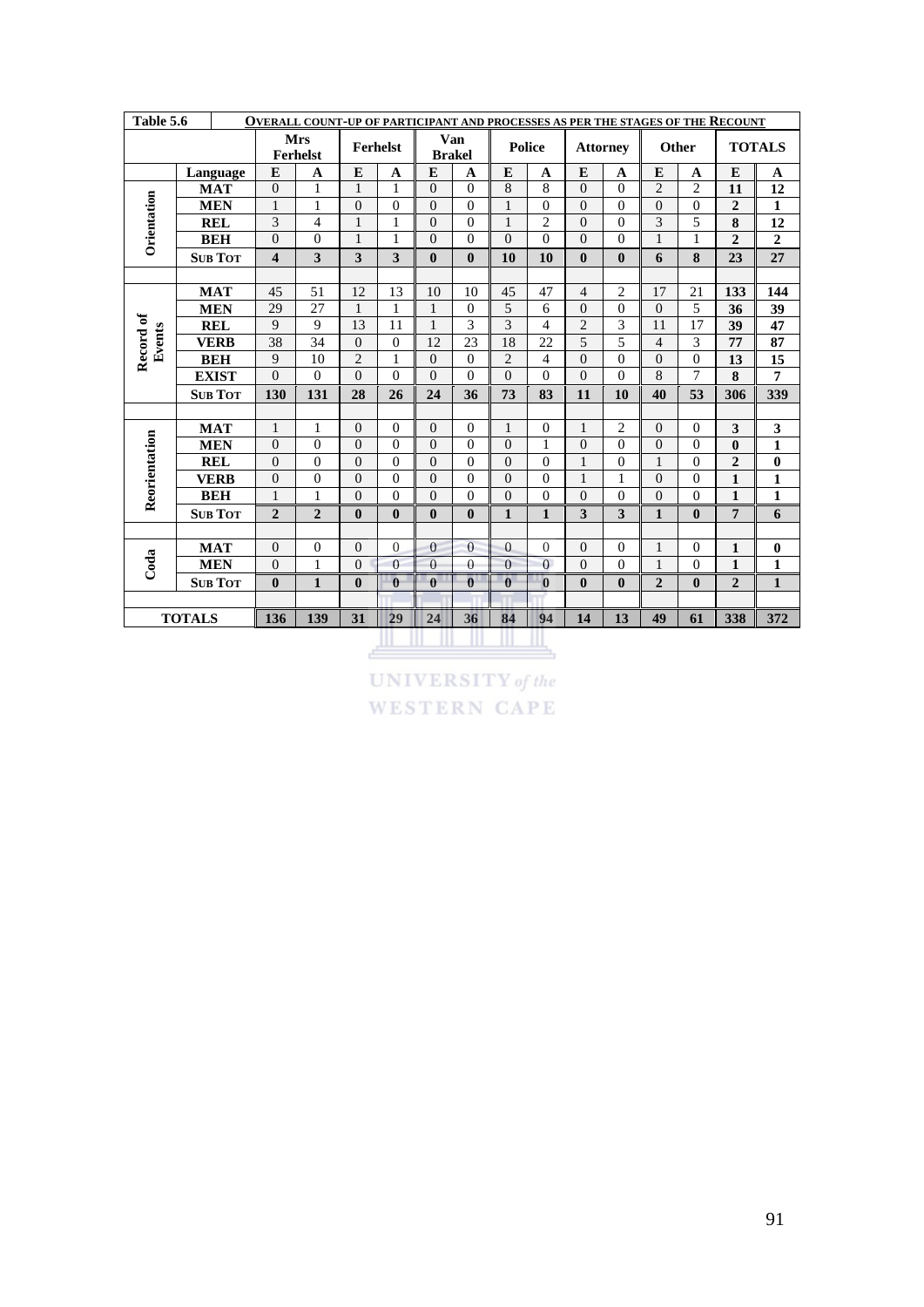#### **CHAPTER 6**

#### **DISCUSSION & CONCLUSION**

#### 6.1. **INTRODUCTION**

The TRC set out to give "as complete a picture as possible" (TRC Report, Vol 3: 24) with its hearings, giving a voice to those who were previously silenced. During these hearings, South Africans were able to hear of and experience the atrocities that were done to those who actively sought to oppose the apartheid government. The TRC permitted testifiers to speak freely of their experiences, allowing for their stories to be heard. According to Graybill (2002: 81-82), victims felt ignored and abandoned. Public storytelling was an important aspect of the TRC, as it allowed victims to tell their own stories, or tell of those who were otherwise affected by apartheid. Narratives are a way of retelling past events, and refer to a succession of events (Labov, 1972: 359; Abbott, 2002). The main storytelling genre that was used in this thesis was that of the Recount, which can be seen as a typical genre for this kind of extended narrative of personal experience.

# **UNIVERSITY** of the

This thesis has attempted to explore how people position themselves and represented their individual experiences, by looking at the testimonies of two ‗victims' of the apartheid regime. A Transitivity analysis allowed for the comparison of the testimonies by revealing how narrators presented their experiences of the same event differently or similarly, according to the linguistic choices they made during their testimonies. A genre analysis of the testimonies attempted to bring together aspects of context, content and language within the particular discourse event. A genre analysis also revealed that texts are adaptable and suited to a specific context to attend to the needs of particular audiences and purposes (Johns *et al.*, 2002). (In this case, from the point of view of the 'victims' of apartheid and to reveal the brutality of the police and state). Also explored in this thesis was how the original Afrikaans testimonies differed from the English version available online on the TRC website. This chapter will attempt to discuss and compare the findings of the analyses done throughout this thesis.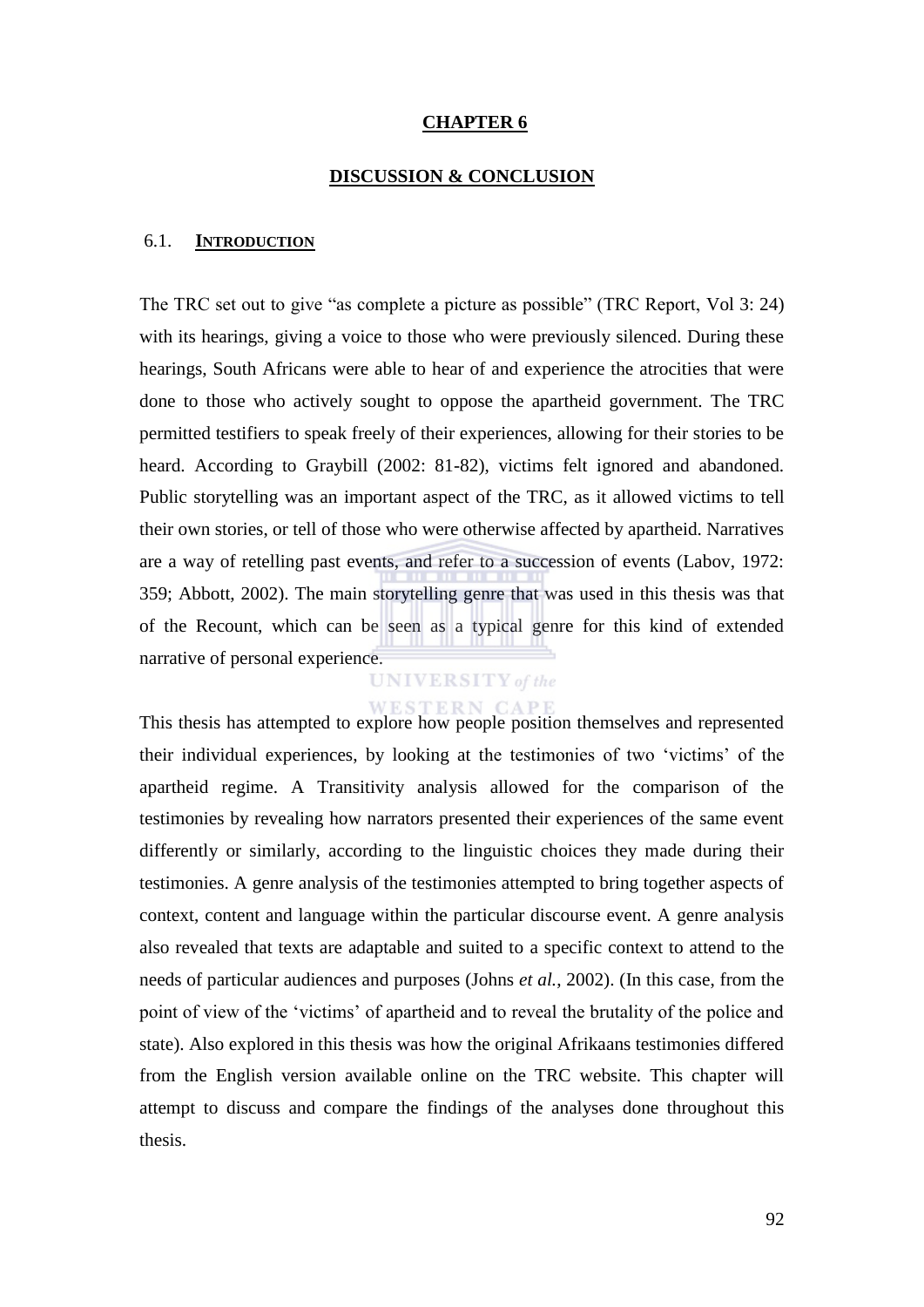### 6.2. **DISCUSSION OF FINDINGS**:

Mrs Ferhelst testified first, and recounted for the most part, her emotional state during a time when her son was arrested and tortured, as well as her harassment at the hands of the Security police. This was common for family members (mothers) of politically active youth (Ross, 2003: 17). Her testimony is indicative of how apartheid "insinuated itself" into people's everyday lives, and how violence and disruption was a normal everyday occurrence for most people (Motsemme, 2004: 910). Her emotions and feelings are reflected through Transitivity mostly through MAT, MEN and VERB processes (as shown in Table 6.1 below). She, as with Ferhelst, is for the most part the Affected participant, with the police obviously the Causers of her distress. Their 'agency' is reflected in the high number of MAT (and VERB) processes attributed to them, with Van Brakel more often taking the role of the 'Sayer' and leaving the ‗doings' of physical torture to the other nameless SBs. Thus Mrs Ferhelst positions herself as a mother, caregiver, also as a victim, in that she could not act against the police to help her son; but also as defiant in resisting them and not being coerced. She positions the police as rude, crass, and threatening, uncaring people. Ferhelst is positioned as a young and innocent "child". The fact that she makes a number of comments describing him is reflected in the relatively high number of REL processes attributed to him.

| Table 6.1     | <b>COMPLETE TALLY FOR MRS FERHELST'S TESTIMONIES</b> |     |                        |          |                 |                |                      |          |                |    |                 |          |              |                |
|---------------|------------------------------------------------------|-----|------------------------|----------|-----------------|----------------|----------------------|----------|----------------|----|-----------------|----------|--------------|----------------|
|               | No. of<br><b>Clauses</b>                             |     | Mrs<br><b>Ferhelst</b> |          | <b>Ferhelst</b> |                | Van<br><b>Brakel</b> |          | <b>Police</b>  |    | <b>Attorney</b> |          | <b>Other</b> |                |
| Language      | E                                                    | A   | E                      | A        | E               | A              | E                    | A        | E              | A  | E               | A        | E            | A              |
| <b>MAT</b>    | 148                                                  | 159 | 46                     | 53       | 13              | 14             | 10                   | 10       | 54             | 55 | 5               | 4        | 20           | 23             |
| <b>MEN</b>    | 39                                                   | 41  | 30                     | 29       | 1<br>л          |                |                      | 0        | 6              | 6  | $\Omega$        | $\Omega$ |              | 5              |
| <b>REL</b>    | 49                                                   | 59  | 12                     | 13       | 14              | 12             |                      | 3        | $\overline{4}$ | 6  | 3               | 3        | 15           | 22             |
| <b>VERB</b>   | 78                                                   | 88  | 38                     | 34       | $\Omega$        | 0              | 12                   | 23       | 18             | 22 | 6               | 6        | 4            | 3              |
| <b>BEH</b>    | 16                                                   | 18  | 10                     | 11       | 3               | $\overline{c}$ | 0                    | $\Omega$ | 2              | 4  | $\Omega$        | $\Omega$ |              |                |
| <b>EXIST</b>  | 8                                                    | -   | $\Omega$               | $\Omega$ | $\Omega$        | 0              | 0                    | 0        | $\theta$       | 0  | $\Omega$        | $\theta$ | 8            | $\overline{ }$ |
| <b>TOTALS</b> | 338                                                  | 372 | 136                    | 140      | 31              | 29             | 24                   | 36       | 84             | 93 | 14              | 13       | 49           | 61             |

Mrs Ferhelst appears as Senser in 30 MEN clauses in the English testimony, as Sayer in 38 English and 34 Afrikaans VERB clauses, and Behaver in 10 English and 11 Afrikaans BEH clauses. What this reflects is merely that her 'actions' were confined to her thoughts, words and even physiological behaviour (e.g. sitting or crying), as she could not physically act against the police as the law at the time did not allow this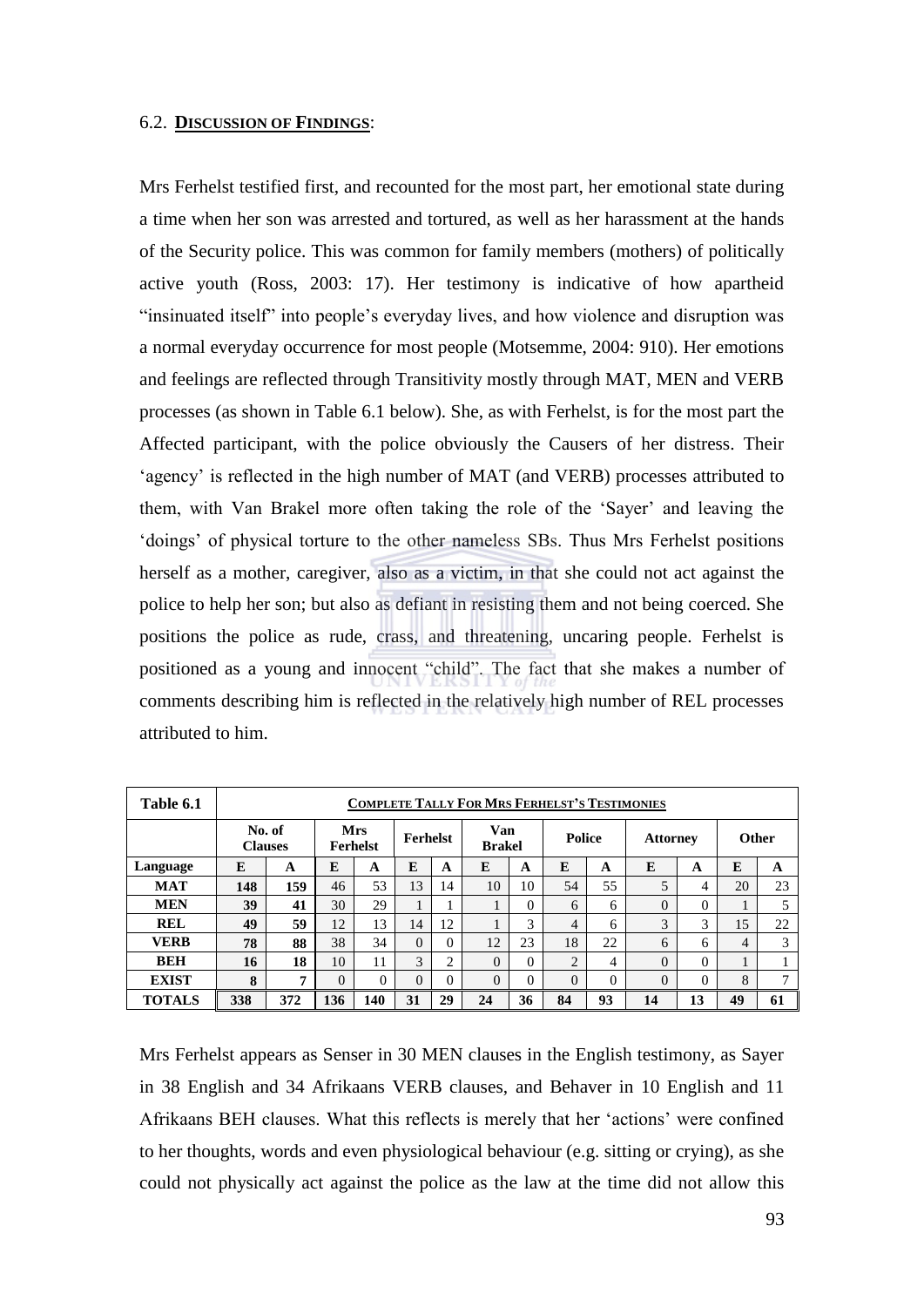(Motsemme, 2004: 919; Ross, 2003: 43). She did however attempt to defy the police, by for example, refusing to answer their questions, not giving them the information that they wanted. She helped her son in this way, as she may have been aware of his political activities. Mrs Ferhelst testified in such a way that she never mentioned her awareness of her son's political involvement (Ross, 2003: 45; Motsemme, 2004: 919; Marks & McKenzie, 1995: 228).

Ferhelst's testimony relates to his ordeal at the hands of the Security police. Ferhelst's testimony is typical of that of an activist. His testimony is more physical and actionoriented, hence the high number of MAT clauses present (in his testimony). Ferhelst describes himself (and other members of the BMW) as innocent victims, and having no choice but to defend themselves against the police, who were typically described as the aggressors, perpetrators of the action against them. Ferhelst is the Senser in 33 MEN clauses, and detaches himself emotionally from the activities described in his testimony with the pronoun "you". (He uses pronouns to detach himself from the police (even himself) at times – see Table 6.2) He also appears in 15 VERB clauses, and just as with Mrs Ferhelst, could only respond through his thoughts and words, as he feared retribution if he acted physically. REL clauses (19) are also prevalent, particularly after the main narrative, where he describes the plight of his BMW comrades who are struggling to adapt to life after apartheid. Ferhelst is generally the Affected participant throughout his testimony. The police are described as the Causers of the action against them and appear in 69 MAT clauses in his testimony.

| Table 6.2    | <b>FERHELST: OVERALL PARTICIPANT COUNT-UP (As Causer)</b> |                |                      |                            |                |                          |            |  |  |  |  |
|--------------|-----------------------------------------------------------|----------------|----------------------|----------------------------|----------------|--------------------------|------------|--|--|--|--|
|              | <b>Ferhelst</b>                                           | <b>BMW</b>     | Van<br><b>Brakel</b> | Police*                    | You<br>/Jy     | Other*                   | <b>TOT</b> |  |  |  |  |
| MAT          | 41                                                        | 19             | 21                   | 69                         | $\overline{2}$ | 30                       | 182        |  |  |  |  |
| <b>MEN</b>   | 33                                                        | 4              | 3                    | 4                          | 4              | 9                        | 57         |  |  |  |  |
| <b>REL</b>   | 19                                                        | 13             | 2                    | 4                          |                | 37                       | 76         |  |  |  |  |
| <b>VERB</b>  | 15                                                        | 2              | 14                   | 8                          | $\Omega$       | 4                        | 43         |  |  |  |  |
| <b>BEH</b>   | 8                                                         | $\overline{c}$ | $\Omega$             | 4                          |                | $\Omega$                 | 15         |  |  |  |  |
| <b>EXIST</b> |                                                           |                |                      |                            |                | 4                        | 4          |  |  |  |  |
| <b>TOTAL</b> | 116                                                       | 40             | 40                   | 89                         | 8              | 84                       | 377        |  |  |  |  |
|              |                                                           |                |                      | * including<br>Gary Harris |                | *Including<br>the doctor |            |  |  |  |  |

Ferhelst's testimony takes the form of "us" (BMW) against "them" (the police), and he assigns group identities to the police and Van Brakel, as well as himself and BMW.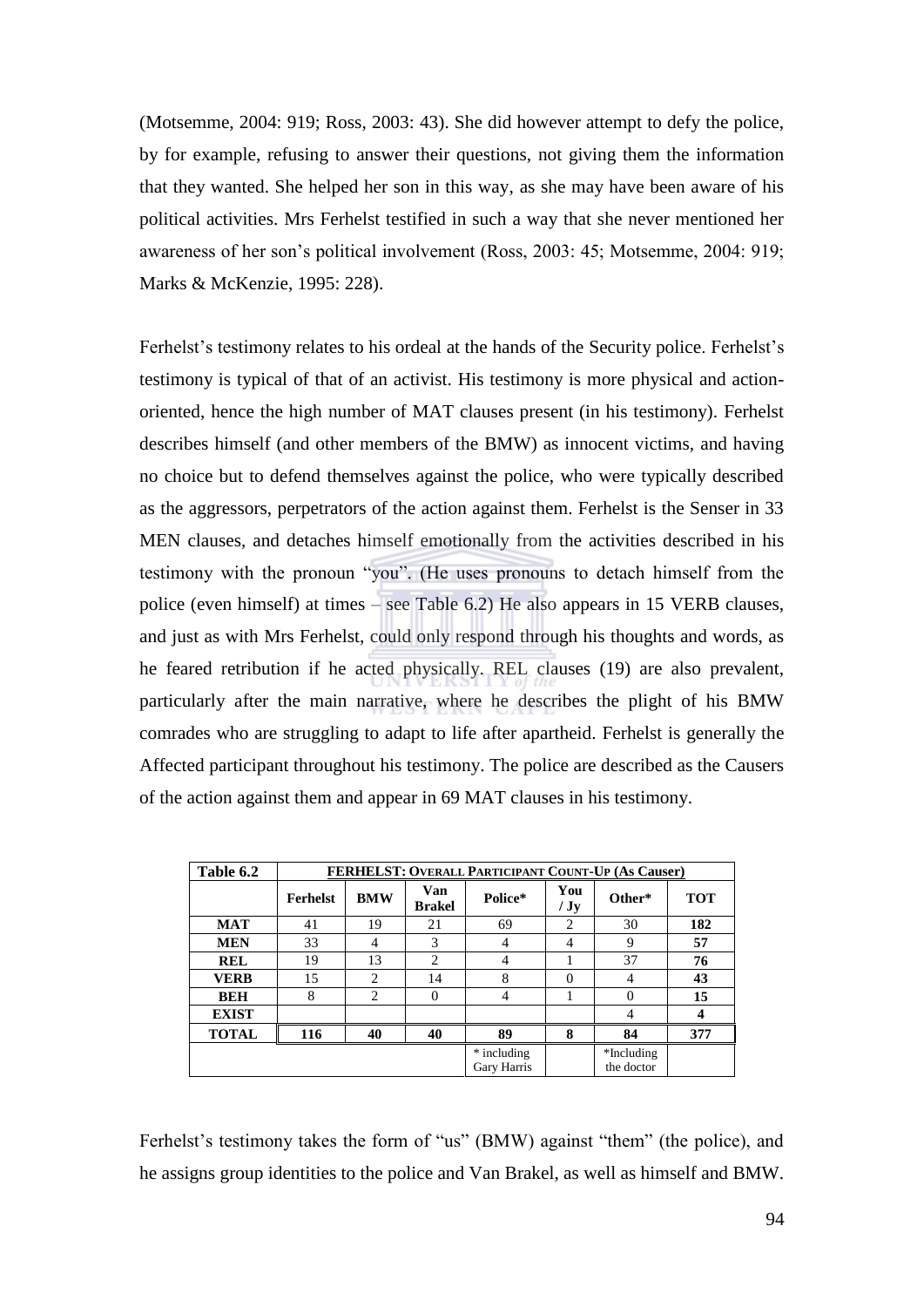At times, Ferhelst does not reveal 'agency' – the Causer of the action is omitted and treated as if it happened by itself (e.g. when he used the pronoun "you") in both the English and Afrikaans sections of his testimony.

One important feature of Mrs Ferhelst's testimony is her use of dialogue, compared to Ferhelst, who used it far less. According to Tannen  $(2007: 39)$  the "casting of ideas as speech of others is an important source of emotion in discourse". This explains the high number of VERB clauses that have Mrs Ferhelst as Sayer, as she attempted to add credibility to her testimony by attempting to recreate the types of responses that the police would have given her during that time. It must be taken into account that dialogue in a retelling of an event cannot be taken as the actual words that the quoted person, but rather as "icons of credible utterances from culturally specific types of personas‖ (Koven, 2001: 517-518). Mrs Ferhelst is thus attempting to attach a particular kind of identity to the police, by quoting them in a certain way (e.g. as rude, uncooperative, threatening). . . . . . . . . . . .

Ferhelst used fewer reported speech or dialogue than Mrs Ferhelst: he quoted directly in 12 clauses and indirectly in four clauses; Mrs Ferhelst used direct speech in 11 Afrikaans and seven English clauses; she also reported a participant's words in six Afrikaans and 13 English clauses. Ferhelst quoted Van Brakel a similar number of times (13 direct) throughout his testimony. The same goes for indirect speech (five clauses). Ferhelst's testimony however, was more about the physical actions against him by the police, and he used quotes mainly to describe the kinds of people the police were by quoting the types of things they would have said to him. His quoted responses showed him to have been typically nonchalant and defiant.

In terms of the translating and interpreting issues, this thesis has shown that not a lot of meaning was lost during the interpreting processes for both Mrs Ferhelst and Ferhelst's testimonies. Minor discrepancies did occur, e.g. with (some) direct quotes that were translated as reported speech (Chapters four and five); the English interpretation tended to avoid repetition that occurred in the Afrikaans testimony; the English reported speech may have the agent of the action omitted (e.g. Mrs Ferhelst, clauses  $87-88A / 83-84E$ ;  $93A / 87E -$  see Chapter five). The translation of the testimonies was thus fairly accurate and close to the original testimonies.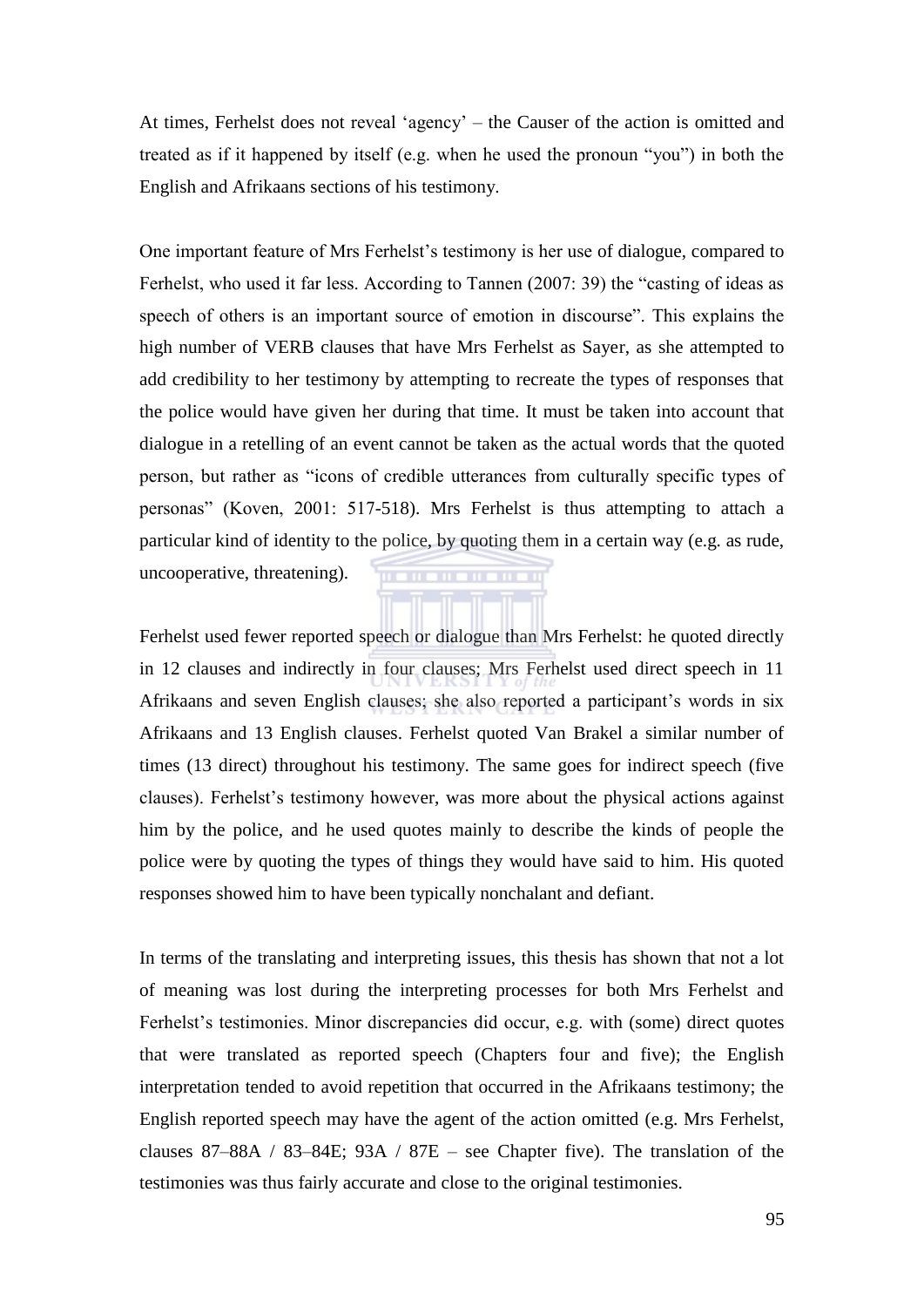Even though they testified about the same events, they perceived the same events differently by focussing on different areas. Ferhelst construed himself as an activist, fighting for his country's freedom, but also as an innocent victim harassed for no reason; Ferhelst does not mention his mother in his testimony. Mrs Ferhelst does not construe him in this way, but rather as a child and a victim of police brutality. Ferhelst's perspective was shaped by his role as an activist, whereas Mrs Ferhelst's role was that of a family member. However their construal of the police is the same. They both construe the police as brutal, dangerous and intrusive.

#### 6.3. **LIMITATIONS OF STUDY**:

Due to the brevity of this thesis, research was limited to only two testimonies for analysis. Focus was thus restricted to aspects of the Ideational metafunction, as this thesis in part attempted to establish how participants construed their experiences of the world around them (by positioning themselves in particular ways). Focusing on segments or chunks of testimony allowed for the analyses to be as in depth as was possible, as well as for the sake of clarity and facilitating understanding.

## **WESTERN CAPE**

Future research may, for example, undertake an even more in depth look and crossexamination of similar testimonies, by including analyses of the interpersonal and textual aspects of the text, and how these contribute to and elaborate the meanings within particular texts.

#### 6.4. **CONCLUSION**

This thesis has attempted to explore how people position themselves and others in the stories that they tell. A genre analysis of the testimonies revealed that both took the form of a Recount, with its constituent stages. A Transitivity analysis revealed how participants positioned themselves and others, and how they construed their experiences of the same events. What this revealed was that both Mrs Ferhelst and Ferhelst construed themselves as the Affected participant (through MAT, MEN, VERB clauses) and construed the police as the Causers (mostly through MAT clauses). This thesis has also looked at what was lost during the interpretation of the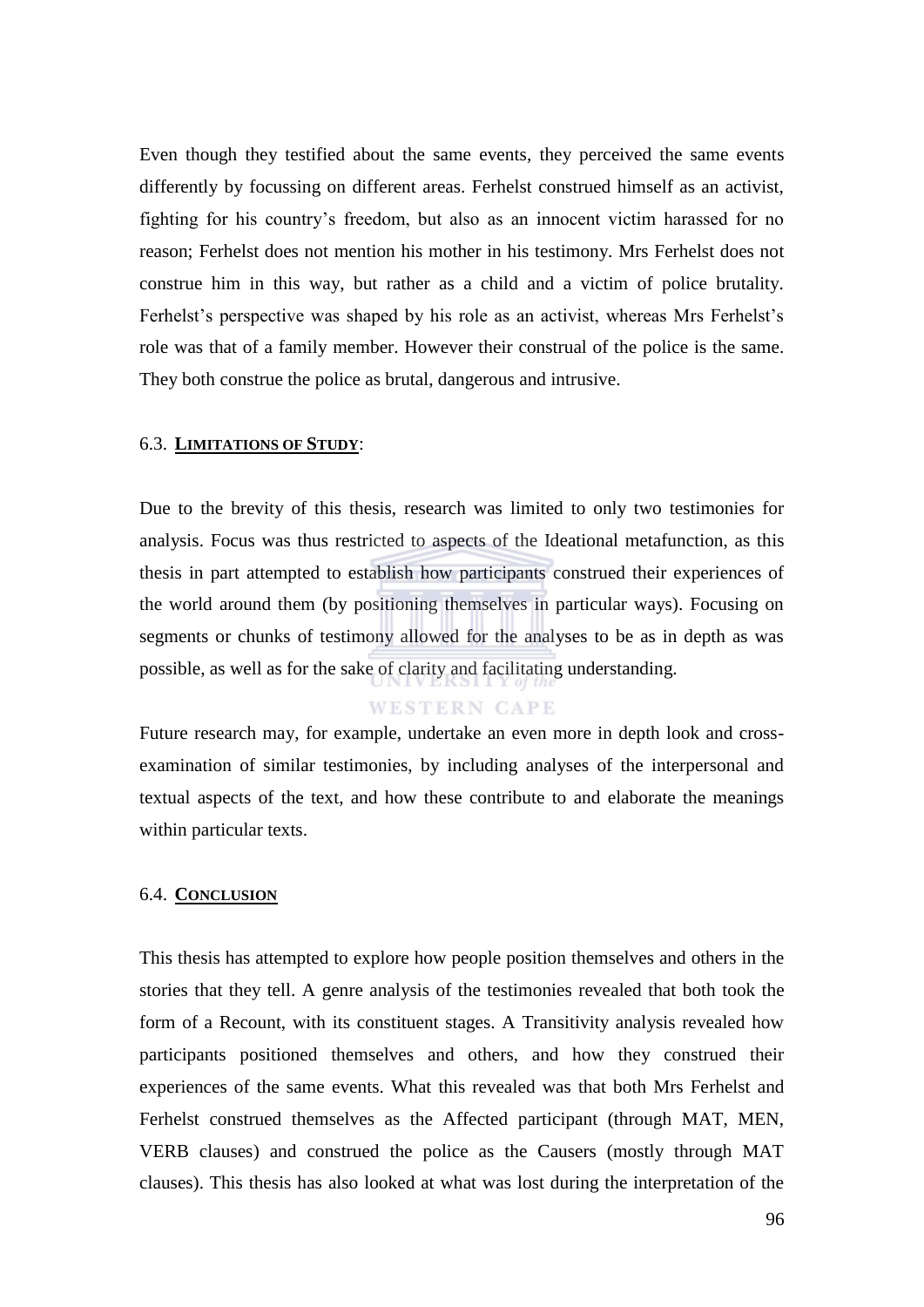Afrikaans testimonies into the English online versions of both testimonies. The conclusion (with regards to the two testimonies analysed) is that not a lot of information or meaning was lost, except for a few discrepancies. It is the opinion expressed in this thesis that the translation of both testimonies into English was fairly accurate.

Lastly, it is not the position of this thesis to establish 'truth', but merely to represent versions of it from the points of view of the participants. Middleton & Edwards (1994: 36) suggest that people's description of events should not just be seen as attempts to recount past events, but should be seen within the "social, conversational context" in which they take place. Therefore language is an essential tool for doing this, as it "mediates" understanding of the past and relates those past events to the present. According to Watson (1996: 260) "people do not necessarily 'know' and reveal 'real' reasons for their choices and actions" – they merely attempt to give reasons as to why they are the way they are in the present. By establishing their identities, they are trying to establish a link between their current lives and their past lives, to make sense of who they are, and how they have come to be that way (Wetherall, 1996: 302; 305).

## **UNIVERSITY** of the

Through my analysis of these testimonies, I have attempted to understand how these testifiers tried to make sense of their experiences on the occasion of this TRC hearing.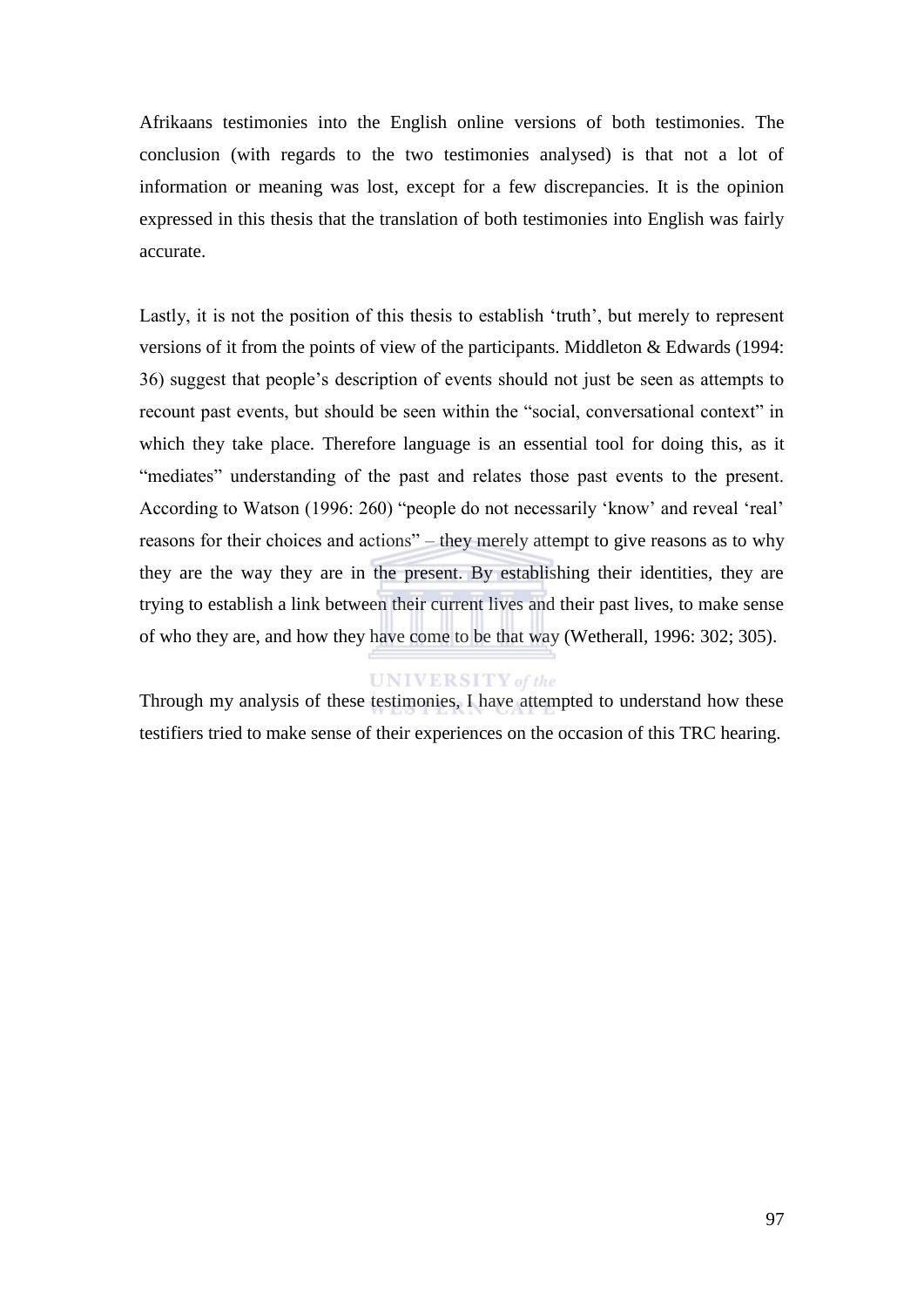#### **BIBLIOGRAPHY**

- Abbott, W. (2002). *The Cambridge Introduction to Narrative*. Cambridge: Cambridge University Press.
- Bhatia, V.K. (2002). Applied Genre Theory: Analytical Advances and Pedagogical Procedures. In A.M. Johns. (Ed). (2002). *Genre in the Classroom: Multiple Perspectives*. London: Lawrence Erlbaum Associates, Publishers. Pages 279 – 283.
- Bilig, M. (1994). Collective Memory, Ideology and the British Royal Family. In D. Middleton & D. Edwards. (eds). (1994). *Collective Remembering*. London: Sage Publications. Pages  $60 - 62$ .
- Bock, Z. & Duncan, P. (2006). Transitivity and the Narrator's Role in Selected TRC Testimonies. *Spil PLUS* 34: 35-54.
- Bock, Z. & Mpolweni-Zantsi, N. (2006). Translation and Interpretation. In C. Villa-Vicencio & F. du Toit. (eds). (2006). *Truth & Reconciliation in South Africa: 10 Years On*. South Africa: New Africa Books (Pty) Ltd.
- Bock, Z. (2010). Code-switching an appraisal resource in Truth and Reconciliation Commission testimonies. *Functions of Language* (forthcoming).
- Bock, Z., Mazwi, N., Metula, S. & Mpolweni-Zantsi, N. (2006). An Analysis of What Has Been "Lost" in the Interpretation and Transcription Process of Selected TRC Testimonies. *Spil PLUS*, 33: 1-26.
- Bowe, H. & Martin, K. (2007). *Communication Across Cultures: Mutual Understanding in a Global World*. Australia / Melbourne: Cambridge University Press.
- Christie, K. (2000). *The South African Truth Commission*. New York: Palgrave.
- Cilliers, I. (2002). *Translation and Interpreting: Similarities and Differences*. Muratho, April 2002.
- Coe, R.M. (2002). The New Rhetoric of Genre: Writing Political Briefs. In A.M. Johns. (Ed). (2002). *Genre in the Classroom: Multiple Perspectives*. London: Lawrence Erlbaum Associates, Publishers. Pages 197 – 210.
- Cortazzi, M. & Jin, L. (2000). Evaluating Evaluation in Narrative. In S. Hunston & G. Thompson. (2000). *Evaluation in Text*. Oxford: Oxford University Press.
- Doxtader, E. (2005). (Ed). *Provoking Questions: An Assessment of the TRC's Recommendations and Their Implementation*. DANIDA: Institute for Justice and Reconciliation October 2005.
- Du Plessis, T. & Wiegand, C. (1998). Interpreting at the Hearings of the Truth and Reconciliation Commission: April 1996 to Ferbruary 1997. In A. Kruger, K.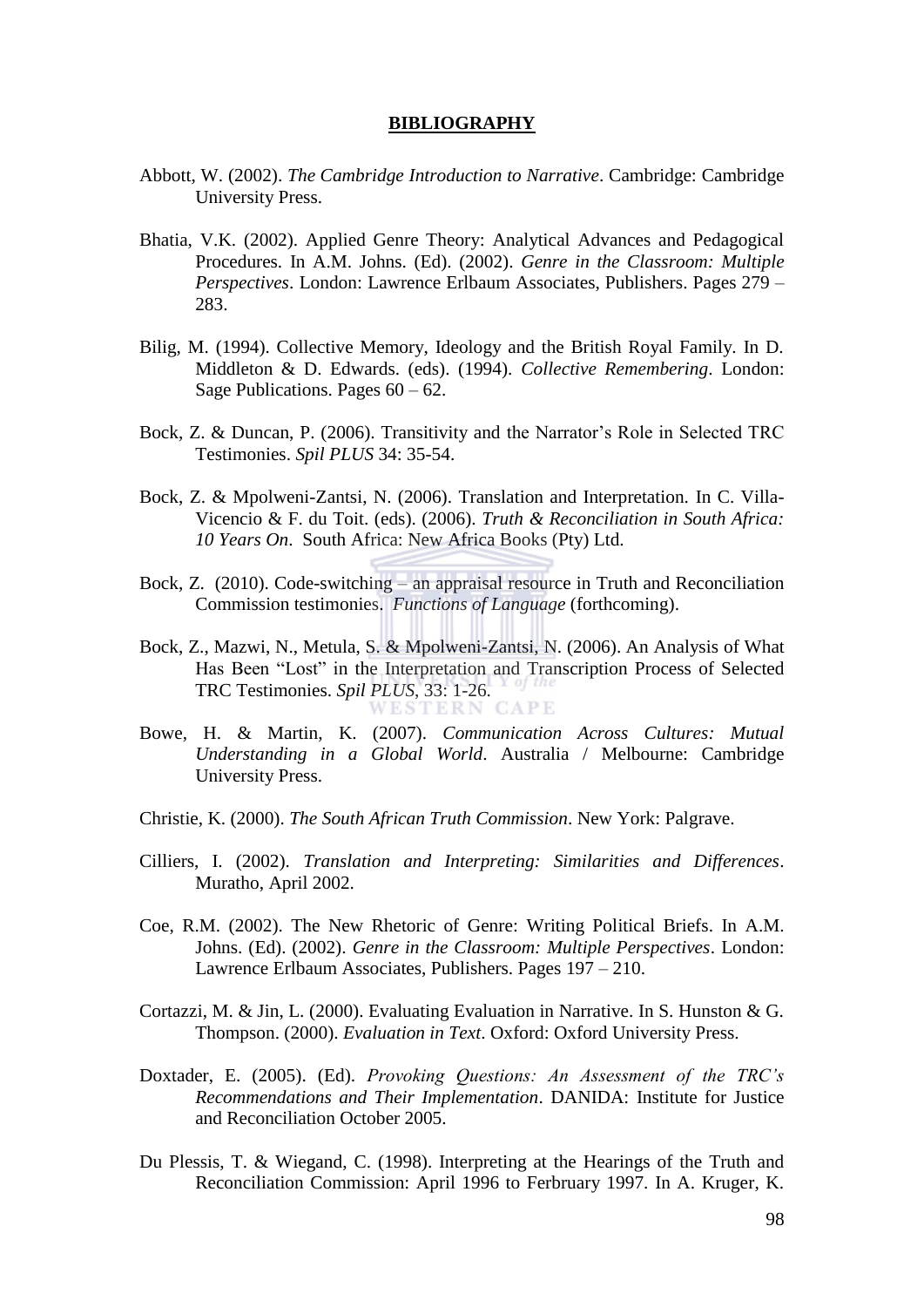Wallmach & M. Boers (eds.). *Language Facilitation and Development in South Africa*. Pretoria: Blue chip Printing Services.

- Eggins, S. & Slade, D. (1997). *Analysing Casual Conversation*. London: Cassell.
- Eggins, S. (1994, 2004). *An Introduction to Systemic Functional Linguistics*. London: Continuum.
- Fairclough, N. (2004). *Analysing Discourse: Textual Analysis for Social Research*. London: Routledge.
- Feez, S. (2002). Heritage and Innovation in Second Language Education. In A.M. Johns. (Ed). (2002). *Genre in the Classroom: Multiple Perspectives*. London: Lawrence Erlbaum Associates, Publishers. Pages 43–55.
- Grabe, W. (2002). Narrative and Expository Macro Genres. In A.M. Johns. (Ed). (2002). *Genre in the Classroom: Multiple Perspectives*. London: Lawrence Erlbaum Associates, Publishers. Pages. 249–288.
- Graybill, L.S. (2002). *Truth and Reconciliation in South Africa: Miracle of Model?* London: Lynne Rienner Publishers.
- Halliday, M.A.K. & Hasan, R. (1989). *Language, Context, and Text: Aspects of Language in a Social-Semiotic Perspective*. (Second Edition). Oxford: Oxford University Press.
- Halliday, M.A.K. & Matthiessen, M.I.M. (1999). *Construing Experience Through Meaning: A Language-based Approach to Cognition.* New York: Continuum.
- Halliday, M.A.K. & Matthiessen, M.I.M. (2004). *An Introduction to Functional Grammar*. London: Hodder Education.
- Halliday, M.A.K. (1985, 1994). *An Introduction to Functional Grammar*. (Second Edition). London: Arnold.
- Halliday, M.A.K. (2004). Some Grammatical Problems in Scientific English. In C. Coffin, A. Hewings, & K. O'Halloran. (Eds.) (2004). *Applying English Grammar: Functional and Corpus Approaches*. London: The Open University. Pages 77–94.
- Hay, M. (1999). *Grappling With the Past: The Truth and Reconciliation Commission of South Africa*. [Online]. Available http://www.accord.org.za/ajer/1999-  $1/accordr$  v1 n1 a3.pdf.
- Henry, Y. (2000). Where Healing Begins. In C. Villa-Vicencio & W. Verwoerd. (Eds). (2000). *Looking Back Reaching Forward. Reflections on The Truth and Reconciliation Commission of South Africa*. Cape Town: UCT Press. Pages 166–183.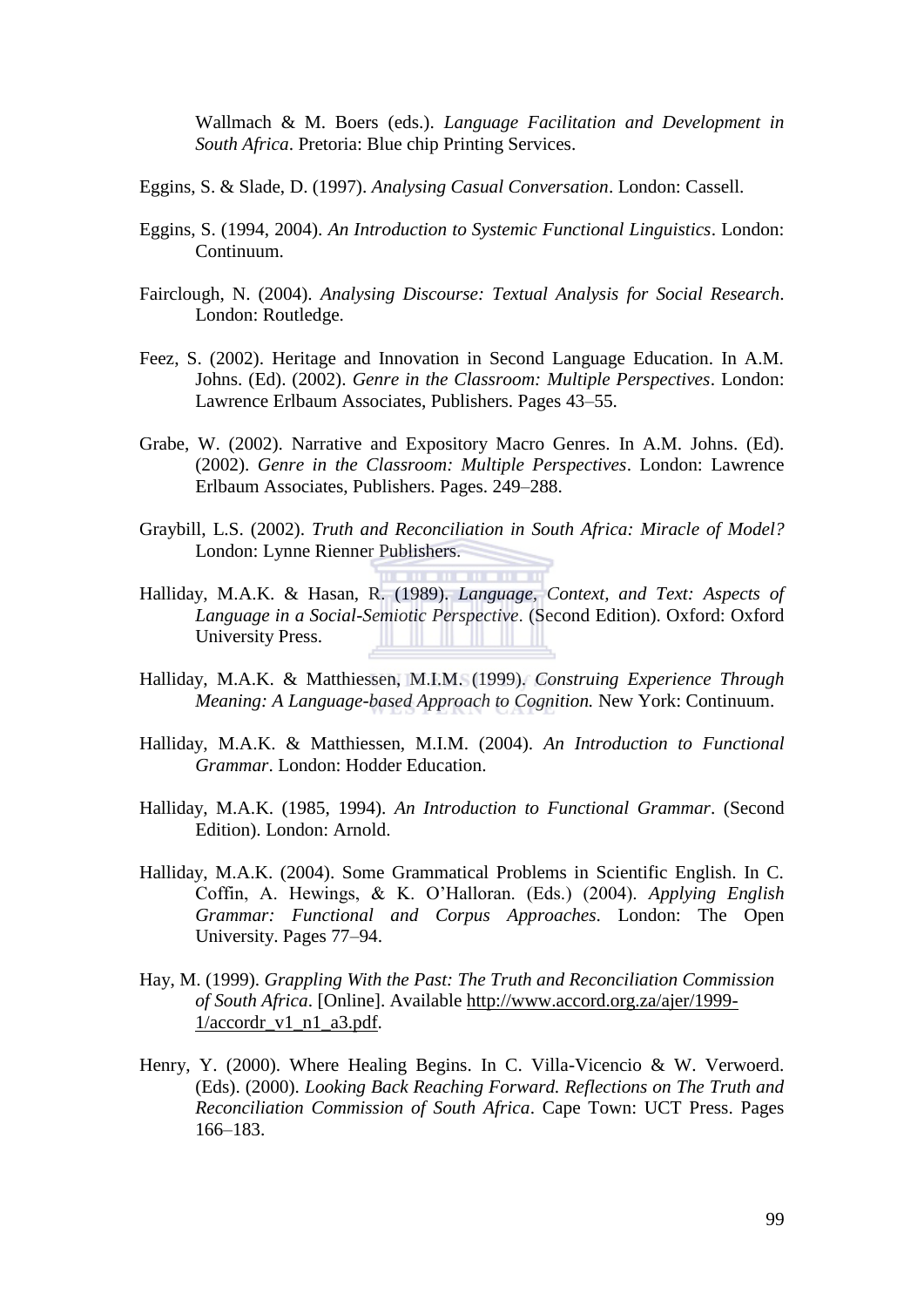- Johns, A.M. (2002). Destabilising and Enriching Novice Students' Genre Theories. In A.M. Johns. (Ed). (2002). *Genre in the Classroom: Multiple Perspectives*. London: Lawrence Erlbaum Associates, Publishers. Pages 237–248.
- Johns, A.M. (Ed). (2002). *Genre in the Classroom: Multiple Perspectives*. London: Lawrence Erlbaum Associates, Publishers.
- Kendall, S. & Tannen, D. (2001). Discourse and Gender. In D. Schiffrin, D. Tannen & H.E. Hamilton. (Eds). (2001). *The Handbook of Discourse Analysis*. Oxford: Blackwell. Pages 548–567.
- Koven, M. (2001). Comparing Bilinguals' Quoted Performances of Self and Others in Telling of the Same Experience in Two Languages. In *Language in Society*, Vol. 30, No. 4 (December 2001). Pages 513–558.
- Labov, W. & Waletzsky, J. (1967). Narrative Analysis: Oral Versions of Personal Experience. In J. Helm (Ed). *Essays On The Verbal And Visual Arts: Proceedings Of The 1996 Annual Spring Meeting Of The American Ethnological Society* (pages 12 – 44). Seattle: University of Washington Press.
- Labov, W. (1972). (Ed). The Transformation of Experience in Narrative Syntax. In *Language in the Inner City*: *Studies in Black English Vernacular*. Philadelphia: University of Philadelphia Press.
- Lock, G. (1996). *Functional English Grammar: An Introduction for Second Language Teachers*. UK: Cambridge University Press.

UNIVERSITY of the

- Lotriet, A. (1997). Interpreter Training in South Africa: Needs and Challenges. In A. Kruger, K. Wallmach & M. Boers (Eds.). *Language Facilitation and Development in South Africa*. Pretoria: Blue Chip Printing Services.
- Macken-Horarik, M. (2002). "Something to Shoot For": A Systemic Functional Approach to Teaching Genre in Secondary School Science. In A.M. Johns. (Ed). (2002). *Genre in the Classroom: Multiple Perspectives*. London: Lawrence Erlbaum Associates, Publishers. Pages 17–42.
- Marks, M. & McKenzie, P. (1995). Militarised Youth: Political Pawns or Social Agents? In J. Cock & P. McKenzie. (1998). *From Defence to Development: Research Centre (Canada), Group For Environmental Monitoring* (Johannesburg, South Africa). Published by IDRC, 1998. Pages 222–234.
- Marks, Shula. "African National Congress." *Microsoft<sup>®</sup> Encarta<sup>®</sup> 2006*. [CD]. Microsoft Corporation, 2005.
- Marks, Shula. "Apartheid." *Microsoft<sup>®</sup> Encarta<sup>®</sup> 2006*. [CD]. Microsoft Corporation, 2005.
- Martin, J.R. & Rose, D. (2003, 2007). *Working with Discourse: Meaning Beyond the Clause*. London: Continuum.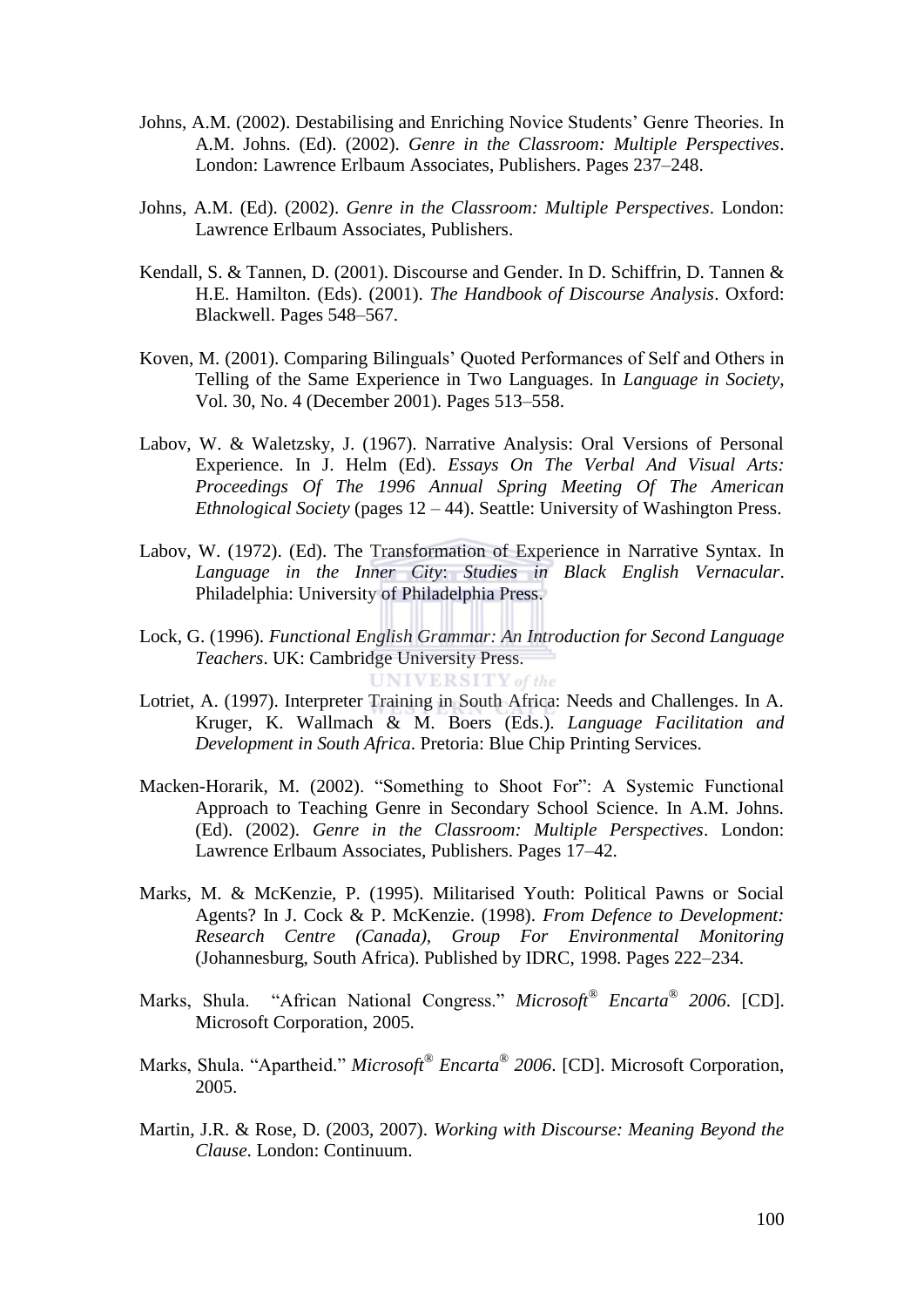- Martin, J.R. (2000). Close Reading: Functional Linguistics as a Tool for Critical Discourse Analysis. In Unsworth, L. (Ed.) (2000). *Researching Language in Schools and Communities: Functional Linguistic Perspectives.* London: Cassell. Pages 275–302.
- Martin, J.R. (2002). A Universe of Meaning—How Many Practices? In A.M. Johns. (Ed). (2002). *Genre in the Classroom: Multiple Perspectives*. London: Lawrence Erlbaum Associates, Publishers. Pages 269–278.
- Martin, J.R. (2004). Grammatical Structure: What Do We Mean? In C. Coffin, A. Hewings, & K. O'Halloran. (Eds.) (2004). *Applying English Grammar: Functional and Corpus Approaches*. London: The Open University. Pages 57– 76.
- Martin, J.R., & Plum, G.A. (1997). Construing Experience: Some Story Genres. *Journal of Narrative and Life History, 7 (1-4)*. Pages 199–308.
- Middleton, D. & Edwards, D. (1994). Conversational Remembering: A Social Psychological Approach. In D. Middleton & D. Edwards. (Eds). (1994). *Collective Remembering*. London: Sage Publications. Pages 23–45.
- Motsemme, N. (2004). The Mute Always Speak: On Women's Silences at The Truth and Reconciliation Commission. *In Current Sociology, September 2004, Vol. 52 (5)*. Pages 909–932.
- Paltridge, B. (2001). *Genre and the Language Learning Classroom*. USA: University of Michigan Press. **UNIVERSITY** of the
- Picard, J. (1988). *Vertalers en Vertalings: 'n Handleiding in Afrikaans vir Taalpraktisyns*. Pretoria: Serva-uitgewers.
- Ravelli, L. (2000). Getting Started with Functional Analysis of Texts. In L. Unsworth. (Ed.) (2000). *Researching Language in Schools and Communities: Functional Linguistic Perspectives*. London / Washington: Cassell. Pages 27–64.
- Ross, F.C. (2003). *Bearing Witness: Women and The Truth and Reconciliation Commission in South Africa*. London: Pluto Press.
- Ross, F.C. (2006). Linguistics Bearings and Testimonial Practices. In *Journal of Language and Politics 5:1* (2006), 111–124. John Benjamins Publishing Company.
- Rothery, J. & Stenglin, M. (1997). Entertaining and Instructing: Exploring Experience through Story. In F. Christie & J. Martin. (Eds). (1997). *Genre and Institutions: Social Processes in the Workplace and School*. London: Continuum.

SABC Video Footage: *TRC Helderberg-Tygerberg, 5/9/96. Tapes 2*.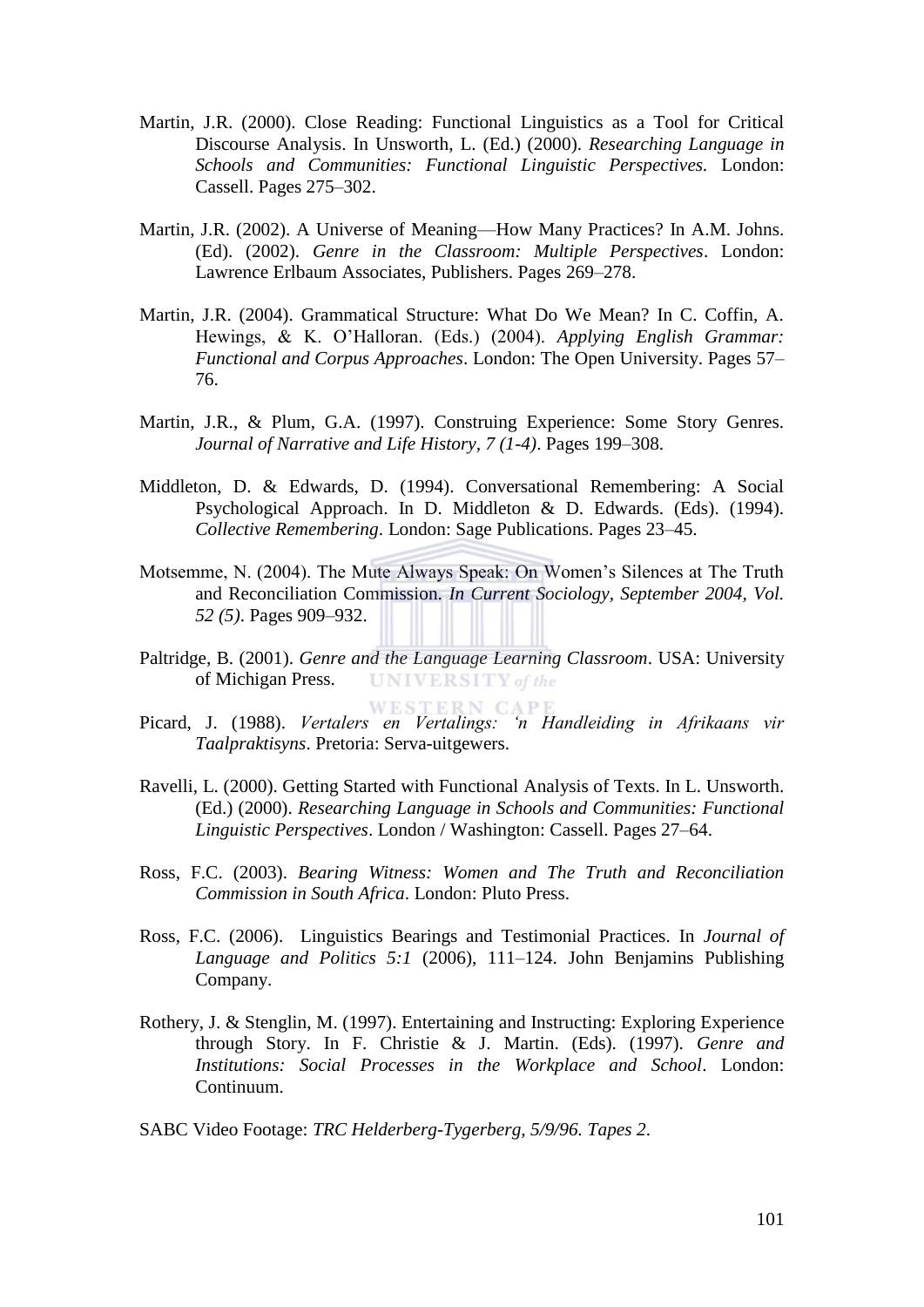- Sarkin, J. (2004). *Carrots and Sticks: The TRC and The South African Amnesty Process.* Antwerp: Intersentia.
- Schriffrin, D. (1981). Tense Variation in Narrative. *Language* (57(1): 45-62.
- Swales, J.M. (1990). *Genre Analysis: English in Academic and Research Settings*. Cambridge: University of Cambridge.
- Tannen, D. (2007). *Talking Voices: Repetition, Dialogue, and Imagery in Conversational Discourse*. (Second Edition). NY: Cambridge University Press.
- Terre Blanche, M., Durrheim, K. & Painter, D. (Eds). (1999, 2006). *Research in Practice: Applied Methods for the Social Sciences*. Cape Town: UCT Press.
- Thompson, G. (2004). *Introducing Functional Grammar*. (Second Edition). London: Hodder Arnold.
- Toolan, MJ. 1991. *Narrative: A Critical Linguistic Introduction*. London: Routledge. Pages 153–164.

TRC Transcripts available on TRC website [<www.doj.gov.za/trc>](http://www.doj.gov.za/trc)

- *Truth and Reconciliation Commission of South Africa Report, Volumes 1, 3, 4, 5, 6*. (1998). Cape Town: TRC Commission (distributed by Juta and Co. Ltd).
- Watson, D. (1996). Individuals and Institutions: The Case of Work and Employment. In M. Wetherall (Ed). (1996). *Identities, Groups and Social Issues*. London: Sage.
- Wetherell, M. (1996). Life Histories / Social Histories. In M. Wetherell. (Ed). (1996). *Identities, Groups and Social Issues*. London: Sage. Pages 299–361.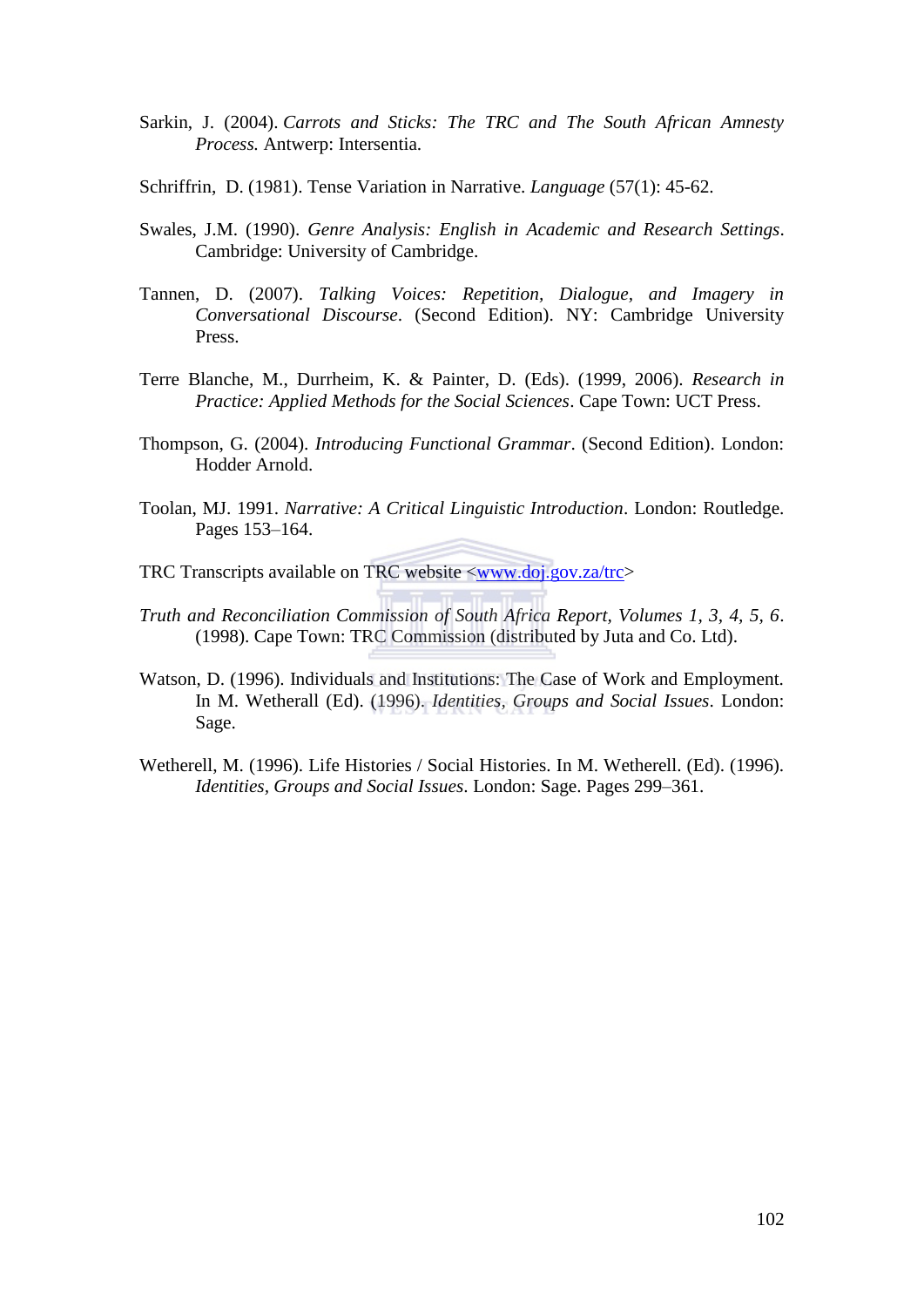### **APPENDIX**

#### **TRUTH AND RECONCILIATION COMMISSION UWC HEARING - DAY 1 - MONDAY 5 AUGUST 1996**

**CASE NO**: CT/00666 **VICTIM**: Faried Muhammad Ferhelst [son] **NATURE OF VIOLENCE**: Severe Assault **TESTIMONIES FROM**: Farried Muhammad Ferhelst Minnie Louisa Ferhelst

**MR FERHELST**: Ja.

**CHAIRPERSON**: You are both you and your mother.

**MS FERHELST**: Yes.

**CHAIRPERSON**: Thank you very much indeed.

**MR FERHELST**: Ja.

**MS FERHELST**: Yes.



**CHAIRPERSON**: Ms Burton is going to lead you in a moment and she'll discuss with you who should speak first. But before I ask her to take over from me, would you both please stand for the taking of the oath.

 $ERSITY$  of the **FARIED MUHAMMAD FERHELST** Duly sworn states

**MINNIE LOUISA FERHELST** Duly sworn states

**CHAIRPERSON**: Thank you, will you please be seated. Now you are going to tell us about detention and torture. It's not an easy thing to talk about, it's sometimes difficult to relive those moments. But I am very grateful to you for coming and doing that because it's very important. If we are going to have any kind of future in this country, that we understand what has happened so that we can built a better future. Thank you, and I'll hand over to Ms Burton.

**MS BURTON**: Thank you Chairperson, good morning again Ms Ferhelst. Ms Ferhelst are you going to speak first.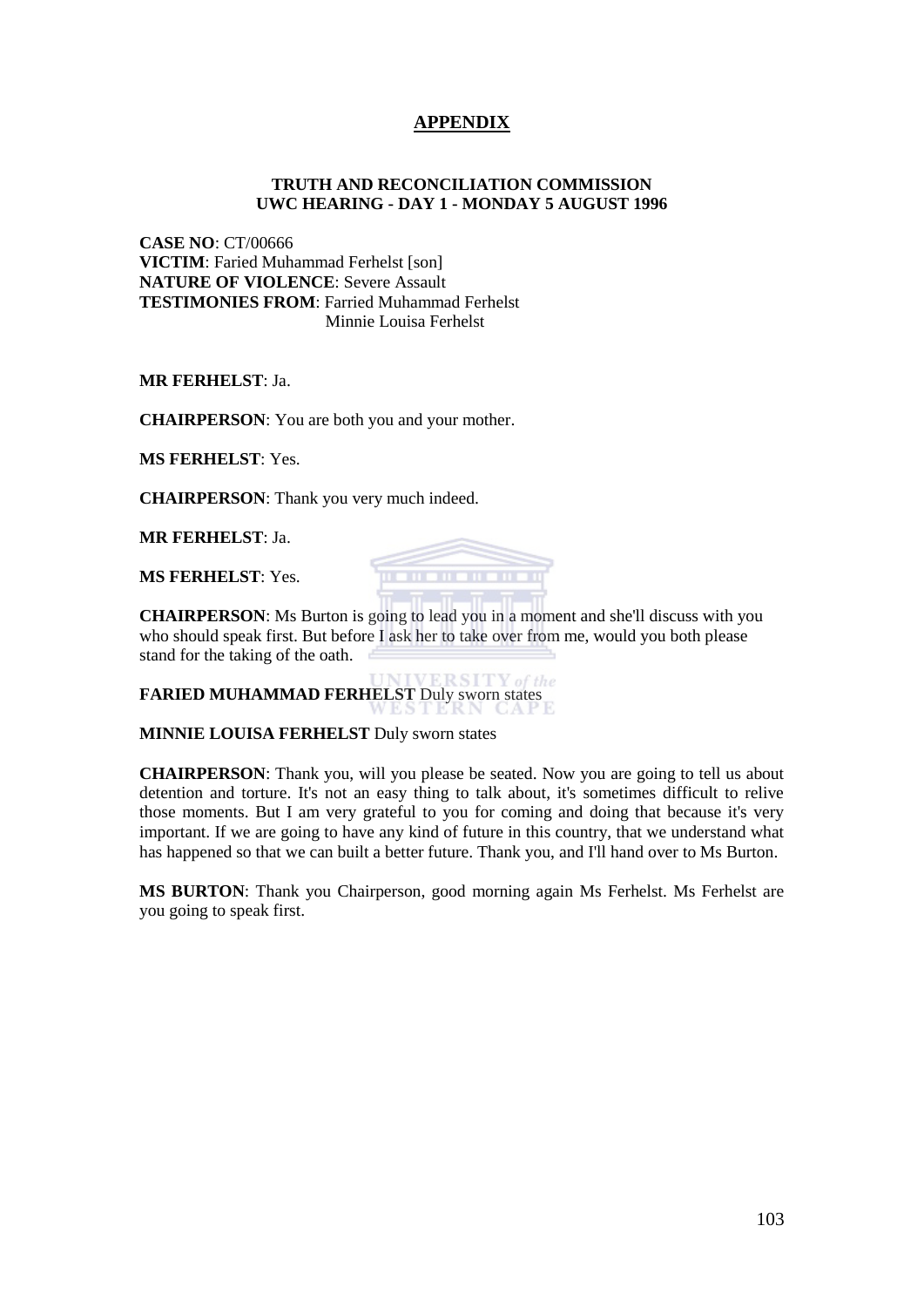#### **TESTIMONY OF MINNIE LOUISA FERHELST: Process count: Afrikaans**

#### **Mrs Ferhelst**:

#### **ORIENTATION** [1 – 27]

| 1.  | Ek was eintlik by die huis, altyd maar                       | <b>REL</b> |
|-----|--------------------------------------------------------------|------------|
| 2.  | en Donavan was Standerd 9 gewees by Spes Bona Hoërskool.     | <b>REL</b> |
| 3.  | En um dit het so gebeur                                      | <b>REL</b> |
| 4.  | dat die polisie vir hom gesoek het                           | <b>MAT</b> |
| 5.  | en um hulle het                                              | <b>REL</b> |
| 6.  | elke week het hulle gekom, omtrent twee keer per week.       | <b>MAT</b> |
| 7.  | Um my kinders was baie klein gewees                          | <b>REL</b> |
| 8.  | en um en uh ek het een dogter gehad                          | <b>REL</b> |
| 9.  | wat gewerk het                                               | <b>MAT</b> |
| 10. | en die anders was nog klein gewees                           | <b>REL</b> |
| 11. | hulle't skool gegaan                                         | <b>MAT</b> |
| 12. | en dan het hulle oggend ure kom klop daar                    | <b>MAT</b> |
| 13. | en dan moet ek die deur oopmaak.                             | <b>MAT</b> |
| 14. | Die polisie wat gekom het                                    | <b>MAT</b> |
| 15. | was meeste um Kaptein van Brakel                             | <b>REL</b> |
| 16. | en dan het hulle my huis deursoek.                           | <b>MAT</b> |
| 17. | Hulle't my kinders oopgetrek                                 | <b>MAT</b> |
| 18. | en torches geskyn in hulle gesigte [in] van kamer tot kamer. | <b>MAT</b> |
| 19. | My hele yard was vol polisie gewees.                         | <b>REL</b> |
| 20. | En uh ons kon nooit eintlik rus nie,<br>Y of the             | <b>BEH</b> |
| 21. | want dit was elke week<br>WESTERN CAPE                       | <b>REL</b> |
| 22. | het hulle gekom um [2]                                       | <b>MAT</b> |
| 23. | $Ek$ is $-$                                                  | <b>REL</b> |
| 24. | ek het nie geweet wat om te gedoen het nie.                  | <b>MEN</b> |
| 25. | Um toe het Donavan nooit by die huis gebly nie,              | <b>MAT</b> |
| 26. | want hy was maar altyd buite geslaap het.                    | <b>BEH</b> |
| 27. | Ek is omtrent ge-worried gewees oor hom.                     | <b>REL</b> |
|     |                                                              |            |

# **RECORD OF EVENTS** [28 – 365]

#### **'Ferhelst's Arrest'** [28 – 73]

| 28. | En daar was 'n tyd                                           | <b>EXIST</b> |
|-----|--------------------------------------------------------------|--------------|
| 29. | toe Donavan by die huis gewees het                           | <b>REL</b>   |
| 30. | toe't ek hom winkel toe gestuur saam met my tweeling dogters | MAT          |
| 31. | en toe hulle terug kom                                       | MAT          |
| 32. | en toe het die polisie vir hom gevat.                        | MAT          |
| 33. | En en toe vra ek vir hulle                                   | <b>VERB</b>  |
| 34. | hoekom vat hulle hom.                                        | <b>MAT</b>   |
| 35. | Hy't niks gedoen nie.                                        | MAT          |
| 36. | Toe sê hulle                                                 | <b>VERB</b>  |
| 37. | hulle vat hom vir ondervraging                               | <b>MAT</b>   |
| 38. | en daar't hulle hom gehou.                                   | MAT          |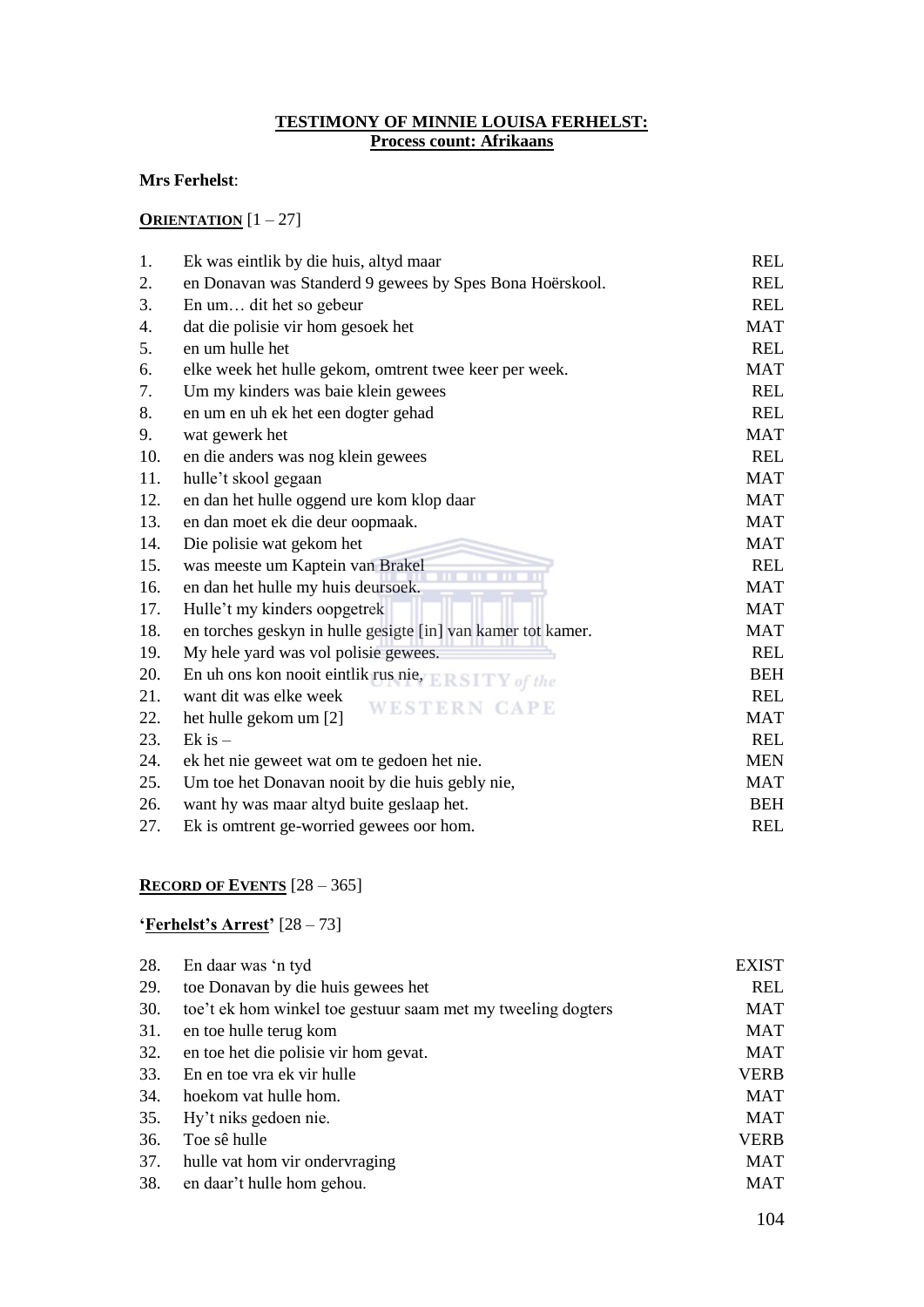| En ons het opgegaan                                       | <b>MAT</b>                 |
|-----------------------------------------------------------|----------------------------|
| en toe die aand klere geneem het                          | <b>MAT</b>                 |
| en um hulle het hom laat los die next dag                 | <b>MAT</b>                 |
| en uh toe het Donavan maar weer so in die ronde geslaap   | <b>BEH</b>                 |
| en het hulle hom gevat                                    | <b>MAT</b>                 |
| en toegesluit vir public violence,                        | <b>MAT</b>                 |
| maar toe um het die mense vir my gesê                     | <b>VERB</b>                |
| dat hy opgesluit is.                                      | <b>MAT</b>                 |
| Um ek het nie geweet wat om te doen nie.                  | <b>MEN</b>                 |
| Ek het 'n prokureur toe in kontak met hom gekom.          | <b>MAT</b>                 |
| Ek was by al die polisiestasies                           | <b>REL</b>                 |
| gebel – Athlone, Mowbray, enige polisiestasie             | <b>VERB</b>                |
| maar hulle sê                                             | <b>VERB</b>                |
| hy's nie daar nie                                         | <b>REL</b>                 |
| en Bishop Lavis [sê]                                      | <b>VERB</b>                |
| "nee, ons het hom gevat,"                                 | <b>MAT</b>                 |
| maar nie een van die polisiestasies weet                  | <b>MEN</b>                 |
| waar hy is nie.                                           | <b>REL</b>                 |
| Hy was so omtrent 10 uur uh die oggend gevat              | <b>MAT</b>                 |
| en by 3 uur toe weet ek nog nie                           | <b>MEN</b>                 |
| waar hy was nie.                                          | <b>REL</b>                 |
| Um ek was so desperate                                    | <b>REL</b>                 |
| ek weet nie wat om te doen nie en um                      | <b>MEN</b>                 |
| Toe't ek die prokureur gebel                              | <b>VERB</b>                |
| en hy't vir my gesê                                       | <b>VERB</b>                |
| ek moet Kaap toe bel na 'n Mnr Smit toe of Swart          | <b>VERB</b>                |
| en hy't gesê                                              | <b>VERB</b>                |
| ek moet weer Lavis bel                                    | <b>VERB</b>                |
| en op daai manier het uh-                                 | <b>REL</b>                 |
| by 4 uur die middag kon ons eers 'n 'n verduideliking kry | <b>MAT</b>                 |
| dat hy in Bishop Lavis was.                               | <b>REL</b>                 |
| Kaptein van Brakel het eintlik self met my gepraat.       | <b>VERB</b>                |
| Um ek het gaan uitvind                                    | <b>MEN</b>                 |
| hoekom het hulle hom gevat                                | <b>MAT</b>                 |
| en toe sê hulle public violence.                          | <b>VERB</b>                |
|                                                           | the<br><b>WESTERN CAPE</b> |

# **'At the Police Station'** [74 – 238]

| 74. | Um [2] Hy was toe toeges luit gewees                                                  | MAT         |
|-----|---------------------------------------------------------------------------------------|-------------|
| 75. | en um die oggend toe hy moet verskyn in die hof                                       | MAT         |
| 76. | um het ek die oggend 7 uur gegaan om vir hom skoon klere te neem by die polisiestasie |             |
|     | sodat.                                                                                | MAT         |
| 77. | hy kan ordentlik kan wees,                                                            | REL         |
| 78. | want hy was omtrent 2 dae al toeges luit.                                             | <b>MAT</b>  |
| 79. | Ek het gekom by Bishop Lavis se polisiestasie                                         | MAT         |
| 80. | en ek het gevra by die polisiekantoor                                                 | <b>VERB</b> |
| 81. | of ek vir hom die skoon klere kan gee,                                                | <b>MAT</b>  |
| 82. | en um hulle het vir my gesê nee,                                                      | <b>VERB</b> |
| 83. | hulle kan dit nie vat nie.                                                            | MAT         |
| 84. | Um ek het toe gevra                                                                   | VERB        |
|     |                                                                                       |             |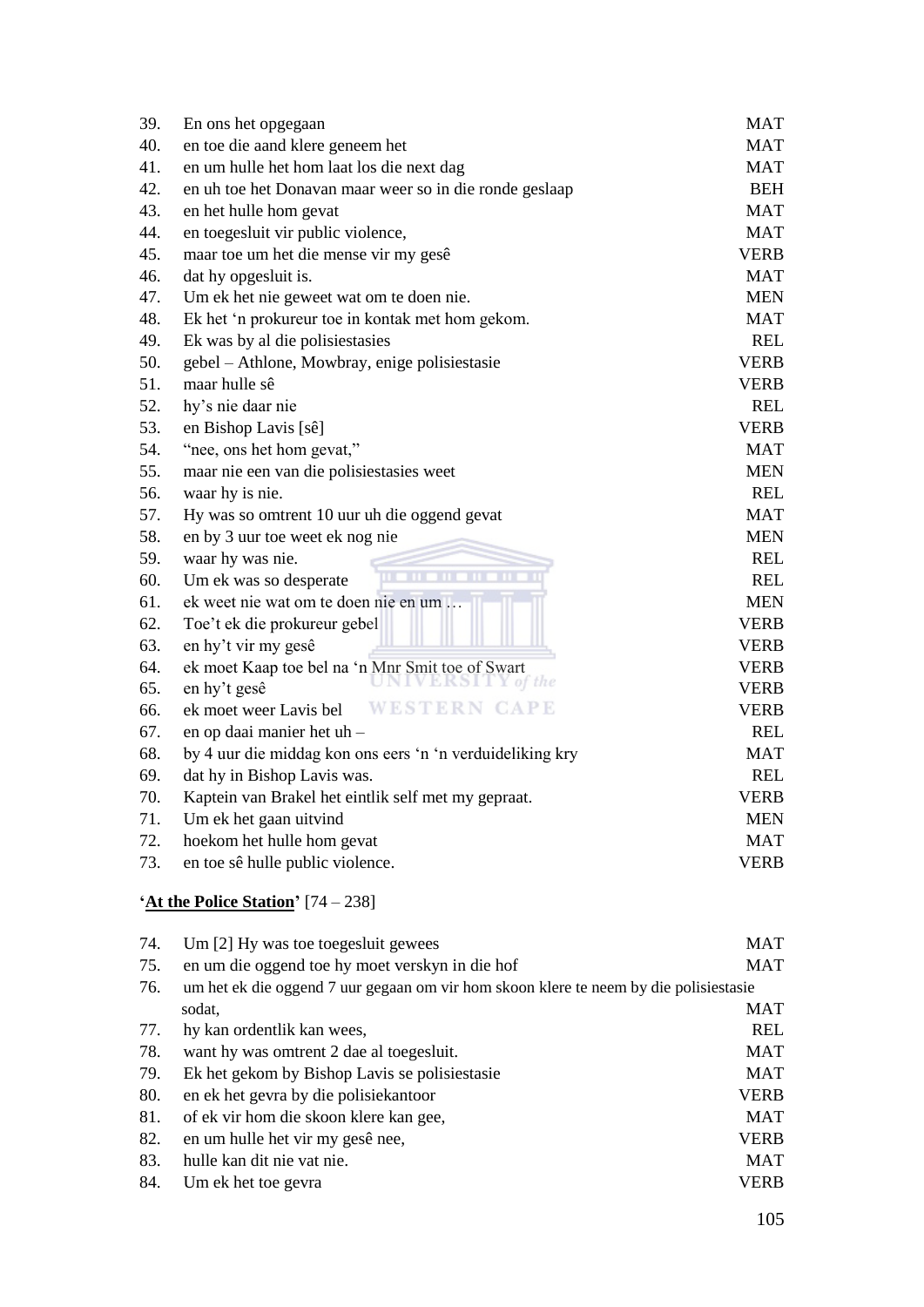| 85.  | of ek met die kaptein [kan] praat.                               | <b>VERB</b>  |
|------|------------------------------------------------------------------|--------------|
| 86.  | Hulle het vir my gesê                                            | <b>VERB</b>  |
| 87.  | "gaan na Kaptein van Brakel."                                    | <b>MAT</b>   |
| 88.  | Hulle het my gestuur na kamer nommer.                            | <b>MAT</b>   |
| 89.  | Ek het gegaan                                                    | <b>MAT</b>   |
| 90.  | en ek het sy - uh Donavan se klein broertjie saamgehad           | <b>REL</b>   |
| 91.  | en um toe ek klop daar aan die deur                              | <b>MAT</b>   |
| 92.  | toe sê hy                                                        | <b>VERB</b>  |
| 93.  | ek moet inkom                                                    | <b>MAT</b>   |
| 94.  | en toe was Kaptein van Brakel en 'n Mnr Strydom daar.            | <b>REL</b>   |
| 95.  | En toe sê Kaptein van Brakel, um                                 | <b>VERB</b>  |
| 96.  | "mevrou, ons wag al so lankal vir jou.                           | <b>BEH</b>   |
| 97.  | Um ek's bly                                                      | <b>REL</b>   |
| 98.  | jy't gekom."                                                     | <b>MAT</b>   |
| 99.  | Ek sê toe vir hom,                                               | <b>VERB</b>  |
| 100. | ek wil net die skoon klere vir my kind gee,                      | <b>MAT</b>   |
| 101. | want die kind moet voor die hof verskyn.                         | <b>MAT</b>   |
|      | 102. En uh hy sê toe vir my                                      | <b>VERB</b>  |
|      | 103. "nee, nee kom in."                                          | <b>MAT</b>   |
|      | 104. En um toe het ek daar gesit                                 | <b>BEH</b>   |
| 105. | en toe het hy vir my gesê                                        | <b>VERB</b>  |
| 106. | m<br>m<br>m<br><b>TITLE</b><br>"jy gaan nie huis toe nie.        | <b>MAT</b>   |
| 107. | Ons gaan jou toesluit."                                          | <b>MAT</b>   |
|      | 108. Maar ek wou toe weet                                        | <b>MEN</b>   |
| 109. | wat het ek gedoen                                                | <b>MAT</b>   |
| 110. | en hy sê                                                         | <b>VERB</b>  |
|      | <b>UNIVERSITY</b> of the<br>111. "ek sê                          | <b>VERB</b>  |
|      | 112. jy gaan nie huis toe nie." WESTERN CAPE                     | <b>MAT</b>   |
| 113. | En uh [2] um hy't leêrs uitgehaal                                | <b>MAT</b>   |
| 114. | waar hy vir my seuns se gesigte gewys het                        | <b>MAT</b>   |
| 115. | en gevra het                                                     | <b>VERB</b>  |
| 116. | of ek ken                                                        | <b>MEN</b>   |
| 117. | en ek het gesê                                                   | <b>VERB</b>  |
| 118. | "nee ek ken nie vir hulle nie."                                  | <b>MEN</b>   |
| 119. | Um hy het later begin te skree op my                             | <b>VERB</b>  |
| 120. | en gesê                                                          | <b>VERB</b>  |
| 121. | "iy lieg,                                                        | <b>VERB</b>  |
|      | 122. jy ken hulle.                                               | <b>MEN</b>   |
|      | 123. Um hulle's gewoonte by jou huis kom.                        | <b>REL</b>   |
| 124. | Ons het foto's van hulle daar -                                  | <b>MAT</b>   |
| 125. | wat ons daar – uh op jou yard gevat het."                        | <b>MAT</b>   |
|      | 126. En ek het gesê                                              | <b>VERB</b>  |
| 127. | "nee, ek ken nie vir hulle nie."                                 | <b>MEN</b>   |
| 128. | En hy vra toe vir my dat um                                      | <b>VERB</b>  |
|      | 129. "ja, hoekom lieg jy so?                                     | <b>VERB</b>  |
| 130. | Jou seun en daar's nog 'n ander seun -                           | <b>EXIST</b> |
| 131. | hulle twee is die twee um gunmans van Bonteheuwel."              | <b>REL</b>   |
|      | 132. En ek sê                                                    | <b>VERB</b>  |
| 133. | "Mnr van Brakel, jy't my huis al honderde kere en yard deursoek, | <b>MAT</b>   |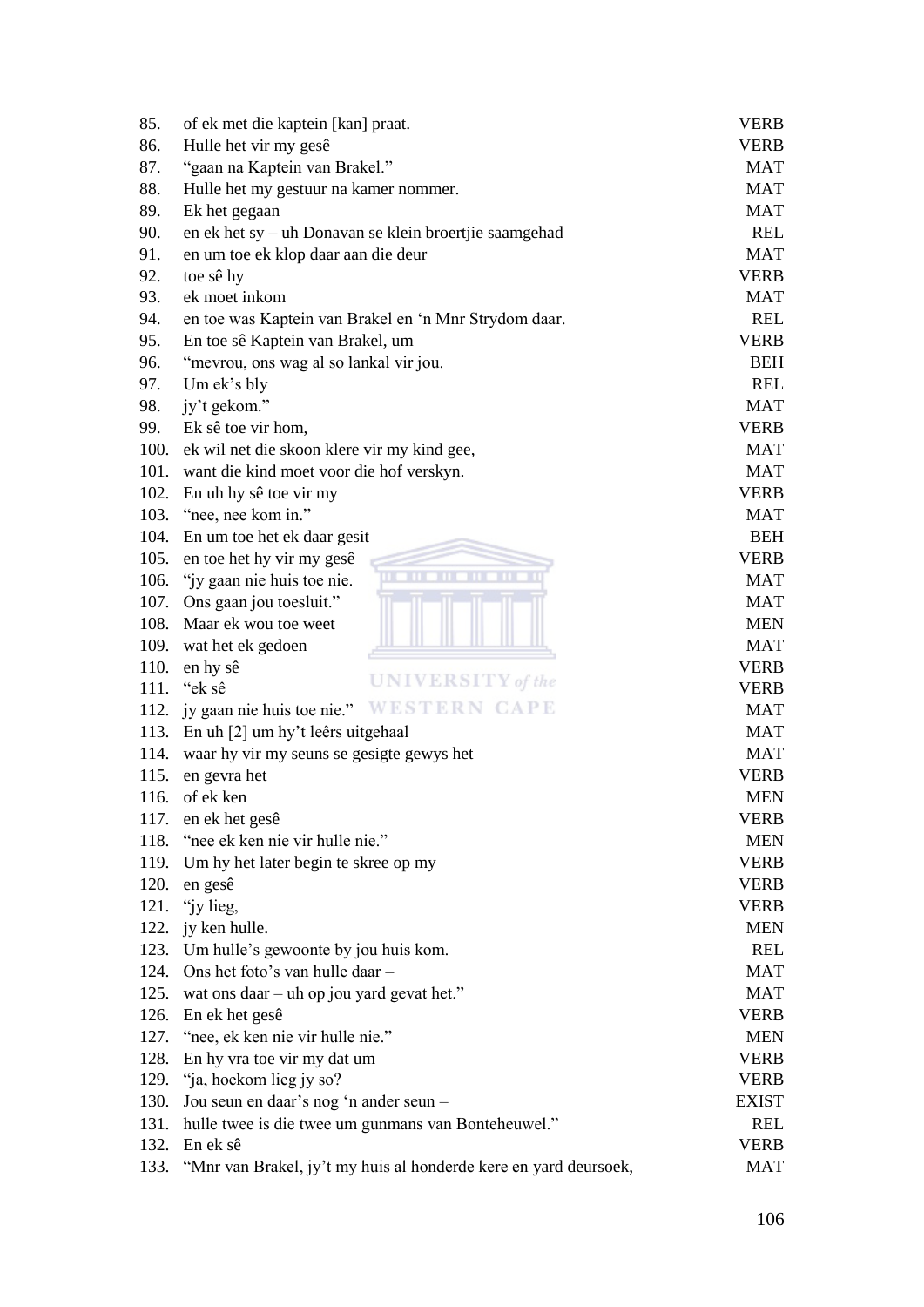| 134. | hoekom het julle dan nooit 'n gun – wapen gekry nie?"             | <b>MAT</b>  |
|------|-------------------------------------------------------------------|-------------|
|      | 135. En um hy sê                                                  | <b>VERB</b> |
|      | 136. "maar ek sê vir jou" –                                       | <b>VERB</b> |
| 137. | hy sê vir my, -                                                   | <b>VERB</b> |
| 138. | soos ek met hom praat                                             | <b>VERB</b> |
|      | 139. het hy geskrywe                                              | <b>MAT</b>  |
| 140. | en soos hy geskrywe het, -                                        | <b>MAT</b>  |
|      | 141. het ek gesien                                                | <b>MEN</b>  |
| 142. | en uh Strydom sê toe vir my – die ander polisieman um             | <b>VERB</b> |
| 143. | "mevrou kyk hier,                                                 | <b>MEN</b>  |
| 144. | jy moet ophou um speel saam met ons                               | <b>MAT</b>  |
| 145. | en dan sal ons jou seun laat uitkom (inaudible)                   | <b>MAT</b>  |
| 146. | maar as jy nie saam met ons speel nie                             | <b>MAT</b>  |
| 147. | dan gaan ons hom hier hou vir 6 maande.                           | <b>MAT</b>  |
|      | 148. Ons sal hom nooit weer terug laat kom nie."                  | <b>MAT</b>  |
| 149. | En um, ek was toe baie hartseer,                                  | <b>REL</b>  |
| 150. | want Donavan was 'n skoolkind                                     | <b>REL</b>  |
| 151. | en hy was nog nooit in die gevangenis nie.                        | <b>REL</b>  |
| 152. | En ek weet toe nou nie wat om te maak nie,                        | <b>MEN</b>  |
| 153. | maar ek vra toe vir hulle,                                        | <b>VERB</b> |
| 154. | "seblief, my kind ken nie die gevangenis nie,"                    | <b>MEN</b>  |
| 155. | en hulle sê toe vir my                                            | <b>VERB</b> |
|      | 156. "kyk hierso,                                                 | <b>MEN</b>  |
| 157. | um vertel die waarheid"                                           | <b>VERB</b> |
| 158. | en so meer ek gesê het                                            | <b>VERB</b> |
|      | 159. ek weet niks                                                 | <b>MEN</b>  |
|      | <b>UNIVERSITY</b> of the<br>160. waarvan hulle vra nie,           | <b>VERB</b> |
| 161. | so meer het hulle my verskree. STERN CAPE                         | <b>VERB</b> |
|      | 162. Dit was van 7 uur af die oggend tot na omtrent amper 11 uur. | <b>REL</b>  |
|      | 163. En um [2] hy sê toe vir my – um                              | <b>VERB</b> |
| 164. | hulle het my so lelik gesê                                        | <b>VERB</b> |
| 165. | hy sê                                                             | <b>VERB</b> |
| 166. | "mevrou, jy lyk so mooi en en skoon van buite                     | <b>REL</b>  |
| 167. | maar binne-in is jy so vrot en so sleg soos jou seun."            | <b>REL</b>  |
| 168. | En um ek het gevra                                                | <b>VERB</b> |
|      | 169. "mag ek 'n sigaret rook?"                                    | <b>MAT</b>  |
| 170. | Want, toe kan my senuwees dit nie meer hou nie.                   | <b>MEN</b>  |
| 171. | En hy't gekap op die tafel                                        | <b>MAT</b>  |
| 172. | en geskree                                                        | <b>VERB</b> |
| 173. | "jy rook nie in my kantoor nie!                                   | <b>MAT</b>  |
| 174. | Ons sluit jou toe vanoggend!"                                     | <b>MAT</b>  |
| 175. | Ooe dit was -                                                     | <b>REL</b>  |
| 176. | ek kan net sê                                                     | <b>VERB</b> |
| 177. | ek het deur hel daai oggend gegaan.                               | <b>MEN</b>  |
| 178. | En hulle het my uitgeneem uit daai kamer                          | <b>MAT</b>  |
| 179. | en in nog 'n kamer gaan sit                                       | <b>MAT</b>  |
| 180. | waar 'n ander polisieman moet dan nou kyk na my.                  | <b>MEN</b>  |
|      | 181. En daar het ek gesit                                         | <b>BEH</b>  |
| 182. | maar voor daai het hulle gesê                                     | <b>VERB</b> |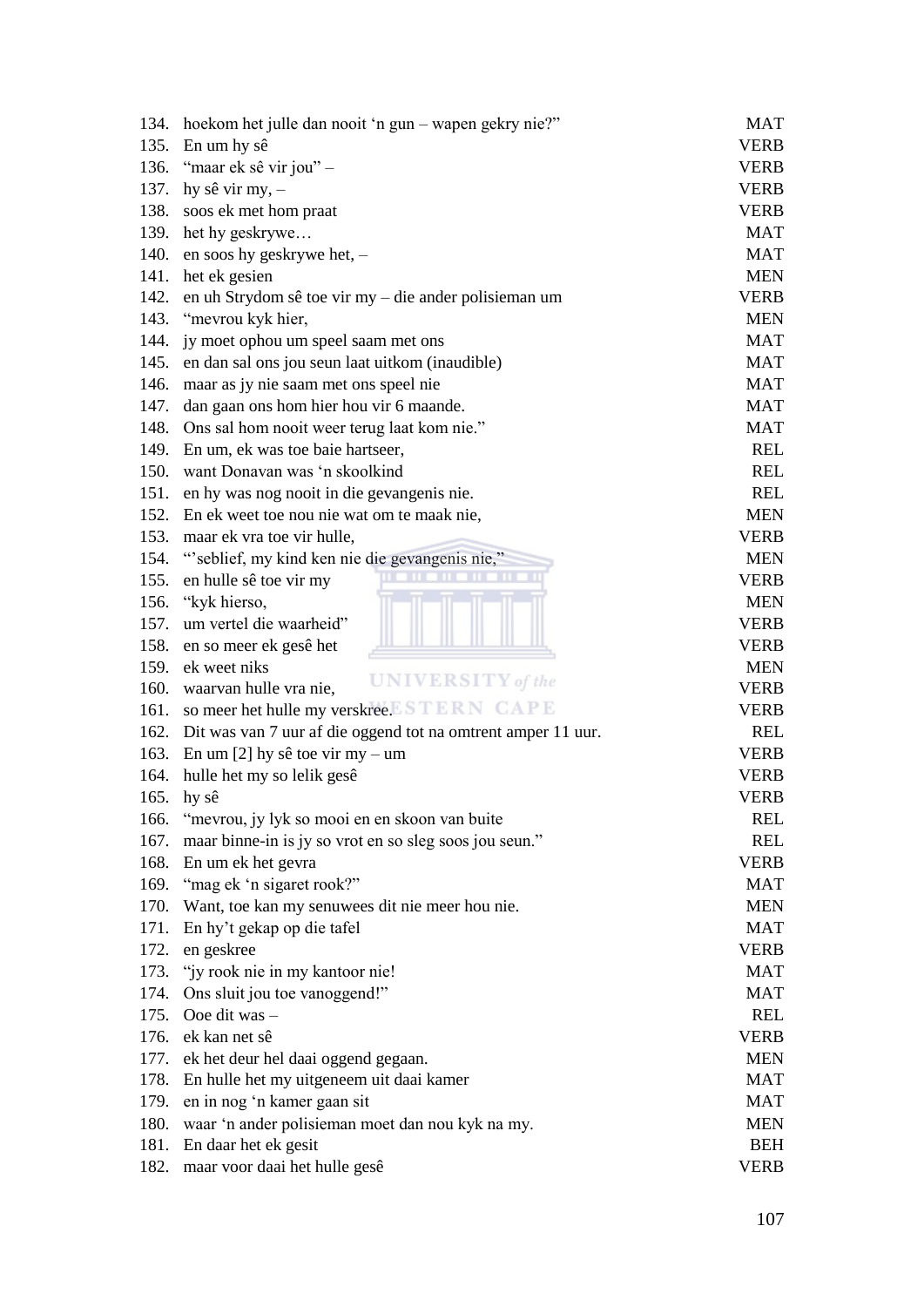| 183. | hulle stop my kind se bail                                   | MAT          |
|------|--------------------------------------------------------------|--------------|
| 184. | en daar het ek begin te huil.                                | <b>BEH</b>   |
|      | 185. En um ek sit voor hom                                   | <b>BEH</b>   |
| 186. | en hy sê                                                     | <b>VERB</b>  |
| 187. | hy's (inaudible) vir Donavan Ferhelst nie.                   | <b>REL</b>   |
|      | 188. En op daai moment het ek gehuil                         | <b>BEH</b>   |
| 189. | en hy sê                                                     | <b>VERB</b>  |
| 190. | "iy sal nog sommer huil, mevrou.                             | <b>BEH</b>   |
|      | 191. Dis nog trane                                           | <b>REL</b>   |
| 192. | wat jy gaan stort!"                                          | <b>BEH</b>   |
| 193. | En hy't ook gesê                                             | <b>VERB</b>  |
|      | 194. "daai prokureur wat jy het,                             | <b>REL</b>   |
| 195. | hy's 'n ou skelm,                                            | <b>REL</b>   |
|      | 196. maar ek sal hom kry.                                    | <b>MAT</b>   |
|      | 197. Uh hy's 'n ou skelm                                     | <b>REL</b>   |
| 198. | wat die arme mense so beroof."                               | <b>MAT</b>   |
| 199. | En um hulle het my in 'n ander kamer gesit                   | <b>MAT</b>   |
| 200. | en daar het hulle gesê                                       | <b>VERB</b>  |
| 201. | die polisie moet op [dophou?] na my.                         | <b>MEN</b>   |
| 202. | Gelukkig het ek eintlik die polisieman geken,                | <b>MEN</b>   |
| 203. | en hy was so jammer vir my.                                  | <b>REL</b>   |
|      | m<br>Ш<br>204. Um hy't gesê                                  | <b>VERB</b>  |
| 205. | ek kan maar rook in sy kamer,                                | <b>MAT</b>   |
|      | 206. hy't by my gesit                                        | <b>BEH</b>   |
| 207. | hy't vir my ook 'n papier gegee                              | <b>MAT</b>   |
| 208. | waar hulle wou ook gehad het                                 | <b>MEN</b>   |
|      | <b>IVERSITY</b> of the<br>209. ek moet teken.                | <b>MAT</b>   |
|      | 210. Um [2] Die woorde wat hy geskryf het $\mathbb{R}N$ CAPE | <b>MAT</b>   |
| 211. | daar was 'n opening gelos                                    | <b>EXIST</b> |
|      | 212. dan moet ek onder daai opening teken.                   | <b>MAT</b>   |
| 213. | Ek het geweet                                                | <b>MEN</b>   |
| 214. | as ek sou teken                                              | <b>MAT</b>   |
| 215. | dan sou hulle ingeskrywe het.                                | MAT          |
| 216. | En ek wou nie teken nie,                                     | <b>MAT</b>   |
| 217. | dis hoekom                                                   | <b>REL</b>   |
|      | 218. hulle my wou opgesluit het.                             | <b>MAT</b>   |
| 219. | En ek het in die kamer gesit met die papier-                 | <b>BEH</b>   |
| 220. | ek wou nie teken nie.                                        | <b>MAT</b>   |
| 221. | Hulle het my weer kom uithaal daar                           | <b>MAT</b>   |
| 222. | en hulle het my gevra                                        | <b>VERB</b>  |
| 223. | "het jy al geteken?"                                         | <b>MAT</b>   |
| 224. | En ek sê "nee"                                               | <b>VERB</b>  |
| 225. | en hulle het GESKREE                                         | <b>VERB</b>  |
| 226. | en hy sê                                                     | <b>VERB</b>  |
| 227. | "vat haar                                                    | <b>MAT</b>   |
| 228. | en sluit haar toe!" (inaudible)                              | <b>MAT</b>   |
|      | 229. Ek weet                                                 | <b>MEN</b>   |
| 230. | ek het so kwaad geword.                                      | <b>REL</b>   |
| 231. | Ek het gesê                                                  | <b>VERB</b>  |
|      |                                                              |              |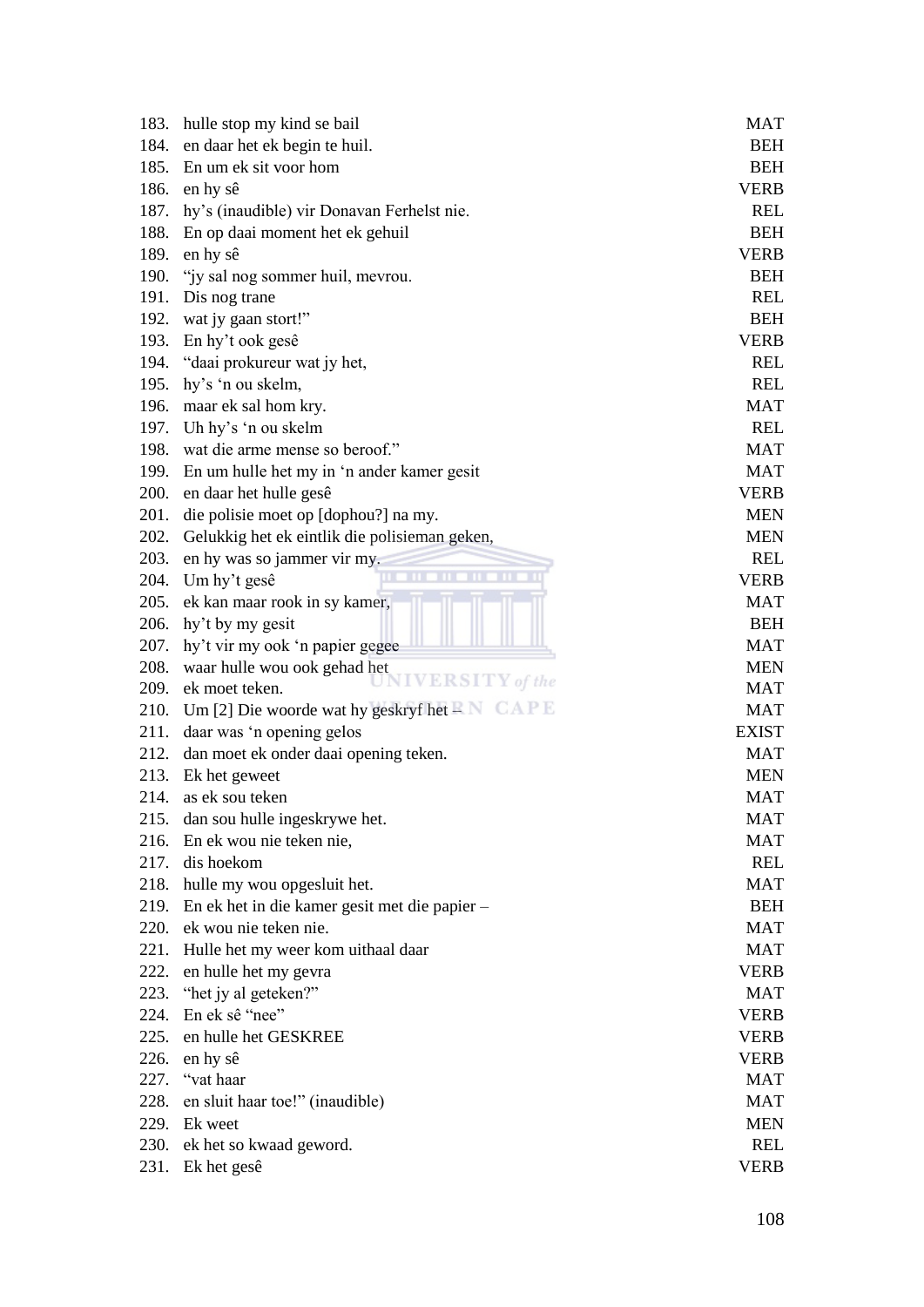| 232. "ek is nie bang vir julle nie! (inaudible)                 | <b>REL</b> |
|-----------------------------------------------------------------|------------|
| 233. Vat my                                                     | <b>MAT</b> |
| 234. en sluit my sommer op!"                                    | <b>MAT</b> |
| 235. Ek kan [kon] dit nie vat nie.                              | <b>MEN</b> |
| 236. En um hy het my geneem na die selle se kant toe,           | MAT        |
| 237. en by die deur van die selle het hulle my weer teruggevat. | <b>MAT</b> |
| 238. En um hulle het my toe uitgeneem.                          | <b>MAT</b> |
|                                                                 |            |

# **'House Search'** [239 – 276]

| 239. | Um daar het ek buitekant gekom                                             | <b>MAT</b>  |
|------|----------------------------------------------------------------------------|-------------|
| 240. | dit was baie warm daai oggend,                                             | <b>REL</b>  |
| 241. | en um van Brakel se kar het daar gestaan,                                  | <b>MAT</b>  |
|      | 242. en hy't 'n nog 'n poliseman ge-bevel om my dop te hou.                | <b>VERB</b> |
| 243. | Ek moet in daai kar klim                                                   | <b>MAT</b>  |
| 244. | en daar moes ek [sit] buitekant daai polisiestasie,                        | <b>BEH</b>  |
|      | 245. en dis SO warm.                                                       | <b>REL</b>  |
|      | 246. En uh ek het toe met die polisieman gepraat.                          | <b>VERB</b> |
|      | 247. Ek het vir hom gevra                                                  | <b>VERB</b> |
|      | 248. "jinne hoekom is die mense so?"                                       | <b>REL</b>  |
| 249. | Ek sê<br><b>HEILEN</b>                                                     | <b>VERB</b> |
| 250. | "waarom moet hulle so aangaan?                                             | <b>MAT</b>  |
|      | 251. Kan ek nie maar loop nie?"                                            | <b>MAT</b>  |
| 252. | Hy sê                                                                      | <b>VERB</b> |
|      | 253. "nee mevrou. Ek moet jou in die kar hou (inaudible)                   | <b>MAT</b>  |
|      | 254. Ek kan jou nie laat loop nie." NIVERSITY of the                       | <b>MAT</b>  |
| 255. | En um en toe het van Brakel – ESTERN CAPE                                  | <b>REL</b>  |
| 256. | $ek$ het uitgeklim toe hy-                                                 | <b>MAT</b>  |
|      | 257. hy het my toe laat loop,                                              | <b>MAT</b>  |
| 258. | en uh maar ek mag nie ver gaan nie.                                        | <b>MAT</b>  |
|      | 259. En weer in die polisiestasie ek het net gevoel                        | <b>MEN</b>  |
|      | 260. hulle moet my vanoggend net opsluit.                                  | <b>MAT</b>  |
| 261. | [En toe kom] van Brakel en Strydom uit                                     | <b>MAT</b>  |
| 262. | en hulle sê                                                                | <b>VERB</b> |
| 263. | ek moet mos weer in die kar klim                                           | <b>MAT</b>  |
| 264. | en dan [vat hulle ons] $- ry$ .                                            | <b>MAT</b>  |
| 265. | En uh by die hof gestop                                                    | <b>MAT</b>  |
|      | 266. en ek vra                                                             | <b>VERB</b> |
| 267. | "jinne my kind kom voor                                                    | <b>MAT</b>  |
|      | 268. kan ek nie maar ingaan nie?"                                          | <b>MAT</b>  |
|      | 269. En [hulle / hy] sê                                                    | <b>VERB</b> |
| 270. | "nee nee $-$ gaan!"                                                        | <b>MAT</b>  |
| 271. | En Strydom moes vir my huis toe ry.                                        | <b>MAT</b>  |
| 272. | Toe ons by die huis kom                                                    | <b>MAT</b>  |
| 273. | het Strydom my huis weer van voor af geskud                                | <b>MAT</b>  |
| 274. | [en] hulle soek eintlik 'n matchjie boksie                                 | <b>MAT</b>  |
| 275. | wat 'n telefoon nommer op het.                                             | <b>REL</b>  |
| 276. | En um [2] wel daarvandaan af het ek toe nou nie weer van hulle gehoor nie. | <b>MEN</b>  |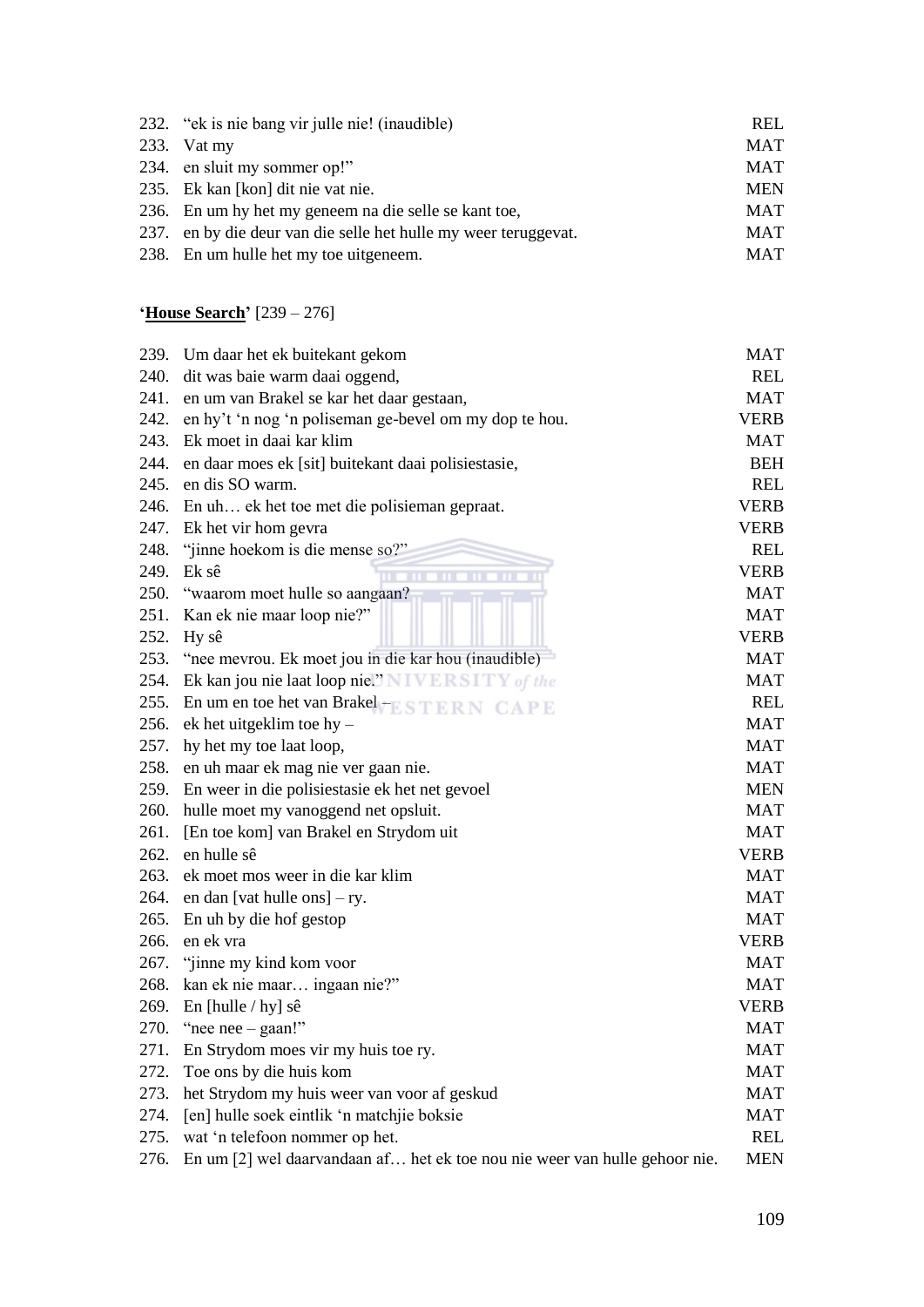# **'Ferhelst's Second Arrest'** [277 – 319]

| 277. | Maar die die - 'n tyd daarna het Donavan toe - het hy nou voorgekom,                                   | MAT          |
|------|--------------------------------------------------------------------------------------------------------|--------------|
| 278. | en buitekant die hof um het polisiemanne gesit.                                                        | <b>BEH</b>   |
|      | 279. En um uh uh die magistraat het gesê                                                               | <b>VERB</b>  |
| 280. | hulle is vry om te loop                                                                                | <b>REL</b>   |
| 281. | daar is nie 'n saak –                                                                                  | <b>EXIST</b> |
| 282. | dis teruggetrek teen hulle.                                                                            | <b>MAT</b>   |
| 283. | En toe ons buite kom,                                                                                  | <b>MAT</b>   |
|      | 284. het HY - Donavan vooruit geloop.                                                                  | <b>MAT</b>   |
|      | 285. En uh ek het baie stadig aangekom.                                                                | <b>MAT</b>   |
| 286. | Ek het opgekyk,                                                                                        | <b>MEN</b>   |
| 287. | die magistraat gesien so loop                                                                          | <b>MEN</b>   |
| 288. | en dit het vir my so snaaks gevoel:                                                                    | <b>MEN</b>   |
| 289. | hoekom sal die magistraat dan DAAR loop?                                                               | <b>MAT</b>   |
|      | 290. En hy kyk so na ons toe.                                                                          | <b>MEN</b>   |
| 291. | En uh die polisie het eenkant gesit                                                                    | <b>BEH</b>   |
| 292. | daar was 'n polisieman daar                                                                            | <b>EXIST</b> |
| 293. | wat ek geken het.                                                                                      | <b>MEN</b>   |
| 294. | En ek sien                                                                                             | <b>MEN</b>   |
|      | 295. hy wys na my seun.                                                                                | <b>MAT</b>   |
|      | 296. En op daai oomblik en toe vat hulle vir hom                                                       | <b>MAT</b>   |
| 297. | en ek roep my seun                                                                                     | <b>VERB</b>  |
| 298. | en ek sê "Donavan"                                                                                     | <b>VERB</b>  |
| 299. | en hulle vat hom                                                                                       | <b>MAT</b>   |
| 300. | ek skree                                                                                               | <b>VERB</b>  |
| 301. | <b>UNIVERSITY</b> of the<br>en ek sê                                                                   | <b>VERB</b>  |
|      | 302. "nee maar julle gaan hom nie vat nie! $\mathbb{R} \times \mathbb{C} \wedge \mathbb{P} \mathbb{E}$ | <b>MAT</b>   |
|      | 303. Hy's dan nou vry.                                                                                 | <b>REL</b>   |
| 304. | Hy't nou net uitgekom."                                                                                | <b>MAT</b>   |
|      | 305. En hulle sê "mevrou nee"                                                                          | <b>VERB</b>  |
| 306. | en ek sê                                                                                               | <b>VERB</b>  |
| 307. | "ek gaan SAAM met my seun"                                                                             | <b>MAT</b>   |
| 308. | en hulle sê                                                                                            | <b>VERB</b>  |
| 309. | "nee mevrou, jy kan nie saam met hom nie.                                                              | <b>MAT</b>   |
| 310. | Dis 'n State of Emergency."                                                                            | <b>REL</b>   |
|      | 311. En daar het hulle hom toe gevat.                                                                  | <b>MAT</b>   |
|      | 312. Hy was opgesluit by uh Brackenfell se polisiestasie.                                              | <b>MAT</b>   |
| 313. | Um ek het gepro $[beer]$ –                                                                             | <b>MAT</b>   |
| 314. | ek – ons um kon toe nie na hom kom nie.                                                                | <b>MAT</b>   |
| 315. | Ek het na die prokureur gegaan                                                                         | <b>MAT</b>   |
| 316. | en uh hulle het gesê                                                                                   | <b>VERB</b>  |
|      | 317. hulle sal als in hulle ver-vermoë doen om vir hom te gaan (inaudible)                             | <b>MAT</b>   |
| 318. | maar ons kon nie [gaan nie]                                                                            | <b>MAT</b>   |
| 319. | want dit was State of Emergency.                                                                       | <b>REL</b>   |

# **'Ferhelst's Torture'** [320 – 365]

320. En toe op ‗n sekere [dag] daar het ek gegaan na die polisiestasie van Brackenfell. MAT 321. Ek het skoon klere vir Donavan geneem MAT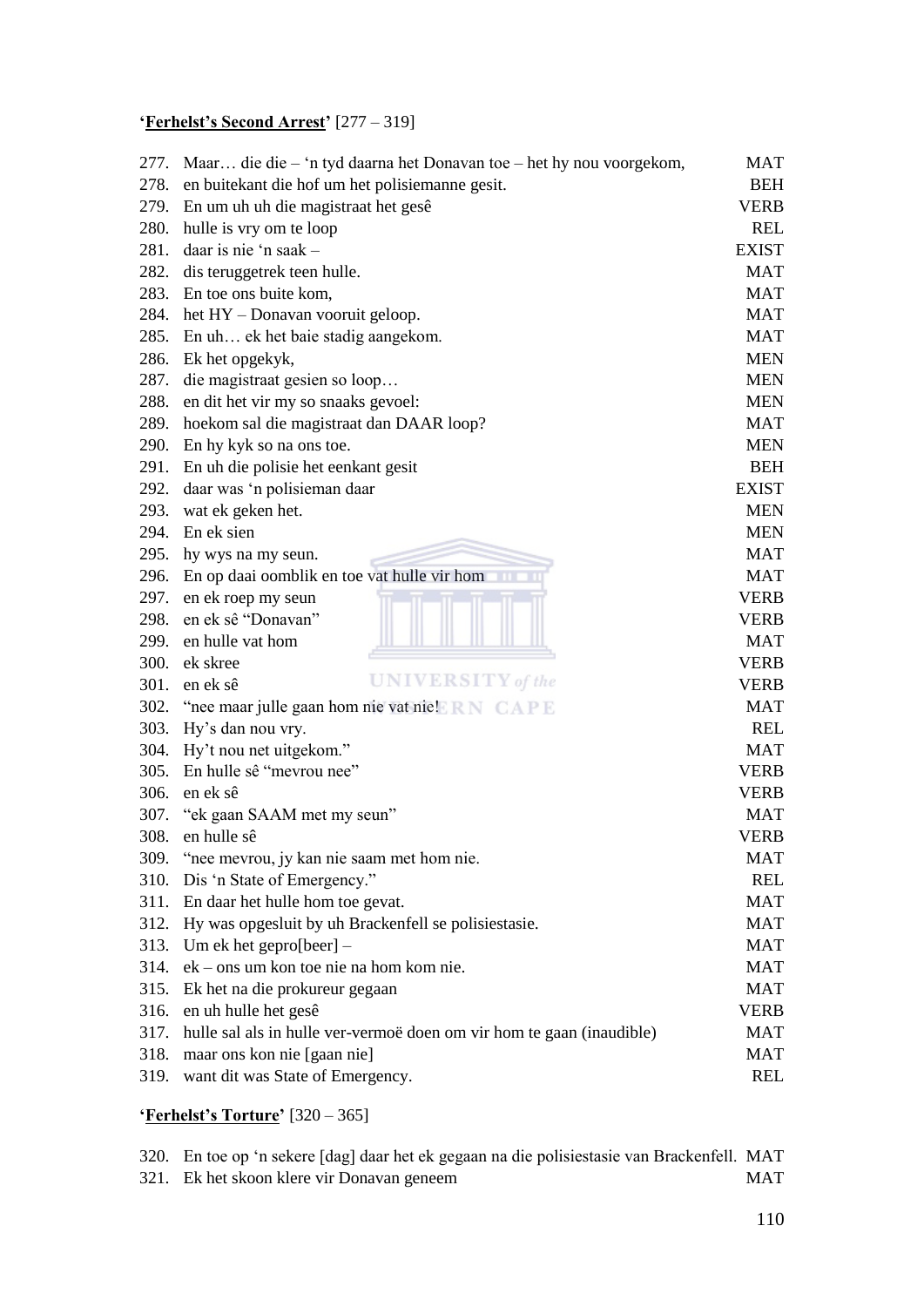|             | 322. en uh toe ek die oggend daar kom                              | MAT          |
|-------------|--------------------------------------------------------------------|--------------|
| 323.        | het ek so gepleit, om net vir hom te sien en sy klere af te gee.   | <b>VERB</b>  |
| 324.        | Daar was eintlik 'n Kleurling um                                   | <b>EXIST</b> |
|             | 325. ek weet nie uh uh um                                          | <b>MEN</b>   |
| 326.        | of hy die komandant of wat hy was nie, maar anyway.                | REL          |
|             | 327. Ek het by hom gepleit                                         | <b>VERB</b>  |
| 328.        | of ek nie uh skoon klere vir my kind kan gee nie en nog goed       | <b>MAT</b>   |
| 329.        | en uh hy wou dit nie vat nie.                                      | <b>MAT</b>   |
| <b>330.</b> | En twee blanke polisiemanne het die klere gesien                   | <b>MEN</b>   |
| 331.        | en gesê                                                            | <b>VERB</b>  |
| 332.        | "mevrou gee hier"                                                  | <b>MAT</b>   |
| 333.        | en die twee blanke[s] het die klere gevat en cigarettes            | <b>MAT</b>   |
|             | 334. en dit toe vir Donavan gegee.                                 | <b>MAT</b>   |
|             | 335. En ek was so bly                                              | <b>REL</b>   |
| 336.        | en ek sê                                                           | <b>VERB</b>  |
|             | 337. "gee sy vuil klere vir my,"                                   | <b>MAT</b>   |
| 338.        | en hulle gee sy vuil klere (inaudible)                             | <b>MAT</b>   |
| 339.        | Hulle't so mooi gevra                                              | <b>VERB</b>  |
|             | 340. "laat die vrou maar na haar seun toe gaan                     | <b>MAT</b>   |
| 341.        | is maar net hier                                                   | <b>REL</b>   |
|             | 342. is maar net 'n paar minute, vir die klere" vir die Kleurling. | <b>REL</b>   |
| 343.        | Hy wou nie hê nie -                                                | <b>MEN</b>   |
|             | 344. hulle was blankes.                                            | <b>REL</b>   |
| 345.        | Maar anyway, ek het so hartseer daar weggegaan.                    | <b>MAT</b>   |
|             | 346. Ek het huis toe gekom.                                        | <b>MAT</b>   |
| 347.        | By die huis gekom um                                               | <b>MAT</b>   |
| 348.        | <b>UNIVERSITY</b> of the<br>toe ek die klere oopmaak,              | <b>MAT</b>   |
|             | WESTERN CAPE<br>349. toe sien ek                                   | <b>MEN</b>   |
| 350.        | daar's bloed                                                       | <b>EXIST</b> |
|             | 351. maar dit was uitgewas                                         | <b>MAT</b>   |
|             | 352. maar die stains is nog daar.                                  | REL          |
| 353.        | Ooe [en dit was seker die dag                                      | <b>REL</b>   |
| 354.        | wat] ek vreeslik gehuil het.                                       | <b>BEH</b>   |
| 355.        | En ek het die prokureur gebel.                                     | <b>VERB</b>  |
| 356.        | Ek kon dit nie meer vat nie                                        | <b>MEN</b>   |
| 357.        | en hy sê                                                           | <b>VERB</b>  |
| 358.        | ek moet dadelik inkom.                                             | <b>MAT</b>   |
| 359.        |                                                                    | <b>MAT</b>   |
| 360.        | Ek het die volgende oggend ingegaan, MET die klere.                | <b>MAT</b>   |
|             | En uh eintlik vir hom gewys het.                                   | <b>MAT</b>   |
| 361.        | Al die prokureurs het nader gekom [om] te kom kyk                  |              |
| 362.        | en gesê                                                            | <b>VERB</b>  |
|             | 363. nee dit IS bloed.                                             | <b>REL</b>   |
|             | 364. En toe weet ek                                                | <b>MEN</b>   |
| 365.        | dat my kind ge-torture word.                                       | <b>MAT</b>   |
|             | <b>REORIENTATION</b> $[366 - 371]$                                 |              |
| 366.        | En uh hy't gesê                                                    | <b>VERB</b>  |
| 367.        | "gaan nie hier weg nie                                             | <b>MAT</b>   |
| 368.        | al moet jy heeldag vandag hier sit                                 | <b>BEH</b>   |

111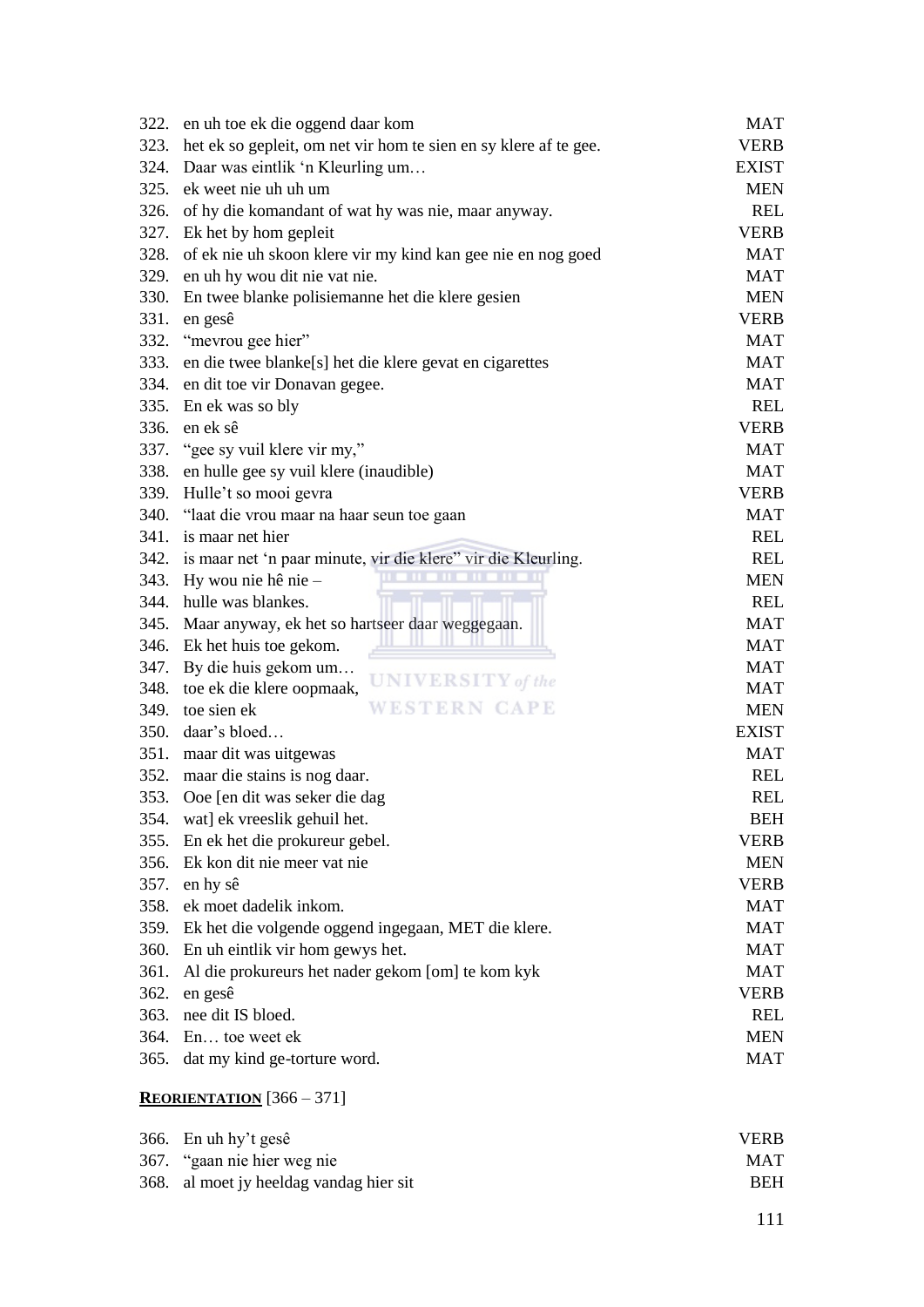| 369. dan moet ons uh uh 'n [hofsaak?] kry<br>370. en na die en (inaudible) supreme court toe gaan,<br>371. maar vandag moet hulle [na die kind] gaan kyk." | <b>MAT</b><br><b>MAT</b><br><b>MEN</b> |
|------------------------------------------------------------------------------------------------------------------------------------------------------------|----------------------------------------|
| CODA [372]                                                                                                                                                 |                                        |
| 372. So het ek daai dag tot ons nou vir hom gaan kyk het.                                                                                                  | <b>MEN</b>                             |



UNIVERSITY of the WESTERN CAPE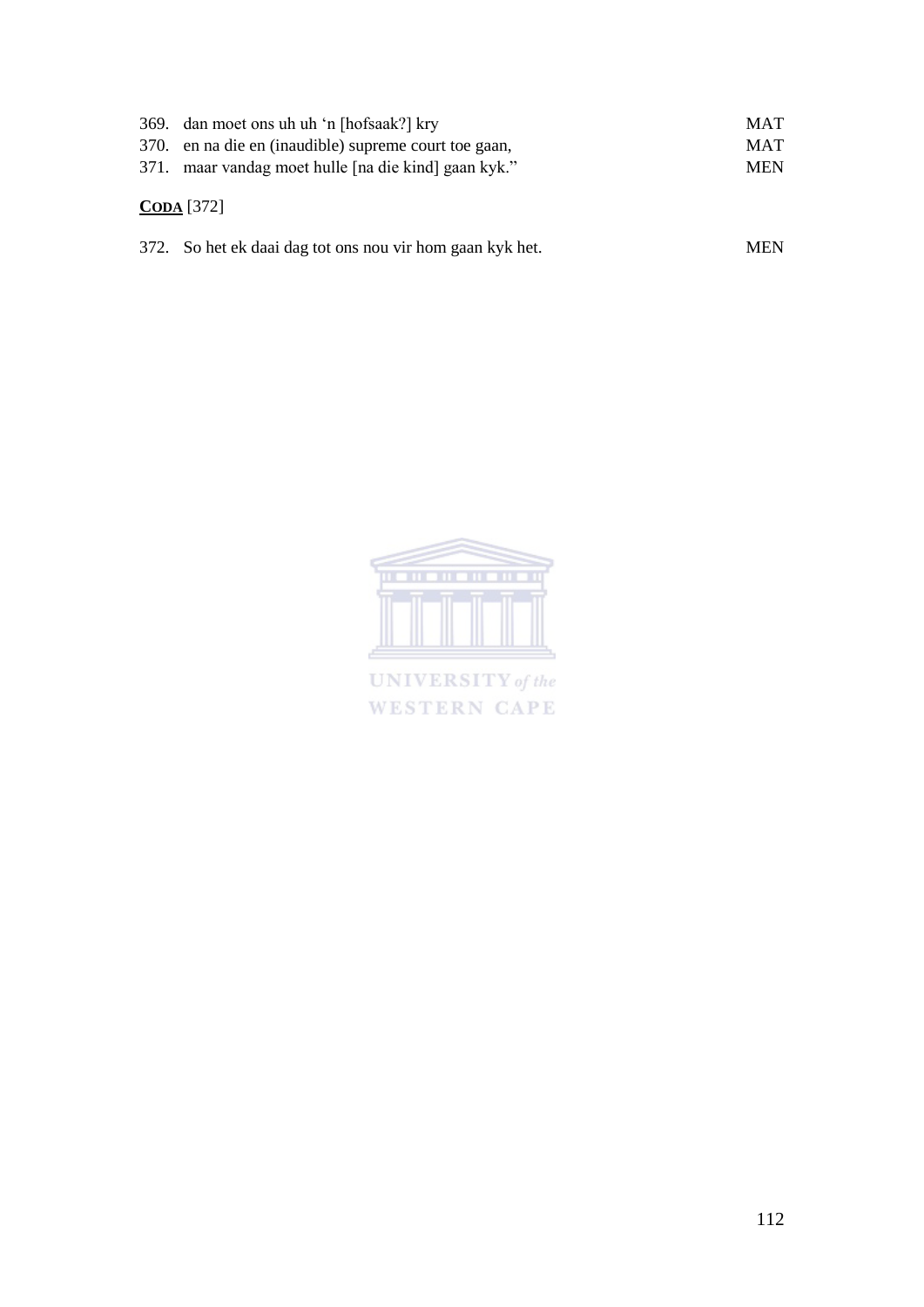#### **MINNIE LOUISA FERHELST: Process Count (English Online)**

…

#### **Ms Ferhelst**:

#### **ORIENTATION: [1 – 23]**

| 1.  | I was at home,                                          | <b>REL</b> |
|-----|---------------------------------------------------------|------------|
| 2.  | Donovan was in standard 9 at Spes Bona High School      | <b>REL</b> |
| 3.  | and it so happened                                      | <b>MAT</b> |
| 4.  | that the police were looking for him.                   | <b>MEN</b> |
| 5.  | And they would come every week at least once a week.    | <b>MAT</b> |
| 6.  | My children were still very small at the time.          | <b>REL</b> |
| 7.  | I had one daughter                                      | <b>REL</b> |
| 8.  | who was working                                         | <b>REL</b> |
| 9.  | and the others were still at school.                    | <b>REL</b> |
| 10. | And they would come                                     | <b>MAT</b> |
| 11. | and knock in the early morning hours.                   | <b>MAT</b> |
| 12. | The policeman that came                                 | <b>MAT</b> |
| 13. | were mostly Captain Van Brakel and others,              | <b>REL</b> |
| 14. | and they would search my house,                         | <b>MAT</b> |
| 15. | uncover the children                                    | <b>MAT</b> |
| 16. | who were sleeping                                       | <b>BEH</b> |
| 17. | and look through my house and my property with torches. | <b>MAT</b> |
| 18. | We never had any peace,                                 | <b>REL</b> |
| 19. | because they would come every week.<br><b>Y</b> of the  | <b>MAT</b> |
| 20. | I didn't know what to do,                               | <b>MEN</b> |
| 21. | CAPE<br>Donovan never stayed at home,                   | <b>MAT</b> |
| 22. | he always had to sleep outside, elsewhere               | <b>BEH</b> |
| 23. | and I was always worried about him.                     | <b>REL</b> |

## **RECORD OF EVENTS**: [24–329]

## **'Ferhelst's Arrest' [24 – 70]**

| 24. | There was a stage.                                             | <b>EXIST</b> |
|-----|----------------------------------------------------------------|--------------|
| 25. | where Donovan was at home                                      | <b>REL</b>   |
| 26. | and I sent him to the shop with my twin daughters              | <b>MAT</b>   |
| 27. | and when he came back                                          | <b>MAT</b>   |
| 28. | the police arrested him.                                       | <b>MAT</b>   |
| 29. | And I wanted to know                                           | <b>MEN</b>   |
| 30. | why they were arresting him,                                   | <b>MAT</b>   |
| 31. | he hadn't done anything                                        | <b>MAT</b>   |
| 32. | and they said                                                  | <b>VERB</b>  |
| 33. | they were taking him for questioning him.                      | <b>MAT</b>   |
| 34. | They kept him                                                  | <b>MAT</b>   |
| 35. | and we went there the evening to take him a change of clothes. | <b>MAT</b>   |
| 36. | And the next day he was released.                              | <b>MAT</b>   |
| 37. | Donovan had to sleep around at other people's homes once again | <b>BEH</b>   |
| 38. | and they discovered him at somebody's home at some stage       | <b>MAT</b>   |
|     |                                                                |              |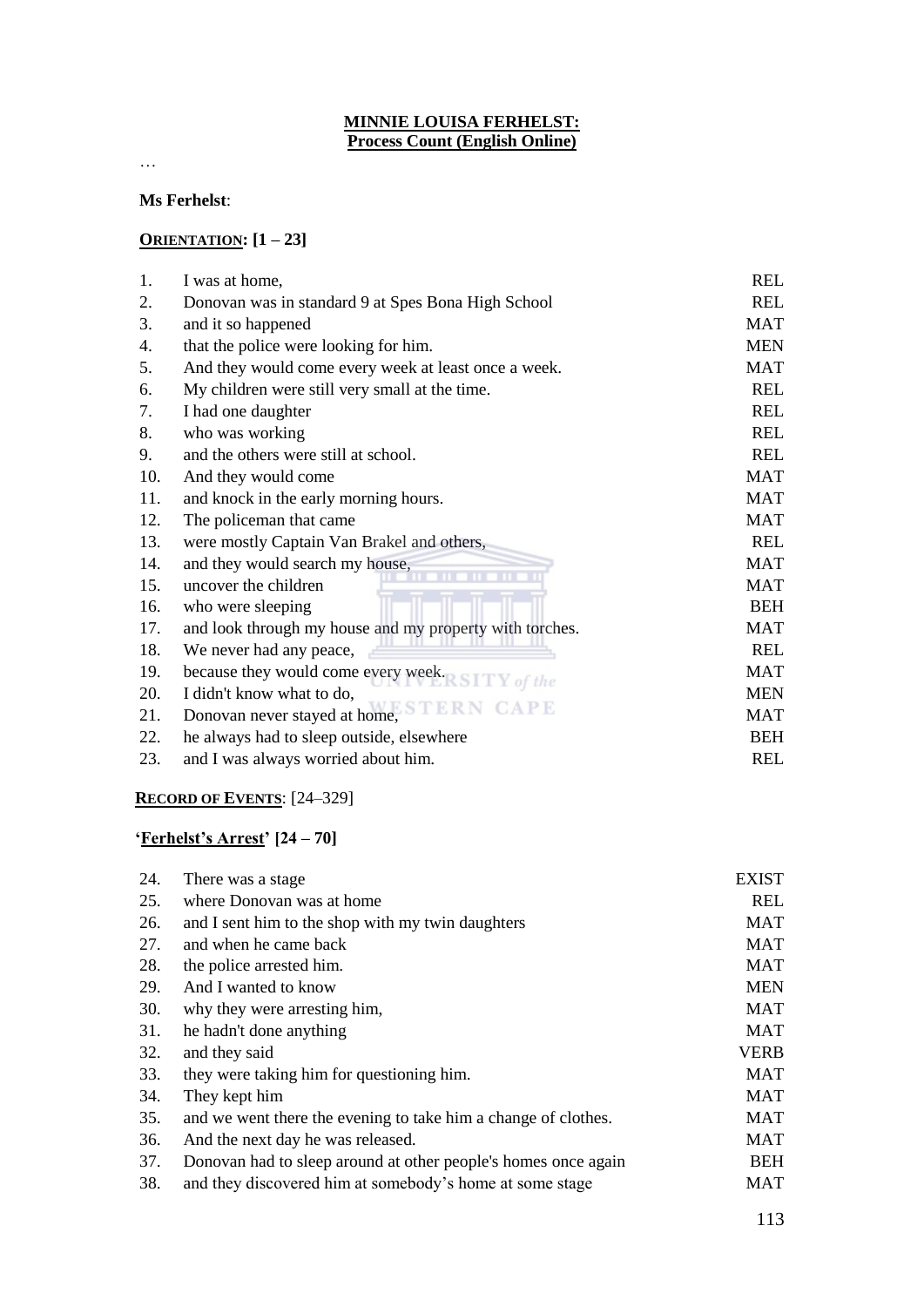| 39. | and charged him with public violence.                        | <b>MAT</b>  |
|-----|--------------------------------------------------------------|-------------|
| 40. | But then the people came to tell me                          | <b>VERB</b> |
| 41. | that he had been arrested.                                   | <b>MAT</b>  |
| 42. | I did not know what to do,                                   | <b>MEN</b>  |
| 43. | I contacted an attorney                                      | <b>VERB</b> |
| 44. | and I had been to all the police stations, Athlone, Mowbray  | <b>REL</b>  |
| 45. | and was told                                                 | <b>VERB</b> |
| 46. | that he wasn't there.                                        | <b>REL</b>  |
| 47. | And I was told                                               | <b>VERB</b> |
| 48. | that Bishop Lavis policeman had arrested him,                | <b>MAT</b>  |
| 49. | but none of the policeman knew                               | <b>MEN</b>  |
| 50. | where he was.                                                | <b>REL</b>  |
| 51. | He was arrested at about ten o'clock the morning             | <b>MAT</b>  |
| 52. | and by three o'clock I had still no idea                     | <b>REL</b>  |
| 53. | where he was.                                                | <b>REL</b>  |
| 54. | I was extremely desperate                                    | <b>REL</b>  |
| 55. | and I didn't know what to do.                                | <b>MEN</b>  |
| 56. | I contacted the attorney                                     | <b>VERB</b> |
| 57. | and he told me                                               | <b>VERB</b> |
| 58. | that I should phone Cape Town                                | <b>VERB</b> |
| 59. | and speak to a Mr Smit or Swart                              | <b>VERB</b> |
| 60. | шī<br>шT<br>and he said                                      | <b>VERB</b> |
| 61. | that I should again contact Bishop Lavis                     | <b>VERB</b> |
| 62. | and by four o'clock the afternoon we got an explanation that | <b>MAT</b>  |
| 63. | and established                                              | <b>MAT</b>  |
| 64. | he was in Bishop Lavis.                                      | <b>REL</b>  |
| 65. | Y of the<br>I spoke to Captain Van Brakel,                   | <b>VERB</b> |
| 66. | I went to try and establish WESTERN CAPE                     | <b>MAT</b>  |
| 67. | why he had been arrested                                     | <b>MAT</b>  |
| 68. | and was told                                                 | <b>VERB</b> |
| 69. | that he was being charged with public violence               | <b>MAT</b>  |
| 70. | and he was custody.                                          | <b>REL</b>  |

# **'At The Police Station' [71 – 220]**

| 71. | The morning on which he was suppose to appear in court,                             | <b>MEN</b>  |
|-----|-------------------------------------------------------------------------------------|-------------|
| 72. | I went there at seven o'clock to take him a change of clothes to the police station | MAT         |
| 73. | so that he could look decent                                                        | <b>BEH</b>  |
| 74. | because he had been in custody for two days.                                        | <b>REL</b>  |
| 75. | And when I got to Bishop Lavis police station,                                      | <b>MAT</b>  |
| 76. | I asked                                                                             | <b>VERB</b> |
| 77. | if I could give him clean clothes                                                   | <b>MAT</b>  |
| 78. | and they refused                                                                    | <b>MEN</b>  |
| 79. | saying that                                                                         | <b>VERB</b> |
| 80. | they couldn't take it.                                                              | MAT         |
| 81. | I asked                                                                             | <b>VERB</b> |
| 82. | if I could speak to the captain,                                                    | <b>VERB</b> |
| 83. | and I was sent to captain Van Brakel's office,                                      | MAT         |
| 84. | I was given the office number.                                                      | <b>VERB</b> |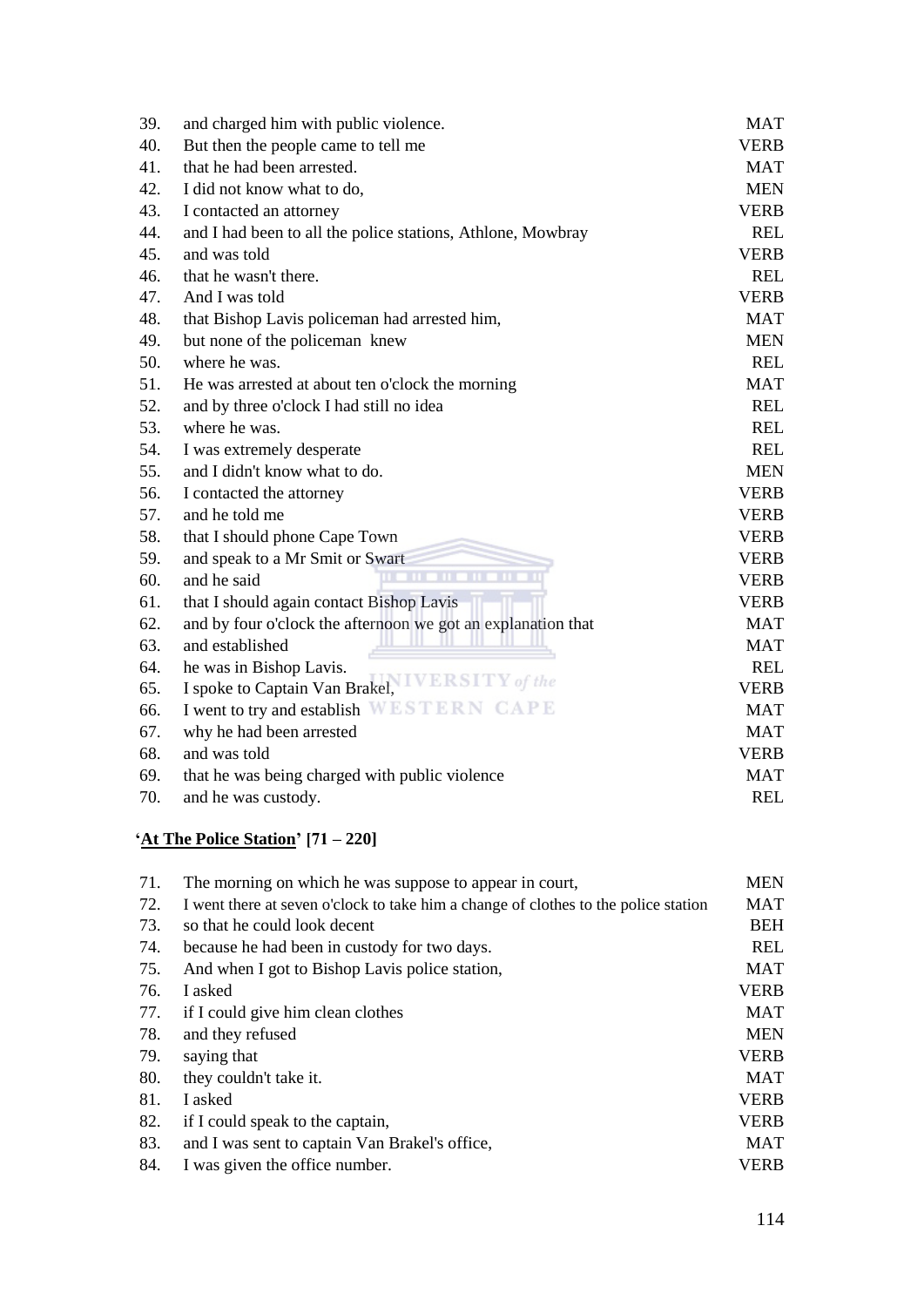| 85.  | And Donovan's younger brother was with me.                   | <b>REL</b>  |
|------|--------------------------------------------------------------|-------------|
| 86.  | When I knocked on the door,                                  | <b>MAT</b>  |
| 87.  | I was told to come inside                                    | <b>VERB</b> |
| 88.  | and Captain Van Brakel and a Mr Strydom were there.          | <b>REL</b>  |
| 89.  | Captain Van Brakel then said                                 | <b>VERB</b> |
| 90.  | "ma'am we have been waiting for you for a long time"         | <b>BEH</b>  |
| 91.  | I am happy                                                   | <b>REL</b>  |
| 92.  | that you have come."                                         | <b>MAT</b>  |
| 93.  | I then told him                                              | <b>VERB</b> |
| 94.  | that I just want to give my child these clean clothes        | <b>MAT</b>  |
| 95.  | because he is due to appear in Court.                        | <b>MAT</b>  |
| 96.  | He then said                                                 | <b>VERB</b> |
| 97.  | "please come inside"                                         | <b>MAT</b>  |
| 98.  | and I sat there                                              | <b>BEH</b>  |
| 99.  | and he said to me                                            | <b>VERB</b> |
| 100. | "you are not going home,                                     | <b>MAT</b>  |
| 101. | we are going to lock you up."                                | <b>MAT</b>  |
|      | 102. I then wanted to know                                   | <b>MEN</b>  |
| 103. | what I had done                                              | <b>MAT</b>  |
| 104. | and he said                                                  | <b>VERB</b> |
|      | 105. "I told you,                                            | <b>VERB</b> |
| 106. | you are not going home."                                     | <b>MAT</b>  |
|      | 107. He took out some files                                  | <b>MAT</b>  |
| 108. | and showed me some photo's                                   | <b>MAT</b>  |
| 109. | asking me to identify some of the children.                  | <b>VERB</b> |
|      | 110. I said                                                  | <b>VERB</b> |
|      | UNIVERSITY of the<br>111. that I don't know anybody,         | <b>MEN</b>  |
| 112. | WESTERN CAPE<br>he then said to me                           | <b>VERB</b> |
|      | 113. "you are lying                                          | <b>VERB</b> |
| 114. | you know them,                                               | <b>MEN</b>  |
| 115. | they are use to coming to your house,                        | <b>MAT</b>  |
| 116. | we have taken pictures of them near your yard."              | <b>MAT</b>  |
| 117. | And I then said                                              | VERB        |
| 118. | "I don't know them."                                         | <b>MEN</b>  |
| 119. | And then asked me                                            | <b>VERB</b> |
| 120. | "why are you lying like this,                                | <b>VERB</b> |
| 121. | your son and another boy are the two gunmen of Bonteheuwel." | <b>REL</b>  |
| 122. | I then said to him                                           | <b>VERB</b> |
| 123. | "Mr Van Brakel you have been to my house                     | <b>MAT</b>  |
| 124. | and you've searched my yard hundreds of times,               | <b>MAT</b>  |
| 125. | how come you haven't come any weapons there."                | <b>MAT</b>  |
| 126. | And he then said to me,                                      | <b>VERB</b> |
| 127. | while I was talking to him,                                  | <b>VERB</b> |
| 128. | he was writing.                                              | <b>MAT</b>  |
| 129. | And when he was writing                                      | <b>MAT</b>  |
| 130. | I saw $-$                                                    | <b>MEN</b>  |
| 131. | Strydom the other policeman said to me                       | <b>VERB</b> |
| 132. | "ma'me you must remember                                     | <b>MEN</b>  |
| 133. | play the game with us                                        | <b>MAT</b>  |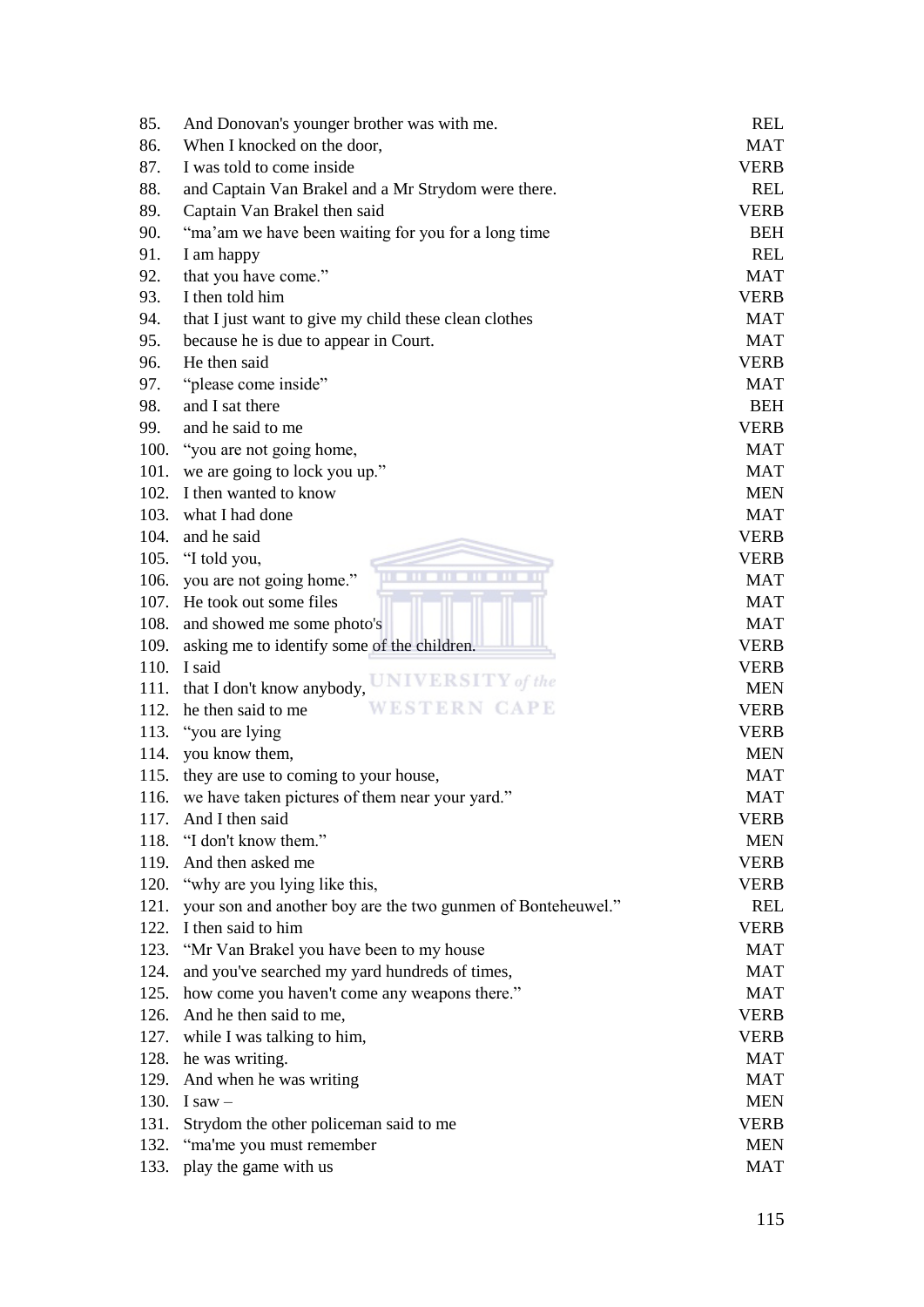| 134. | and we will release your son,                                          | MAT          |
|------|------------------------------------------------------------------------|--------------|
| 135. | but if you do not play the game,                                       | <b>MAT</b>   |
| 136. | we will keep him here for six months                                   | <b>MAT</b>   |
| 137. | and will not let him come out again."                                  | <b>MAT</b>   |
| 138. | My heart was very sore                                                 | <b>REL</b>   |
| 139. | because Donovan was a school child                                     | <b>REL</b>   |
| 140. | who had never been in jail.                                            | <b>REL</b>   |
| 141. | And I didn't know what to do,                                          | <b>MEN</b>   |
| 142. | so I asked them                                                        | <b>VERB</b>  |
| 143. | "please tell me                                                        | <b>VERB</b>  |
| 144. | my child is not familiar with this - with this kind of thing."         | <b>REL</b>   |
| 145. | And they said to me                                                    | <b>VERB</b>  |
| 146. | "tell us the truth"                                                    | <b>VERB</b>  |
| 147. | and the more I said                                                    | <b>VERB</b>  |
| 148. | that I do not know anything,                                           | <b>MEN</b>   |
| 149. | the more they yelled at me                                             | <b>VERB</b>  |
| 150. | and this is from seven o'clock the morning until about eleven o'clock. | <b>REL</b>   |
| 151. | He then said to me $-$                                                 | <b>VERB</b>  |
| 152. | "you know                                                              | <b>MEN</b>   |
| 153. | you look so nice and clean on the outside,                             | <b>REL</b>   |
| 154. | but on the inside you are as dirty and rotten as your son."            | <b>REL</b>   |
| 155. | I asked them                                                           | <b>VERB</b>  |
| 156. | if I could please smoke a cigarette                                    | <b>MAT</b>   |
| 157. | because my nerves were shattered.                                      | <b>REL</b>   |
| 158. | And he banged on the table                                             | <b>MAT</b>   |
| 159. | and shouted                                                            | <b>VERB</b>  |
| 160. | "you are not going to smoke in my office $\mathbb{Z}$ of the           | <b>MAT</b>   |
| 161. | and we will lock you up until tomorrow." NOAPE                         | <b>MAT</b>   |
| 162. | And I must say                                                         | <b>VERB</b>  |
| 163. | that I went through hell that morning.                                 | <b>MEN</b>   |
| 164. | They took me out of that room into another room                        | <b>MAT</b>   |
| 165. | where there was another policeman                                      | <b>EXIST</b> |
| 166. | who was suppose to watch over me.                                      | MAT          |
| 167. | I then sat there                                                       | <b>BEH</b>   |
| 168. | and they told me                                                       | <b>VERB</b>  |
| 169. | that they were not going to grant my son bail                          | <b>MAT</b>   |
| 170. | and I then burst into tears.                                           | <b>BEH</b>   |
| 171. | And they said                                                          | <b>VERB</b>  |
| 172. | that there was nothing of Donovan.                                     | <b>EXIST</b> |
| 173. |                                                                        | <b>BEH</b>   |
| 174. | I was then crying<br>and I was told                                    | <b>VERB</b>  |
|      |                                                                        |              |
| 175. | that you are still going to cry much more                              | <b>BEH</b>   |
| 176. | and I was told                                                         | <b>VERB</b>  |
| 177. | that the attorney $-$ "the attorney you have is a crook,               | <b>REL</b>   |
| 178. | but we will -                                                          | <b>MAT</b>   |
| 179. | who robs poor people,                                                  | <b>MAT</b>   |
| 180. | he is a crook                                                          | <b>REL</b>   |
|      | 181. he robs poor people."                                             | <b>MAT</b>   |
| 182. | And I was put in this room,                                            | <b>MAT</b>   |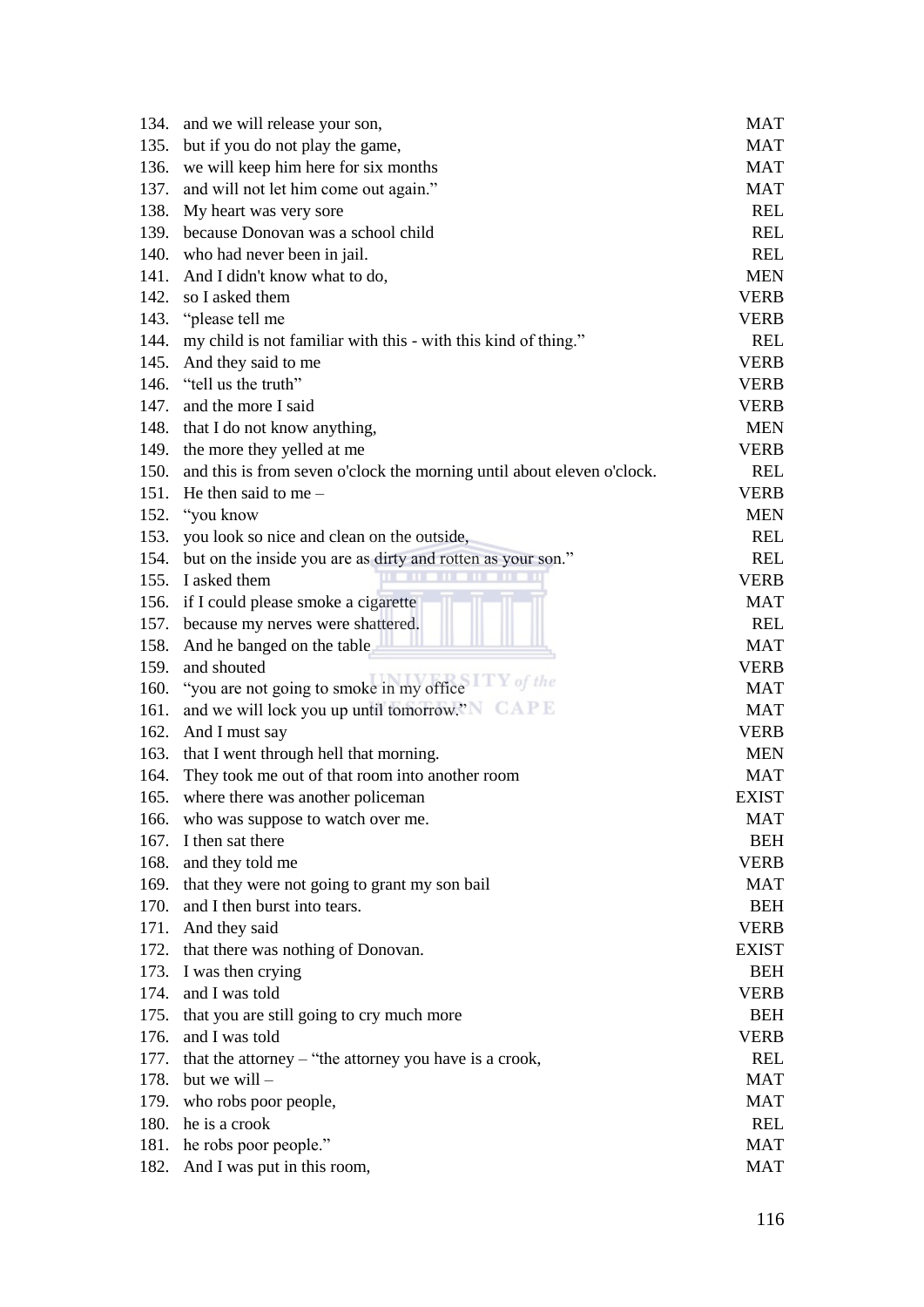| 183. | and the police were told to watch me.         | <b>VERB</b>  |
|------|-----------------------------------------------|--------------|
| 184. | Fortunately I knew this policeman             | <b>MEN</b>   |
| 185. | and he felt very sorry for me                 | <b>MEN</b>   |
| 186. | and he said                                   | <b>VERB</b>  |
| 187. | that I could smoke                            | <b>MAT</b>   |
|      | 188. and I could sit there.                   | <b>BEH</b>   |
| 189. | And they gave me a piece of paper             | <b>MAT</b>   |
| 190. | which they wanted me to sign.                 | <b>MAT</b>   |
| 191. | The words he had written there -              | <b>MAT</b>   |
| 192. | there was an opening below                    | <b>EXIST</b> |
| 193. | what he had written                           | <b>MAT</b>   |
| 194. | and he wanted me to sign below that opening   | <b>MEN</b>   |
| 195. | and I knew                                    | <b>MEN</b>   |
|      | 196. that if I signed                         | <b>MAT</b>   |
|      | 197. that they would fill something in there. | <b>MAT</b>   |
| 198. | And I refused to sign                         | <b>MEN</b>   |
| 199. | and they wanted to lock -                     | <b>MEN</b>   |
|      | 200. they threatened to lock me up.           | <b>VERB</b>  |
| 201. | I refused to sign                             | <b>MEN</b>   |
| 202. | and they then took me out of this room        | <b>MAT</b>   |
| 203. | and wanted to know                            | <b>MEN</b>   |
| 204. | if I had signed,                              | <b>MAT</b>   |
|      | 205. I said no                                | <b>VERB</b>  |
| 206. | and they shouted at me                        | <b>VERB</b>  |
| 207. | and said                                      | <b>VERB</b>  |
|      | 208. "take her,                               | <b>MAT</b>   |
| 209. | <b>UNIVERSITY</b> of the<br>lock her up"      | <b>MAT</b>   |
| 210. | WESTERN CAPE<br>and I cried                   | <b>BEH</b>   |
| 211. | and I got so angry                            | <b>REL</b>   |
| 212. | and I said                                    | <b>VERB</b>  |
| 213. | "I am not afraid of you,                      | <b>REL</b>   |
| 214. | take me,                                      | <b>MAT</b>   |
| 215. | lock me up                                    | MAT          |
| 216. | I am not afraid to go to jail."               | <b>REL</b>   |
| 217. | And I couldn't stand it anymore.              | <b>MEN</b>   |
| 218. | And they took me towards the cells            | <b>MAT</b>   |
| 219. | and at the cell door they took me back        | <b>MAT</b>   |
| 220. | and took me out.                              | <b>MAT</b>   |

# **'House Search' [221 – 253]**

| 221. It was very hot that morning                      | REL         |
|--------------------------------------------------------|-------------|
| 222. and Van Brakel's car was outside                  | REL         |
| 223. and he ordered another policeman to watch over me | <b>VERB</b> |
| 224. and that I should get into that car               | <b>MAT</b>  |
| 225. and sit outside that police station               | <b>BEH</b>  |
| 226. and it was so hot.                                | <b>REL</b>  |
| 227. I spoke to this policeman                         | <b>VERB</b> |
| 228. and asked him                                     | <b>VERB</b> |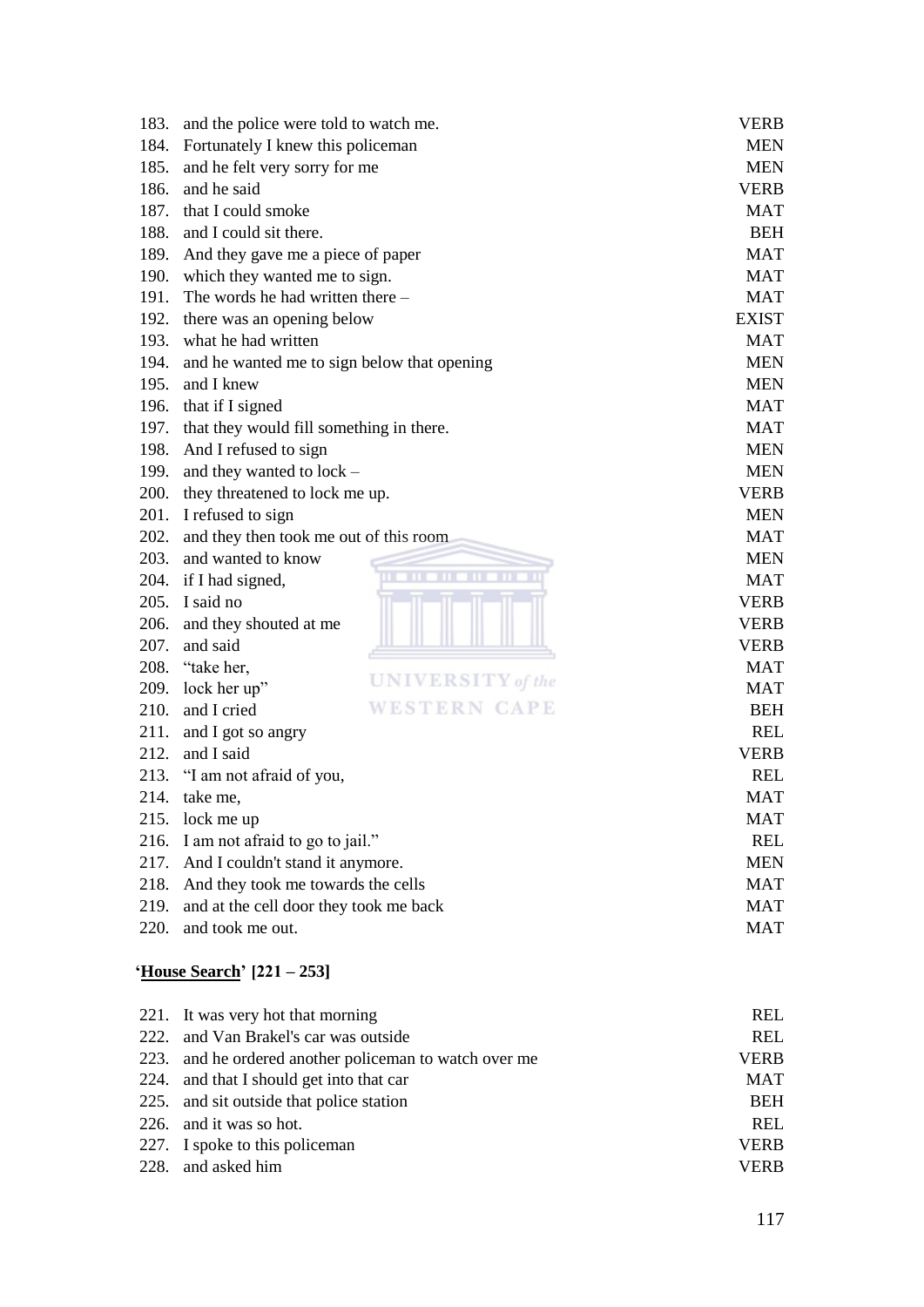| 229. | "why are these people like this,"                     | <b>REL</b>  |
|------|-------------------------------------------------------|-------------|
| 230. | why do they have to go on like this,                  | <b>MAT</b>  |
| 231. | can't I just go?"                                     | <b>MAT</b>  |
| 232. | and he said                                           | <b>VERB</b> |
| 233. | "no ma'me I have to keep you in this car as prisoner, | <b>MAT</b>  |
| 234. | I cannot let you go."                                 | <b>MAT</b>  |
| 235. | They eventually let me - let me go                    | <b>MAT</b>  |
| 236. | but I couldn't go too far                             | <b>MAT</b>  |
| 237. | and I went back into the police station.              | <b>MAT</b>  |
| 238. | I just felt                                           | <b>MEN</b>  |
| 239. | that they had - rather had to lock me up.             | <b>MAT</b>  |
| 240. | Then Van Brakel and Strydom came                      | <b>MAT</b>  |
| 241. | and I had to get back into the car                    | <b>MAT</b>  |
| 242. | and from there we left.                               | <b>MAT</b>  |
| 243. | At Court they stopped                                 | <b>MAT</b>  |
| 244. | and I wanted to know                                  | <b>MEN</b>  |
| 245. | "please my child is appearing"                        | <b>REL</b>  |
| 246. | can't I go in?"                                       | <b>MAT</b>  |
| 247. | and they said                                         | <b>VERB</b> |
| 248. | "no-no go."                                           | <b>MAT</b>  |
| 249. | And Strydom had to take me home                       | <b>MAT</b>  |
| 250. | and when I got home,                                  | <b>MAT</b>  |
| 251. | Strydom searched my house                             | <b>MAT</b>  |
| 252. | looking for a match box with a telephone number.      | <b>MAT</b>  |
| 253. | From there on I didn't hear from them again.          | <b>MEN</b>  |

# **'Ferhelst's Second Arrest' [254 – 289] VERSITY** of the

| WESTERN GAPE                                              |              |
|-----------------------------------------------------------|--------------|
| 254. But a while later Donovan appeared again             | <b>MAT</b>   |
| 255. and outside Court there were policemen sitting there | <b>EXIST</b> |

| 255. | and outside Court there were policemen sitting there    | <b>EXIST</b> |
|------|---------------------------------------------------------|--------------|
| 256. | and the Magistrate said                                 | <b>VERB</b>  |
|      | 257. "you are free to go,                               | <b>REL</b>   |
| 258. | the case against you is withdrawn."                     | <b>MAT</b>   |
| 259. | And when we got outside,                                | <b>MAT</b>   |
| 260. | Donovan was walking in front                            | <b>MAT</b>   |
| 261. | and I was walking very slowly                           | <b>MAT</b>   |
| 262. | and I looked back                                       | <b>MEN</b>   |
| 263. | and I saw the Magistrate walking in a certain direction | <b>MEN</b>   |
| 264. | and it seems strange to me                              | <b>REL</b>   |
| 265. | that the Magistrate should walk in that direction       | <b>MAT</b>   |
| 266. | and he still turned around to look at us.               | <b>MAT</b>   |
| 267. | The policeman was sitting one side.                     | <b>BEH</b>   |
| 268. | and there was a policeman sitting there                 | <b>EXIST</b> |
| 269. | who I knew                                              | <b>MEN</b>   |
| 270. | and I saw him pointing to my son                        | <b>MEN</b>   |
| 271. | and then took my son                                    | <b>MAT</b>   |
| 272. | and I shouted "Donovan".                                | <b>VERB</b>  |
| 273. | They took him                                           | <b>MAT</b>   |
| 274. | and I screamed,                                         | <b>VERB</b>  |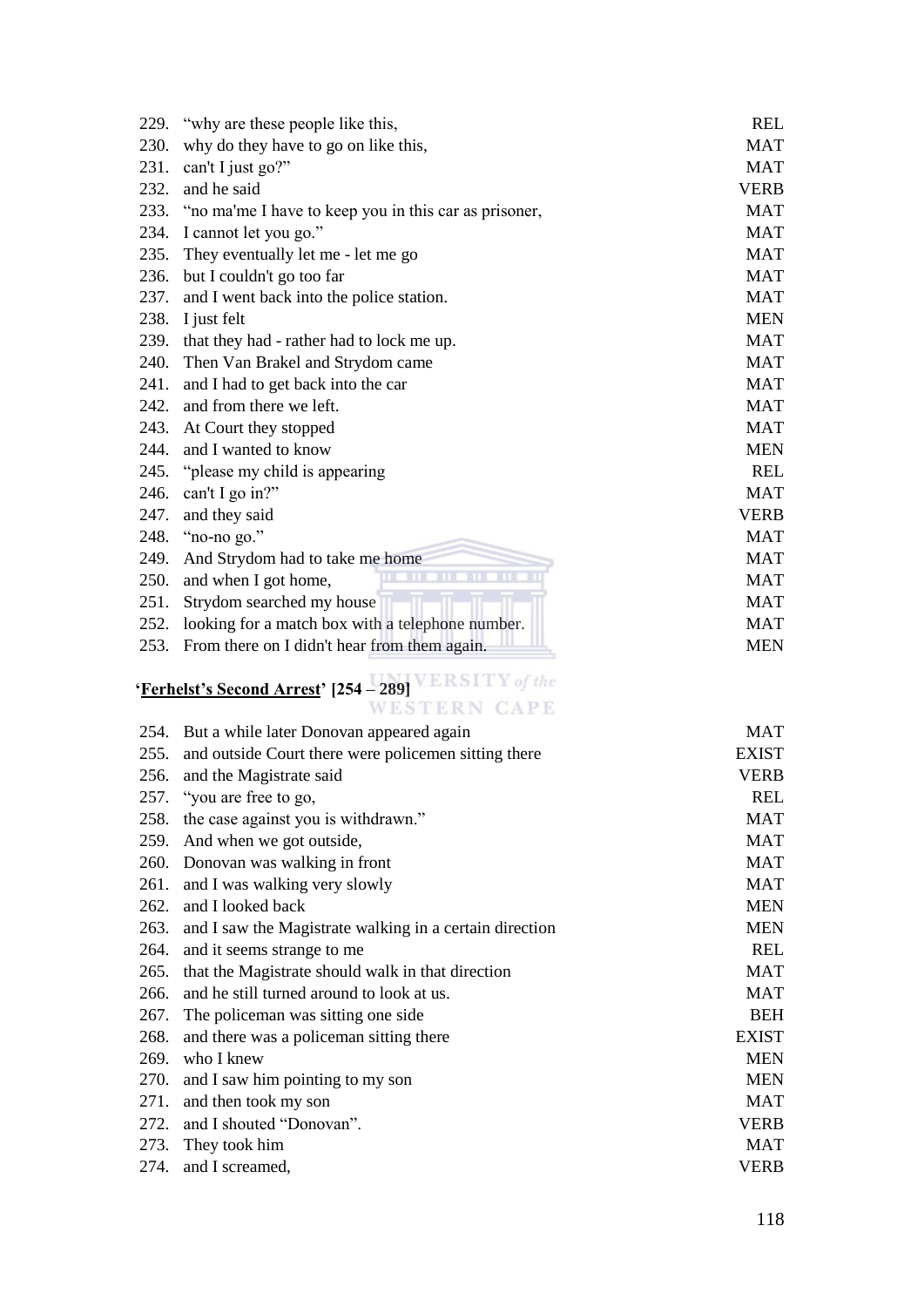|             | 275. I said                                          | <b>VERB</b> |
|-------------|------------------------------------------------------|-------------|
|             | 276. "you are not going to take him                  | <b>MAT</b>  |
| 277.        | he has just been released."                          | <b>MAT</b>  |
| 278.        | I said                                               | <b>VERB</b> |
|             | 279. "I am going with my son"                        | <b>MAT</b>  |
| <b>280.</b> | and they said                                        | <b>VERB</b> |
|             | 281. "no ma'am you may not go with him,              | MAT         |
|             | 282. it is a State of Emergency."                    | <b>REL</b>  |
| 283.        | And they took him,                                   | MAT         |
|             | 284. he was locked up at Brackenfell police station. | <b>MAT</b>  |
| 285.        | We couldn't get to him,                              | <b>MAT</b>  |
| 286.        | I went to the attorney                               | <b>MAT</b>  |
| 287.        | and they assured me                                  | <b>VERB</b> |
| 288.        | that they would do all that they could to see him,   | <b>MAT</b>  |
|             | 289. but we couldn't due to the State of Emergency.  | <b>MEN</b>  |
|             |                                                      |             |

# **'Ferhelst's Torture' [290 – 329]**

| 290. | And on a certain day I went to the police station at Brackenfell                    | <b>MAT</b>   |
|------|-------------------------------------------------------------------------------------|--------------|
| 291. | taking a change of clothes for Donovan.                                             | <b>MAT</b>   |
| 292. | And when I got there the morning                                                    | <b>MAT</b>   |
| 293. | I pleaded with them to please just let me see him and give him these clean clothes. | <b>VERB</b>  |
| 294. | There was a coloured person there                                                   | <b>EXIST</b> |
| 295. | I am not sure                                                                       | <b>MEN</b>   |
| 296. | if he was the Commander or whatever                                                 | <b>REL</b>   |
| 297. | but I pleaded with him to please allow me to give my son these clean clothes        | <b>VERB</b>  |
| 298. | the<br>and he wouldn't take it.                                                     | <b>MAT</b>   |
| 299. | Two white policeman then said to me                                                 | <b>VERB</b>  |
| 300. | "ma'am give the clothes here"                                                       | <b>MAT</b>   |
| 301. | and they then took the clothes and cigarettes                                       | <b>MAT</b>   |
| 302. | and gave them to Donovan.                                                           | <b>MAT</b>   |
| 303. | I was very happy                                                                    | <b>REL</b>   |
| 304. | and I said                                                                          | <b>VERB</b>  |
| 305. | "please give me his dirty clothes"                                                  | <b>MAT</b>   |
| 306. | and they then gave me the - his dirty clothes                                       | <b>MAT</b>   |
| 307. | and said to him.                                                                    | <b>VERB</b>  |
| 308. | "allow her to see her child just for a few minutes"                                 | <b>MAT</b>   |
| 309. | and they - this - they were saying to this coloured policeman,                      | <b>VERB</b>  |
| 310. | but he wouldn't.                                                                    | <b>MAT</b>   |
| 311. | I left there very heartbroken                                                       | <b>MAT</b>   |
| 312. | and when I got home,                                                                | <b>MAT</b>   |
| 313. | when I opened up the clothes,                                                       | <b>MAT</b>   |
| 314. | I saw                                                                               | <b>MEN</b>   |
| 315. | that there were $-$                                                                 | <b>EXIST</b> |
| 316. | the clothes were bloodstained                                                       | <b>REL</b>   |
| 317. | although it had been rinsed.                                                        | <b>MAT</b>   |
|      | 318. I cried that day,                                                              | <b>BEH</b>   |
| 319. | I phoned the attorney,                                                              | <b>VERB</b>  |
| 320. | I just couldn't stand it anymore                                                    | <b>MEN</b>   |
|      |                                                                                     |              |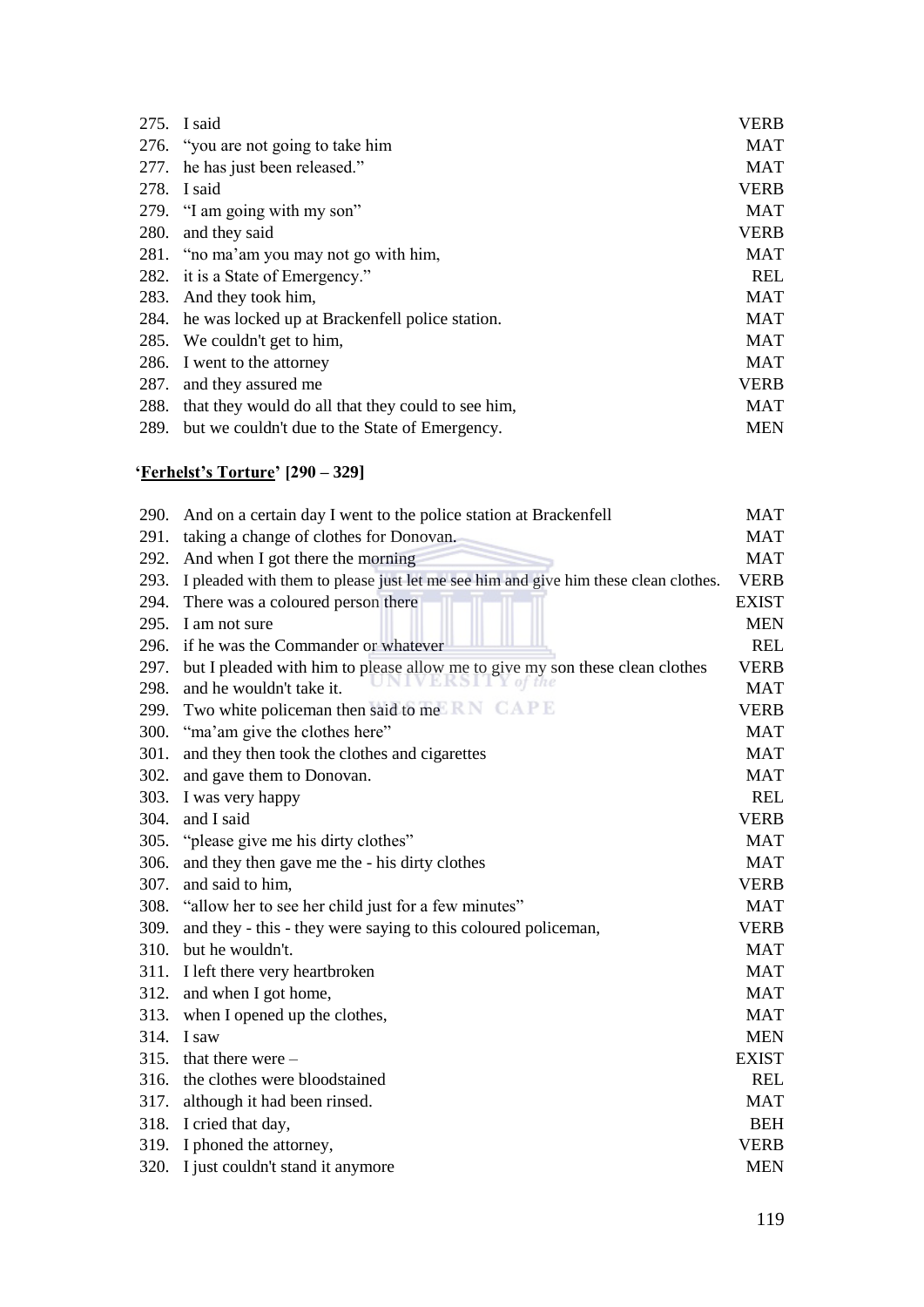| 321. and he said to me                                | <b>VERB</b> |
|-------------------------------------------------------|-------------|
| 322. "come in immediately."                           | <b>MAT</b>  |
| 323. The following morning I went in with the clothes | <b>MAT</b>  |
| 324. and showed it to him                             | <b>MAT</b>  |
| 325. and all the attorneys came closer                | <b>MAT</b>  |
| 326. and confirmed that                               | <b>VERB</b> |
| 327. it was blood                                     | REL         |
| 328. and I knew                                       | <b>MEN</b>  |
| 329. that my child was being tortured.                | <b>MAT</b>  |

## **REORIENTATION**: [330 – 336]

| 330. And he said to me                                | <b>VERB</b> |
|-------------------------------------------------------|-------------|
| 331. "you are not going to leave here                 | <b>MAT</b>  |
| 332. even if it means                                 | <b>REL</b>  |
| 333. you have to sit here all day,                    | <b>BEH</b>  |
| 334. we are $-$                                       | <b>REL</b>  |
| 335. and we have to go to the Supreme Court,          | <b>MAT</b>  |
| 336. but today they must allow us to see this child." | <b>MEN</b>  |

# **CODA**: [337 – 338]

| 337. And I spent the whole day there | <b>MAT</b> |
|--------------------------------------|------------|
| 338. until we got to see him.        | <b>MEN</b> |
|                                      |            |
|                                      |            |

**UNIVERSITY** of the **WESTERN CAPE**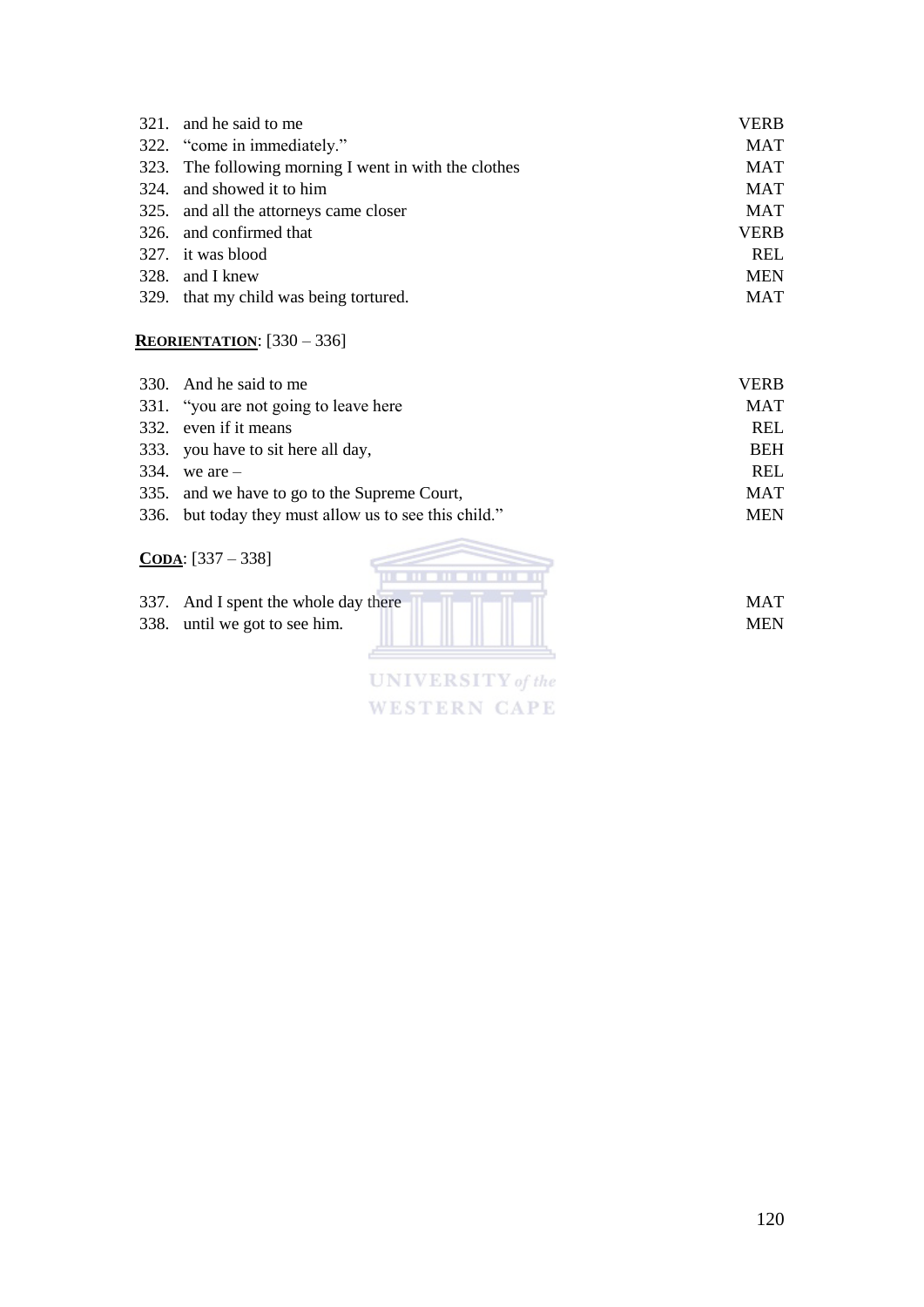#### **TESTIMONY OF FARIED MUHAMMAD FERHELST Own Transcribed Version**

…

**Mrs Burton**: Thank you [Mr Pieterson]. You told – have told us – told our statement takers about your years as a student activist and your involvement then you were recruited with MK… and about the number of times that you were arrested and questioned so please tell us about you experiences.

#### **ORIENTATION** [1 – 38]

#### **Mr Ferhelst**: [*moves chair forward*]

| 1.  | Um [2] uh my involvement started in 1984 late 1984 uh                    | <b>MAT</b> |
|-----|--------------------------------------------------------------------------|------------|
| 2.  | I came home from school one day                                          | MAT        |
| 3.  | and the cops were looking for me                                         | MAT        |
| 4.  | why up till today I don't know.                                          | <b>MEN</b> |
| 5.  | Uh 1985 in the beginning I joined like SRC's on the schools [2] uh BISCO | <b>MAT</b> |
| 6.  | and like we were on the run.                                             | <b>REL</b> |
| 7.  | I was still young                                                        | <b>REL</b> |
| 8.  | and I [was] like any child                                               | <b>REL</b> |
| 9.  | who was afraid                                                           | <b>REL</b> |
| 10. | what this people was gonna do                                            | <b>REL</b> |
| 11. | an' the information [that] we got from other children                    | MAT        |
| 12. | [who] were caught                                                        | <b>MAT</b> |
| 13. | is $[that]$                                                              | <b>REL</b> |
| 14. | they gonna kill us [2] like UNIVERSITY of the                            | <b>MAT</b> |
| 15. | we didn't know what to do [3]E STERN CAPE                                | <b>MEN</b> |
| 16. | um [2] in 1985 where [we?] like basically had nowhere to go,             | <b>REL</b> |
| 17. | [we had] nobody to turn to in fact [2].                                  | <b>REL</b> |
| 18. | At night we don't – didn't have places to sleep,                         | <b>REL</b> |
| 19. | 'cause we [were] afraid. [3]                                             | <b>REL</b> |
| 20. | Sometimes we went without food for days 3, 4 days.                       | <b>BEH</b> |
| 21. | Uh and then a climax uh the struggle started to climax um                | <b>MAT</b> |
| 22. | we formed a a group $-$                                                  | <b>MAT</b> |
| 23. | a group of us came together uh                                           | <b>MAT</b> |
| 24. | and started forming organisation to protect ourselves from the cops      | <b>MAT</b> |
| 25. | because uh for some of $us$ – some of $us$ it was like                   | <b>REL</b> |
| 26. | they were shooting on sight,                                             | <b>MAT</b> |
| 27. | whenever they saw you in in Bonteheuwel                                  | <b>MEN</b> |
| 28. | they started shooting,                                                   | <b>MAT</b> |
| 29. | and we thought,                                                          | <b>MEN</b> |
| 30. | well what can we do to protect us against these people                   | <b>MAT</b> |
| 31. | uh then we formed uh BMW, uh Bonteheuwel Military Wing uh [2]            | <b>MAT</b> |
| 32. | Um  from there just went on, on a day to day basis like                  | <b>MAT</b> |
| 33. | we met with uh MK (inaudible – cadres) <sup>1</sup>                      | <b>MEN</b> |
| 34. | who trained us                                                           | MAT        |
| 35. | [we] went out of the areas                                               | <b>MAT</b> |

<span id="page-129-0"></span> $\overline{a}$ <sup>1</sup> From the online transcription.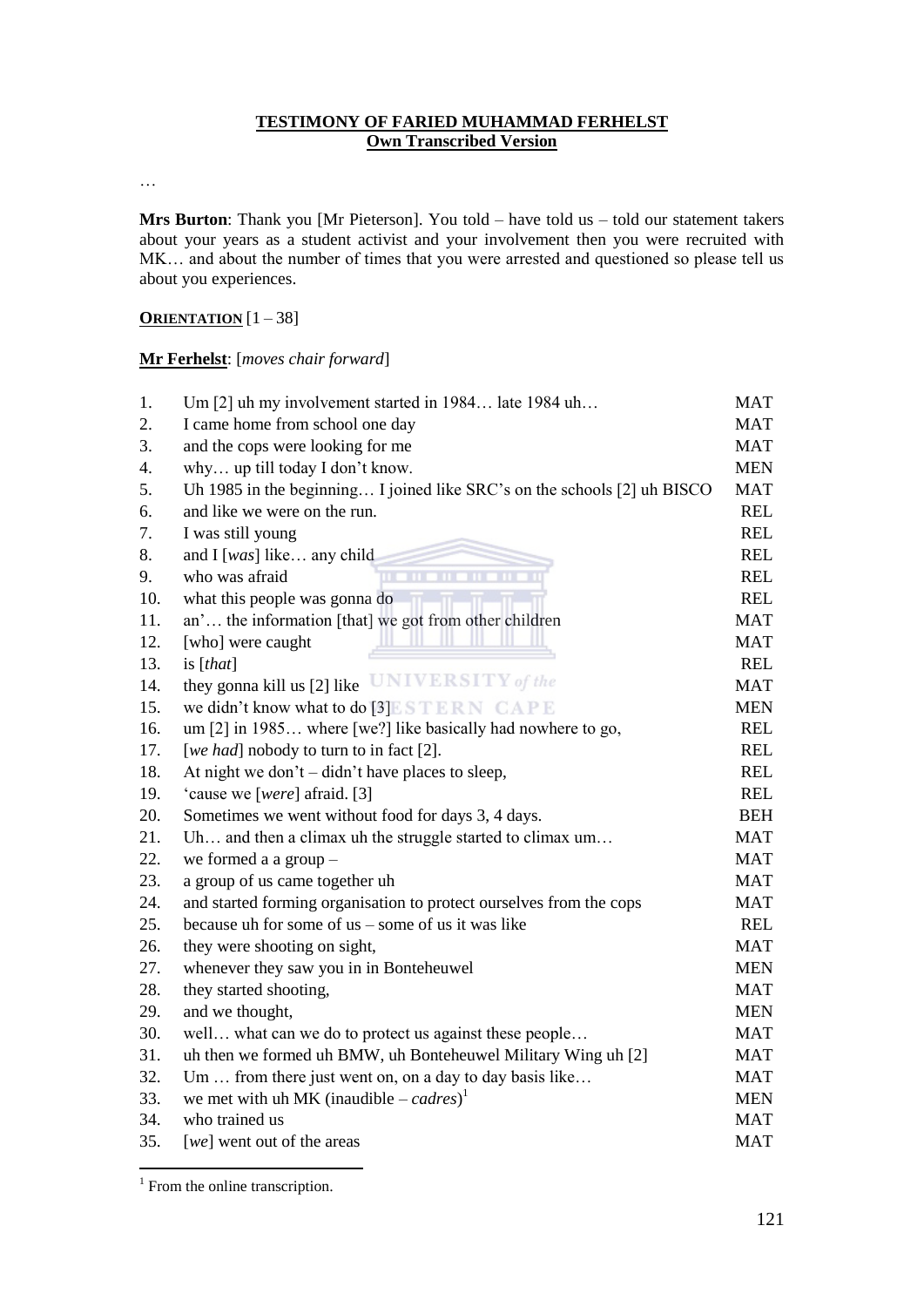| 36. | came back in the areas                                                               | <b>MAT</b> |
|-----|--------------------------------------------------------------------------------------|------------|
|     | 37. and then you could recruit other people to HELP with this defence unit structure | <b>MAT</b> |
|     | 38. $[that]$ we built. [2]                                                           | <b>MAT</b> |

## **RECORD OF EVENTS**: [39 – 251]

# **'First Arrest'** [39 – 118]

| 39. | It went on for $35, 86$                                            | MAT          |
|-----|--------------------------------------------------------------------|--------------|
| 40. | till 1987 the cops caught me [2] on a Friday morning.              | MAT          |
| 41. | That was $[4]$ about 10 o'clock.                                   | <b>REL</b>   |
| 42. | I was like still sleeping -                                        | <b>BEH</b>   |
| 43. | actually I wasn't sleeping,                                        | <b>BEH</b>   |
| 44. | but I got back into bed.                                           | <b>MAT</b>   |
| 45. | I heard the cars pull up.                                          | <b>MEN</b>   |
| 46. | Your $-$ at that time your senses are so developed,                | <b>REL</b>   |
| 47. | you can hear a car a mile for uh                                   | <b>MEN</b>   |
| 48. | when it brakes,                                                    | MAT          |
| 49. | like your senses – everything becomes –                            | <b>REL</b>   |
| 50. | you become suspicious of everything and everybody                  | <b>REL</b>   |
| 51. | Uh on a Friday morning yes [2] when I heard the brakes of a car uh | MEN          |
| 52. | I stood up                                                         | <b>MAT</b>   |
| 53. | I went to the uh back window see                                   | MAT          |
| 54. | what was going on                                                  | MAT          |
| 55. | what car it was whatsoever                                         | MAT          |
| 56. | but it was too late                                                | <b>REL</b>   |
| 57. | the whole house was surrounded by cops W of the                    | MAT          |
| 58. | sitting on the wall with guns uh ERN CAPE                          | <b>BEH</b>   |
| 59. | in the yard was about something like 25 to 30 cops in the yard     | <b>REL</b>   |
| 60. | uh two sharpshooters were sitting on the roof. [3]                 | <b>BEH</b>   |
| 61. | Um Casspirs and stuff were parked say three or four blocks away    | MAT          |
| 62. | I thought,                                                         | <b>MEN</b>   |
| 63. | is all this people just coming for me?                             | MAT          |
| 64. | What did I do wrong?                                               | <b>MAT</b>   |
| 65. | What did I do SO badly                                             | MAT          |
| 66. | that this people want me so?                                       | <b>MEN</b>   |
| 67. | Um I then realise that,                                            | <b>MEN</b>   |
| 68. | well, all the threats we got                                       | <b>MAT</b>   |
| 69. | from uh all the information we got from other children             | MAT          |
| 70. | who were caught,                                                   | MAT          |
| 71. | well this people are going to kill me,                             | MAT          |
| 72. | that's                                                             | <b>REL</b>   |
| 73. | what they said                                                     | <b>VERB</b>  |
| 74. | an' um I got back into bed                                         | MAT          |
| 75. | and $[I]$ laid. $[2]$                                              | <b>BEH</b>   |
| 76. | I heard a a knock on the door like                                 | MEN          |
| 77. | I heard a BANG on the door                                         | <b>MEN</b>   |
| 78. | and there was this uh commotion in the dining room. [2]            | <b>EXIST</b> |
| 79. | Um there was approximately 20 to 30 cops in the dining room,       | <b>EXIST</b> |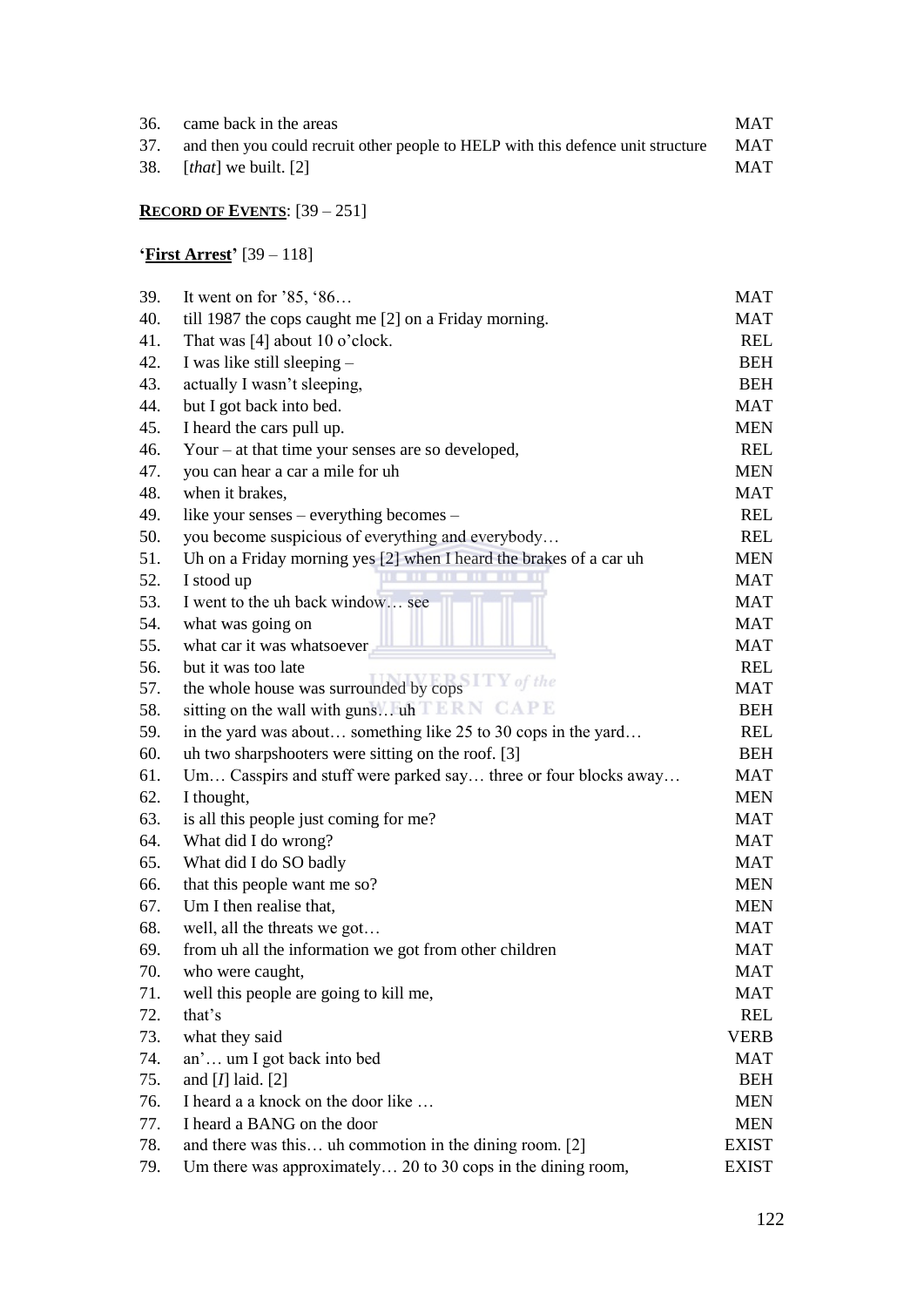<span id="page-131-0"></span>

| 80.  |                                                                                        | <b>MAT</b>   |
|------|----------------------------------------------------------------------------------------|--------------|
|      | and this captain burst into the room                                                   |              |
| 81.  | that I was laying.                                                                     | <b>BEH</b>   |
| 82.  | I was still in a shorts [2].                                                           | <b>REL</b>   |
| 83.  | He pulled me up                                                                        | <b>MAT</b>   |
| 84.  | he said uh                                                                             | <b>VERB</b>  |
| 85.  | can I use the exact words                                                              | <b>VERB</b>  |
| 86.  | because like it's hard for me to forget                                                | <b>REL</b>   |
| 87.  | what that man said that day                                                            | <b>VERB</b>  |
| 88.  | and like I tried to forget                                                             | <b>MEN</b>   |
| 89.  | but it's always there.                                                                 | <b>REL</b>   |
| 90.  | Uh this captain his name is van Brakel uh                                              | <b>REL</b>   |
| 91.  | he he came into that room, he and about four, five other SB's.                         | <b>MAT</b>   |
| 92.  | He said to me,                                                                         | <b>VERB</b>  |
| 93.  | "you - jou slym etter gemors. Ons het jou. (you piece of trash, we have you now,) $^2$ | <b>REL</b>   |
| 94.  | Ons gaan jou nou vrek maak." (Now we going to kill you.) $^2$                          | <b>MAT</b>   |
| 95.  | And like there was uh one of the other guys was with me in the room.                   | <b>EXIST</b> |
| 96.  | His name is Mymoona Begg                                                               | <b>REL</b>   |
| 97.  | but he doesn't know -                                                                  | <b>MEN</b>   |
| 98.  | he wasn't politically active or anything like that.                                    | <b>REL</b>   |
| 99.  | They took him out of the room                                                          | <b>MAT</b>   |
| 100. | and then they started to hit me                                                        | <b>MAT</b>   |
| 101. | [they] smack me around                                                                 | <b>MAT</b>   |
| 102. | They closed the door                                                                   | <b>MAT</b>   |
| 103. | and like he reckons to me,                                                             | <b>VERB</b>  |
| 104. | "why don't you run?"                                                                   | <b>MAT</b>   |
| 105. | So I said,                                                                             | <b>VERB</b>  |
| 106. | UNIVERSITY of the<br>"why must I run?                                                  | <b>MAT</b>   |
| 107. | <b>APE</b><br>ESTERN<br>I did nothing wrong."                                          | <b>MAT</b>   |
| 108. | Um what he then did was $=$ $=$                                                        | <b>MAT</b>   |
|      |                                                                                        |              |

**Mrs Burton**: Can I just stop you one moment. You were staying in the house of Mymoona Begg. Is that right?

**Mr Ferhelst**: Excuse me?

**Mrs Burton**: You were staying in the HOUSE of Mymoona?

**Mr Ferhelst**: Ja.

**Mrs Burton**: That's why he was there with you.

#### **Mr Ferhelst**:

| 109. Ja. Uh [2] uh he then cuffed me                   | <b>MAT</b>  |
|--------------------------------------------------------|-------------|
| 110. [he] didn't want me to put on clothes or anything | <b>MEN</b>  |
| 111. he just cuffed me there.                          | <b>MAT</b>  |
| 112. I asked him                                       | <b>VERB</b> |
| 113. if I can put on my clothes                        | <b>MAT</b>  |
| 114. he says,                                          | <b>VERB</b> |
|                                                        |             |

<sup>&</sup>lt;sup>2</sup> English translation from the online transcription.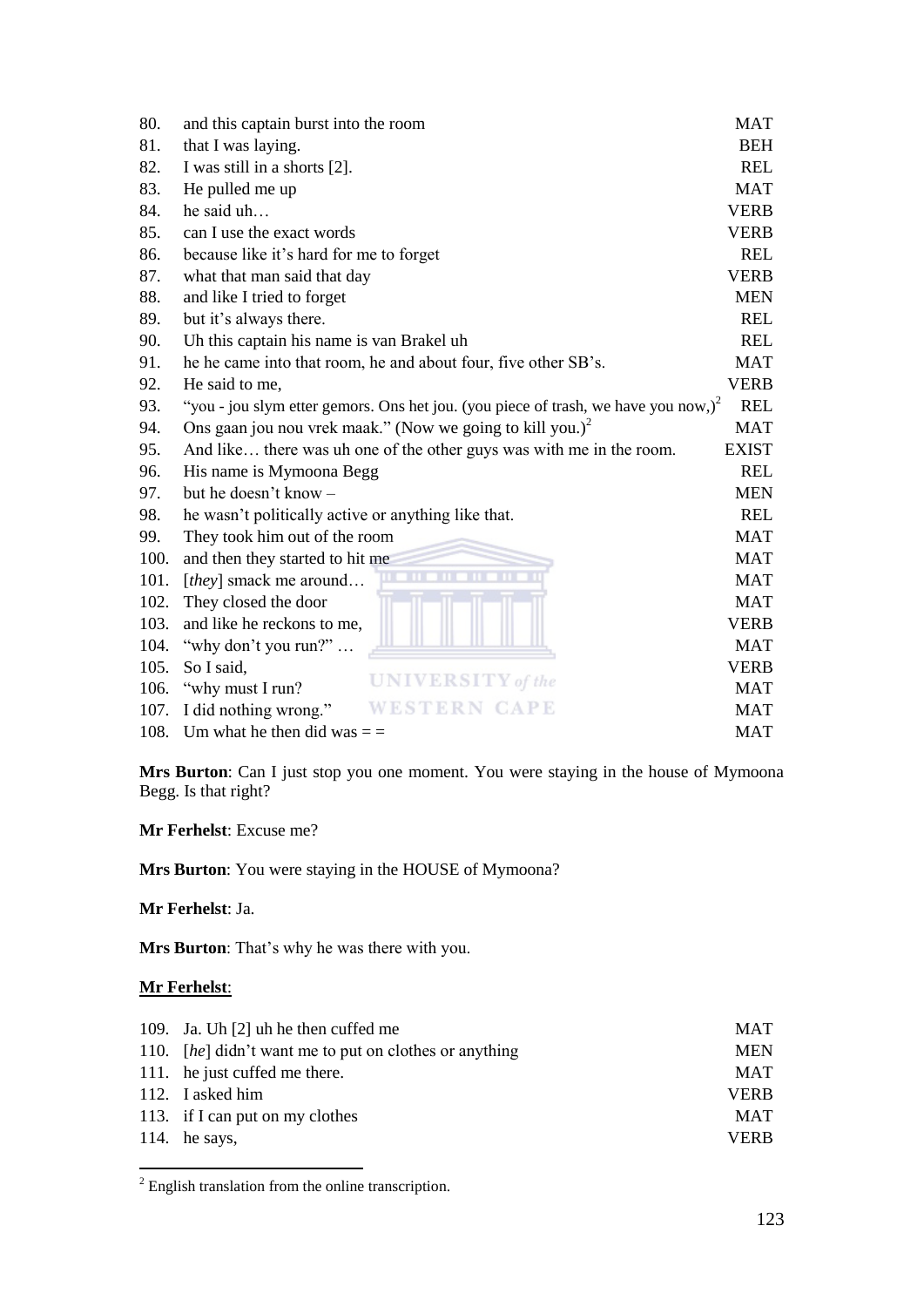| 115. "no you can put it on at the police station." | <b>MAT</b> |
|----------------------------------------------------|------------|
| 116. Uh he then put me in a van                    | <b>MAT</b> |
| 117. <i>[he]</i> took me to the police station     | <b>MAT</b> |
| 118. and [he] throwed me in a cell.                | <b>MAT</b> |

# **'First Detainment & Interrogation'** [119 – 164]

|      | 119. Uh that Friday afternoon at – they also took Mymoona like          | MAT         |
|------|-------------------------------------------------------------------------|-------------|
| 120. | I protested                                                             | <b>BEH</b>  |
|      | 121. I said                                                             | <b>VERB</b> |
|      | 122. "he doesn't – he doesn't know anything about me                    | <b>MEN</b>  |
| 123. | I'm just sleeping here                                                  | <b>BEH</b>  |
| 124. | why are you taking him?"                                                | <b>MAT</b>  |
| 125. | He said,                                                                | <b>VERB</b> |
| 126. | "ag, hou hou jou bek donner" (shut up, bastard) <sup>2</sup>            | <b>VERB</b> |
| 127. | and he pushed me into the van whatsoever.                               | <b>MAT</b>  |
| 128. | $[He]$ took me up to the police station.                                | MAT         |
| 129. | Uh at about $-$ if I can judge $-$                                      | MEN         |
|      | 130. it was about two hours later                                       | <b>REL</b>  |
| 131. | they threw in uh                                                        | MAT         |
| 132. | somebody I knew uh Christopher Routledge he's                           | <b>MEN</b>  |
| 133. | and say about 4 o'clock, they started calling us out one at a time,     | <b>VERB</b> |
| 134. | [ <i>they started</i> ] taking us into the cell, for interrogation. [2] | MAT         |
| 135. | Um when it was my turn                                                  | <b>REL</b>  |
| 136. | two $SB's - I can't remember the names$                                 | <b>MEN</b>  |
| 137. | but van Brakel was in that room                                         | <b>REL</b>  |
| 138. | and two of the SB's stood next to me one on each side.                  | <b>BEH</b>  |
| 139. | He started asking me questions STERN CAPE                               | <b>VERB</b> |
| 140. | well, I denied everything                                               | <b>VERB</b> |
| 141. | [that] he asked                                                         | <b>VERB</b> |
| 142. | and I said,                                                             | <b>VERB</b> |
| 143. | "I don't know what – anything what –                                    | <b>MEN</b>  |
| 144. | how can I tell you these things."                                       | <b>VERB</b> |
|      | 145. Uh he went out of the room.                                        | <b>MAT</b>  |
| 146. | The two SB's tied my hands with a belt behind my back                   | MAT         |
| 147. | and  then then a a third one he came into that room.                    | <b>MAT</b>  |
|      | 148. He also took off his belt                                          | <b>MAT</b>  |
| 149. | [he] put it round my neck                                               | MAT         |
| 150. | and started -                                                           | MAT         |
| 151. | whenever one of the others asked a question                             | VERB        |
| 152. | he started to pull the belt,                                            | MAT         |
| 153. | like choking me,                                                        | MAT         |
| 154. | pulling it (inaudible - stiffer) <sup>1</sup> every time like           | MAT         |
| 155. | when they saw uh [2]                                                    | MEN         |
| 156. | he couldn't get any information out of me,                              | MEN         |
| 157. | [they] took me back to the cell                                         | MAT         |
| 158. | Um [2] later on they came to fetch me again.                            | MAT         |
| 159. | It was about 7 or 8 o'clock                                             | REL         |
| 160. | [they] started hitting me,                                              | <b>MAT</b>  |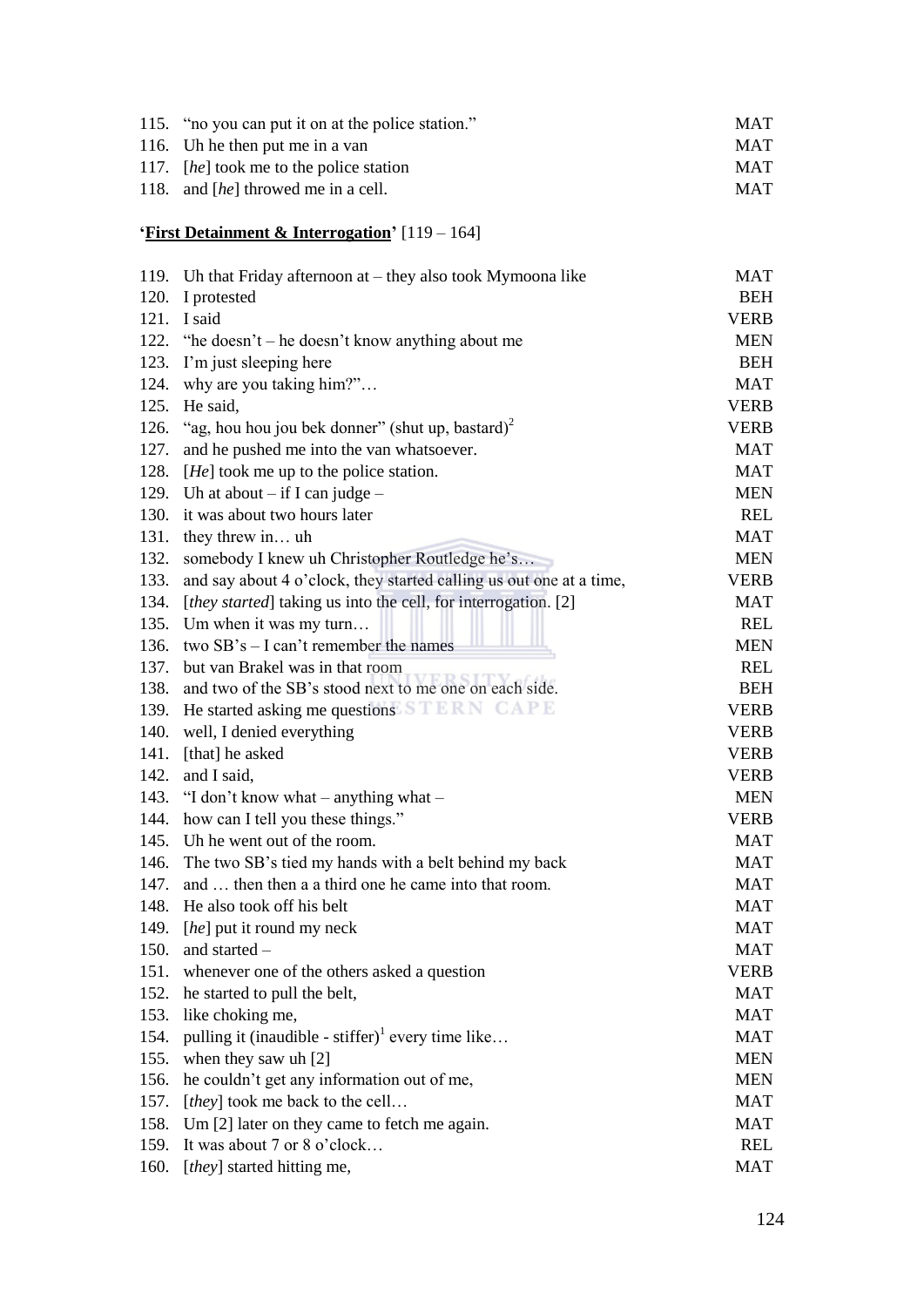| 161. | [ <i>they started</i> ] asking questions again. [2]   | <b>VERB</b> |
|------|-------------------------------------------------------|-------------|
| 162. | Well they took me back to the cell uh.                | <b>MAT</b>  |
| 163. | The next day, same thing happened.                    | <b>MAT</b>  |
| 164. | The day after, same thing $-$ same thing happened.    | <b>MAT</b>  |
|      | 'First Court Appearance' [165 – 185]                  |             |
|      |                                                       |             |
| 165. | Then I went to court $[2]$ uh                         | <b>MAT</b>  |
| 166. | I was denied bail.                                    | <b>MAT</b>  |
|      | 167. For that ten days I can say                      | <b>VERB</b> |
| 168. | I was like interrogated for say about seven days. [2] | <b>VERB</b> |
| 169. | Then I got bail.                                      | <b>MAT</b>  |
|      | 170. Uh before we got bail -                          | MAT         |
| 171. | the day before we got bail,                           | <b>MAT</b>  |
| 172. | our Section 29 papers were there uh                   | <b>REL</b>  |
| 173. | this captain reckons to me                            | <b>VERB</b> |
| 174. | [that] he's gonna detain me under Section 29          | MAT         |
| 175. | so I said,                                            | <b>VERB</b> |
| 176. | "well you must do                                     | <b>MAT</b>  |
| 177. | whatever you want to,"                                | <b>MEN</b>  |
| 178. | but as soon as I walk out of the court                | <b>MAT</b>  |
| 179. | I started running                                     | <b>MAT</b>  |
| 180. | because I know                                        | <b>MEN</b>  |
| 181. | what what were on their minds. [2]                    | <b>REL</b>  |
| 182. | Luckily I got away                                    | <b>MAT</b>  |
| 183. | but and I got a date to appear later –                | <b>MAT</b>  |
| 184. | of the<br>when $I - at a$ later date I came to court  | <b>MAT</b>  |
| 185. | the charges were dropped against me, NAPE             | <b>MAT</b>  |

## **'Second Detainment & Interrogation'** [186 – 208]

|             | 186. but uh a cop which I know                         |             |
|-------------|--------------------------------------------------------|-------------|
| 187.        | his name is Ga– uh I know this cop                     | <b>MEN</b>  |
| 188.        | his name is Gary Harris.                               | <b>REL</b>  |
|             | 189. He stood in front of the hall – the court.        | <b>BEH</b>  |
| 190.        | As soon as I left the court,                           | <b>MAT</b>  |
| 191.        | he said,                                               | <b>VERB</b> |
| 192.        | "here's he."                                           | <b>REL</b>  |
|             | 193. I was detained,                                   | <b>MAT</b>  |
| 194.        | [I was] taken to Goodwood police station,              | <b>MAT</b>  |
| 195.        | where they just put me in a cell                       | <b>MAT</b>  |
| 196.        | an', about half past 4, 5 o'clock, if I can judge      | <b>MEN</b>  |
| 197.        | two SB's came to fetch me.                             | <b>MAT</b>  |
| 198.        | From there they took me to Brackenfell police station. | <b>MAT</b>  |
| 199.        | They booked me in,                                     | <b>MAT</b>  |
| <b>200.</b> | [ <i>they</i> ] threw me in a cell                     | <b>MAT</b>  |
| 201.        | uh at about 7 or 8 van Brakel came.                    | <b>MAT</b>  |
|             | 202. He started asking me questions                    | <b>VERB</b> |
| <b>203.</b> | [he started] smacking me around what                   | <b>MAT</b>  |
|             |                                                        |             |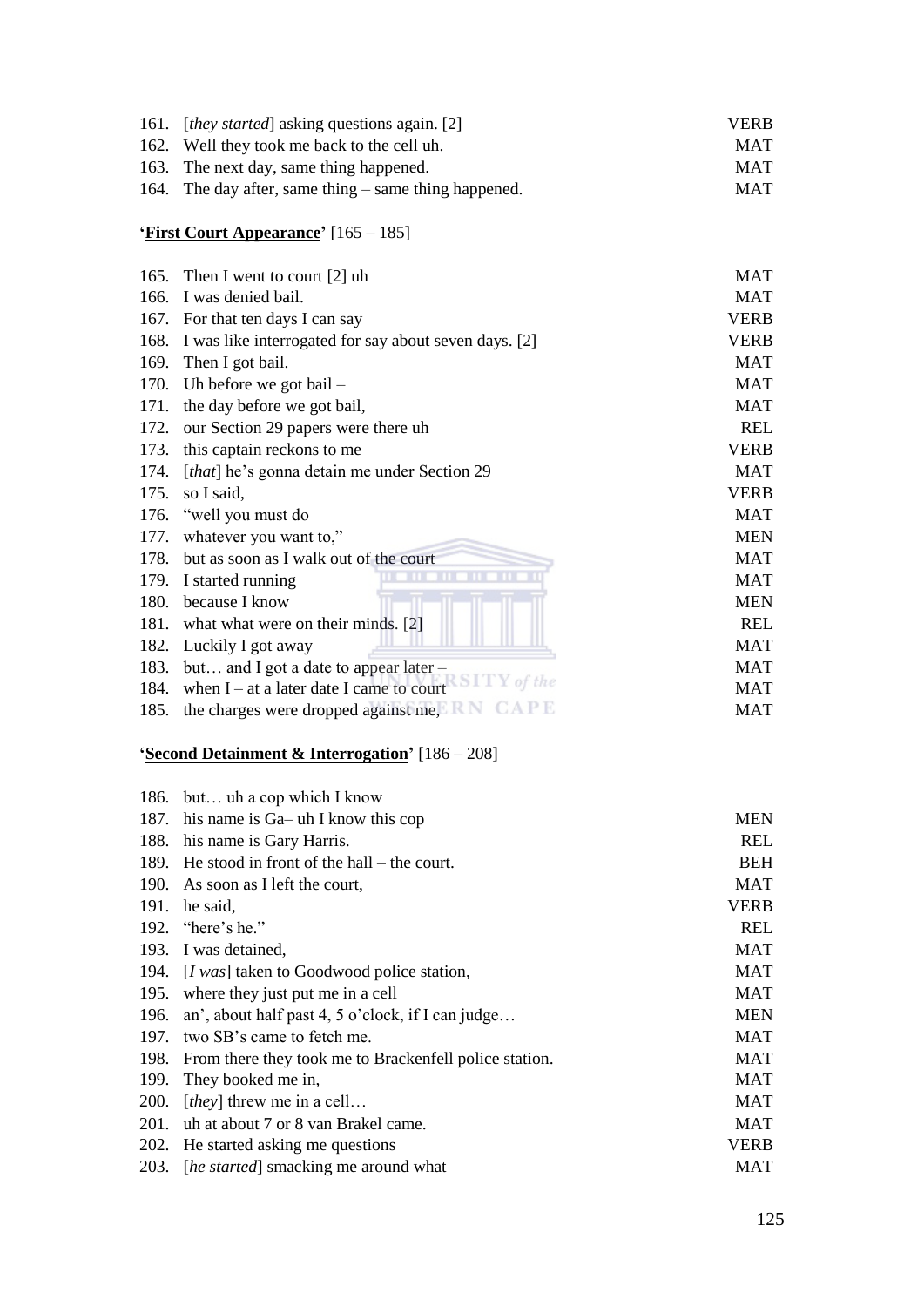| 204. and then left again,                                                                                | <b>MAT</b>  |
|----------------------------------------------------------------------------------------------------------|-------------|
| 205. and he said uh,                                                                                     | <b>VERB</b> |
| 206. "ons maak jou nog vrek, voor jy uit die tronk uit." [They told me they would kill me.] <sup>2</sup> |             |
|                                                                                                          | <b>MAT</b>  |
| 207. Um $[2]$ I thought                                                                                  | <b>MEN</b>  |
| 208. <i>[that]</i> everything was okay for the night.                                                    | <b>REL</b>  |
|                                                                                                          |             |

**'Torture'** [209 – 251]

| 209. | Half past 2 at night, I think                                               | <b>MEN</b>   |
|------|-----------------------------------------------------------------------------|--------------|
| 210. | [that] it was about 2 o'clock half past two the first night in Brackenfell, | <b>REL</b>   |
| 211. | I heard all the doors opening,                                              | MEN          |
|      | 212. while I was laying in a shorts                                         | <b>BEH</b>   |
| 213. | Uh there was about seven SB's. [2]                                          | <b>EXIST</b> |
| 214. | Uh they rushed into the cell,                                               | <b>MAT</b>   |
| 215. | [they] pulled a  black bag around my neck,                                  | <b>MAT</b>   |
| 216. | [they] tighten it,                                                          | MAT          |
| 217. | [they] cuffed my hands behind my back                                       | MAT          |
| 218. | and [they] took me out out to the car.                                      | MAT          |
| 219. | In the car they started hitting me. [2]                                     | MAT          |
| 220. | They drove um                                                               | MAT          |
| 221. | I don't know                                                                | <b>MEN</b>   |
| 222. | where they drove, past Spier                                                | MAT          |
| 223. | but they drove for about a half an hour or so.                              | MAT          |
| 224. | When they came to a place                                                   | MAT          |
| 225. | they took me out again.                                                     | MAT          |
| 226. | UNIVERSITY of the<br>It it sounded like                                     | REL          |
|      | WESTERN CAPE<br>227. it was in a shack                                      | <b>REL</b>   |
| 228. | There I was put in a shower,                                                | MAT          |
| 229. | [ $I was$ ] cuffed to a shower.                                             | <b>MAT</b>   |
| 230. | They started hitting me continuously                                        | MAT          |
| 231. | until I was [un]conscious                                                   | <b>REL</b>   |
| 232. | then $I$ – they threw water on me to regain my consciousness                | MAT          |
| 233. | and like [2] they gassed – teargassed the shower,                           | <b>MAT</b>   |
| 234. | [they] put me in some uh bin,                                               | MAT          |
| 235. | and they teargassed this bin                                                | MAT          |
| 236. | and [ <i>they</i> ] start to wet you all over again. [3]                    | MAT          |
| 237. | Um like, the majority of the time when they hit you                         | MAT          |
| 238. | your didn't – you didn't even feel the pain                                 | MEN          |
| 239. | because you passed out or something.                                        | <b>BEH</b>   |
| 240. | It went uh                                                                  | <b>MAT</b>   |
| 241. | as I can say                                                                | VERB         |
| 242. | that went on for [2] for that period.                                       | MAT          |
| 243. | After that night it was every night, half past 2, 3 o'clock every night.    | <b>REL</b>   |
| 244. | They came to fetch me.                                                      | MAT          |
| 245. | Um [3] I can't remember for how long                                        | <b>MEN</b>   |
| 246. | that went on,                                                               | MAT          |
| 247. | but to me it felt like                                                      | REL          |
|      | 248. it  went on for                                                        | MAT          |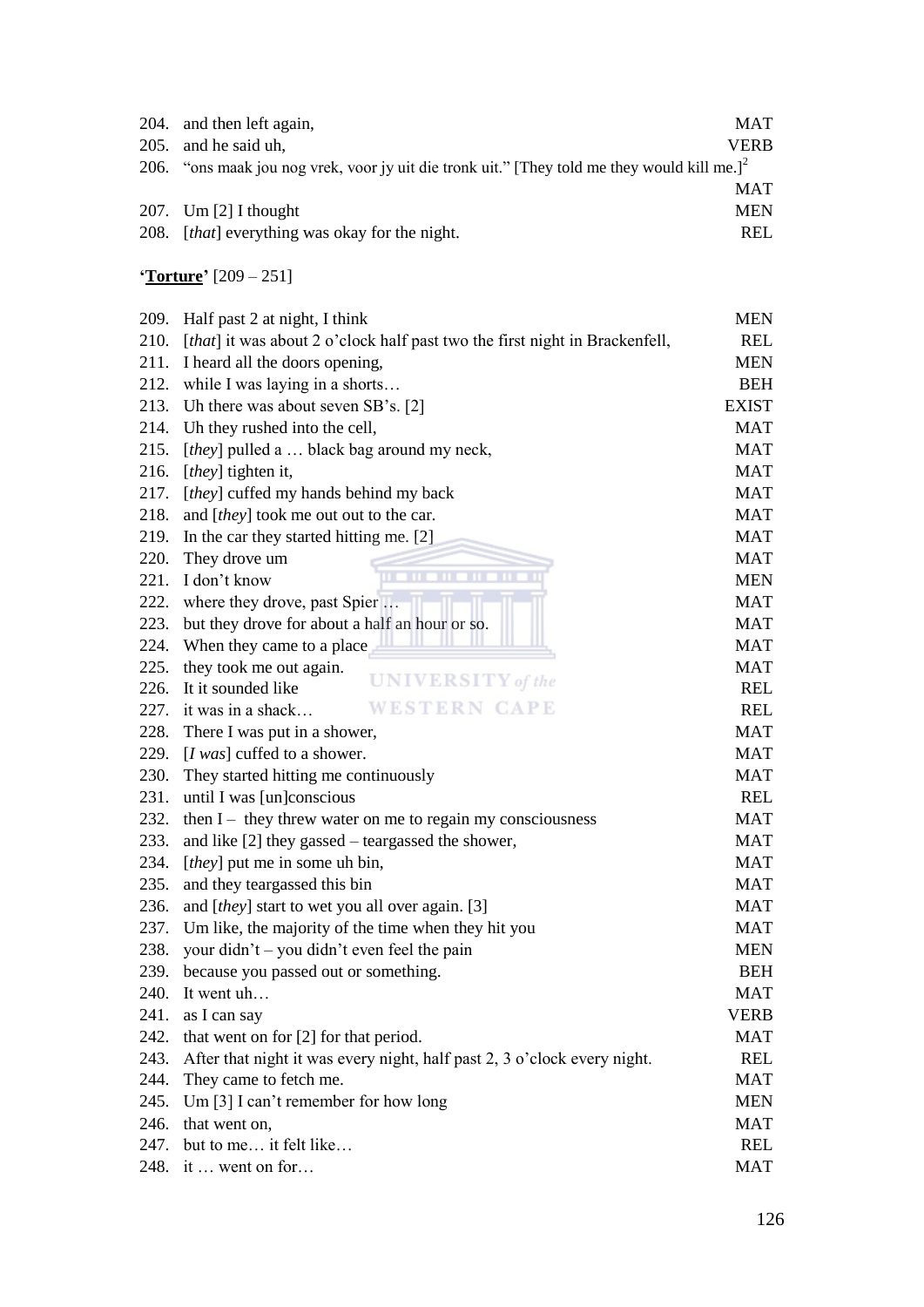| 249. it felt like $a$ – almost a couple of years, just that short period | <b>REL</b> |
|--------------------------------------------------------------------------|------------|
| 250. because what $-$ of what people $-$ the way they handle you,        | <b>MAT</b> |
| 251. the way they hit you.                                               | MAT        |

#### **REORIENTATION** [252 – 255]

| 252. Um after that, they took me to uh Victor Verster [2]                  | <b>MAT</b> |
|----------------------------------------------------------------------------|------------|
| 253. where I was [2] originally detained.                                  | <b>MAT</b> |
| 254. Uh later on I was released on [2] bail with the other fellow comrades | <b>MAT</b> |
| 255. who was with me                                                       | <b>MAT</b> |

#### $\overline{CODA}$  [256 – 257]

| 256. I think          | <b>MEN</b> |
|-----------------------|------------|
| 257. that's about it. | <b>REL</b> |

**Mrs Burton**: Thank you very much. So you were several times detained under Section 29?

**Mr Ferhelst**: Excuse me?

**Mr Ferhelst**: No, just that one time when I – when I left the court I was detained.

**Mrs Burton**: And that that time when you left the court, you were charged with arson  $=$   $=$ 

**UNIVERSITY** of the **Mr Ferhelst:**  $=$   $=$   $[$ inaudible $]$ 

**Mrs Burton**:  $=$  = and then they – and then they found you not guilty. Is that right?

**Mr Ferhelst**: Ja, they charged me for bombing up a a … post office, and then he said [then again] I'm not guilty.

**Mrs Burton**: And it was while you were going out the court, that they detained you.

**Mr Ferhelst**: Excuse me?

**Mrs Burton**: It was while you were going out of the court.

**Mr Ferhelst**: Ja.

**Mrs Burton**: That they detained you.

**Mr Ferhelst**: Ja that's when they detained me.

#### **'Personal Effect (1)'** [258 –274]

**Mrs Burton**: Thank you very much for for um telling us all about um your experience. Can you tell us what EFFECT this had on you?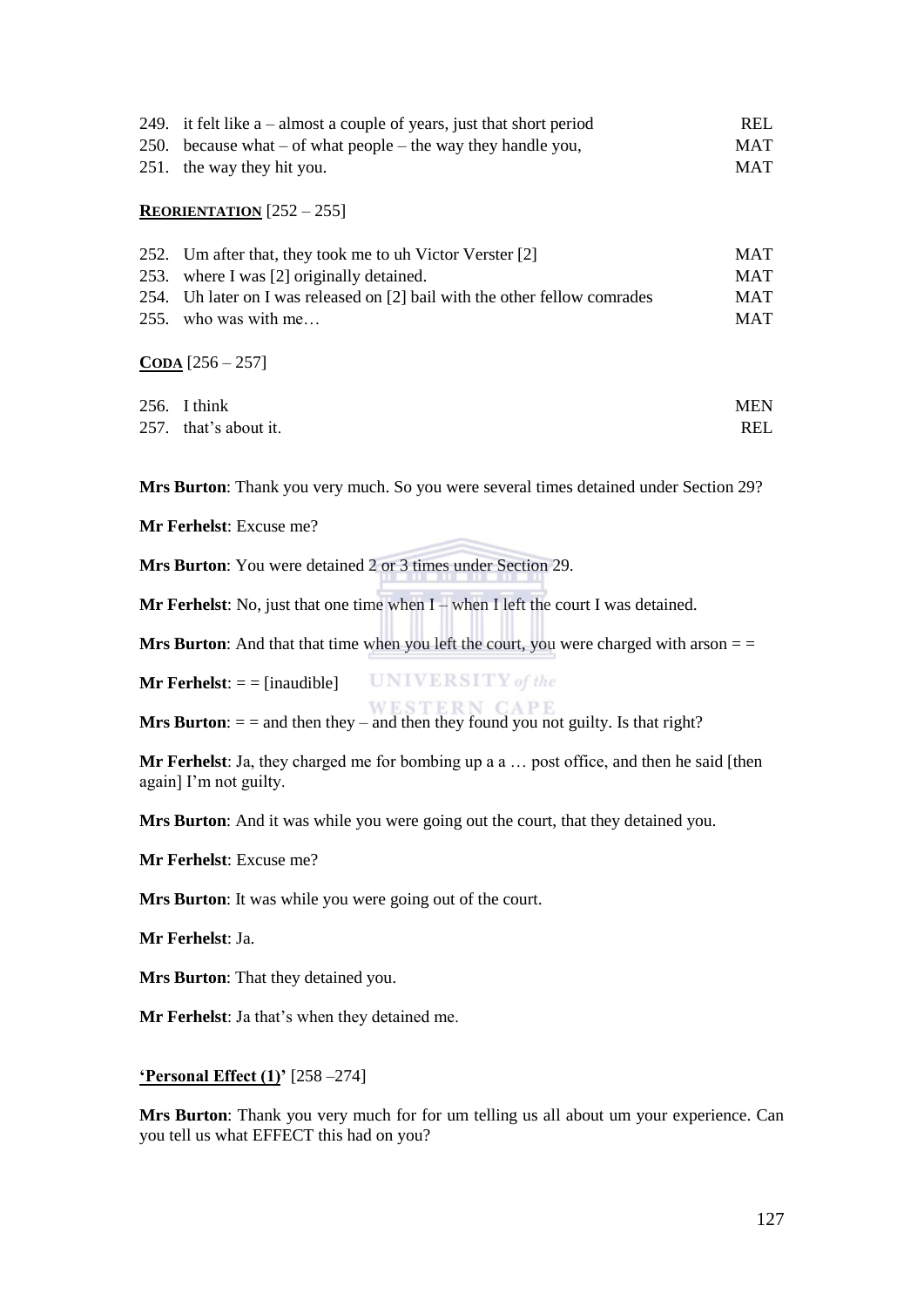#### **Mr Ferhelst**:

|             | 258. [2] Basically, um when I came out of prison      | MAT         |
|-------------|-------------------------------------------------------|-------------|
|             | 259. I was withdrawn from everything, everybody       | <b>REL</b>  |
| <b>260.</b> | I know.                                               | REL         |
|             | 261. Uh like, I had no friends. $[3]$                 | REL         |
|             | 262. I was my own friend.                             | REL         |
|             | 263. Um then you come out. $[2]$                      | MAT         |
|             | 264. Uh, the other guys, who I recruited like         | MAT         |
|             | 265. they were all with me,                           | REL         |
|             | 266. but when it – when we all come out of prison     | <b>MAT</b>  |
|             | 267. it was a total different game here outside,      | <b>REL</b>  |
|             | 268. like [2] we were thrown away. [2]                | <b>REL</b>  |
|             | 269. Nobody like nobody stood up for us.              | <b>MEN</b>  |
|             | 270. We were called gangsters and that kind of stuff. | VERB        |
|             | 271. Um like we had no support.                       | REL         |
| 272.        | That's why                                            | REL         |
|             | 273. I can say                                        | <b>VERB</b> |
|             | 274. <i>[that]</i> my life was never the same.        | <b>REL</b>  |

[*Pause – 4 secs*]

**Mrs Burton**: Thank you very much… I have no further questions at the moment.

**Alex Boraine**: Thank you, Mrs Burton. Uh… Dr Orr?

#### **'Doctor's Visit'** [275 –285]

**UNIVERSITY** of the **WESTERN CAPE** 

. . . . . . . . . . .

**Wendy Orr**: [*clears throat*] During the time that you were detained under Section 29 and being interrogated and tortured almost every day, did you see a doctor?

#### **Mr Ferhelst**: [*laughs*]

| 275. Ja they took me to a doctor once.           | <b>MAT</b> |
|--------------------------------------------------|------------|
| 276. Uh I can still remember                     | <b>MEN</b> |
| 277. that doctor was somewhere in Bellville. [2] | <b>REL</b> |
| 278. My whole body was bruised.                  | <b>REL</b> |
| 279. I had marks on my face.                     | <b>REL</b> |
| 280. When I came to the doctor,                  | <b>MAT</b> |
| 281. the doctor he just took out a stethoscope,  | <b>MAT</b> |
| 282. put it against my heart                     | <b>MAT</b> |
| 283. and he reckons to the SB,                   | VERB       |
| 284. "die donner makeer fok all.                 | <b>REL</b> |
| 285. Vat hom hier weg".                          | <b>MAT</b> |

[*Pause – 5 secs*]

**Alex Boraine**: Could I just um continue where Dr Orr left off… this one doctor you saw, can you recall his name?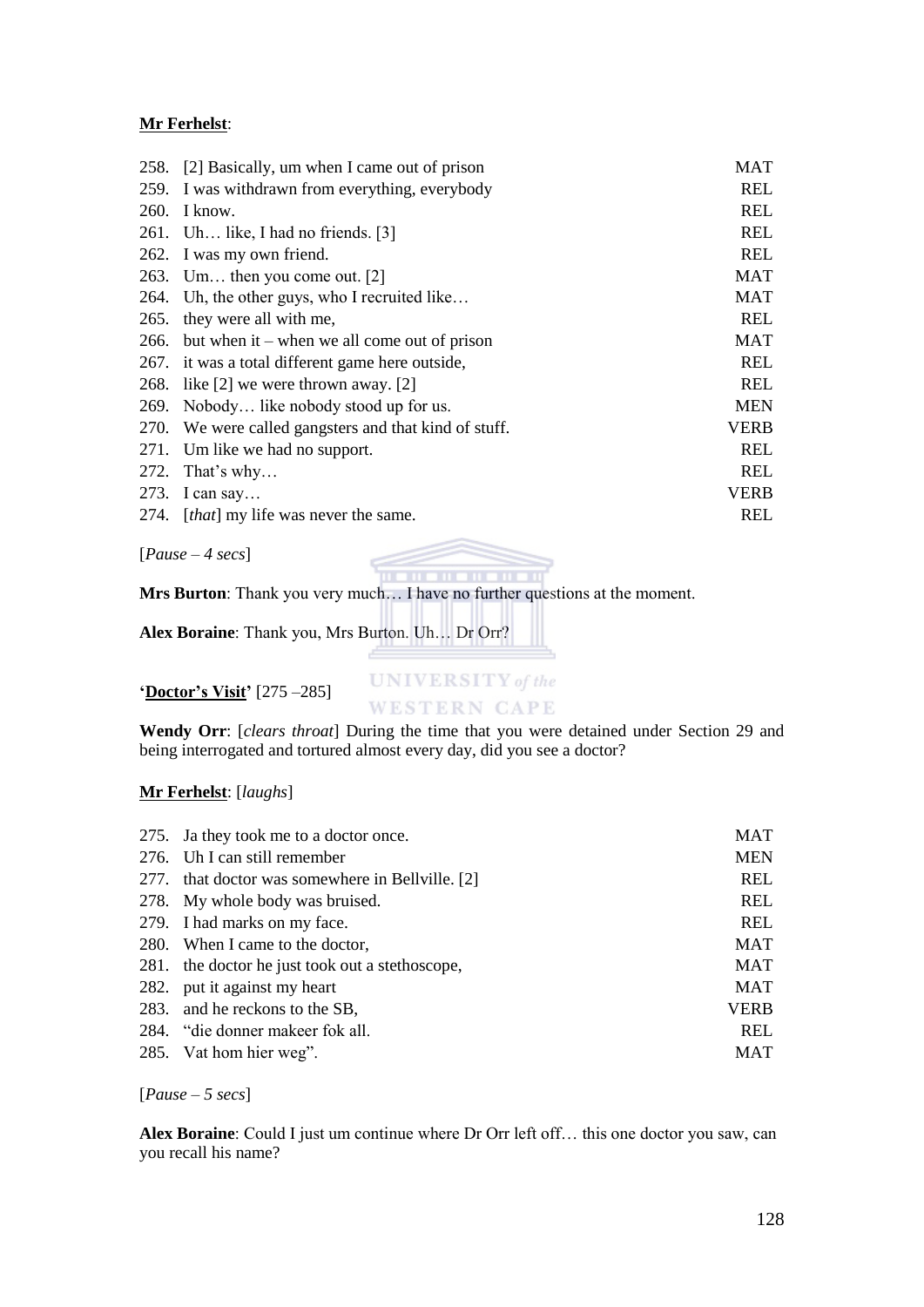**Mr Ferhelst**: [shakes head] No, I'm sorry. I can't recall his name.

**Alex Boraine**: Thank you.

**Mr Ferhelst**: But if I'm – if I'm not mistaken I think it was a district doctor from Bellville whatsoever.

**Alex Boraine**: Okay. Thank you very much we'll try and follow that up thank you… Mr Potgieter?

**Denzil Potgieter**: Thank you Chairperson. [2] There's two issues [2] two issues, Mr Ferhelst. When you um taken away with a bag over your – over your head? [3]

**Mr Ferhelst**: [*puts on headset*]

**Denzil Potgieter**: All right.

**Mr Ferhelst**: Okay.

#### **'Asking about Ashley Kriel (1)'** [286 – 323]

**Denzil Potgieter**: With that bag over your head that you spoke about. You were taken and you were handcuffed… in a um shower… That that incident that you spoke about… um, did you have that BAG over your head the whole time? [3] Whilst you were tortured?

#### **Mr Ferhelst**: [*switches to Afrikaans*]

 $UNIVERSITY of the$ <br>286. Um, like uh in die eerste – die eerste en tweede aand, was dit oor my kop gewees.

| 286. | Um, like un in die eerste $-\text{ die eerste}$ en tweede aand, was dit oor my kop gewees. | KEL         |
|------|--------------------------------------------------------------------------------------------|-------------|
| 287. | Like die derde aand toe hulle die sak [gebruik],                                           | <b>MAT</b>  |
| 288. | uh het een van die polisiemanne die sak afgehaal                                           | <b>MAT</b>  |
| 289. | Ek was like, half unconscious um.                                                          | <b>REL</b>  |
| 290. | Hy't toe die haelgeweer gevat,                                                             | <b>MAT</b>  |
| 291. | in my gesig gedruk                                                                         | <b>MAT</b>  |
| 292. | en gesê                                                                                    | <b>VERB</b> |
| 293. | "hoekom trek jy nie self die trigger nie?                                                  | <b>MAT</b>  |
| 294. | Want ons gaan jou tog vrek maak".                                                          | <b>MAT</b>  |
| 295. | Um en ook um toe hulle – toe hulle vir my interrogate                                      | <b>VERB</b> |
| 296. | dis um vir die eerste tien dae                                                             | <b>REL</b>  |
| 297. | wat ek opgetel was,                                                                        | <b>MAT</b>  |
| 298. | het van Brakel like a statement gemaak                                                     | <b>VERB</b> |
| 299. | dat as hulle  enige comrades soos Ashley Kriel of enigiemand soos daai vang,               | <b>MAT</b>  |
| 300. | gaan hulle hom vrek skiet,                                                                 | <b>MAT</b>  |
| 301. | en hy't OOK gesê                                                                           | <b>VERB</b> |
| 302. | "Ons weet                                                                                  | <b>MEN</b>  |
| 303. | waar hy is,                                                                                | <b>REL</b>  |
| 304. | en ons gaan hom vrek skiet".                                                               | <b>MAT</b>  |
| 305. | En uh ekke $-$ as ek mooi kan onthou,                                                      | <b>MEN</b>  |
| 306. | ek het nog – soos gewoonlik gaan ons in by Ashley se ma um                                 | <b>MAT</b>  |
| 307. | ons het nog jokes gemaak daaroor                                                           | <b>BEH</b>  |
| 308. | gesê like                                                                                  | <b>VERB</b> |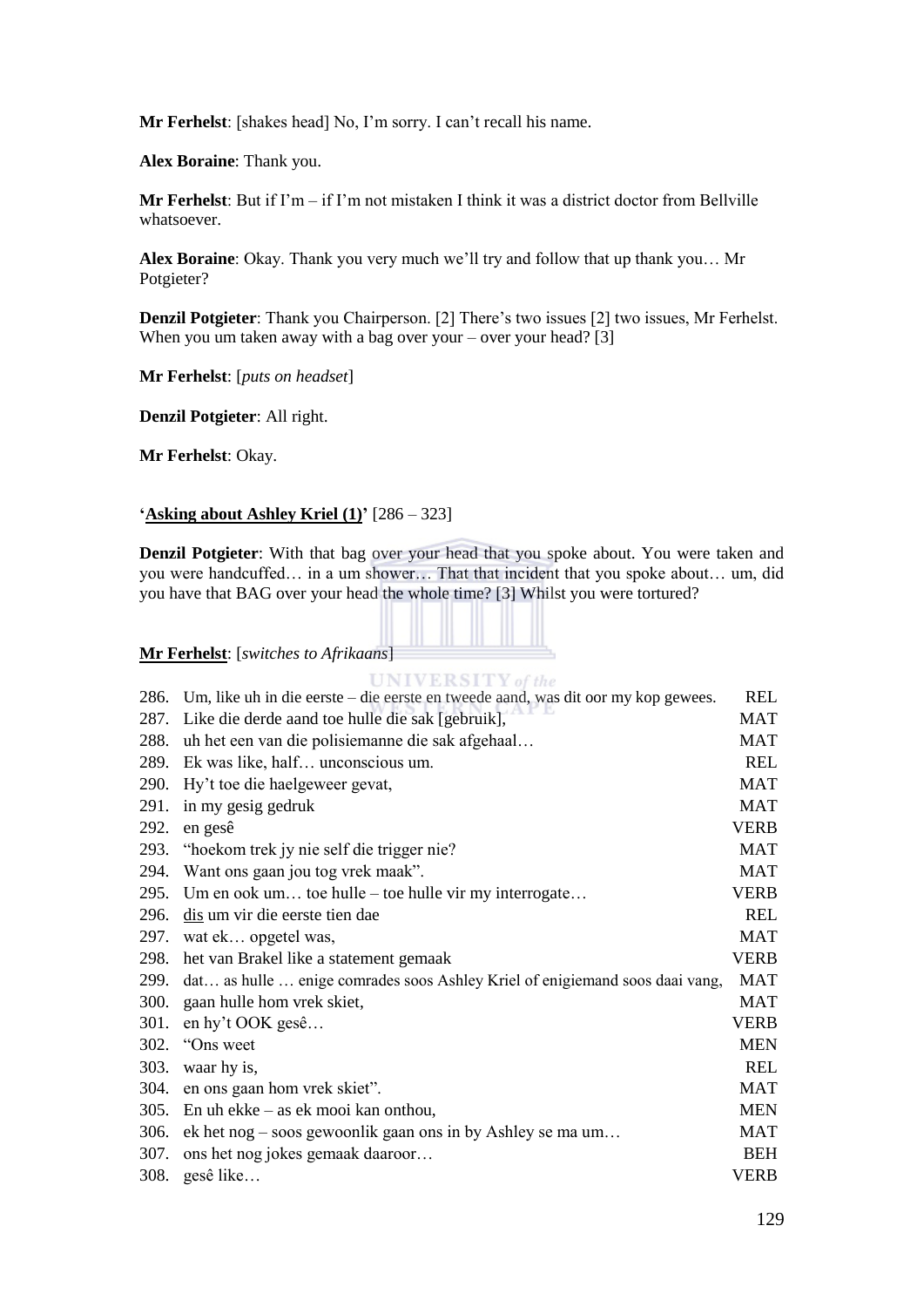| 309. | van Brakel sê                                                 | <b>VERB</b> |
|------|---------------------------------------------------------------|-------------|
| 310. | hy gaan vir Ashley doodskiet                                  | <b>MAT</b>  |
| 311. | en ek dink                                                    | <b>MEN</b>  |
|      | 312. dit was 3 weke na daai                                   | <b>REL</b>  |
|      | 313. toe skiet hy vir Ashley.                                 | <b>MAT</b>  |
|      | 314. Toe toe SKIET hulle vir Ashley.                          | <b>MAT</b>  |
|      | 315. Like, ek het besef                                       | <b>MEN</b>  |
|      | 316. dat dié mense, is mense van daad.                        | <b>REL</b>  |
| 317. | As hulle jets sê                                              | <b>VERB</b> |
|      | 318. dan doen hulle dit. [2]                                  | <b>MAT</b>  |
|      | 319. Uh in in die interrogation, maak jy so peace met jouself | <b>MEN</b>  |
| 320. | dat wat gebeur,                                               | <b>MAT</b>  |
| 321. | moet gebeur. [2]                                              | <b>MAT</b>  |
| 322. | Um, om dit so te stel                                         | <b>VERB</b> |
|      | 323. dat jy prepare jouself vir die ergste.                   | <b>MEN</b>  |

[*Pause – 5 secs*]

**Denzil Potgieter**: Ek probeer net uitvind, daardie [tyd]… toe jy – toe jy in die stort is, geboei, kon jy van die stemme uitken?

**Mr Ferhelst**: Ja. Van Brakel – ek kon… die… een persoon wie se stem ek ek kon erken was van Brakel. 'Cause like [2] sy language wat hy gebruik het is – "kommunistiese etter" is is like altyd – is net… baie ongeskikte woorde wat hy gebruik… en like, ek kon hom [h]erken. Maar die anders… kon ek uh… kon ek nie eintlik sê nie.

**Denzil Potgieter**: So jy – so jy sê dat van Brakel teenwoordig was die meeste van die tyd? Toe jy ondervra was, behandel was wat jy getuig het?

**Mr Ferhelst**: Nee, nie die meeste van die tyd nie. Ek sal sê sê die EERSTE week, die eerste paar dae van die interrogation was hy teenwoordig.

**Denzil Potgieter**: Was jy… ondervra oor Ashley Kriel?

**Mr Ferhelst**: Oor?

**Denzil Potgieter**: Ashley Kriel.

**Mr Ferhelst**: Um, ja. [2] Like, die vrae wat hulle gevra het oor Ashley is like, waar is hy… waar wás hy, nie waar is hy nie because like, dis ná die tyd wat hulle hom geskiet het. Waar was hy, watter konneksie het ek met Ashley en en [4] wie van sy familie is nog terroriste en en daai klas van [goed].

**Denzil Potgieter**: So hulle hulle het baie belang gestel in Ashley Kriel.

**Mr Ferhelst**: Verskoon my?

**Denzil Potgieter**: Hulle het baie belang gestel in Ashley Kriel.

**Mr Ferhelst**: Hulle het baie belanggestel. Waar hy was, wat hy gedoen het, [inaudible].

**Denzil Potgieter**: Kan jy nog onthou watter polisiebeampte die meeste vrae gevra het [oor] Ashley Kriel?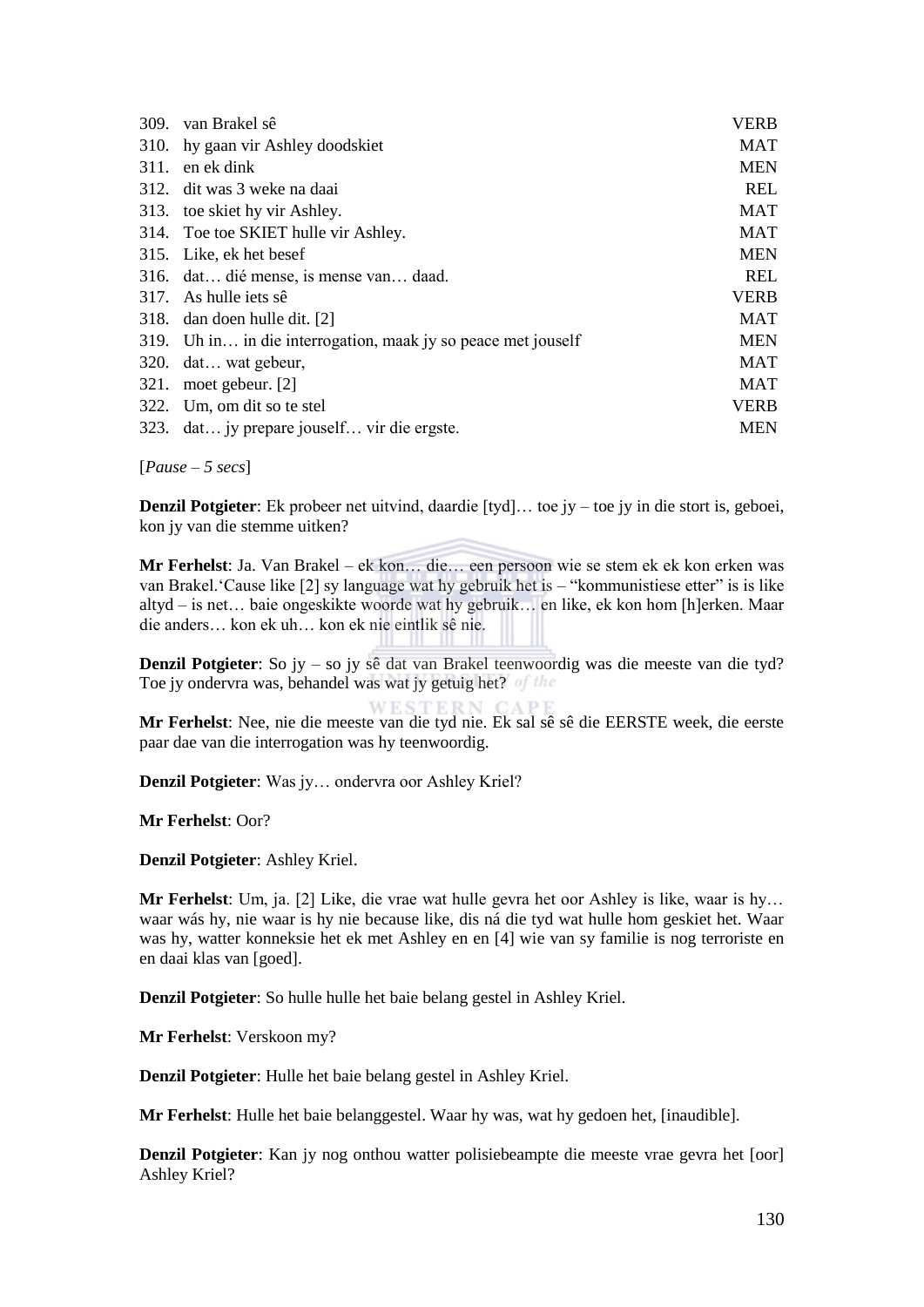**Mr Ferhelst**: [*thinking, whispering to his mother*] Sorry, ek kan nie.

**'Laying Charges'** [324 – 334]

**Denzil Potgieter**: Kan jy nie [inaudible] Dis all right. [2] Dis okay. Sê net vir my laastens, het het jy enige klagtes gelê… oor die polisie wat jou uh so aangerand het?

#### **Mr Ferhelst**:

|      | 324. Het ek klagtes gelê? Um nie eintlik nie.   | MAT         |
|------|-------------------------------------------------|-------------|
|      | 325. Like, daai tyd as ons kan kyk              | <b>MEN</b>  |
| 326. | wat kon wie doen?                               | MAT         |
| 327. | Niemand kon niks doen nie.                      | MAT         |
|      | 328. Hulle wat ek by daai tyd was?              | REL         |
| 329. | Aan wie lê ek –                                 | <b>MAT</b>  |
| 330. | aan wie sê ek                                   | <b>VERB</b> |
| 331. | wat met my gebeur,                              | <b>MAT</b>  |
|      | 332. môre doen hulle dieselfde ding             | <b>MAT</b>  |
| 333. | niemand gaan niks doen daaraan nie.             | MAT         |
|      | 334. Waarom moet ek 'n klag maak?               | <b>BEH</b>  |
|      | <b>Denzil Potgieter:</b> En op hierdie stadium? |             |
|      | <b>Mr Ferhelst:</b> Op hierdie stadium $=$ $=$  |             |
|      | <b>Denzil Potgieter:</b> $=$ = Hoe voel jy?     |             |
|      | nt the                                          |             |

**'The Way Forward'** [335 – 365] WESTERN CAPE

#### **Mr Ferhelst**:

|             | 335. Eerstens [3] um [2] sal ek lyks om [2] die KAPTEIN PERSOONLIK te gevra het        | <b>MEN</b> |
|-------------|----------------------------------------------------------------------------------------|------------|
| 336.        | wat hy daaruit gekry het om te [inaud.] te torture, te slaan,                          |            |
| 337.        | like hy kon nie informasie uit my kry,                                                 | <b>MAT</b> |
| 338.        | <b>MEN</b><br>wat wat wat het vir hom gedryf om my so te slaan en so aan.              |            |
| 339.        | <b>REL</b><br>En, tweedens, is dat $[2]$ um                                            |            |
| 340.        | <b>VERB</b><br>dat ek kan sê                                                           |            |
| 341.        | <b>REL</b><br>hierso's mense buitekant um                                              |            |
| 342.        | ek was nie alleen nie.                                                                 | <b>REL</b> |
| 343.        | Ons was 'n military wing,                                                              | <b>REL</b> |
| 344.        | ons was 'n klomp. [3]                                                                  | <b>REL</b> |
| 345.        | As ek na hulle kyk                                                                     | <b>MEN</b> |
| 346.        | ek het klomp van hulle ge-recruit in die sense hoe om hulleself te kan verdedig, en so |            |
|             | aan, maar                                                                              | <b>MAT</b> |
| 347.        | en nou wat ons die struggle gewen het,                                                 | <b>MAT</b> |
| 348.        | kyk niemand na hulle nie.                                                              | <b>MEN</b> |
| 349.        | Hulle word gangsters                                                                   | <b>REL</b> |
| <b>350.</b> | daai daai is wat vir my seermaak.                                                      | <b>MEN</b> |
|             | 351. Nie die feit so much dat die interrogation so [baie gevat het nie] en daai –      | <b>MEN</b> |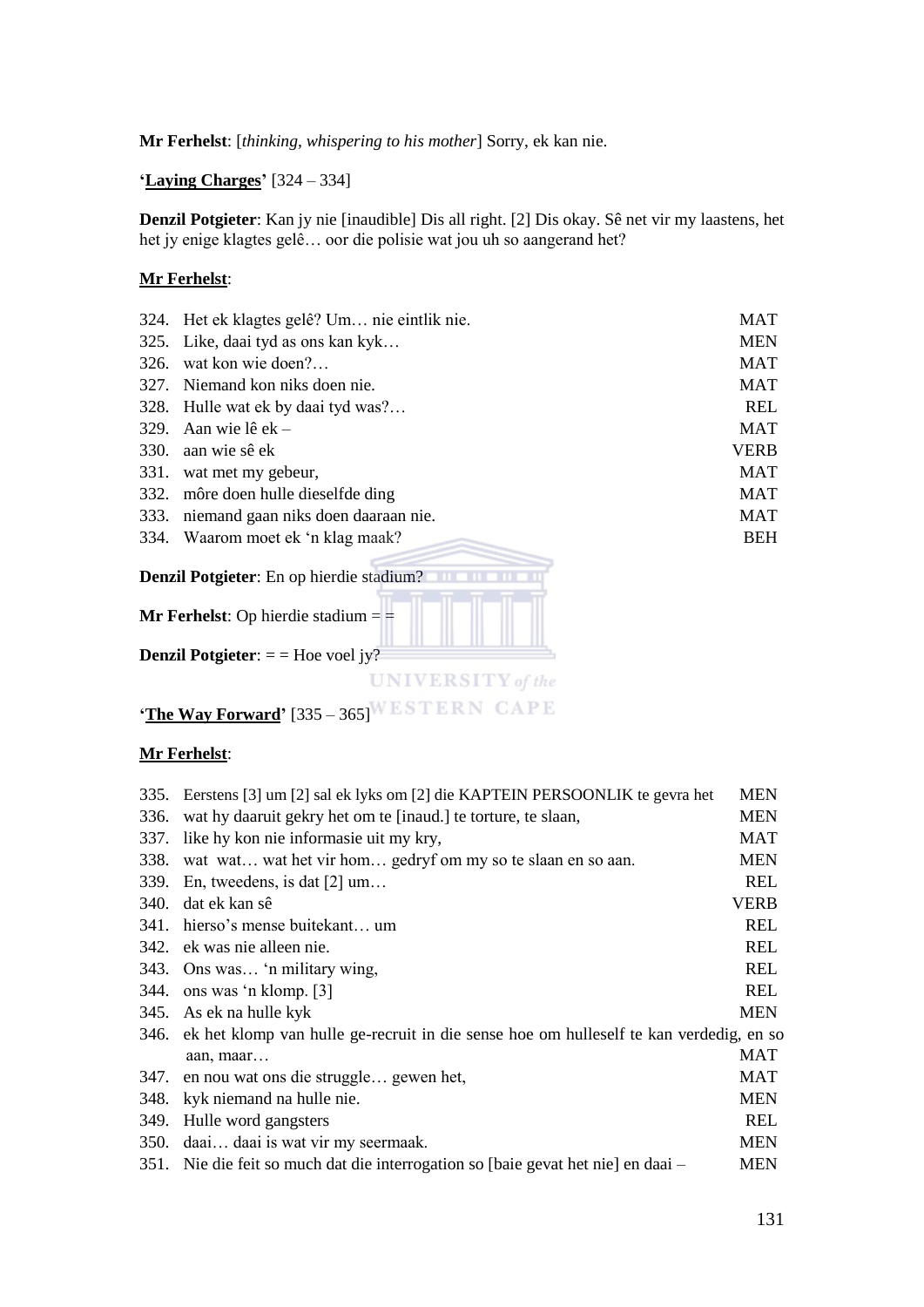| 352. | maar die feit dat niemand omsien na die ander              | <b>MEN</b>  |
|------|------------------------------------------------------------|-------------|
|      | 353. wat saam met my was daar buitekant,                   | <b>REL</b>  |
|      | 354. NIEMAND kyk na hulle nie,                             | <b>MEN</b>  |
|      | 355. daai is wat vir my seermaak.                          | <b>MEN</b>  |
|      | 356. Like, ek vat dit,                                     | <b>MEN</b>  |
|      | 357. dat ek het klomp van hulle ge-recruit                 | MAT         |
|      | 358. ek is responsible [2] vir hulle                       | REL         |
|      | 359. hoe hulle hulle lewens opgeoffer het vir die struggle | <b>MAT</b>  |
|      | 360. en nou kan ek niks doen daaraan nie.                  | MAT         |
|      | 361. Dis hoekom                                            | REL         |
|      | $362.$ ek dink                                             | <b>MEN</b>  |
|      | 363. as ek vandag miskien kan praat,                       | <b>VERB</b> |
|      | 364. dat iemand SAL luister                                | <b>MEN</b>  |
|      | 365. en omkyk na hulle.                                    | <b>MAT</b>  |

[*Pause – 3 secs*]

**Denzil Potgieter**: Ek verstaan dit baie goed. Mnr Ferhelst, ek dink ook die feit dat u sê dat um baie van u… kamerade [inaudible] word, gangsters… as gevolg van die omstandighede ons… ons weet byvoorbeeld wat… in die vroeë oggend ure gebeur het in uh [inaudible] vandag. So, dankie vir u getuienis… en ons het kennis geneem van wat u sê… Baie dankie.

[*Pause – 5 secs*]



**'Personal Effect (2)'** [366 – 377]

**Chairperson**: Thank you before I - I express the appreciation of the Commission just one final question Mr Ferhelst, what are you doing now, are you employed. Do you have a job, what do you do? **WESTERN CAPE** 

#### **Mr Ferhelst**:

| 366. I've got a job,                       | <b>REL</b> |
|--------------------------------------------|------------|
| 367. but like I don't know                 | <b>MEN</b> |
| 368. how long I am going to keep that job. | <b>MAT</b> |

**Chairperson**: Order please, can you be as quiet as possible please.

#### **Mr Ferhelst**:

| 369. I've got a job                                        | <b>REL</b>  |
|------------------------------------------------------------|-------------|
| 370. but as I say,                                         | <b>VERB</b> |
| 371. I don't know                                          | <b>MEN</b>  |
| 372. how I am going - how long I am going to keep the job, | <b>MAT</b>  |
| 373. because it's this hatred                              | <b>REL</b>  |
| 374. I got inside for this people.                         | <b>REL</b>  |
| 375. If I explode                                          | <b>MAT</b>  |
| 376. who knows                                             | <b>MEN</b>  |
| 377. what I am going to do in the factory.                 | <b>MAT</b>  |